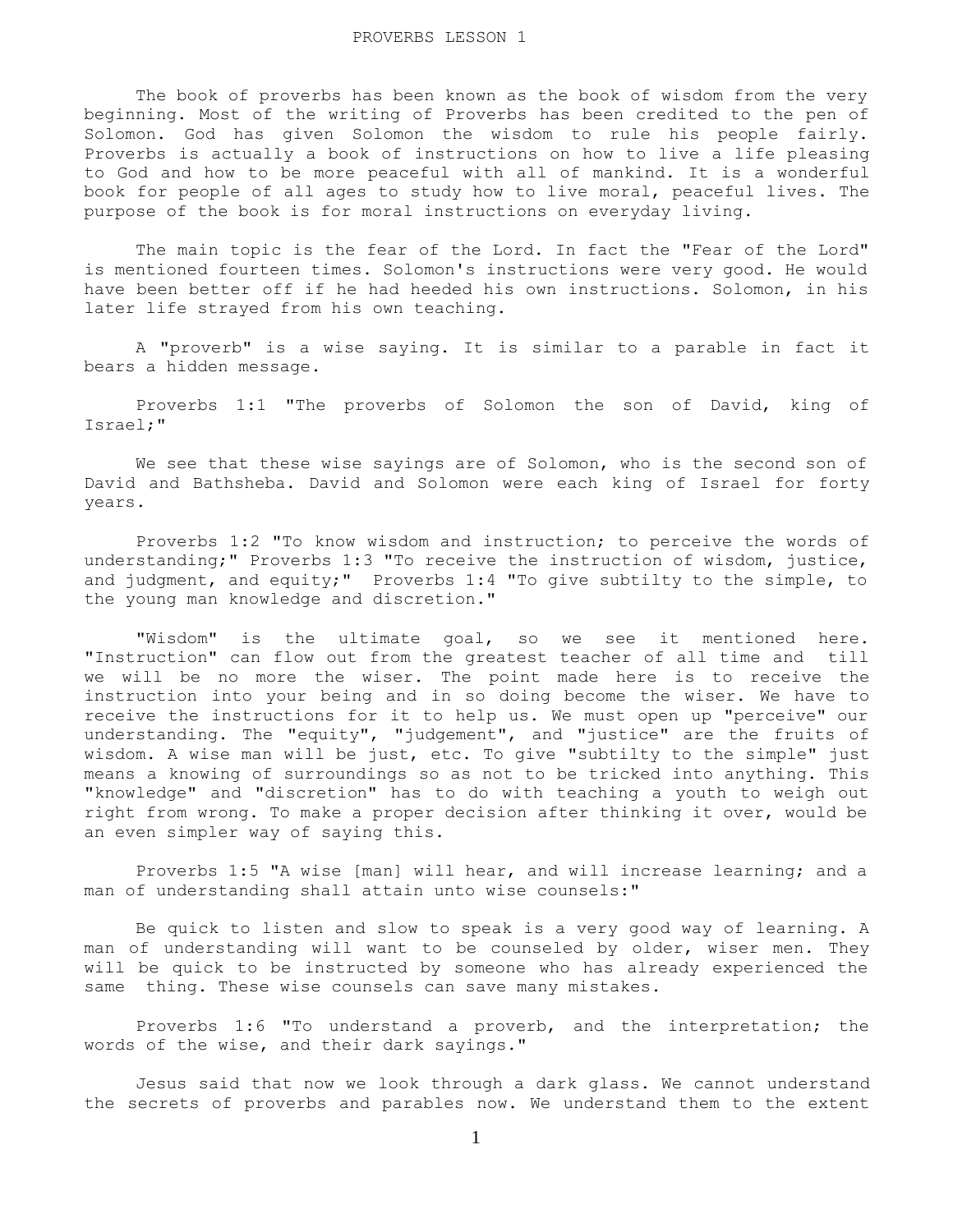that the Holy Spirit reveals them to us. Even the disciples had Jesus interpret his parables. The Holy Spirit, working as a teacher, helps us interpret the hidden meanings.

 Proverbs 1:7 "The fear of the LORD [is] the beginning of knowledge: [but] fools despise wisdom and instruction.

 There is very little left to say about this statement. We know the fear of anything other than God is lack of faith. This type of fear of God would cause reverent worship of him. In James 1:5 "If any of you lack wisdom, let him ask of God, that giveth to all [men] liberally, and upbraideth not; and it shall be given him." A fool does not even realize that instruction and wisdom will benefit him. He goes away ignorant as before, because he will not let anyone instruct him.

 Proverbs 1:8 "My son, hear the instruction of thy father, and forsake not the law of thy mother:"

 The two people in the world who want you to have the best of everything are your mother and father. The instructions they are trying to get you to heed are to save you headache and troubles. They have your welfare at heart. Accept their instructions so that you can gain from their experience and not have to make the same mistakes they have already made. They wish you only good, not evil.

 Proverbs 1:9 "For they [shall be] an ornament of grace unto thy head, and chains about thy neck."

 The greatest gift a parent can give to a child is the gift of good moral teaching. This "grace" above, I believe, is just that. These parents have set high moral standards and passed them on to their children. This "grace on the head" just means the crown of life they will receive if they stay with these high morals.

Proverbs 1:10 "My son, if sinners entice thee, consent thou not."

 You see, we are a free moral agent. We decide whether we will sin or not. Just because the crowd is sinning, is no reason to get involved. Use your own free will and say "no" to sin, even if it is inviting. In the long run, we are responsible for our own decisions.

 Proverbs 1:11 "If they say, Come with us, let us lay wait for blood, let us lurk privily for the innocent without cause:" Proverbs 1:12 "Let us swallow them up alive as the grave; and whole, as those that go down into the pit:" Proverbs 1:13 "We shall find all precious substance, we shall fill our houses with spoil:" Proverbs 1:14 "Cast in thy lot among us; let us all have one purse:" Proverbs 1:15 "My son, walk not thou in the way with them; refrain thy foot from their path: Proverbs 1:16 "For their feet run to evil, and make haste to shed blood."

 This is warning not to keep evil company. There is guilt by association. You may not be guilty of their sins; but if you are caught with them, you will pay the terrible penalty with them. Many a youngster has gotten into serious trouble because he wanted to be part of the gang. Children's favorite saying to parents is, "everyone is doing it". Sometimes peer pressure causes a youngster to join a gang. He probably has no idea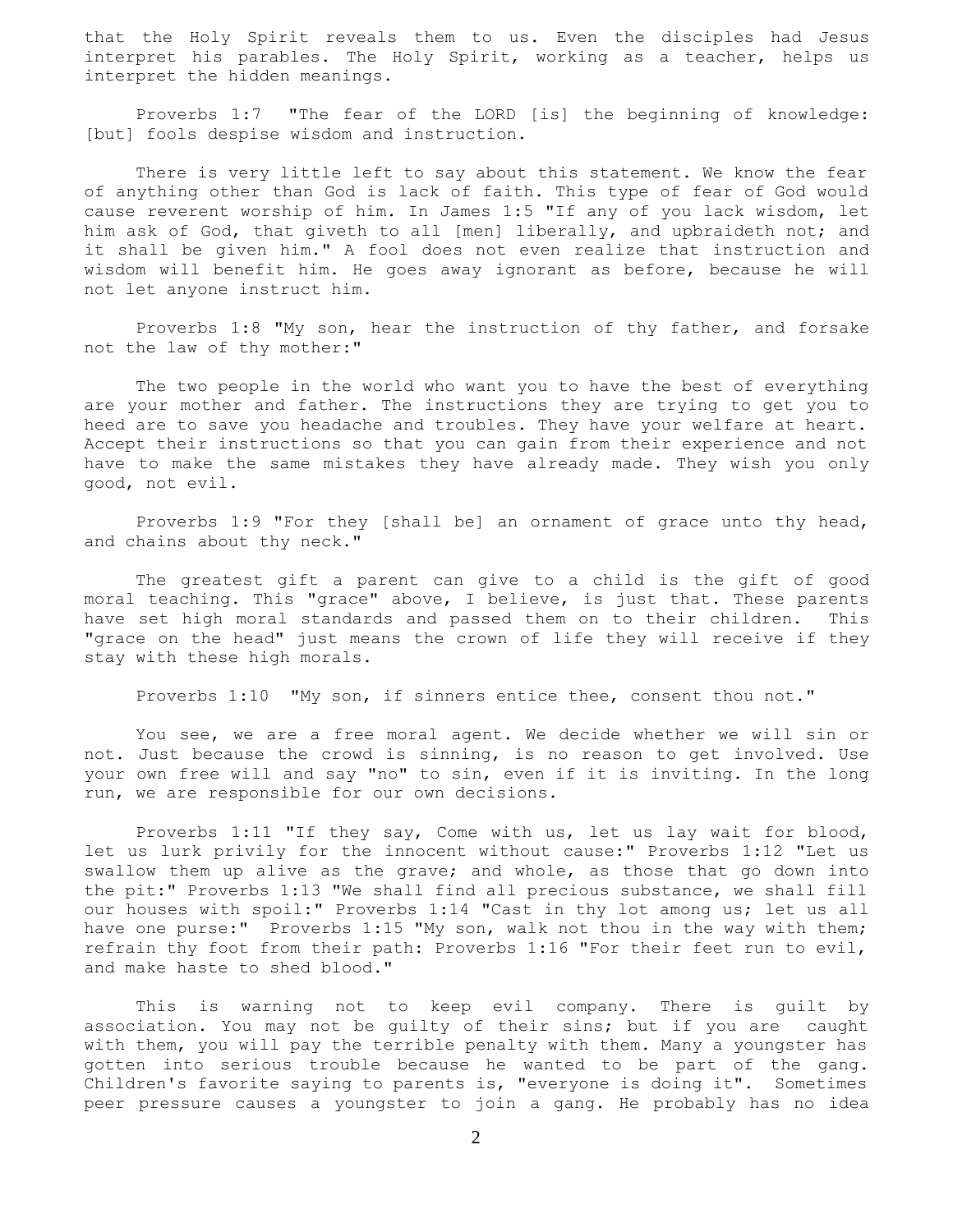they are stealing or killing when he joins; but the longer he stays, the more deeply involved he becomes. The only way to avoid this is just what the Scripture advises. Don't go with them in the first place. The time to say "no" is before you get in deep.

 Proverbs 1:17 "Surely in vain the net is spread in the sight of any bird."

 As a bird flies into a net and is caught, so will the sinner get caught if he goes head long into sin. We know the net is there, but get into it anyway.

 Proverbs 1:18 "And they lay wait for their [own] blood; they lurk privily for their [own] lives."

 A person laying in wait to kill someone else is actually sealing their own doom.

 Proverbs 1:19 "So [are] the ways of every one that is greedy of gain; [which] taketh away the life of the owners thereof."

 Greed for things that do not belong to you is certainly the cause of most sin toward your fellow man.

 Proverbs 1:20 "Wisdom crieth without; she uttereth her voice in the streets:" Proverbs 1:21 "She crieth in the chief place of concourse, in the openings of the gates: in the city she uttereth her words, [saying]," Proverbs 1:22 "How long, ye simple ones, will ye love simplicity? and the scorners delight in their scorning, and fools hate knowledge?"

 An idle mind brings on sin. Wisdom is a gift from God, and we must pray to receive it. Knowledge is accumulated learning that we study and acquire by effort upon our part. Only a fool will turn away from the knowledge and wisdom of God.

 Proverbs 1:23 "Turn you at my reproof: behold, I will pour out my spirit unto you, I will make known my words unto you."

 God is telling the people to learn by His reproof. God is offering to pour out His Spirit. God the Holy Spirit will reveal the meaning of the word to us if we will accept His Spirit into us.

 Proverbs 1:24 "Because I have called, and ye refused; I have stretched out my hand, and no man regarded;" Proverbs 1:25 "But ye have set at nought all my counsel, and would none of my reproof:" Proverbs 1:26 "I also will laugh at your calamity; I will mock when your fear cometh;" Proverbs 1:27 "When your fear cometh as desolation, and your destruction cometh as a whirlwind; when distress and anguish cometh upon you."

 Those who refuse the call of Jesus Christ as Savior or those who have not reached out to receive the Lord have nothing good to look for. In their time of trouble, they have no one to turn to. The Lord will have no sympathy for those who have rejected His salvation.

 Proverbs 1:28 "Then shall they call upon me, but I will not answer; they shall seek me early, but they shall not find me:"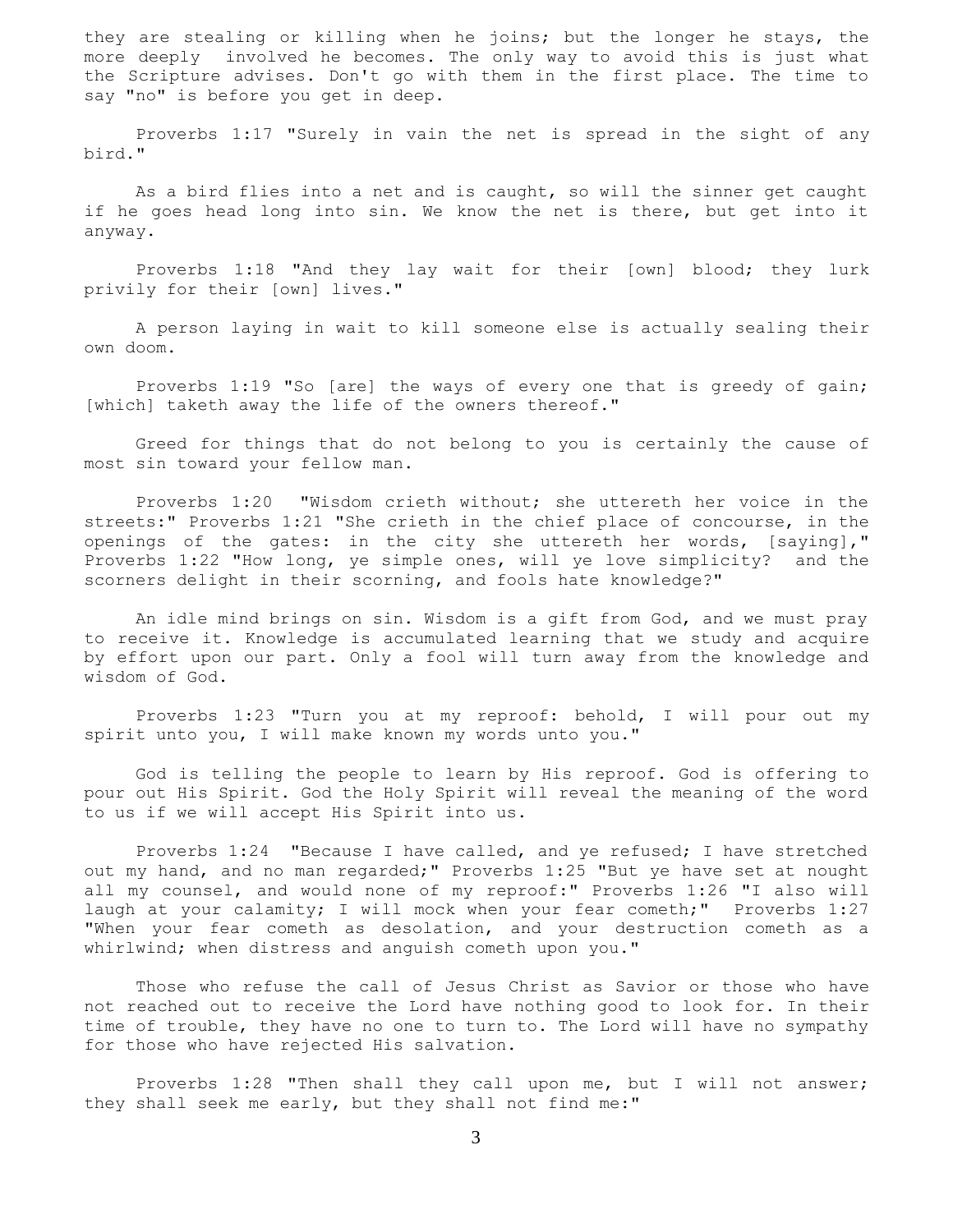There is a time when the Lord will turn his back on us if we totally reject the Lord. When that time comes, The Lord will not hear our plea any more.

 Proverbs 1:29 "For that they hated knowledge, and did not choose the fear of the LORD:" Proverbs 1:30 "They would none of my counsel: they despised all my reproof."

 This shows that they had totally rejected everything that the Lord had offered them. They did not want to learn the ways of the Lord.

 Proverbs 1:31 "Therefore shall they eat of the fruit of their own way, and be filled with their own devices." Proverbs 1:32 "For the turning away of the simple shall slay them, and the prosperity of fools shall destroy them."

 This is just another way of saying: If you reject the Lord, you will reap whatever you sow. Having your eyes and desires set on things of this world can do nothing but destroy you. There is no eternity in earthly desires.

 Proverbs 1:33 "But whoso hearkeneth unto me shall dwell safely, and shall be quiet from fear of evil."

 This is a beautiful description of the security and peace that comes when we are hidden in the Lord Jesus. Fear will not be a part of our vocabulary, because it is the opposite of faith. If we have faith in the Lord, there is no fear.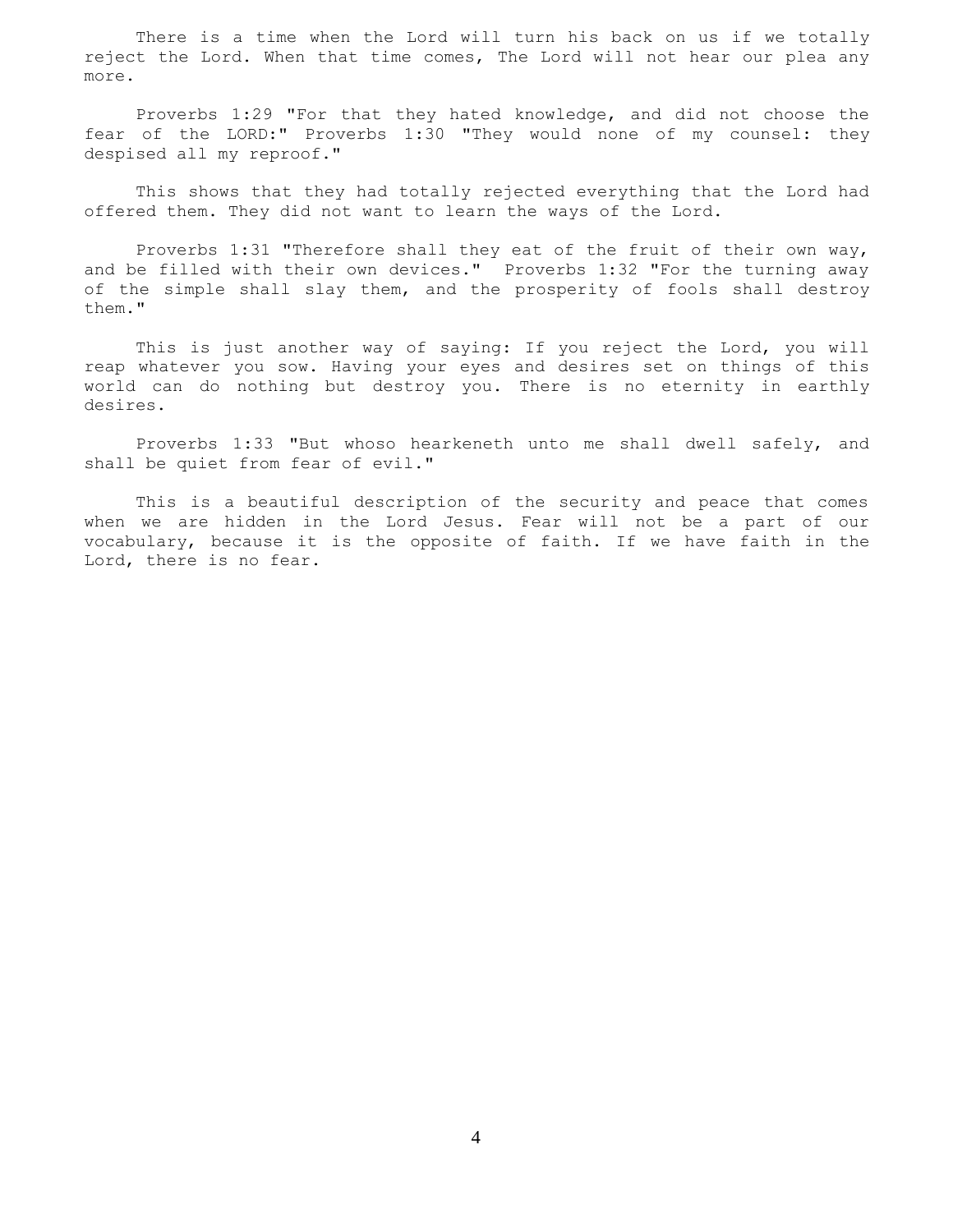1. What is the book of Proverbs known as the book of? 2. Who penned the book? 3. Proverbs is actually a book of conchow to \_\_\_\_\_\_\_\_\_\_ \_\_\_\_\_\_\_\_\_\_\_? 4. How many times is the "Fear of the Lord" mentioned in proverbs? 5. What is a proverb? 6. How is a proverb and a parable alike? 7. Who was Solomon's father and mother? 8. How long did Solomon reign? 9. What does "perceive" mean? 10. What three things here are fruits of wisdom? 11. A wise man will hear and 12. Be quick to  $\qquad \qquad$  and slow to  $\qquad \qquad$ . 13. Who helps us to understand the hidden meaning of Scriptures? 14. What is the beginning of Knowledge? 15. Who despise wisdom and instruction? 16. Fear is 17. In James 1:5 we read how to receive wisdom. How do we receive it? 18. "....hear the instructions of thy [18], and forsake not the law of thy will not the set of  $\mathbf{u}$ ." 19. What is the greatest gift a parent can give a child? 20. This "grace on the head" in V-9, means what? 21. In V-10 we are told not to be enticed to sin. How is that our decision to make? 22. V-11 through V-16 is warning us against what? 23. What gets many innocent young people involved in sin today? 24. As a bird flies into a net and is caught, so the sinner  $\frac{1}{\sqrt{2}}$ . 25. What causes many people to sin against their neighbor? 26. An idle mind brings on what? 27. What is knowledge? 28. In verse 23, God is telling us to do what? 29. Those who reject the Lord will find the Lord doing what at His calamity? 30. In contrast, V-33 is a beautiful description of what?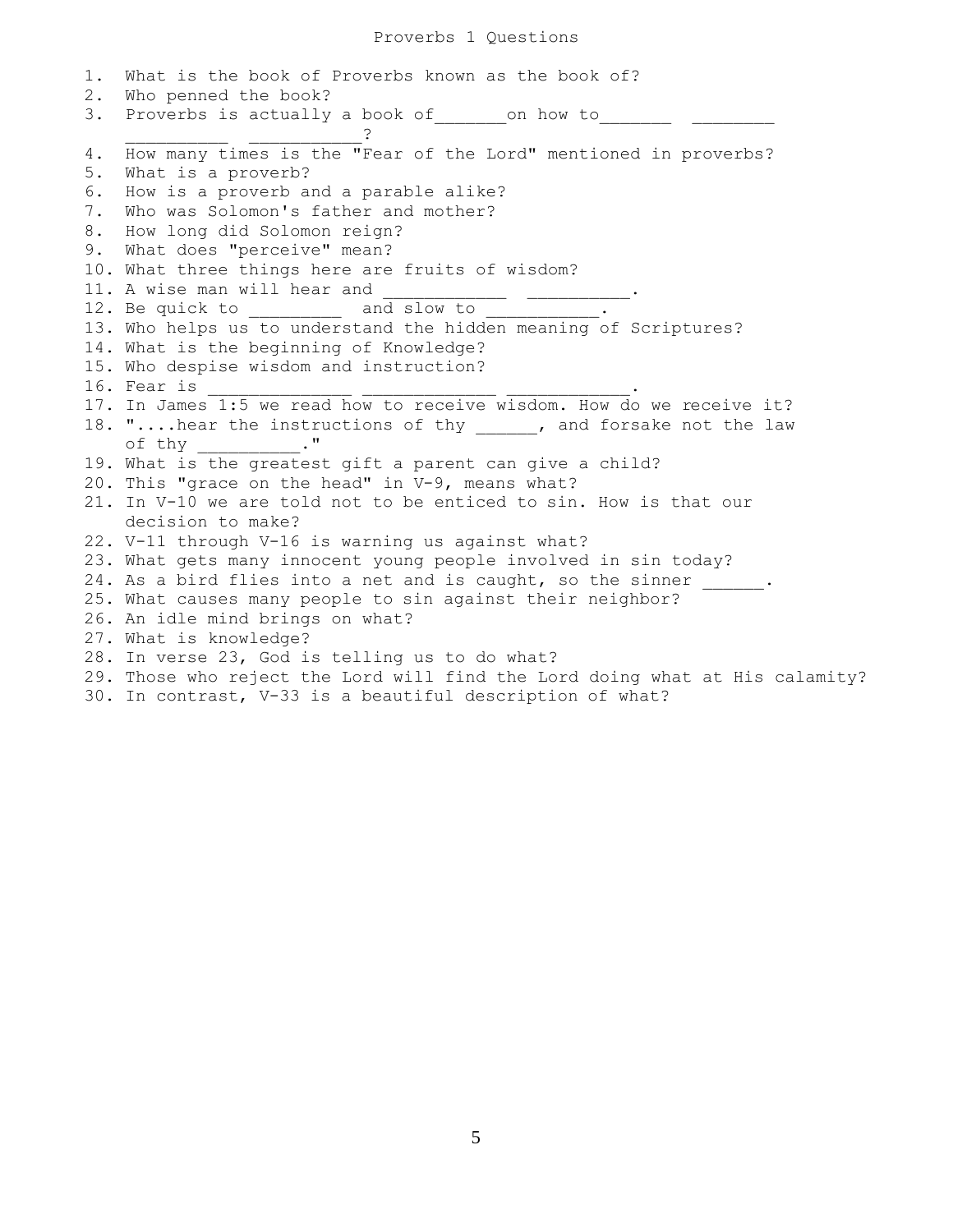We will began this lesson in Proverbs 2:1 "My son, if thou wilt receive my words, and hide my commandments with thee;" Proverbs 2:2 "So that thou incline thine ear unto wisdom, [and] apply thine heart to understanding;" Proverbs 2:3 "Yea, if thou criest after knowledge, [and] liftest up thy voice for understanding;" Proverbs 2:4 "If thou seekest her as silver, and searchest for her as [for] hid treasures;" Proverbs 2:5 "Then shalt thou understand the fear of the LORD, and find the knowledge of God."

 This is like a prayer. In fact, it is what we should all pray. For a person to really be able to live a Godly life, you must first know what God expects. This first sentence says "receive my words". The heart is the place for the commandments and the Word of God to be hidden. If we receive into our being the wisdom of God and apply it to our heart we will do the things that are right in God's sight. Romans 10:10 "For with the heart man believeth unto righteousness; and with the mouth confession is made unto salvation."

 If we would spend even half the time learning the Word of God as we spend searching for worldly wealth, we would find the treasures of God. Knowledge has to be accumulated by learning. Wisdom is a gift from God. As we uncover the secrets of the Bible, We will have reverent fear of God and be filled with His knowledge.

 Proverbs 2:6 "For the LORD giveth wisdom: out of his mouth [cometh] knowledge and understanding."

 "Wisdon" is a gift from God, as we said. We read in James 1:5 "If any of you lack wisdom, let him ask of God, that giveth to all [men] liberally, and upbraideth not; and it shall be given him." Not out of our mouth cometh knowledge, but out of His. The knowledge is in His Word.

 Proverbs 2:7 "He layeth up sound wisdom for the righteous: [he is] a buckler to them that walk uprightly."

 God is the source of all wisdom. His kind of wisdom brings peace. You see, we are to be wise unto salvation. If we are righteous it is because we have taken on the righteousness of Christ and that is the greatest wisdom we can acquire. The Christian actually takes on the mind of Christ. I Corinthians 2:16 "For who hath known the mind of the Lord, that he may instruct him? But we have the mind of Christ." The Lord is our Protector (buckler) if we walk uprightly in our salvation day by day.

 Proverbs 2:8 "He keepeth the paths of judgment, and preserveth the way of his saints."

 This, to me, is speaking of those who walk in the way of the Lord. Those who are justified by the Lord and walk justly. For the justified who follow in his "judgements" (law), He "preserves" (saves) our way. The "saints" (we Christians) are eager to follow in the teachings of the Lord. Jesus is the way.

 Proverbs 2:9 "Then shalt thou understand righteousness, and judgment, and equity; [yea], every good path."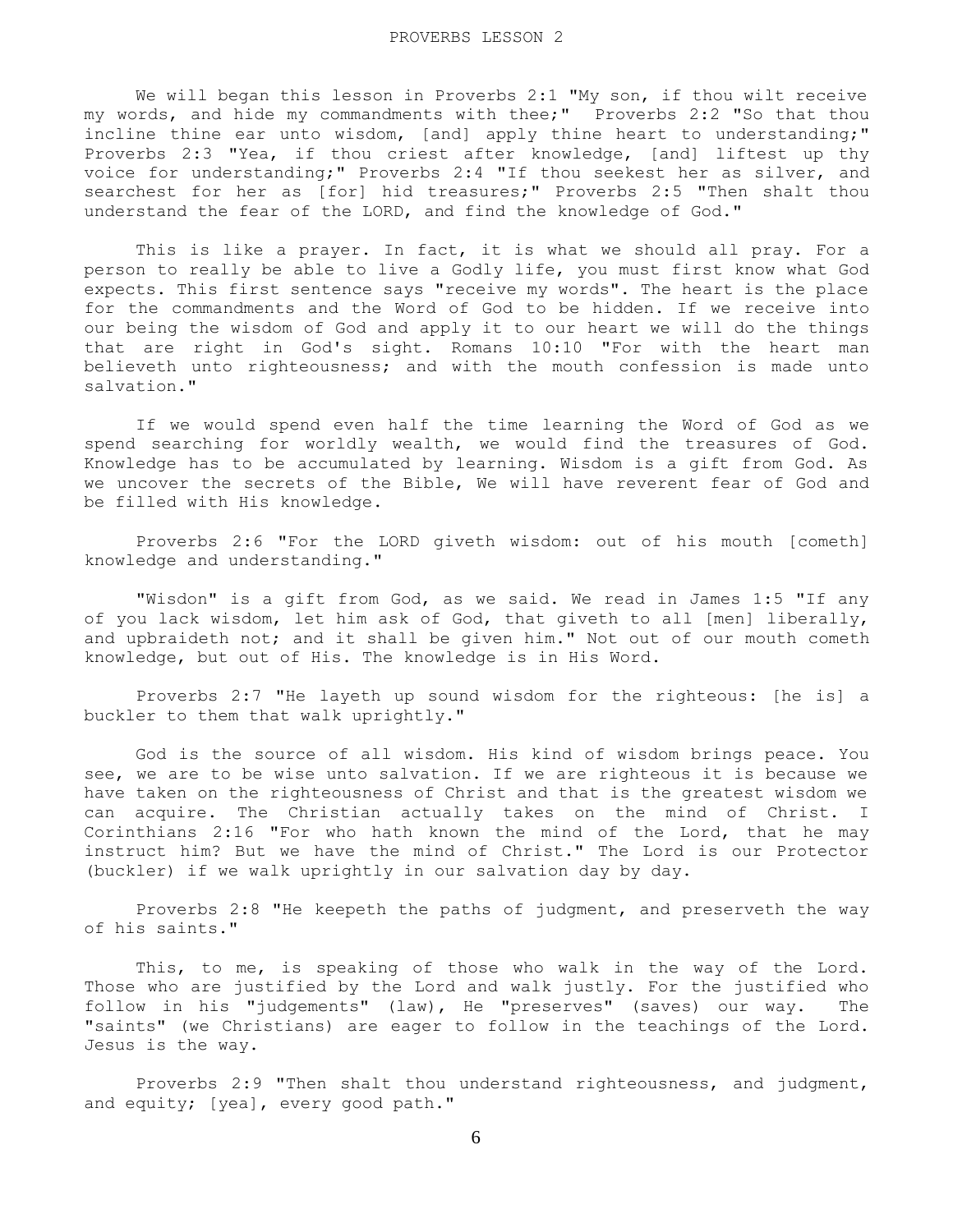This, in V-9, is connected with V-8. This is speaking of the saints. The saints shall "understand righteousness, and judgements, and equity (straightness) and every good path", Narrow is the path to righteousness. Jesus is that path. In fact, He is our righteousness. He is the righteous Judge.

 Proverbs 2:10 "When wisdom entereth into thine heart, and knowledge is pleasant unto thy soul;" Proverbs 2:11 "Discretion shall preserve thee, understanding shall keep thee:"

 Wisdom is an advantage to the one who possesses it. Wisdom with Knowledge gives a person tremendous advantage. This understanding and discretion is not of the worldly, but of the Lord and His Word. A really good working knowledge of God's Word can keep you from making mistakes. The answers to all of life's problems can be found in the Word of God. The heart controls the conscious and subconscious actions of man. If the heart of man is stayed on the Lord, there is no way that man can be defeated.

 Proverbs 2:12 "To deliver thee from the way of the evil [man], from the man that speaketh froward things;" Proverbs 2:13 "Who leave the paths of uprightness, to walk in the ways of darkness;"

 Knowledge of the Word of God will keep you away from the ways of the evil man. You see, the righteous (believers in Christ) walk in the light and have no fellowship with darkness. In First John chapter one we read who walk in darkness and who walk in light.

 I John 1:5 "This then is the message which we have heard of him, and declare unto you, that God is light, and in him is no darkness at all." I John 1:6 "If we say that we have fellowship with him, and walk in darkness, we lie, and do not the truth:" I John 1:7 "But if we walk in the light, as he is in the light, we have fellowship one with another, and the blood of Jesus Christ his Son cleanseth us from all sin."

 Proverbs 2:14 "Who rejoice to do evil, [and] delight in the frowardness of the wicked;" Proverbs 2:15 "Whose ways [are] crooked, and [they] froward in their paths:"

 It seems in our society today television, movies, and radio try to make it appear that to live in sin is fun. Truly this is a terrible lie. It brings heartache and troubles in this life and an eternity in hell. The ways of the world will lead to destruction, not life. Drunkenness, drugs, immorality, lying, cheating, and stealing are part of the "froward wicked life". Not one of these things make for a happy ending.

 Proverbs 2:16 "To deliver thee from the strange woman, [even] from the stranger [which] flattereth with her words;"

 Today those who are involved with strange women (women of the world) can look forward to diseases that cannot be cured by medicine now available. in V-17 and V-18 you see the fate of those who live unholy lives. The terrible disease AIDS is just one of the many modern incurable diseases that are associated with sex outside of marriage.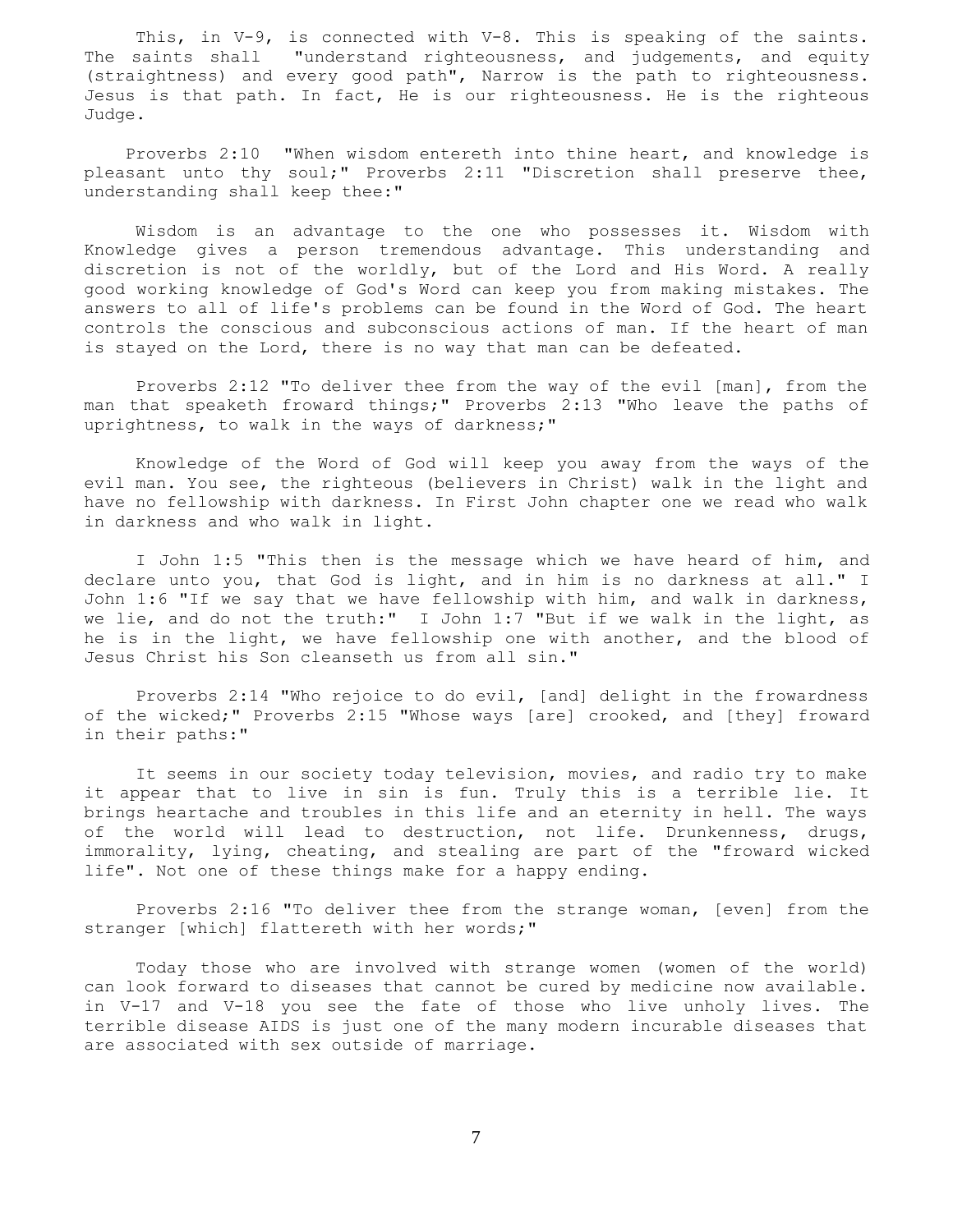Proverbs 2:17 "Which forsaketh the guide of her youth, and forgetteth the covenant of her God." Proverbs 2:18 "For her house inclineth unto death, and her paths unto the dead."

 God's covenant with man kind (men and women) is two fold. We must keep His laws to receive His blessing. God punishes sin. When we deliberately break God's laws, we can expect death, not life. God says in His law that men and women are to save themselves for the marriage bed. Notice in V-19, that those who follow this sinful way of life find death.

 Proverbs 2:19 "None that go unto her return again, neither take they hold of the paths of life."

 There are only two paths to take. The path of sin leads to death and destruction. The path of righteousness leads to life everlasting.

 Proverbs 2:20 "That thou mayest walk in the way of good [men], and keep the paths of the righteous."

 The word "mayest" in this verse lets us know that it is our choice. It is our decision to live the way of the world or to live for the Lord Jesus. Our free will determines which. This is a decision no one else can make for you. You must decide: life or death.

 Proverbs 2:21 "For the upright shall dwell in the land, and the perfect shall remain in it." Proverbs 2:22 "But the wicked shall be cut off from the earth, and the transgressors shall be rooted out of it."

 In Psalms 37:29 we read, "The righteous shall inherit the land, and dwell therein for ever." We have seen over and over how the wicked will be driven off the land. Canaan became the land of Israel because the wicked were driven out. The Christians shall reign 1000 years with Jesus.

 Revelation 20:6 "Blessed and holy [is] he that hath part in the first resurrection: on such the second death hath no power, but they shall be priests of God and of Christ, and shall reign with him a thousand years."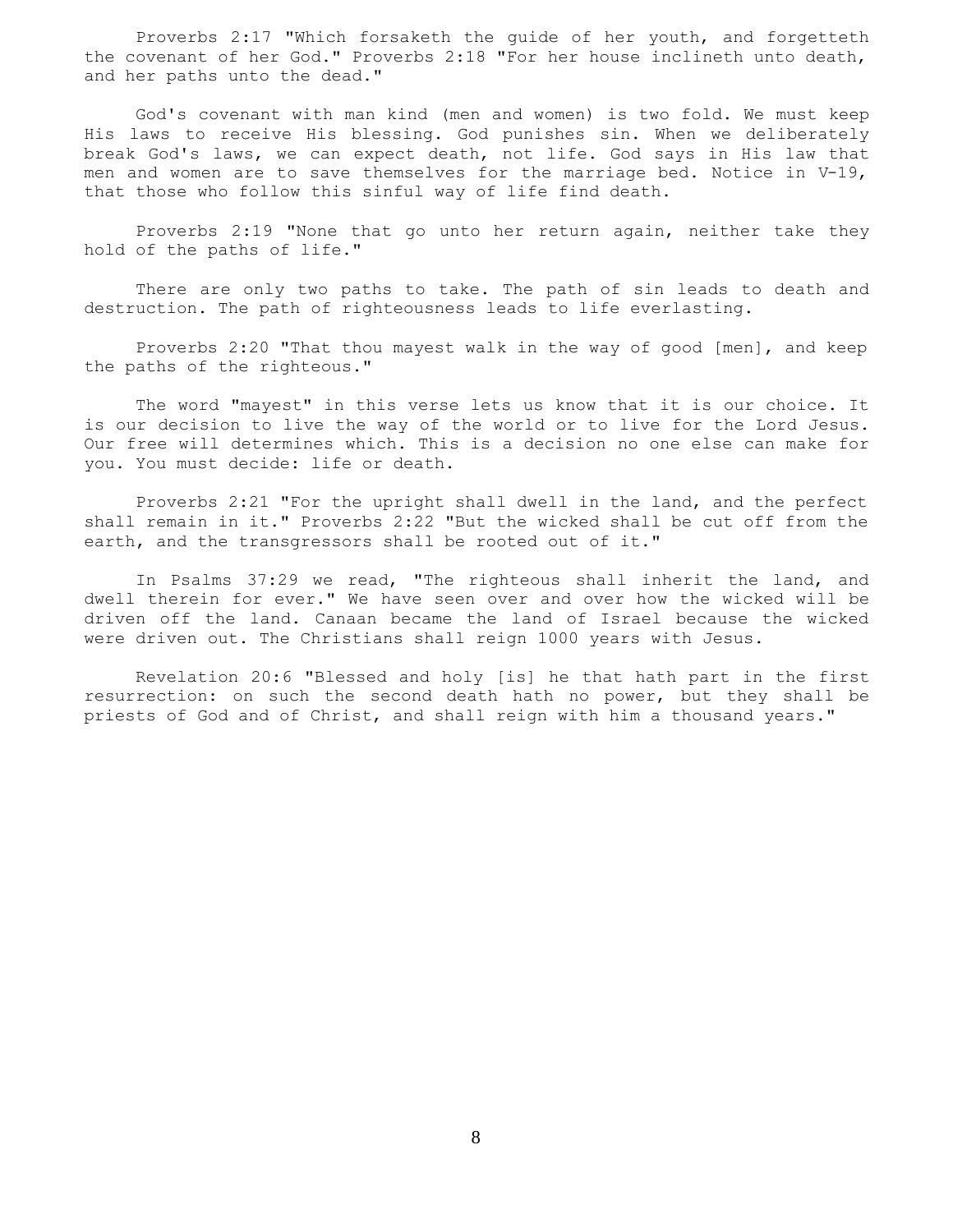Proverbs 2 Questions

1. V-1 through V-5 is like a 2. What is necessary for us to live a godly life? 3. Where is the place to hide God's Word? 4. What does Romans 10:10 tell us about the heart? 5. What should we be seeking more than worldly wealth? 6. How do we get Knowledge? 7. Wisdom is a \_\_\_\_\_\_\_\_\_ of 8. As we uncover the secret of God we will have \_\_\_\_\_\_ \_\_\_\_\_\_\_\_of God? 9. Who gives us wisdom? 10. Out of whose mouth comes knowledge and understanding? 11. How can we find Scriptures that tell us how to find wisdom? 12. Where can we find the Scriptures to tell where to get wisdom? 13. Who does God lay up sound wisdom for? 14. What does "buckler" mean? 15. God's kind of wisdom brings what? 16. We are to be wise unto 17. How can we be righteous? 18. In Cor. 2:16, what do we learn about the mind of Christ? 19. Who preserves the way of the saints? 20.  $\qquad \qquad$  is the way. 21. When wisdom entereth into thine heart, what shall keep the? 22. What can keep you from making mistakes? 23. Who are the children of light? 24. If we say we have fellowship with him and walk in darkness we  $\overline{\phantom{a}}$  ,  $\overline{\phantom{a}}$  ,  $\overline{\phantom{a}}$  ,  $\overline{\phantom{a}}$  ,  $\overline{\phantom{a}}$  ,  $\overline{\phantom{a}}$  ,  $\overline{\phantom{a}}$  ,  $\overline{\phantom{a}}$  ,  $\overline{\phantom{a}}$  ,  $\overline{\phantom{a}}$  ,  $\overline{\phantom{a}}$  ,  $\overline{\phantom{a}}$  ,  $\overline{\phantom{a}}$  ,  $\overline{\phantom{a}}$  ,  $\overline{\phantom{a}}$  ,  $\overline{\phantom{a}}$ 25. What do television and movies appear to tell us about sin? 26. What can those who get involved with strange women have to look forward to? 27. God's covenant with man is\_\_\_\_\_\_\_\_\_\_\_\_ \_\_\_\_\_\_\_\_\_\_\_\_. 28. God will bless us if we do what? 29. When we deliberately breaks God's law we can expect what? 30. The path of righteousness leads where? 31. What has God given us that determines our destiny? 32. In Psalms 37:27, we read that the righteous will inherit what? 33. In Revelation 20:6 how long does it say the Christians will reign with Jesus?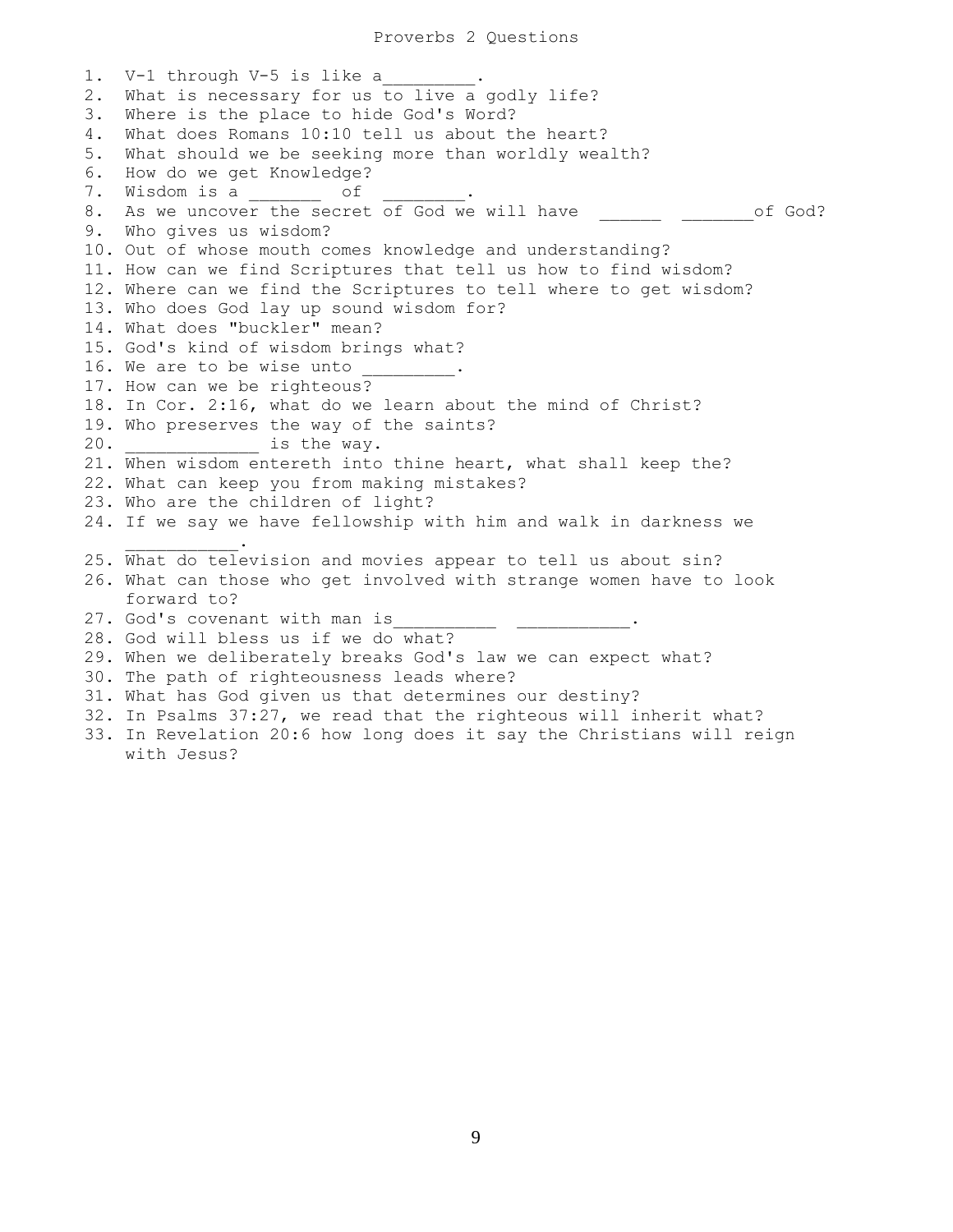We will begin this lesson in Proverbs 3:1 "My son, forget not my law; but let thine heart keep my commandments:" Proverbs 3:2 "For length of days, and long life, and peace, shall they add to thee."

 "My son" tells us who this message is to. It is not to the world in general, but to the followers of God. God reminds us to not forget His teachings, but hide them away in our hearts. God also reminds us to walk in His ways. His "commandments" here are talking about all of His ways. Just as the commandment to honour father and mother promises that our days may be long upon the earth, we see the promises of length of days here if we follow in His ways. When you know that you have done the right things, it does bring peace. Sin brings fear of punishment, but obedience brings peace.

 Proverbs 3:3 Let not mercy and truth forsake thee: bind them about thy neck; write them upon the table of thine heart:" Proverbs 3:4 "So shalt thou find favour and good understanding in the sight of God and man."

 The Bible says the "merciful shall obtain mercy". Matthew 5:7, "Blessed are the merciful: for they shall obtain mercy." "Mercy" shows love to the utmost, for God and for man.

 "Truth" cannot be underestimated. It is beyond compromise. A truthful person is a person whose character cannot and will not be questioned by anyone. One of the highest compliments that can be paid a man is to say that he is a man of truth.

 If a person could have the two most important strengths of character, it would be mercy and truth. This "binding them about the neck", I believe, just means to treasure them highly and don't lose them somewhere along the way. "Write them upon the tables of thine heart" has to do with the heart dictating a person's actions. God will write His laws upon the heart of His people, if we will allow Him to. I believe that is the message here. God says if you have these two, mercy and truth, you have His laws on your heart. In V-4 we find if we practice these two, we will be able to get along with not only the men around us, but God as well.

 Proverbs 3:5 "Trust in the LORD with all thine heart; and lean not unto thine own understanding."

 This verse 5 here applies to all believers, but even more to those who are in the service to God. God never chose any man or woman to work for Him because of their training and ability within themselves. God chooses people like Jeremiah, who was just a lad with no formal training; and God put the words in Jeremiah's mouth to give to the people. You may read all about it in chapter 1 of Jeremiah. When we depend upon our own ability, we fall very short. For a minister of God to be effective, it must be God speaking through him.

 Proverbs 3:6 "In all thy ways acknowledge him, and he shall direct thy paths."

 Here, again, we get into the will of man. Man has to be willing to accept God's help and to give God the credit for the job well done. A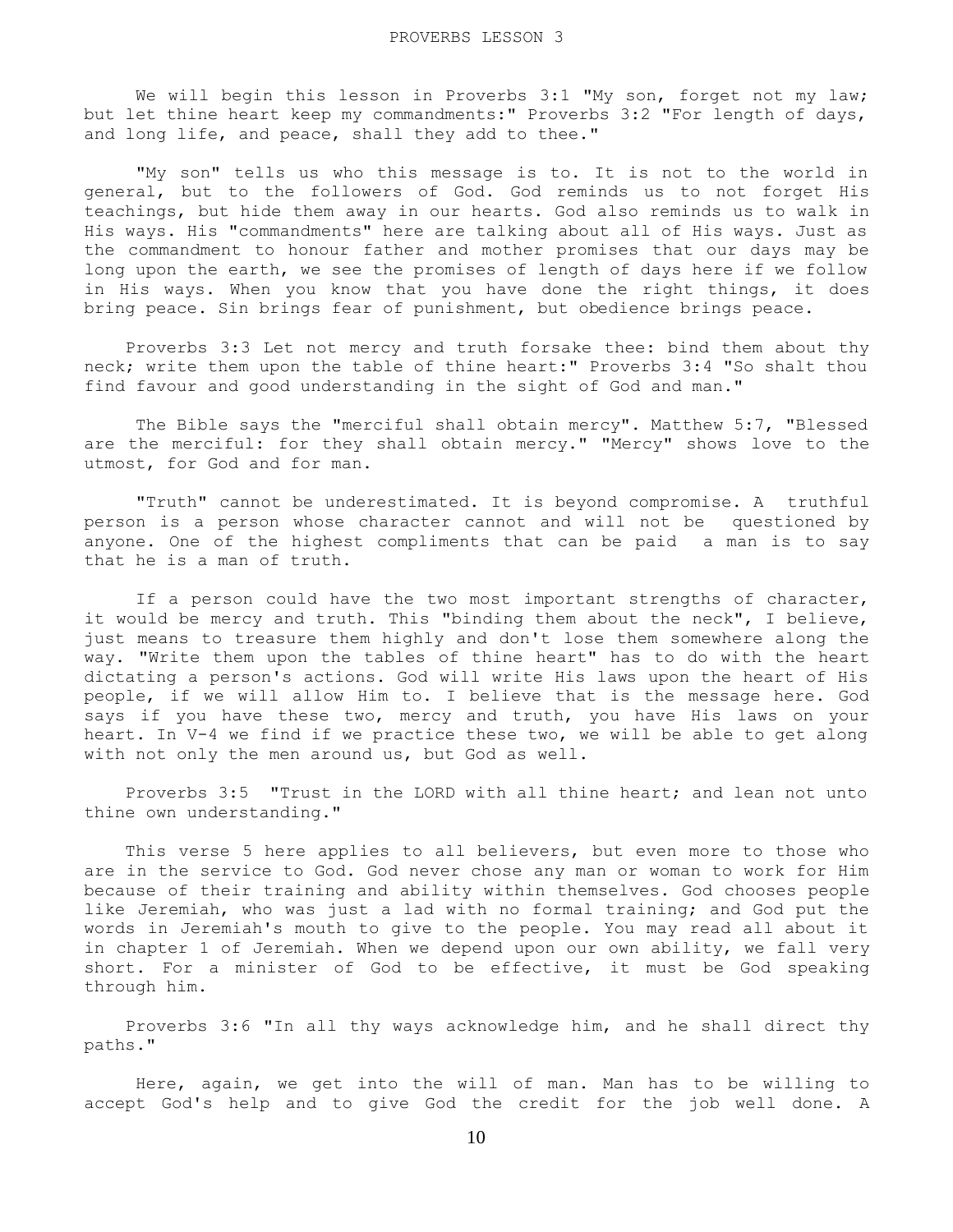Christian must first of all not start anything that the Lord is not in, then we must praise Him in everything. Hebrews 13:15 tells us when we should praise the Lord. Hebrews 13:15, "By him therefore let us offer the sacrifice of praise to God continually, that is, the fruit of our lips giving thanks to his name." If He directs our path, we shall walk in the light and not stumble and fall. In St. John 11:9-10, we see how important this is. John 11:9 "Jesus answered, Are there not twelve hours in the day? If any man walk in the day, he stumbleth not, because he seeth the light of this world." John 11:10 "But if a man walk in the night, he stumbleth, because there is no light in him."

 Proverbs 3:7 "Be not wise in thine own eyes: fear the LORD, and depart from evil."

 The most dangerous thing, if you are trying to succeed in the world, is to get satisfied with yourself. A person cannot grow when he gets this attitude. When we rely upon our self, we are always disappointed . No one likes a know-it-all or a conceited person. We must remain humble. What little knowledge that we do have is because of God's generosity towards us. Fear of the Lord will take away all arrogance and pride. In the first few verses of Proverbs, we learned that the fear of the Lord is true wisdom. Fear here could be looked at again as reverence or high praise. Give God the glory for it all.

Proverbs 3:8 "It shall be health to thy navel, and marrow to thy bones."

 Many illnesses are brought on by sins as we said before, not all illness, but some. Good clean living seems to assist in good health. For sure, good clean living brings a clear conscience and no regrets. When the spirit of man is healthy, it helps with the physical health, as well. Exodus 15:26, "And said, If thou wilt diligently hearken to the voice of the LORD thy God, and wilt do that which is right in his sight, and wilt give ear to his commandments, and keep all his statues, I will put none of these diseases upon thee, which I have brought upon the Egyptians: for I am the LORD that healeth thee."

 Proverbs 3:9 "Honour the LORD with thy substance, and with the firstfruits of all thine increase:" Proverbs 3:10 "So shall thy barns be filled with plenty, and thy presses shall burst out with new wine.

 Honoring the Lord goes much further than just attending church and stating that we are a believer. Our heart is where our pocket book is. There is a difference in a tithe and first fruits. The tithe (1/10) is paid after the money is made. The first fruits is paid in anticipation of what will come. First fruits will be a faith offering. God's promise throughout the Bible is that if we give to His work, we will be blessed 10 fold or more. Luke 6:38 "Give, and it shall be given unto you; good measure, pressed down, and shaken together, and running over, shall men give into your bosom. For with the same measure that ye mete withal it shall be measured to you again." We can see from Jesus' own words here, that if we plan to prosper, we must give. Malachi 3:10 tells it all. Malachi 3:10 "Bring ye all the tithes into the storehouse, that there may be meat in mine house, and prove me now herewith, saith the LORD of hosts, if I will not open you the windows of heaven, and pour you out a blessing, that [there shall] not [be room] enough [to receive it]."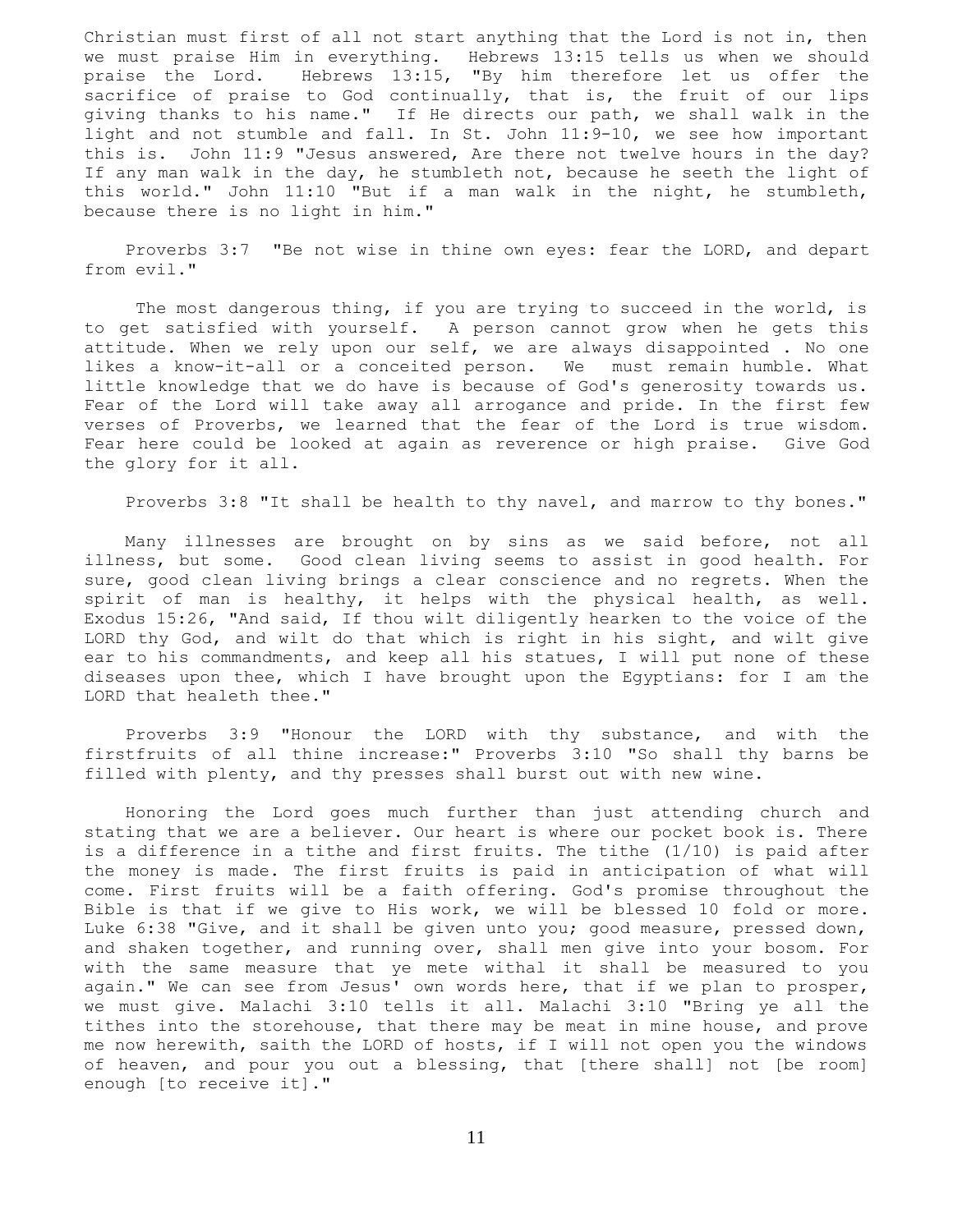Proverbs 3:11 "My son, despise not the chastening of the LORD; neither be weary of his correction:" Proverbs 3:12 "For whom the LORD loveth he correcteth; even as a father the son [in whom] he delighteth."

 In Romans chapter 5, we read why chastening and trials must come. Romans 5:3 "And not only [so], but we glory in tribulations also: knowing that tribulation worketh patience;" Romans 5:4 "And patience, experience; and experience, hope:" Romans 5:5 "And hope maketh not ashamed; because the love of God is shed abroad in our hearts by the Holy Ghost which is given unto us."

 You see, the only way a baby learns right from wrong is correction of parents. Sometimes a little paddling makes the lesson easier to remember. This is sometimes true with baby Christians, as well. When we do not obey God, He has to give us a spanking so that we will remember to obey next time. Just as an earthly parent corrects a child to help him grow in the knowledge of the truth, so does a heavenly Father. If He cared not what becomes of us, He wouldn't bother to correct us. Read chapter 3 of Ephesians beginning with the 13th verse. It will thrill you that you have been tried. I will give one more Scripture here to show that God loves us in our tribulations and then go on. II Thessalonians 1:4 "So that we ourselves glory in you in the churches of God for your patience and faith in all your persecutions and tribulations that ye endure:" II Thessalonians 1:5 "[Which is] a manifest token of the righteous judgment of God, that ye may be counted worthy of the kingdom of God, for which ye also suffer:" If God loves us, He corrects us; and we take on His worthiness.

 Proverbs 3:13 "Happy [is] the man [that] findeth wisdom, and the man [that] getteth understanding." Proverbs 3:14 "For the merchandise of it [is] better than the merchandise of silver, and the gain thereof than fine gold."

 One of the most wonderful gifts that God can give to man is wisdom and understanding. Solomon was no fool when he asked God for wisdom. Wisdom will bring prosperity of body, soul, and spirit. A wise man chooses God's ways and therefore cannot fail. If you have silver and gold, you can spend all of it and have nothing, but wisdom cannot be taken away; and with wisdom you can acquire silver and gold and any other thing that you might ever have need of.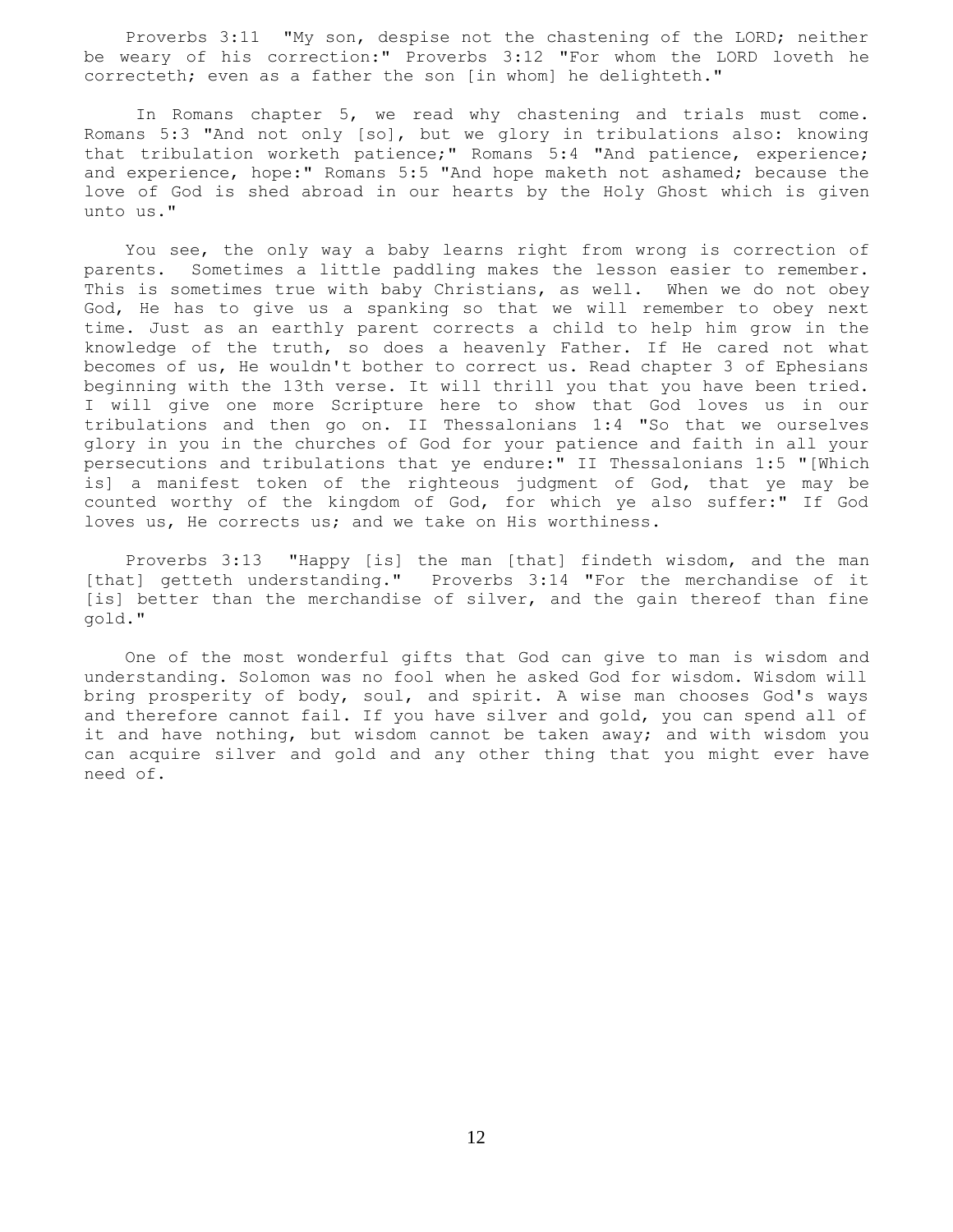- 1. In verse 1, God addresses the man as whom?
- 2. What is the man not to forget?
- 3. Where shall he keep the commandments?
- 4. If these commandments are kept, what are the blessings received by doing so?
- 5. The words "my son" indicate who?
- 6. What are these commandments really referring to?
- 7. Sin brings fear of what?
- 8. Right living brings what?
- 9. In verse 3, we are instructed not to let 2 things forsake us. What are they?
- 10. Where are we to carry them?
- 11. In Matthew 5:7, we see that who shall obtain mercy?
- 12. What in a person builds character that will not be questioned?
- 13. Whose understanding can we not lean upon?
- 14. How does God choose someone to work for Him? What must his credentials be?
- 15. What Old Testament character is a typical example of God choosing someone who thinks they are not capable of doing the job?
- 16. If we acknowledge Him, He will cour
- 17. Hebrews 13:15, tells us when we should praise the Lord. When is in?
- 18. In St. John 11, we learn that we must walk where?
- 19. What is the most dangerous thing for a person to do if we are to succeed?
- 20. What happens when we rely upon ourselves?
- 21. What is true wisdom?
- 22. Fear, in verse 7, can be described as what?
- 23. In Exodus 15:16, we find that we can be assured of not taking worldly diseases, if we do what?
- 24. What is the difference in first fruits and tithes?
- 25. What will guarantee us of full barns?
- 26. In Malachi 3:10, we read how we can get God to open up the windows of heaven and pour us out a blessing, what do we do?
- 27. For whom the Lord loveth he
- 28. How are we to react to tribulations?
- 29. \_\_\_\_\_\_\_\_\_\_\_\_\_\_\_\_ is the man that findeth wisdom.
- 30. What is wisdom better than?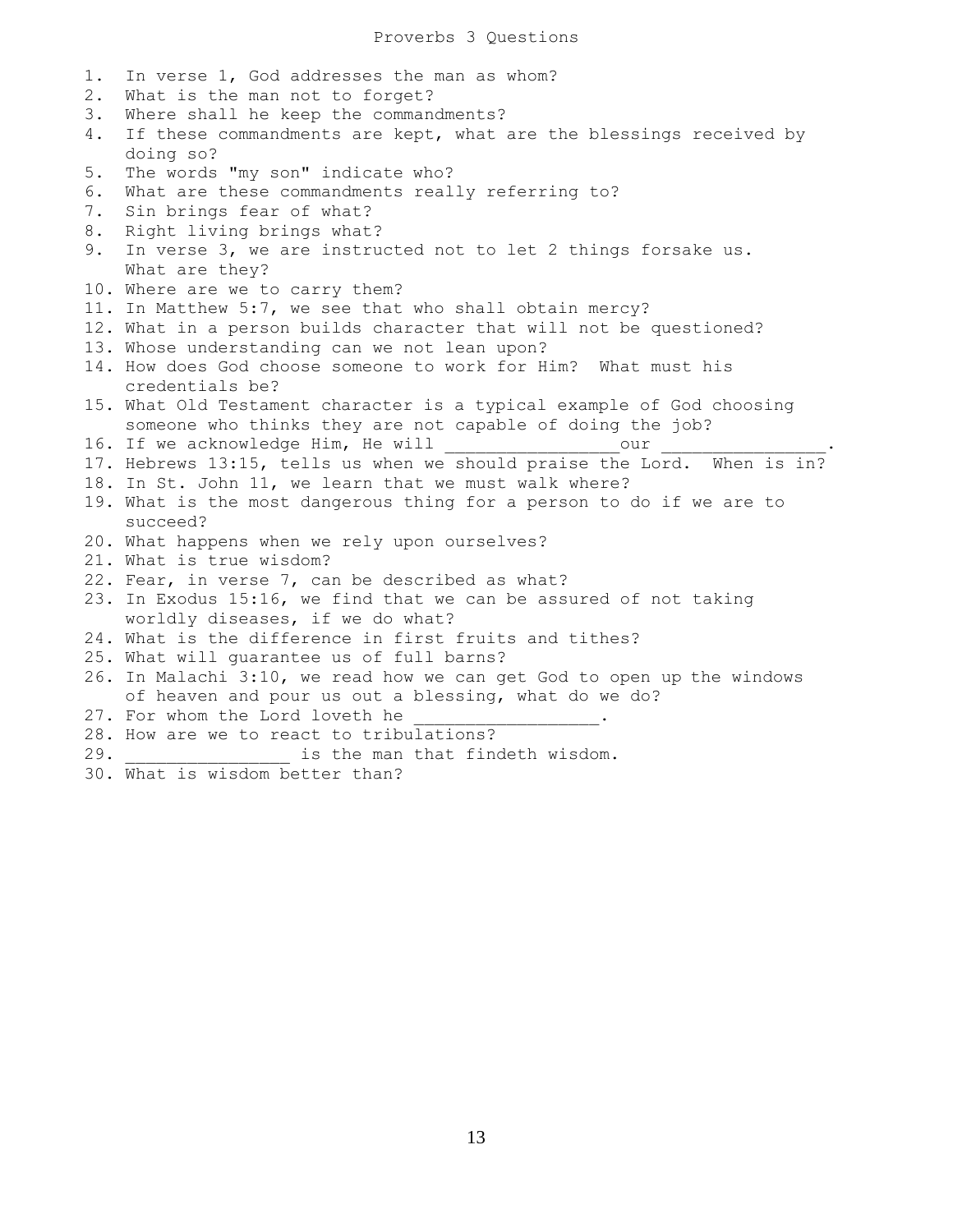We will begin this lesson in Proverbs 3:15 "She [is] more precious than rubies: and all the things thou canst desire are not to be compared unto her."

 We will have to look back at the last lesson to see what the "she" is here. Wisdom is the she. In fact, this whole third chapter of Proverbs is all about wisdom. Material things of this world, regardless of how valuable they are, are not anything to compare with wisdom.

 Proverbs 3:16 "Length of days [is] in her right hand; [and] in her left hand riches and honour."

 The right hand blessing is always the best blessing. Length of days is spoken of here as being more wonderful to possess than riches and honour. If a man has no time left to spend his riches and fame, most would trade all of that to extend life a little longer. Even this blessing of extended days is still far short of the blessing of wisdom.

 Proverbs 3:17 "Her ways [are] ways of pleasantness, and all her paths [are] peace."

Again here the "her" is wisdom. Wisdom is pleasant and brings peace.

 Proverbs 3:18 "She [is] a tree of life to them that lay hold upon her: and happy [is every one] that retaineth her."

 Wisdom is an extender of life. Not only length of life, but quality of life, as well.

 Proverbs 3:19 "The LORD by wisdom hath founded the earth; by understanding hath he established the heavens." Proverbs 3:20 "By his knowledge the depths are broken up, and the clouds drop down the dew."

 The wisdom of God so far surpasses anything we might know of. God actually, through His great wisdom and knowledge, placed the stars, sun, and moon in the open sky. The earth was hung in open air, as well. Not only did God hang them in the atmosphere in perfect orbit, but He also made all of this, as well. Not only did God make all of this, but it is all subject to His will. God causes the sunshine and the rain. He controls the whole universe. St. John chapter 1 describes it all. John 1:1 "In the beginning was the Word, and the Word was with God, and the Word was God." John 1:2 "The same was in the beginning with God." John 1:3 "All things were made by him; and without him was not any thing made that was made."

 Proverbs 3:21 "My son, let not them depart from thine eyes: keep sound wisdom and discretion:" Proverbs 3:22 "So shall they be life unto thy soul, and grace to thy neck."

 True wisdom belongs to God. God will give us wisdom if we seek it prayerfully. The grace that Jesus has provided for us has to be held in high esteem, even to the saving of our soul. We must remain in that wisdom.

14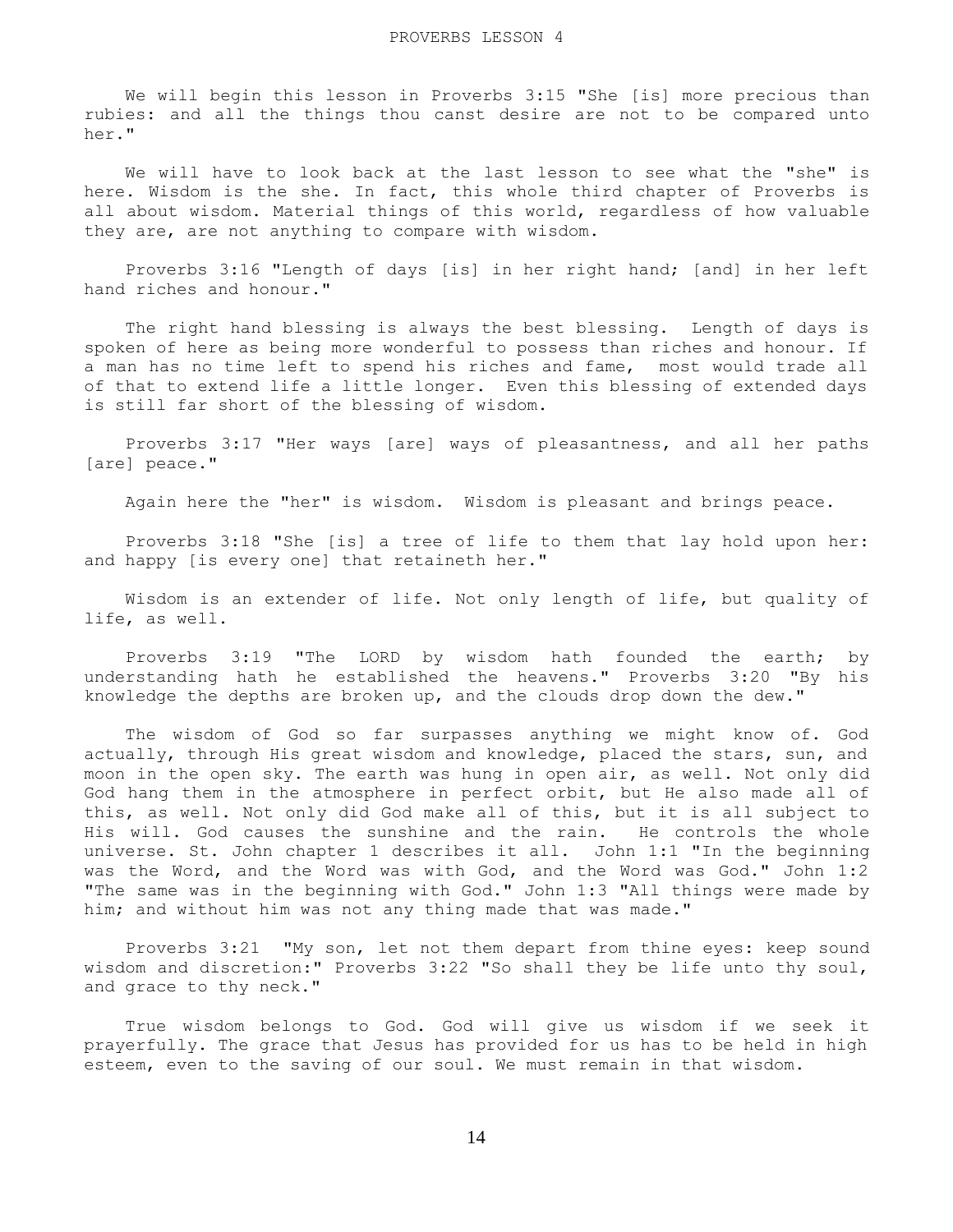Proverbs 3:23 "Then shalt thou walk in thy way safely, and thy foot shall not stumble."

 If we remain in the wisdom that God hath provided for us in His Son, Jesus Christ, we shall be able to walk in His way and not stumble.

 Proverbs 3:24 "When thou liest down, thou shalt not be afraid: yea, thou shalt lie down, and thy sleep shall be sweet."

 Here, again, if we remain in the wisdom that the Lord has given us, there is no fear of death. Death of the body would just transform us into that heavenly place with Jesus. There is no fear for the Christian with faith. So many times in these lessons we have made the statement that fear is the opposite of faith. Sleep is sweet for those wise unto salvation. No regrets haunt us. We have gotten forgiveness and are living just as if we had never sinned: justified by Jesus. Sleep is sweet when everything is alright with you and God.

 Proverbs 3:25 "Be not afraid of sudden fear, neither of the desolation of the wicked, when it cometh." Proverbs 3:26 "For the LORD shall be thy confidence, and shall keep thy foot from being taken."

 We see many instances in the New Testament when the demon spirits are afraid of Jesus, because they know that He is the Judge of the world and that they have a terrible fate awaiting them. In Matthew 8:29, "And, behold, they cried out, saying, What have we to do with thee, Jesus, thou Son of God? art thou come hither to torment us before the time?" You see, sudden fear gripped them, because of the terrible fate they know they have awaiting them. If you know that you are saved and safe with the Lord, you have no sudden fear. The only fear permitted to those who trust in the Lord is Godly fear. You see, trust in the Lord brings confidence, a knowing that all is well.

 Proverbs 3:27 "Withhold not good from them to whom it is due, when it is in the power of thine hand to do [it]."

 As opportunity arises, we must help anyone and everyone that is within our power to help. It seems those full of wisdom seem to be better off financially. We see in I Timothy 6:17-18, that having a little more than those around you carries responsibility with it. I Timothy 6:17 "Charge them that are rich in this world, that they be not highminded, nor trust in uncertain riches, but in the living God, who giveth us richly all things to enjoy;" I Timothy 6:18 "That they do good, that they be rich in good works, ready to distribute, willing to communicate;"

 Proverbs 3:28 "Say not unto thy neighbour, Go, and come again, and to morrow I will give; when thou hast it by thee."

 This is saying, do not put your neighbour off until to-morrow if you have the ability to help them today. Their need is now. We should be eager to help those less fortunate. Only God has seen fit for us to be the better off.

 Proverbs 3:29 "Devise not evil against thy neighbour, seeing he dwelleth securely by thee."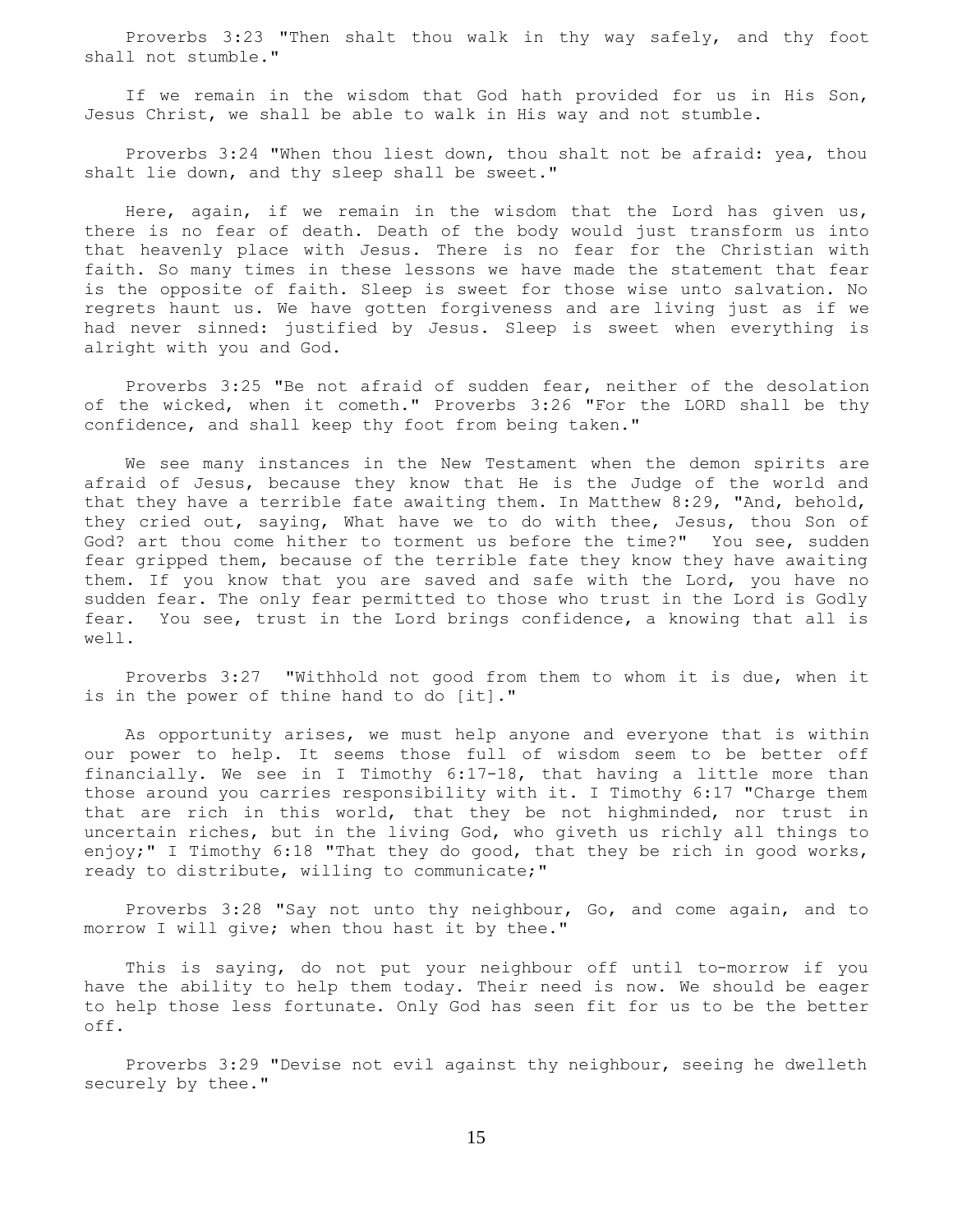One of the two most important things God wants us to do is love thy neighbor as thyself. We would not figure up evil against ourselves, so we must not against the neighbor, either.

 Proverbs 3:30 "Strive not with a man without cause, if he have done thee no harm."

 We should not live in strife and fussing, but should learn to live peaceably with all men. If we live for the Lord, we are promised that even our enemies will be at peace with us. This does not say that there is never a time for strife. If your enemy attacks you, you may defend yourself; but you must not start strife nor keep it going.

 Proverbs 3:31 "Envy thou not the oppressor, and choose none of his ways."

 We must never choose the way of the oppressor. Bullies as children are not to be looked up to. We must not even fellowship with those who choose to oppress others. The worldly wealth that some acquire with their oppression of others should never be envied or desired. Evil and good are like oil and water. They cannot mix.

 Proverbs 3:32 "For the froward [is] abomination to the LORD: but his secret [is] with the righteous."

 "Froward" means perverted or wicked. The wicked will not know the secret, because they will not see; and hearing, they will not hear. They (the wicked) will not understand the things of God. The secret that the righteous know is that Jesus Christ is their Saviour. God reveals Himself to those who love Him.

 Proverbs 3:33 "The curse of the LORD [is] in the house of the wicked: but he blesseth the habitation of the just."

 From Genesis throughout the Bible, God promises blessings to those who follow in God's commandments and curses to those who do not follow in the ways of God.

 Proverbs 3:34 "Surely he scorneth the scorners: but he giveth grace unto the lowly."

 Those who reject the teachings of the Lord are rejected themselves by Him. The scribes and Pharisees are a typical example of this. They thought too highly of themselves and turned the Lord of glory down. The lowly of the world were willing to receive and were granted grace of the Lord. Psalms 138:6, "Though the LORD be high, yet hath he respect unto the lowly: but the proud he knoweth afar off."

 Proverbs 3:35 The wise shall inherit glory: but shame shall be the promotion of fools."

 The wise seek God. Those who seek God inherit glory. The glory of the only begotten Son is shared with those who live for God. This is a shared inheritance. Fools live worldly lives for the here and now. Worldly, selfish lives bring shame.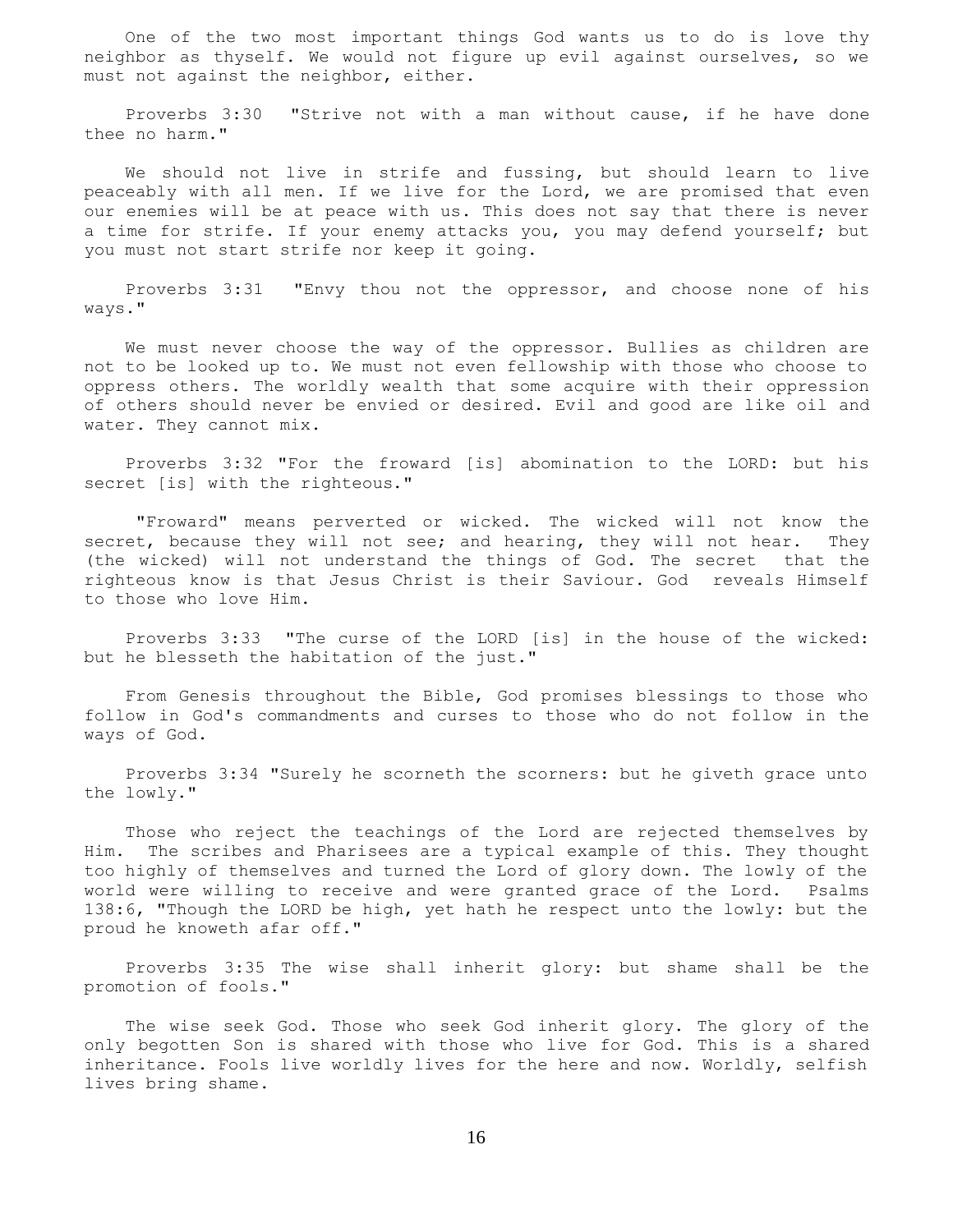## Proverbs 4 Questions

1. Material things of this world cannot compare with what? 2. In verse 16, what is in wisdom's right hand? 3. Which hand has always been the best blessing? 4. The Lord by \_\_\_\_\_\_\_\_\_\_\_\_\_\_\_\_\_\_\_\_\_hath founded the earth. 5. Who does St. John 1:3 say created all things ? 6. By His \_\_\_\_\_\_\_\_\_\_\_\_\_\_\_\_\_\_\_\_\_\_\_\_\_the depths are broken up. 7. True wisdom belongs to whom? 8. How must we seek wisdom to receive it? 9. What description is given of the sleep of the wise? 10. If we remain in the wisdom that the Lord has given us, there is no fear of \_\_\_\_\_\_\_\_\_\_\_\_\_\_\_\_\_\_\_\_\_\_\_. 11. Who shall be thy confidence? 12. Why were the demon spirits afraid of Jesus? 13. What is the only fear permitted to believers in the Lord? 14. In I Timothy, chapter 6, we see what about those who are wealthy? 15. When someone asks your help and you have the ability to help, when should you help him? 16. In verse 29, we are warned not to do what to our neighbor ? 17. Strive not with a man 18. What are we told about the oppressor? 19. Evil and good are like \_\_\_\_\_\_\_\_\_\_\_\_\_ and \_\_\_\_\_\_\_\_\_\_\_. They cannot mix. 20. The froward is an \_\_\_\_\_\_\_\_\_\_\_\_\_\_\_\_ to the Lord. 21. What does froward mean? 22. What is in the house of the wicked? 23. Who does God give grace to? 24. Psalms 138:6 says God has respect for the \_\_\_\_\_\_\_\_\_\_\_\_\_\_\_\_\_\_\_\_ .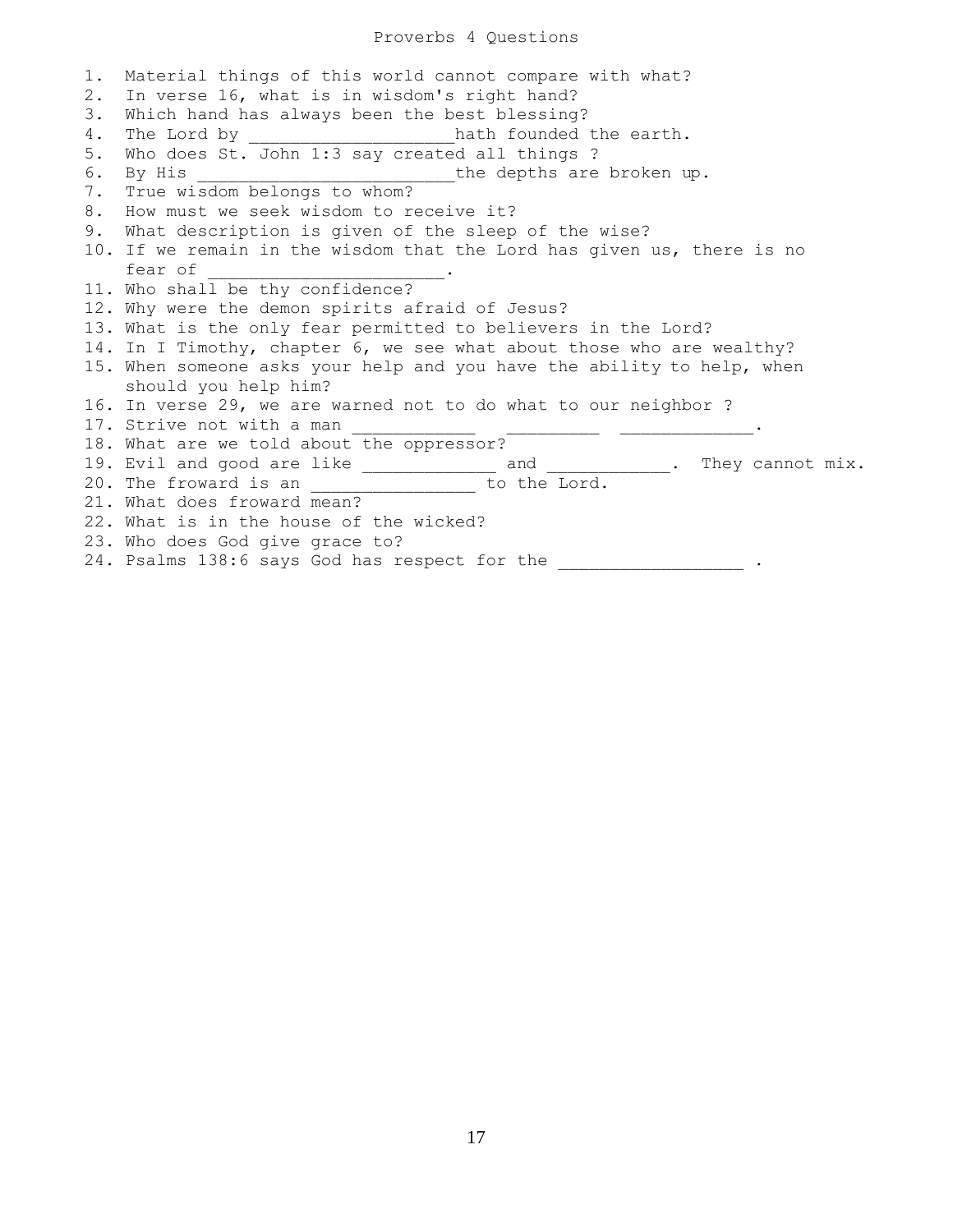## PROVERBS LESSON 5

 We will begin this lesson in Proverbs 4:1 "Hear, ye children, the instruction of a father, and attend to know understanding." Proverbs 4:2 "For I give you good doctrine, forsake ye not my law." Proverbs 4:3 "For I was my father's son, tender and only [beloved] in the sight of my mother."

 This message that Solomon penned undoubtedly is not only written by him to all young men for instruction, but is also what David had taught Solomon, as well. Sometimes in the Proverbs, it seems as if we are covering the same ground all over again. Whether this is to drive home a lesson, or whether we are picking up extra fragments of truth and that is the reason for repetition is not clear. As we said in previous lessons, wisdom is the subject. We see here, also, that a doctrine (belief) has been established. Instructions in God's law came from father to son in these times. It was very important not to leave out even minor details in that law. We are told again here to remember in detail the law of God and to live by it (do not forsake it). In fact, to make it our doctrine (way of life), as well. Solomon gets a little sentimental here speaking of his mother. Bathsheba had lost her first son by David, and truly Solomon was her only beloved at that time.

 Proverbs 4:4 "He taught me also, and said unto me, Let thine heart retain my words: keep my commandments, and live."

 There is much written in Chronicles and Kings about Solomon. David even gives Solomon detailed information about the temple to be built in Jerusalem. You may read more about all of this in those respective books. The point I am trying to make here, about this, is that Solomon was instructed of David; and Solomon is now conveying to us how important it is to keep the commandments. The promise is life and life everlasting, at that.

 Proverbs 4:5 "Get wisdom, get understanding: forget [it] not; neither decline from the words of my mouth." Proverbs 4:6 "Forsake her not, and she shall preserve thee: love her, and she shall keep thee." Proverbs 4:7 "Wisdom [is] the principal thing; [therefore] get wisdom: and with all thy getting get understanding."

 Solomon, as you can see here, thought that wisdom was the most important thing to have. Worldly wisdom is not what Solomon had in mind, here. Solomon, being taught of David and being gifted with the gift of wisdom which God had given him, realized that wisdom and knowledge of the things of God should bring a person even closer to God; and therefore, keep him from failure. He speaks of wisdom as if it is a person. Wisdom is spirit.

 Proverbs 4:8 "Exalt her, and she shall promote thee: she shall bring thee to honour, when thou dost embrace her."

 Wisdom does bring honour instead of shame. A foolish son or daughter brings shame to their parents, but children filled with godly wisdom bring honour to their parents.

 Proverbs 4:9 "She shall give to thine head an ornament of grace: a crown of glory shall she deliver to thee." Proverbs 4:10 "Hear, O my son, and receive my sayings; and the years of thy life shall be many."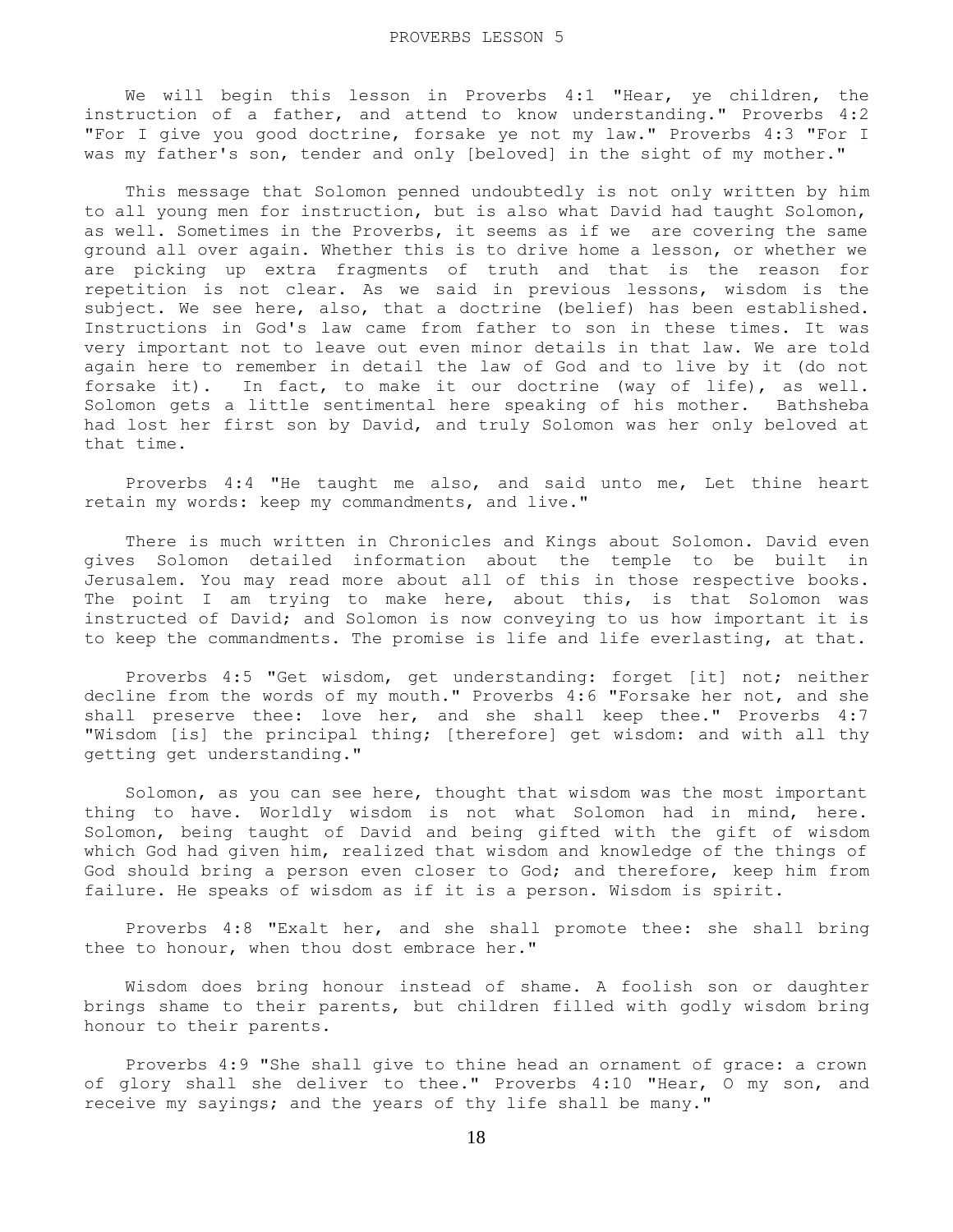Crowns of glory have to do with heavenly rewards. The Lord Jesus earned our crowns of glory for us, but we would have to be wise enough to receive Him to obtain those crowns. Verse ten, here, has to do with honoring father and mother that thy days may be long upon the earth.

 Proverbs 4:11 "I have taught thee in the way of wisdom; I have led thee in right paths." Proverbs 4:12 "When thou goest, thy steps shall not be straitened; and when thou runnest, thou shalt not stumble."

 We see, again, that some of this has come to Solomon from David. David walked uprightly before the Lord. Even the name "David" means beloved of God. God directed David's walk. David taught his son; and now Solomon is saying to all who read this book of Proverbs, hear and understand. Pray for wisdom of God and walk in that wisdom, and you shall not stumble and fall. You can run the race well and not stumble along the way as long as the wisdom of God directs you.

 Proverbs 4:13 "Take fast hold of instruction; let [her] not go: keep her; for she [is] thy life."

When we stop learning, we are dead. There is always something else to learn. We read in II Timothy 3:16 the type of instruction that is the most profitable to man. II Timothy 3:16 "All scripture [is] given by inspiration of God, and [is] profitable for doctrine, for reproof, for correction, for instruction in righteousness:" II Timothy 3:17 "That the man of God may be perfect, thoroughly furnished unto all good works."

 Proverbs 4:14 "Enter not into the path of the wicked, and go not in the way of evil [men]." Proverbs 4:15 "Avoid it, pass not by it, turn from it, and pass away."

 The wicked are following a wide path that leads to destruction, but the people of the Lord have chosen to walk the narrow path. The way the Lord has provided for us leads us to everlasting life. Matthew 7:13 -14 tell of the path we must choose. We must turn from the path of sin, in fact, don't even get on the path the world takes in the first place. Choose God's way. Matthew 7:13 "Enter ye in at the strait gate: for wide [is] the gate, and broad [is] the way, that leadeth to destruction, and many there be which go in thereat:" Matthew 7:14 "Because strait [is] the gate, and narrow [is] the way, which leadeth unto life, and few there be that find it."

 Proverbs 4:16 "For they sleep not, except they have done mischief; and their sleep is taken away, unless they cause [some] to fall." Proverbs 4:17 "For they eat the bread of wickedness, and drink the wine of violence."

 We see in these 2 verses a person who has chosen a sinful way of life. They are not satisfied to ruin their own lives but are trying to drag others into their sin. Misery loves company. Isn't it strange that many violent crimes seem to be committed by gangs. These people, in the verses above, do not hold down a regular job and eat from that. They commit crimes against others and live by that. They eventually wind up in jail or worse, and then do not have anything to look forward to for all of eternity.

 Proverbs 4:18 "But the path of the just [is] as the shining light, that shineth more and more unto the perfect day."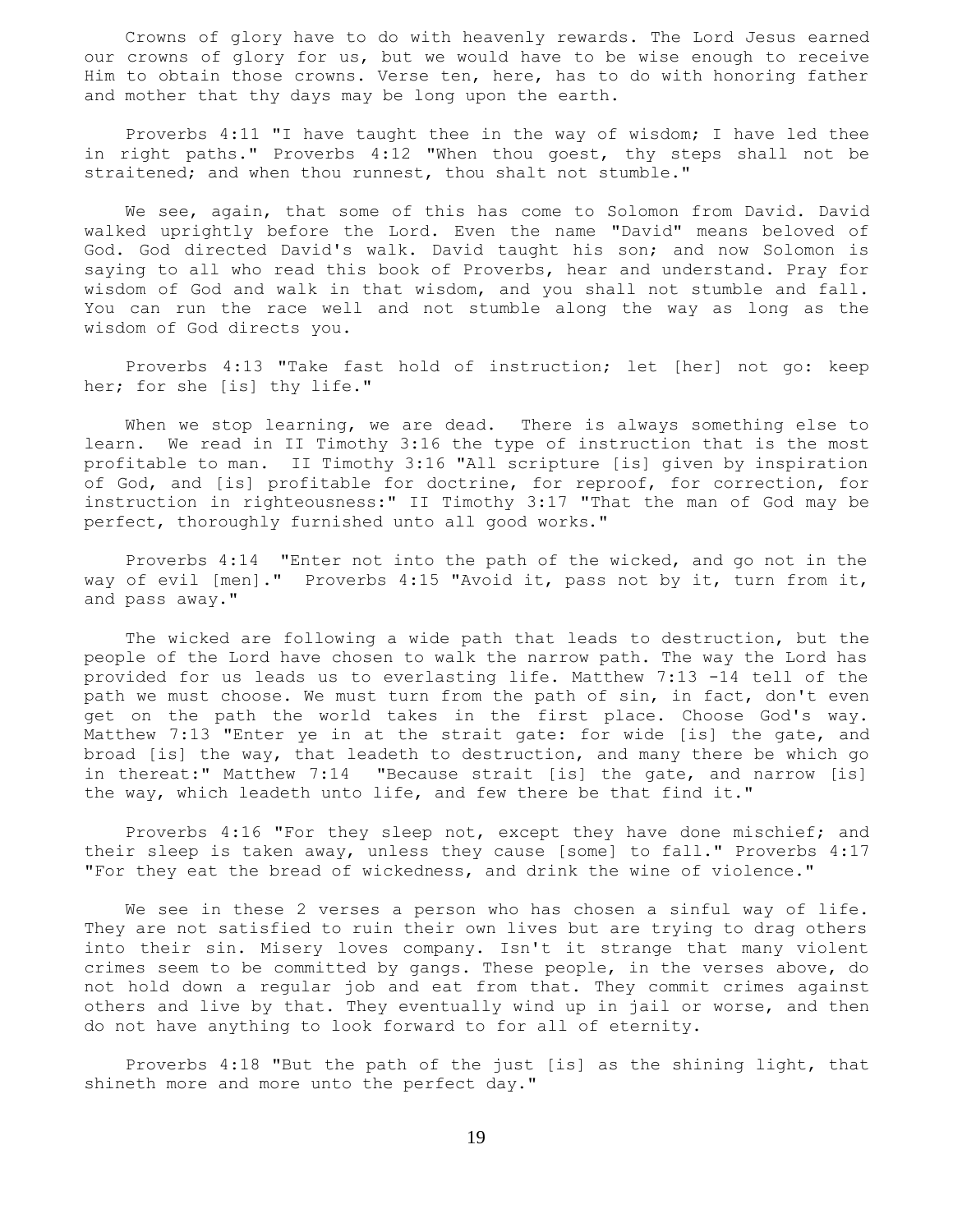This is in total contrast. Those who are justified because they have made a decision to walk in the path of righteousness are walking in the Light as He is in the Light. That perfect day is the day when all these struggles of this life are over, and we can be in the presence of the Light for that eternal day.

 Proverbs 4:19 "The way of the wicked [is] as darkness: they know not at what they stumble."

 The wicked in darkness cannot and will not repent and come to the light. We see, as we read in St. John, the Light shineth in darkness and the darkness comprehended it not.

 Proverbs 4:20 "My son, attend to my words; incline thine ear unto my sayings." Proverbs 4:21 "Let them not depart from thine eyes; keep them in the midst of thine heart." Proverbs 4:22 "For they [are] life unto those that find them, and health to all their flesh."

 How many times have we told our children over and over, please listen and heed the message. Don't get out in the world and forget what I have been saying. Don't stop looking at the messages in front of your eyes. Hide the things I have said down deep in your heart, and don't let the cares of the world make you forget. They are life and health to you. Every parent has said things similar to these to their children, and we have all heard them say: "You have told me over and over, now I won't forget. It isn't necessary to say it anymore".

 Proverbs 4:23 Keep thy heart with all diligence; for out of it [are] the issues of life." Proverbs 4:24 "Put away from thee a forward mouth, and perverse lips put far from thee."

 The heart is the very center of our being. We can either have a pure heart or it can be desperately wicked. It will be one or the other. God will judge our heart. The heart controls the moral structure of our lives. A pure heart brings pure words. Froward mouths and perverse (evil) words come from an evil heart. Out of the abundance of our heart our mouth speaketh. It speaks life or death.

 Proverbs 4:25 "Let thine eyes look right on, and let thine eyelids look straight before thee."

 I have always said that our eyes reveal what is inside of us. They are little windows that you may look into the soul. Shifty eyes that cannot look at you, ordinarily indicate the person has something they are covering up. Eyes that look straight at you say, "I am telling the truth". Wandering eyes of any kind can bring heartache.

 Proverbs 4:26 "Ponder the path of thy feet, and let all thy ways be established." Proverbs 4:27 "Turn not to the right hand nor to the left: remove thy foot from evil."

 In verse 26, the word "ponder" means think about the path you are launching out on. Make sure that the path you are heading out on leads to righteousness. Don't despair of the path you have chosen. Make your path straight. Things of the world must not attract you off of this path. Stay on the straight path that will lead you to heaven.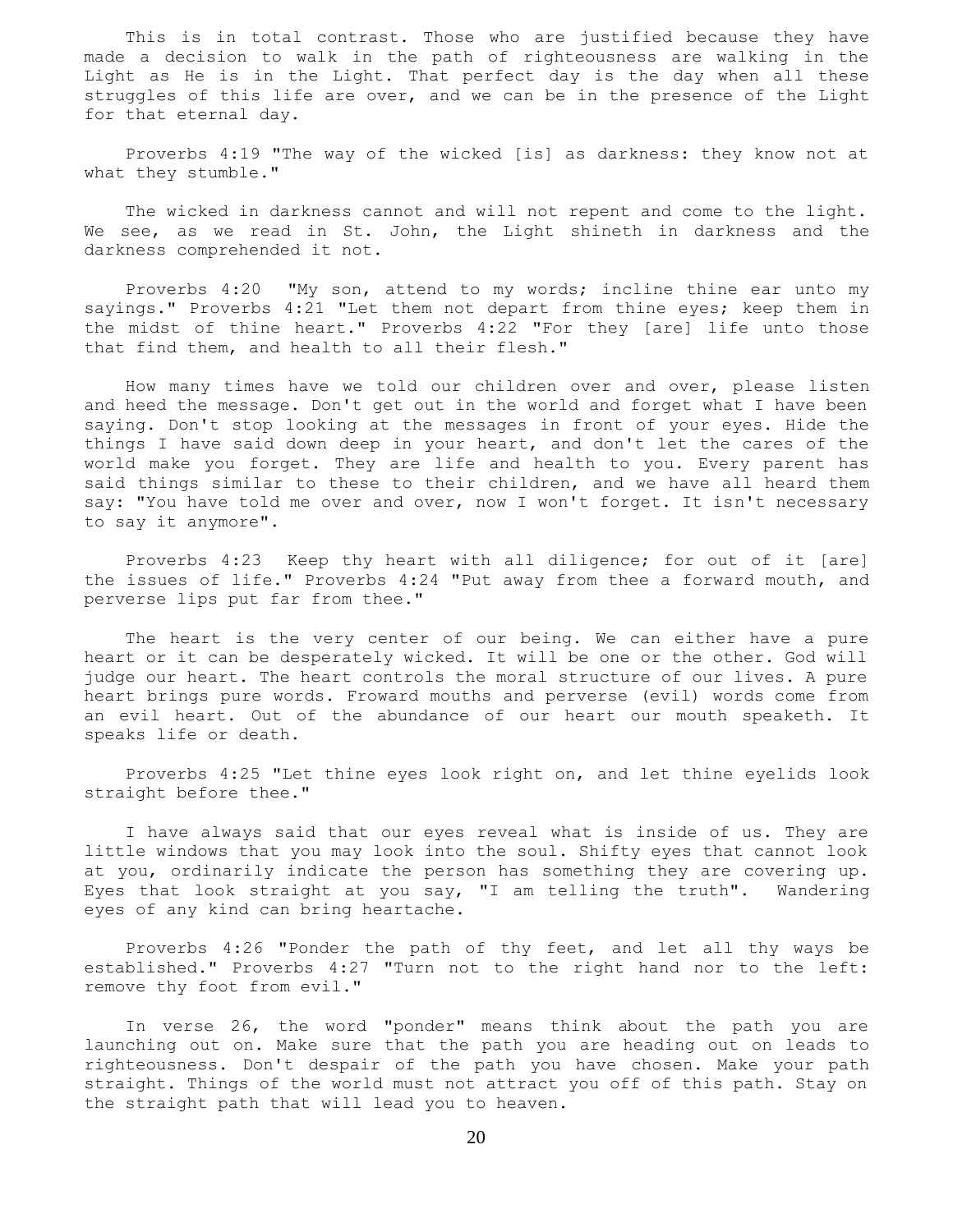1. In verse 2, we read to forsake not the law for it is good  $\mathcal{L}=\mathcal{L}=\mathcal{L}=\mathcal{L}=\mathcal{L}=\mathcal{L}=\mathcal{L}=\mathcal{L}$ 2. Solomon describes himself as what to his mother? 3. Besides Solomon giving us these instructions, what can we assume they are? 4. What is the subject of the Proverbs? 5. What is a doctrine? 6. How did the law of commandments not get lost? 7. Who was Solomon 's mother? 8. In verse 4, we read keep my commandments and 9. What are 2 more Old Testament books that speak much about Solomon? 10. What did Solomon say was the principal thing? 11. Wisdom and knowledge of God can do what for a person? 12. If sin brings shame, what brings honor? 13. What do crowns of glory have to do with? 14. David means what? 15. What good could be said of David? 16. If the wisdom of God directs your path, you will not and \_\_\_\_\_\_\_\_\_\_\_\_\_. 17. What kind of instruction is most important to man? 18. Where does Scripture come from? 19. What path must we avoid at all cost? 20. What is the difference in the path of the world and the path of the believer? 21. The evil eat of the bread of 22. What is the path of the just compared to? 23. Out of what are the issues of life? 24. In verse 24, what is to be put away? 25. How are we to keep our eyes? 26. Shifting eyes usually indicate what? 27. What does the author think reveals what is inside of us? 28. Eyes that look straight at you, usually are saying what? 29. Ponder means what?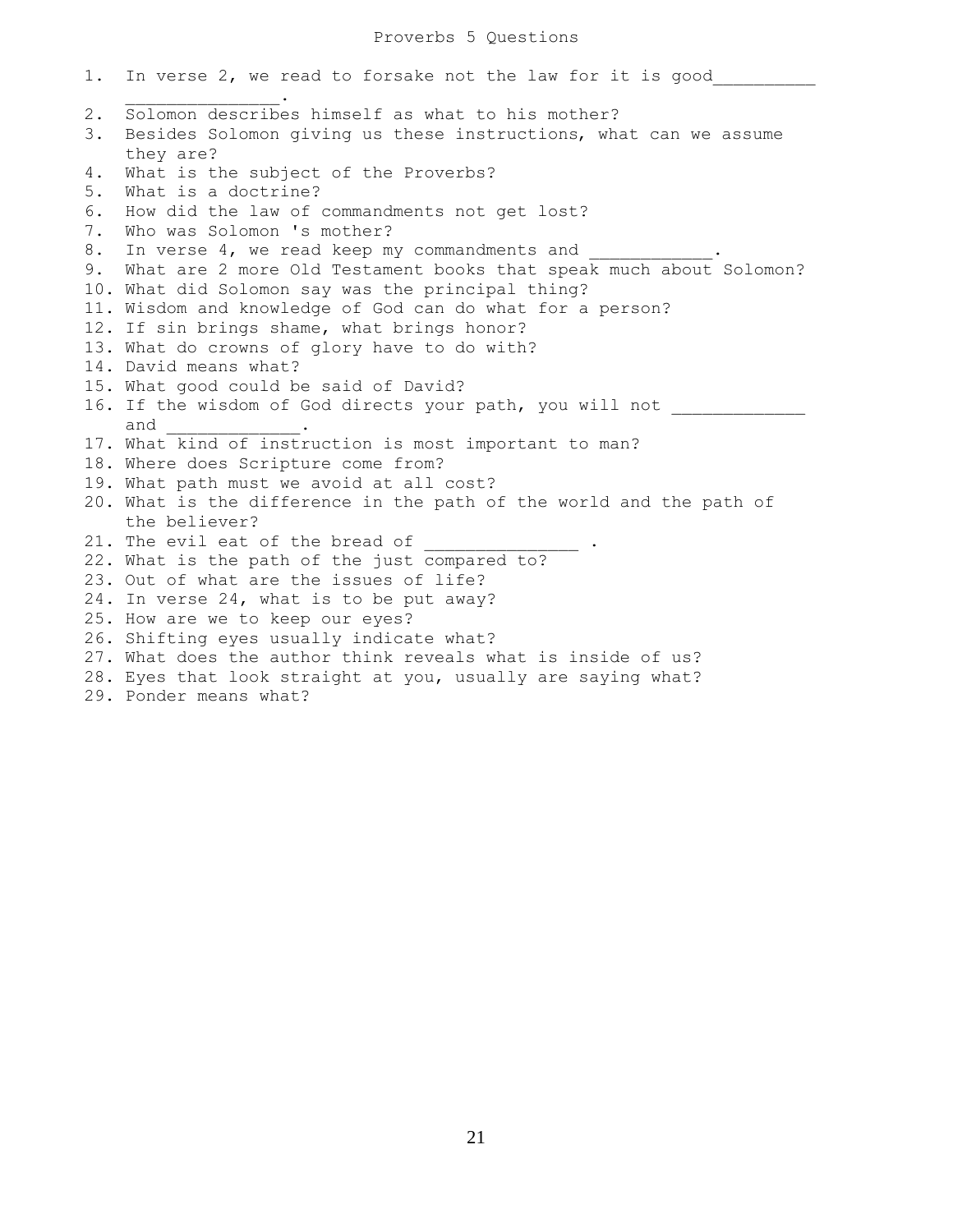We will begin this lesson with Proverbs 5:1 "My son, attend unto my wisdom, [and] bow thine ear to my understanding:" Proverbs 5:2 "That thou mayest regard discretion, and [that] thy lips may keep knowledge."

 We see here, again, instructions to stay wise to the things of God. We will see in this chapter the path we should take. Marriage will be spoken of as honorable and adultery of all kinds will be condemned.

 Proverbs 5:3 "For the lips of a strange woman drop [as] an honeycomb, and her mouth [is] smoother than oil:" Proverbs 5:4 "But her end is bitter as wormwood, sharp as a twoedged sword." Proverbs 5:5 "Her feet go down to death; her steps take hold on hell."

 Possibly a word we might understand a little better than "strange" woman would be a loose, sinful woman. This woman is forbidden fruit making her more mysterious and inviting to the young man. Prostitutes are out to allure the young men and sometimes the older, as well. They are dressed with very few clothes so as to reveal their bodies. Their lips are painted and they are trained to allure the weak men of the world. A woman like this has no future. Bitterness, sickness, early death, and then hell is what she has to look forward to. The two edged sword is the Bible she should have heeded. "Wormwoood" means bad water.

 Proverbs 5:6 "Lest thou shouldest ponder the path of life, her ways are moveable, [that] thou canst not know [them]."

 This woman is unstable in all her ways. Don't get involved with her, she will not be faithful to you. In most cities, her profession is against the law.

 Proverbs 5:7 "Hear me now therefore, O ye children, and depart not from the words of my mouth." Proverbs 5:8 "Remove thy way far from her, and come not nigh the door of her house:" Proverbs 5:9 "Lest thou give thine honour unto others, and thy years unto the cruel:"

 Here, again, the penman is saying take special heed to this, ye young men. Stay away from evil women like this. Don't even go near her house. She will bring nothing but disappointment. Stay honorable. If you were to get involved with her, you would lead an unhappy life. There is no lasting happiness to be found with this type of woman.

 Proverbs 5:10 "Lest strangers be filled with thy wealth; and thy labours [be] in the house of a stranger;" Proverbs 5:11 "And thou mourn at the last, when thy flesh and thy body are consumed,"

 This is speaking of spending hard earned money on a prostitute and then getting some terrible disease in the process. In our time, people are dying everywhere from diseases caused by adultery. In many cases, there is no cure.

 Proverbs 5:12 "And say, How have I hated instruction, and my heart despised reproof;" Proverbs 5:13 "And have not obeyed the voice of my teachers, nor inclined mine ear to them that instructed me!"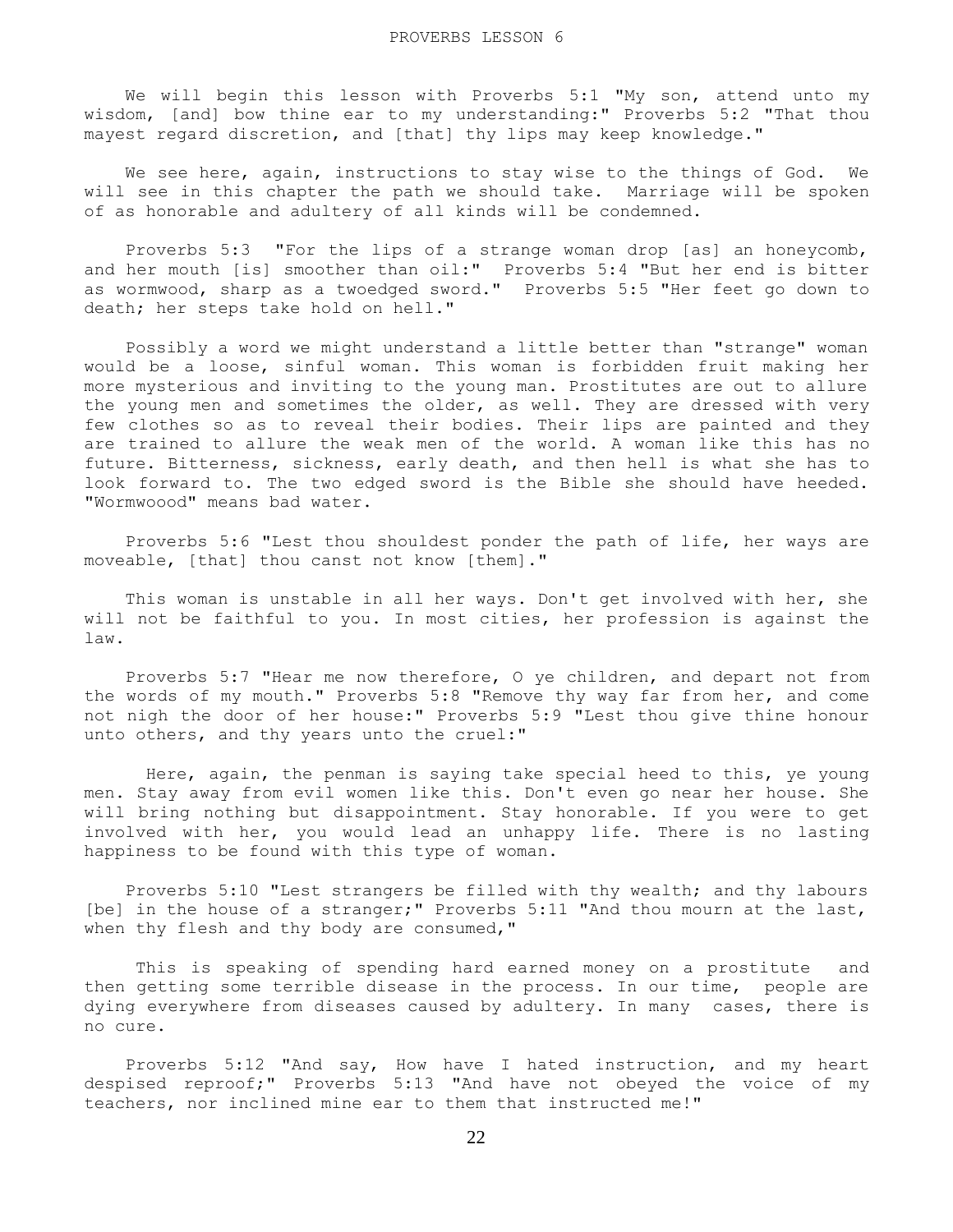Now that it is too late to turn back, we see regret that he did not take heed to the warning given. We see regret by this man that he rebelled against instruction. He did not let his teacher instruct him, so he had the cruel teacher of experience. He now knows that he made a terrible mistake not listening.

 Proverbs 5:14 "I was almost in all evil in the midst of the congregation and assembly."

 Even though training and instruction in righteousness had been offered this individual, he had rejected it. One sin leads to another, and we see this person falling into more and worse sins until their last state is one of total inability to stop sinning. He had no conscience.

 Proverbs 5:15 "Drink waters out of thine own cistern, and running waters out of thine own well." Proverbs 5:16 "Let thy fountains be dispersed abroad, [and] rivers of waters in the streets." Proverbs 5:17 "Let them be only thine own, and not strangers' with thee."

 Stay at home and enjoy the things that God has provided for you and your family. Don't go looking for greener grass.

 Proverbs 5:18 "Let thy fountain be blessed: and rejoice with the wife of thy youth."

These fountains of living waters in verses 16, 17, and 18 are speaking of families which are produced by married couples who are happy with each other, always. Verse 18 says take another look at the wife of your youth. You loved her then, love her now. The two of you are one flesh.

 Proverbs 5:19 "[Let her be as] the loving hind and pleasant roe; let her breasts satisfy thee at all times; and be thou ravished always with her love."

 There has been a terrible cancer of sin in our society the last few years. People living together without the benefit of marriage. This is not only sin, but sin that involves the temple of the Holy Ghost of God. We are the temple of the Holy Ghost. Some way God will stop this. This is not His plan for man and woman. God made one man for one woman, and they two become one flesh; not for a few days but for a lifetime together on this earth. The family on earth is a type and shadow of the eternal family in heaven. Jesus is the groom, and all believers are the bride of Christ. In heaven, there is a heavenly Father. For marriage to work here on the earth, there has to be a heavenly Father who we center our marriage around. God can give you a special love for your wife or husband, even if you have been married over 50 years. Teach us to love our mate, Dear Lord. Show us the difference in love and lust. Love is of the spirit, but lust is of the flesh. Our prayer should be, "Lord, build our marriage on the solid Rock that cannot crumble when the storms of life come."

 Proverbs 5:20 "And why wilt thou, my son, be ravished with a strange woman, and embrace the bosom of a stranger?"

The answer to that is, lust of the flesh.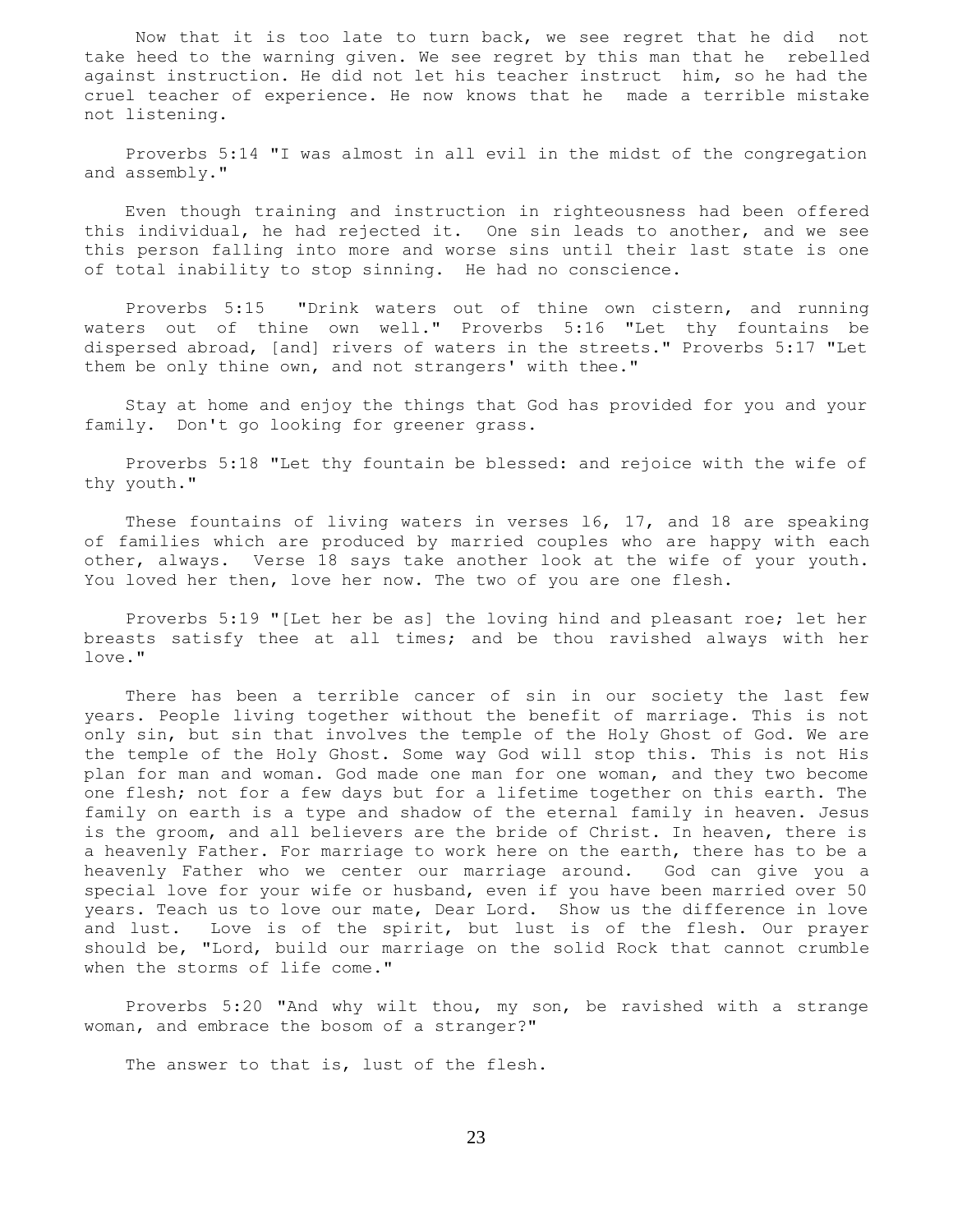Proverbs 5:21 "For the ways of man [are] before the eyes of the LORD, and he pondereth all his goings."

 You cannot hide from God. He knows every move you make. He even knows the desires of your heart. God thinks about (ponders) all the ways of man. There is a song called "The All Seeing Eye". God is that all seeing eye. You cannot keep any secrets from Him. There is a record being kept, and someday the books will be opened. If we have lived in sin, we shall be ashamed to stand before God.

 Proverbs 5:22 "His own iniquities shall take the wicked himself, and he shall be holden with the cords of his sins."

We see, here, that sin gets worse as time goes on. A person caught up in this type of life will tie their own selves up in this sin. Adultery seems to be especially bad to the Lord. This sin of adultery, which also includes homosexual and lesbian acts, carries its own special punishment with it. Verse 23 tells the awful end of this type of person.

 Proverbs 5:23 "He shall die without instruction; and in the greatness of his folly he shall go astray."

 Unless this type of sin is repented of and turned away from totally, the end of this person is such it would have been better had they never lived. Destruction lies ahead.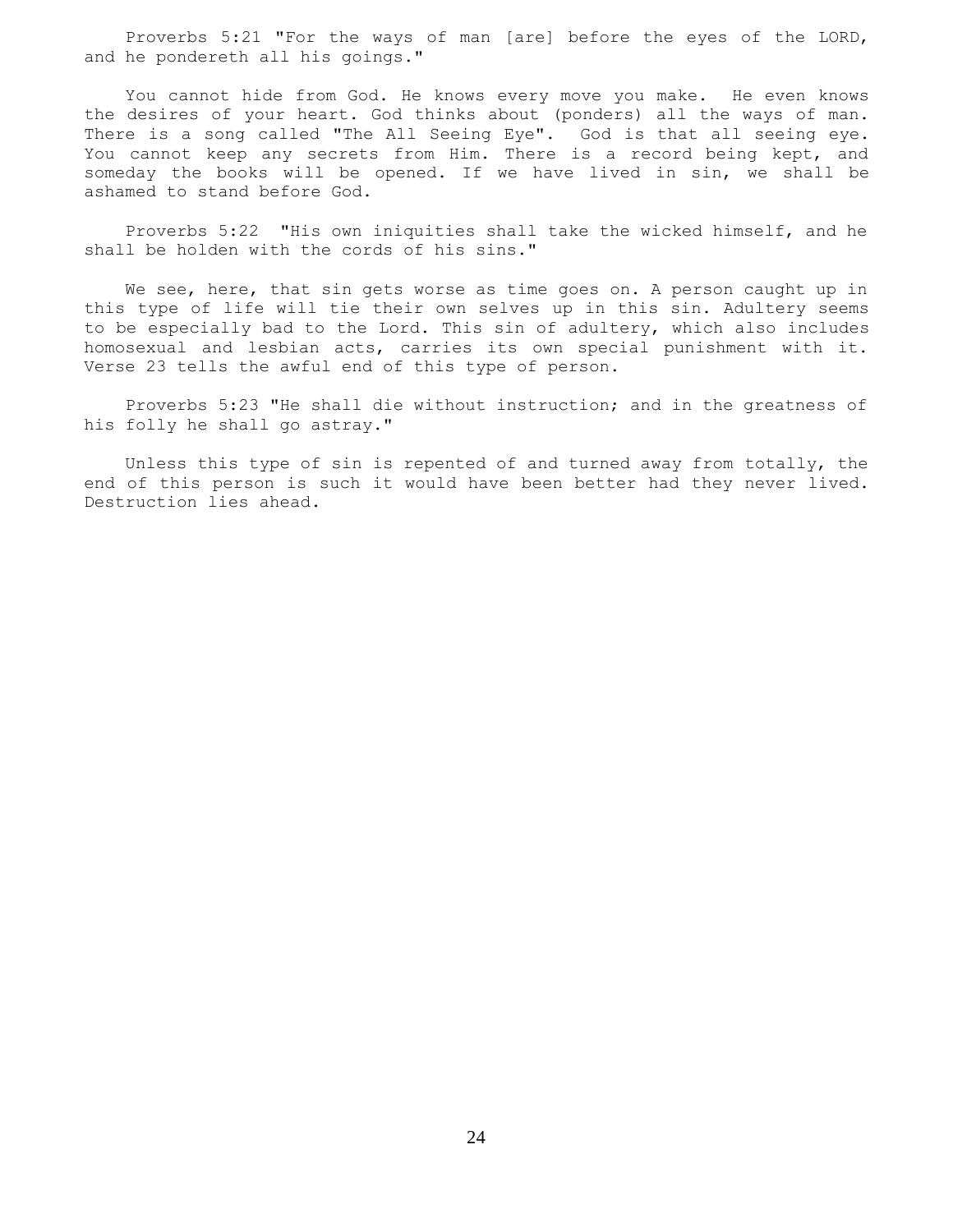1. What is condemned in this lesson? 2. The lips of a  $\qquad \qquad \text{drop as honeycomb.}$ 3. The bitter end of this woman is compared to what? 4. What does it mean? 5. Where is her destination? 6. What makes this woman inviting to the young men? 7. What tells us this woman is unstable? 8. Why is it so important to move thyself away from her door? 9. What will happen to your wealth if you follow this type of woman? 10. In verse 12, he is feeling what about his life? 11. In this case, what is the cruel teacher? 12. What does verse 14 mean about being in all evil? 13. What does the fact that he was in the congregation tell us? 14. Drink waters where? 15. Who is the man to rejoice with? 16. Whose love should he be ravished with? 17. What is one cancer of sin in our society today? 18. When we are involved in body sin, who do we include in our sin? 19. Love is of the \_\_\_\_\_\_\_\_\_\_\_\_\_\_\_\_\_\_\_. 20. Lust is of the 21. Who knows every sin we commit, even if we feel we are hidden? 22. If we have sinned and not repented, what shall we feel when we stand before God? 23. What terrible end comes to this sinner in verse 23?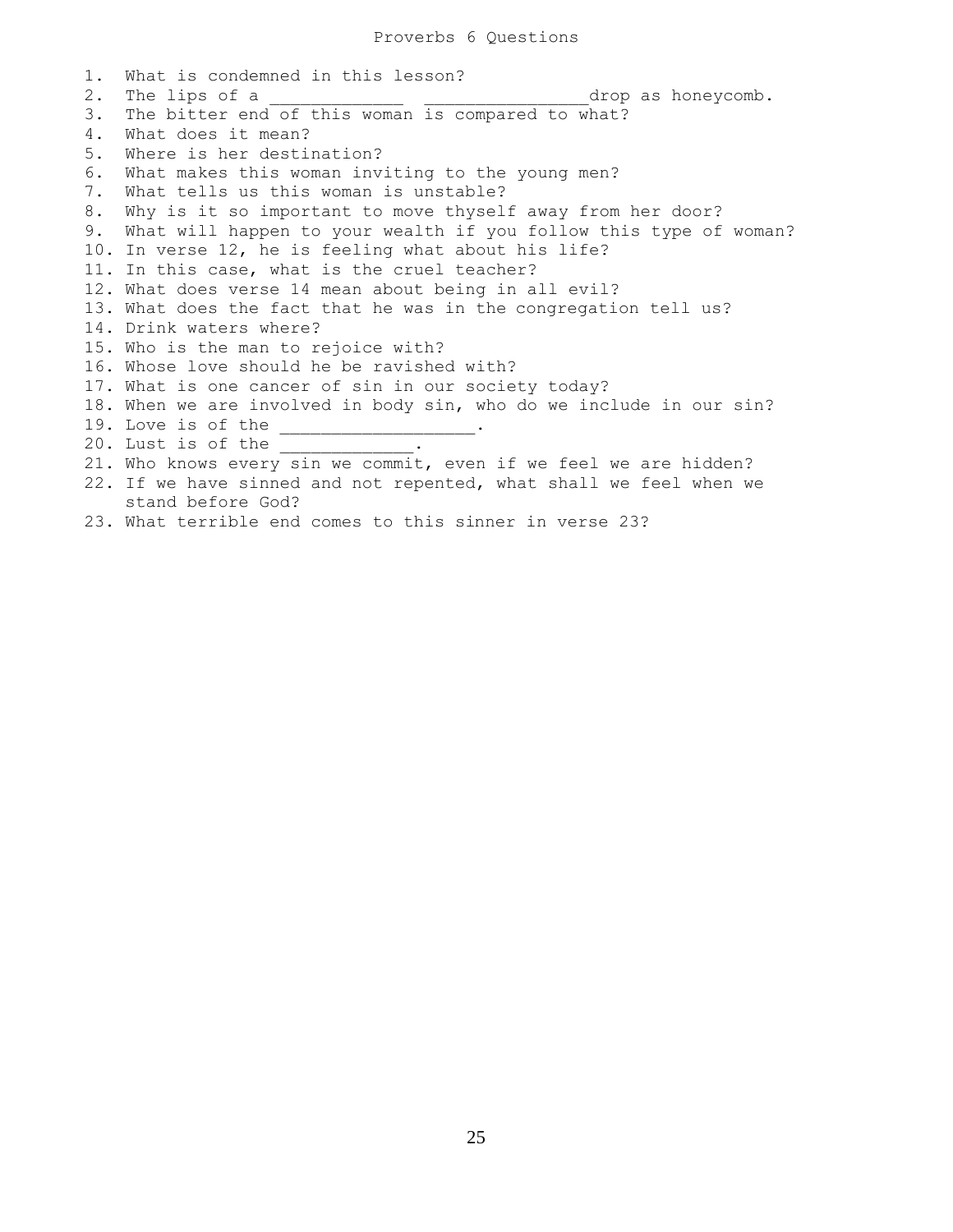We will begin this lesson in Proverbs 6:1 "My son, if thou be surety for thy friend, [if] thou hast stricken thy hand with a stranger," Proverbs 6:2 "Thou art snared with the words of thy mouth, thou art taken with the words of thy mouth."

This is very good advice about to be given in verses 3 through 5; get off the note. This is just saying you are responsible for the note this other person has made. Young people, many times, do not realize that they could have to pay the whole debt for something they did not receive by just signing an innocent looking piece of paper. When this chapter of Proverbs was written, a hand shake was just as binding as notarized notes are today. Our society has gone debt crazy. We buy things on time that we should not have bought at all, because we do not have the money to pay for it. The #1 cause of divorce in America is debt.

 Proverbs 6:3 "Do this now, my son, and deliver thyself, when thou art come into the hand of thy friend; go, humble thyself, and make sure thy friend." Proverbs 6:4 "Give not sleep to thine eyes, nor slumber to thine eyelids." Proverbs 6:5 "Deliver thyself as a roe from the hand [of the hunter], and as a bird from the hand of the fowler."

 This is just saying, don't even wait until tomorrow, go today and beg your friend to let you off of this note. Just as a deer escapes from the hunter or a bird from a net, you will be free and not responsible for someone else's note.

 We are seeing in these parables just good rules for living successful business lives. These parables are to help us prosper in all that we do.

 Proverbs 6:6 "Go to the ant, thou sluggard; consider her ways, and be wise:" Proverbs 6:7 "Which having no guide, overseer, or ruler," Proverbs 6:8 "Provideth her meat in the summer, [and] gathereth her food in the harvest."

 God does not like for us to be lazy (sluggard). The ant throughout history has shown great industry. It is wise to follow someone or something that teaches us good habits. The ant works without another ant over him and, yet, gets his work done and done well. The ant prepares ahead and is never short of food. We can learn a lesson from the ant. We should not have to be driven to work, but should do our work, because it needs to be done. We should work hard and prepare ahead for the winter.

 Proverbs 6:9 "How long wilt thou sleep, O sluggard? when wilt thou arise out of thy sleep?" Proverbs 6:10 "[Yet] a little sleep, a little slumber, a little folding of the hands to sleep:" Proverbs 6:11 "So shall thy poverty come as one that travelleth, and thy want as an armed man."

 This lazy person (sluggard) loves to sleep late rather than to work. This lazy person uses every kind of excuse to avoid work. He says," I have to sleep a little, I do not have time to work right now". Poverty will come upon a person who does not want to work. Money is earned by the sweat of the brow and with busy hands. People who do not like to work, receive no money. This is just a warning against being lazy and a sleepy head.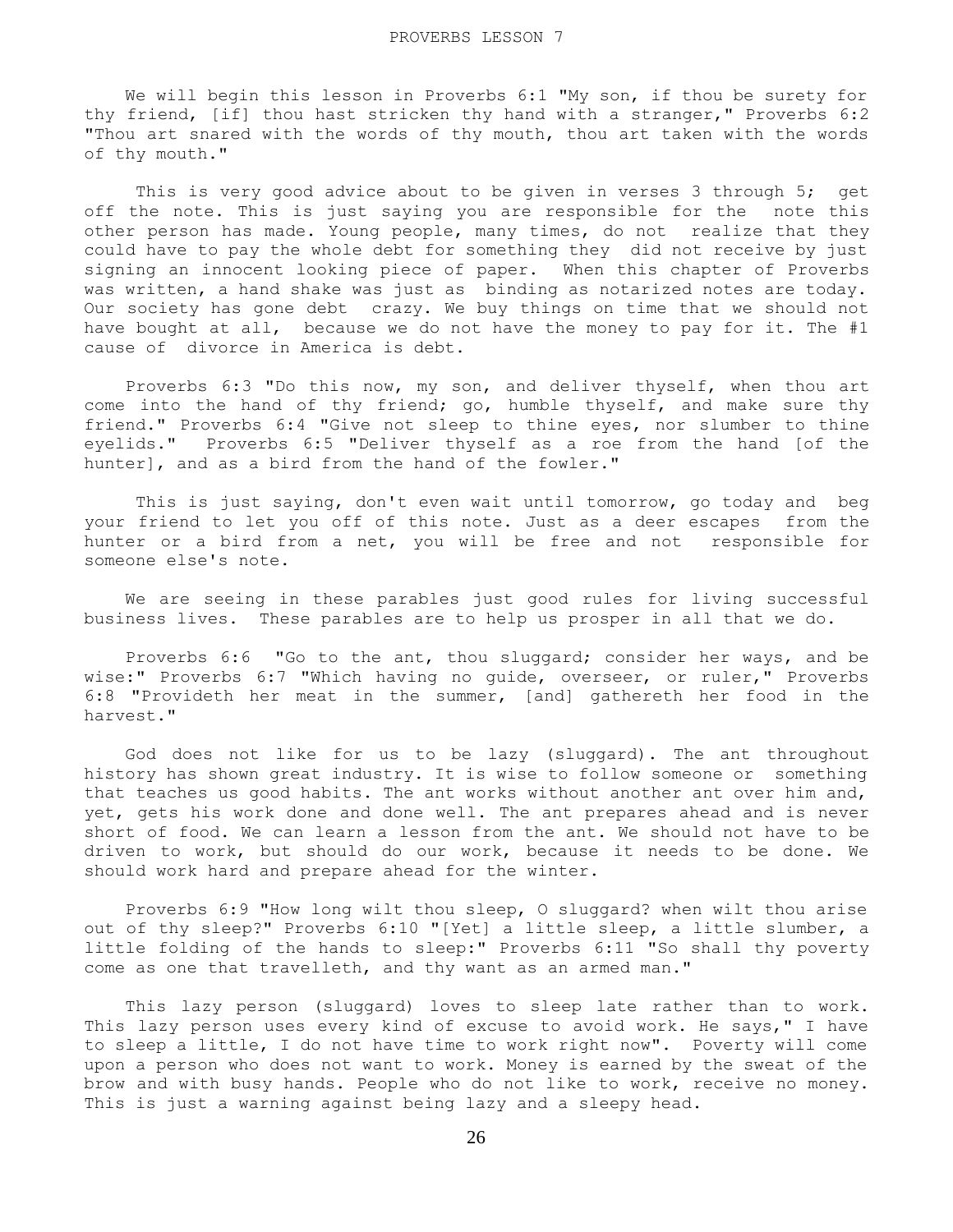Proverbs 6:12 "A naughty person, a wicked man, walketh with a froward mouth." Proverbs 6:13 "He winketh with his eyes, he speaketh with his feet, he teacheth with his fingers;" Proverbs 6:14 "Frowardness [is] in his heart, he deviseth mischief continually; he soweth discord." Proverbs 6:15 "Therefore shall his calamity come suddenly; suddenly shall he be broken without remedy."

 This naughty, wicked man is an example of what none of us want to be. This man would not be a truthful person, but would be someone who lies to get his way or for evil gain. We see from this description and other descriptions of winking with the eye that it is used to trick people. This speaking with his feet shows that he is running to mischief. This talking with his fingers indicate evil gestures of the fingers. We have talked before about the mouth speaking from the issue of the heart. As the man thinketh in his heart, the mouth speaketh. Evil men, with evil hearts, speak evil words. This evil person is continually thinking up ways to do wickedness. This man is not a peace maker. He is continually causing fussing and fighting because he spreads strife. God will not always overlook this evil. There is a day of reckoning. When God decides that reckoning day is here, it comes suddenly as a thief in the night. When God says it is enough, there will be nowhere for him to turn to.

 Proverbs 6:16 "These six [things] doth the LORD hate: yea, seven [are] an abomination unto him:"

We see here that there are some sins that God will just not tolerate. They are so terrible in His sight that He calls them an abomination. These 7 (spiritually complete) abominations to God just means that they cover all the abominations. Seven speaks of completeness and the number six has to do with man or mankind. Possibly, these seven sins that God hates probably fully describes the evil man above who may be guilty of one or all of these sins.

 Proverbs 6:17 "A proud look, a lying tongue, and hands that shed innocent blood,"

 Haughtiness (a proud look) or you might say conceit is unacceptable unto God. Whatever we are, we have no reason for bragging about it, because God made us what we are; we had nothing to do with it. Even a king is a king because God planned it. You see, that leaves us no room to brag. The tongue is the most evil part of the body and to add lying to it really is terrible in God's sight. Jesus is the truth. Everything of God is based on truth, so you can see how awful it is to lie. The hands should be used as tools of mercy, not as instruments of death to the innocent. You can easily see why these three top the list of sins that God hates.

 Proverbs 6:18 "An heart that deviseth wicked imaginations, feet that be swift in running to mischief,"

 The heart is either desperately wicked or pure. God will judge our hearts, not our deeds. These wicked imaginations here are speaking of people who imagine evil things which cause trouble for other people. In the Scripture of the evil man, we learned that an evil person is eager to get into all kinds of mischief.

27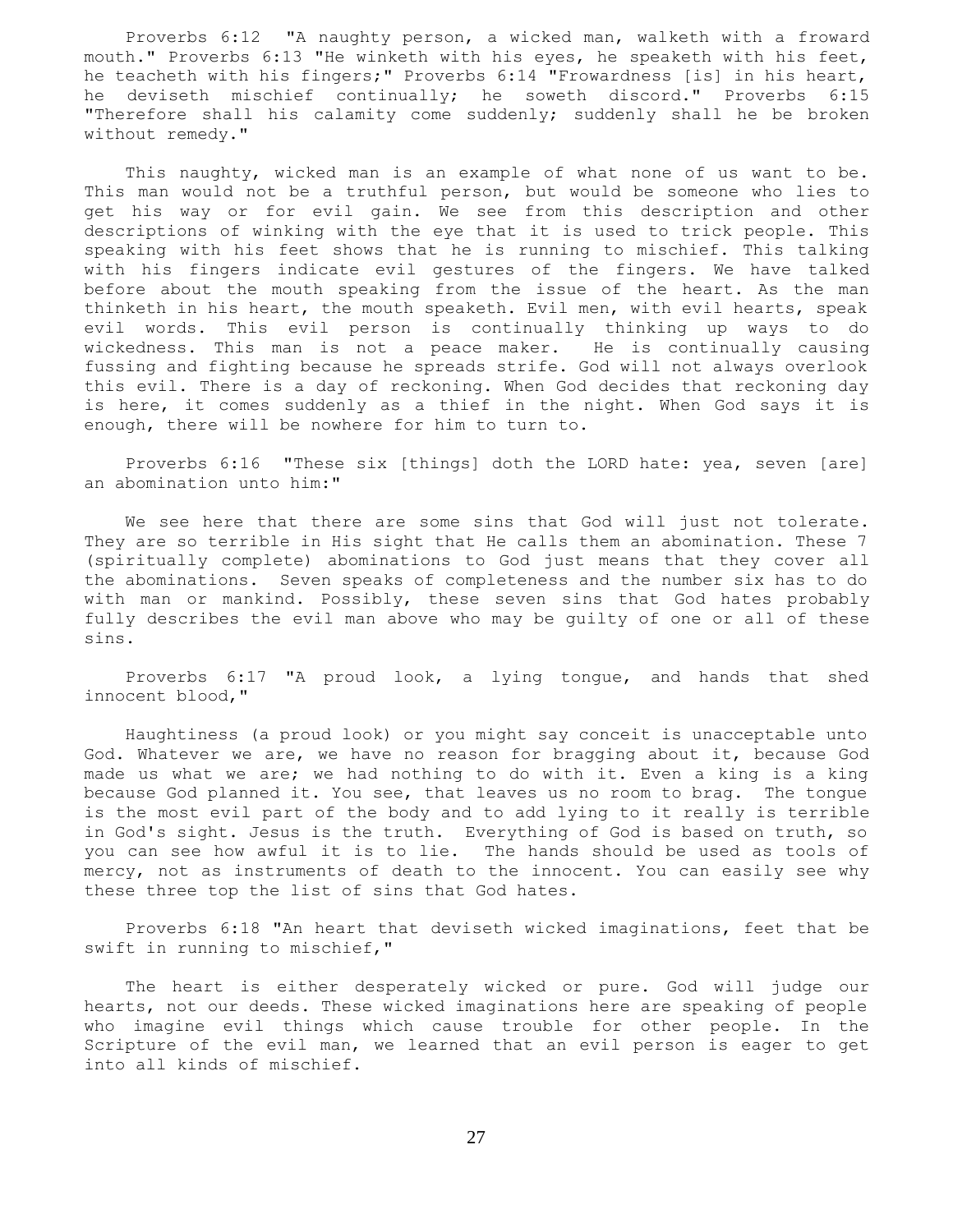Proverbs 6:19 "A false witness [that] speaketh lies, and he that soweth discord among brethren."

 In court, a false witness is said to purger himself. If the court finds that person has given a false witness, the court will prosecute him and he might even spend some time in jail. You see, giving a false testimony is a very serious crime. It can cause great pain and suffering to the individual the false witness is against. In the Sermon on the Mount, we see blessed is the peacemaker. One who sows discord is the opposite of a peacemaker. He is a troublemaker.

 Proverbs 6:20 "My son, keep thy father's commandment, and forsake not the law of thy mother:"

 All of the things (the 7 abominations) are in direct contrast to keeping the commandments of father and mother. Our parents teach us the correct way to live. We should never grow too old to live up to the teachings of our parents.

 Proverbs 6:21 "Bind them continually upon thine heart, [and] tie them about thy neck." Proverbs 6:22 "When thou goest, it shall lead thee; when thou sleepest, it shall keep thee; and [when] thou awakest, it shall talk with thee." Proverbs 6:23 "For the commandment [is] a lamp; and the law [is] light; and reproofs of instruction [are] the way of life:"

 In verse 21, here, we see that God is telling us to never lose sight of His laws (commandments). We read that God, Himself, will write His laws upon the fleshly parts of our heart. God's laws should be in our heart, not on a piece of paper. This hanging it on the neck just means to me that we are to ever keep His laws before our face. His laws shall lead us into paths of righteousness. When we are asleep, even our subconscious mind is stayed upon Him. The law is light. Those who live for the Lord walk in the light as He is in the Light. Godly people love instructions in righteousness.

 Proverbs 6:24 "To keep thee from the evil woman, from the flattery of the tongue of a strange woman." Proverbs 6:25 "Lust not after her beauty in thine heart; neither let her take thee with her eyelids." Proverbs 6:26 "For by means of a whorish woman [a man is brought] to a piece of bread: and the adulteress will hunt for the precious life."

 In Matthew 5:28 "But I say unto you, That whosoever looketh on a woman to lust after her hath committed adultery with her already in his heart." Fluttering eyelids have been used by sinful women for centuries to draw men to them. Prostitution is as old as the Bible, itself. It has been condemned from Genesis to Revelation. The whole book of Hosea is about a whorish woman. The woman in the instance in Hosea is speaking of Israel being unfaithful to God. Adultery (either spiritual or physical) has always been condemned of God. These few verses here are warning against falling into this type of sin.

 Proverbs 6:27 "Can a man take fire in his bosom, and his clothes not be burned?" Proverbs 6:28 "Can one go upon hot coals, and his feet not be burned?" Proverbs 6:29 "So he that goeth in to his neighbour's wife; whosoever toucheth her shall not be innocent."

28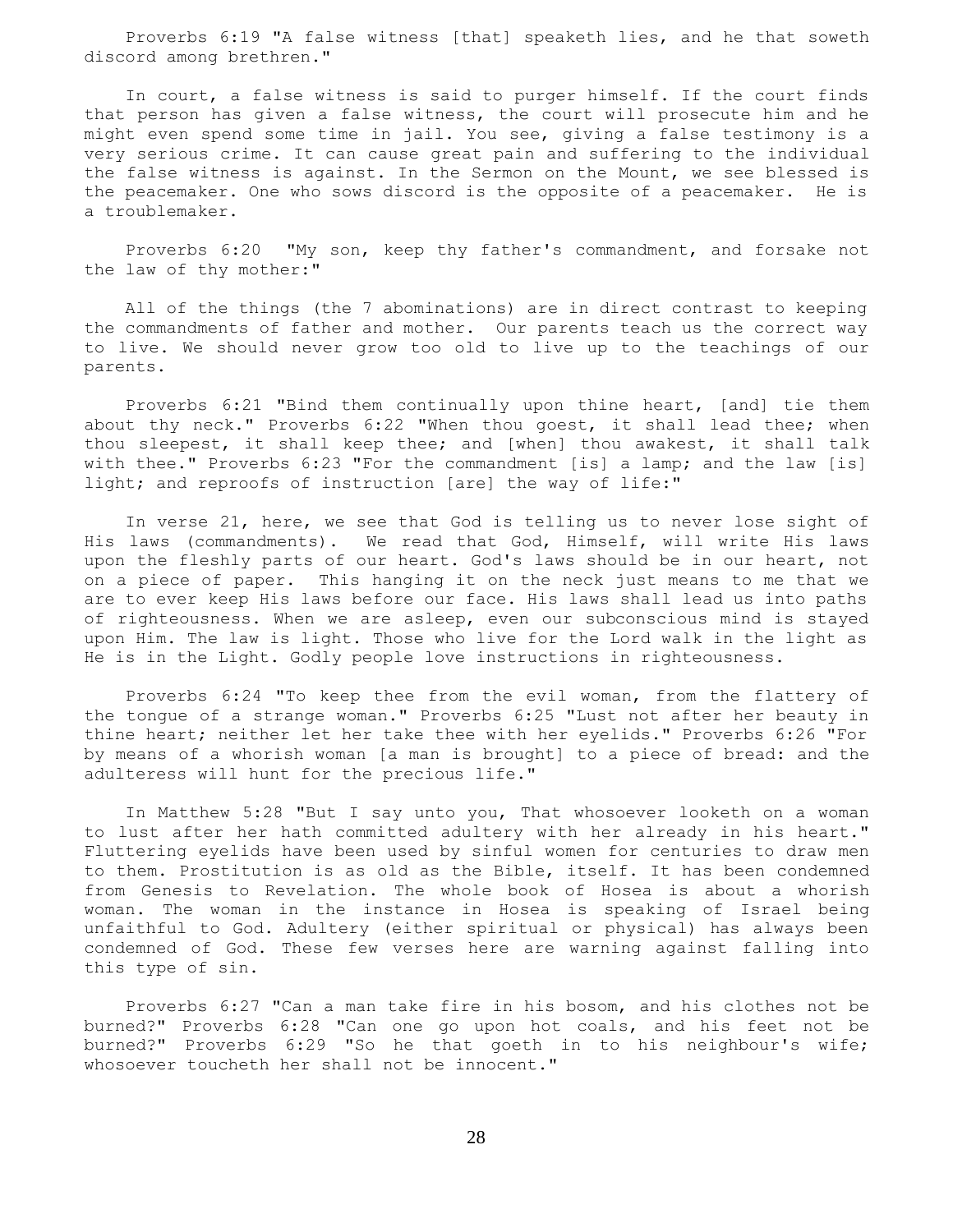We already touched on the dangers of living in sex sin in a previous lesson, but we see here that a man who touches his neighbor's wife is in serious trouble with God. We spoke on the body being the temple of the Holy Ghost.

 Proverbs 6:30 "[Men] do not despise a thief, if he steal to satisfy his soul when he is hungry;" Proverbs 6:31 "But [if] he be found, he shall restore sevenfold; he shall give all the substance of his house."

 In these verses, it is not saying that it is not a sin to steal. It is saying a person has sympathy for someone who is so hungry that he steals to feed himself. If he is caught, the person he stole from will be happy to not prosecute him, if he will pay back what he stole 7 times. The stealing here is not nearly as serious as the sin of adultery that we read of in the next few verses.

 Proverbs 6:32 "[But] whoso committeth adultery with a woman lacketh understanding: he [that] doeth it destroyeth his own soul." Proverbs 6:33 "A wound and dishonour shall he get; and his reproach shall not be wiped away." Proverbs 6:34 "For jealousy [is] the rage of a man: therefore he will not spare in the day of vengeance." Proverbs 6:35 "He will not regard any ransom; neither will he rest content, though thou givest many gifts."

 Adultery is a cruel crime. Love for each other is the most precious gift a man and woman have on this earth except for the gifts of God. There is something very special about a man and his wife being one. To invade on this privacy of a man and his wife is without excuse. There is no money or gift that can repay this type of sinful act. The marriage of a man and his wife is likened unto the marriage of the Lord and His church. Just as anyone coming between the Lord and His church will not be permitted, neither is anyone to come between a man and his wife. It is unforgivable.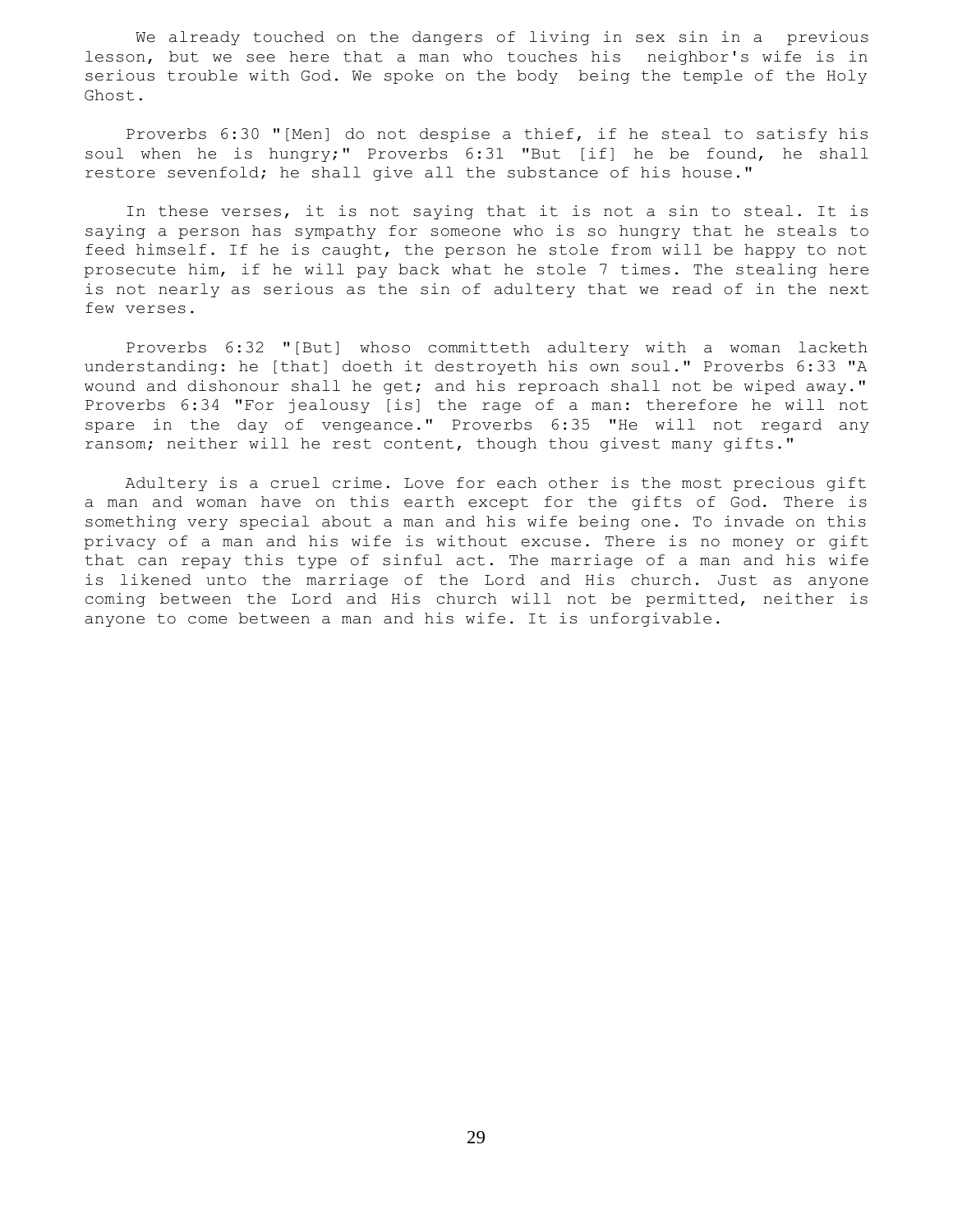1. Being surety for a friend means you have gone on his 2. A handshake in these Bible times was like what in our day? 3. Our society has gone 4. The #1 cause of divorce in America today is what? 5. What should you do if you have co-signed a note? 6. When should you do it? 7. What was getting off a note compared to? Two things. 8. These Proverbs in chapter 6 are for what purpose? 9. What is a sluggard? 10. What is the sluggard told to study and imitate? 11. Who is the ant's boss? 12. In verse 9, what question is asked the sluggard? 13. Sleep and folding of the hands brings to what? 14. How does money come to a person? 15. Who walks with a froward mouth? 16. Describe 3 other things he does. 17. What shall happen to him? 18. How will it come upon this evil one? 19. How many things does God especially hate? 20. Why does God call them abominations ? 21. Name the first 3 evils that are abominations. 22. What is something else a proud look could be called? 23. Why do we have absolutely no room to brag? 24. What is the most evil part of the body ? 25. Everything of God is based on 26. What should the hands be used for? 27. How is an evil man's heart described? 28. What is false testifying in court called? 29. What is the penalty for false teaching? 30. Who is the opposite of a peacemaker? 31. What does it mean to bind the commandments on our heart? 32. The law is 33. Who love instructions in righteousness? 34. In verse 25, we are told not to lust after a beautiful woman and not to let her take thee with what? 35. A man who seeks whorish women will be brought to  $\hspace{1cm}$ . 36. What kind of a thief do men not despise? 37. If the thief is caught, how much shall he pay? 38. Whoso committeth adultery with a woman lacketh . 39. What is the rage of a man? 40. Marriage of a man and woman is symbolic of what?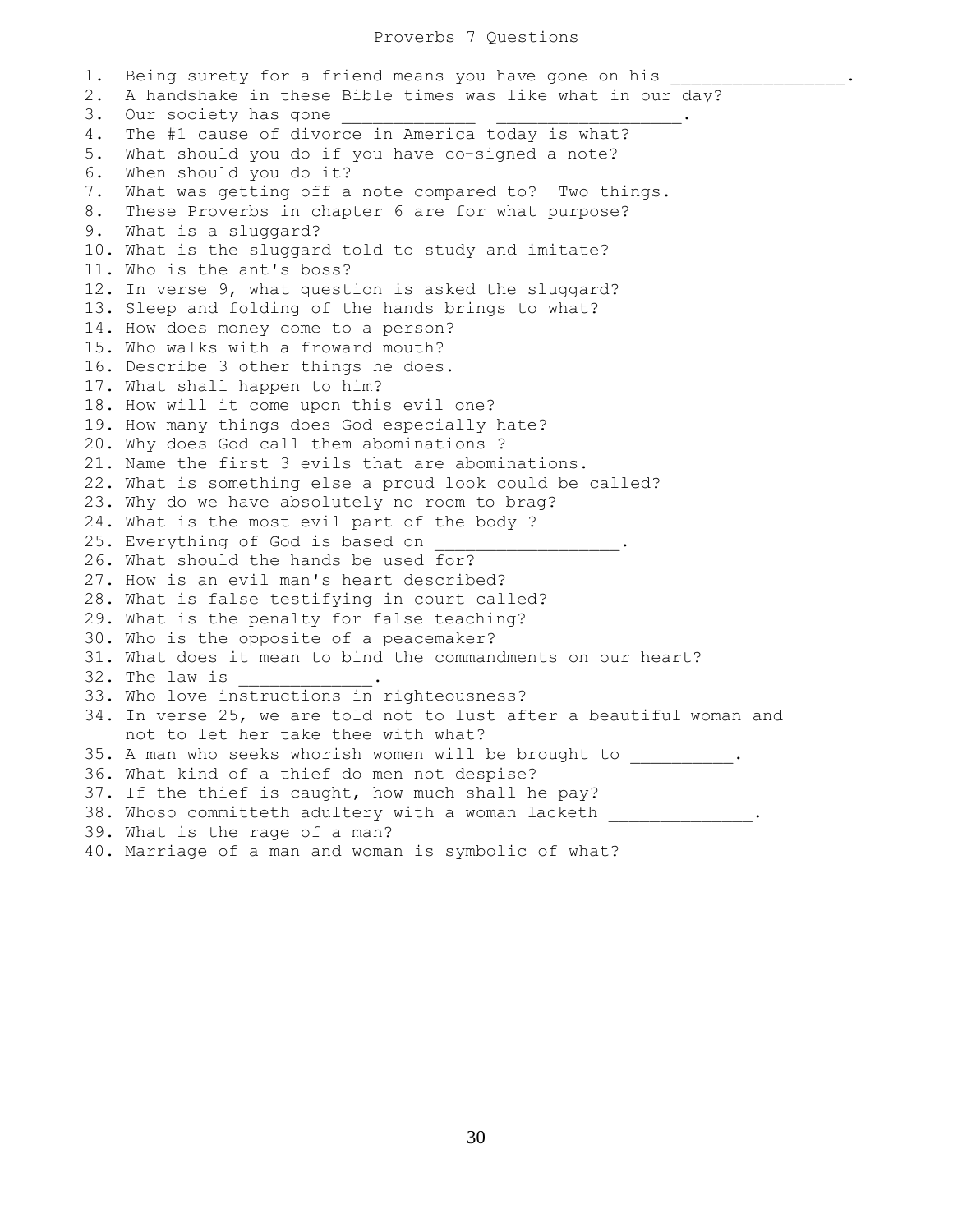We will begin this lesson in Proverbs 7:1 "My son, keep my words, and lay up my commandments with thee." Proverbs 7:2 "Keep my commandments, and live; and my law as the apple of thine eye."

 Again, we see here the father's love for the son in teaching him the ways of righteousness. It is just as important to remember them as it is to learn them. Learning what we never use is of no use to us. Learning of commandments that keep us out of trouble will also save our life. An apple is a beautiful sight in the eye of the receiver. Those who live godly lives are also beautiful in the eyes of the Lord.

 Proverbs 7:3 "Bind them upon thy fingers, write them upon the table of thine heart."

 In Israel, it is not uncommon to write the ten commandments on tablets and wear them like rings on their fingers. The tables of our heart are the very place for all of God's laws to be. The world might do away with our Bibles, but they could not do away with the things we have hidden in our heart.

 Proverbs 7:4 "Say unto wisdom, Thou [art] my sister; and call understanding [thy] kinswoman:"

 Wisdom should become part of our very being. We have said before that wisdom is a gift of God to us and is in our inner most being. Understanding and wisdom go hand in hand. If we are wise, we have understanding.

 Proverbs 7:5 "That they may keep thee from the strange woman, from the stranger [which] flattereth with her words."

 This is a repeat of what we have been reading about the whorish woman. Perhaps the reason this is mentioned so many times is so that the young men will clearly remember these instructions.

 Proverbs 7:6 "For at the window of my house I looked through my casement," Proverbs 7:7 "And beheld among the simple ones, I discerned among the youths, a young man void of understanding," Proverbs 7:8 "Passing through the street near her corner; and he went the way to her house," Proverbs 7:9 "In the twilight, in the evening, in the black and dark night:"

 We see a picture here of someone observing from their window a young man who is not filled with the wisdom that we have been reading about, but a man who has no wisdom and understanding. He is a foolish man, spoken of as a simple man here (perhaps unlearned). He has not heeded the warnings about the harlot woman and he goes into her house. Notice he believes that he is hidden by the darkness of the night. Many sins are committed in the dark and regretted in the light.

 Proverbs 7:10 "And, behold, there met him a woman [with] the attire of an harlot, and subtil of heart."

 You ladies take note. There is a way to dress that would appear to be the dress of an harlot. This Scripture does not describe it for us, but most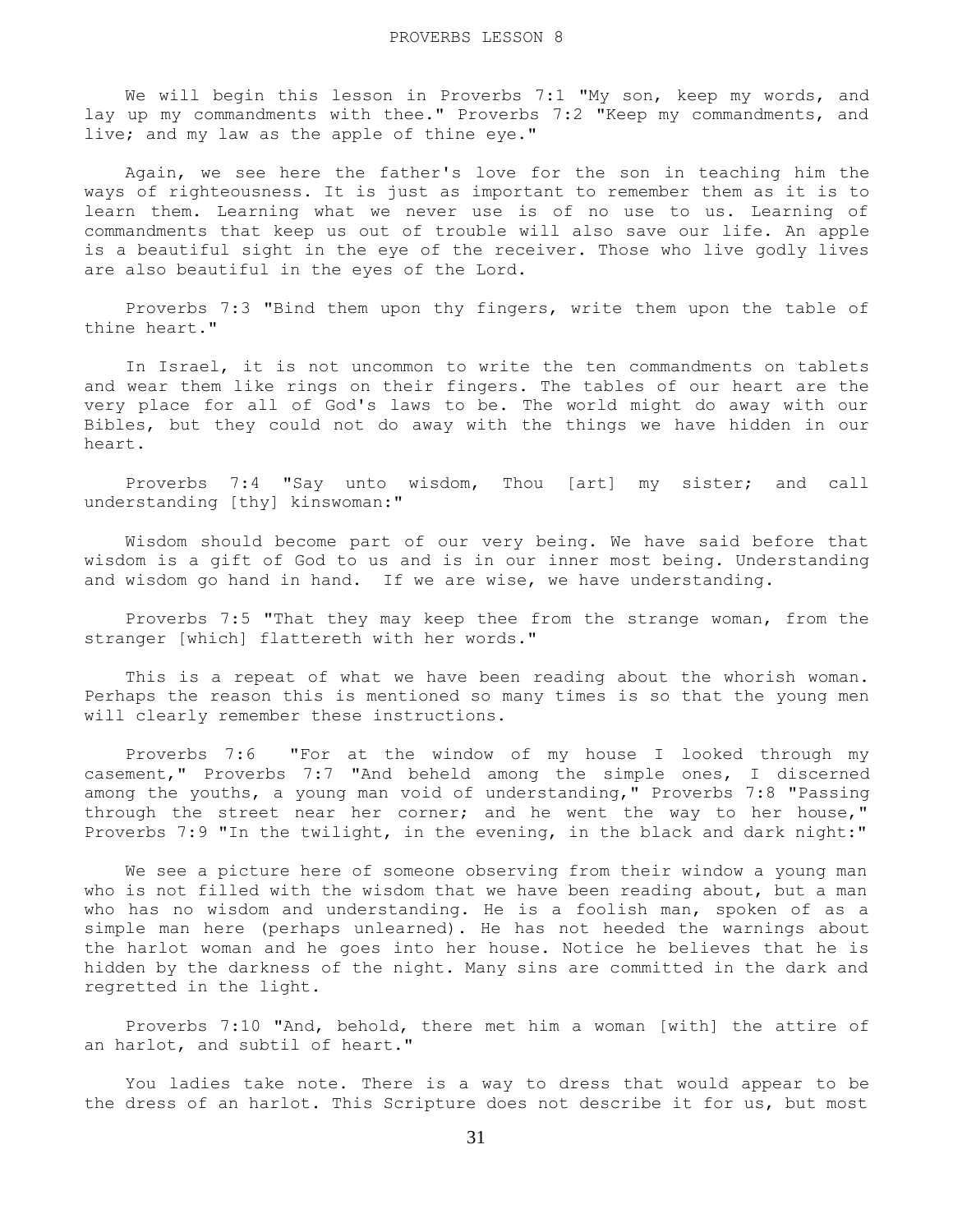of us know what it looks like. It is way too short, and very tight so that her form would show. The neck would be cut low as to show her bosom. Very little would be left to the imagination. She would be wearing way too much makeup and have flashy jewelry hanging all over her. A pretty good description, wouldn't you say? Now let us stop looking at her attire and look at her.

 Proverbs 7:11 "(She [is] loud and stubborn; her feet abide not in her house:" Proverbs 7:12 "Now [is she] without, now in the streets, and lieth in wait at every corner.)"

In other words she is a pick-up off the street.

 Proverbs 7:13 "So she caught him, and kissed him, [and] with an impudent face said unto him," Proverbs 7:14 "[I have] peace offerings with me; this day have I payed my vows." Proverbs 7:15 "Therefore came I forth to meet thee, diligently to seek thy face, and I have found thee."

 We see here a very forward woman. This open display of her lust for him in kissing him in public is revolting. These peace offerings should not be involved in this type of rendezvous. Peace offerings were offered in the temple and a portion brought home to eat in a ceremonial supper, but not used as a bribe to get a man.

 Proverbs 7:16 "I have decked my bed with coverings of tapestry, with carved [works], with fine linen of Egypt." Proverbs 7:17 "I have perfumed my bed with myrrh, aloes, and cinnamon." Proverbs 7:18 "Come, let us take our fill of love until the morning: let us solace ourselves with loves."

 We see here a woman who planned ahead to sin. She had already prepared her bed before she ever saw this young foolish man. This is a way of life with her. Her sleeping arrangements would have cost her a lot of money to prepare. This linen of Egypt symbolizes righteousness of the world which is filthy rags. Linen=righteousness. Egypt = world. This myrrh was expensive perfume which was ordinarily for the wedding bed. Love and lust have been exchanged here. No love exists, this is pure lust. The first thing that is wrong with this is that they are not married to each other.

 Proverbs 7:19 "For the goodman [is] not at home, he is gone a long journey:" Proverbs 7:20 "He hath taken a bag of money with him, [and] will come home at the day appointed." Proverbs 7:21 "With her much fair speech she caused him to yield, with the flattering of her lips she forced him."

 In a previous lesson, the young men were warned about not listening to this kind of woman with her flattering lips. Now we see in detail how she flatters and then convinces this foolish young man to come in unto her. She first says, "I am here by myself; my husband has gone and won't be back till he spends all of that money he took with him". He finally gives in to her flattering and goes in unto her.

 Proverbs 7:22 "He goeth after her straightway, as an ox goeth to the slaughter, or as a fool to the correction of the stocks;"

 An ox has no idea that he is going to be killed, until it actually happens. This is the way of this foolish man here. He cannot see the destruction that lies ahead.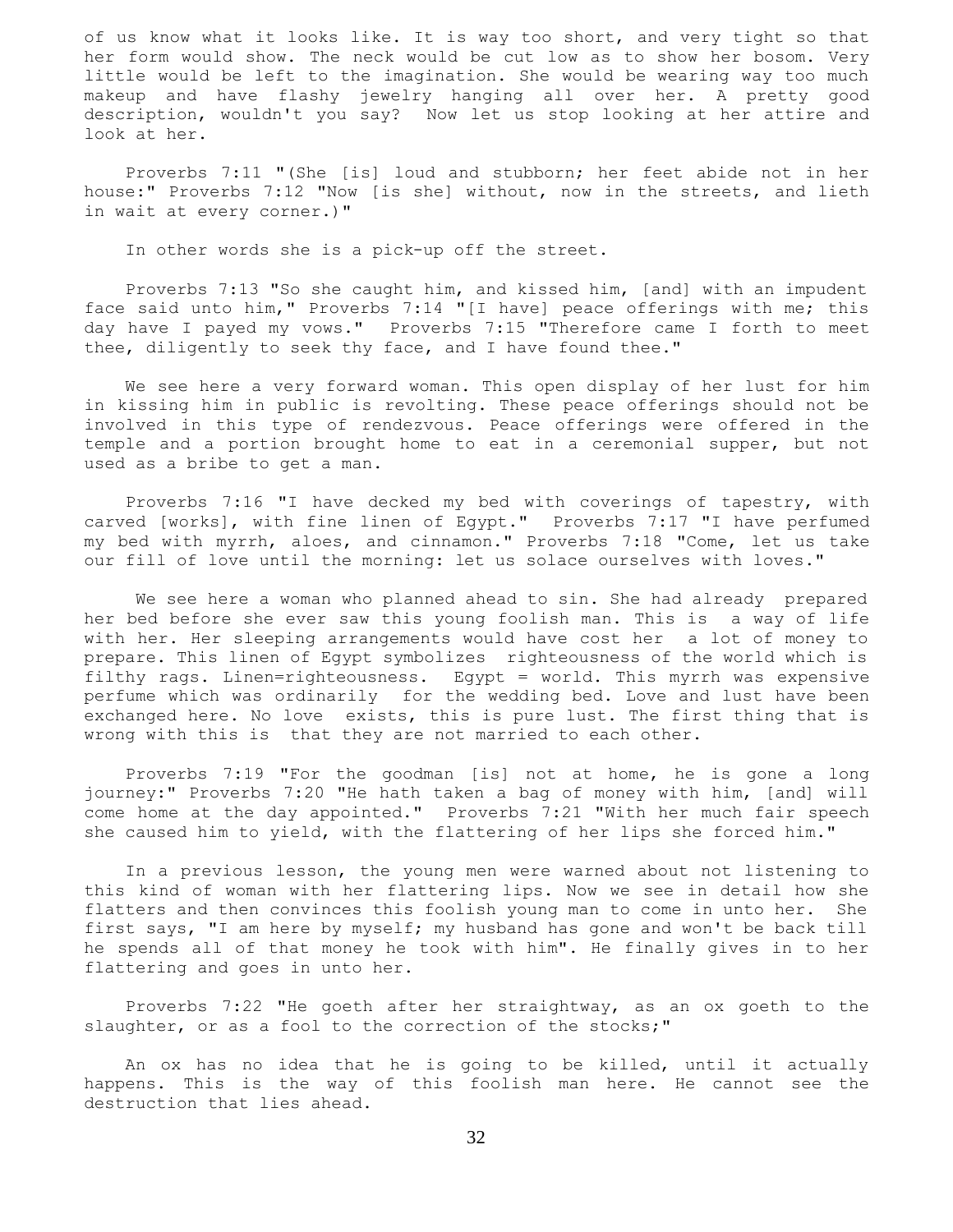Proverbs 7:23 "Till a dart strike through his liver; as a bird hasteth to the snare, and knoweth not that it [is] for his life."

 This has been the plot all along, to lure him as a bird is lured into a net and then killed. All the while he has no idea of the plot to kill him.

 Proverbs 7:24 "Hearken unto me now therefore, O ye children, and attend to the words of my mouth."

Here, again, is a warning not to go in unto a harlot.

 Proverbs 7:25 "Let not thine heart decline to her ways, go not astray in her paths."

 A wise heart would not fall into this trap. This is just a warning to stay away from this evil woman. You would have to decline to get to her, for her place is in hell.

 Proverbs 7:26 "For she hath cast down many wounded: yea, many strong [men] have been slain by her." Proverbs 7:27 "Her house [is] the way to hell, going down to the chambers of death."

 Paid adulteresses have ruined many lives. There are many men whose lives have been totally destroyed by visiting this type woman. There is no heavenly home for these women or the men they trick unless they repent and turn from their wicked ways. Death and destruction await her and her victims.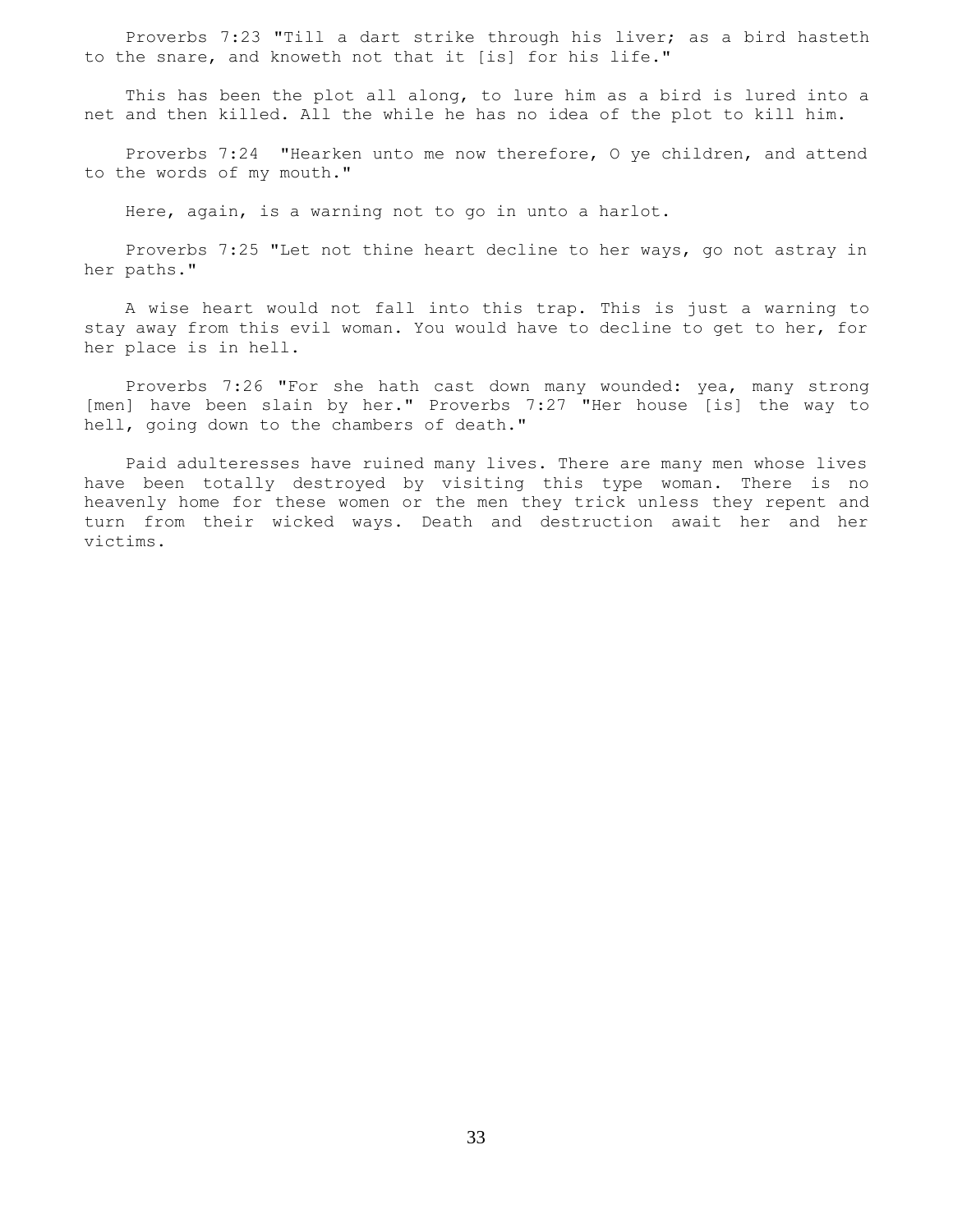## Proverbs 8 Questions

- 1. In verse 2, what is to be kept as the apple of his eye?
- 2. How can we see the father's love for the son?
- 3. What is this that is to be bound to the fingers?
- 4. Where is the most important place to put the commandments of God?
- 5. What are we to call understanding that shows how close it should be to us?
- 6. What is meant by strange woman?
- 7. What was seen through the window of his house?
- 8. This young man was void of what?
- 9. Why did the young man go, as it was getting dark, to this place?
- 10. What teaching has this young man forgotten?
- 11. Who met the young man?
- 12. How was she dressed?
- 13. Describe how you feel a harlot would be dressed.
- 14. Not her dress, but her own character gave a picture of her as well. Describe her.
- 15. What was the first thing she did when she saw him?
- 16. Tell what the fine linen and Egypt are symbolic of.
- 17. How do we know that this woman planned ahead to sin?
- 18. Where does she say her husband is?
- 19. How had she forced this young man to go into her home?
- 20. How is this young man compared to an ox?
- 21. What has been this evil woman's plot all along?
- 22. In verse 24 and 25, what warning is repeated?
- 23. Who have already been slain by her?
- 24. What 2 things await this evil woman and her victims?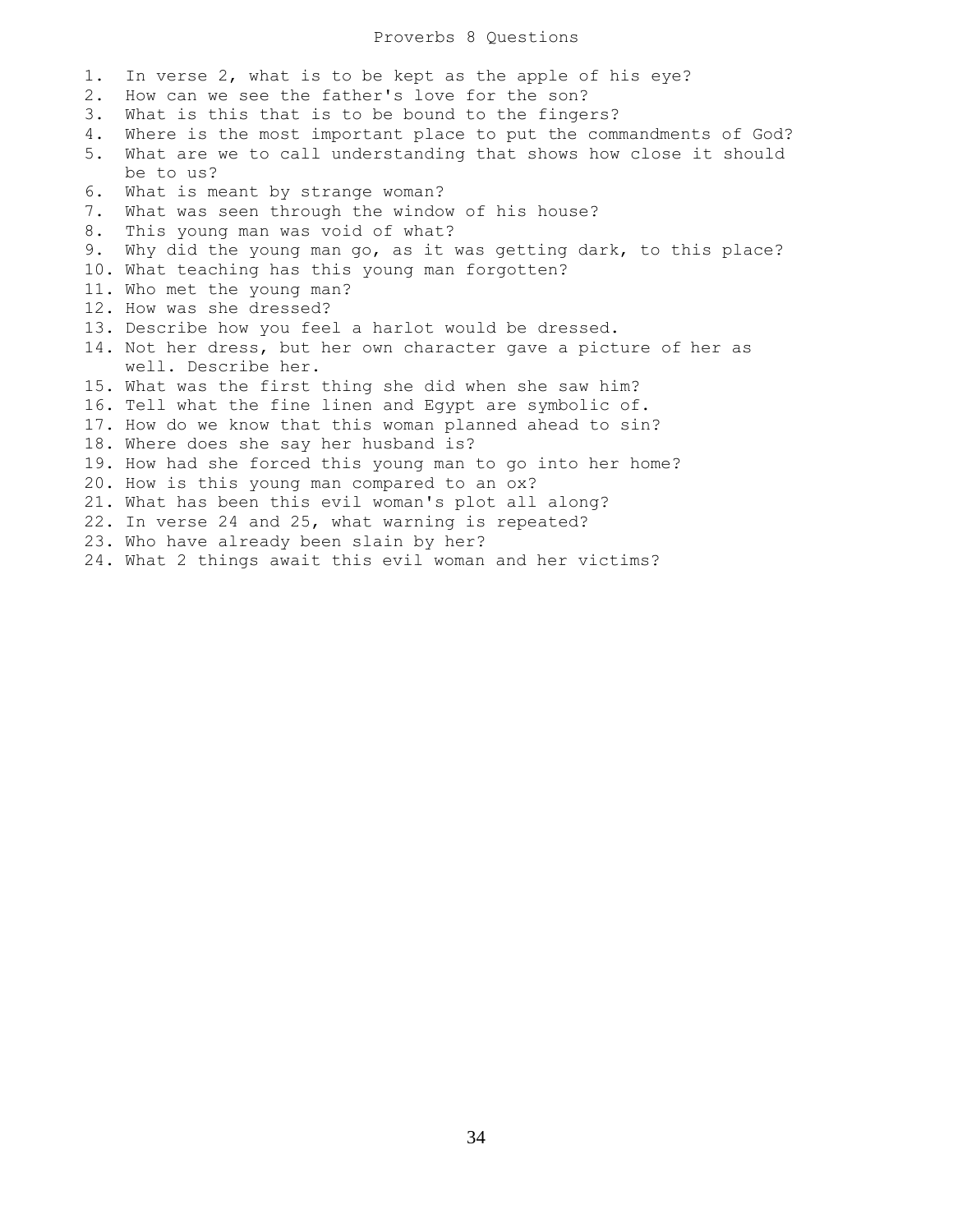We will begin this lesson in Proverbs 8:1 Doth not wisdom cry? And understanding put forth her voice?" Proverbs 8:2 "She standeth in the top of high places, by the way in the places of the paths." Proverbs 8:3 "She crieth at the gates, at the entry of the city, at the coming in at the doors." Proverbs 8:4 "Unto you, O men, I call; and my voice [is] to the sons of man."

 Here, again, we are told that wisdom is available, but it will not just drop out of the sky and force itself upon us. We must want wisdom, and pray for it if we are to receive it. It is always there and always available. To get wisdom, we must activate our will to receive it. This wisdom is not hiding and coming out at night as the harlot and the foolish man. Just as Christianity is for all, so is wisdom and knowledge. That is what I believe is meant by the gates and the entering of the gates. Whosoever will is the cry. In verse 4, it is like a sermon crying out for the men to listen and heed.

 Proverbs 8:5 O "ye simple, understand wisdom: and, ye fools, be ye of an understanding heart."

 Have you ever noticed how the little old grandmothers with very little formal education can read and understand the Bible better than some college graduates. I believe it has to do with their desire to learn of God and their willingness to receive their wisdom from Him. I know a man who cannot read, but God has called him to the ministry and has filled him with the wisdom to fulfill the job.

 Proverbs 8:6 "Hear; for I will speak of excellent things; and the opening of my lips [shall be] right things."

 We see over and over in the Bible instructions for us to hear. This has to do with our receiving them down into our inner being. When we open our inner ears up to the things of God, we shall grow in understanding; for He is the truth.

 Proverbs 8:7 "For my mouth shall speak truth; and wickedness [is] an abomination to my lips." Proverbs 8:8 "All the words of my mouth [are] in righteousness; [there is] nothing froward or perverse in them." Proverbs 8:9 "They [are] all plain to him that understandeth, and right to them that find knowledge."

We see, again, from this that wisdom is absolute truth. Those who are wise speak nothing but the absolute truth. Anything but truth is abomination (displeasing to God). "The words of my mouth"-- If you are a preacher, this is the sermon that proceeds from the mouth and must not be slanted, but straightforward. There should be no variance at all in the message, no watering down. Even words should be simple words (plain) not fancy or without understanding. Righteousness, we have said so many times before, means in right standing with God. It is better to have our mouth filled with words He has given us to say.

 Proverbs 8:10 "Receive my instruction, and not silver; and knowledge rather than choice gold."

35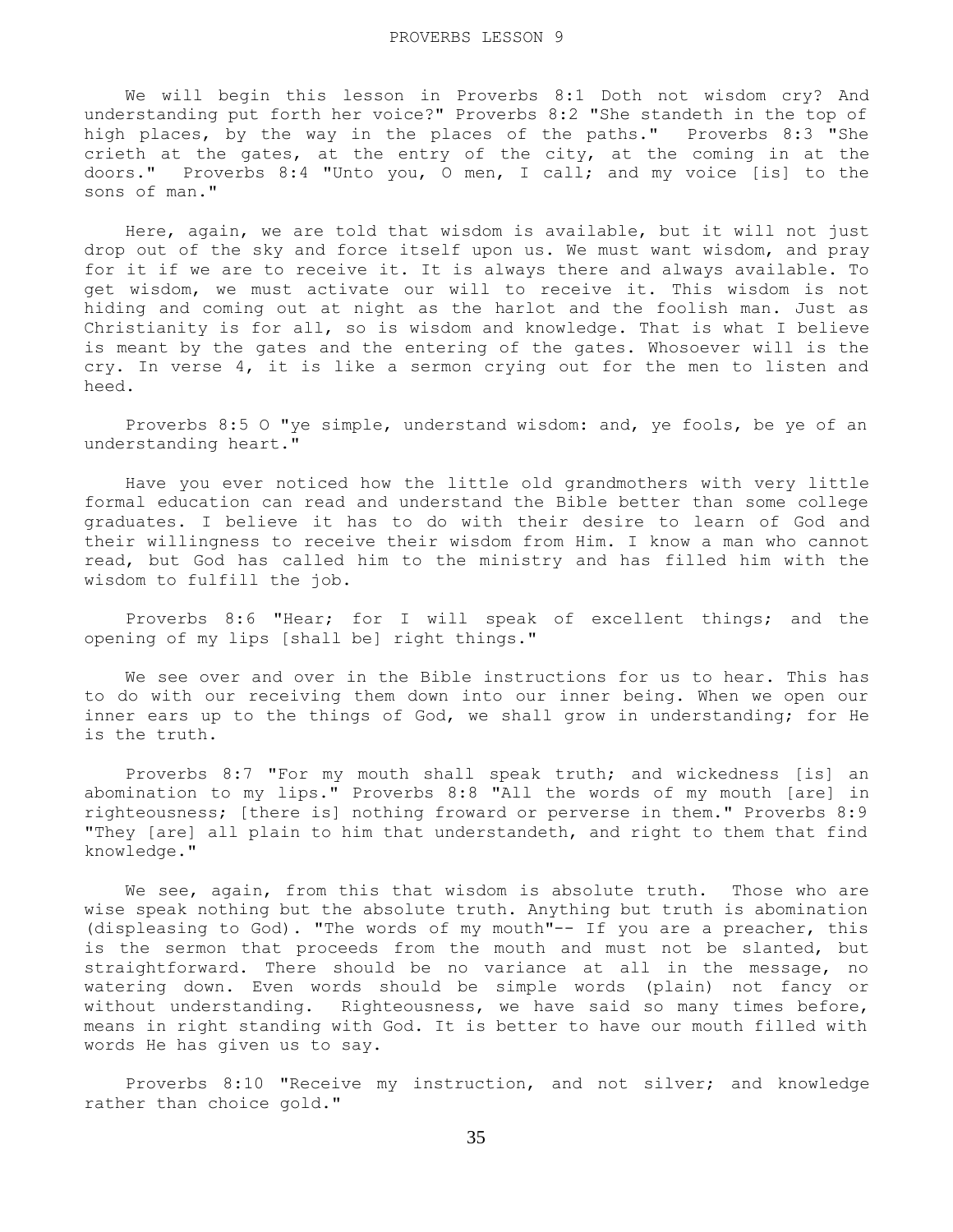This is just saying how much better it is to go for wisdom than the silver of the world, and knowledge is better than searching for gold. We touched on this more fully in a previous lesson. Things of this world are not to be even compared with knowledge and wisdom of God.

 Proverbs 8:11 "For wisdom [is] better than rubies; and all the things that may be desired are not to be compared to it."

 This also is covered in the explanation above. The world and all its wealth, even its jewels, are not to be compared to the godly things.

 Proverbs 8:12 "I wisdom dwell with prudence, and find out knowledge of witty inventions."

 This is an explanation that prudence and wisdom go hand in hand. This is saying that it is practical and applies to everything in life.

 Proverbs 8:13 "The fear of the LORD [is] to hate evil: pride, and arrogancy, and the evil way, and the froward mouth, do I hate."

 We learned earlier that the fear of the Lord is the beginning of wisdom. Fear is reverence to the ultimate when speaking of God. God hates evil. If we are His, we hate what He hates. As we said in a previous lesson, pride and arrogancy have no place with us. We are no more than what God has allowed us to be. If we have pride, it should be pride in that we are His and not our own. We are either children of light following the Lord, or we are children of Satan and follow him. We must hate evil to please God. Turn from even the appearance of evil. It is better to listen than to speak, unless the words in our mouth are placed there by the Lord. Pride and arrogancy is the opposite of being humble. The Lord loves the humble. The evil way is the way of the devil. The froward mouth comes from an evil heart and speaks ungodly things.

 Proverbs 8:14 "Counsel [is] mine, and sound wisdom: I [am] understanding; I have strength."

 Wisdom hates all the bad things we have been talking about and loves the things of the Lord. Now wisdom is saying what it is. We know that wisdom is strength. Think of Solomon. Of all the things that he could have asked God for (riches and fame being 2), he refused them and asked for wisdom. You see, wisdom brought to Solomon all of those side benefits. Wisdom (God) made him the richest man in the world and also brought him great fame, not only in his own country but in all the known world. Understanding is a side benefit of wisdom, as well. Wisdom is understanding. In Isaiah 11:2, we read, "And the spirit of the LORD shall rest upon him, the spirit of wisdom and understanding, the spirit of counsel and might, the spirit of knowledge and of the fear of the LORD;" We should seek this Spirit of the Lord to have these things.

 Proverbs 8:15 "By me kings reign, and princes decree justice." Proverbs 8:16 "By me princes rule, and nobles, [even] all the judges of the earth."

 Solomon's desire from God was to have the wisdom to rule the people fairly. Kings are more in need of wisdom than the ordinary person, because their decisions cause hardships for the people when they do not make good decisions. In Romans 13:1 "Let every soul be subject unto the higher powers.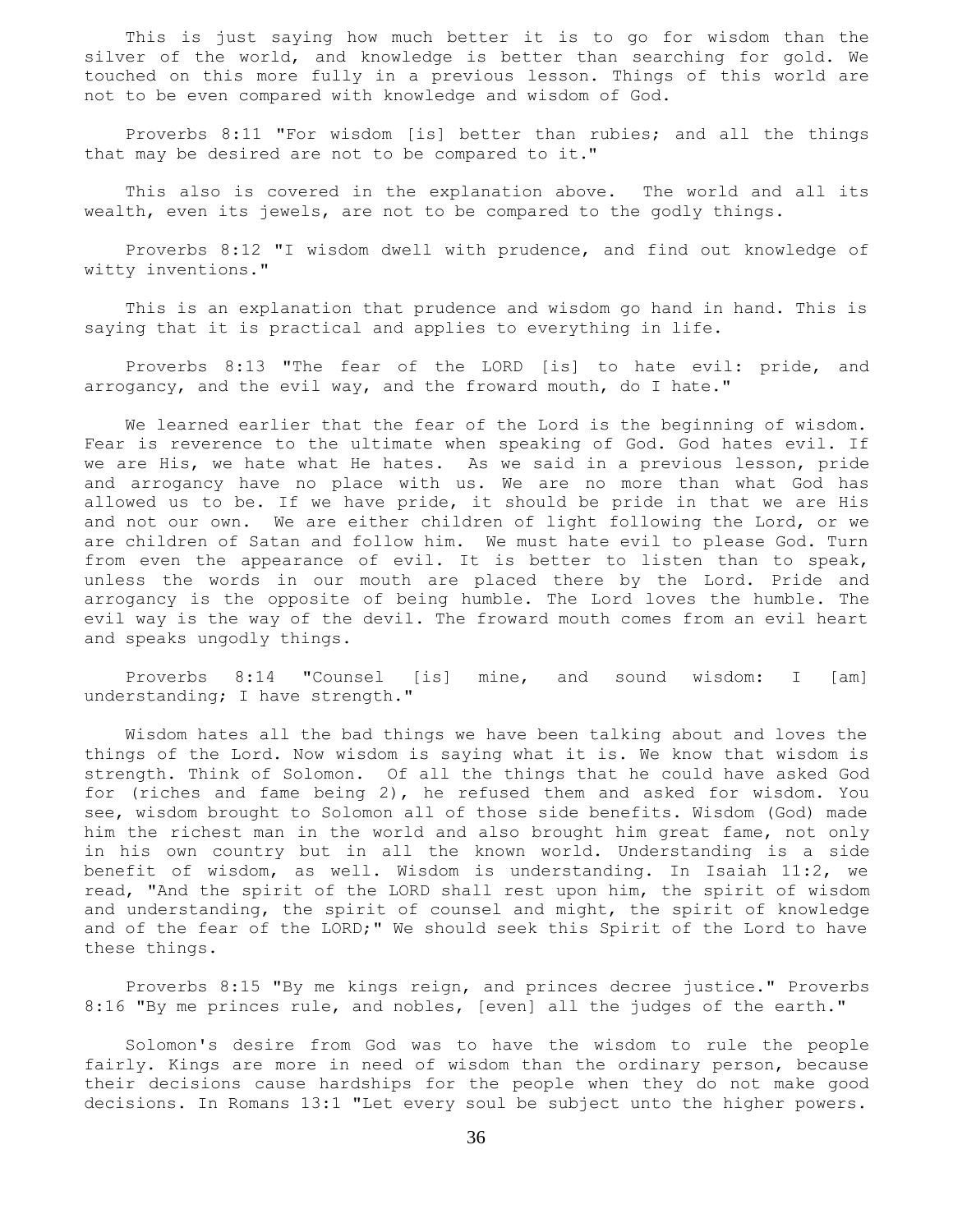For there is no power but of God: the powers that be are ordained of God." Princes and kings are in office because God ordained it.

 Proverbs 8:17 "I love them that love me; and those that seek me early shall find me."

Matthew 7:7 "Ask, and it shall be given you; seek, and ye shall find; knock, and it shall be opened unto you:" Matthew 7:8 "For every one that asketh receiveth; and he that seeketh findeth; and to him that knocketh it shall be opened." This in Matthew is in Jesus' own words. God is always reaching out to man. While we were yet in sin, God loved us so much that He sent His only begotten Son to die on the cross that we might live. He loves us, we need to love Him. St. John 14:21, "He that hath my commandments, and keepeth them, he it is that loveth me: and he that loveth me shall be loved of my Father, and I will love him, and will manifest myself to him."

 Proverbs 8:18 "Riches and honour [are] with me; [yea], durable riches and righteousness."

 In Matthew 6:19 "Lay not up for yourselves treasures upon earth, where moth and rust doth corrupt, and where thieves break through and steal:" Matthew 6:20 "But lay up for yourselves treasures in heaven, where neither moth nor rust doth corrupt, and where thieves do not break through nor steal:" Matthew 6:21 "For where your treasure is, there will your heart be also." Lasting riches are those that are stored in heaven.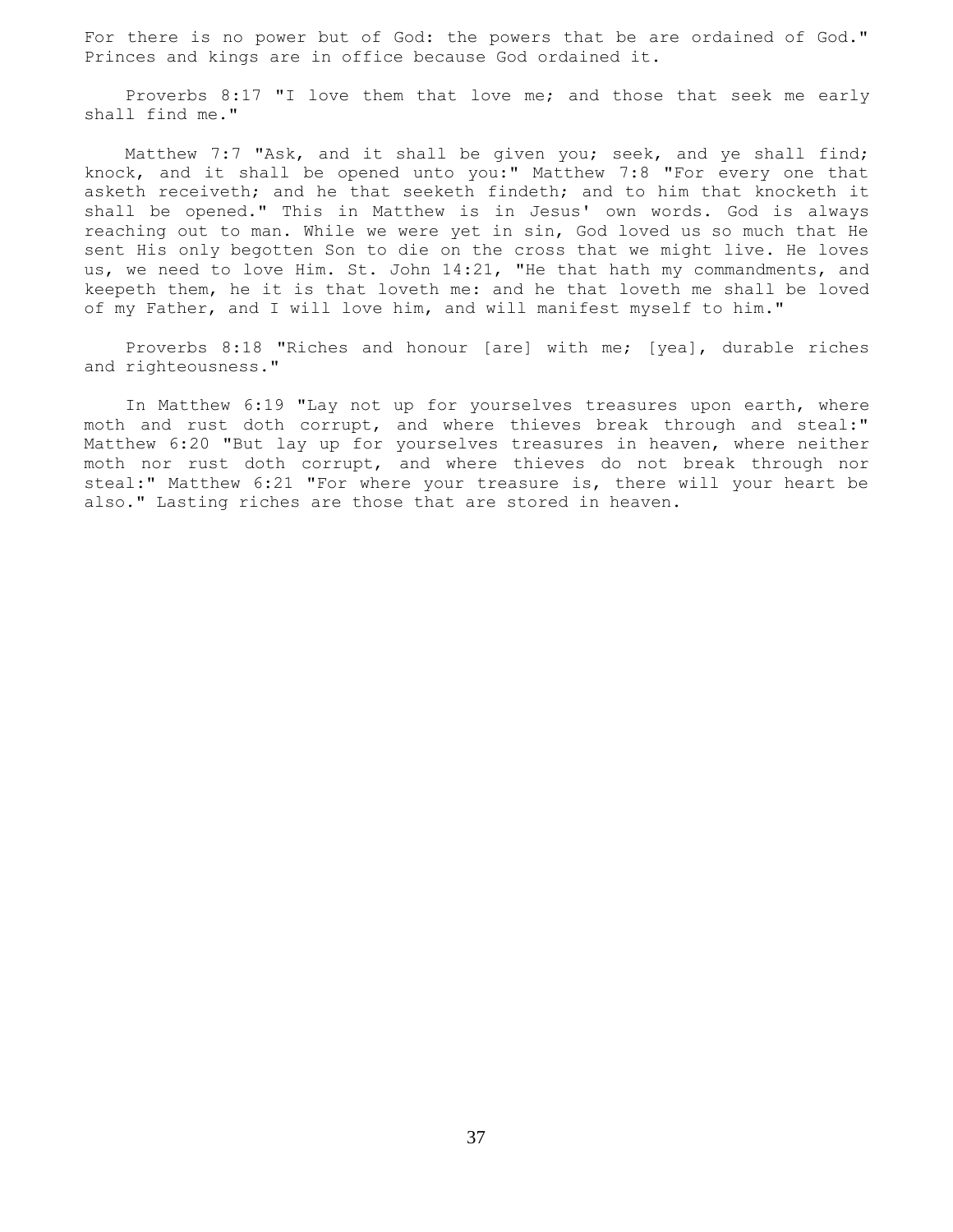| 1. | Wisdom is available for all who                                                                                                                                          |
|----|--------------------------------------------------------------------------------------------------------------------------------------------------------------------------|
| 2. | Who usually understands more about the Bible than the extremely                                                                                                          |
|    | educated?                                                                                                                                                                |
| 3. | In verse 6, why should we hear?                                                                                                                                          |
| 4. | Wisdom's mouth speaks what?                                                                                                                                              |
| 5. | In verse 8, there is nothing _____________<br>in them.<br>or and the state of the state of the state of the state of the state of the state of the state of the state of |
| 6. | Wisdom is absolute                                                                                                                                                       |
| 7. | What does abomination mean?                                                                                                                                              |
| 8. | What does "the words of my mouth" mean if you are a preacher?                                                                                                            |
| 9. | What kind of words should always be used?                                                                                                                                |
|    | 10. Receive my instruction and not _______________.                                                                                                                      |
|    | 11. And knowledge rather than choice ________________.                                                                                                                   |
|    | 12. In verse 11, wisdom is better than ________________                                                                                                                  |
|    | 13. The fear of the Lord is to                                                                                                                                           |
|    | 14. What 4 things does He hate in verse 13?                                                                                                                              |
|    | 15. Why can we not be proud or arrogant?                                                                                                                                 |
|    | 16. What must we hate to please God?                                                                                                                                     |
|    | 17. What 2 things are the opposite of humble?                                                                                                                            |
|    | 18. The froward mouth comes from an                                                                                                                                      |
|    | 19. What is strength in verse 14?                                                                                                                                        |
|    | 20. In Isaiah 11:2, when the Spirit of the Lord rests upon him, he                                                                                                       |
|    |                                                                                                                                                                          |
|    | 21. In Romans 13:1, we read that who causes someone to reign?                                                                                                            |
|    | 22. Who does God love?                                                                                                                                                   |
|    | 23. If we seek God early,                                                                                                                                                |
|    | 24. What scripture in Matthew goes into detail on this?                                                                                                                  |
|    | 25. In verse 18, we read that durable riches are with Him. What does                                                                                                     |
|    | Jesus say this type of riches is?                                                                                                                                        |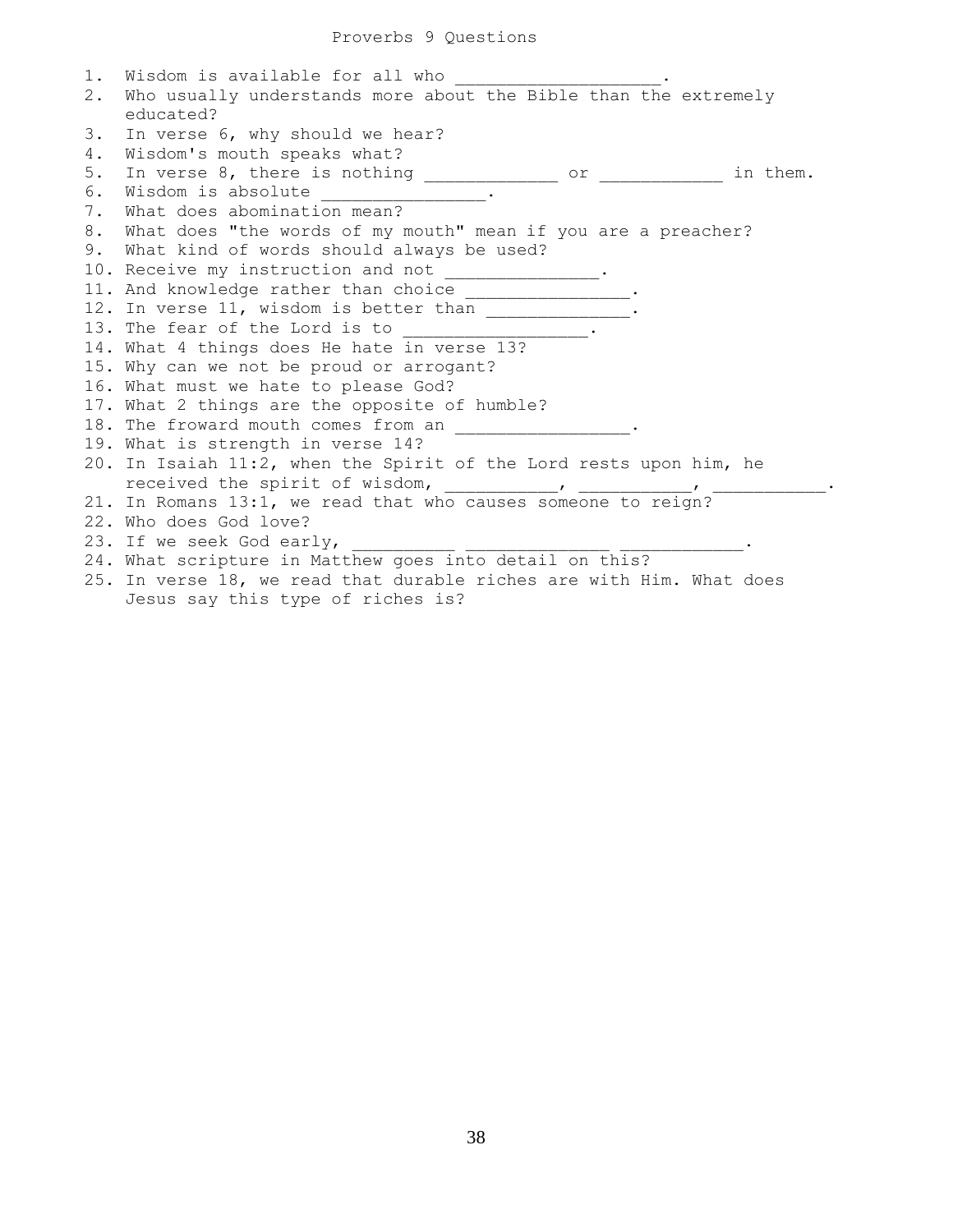We will begin this lesson in Proverbs 8:19 "My fruit [is] better than gold, yea, than fine gold; and my revenue than choice silver."

 In James 3:17 "But the wisdom that is from above is first pure, then peaceable, gentle, [and] easy to be intreated, full of mercy and good fruits, without partiality, and without hypocrisy." James 3:18 "And the fruit of righteousness is sown in peace of them that make peace."

 Proverbs 8:20 "I lead in the way of righteousness, in the midst of the paths of judgment:" Proverbs 8:21 "That I may cause those that love me to inherit substance; and I will fill their treasures."

 Isaiah chapter 30 verse 21 shows how the Lord will lead His people, Isaiah 30:21 "And thine ears shall hear a word behind thee, saying, This [is] the way, walk ye in it, when ye turn to the right hand, and when ye turn to the left." In Ezekiel 37:24 "And David my servant [shall be] king over them; and they all shall have one shepherd: they shall also walk in my judgments, and observe my statutes, and do them." In Romans chapter 8, we see that we are sons of God and heirs with Jesus if we love Him. Romans 8:14 "For as many as are led by the Spirit of God, they are the sons of God." In Romans 8:17 "And if children, then heirs; heirs of God, and jointheirs with Christ; if so be that we suffer with [him], that we may be also glorified together."

 Just as the Lord throughout Scripture has not only protected, but prospered His people, that is the promise here, too. God protects and blesses His own, if they will walk in His path. There is a curse for those who do not walk in His ways.

 Proverbs 8:22 "The LORD possessed me in the beginning of his way, before his works of old."

 In Psalms 148:5 "Let them praise the name of the LORD: for he commanded, and they were created." You see, we are His creation. We are also His because we have been purchased by His shed blood on the cross. We are not our own. He owns us. We are His possession, and we have been ever since He created us. So many believe that Wisdom is the second person of the trinity. Whether it is Him or whether He possesses all wisdom does not matter.

 Proverbs 8:23 "I was set up from everlasting, from the beginning, or ever the earth was." Proverbs 8:24 "When [there were] no depths, I was brought forth; when [there were] no fountains abounding with water."

 This is just saying that Wisdom was established even before the world began. By the wisdom of God, the universe was created. Just as the Word is Jesus, Wisdom in this sense is, too. This is the wisdom of God that we see here. This is wisdom far beyond our comprehension. In verse 24, it just goes in to detail saying that when all of the earth was created Wisdom already existed.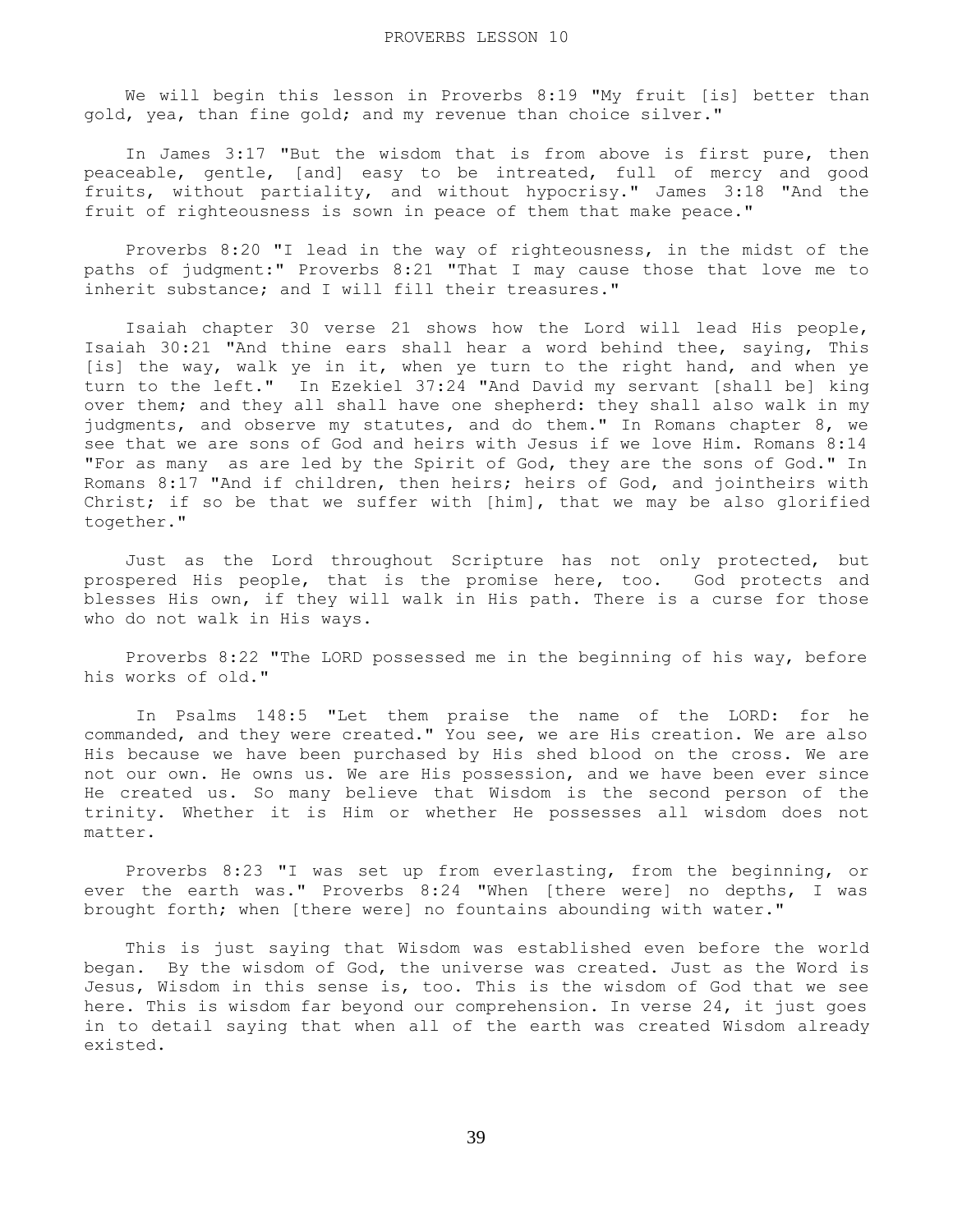Proverbs 8:25 "Before the mountains were settled, before the hills was I brought forth:" Proverbs 8:26 "While as yet he had not made the earth, nor the fields, nor the highest part of the dust of the world."

 The very same thing said of wisdom here is spoken of God in chapter 90 of Psalms verse 2, "Before the mountains were brought forth or ever thou hadst formed the earth and the world, even from everlasting to everlasting, thou art God." You see, wisdom and God seem to be overlapping. You see, elaborate descriptions of what had not been created when wisdom began just drive home the eternity of God and His wisdom.

 Proverbs 8:27 "When he prepared the heavens, I [was] there: when he set a compass upon the face of the depth:" Proverbs 8:28 "When he established the clouds above: when he strengthened the fountains of the deep:" Proverbs 8:29 "When he gave to the sea his decree, that the waters should not pass his commandment: when he appointed the foundations of the earth:" Proverbs 8:30 "Then I was by him, [as] one brought up [with him]: and I was daily [his] delight, rejoicing always before him;"

 You read in Genesis 1:1 "In the beginning God created the heaven and the earth." You just somehow think of it as a mass without details. In these verses, we have been reading in detail the things that God has created. When you list each in detail the magnitude of God's mighty creation stands out very strongly. It is impossible, as I have said so many times before in this lesson, to separate God and His wisdom. It is part of Him and just as eternal. My favorite scripture in all the Bible does the best job of explaining this. Wisdom and the Word are eternal. John 1:1 "In the beginning was the Word, and the Word was with God, and the Word was God." John 1:2 "The same was in the beginning with God." John 1:3 "All things were made by him; and without him was not any thing made that was made."

 Proverbs 8:31 "Rejoicing in the habitable part of his earth; and my delights [were] with the sons of men."

 This is the promise to all who believe in the Lord Jesus Christ, that the wisdom of God is available to us, also. We must pray and ask God, and He will give us wisdom. Mankind is made in the likeness of God. God's desire is for us to live godly lives directed by His wisdom.

 Proverbs 8:32 "Now therefore hearken unto me, O ye children: for blessed [are they that] keep my ways."

 The blessed of the Lord are the ones who walk in His ways. God promises great blessing throughout the Bible to all who keep His commandments. There is a curse spoken against those who continuously walk in sin. Those filled with the wisdom of God are wise unto their own salvation. Those who refuse God and His wisdom are children of the evil one.

 Proverbs 8:33 "Hear instruction, and be wise, and refuse it not." Proverbs 8:34 "Blessed [is] the man that heareth me, watching daily at my gates, waiting at the posts of my doors."

 The walk of a Christian is one day at a time. Our committment to the Lord is for a lifetime, but we must live it one day at a time. God's instructions for living are found in the Bible. It is impossible to live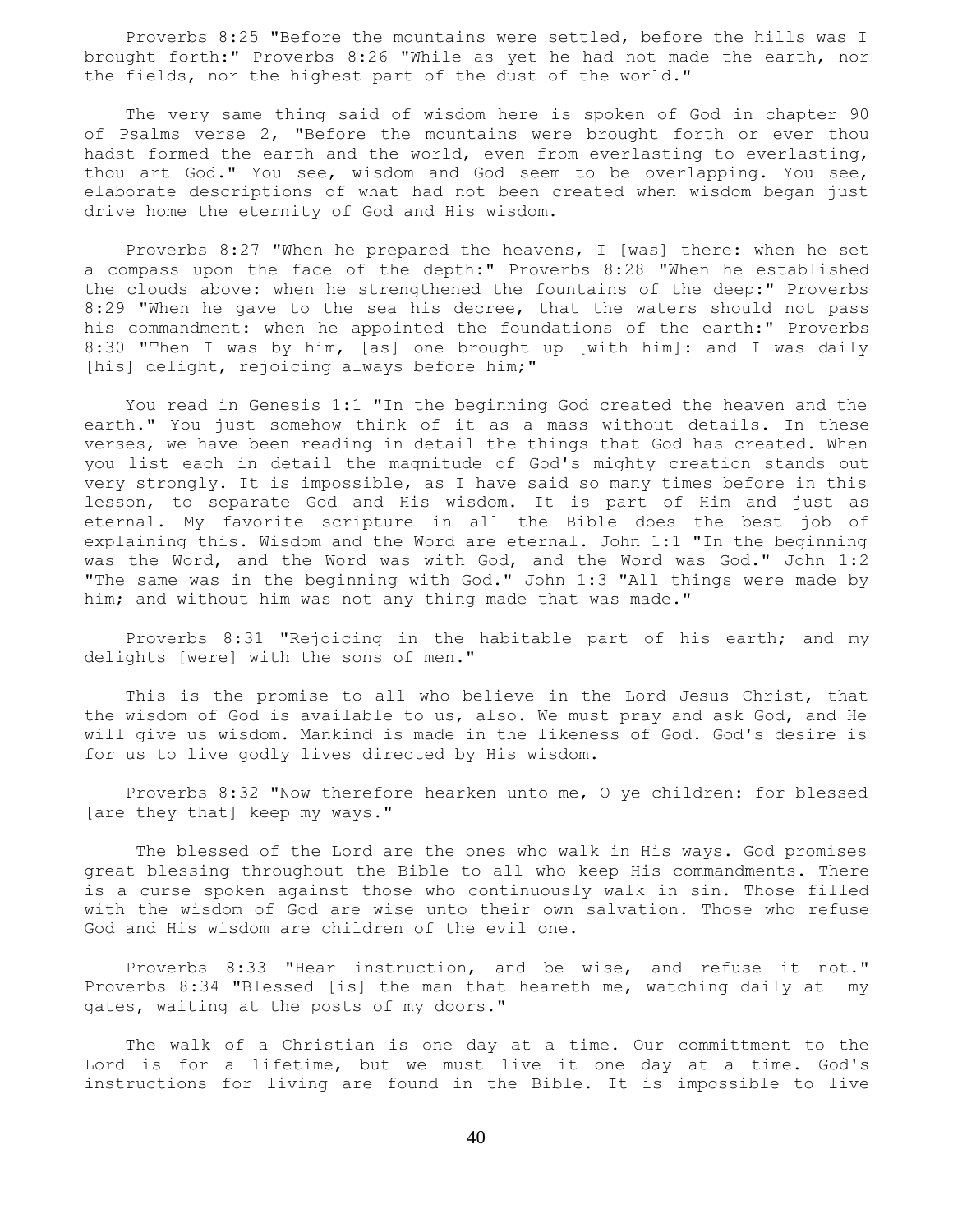pleasing lives in Him without knowing what His Word (Bible) says. Our prayer each day should be, "Lord, help me live pleasing to you today".

 Proverbs 8:35 "For whoso findeth me findeth life, and shall obtain favour of the LORD."

 In St. John chapter 1 verse 4, it tells how there is life in the Word. As we said before; Word, Wisdom, and God are not possible to separate. John 1:4 "In him was life; and the life was the light of men."

 Proverbs 8:36 "But he that sinneth against me wrongeth his own soul: all they that hate me love death."

 Here are a few Scriptures showing that the sinners, who do not repent, shall go to hell. Mark 16:16 "He that believeth and is baptized shall be saved; but he that believeth not shall be damned."

 We see quickly if we are unwise and continue in transgressing God's laws, we will be looking for death - not eternal life.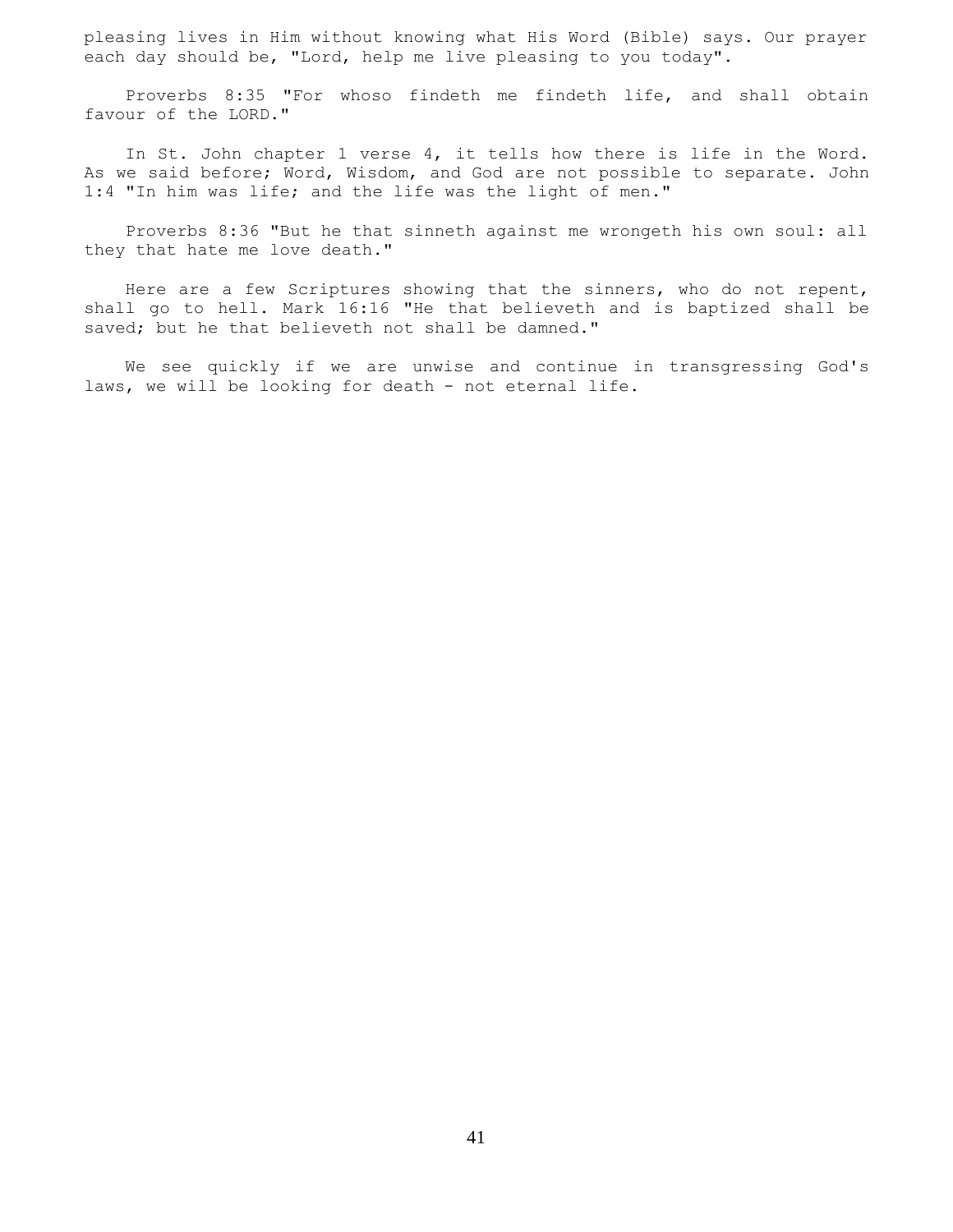## Proverbs 10 Questions

1. In James chapter 3 verse 17, we read that wisdom that is from above is first  $\begin{array}{ccc} - & \text{then} & \text{then} & \text{and full} \end{array}$ 2. In verse 20, we see wisdom leading in what? 3. We see those that love wisdom inherit what? 4. Isaiah chapter 30 verse 21, shows what? 5. In Ezekial chapter 37 verse 24, what do we read about? 6. In chapter 8 of Romans, who are the sons of God? 7. Who did God prosper while he was living in captivity? 8. There are blessings for those who obey God, but what is the fate of those unwise who do not obey? 9. In chapter 148 of Psalms, why should we praise the Lord? 10. In verse 23, who is the "I"? 11. When was wisdom established? 12. Who is the Word? 13. What Scripture in Psalms is the same as V-25 here? 14. Why is wisdom eternal? 15. Who is the "He" in V-27? 16. When you list so many wonderful things He created, what does it make you more aware of? 17. In St. John chapter 1 verse 1, who is the Word? 18. God's desire for His sons of men is what? 19. Who are the blessed in V-32? 20. Those who refuse God and His wisdom are whose children? 21. Our commitment to the Lord is for a lifetime, but our walk is what? 22. For whoso findeth me findeth \_\_\_\_\_\_\_\_\_\_\_\_\_\_\_. 23. In him was life; and the life was the **the set of men** . 24. He that sinneth against me wrongeth his own \_\_\_\_\_\_\_\_\_\_\_\_\_\_. 25. He that believeth not shall be  $\frac{1}{2}$   $\frac{1}{2}$   $\frac{1}{2}$   $\frac{1}{2}$   $\frac{1}{2}$   $\frac{1}{2}$   $\frac{1}{2}$   $\frac{1}{2}$   $\frac{1}{2}$   $\frac{1}{2}$   $\frac{1}{2}$   $\frac{1}{2}$   $\frac{1}{2}$   $\frac{1}{2}$   $\frac{1}{2}$   $\frac{1}{2}$   $\frac{1}{2}$   $\frac{1}{2}$   $\frac{1}{$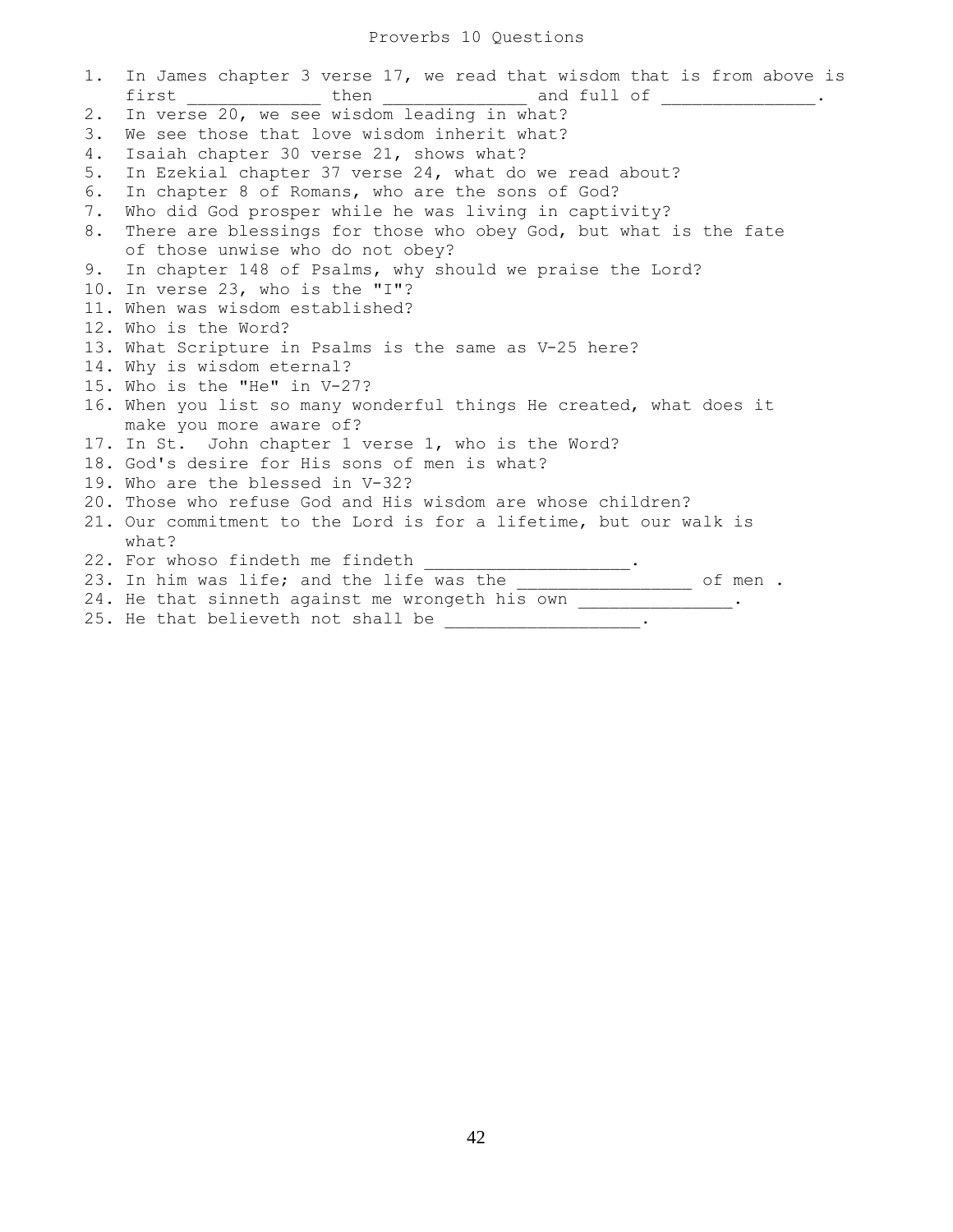In this lesson we will begin in Proverbs 9:1 "Wisdom hath builded her house, she hath hewn out her seven pillars:"

The first thing we must look at here is the "house". The wise person (Christian) is building a house. This is a spiritual house that we read about in I Peter 2:5 "Ye also, as lively stones, are built up a spiritual house, an holy priesthood, to offer up spiritual sacrifices, acceptable to God by Jesus Christ." We can read a great deal about the Christian being God's house in chapter 3 of Hebrews. It would be good to read from verse 1 through 6. I will just quote verse 6 here, Hebrews 3:6 "But Christ as a son over his own house; whose house are we, if we hold fast the confidence and the rejoicing of the hope firm unto the end." In Revelation chapter 21 verse 3, we see that the tabernacle of God is with men. God is our house, and we are His. These "seven pillars" are similar to the seven pillars in the temple in Jerusalem. "Seven" means spiritually complete, and we see the perfection that God will build His house. We also see seven churches in Revelation which are symbolic of all Christendom. We also see the seven gifts of the Spirit which supports the church.

 Proverbs 9:2 "She hath killed her beasts; she hath mingled her wine; she hath also furnished her table."

 We see here in the "mingled wine" the wine that has been diluted with water for drinking in the temple. The table is well furnished with beasts and wine.

 Proverbs 9:3 "She hath sent forth her maidens: she crieth upon the highest places of the city,"

 We see in this Scripture the "she", of course, is wisdom. "Maidens" in God's sight are the bride of Christ. In this case, these would be those who are going out with a wise message to invite people to the marriage supper of the Lamb. This then would be ministers who go everywhere and bring God's message calling them to be saved and to come to this supper.

 Proverbs 9:4 "Whoso [is] simple, let him turn in hither: [as for] him that wanteth understanding, she saith to him," Proverbs 9:5 "Come, eat of my bread, and drink of the wine [which] I have mingled."

 God sends to the lowly of the earth the invitation to come to Him. In fact, the invitation is to whosoever will. You see, ordinarily it is not the worldly wise who come humbly to God, but it is just ordinary people like you and I. The invitation here in verse 5 is the same Jesus gave the disciples. He broke the bread and said eat of His body and served the wine and said drink of His blood. Bread and wine are communion dishes. They are the communion of the saints with the Lord.

 Proverbs 9:6 "Forsake the foolish, and live; and go in the way of understanding."

 Only a fool would say there is no God. We are to turn from our foolish ways (forsake) so that we might have everlasting life. To go in the way of understanding, is to accept the Lord Jesus as our Savior and Lord.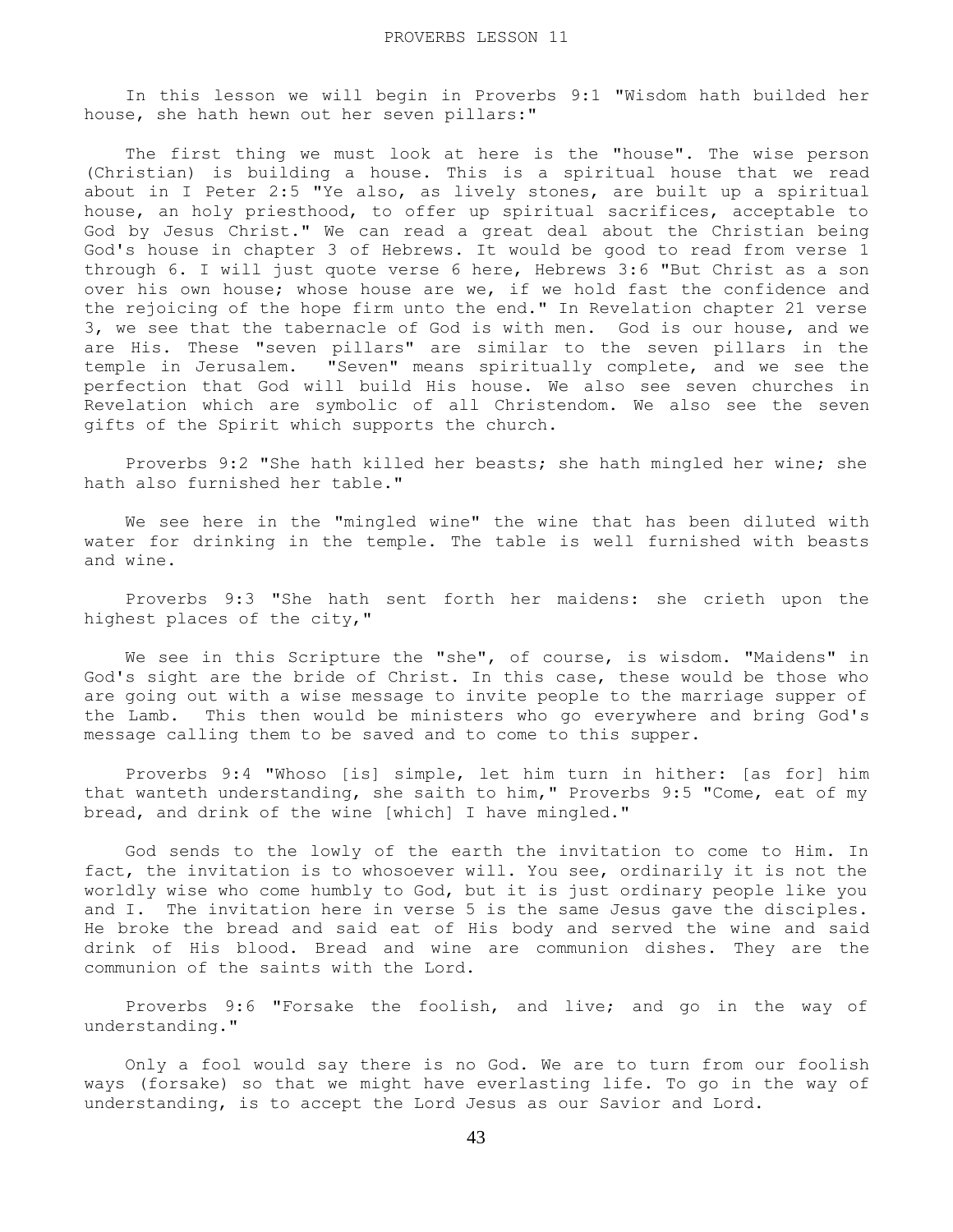Proverbs 9:7 "He that reproveth a scorner getteth to himself shame: and he that rebuketh a wicked [man getteth] himself a blot."

When you witness to someone about the Scriptures trying to get them saved and they ridicule you for it and want to argue about it, it is best not to argue. Sometimes their guilt becomes so great, that they might tell lies and do you harm. This does not mean that we are to stop trying to help people come to the Lord; but it does mean if we see they are angered by our trying to help them, just go on and leave them alone.

 Proverbs 9:8 "Reprove not a scorner, lest he hate thee: rebuke a wise man, and he will love thee."

 We see here that some people will not accept your message if it corrects error in their life. Some people, if you remind them of sin in their life, will hate you. I have heard people say in church, if the preacher doesn't step on their toes pretty often, he is not a good preacher. These are the wise who want to be reminded of their sins so they can repent.

 Proverbs 9:9 "Give [instruction] to a wise [man], and he will be yet wiser: teach a just [man], and he will increase in learning."

 There is really no question about what this means. Those who are wise are eager to take instruction from someone who knows a little more about the subject. The only people who can increase in learning are the ones who want to learn.

 Proverbs 9:10 "The fear of the LORD [is] the beginning of wisdom: and the knowledge of the holy [is] understanding."

We touched on this earlier in Proverbs, but we will say here, fear of God is reverence of God. I Samuel chapter 12 verse 14 and 15 tells us about the advantages of those who fear the Lord over those who do not . I Samuel 12:14 "If ye will fear the LORD, and serve him, and obey his voice, and not rebel against the commandment of the LORD, then shall both ye and also the king that reigneth over you continue following the LORD your God:" I Samuel 12:15 "But if ye will not obey the voice of the LORD, but rebel against the commandment of the LORD, then shall the hand of the LORD be against you, as [it was] against your fathers." The holy here is God. So this is saying the knowledge of God is understanding.

 Proverbs 9:11 "For by me thy days shall be multiplied, and the years of thy life shall be increased."

 This is not only speaking of our life being extended here on earth, but for all of eternity.

 Proverbs 9:12 "If thou be wise, thou shalt be wise for thyself: but [if] thou scornest, thou alone shalt bear [it]."

 We see here that it is our own responsibility to seek wisdom, and it is our own loss if we reject the Lord.

 Proverbs 9:13 "A foolish woman [is] clamorous: [she is] simple, and knoweth nothing."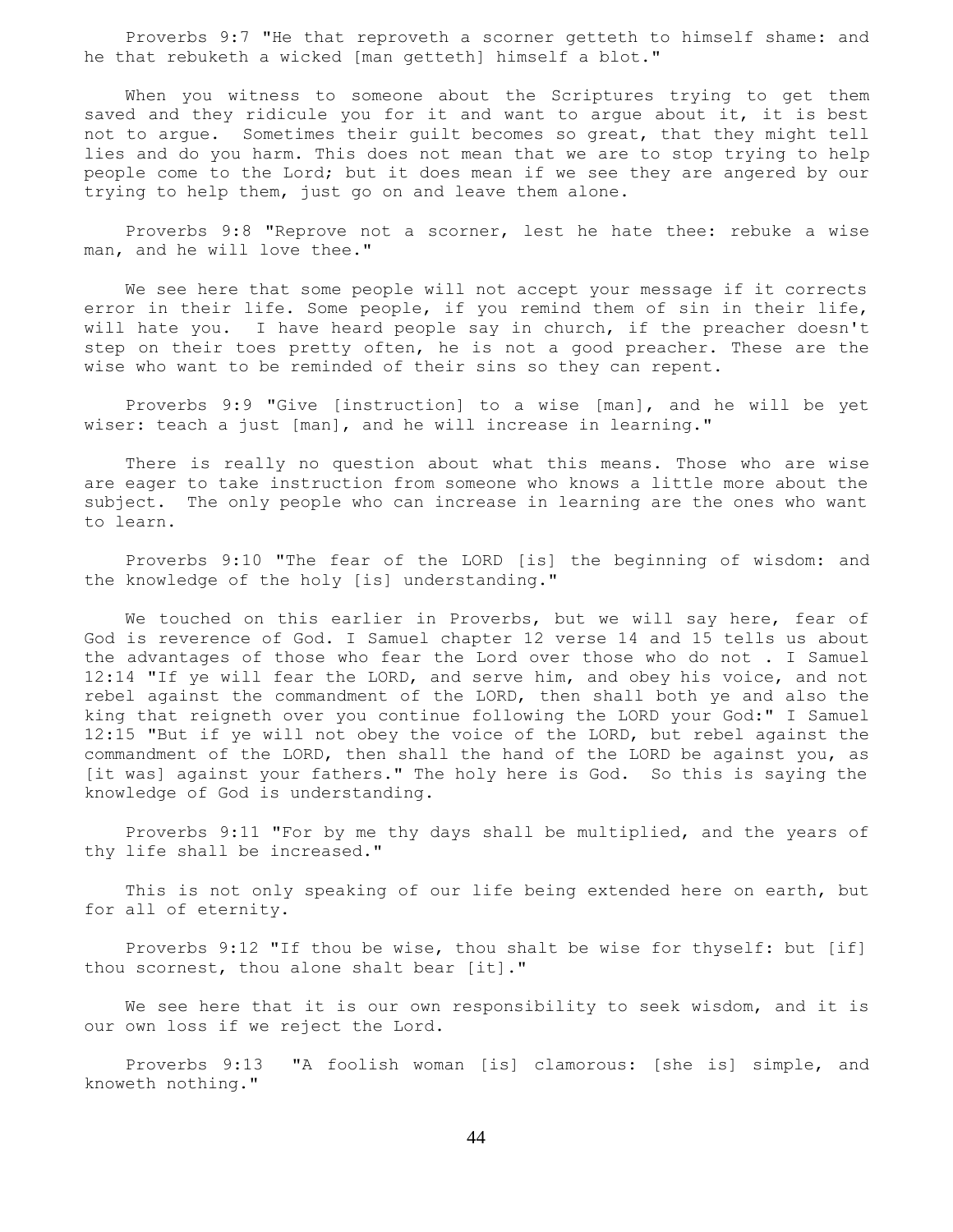This has a literal meaning. A foolish woman is a woman who does not have godly ways. This describes a woman with poor morals. This also can be symbolic of the opposite of wisdom. Foolishness is rejection of God. Certainly this person would know nothing that is truly important.

 Proverbs 9:14 "For she sitteth at the door of her house, on a seat in the high places of the city," Proverbs 9:15 "To call passengers who go right on their ways:" Proverbs 9:16 "Whoso [is] simple, let him turn in hither: and [as for] him that wanteth understanding, she saith to him,"

 The literal of this woman would be that of the harlot woman who waits on the street corner and seduces her victims. The men who are not of God get involved in her sin. The spiritual, here, has to do with those who reject God and go the way of the world. In both cases, we would have to say that they are lacking in understanding.

 Proverbs 9:17 "Stolen waters are sweet, and bread [eaten] in secret is pleasant." Proverbs 9:18 "But he knoweth not that the dead [are] there; [and that] her guests [are] in the depths of hell."

 "Stolen waters" here is speaking of a man having an affair with a harlot. This is not his wife. Adultery, as we have said before, leads to hell and destruction. It is interesting that wisdom offered meat and wine to her guests and the foolish offers bread and water. It seems that the world wants only the forbidden fruit. But just as it led Adam and Eve to destruction, so will it bring the foolish down. Death and hell await the foolish who reject God.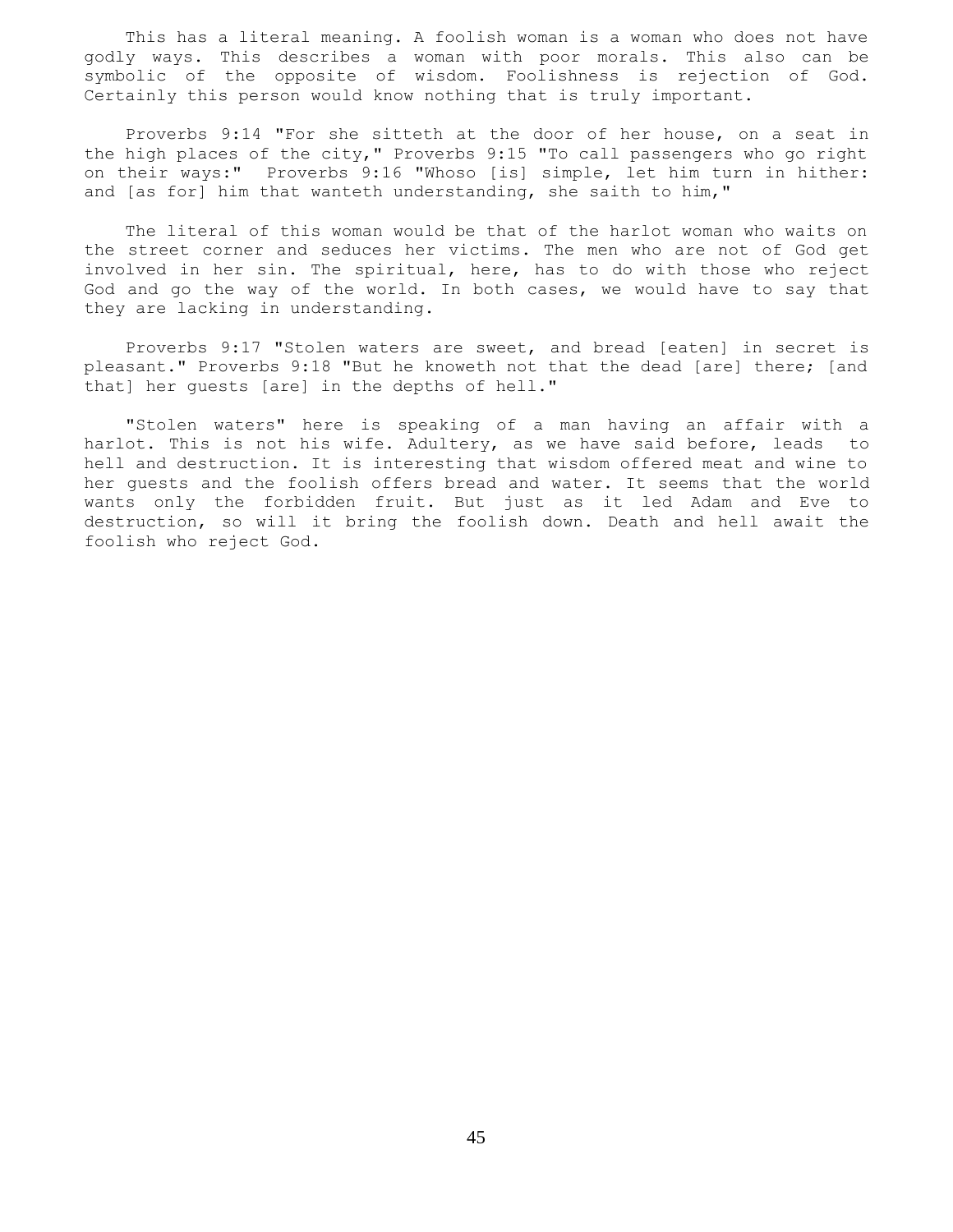1. In verse 1, how many pillars have been hewn? 2. What had seven pillars in the building? 3. Who is building a spiritual house? 4. What are the Christians called in I Peter chapter 2? 5. In Hebrews chapter 3 verse 6, we are God's house if we do what? 6. In Revelation chapter 21 verse 3, the tabernacle of God is where? 7. What other seven can be thought of as holding up the church? 8. What does "mingled wine" mean? 9. Maidens in God's sight are whom? 10. In this particular use of "maidens", it is probably who? 11. In V-4, calling of the simple is what? 12. In V-5, the bread and wine remind us of what? 13. Forsake the foolish and 14. What does "forsake" mean? 15. In V-7, what does reproving a scorner mean? 16. If you repove a scorner, he will \_\_\_\_\_\_\_\_\_\_\_\_\_\_\_\_\_\_\_\_\_. 17. Rebuke a wise man and he will 18. The wise are eager for what in V-9? 19. The knowledge of the holy is \_\_\_\_\_\_\_\_\_\_\_\_\_\_\_\_\_. 20. Who is holy? 21. What is meant by fear of God? 22. By wisdom what can happen to your life? 23. Whose responsibility is it to receive wisdom? 24. What kind of woman is clamorous? 25. What is the literal meaning of this type of woman? 26. What lie does she tell them to seduce them?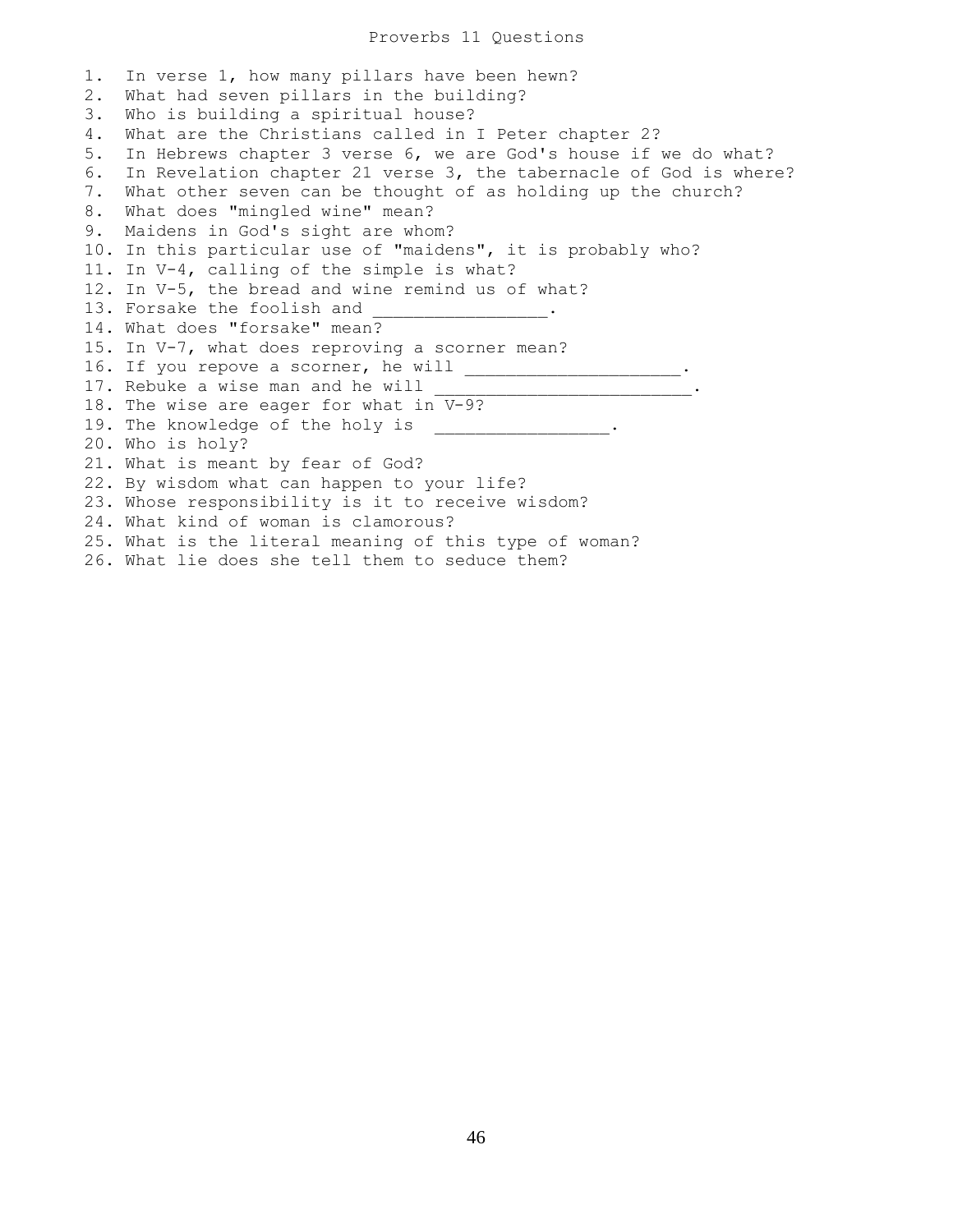In this lesson, we will begin in Proverbs 10:1 "The proverbs of Solomon. A wise son maketh a glad father: but a foolish son [is] the heaviness of his mother."

 We see the joy or sorrow of parents. Most parents live the most part of their lives for their children. The children actually determine whether the parents are happy in their later years or not. There is not a more unhappy parent in the world than one who knows his or her child is caught up in sin and things of this world. There is no happier parent than one who knows that his or her offspring are all saved with their names written in the Lamb's book of life. Children who are living for Jesus are a joy to any parent.

 Proverbs 10:2 "Treasures of wickedness profit nothing: but righteousness delivereth from death."

 You see, all the wealth we can accumulate here on this earth will all be left behind when our heavenly Father says it is time for us to die. Be sure everyone will die. Treasures gotten through evil ways will seal your doom for all of eternity if you do not repent and turn from your wicked ways. You cannot buy your way into heaven. You certainly cannot use this ill gotten wealth to purchase eternal life. The only thing that brings life eternal with Jesus our Lord is to be in right standing with Him. "Righteousness" is just that, being in right standing with our Lord. We put on the robe of His righteousness: white as snow, washed in His blood, when we accept Him as our Lord and Saviour.

 Proverbs 10:3 "The LORD will not suffer the soul of the righteous to famish: but he casteth away the substance of the wicked."

 In Psalms chapter 37 verse 22 we read, Psalms 37:22 "For [such as be] blessed of him shall inherit the earth; and [they that be] cursed of him shall be cut off." Psalms 37:23 "The steps of a [good] man are ordered by the LORD: and he delighteth in his way." Psalms 37:24 "Though he fall, he shall not be utterly cast down: for the LORD upholdeth [him with] his hand." Psalms 37:25 "I have been young, and [now] am old; yet have I not seen the righteous forsaken, nor his seed begging bread." Psalms 37:26 "[He is] ever merciful, and lendeth; and his seed [is] blessed." Psalms 37:27 "Depart from evil, and do good; and dwell for evermore." How could I even add to all of this? God takes care of His own. You may have a few problems to strengthen you; but you will not go hungry, and you will inherit eternal life.

 Proverbs 10:4 "He becometh poor that dealeth [with] a slack hand: but the hand of the diligent maketh rich."

 Early to bed, and early to rise; maketh a man healthy, wealthy, and wise. How many times in our life have we all been told this by our parents, teachers, and friends? This "slack hand" above is speaking of a lazy person who will not work. You cannot have money unless you are willing to work to get it. Get your priorities straight and work hard, and God will bless you abundantly even in this life. Laziness will get you nowhere but to the poorhouse.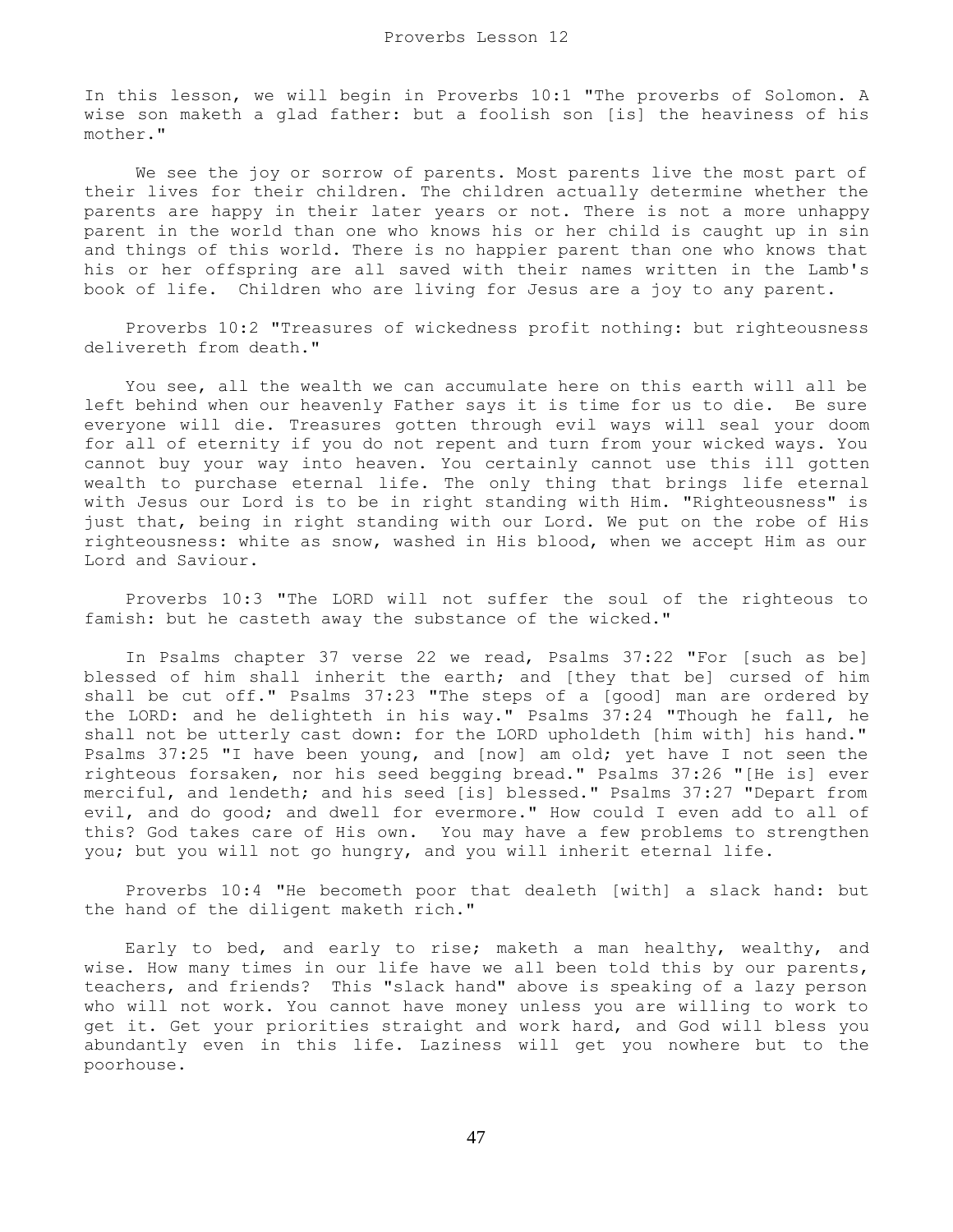Proverbs 10:5 "He that gathereth in summer [is] a wise son: [but] he that sleepeth in harvest [is] a son that causeth shame."

 Harvest time is a time when we work from sunup to sundown to get the crop in. A person may lie in bed a little longer when it is very cold and the ground is too hard to work, but come harvest we must reap. We see here a two fold message. This is speaking of literal crops, but it is also speaking of the harvest at the end of the world. Everyone who knows anything about the Lord should be working from sunup to sundown to get the harvest (wheat) of believers into the kingdom of God. If you can minister in any capacity, now is not the time to sit on the sideline. Get into the field and harvest the wheat (believers).

 Proverbs 10:6 "Blessings [are] upon the head of the just: but violence covereth the mouth of the wicked."

 We have just been reading how the blessings are on those who do justly. In James chapter 1 verse 17, we read that all good comes from God. James 1:17, "Every good gift and every perfect gift is from above, and cometh down from the Father of lights, with whom is no variableness, neither shadow of turning."

 This "violence" that covers the mouth of the wicked could mean that the people know that he is violent and will not listen to what he says, and so his mouth is covered. It, also, could mean that nothing but bad words come from this evil one's mouth. It, also, could mean that their ugly messages have been discovered to be a lie and they are silenced by that.

 Proverbs 10:7 "The memory of the just [is] blessed: but the name of the wicked shall rot."

 Everytime you do something good for someone you feel good about yourself. The blessings of the Lord are for those who live uprightly. You never see monuments to the wicked. A good example of an evil one, who no one celebrates his birthday, is Hitler. No one wants to remember this evil one.

 Proverbs 10:8 "The wise in heart will receive commandments: but a prating fool shall fall."

 This "wise in heart" would be an humble person easy to teach, not a proud, highminded person. This "prating fool" is someone who is always bragging. The little meaning of prating is lip. This is someone who talks too much and lets his conversation trap him.

 Proverbs 10:9 "He that walketh uprightly walketh surely: but he that perverteth his ways shall be known."

 Romans chapter 6 verse 4, "Therefore we are buried with him by baptism into death: that like as Christ was raised up from the dead by the glory of the Father, even so we also should walk in newness of life." The upright walk is the walk we Christians walk following Jesus. We will not stumble and fall, because we have the light of Jesus at our feet to light our way. Those who walk in the dark are evil. Evil will be exposed. These are people who practice doing evil. Be sure your sins will find you out.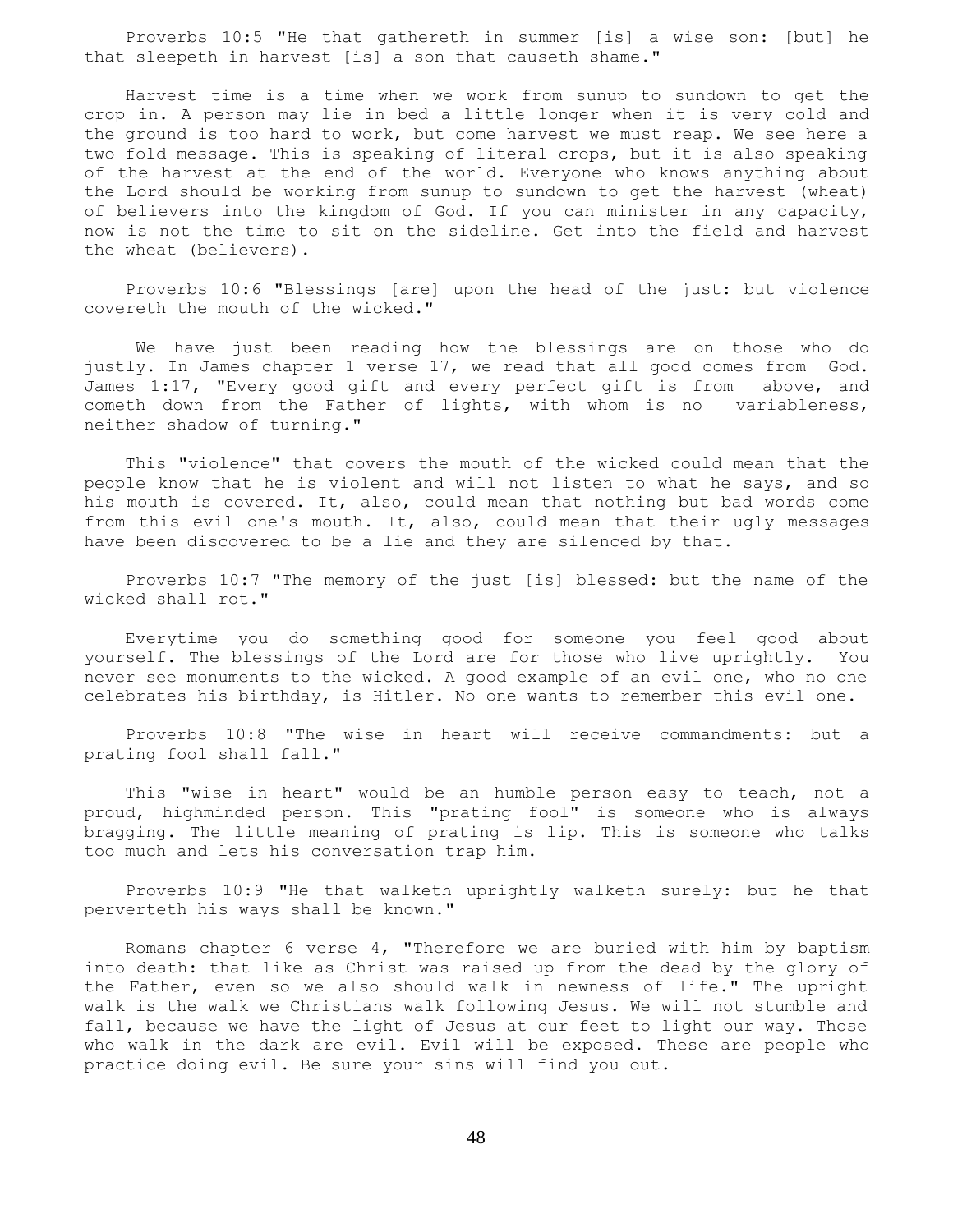Proverbs 10:10 "He that winketh with the eye causeth sorrow: but a prating fool shall fall."

When we see winking eyes, the two involved are scheming to do you evil. This is ordinarily plotting to do evil.

 Proverbs 10:11 "The mouth of a righteous [man is] a well of life: but violence covereth the mouth of the wicked."

 Bitter and sweet water does not come from the same well. Jesus (at the well) told the woman, if she drank of the water He provided, she would never thirst again. Life everlasting comes with the mouth. Romans chapter 10 verse 9, "That if thou shalt confess with the mouth the Lord Jesus, and shalt believe in thine heart that God hath raised him from the dead, thou shalt be saved." The wicked is in direct contrast. Their way leads unto death.

Proverbs 10:12 "Hatred stirreth up strifes: but love covereth all sins."

 In I Peter chapter 4 verse 8, we read that love covereth a multitude of sins, I Peter 4:8 "And above all things have fervent charity among yourselves: for charity shall cover the multitude of sins." Hatred and murder are next of kin. Feuds throughout the ages have been caused by hatred. Sometimes a few generations after the original incident most of the haters do not even know why they hate. Forgiveness is a by-product of love. That is the way to stop all the hate, forgive them and love them.

 Proverbs 10:13 "In the lips of him that hath understanding wisdom is found: but a rod [is] for the back of him that is void of understanding."

 The wise man speaks good things. This is the same rod as the rod of correction we will read about later on in Proverbs. Children are sometimes difficult to train until the rod of correction is applied. They soon become wiser than they were before the rod was applied.

 Proverbs 10:14 "Wise [men] lay up knowledge: but the mouth of the foolish [is] near destruction."

 The foolish always seem to want to talk about something they know nothing about. A wise man is quiet and listens and soaks up information.

 Proverbs 10:15 "The rich man's wealth [is] his strong city: the destruction of the poor [is] their poverty."

 Money can buy many things and acquire many creature comforts that the poor cannot possibly have. It seems the rich get richer and the poor get poorer. There really is nothing wrong with having money. It is how you feel about your wealth and what you do with it that might become sin. Whatever state you find yourself in, be content. If you are poor, work hard and try to work yourself up. In America, if you really try, you need not stay poor.

 Proverbs 10:16 "The labour of the righteous [tendeth] to life: the fruit of the wicked to sin."

 Men, who do not labor in this life, generally have too much time on their hands. They have plenty of time to get into trouble. People who like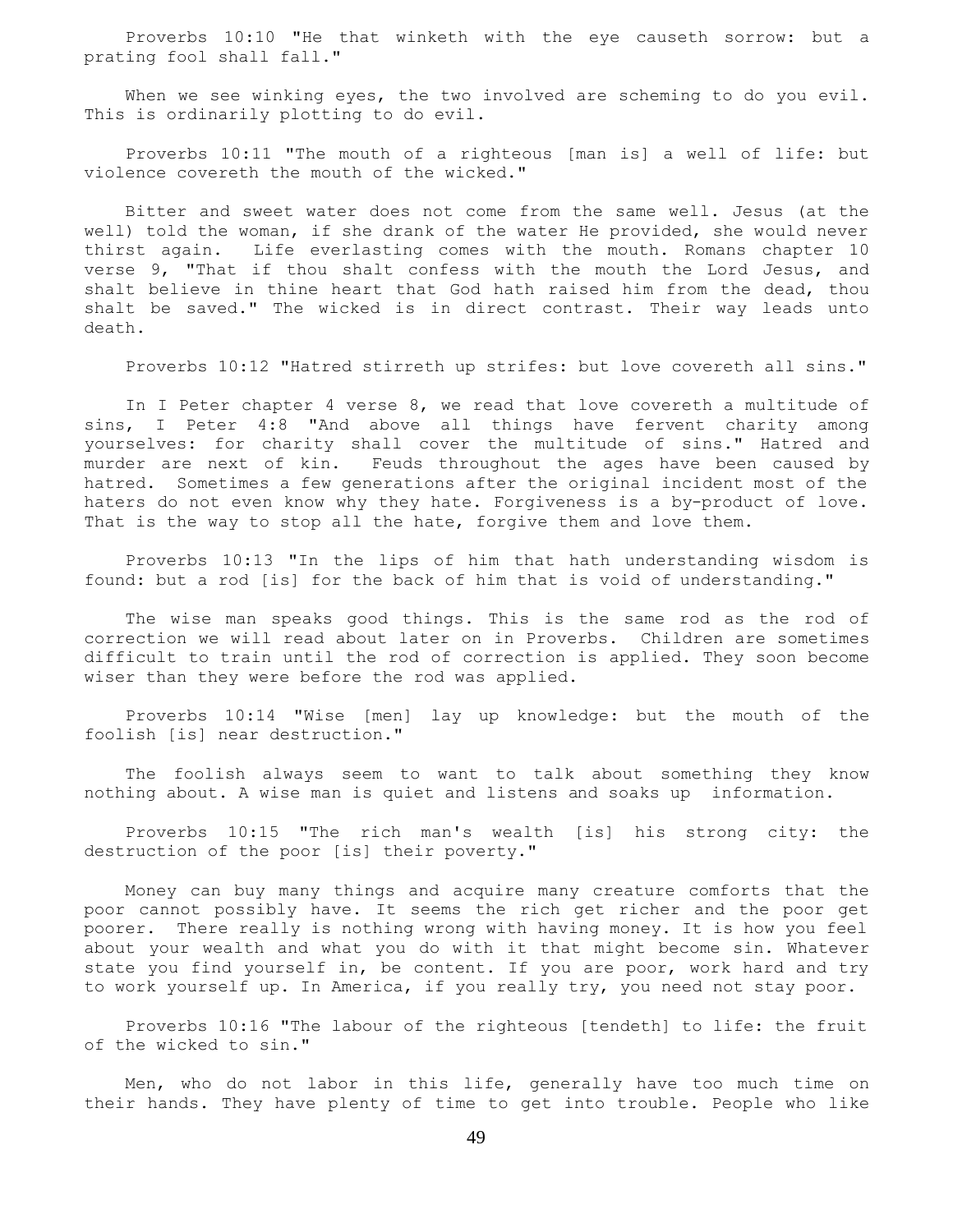to take shortcuts at making a living and do not labor to earn their living, wind up scheming against their neighbor to get what does not belong to them and wind up in sin. On the other hand, people who work hard and earn their living usually are honest. Law abiding citizens a great many times have deep spiritual convictions which bring eternal life.

 Proverbs 10:17 "He [is in] the way of life that keepeth instruction: but he that refuseth reproof erreth."

 Instruction is something we should be eager to receive. It keeps us on the right path and keeps us from making mistakes. Only a fool refuses correction. You have completely stopped growing when you will not accept correction.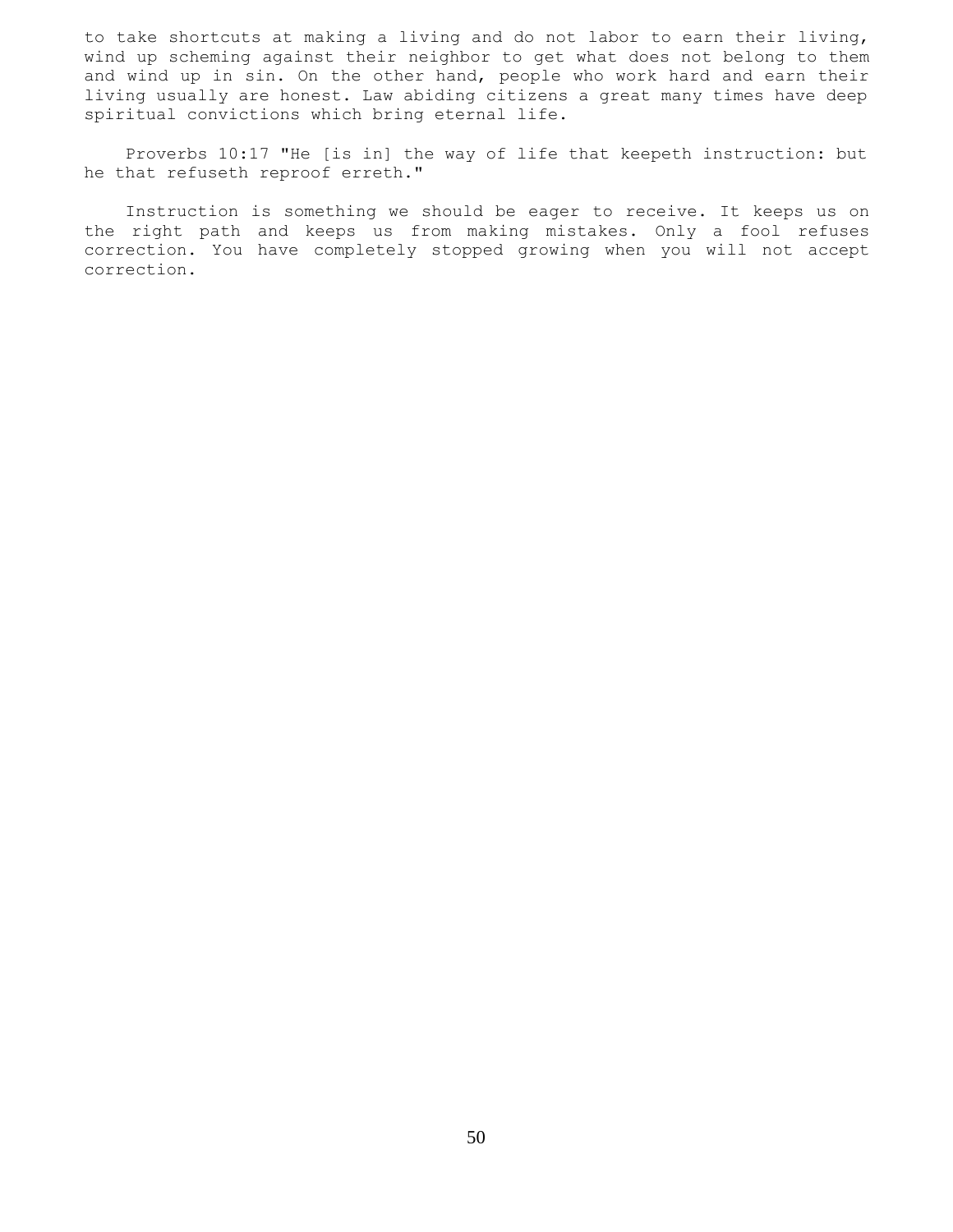1. What kind of son maketh a glad father? 2. A foolish son is the heaviness of whom? 3. What generally determines whether a parent is happy in old age or not? 4. What kind of treasure profiteth nothing? 5. What is righteousness? 6. Verse 3 tells us God will not allow the righteous to  $\qquad \qquad$ . 7. The steps of a good man are 8. What happens to the man who deals with a slack hand? 9. What does "slack hand" mean? 10. Where will laziness get you? 11. A son that sleepeth in harvest 12. What does "harvest time" mean spiritually? 13. Blessings are on the the set of the just. 14. Who was an evil person that people do not care to remember? 15. Who are the wise in heart? 16. Who is a prating fool? 17. In Romans 6:4, we find that Christians should walk in  $\overline{\phantom{a}}$  ,  $\overline{\phantom{a}}$  ,  $\overline{\phantom{a}}$  ,  $\overline{\phantom{a}}$  ,  $\overline{\phantom{a}}$  ,  $\overline{\phantom{a}}$  ,  $\overline{\phantom{a}}$  ,  $\overline{\phantom{a}}$  ,  $\overline{\phantom{a}}$  ,  $\overline{\phantom{a}}$  ,  $\overline{\phantom{a}}$  ,  $\overline{\phantom{a}}$  ,  $\overline{\phantom{a}}$  ,  $\overline{\phantom{a}}$  ,  $\overline{\phantom{a}}$  ,  $\overline{\phantom{a}}$ 18. Why will Christians not stumble and fall? 19. What are winking eyes usually a sign of? 20. The mouth of a righteous man is a \_\_\_\_\_\_\_\_\_\_\_\_\_\_\_\_\_\_\_\_\_\_\_\_\_\_\_.. 21. Quote Romans 10:9. 22. In I Peter 4:8, we read that love covereth \_\_\_\_\_\_\_\_\_\_\_\_\_\_\_\_\_\_\_\_\_\_\_\_\_\_\_\_\_.. 23. What is a by-product of love? 24. Who is the rod for? 25. What is a rich man's strong city? 26. If you find yourself with too much time, you might get into \_\_\_\_\_\_\_\_\_. 27. What will a person who is wise be eager to receive? 28. What is a person called who refuses instruction?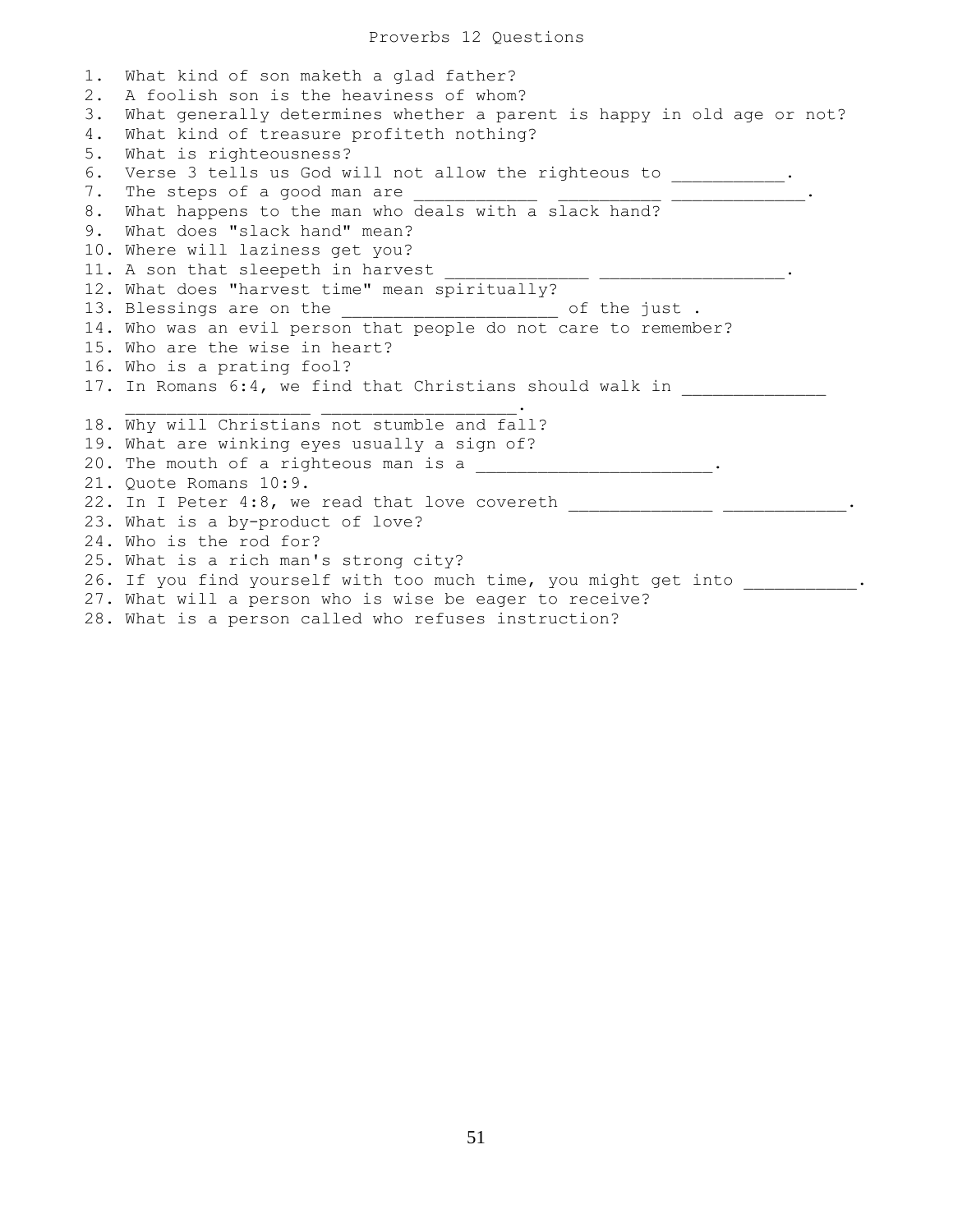We will begin this lesson in Proverbs 10:18 "He that hideth hatred [with] lying lips, and he that uttereth a slander, [is] a fool."

What really is a "fool"?. Really, a fool is someone who has undeniable proof before them and still will not believe. They are not able to determine truth but will prefer to believe a lie. Once in the Canadian Rockies, we were in a spot surrounded on every side by the most fantastic snow covered mountains that I had ever seen. No two of them were alike in color or shape, and my brother said, "only a fool could look at this and say there is no God". You see, a fool has no understanding at all. Lying is having no understanding of why we must tell the truth. A person who tells something untrue about someone else and tears down their good name has no understanding and is therefore a fool.

 Proverbs 10:19 "In the multitude of words there wanteth not sin: but he that refraineth his lips [is] wise."

 The person who listens learns. Talking too much leads to sin. A loose tongued person is boring and noisy and really not very likely to learn anything new. When you are talking, you cannot listen.

 Proverbs 10:20 "The tongue of the just [is as] choice silver: the heart of the wicked [is] little worth."

 As we have said in all these studies, silver is symbolic of redemption. A person, (Christian) who is just and upright, uses his tongue to tell others about the salvation of Jesus. As we have said before, the source of all that we are, good or bad, is in the heart. A person with a wicked heart is continually doing evil.

 Proverbs 10:21 "The lips of the righteous feed many: but fools die for want of wisdom."

 The type of food that this is speaking of is spiritual food. In Matthew chapter 4 verse 4 we read in Jesus' own word, "It is written man shall not live by bread alone, but by every word that proceedeth out of the mouth of God". The word of God proceeding from the lips of the righteous feed them Spiritually. This is speaking of the salvation message. As we said, in the lesson above, a fool has no understanding and dosen't want any. He will die in sin.

 Proverbs 10:22 "The blessing of the LORD, it maketh rich, and he addeth no sorrow with it."

 Abraham was blessed of God because of his great faith. We see that God will pour out His blessings (not only spiritual, but physical as well) on those that love Him and walk in His ways. In our Genesis study, we saw this of Abraham. I will quote just one verse here to prove the point. Genesis chapter 13 verse 2, "and Abram was very rich in cattle, in silver, and in gold." Abram (Abraham) had length of days, and a son in his old age (Isaac) because he had faith in God. He had no curse (sorrow) from God only blessings, because he walked uprightly before God.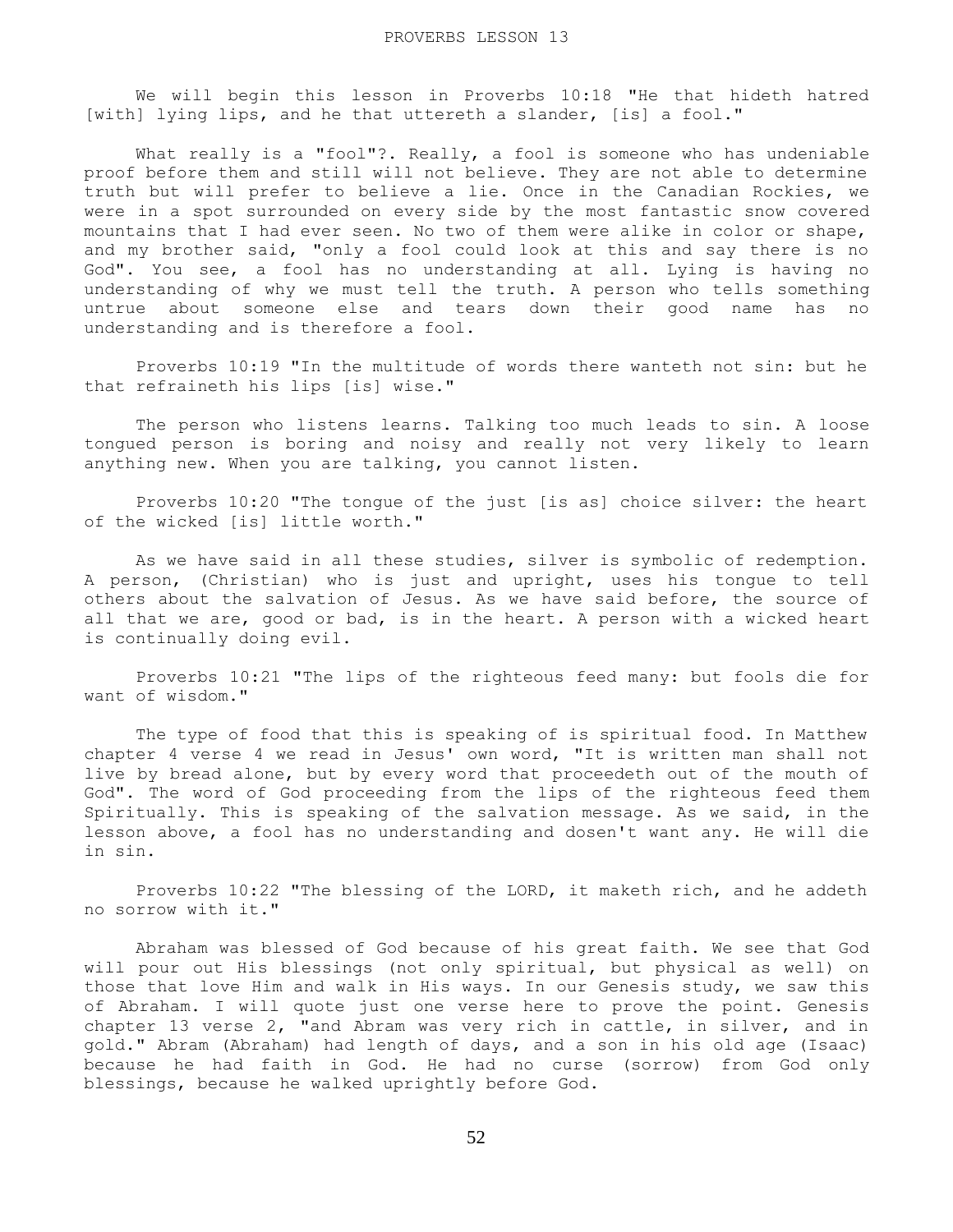Proverbs 10:23 "[It is] as sport to a fool to do mischief: but a man of understanding hath wisdom."

 A fool (someone who lacks understanding) finds pleasure in sin. He is not only happy in the sin, he does evil to others as well. This just contrasted to someone who understands there is a better way.

 Proverbs 10:24 "The fear of the wicked, it shall come upon him: but the desire of the righteous shall be granted."

 In James chapter 5 verse 16 We read that God answers the prayer of the righteous. James 5:16 "Confess [your] faults one to another, and pray one for another, that ye may be healed. The effectual fervent prayer of a righteous man availeth much." Fear is not of God, those who are continually wicked fear judgement and punishment, because they know they deserve to die.

 Proverbs 10:25 "As the whirlwind passeth, so [is] the wicked no [more]: but the righteous [is] an everlasting foundation."

 A "whirlwind" comes up in a hurry, and is gone in a hurry and that is the end of someone evil, as well. They may appear to prosper quickly, but it is soon gone. The righteous is solid as a rock. In fact, they are lively stones building the foundation of Christianity on the earth. We read in I Peter 2:4 "To whom coming, [as unto] a living stone, disallowed indeed of men, but chosen of God, [and] precious," I Peter 2:5 "Ye also, as lively stones, are built up a spiritual house, an holy priesthood, to offer up spiritual sacrifices, acceptable to God by Jesus Christ."

 Proverbs 10:26 "As vinegar to the teeth, and as smoke to the eyes, so [is] the sluggard to them that send him."

 If you send someone out to do a job, You do not want him lazying around (sluggard). If you have someone this lazy working for you, it is painful to you just like it is painful to put pure vinegar on your teeth. It makes them burn. Smoke in your eyes causes you to cry, and I believe that is what is meant here. Truly someone who is supposed to do a job and won't will bring you tears. You can imagine how God feels when He calls us to do a job for him and we are too lazy to carry it out.

 Proverbs 10:27 "The fear of the LORD prolongeth days: but the years of the wicked shall be shortened."

 In Ecclesiastes 7:17 "Be not over much wicked, neither be thou foolish: why shouldest thou die before thy time?" You see, good lives lived for God sometimes bring long life. One of the commandments to honor father and mother, promises long life. It is pretty easy to see how someone who lives the evil life is certainly in danger of early death. They visit places where killing and cheating is going on (such as beer parlors and gambling places). Fear of God keeps us walking a holy path.

 Proverbs 10:28 "The hope of the righteous [shall be] gladness: but the expectation of the wicked shall perish."

 In 1 Thessalonians, we see the blessed hope of the believer which brings gladness, because we will live with Jesus; but the wicked have no hope of resurrection to eternal life. 1 Thessalonians chapter four verse 13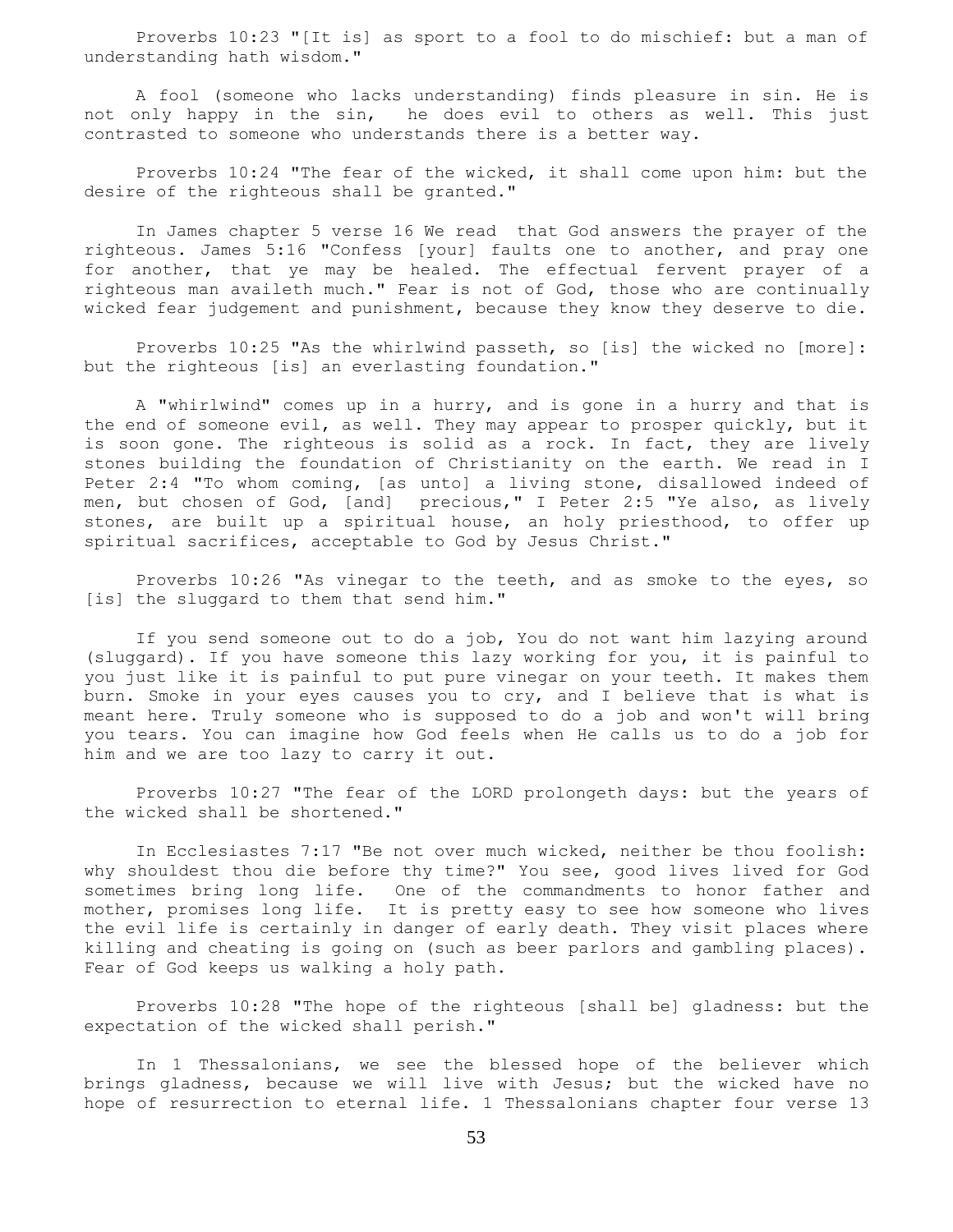through 18 we read of the rapture. I Thessalonians 4:13 "But I would not have you to be ignorant, brethren, concerning them which are asleep, that ye sorrow not, even as others which have no hope." I Thessalonians 4:14 "For if we believe that Jesus died and rose again, even so them also which sleep in Jesus will God bring with him." I Thessalonians 4:15 "For this we say unto you by the word of the Lord, that we which are alive [and] remain unto the coming of the Lord shall not prevent them which are asleep." I Thessalonians 4:16 "For the Lord himself shall descend from heaven with a shout, with the Voice of the archangel, and with the trump of God: and the dead in Christ shall rise first:" I Thessalonians 4:17 "Then we which are alive [and] remain shall be caught up together with them in the clouds, to meet the Lord in the air: and so shall we ever be with the Lord." I Thessalonians 4:18 "Wherefore comfort one another with these words."

 Proverbs 10:29 "The way of the LORD [is] strength to the upright: but destruction [shall be] to the workers of iniquity."

 The blessings of God are for those who walk in the way of the Lord. Jesus calls himself the Way. The Way of the Lord is the path of the Light on which each Christian can walk uprightly and not stumble and fall. God's blessings are for those who obey him and walk in his commandments. The curses (destruction) are for those who work iniquity; who live after the flesh and not after the spirit.

 Proverbs 10:30 "The righteous shall never be removed: but the wicked shall not inhabit the earth."

 In the "Sermon on the Mount", Jesus said in Matthew chapter 5, "Blessed are the meek for: they shall inherit the earth. those who are in right standing with God are to reign with Christ. The wicked not only cannot expect good things now but certainly have no future to look to. They are doomed to hell.

 Proverbs 10:31 "The mouth of the just bringeth forth wisdom: but the froward tongue shall be cut out." Proverbs 10:32 "The lips of the righteous know what is acceptable: but the mouth of the wicked [speaketh] frowardness."

 We read in Romans chapter 3 of the evil mouth, tongues and throat. Romans 3:13 "Their throat [is] an open sepulchre; with their tongues they have used deceit; the poison of asps [is] under their lips:" Romans 3:14 "Whose mouth [is] full of cursing and bitterness:" You see this is describing an evil mouth. This mouth is an opening where the issues of the heart come forth. This person has an evil heart. The message from the heart is in the mouth. We also read in Romans 10:9 "That if thou shalt confess with thy mouth the Lord Jesus, and shalt believe in thine heart that God hath raised him from the dead, thou shalt be saved." Romans 10:10 "For with the heart man believeth unto righteousness; and with the mouth confession is made unto salvation."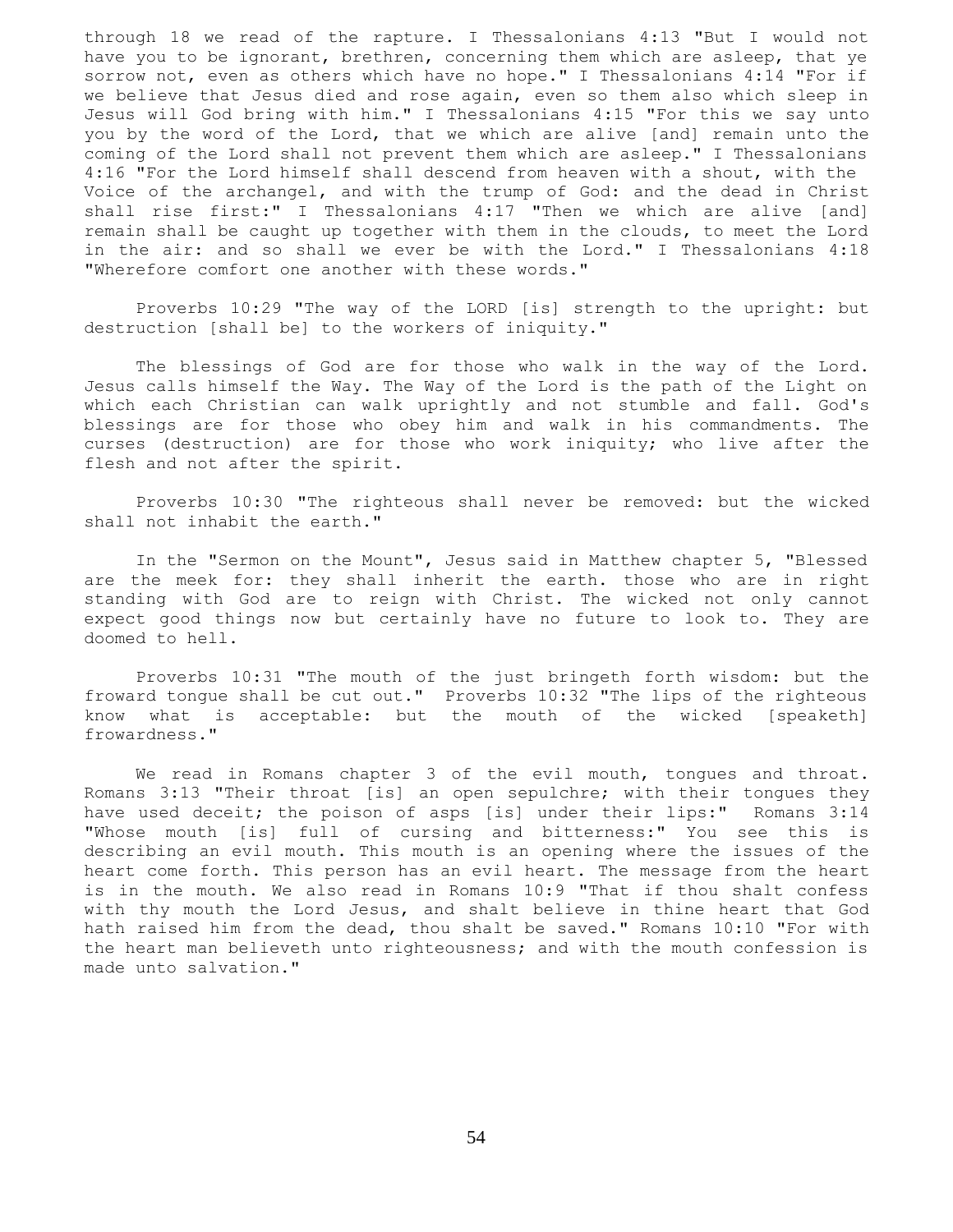1. How is a fool described in V-18? 2. What is a fool, really? 3. What is better than speaking a multitude of words? 4. The tonque of the just is as choice 5. The source of all that we are good or bad is where? 6. What is meant by "the lips of the righteous feed many? 7. What did Jesus tell us in Matthew 4:4 about food? 8. Why was Abraham blessed of God? 9. What three things was Abram rich in? 10. A fool thinks mischief is what? 11. Who is a fool? 12. What does James 5:16 tell us about the prayers of the righteous? 13. What do those who continually sin fear? 14. In V-25, the wicked are compared to what? 15. What are the righteous compared to? 16. Who is the cornerstone? 17. What is a sluggard? 18. What does V-26 mean when it says "as vinegar to the teeth? 19. What is indicated by "smoke to the eyes"? 20. In V-27, what prolongs years? 21. Why would you expect the sinful man to die early? 22. What blessed hope in 1 Thessalonians chapter 4 do we see? 23. What is 1 Thessalonians chapter 4 verses 13 through 18 commonly called today? 24. The blessings of God is for whom? 25. Curses are for whom? 26. In the "Sermon on the mount" what are the meek promised? 27. Romans chapter 3 verse 13 tells us what about the evil mouth?

28. What does Romans chapter 10 verses 9 and 10 teach us about the mouth?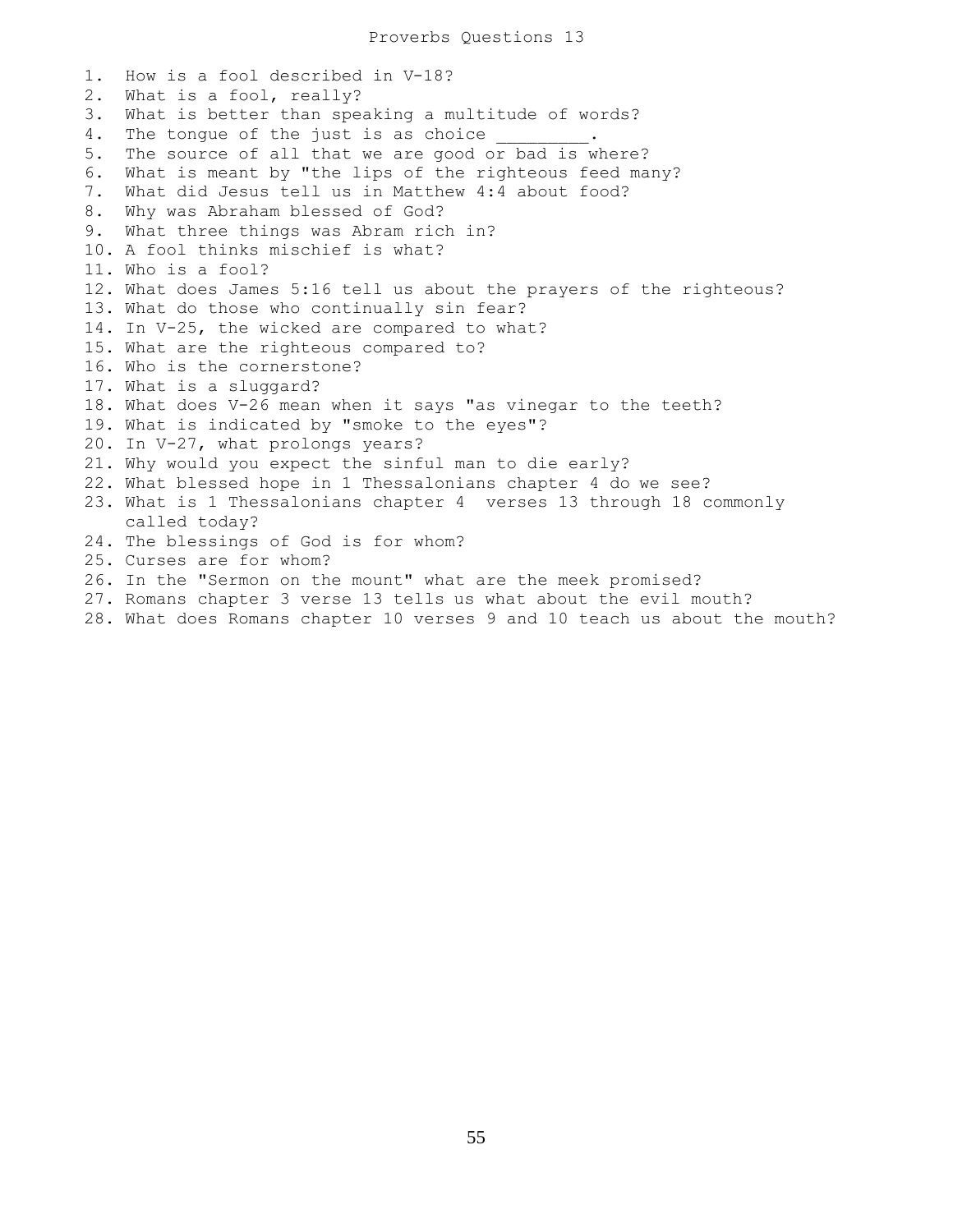We will begin this lesson in Proverbs 11:1 "A false balance [is] abomination to the LORD: but a just weight [is] his delight."

 God wants us to be honest in all our dealings. We read a request of God in Ezekiel 45:10 "Ye shall have just balances, and a just ephah, and a just bath." It is not only against man's law to weigh merchandise for sale, wrong, but it is against God's law as well. In fact, the Lord calls it an abomination (a very evil thing}. God is delighted with us when we are honest with all our dealings which includes weighing.

 Proverbs 11:2 "[When] pride cometh, then cometh shame: but with the lowly [is] wisdom."

 In I Timothy 3:6, we read what happens when we are overcome with pride. I Timothy 3:6 "Not a novice, lest being lifted up with pride he fall into the condemnation of the devil." It is very important not to be self centered and caught up in pride. We are what God has allowed us to be. In 11 Timothy 3, the wickedness in the last days lists pride as one of their sins. We must stay humble to please God. A wise person realizes that everything he or she is, is a gift from God and not of self.

 Proverbs 11:3 "The integrity of the upright shall guide them: but the perverseness of transgressors shall destroy them."

 Here, integrity means innocence. The upright are innocent of any wrong doing, but we see that the perverseness (evil doings) of the transgressors (those who sin continuously) will destroy them. They actually destroy themselves.

 Proverbs 11:4 "Riches profit not in the day of wrath: but righteousness delivereth from death."

 James 5:1 "Go to now, [ye] rich men, weep and howl for your miseries that shall come upon [you]." James 5:2 "Your riches are corrupted, and your garments are motheaten." James 5:3 "Your gold and silver is cankered; and the rust of them shall be a witness against you, and shall eat your flesh as it were fire. Ye have heaped treasure together for the last days." You can easily see from all the riches in the world will not save you from the wrath of God. We must be washed in the blood of Jesus Christ our Lord, and then we will be in right standing with God. Jesus Christ brings us life, not death. The Christians will be saved from the wrath to come. In I Thessalonians 5:9 "For God hath not appointed us to wrath, but to obtain salvation by our Lord Jesus Christ,"

 Proverbs 11:5 "The righteousness of the perfect shall direct his way: but the wicked shall fall by his own wickedness."

 We see here, that the man in right standing with God walks daily in salvation. Those who desire to please God walk uprightly before him in His blessed Light, which clearly lights his path. The wicked walk in the night. They are children of the night. They are blinded by sin and worldliness and are trapped by their own wickedness.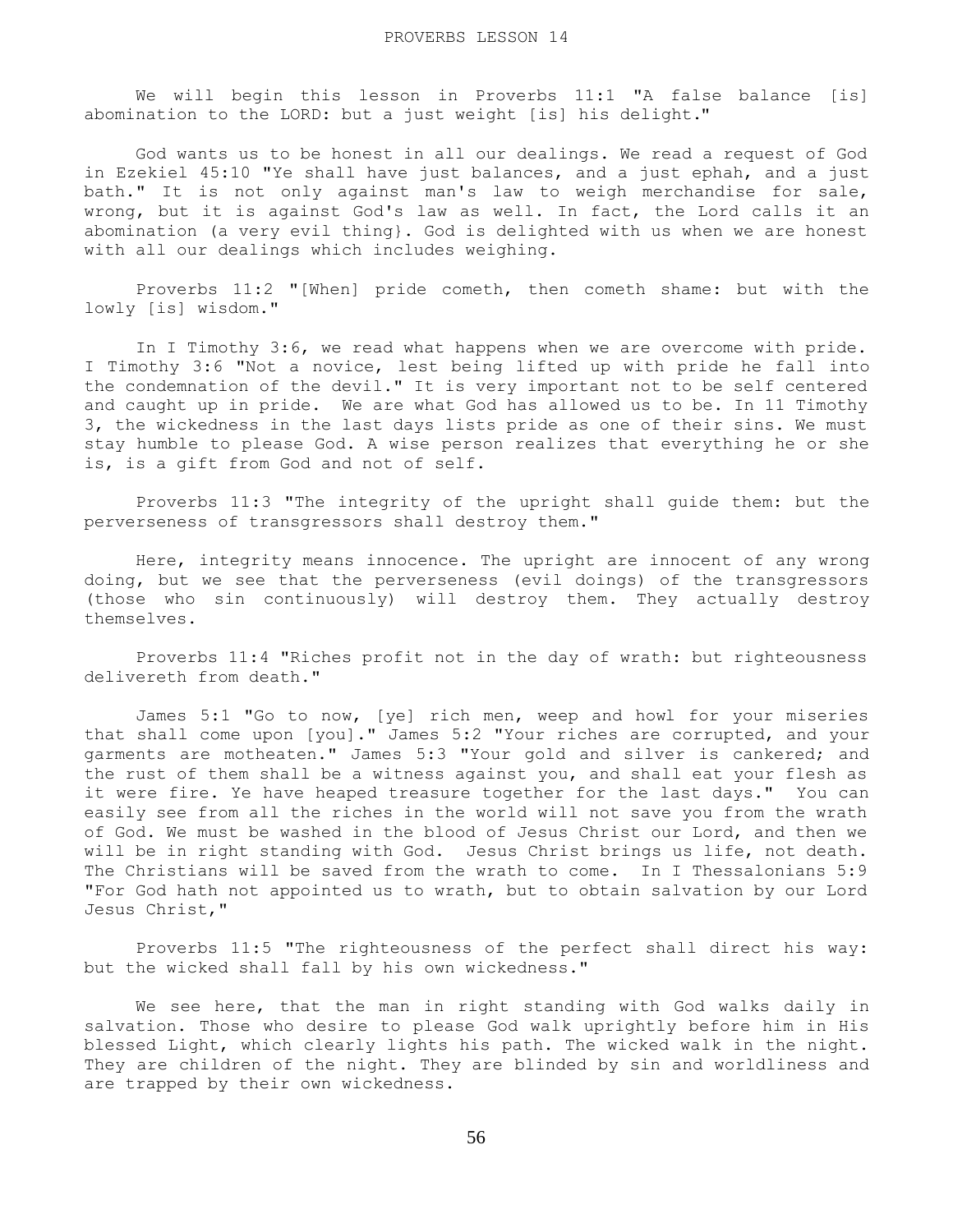Proverbs 11:6 "The righteousness of the upright shall deliver them: but transgressors shall be taken in [their own] naughtiness."

 In I Thessalonians 1:10 we read "And to wait for his Son from heaven, whom he raised from the dead, [even] Jesus, which delivered us from the wrath to come."

 Remember, this is Jesus' righteousness that we have taken on, and not our own that saves us. Transgressors (breakers of God's law), who do not repent will not be saved but caught in their evil doings and be judged guilty of their sins.

 Proverbs 11:7 "When a wicked man dieth, [his] expectation shall perish: and the hope of unjust [men] perisheth."

We see here, that to die in your wickedness leaves no hope at all. My own personal belief is: as long as there is breath in the body, man can repent and be saved. When he dies, not accepting Jesus as his Saviour, their is no second chance. He has no future to look forward to, only one to regret. Hell is awaiting him.

 Proverbs 11:8 "The righteous is delivered out of trouble, and the wicked cometh in his stead."

 In this life, we all have tribulations and trials; but those in right standing with God will be delivered out of trouble. In Revelation 7:14 we read about those redeemed from the wrath of God that are in white robes in heaven. Revelation 7:14 "And I said unto him, Sir, thou knowest. And he said to me, These are they which came out of great tribulation, and have washed their robes, and made them white in the blood of the Lamb." You can see in this that the righteous were brought out of great tribulation. At this time on earth, The wrath of God is falling and the wicked are on earth where all the horrors are.

 Proverbs 11:9 "An hypocrite with [his] mouth destroyeth his neighbour: but through knowledge shall the just be delivered."

 We read about the lying tongued hypocrite in Jeremiah 9:4 "Take ye heed every one of his neighbour, and trust ye not in any brother: for every brother will utterly supplant, and every neighbour will walk with slanders." Jeremiah 9:5 "And they will deceive every one his neighbour, and will not speak the truth: they have taught their tongue to speak lies, [and] weary themselves to commit iniquity."

We read in Romans 8 of the justified (just as if we had never sinned.) Romans 8:1 "[There is] therefore now no condemnation to them which are in Christ Jesus, who walk not after the flesh, but after the Spirit."

 Proverbs 11:10 "When it goeth well with the righteous, the city rejoiceth: and when the wicked perish, [there is] shouting."

 We see, here, not a particular city, but cities in general. Sometimes a statement about a city could be talking about a church, as well. I believe this might be saying, it is of mutual benefit to everyone associated when one of their members has good happenings. A righteous person is loved by his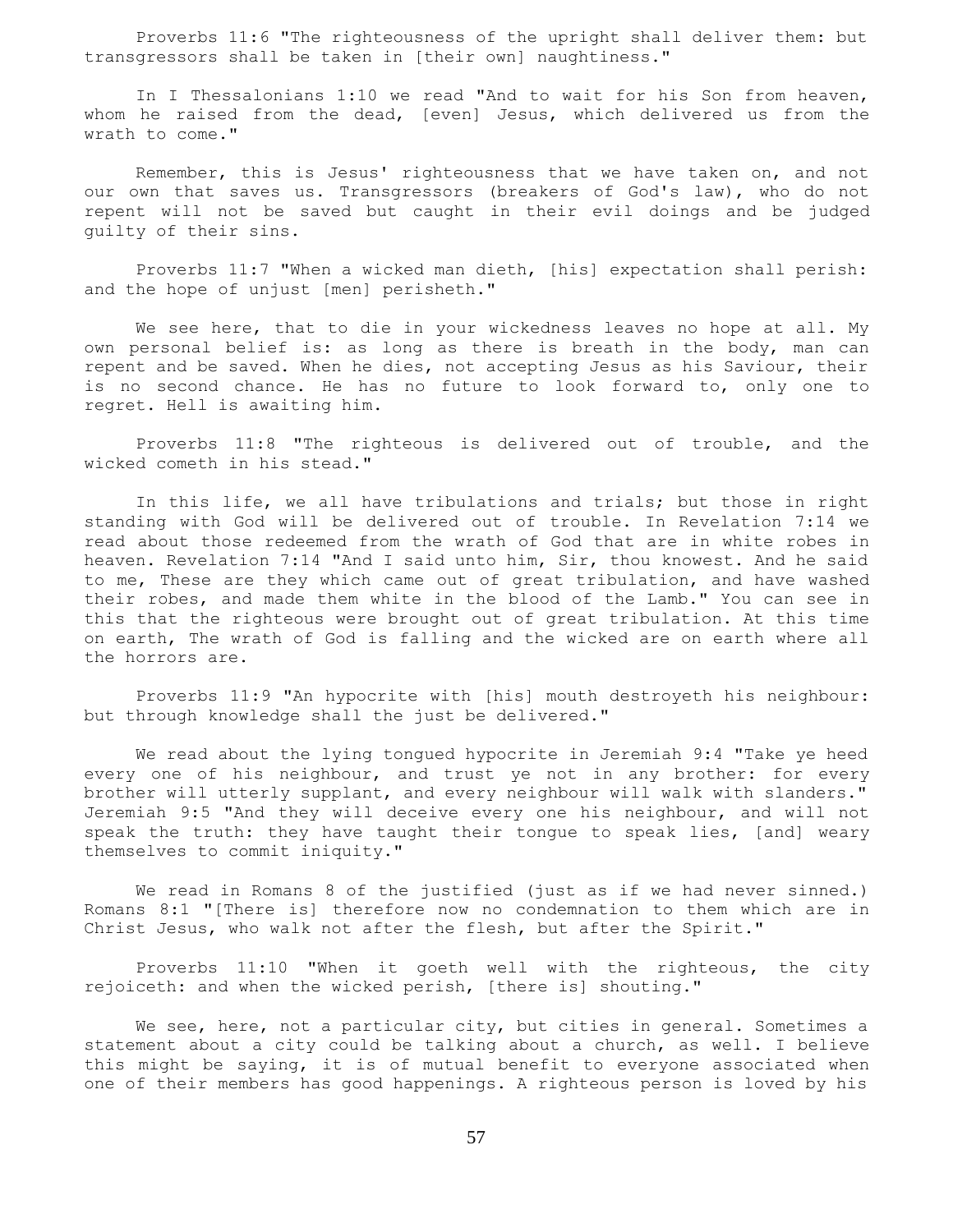group. The wicked always cause trouble for others, and it is a relief to be rid of them.

 Proverbs 11:11 "By the blessing of the upright the city is exalted: but it is overthrown by the mouth of the wicked."

 The wonderful thing about the upright is that every thing they do builds and does not destroy. They pray for the city; they do only good and not evil. Anyone would be happy to have them as a member. The wicked always speak evil and tear down. Their mission is to destroy.

 Proverbs 11:12 "He that is void of wisdom despiseth his neighbour: but a man of understanding holdeth his peace."

 Jealousy, hate, and covetousness are all describing a person lacking in understsanding. Those lacking in understanding are constantly comparing themselves with their neighbors. They want what does not belong to them. A person who understands, however, is content in whatever state he or she is in. They know that God has everything under control and is giving them as much as He can trust them with so they are at peace with their neighbor and with themselves and with God.

 Proverbs 11:13 "A talebearer revealeth secrets: but he that is of a faithful spirit concealeth the matter."

 A talebearer creates strife. We must never reveal a confidence. Spreading tales can only do one thing, and it is not good. If it can't help someone, don't tell it.

 Proverbs 11:14 "Where no counsel [is], the people fall: but in the multitude of counsellors [there is] safety."

 An interesting thing about society is that the younger generation does not want to take instructions (counsel). A person who won't take counsel has to make all the mistakes for himself and is constantly falling. A person who is eager to listen and learn can be spared all this sorrow.

 Proverbs 11:15 "He that is surety for a stranger shall smart [for it]: and he that hateth suretiship is sure."

We see here, that to sign on someone else's note, that you do not know, is not very wise. You have nothing to gain and all to lose to go on the note of someone you don't know. Usually you wind up having to pay it yourself and sacrifice your own income to do it. The smart thing to do is don't go on the note in the first place.

 Proverbs 11:16 "A gracious woman retaineth honour: and strong [men] retain riches."

 This gracious woman, spoken of here, is probably one who loves people and is a very beautiful person. She would show honor to others and, in return, would be greatly honored herself. God has made man, not as a homemaker as He did the woman, but to provide well for his family. I don't believe this means strength of body, but rather strength of character. God blesses the upright man and gives him wisdom not to squander what he has worked for. A man of great character retains what he earns.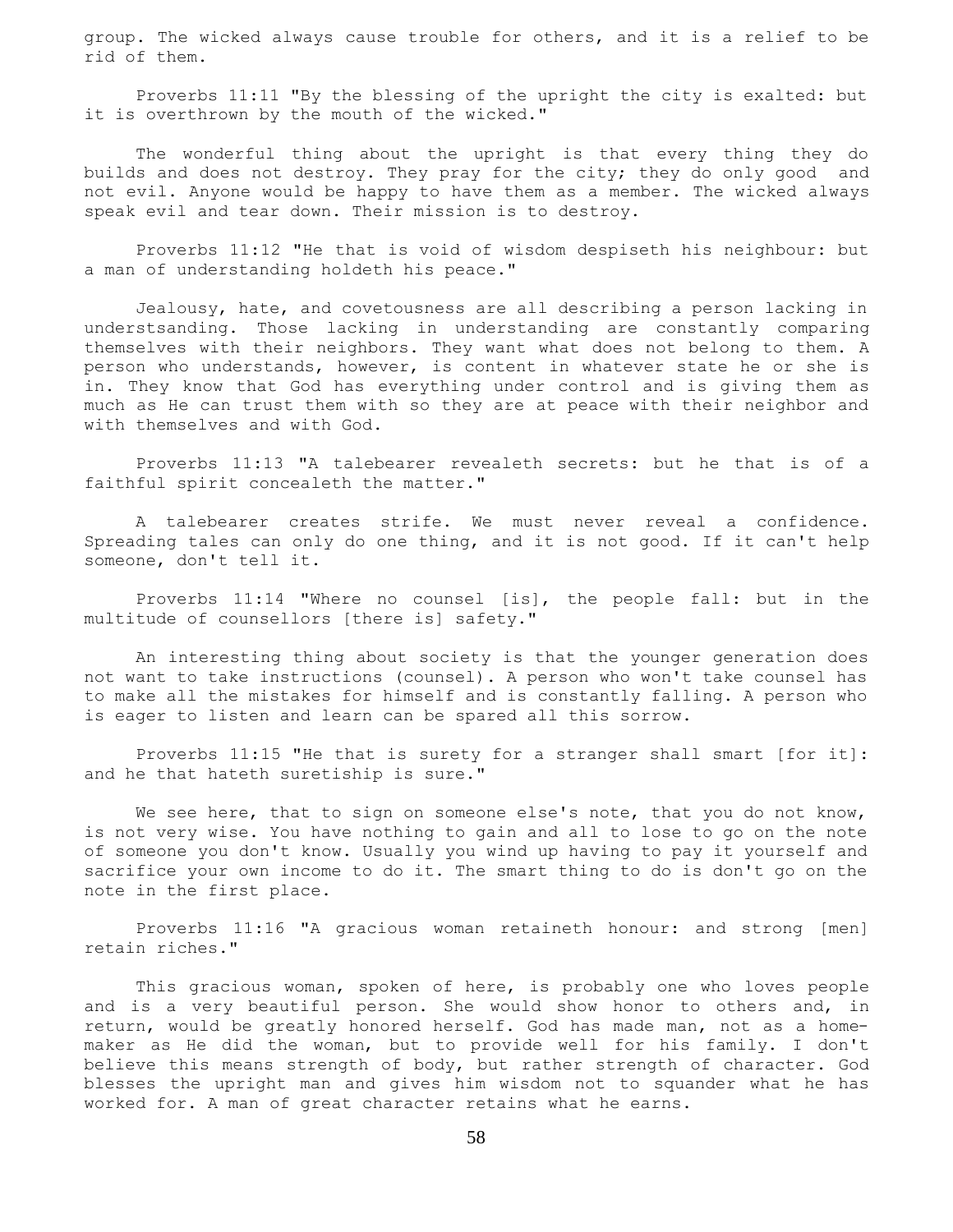1. What is a false balance in the sight of God? 2. A just weight is his \_\_\_\_\_\_\_\_\_? 3. What does God say to man in Ezekiel 45:10? 4. What is an abomination? 5. In verse 2, we read with pride comes what? 6. The wickedness of what days are spoken of in II Timothy 3? 7. What shall guide the upright? 8. What does this word mean? 9. Righteousness delivers from 10. In Chapter 5 of James, what do we learn about riches? 11. What puts us in right standing with God? 12. What will the Christians be saved from at the end? 13. In 1 Thessalonians, we read that the Christians are not appointed to. but to obtain to. 14. The author believes a person can be saved as long as what? 15. What kind of garment will the righteous wear in heaven? 16. A hypocrite destroys with what? 17. Who are the justified? 18. In chapter 8 of Romans, we learn that these walk not after the , but after the 19. What type of person causes the city to rejoice? 20. In verse 12, we find that those void of wisdom do what? 21. Jealousy, hate, and covetousness describe whom? 22. Why should we be content with what we have? 23. In verse 13, we find that a \_\_\_\_\_\_ revealeth secrets. 24. In the multitude of counsels there is what? 25. What does "going surety" for someone mean? 26. A gracious woman does what? 27. Strong men retain what? 28. What strength of men is mentioned here.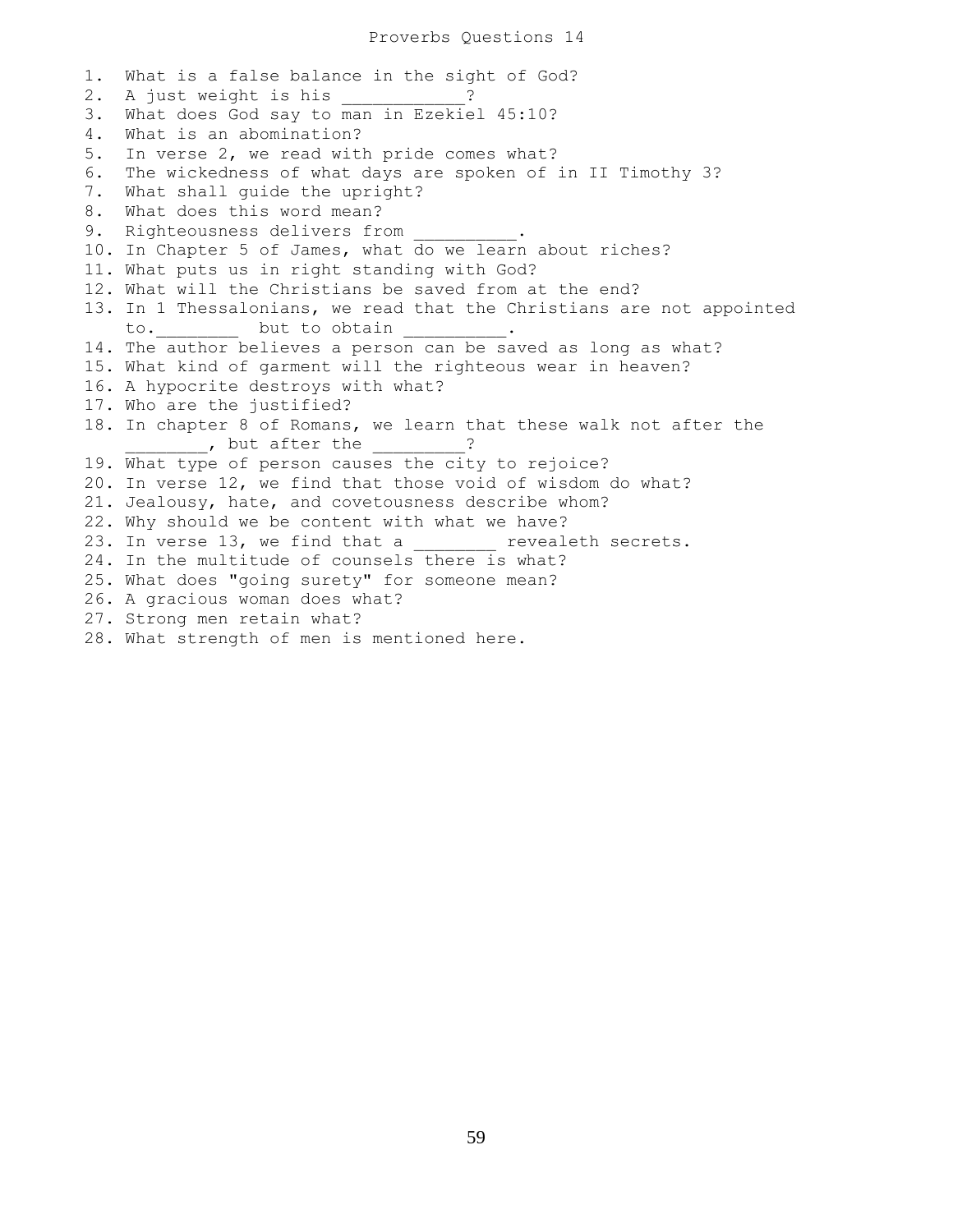We will begin this lesson in Proverbs 11:17 "The merciful man doeth good to his own soul: but [he that is] cruel troubleth his own flesh."

 A merciful person who is always doing for others feel good about himself. A cruel person has no good memories. A cruel person has only regrets.

 Proverbs 11:18 "The wicked worketh a deceitful work: but to him that soweth righteousness [shall be] a sure reward."

 We have been reading before about the deceitfulness of riches. If a person works only for self gain, he is deceived and is wicked. The righteous seek to do good. The righteous may not be rewarded here on this earth, but will reap rewards on harvest day.

 Proverbs 11:19 "As righteousness [tendeth] to life: so he that pursueth evil [pursueth it] to his own death."

 Righteousness not only tends to life, but actually makes life more enjoyable here on this earth and brings life for all of eternity, as well. Evil, on the other hand, keeps you in trouble on the earth and brings death and hell for all of eternity?

 Proverbs 11:20 "They that are of a froward heart [are] abomination to the LORD: but [such as are] upright in [their] way [are] his delight."

 The word translated "froward" here means crooked, distorted, and false. Our heart will give away what we really are. God judges our heart more than He does our actions. What was our intent? to do evil or good? We are what our heart is. God loves a person with a pure heart. He even likes our giving to be from our heart.

 Proverbs 11:21 "[Though] hand [join] in hand, the wicked shall not be unpunished: but the seed of the righteous shall be delivered."

 We see in verse 21 above that even if a number of evil people join together hand in hand, Their combined strength will not keep them from being punished. The seed of the righteous would be their children of their flesh and the children of their spirit. Just as all we Christians are seed of Abraham because of our faith and his. The Lord promises us when we are saved, that those of our household will be saved too. It does not mean that it is automatic, but that God the Holy Spirit will woo them till he gets them. He will try harder to get them because of your salvation. Acts 16:31 "And they said, believe on the Lord Jesus Christ, and thou shalt be saved, and thy house."

 Proverbs 11:22 "[As] a jewel of gold in a swine's snout, [so is] a fair woman which is without discretion."

 A woman with physical beauty can become even more beautiful to you if she lives the Christian life; but if she is a harlot or lives an evil life, that beauty seems to go away as you get to know her and she becomes a swine in your sight. The important beauty comes from within.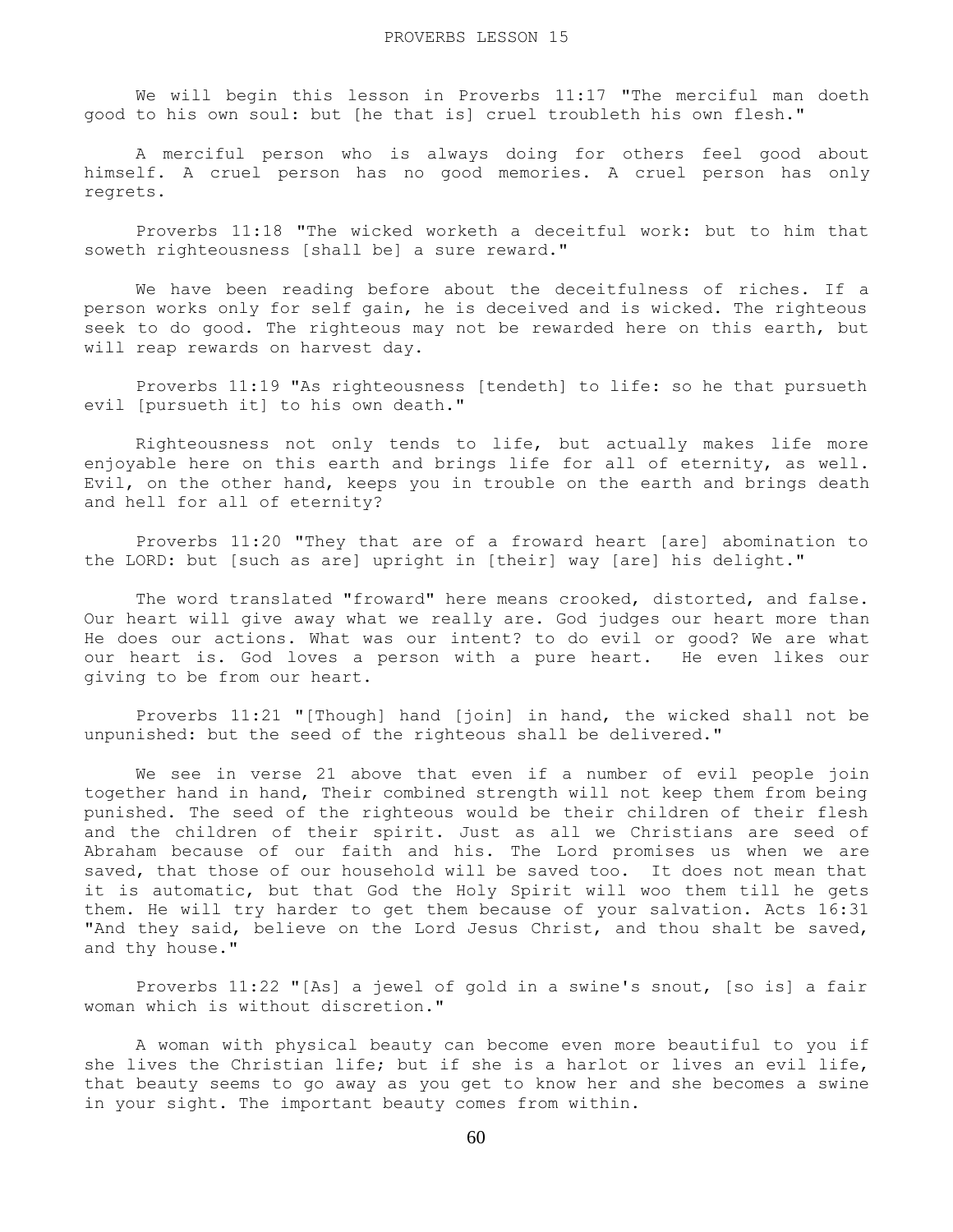Proverbs 11:23 "The desire of the righteous [is] only good: [but] the expectation of the wicked [is] wrath."

 Every Christian you ever meet has a desire in their heart to do good. They are seeking good and not evil. An evil person is continually negative. They know the wrath is coming and they expect it.

 Proverbs 11:24 "There is that scattereth, and yet increaseth; and [there is] that withholdeth more than is meet, but [it tendeth] to poverty."

 This is just saying, give and it will be given to you. I have a saying, "You can't out give God". If we are greedy and never give to others, we will find ourselves in poverty. There is a law that God gives to those who give to others. To get, you must give.

 Proverbs 11:25 "The liberal soul shall be made fat: and he that watereth shall be watered also himself."

This is the very same thing as verse 24, just stated differently.

 Proverbs 11:26 "He that withholdeth corn, the people shall curse him: but blessing [shall be] upon the head of him that selleth [it]."

 To have foodstuff that a neighbor needs and that you don't need for your own household, and not be willing to sell him some would be terrible. Not only would your neighbor curse you for that, but God will be displeased, as well. If you can help someone else, even by selling them something, God will see and bless you for it.

 Proverbs 11:27 "He that diligently seeketh good procureth favour: but he that seeketh mischief, it shall come unto him."

 A person who is trying to do good is also seeking to do good for others as well, and is pleasing to God in the doing. The penalty of an evil life is that it comes back to you. Evil begats evil.

 Proverbs 11:28 "He that trusteth in his riches shall fall: but the righteous shall flourish as a branch."

We read in I Timothy 6:17, that we must not trust in uncertain riches. I Timothy 6:17 "Charge them that are rich in this world, that they be not highminded, nor trust in uncertain riches, but in the living God, who giveth us richly all things to enjoy;" I Timothy 6:18 "That they do good, that they be rich in good works, ready to distribute, willing to communicate;" I Timothy 6:19 "Laying up in store for themselves a good foundation against the time to come, that they may lay hold on eternal life." You see riches cannot get you to heaven. We must do good and not evil with what God has entrusted to us.

 Proverbs 11:29 "He that troubleth his own house shall inherit the wind: and the fool [shall be] servant to the wise of heart."

 We see from this Scripture above that a man who causes trouble in his own house will not be able to build, but will be destroyed. Incest is a terrible problem in our society today. We read that I out of 4 children are molested by members out of their own family. You can easily see how this can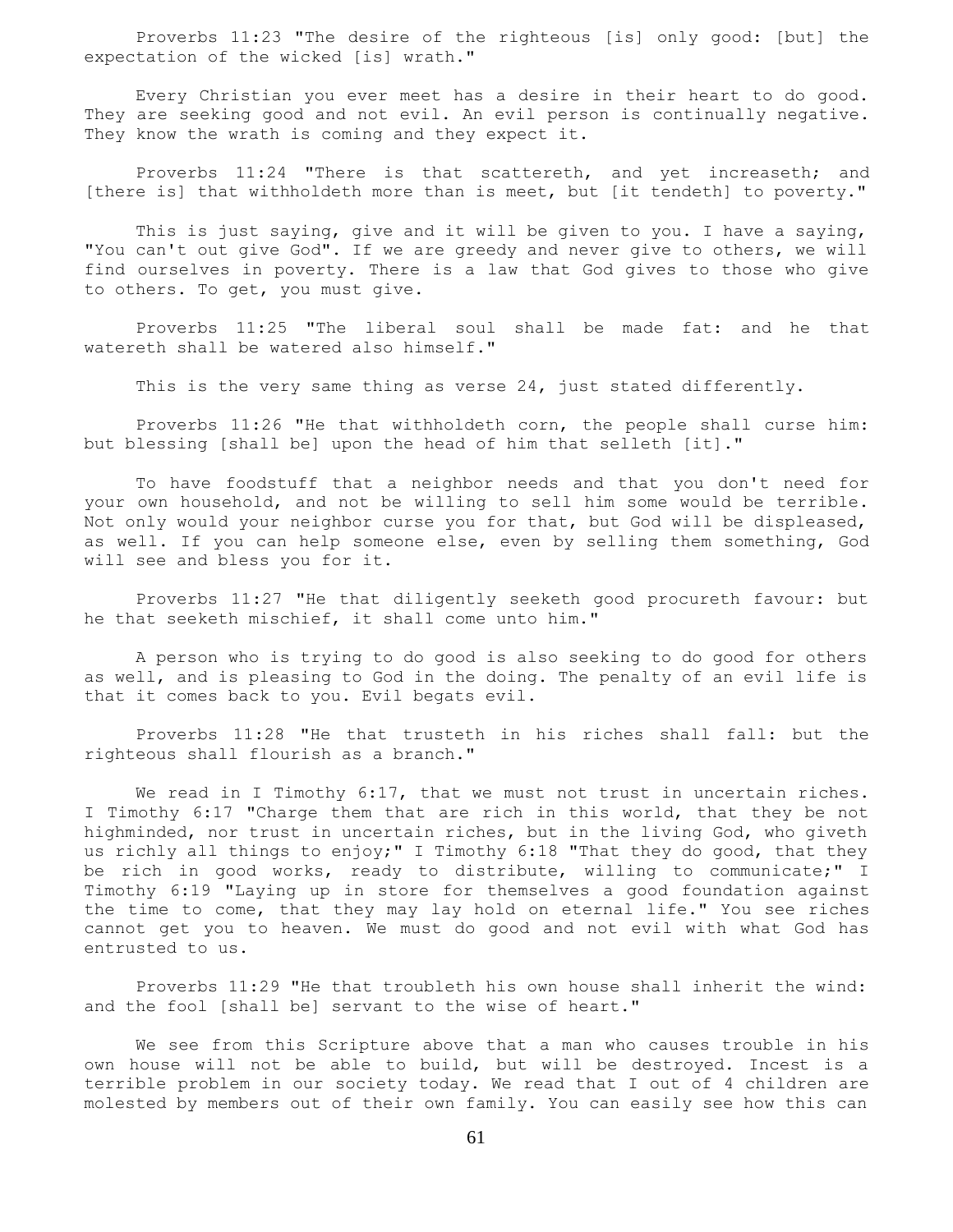destroy the family. The person who lives like this will destroy them and himself. Someone who is wiser will have to take over his family and will rule over him, possibly even send him to jail.

 Proverbs 11:30 "The fruit of the righteous [is] a tree of life; and he that winneth souls [is] wise."

 The righteous are fruit bearers. You can tell what kind of Christian they are by the fruit they bear. Not only in their children of their flesh, but those they have led to the Lord, as well. Righteous trees produce righteous fruit. We have mentioned it before in these lessons, but the righteous are wise unto salvation.

 Proverbs 11:31 "Behold, the righteous shall be recompensed in the earth: much more the wicked and the sinner."

 Good morals bring good results, and bad morals brings bad results. Today, as never before, in our society we see people who have lived immoral lives feeling the brunt of punishment for their evil actions here on this earth in the disease - AIDS. There is an eternal punishment for the unrepentant sinner as well. We shall reap what we sow. God is a just God. God promised the diseases of the world (such as aids and venereal diseases) will not come on the people who love Him and follow His commandments. Some things we bring upon ourselves, because of our behavior. Those who live Christian lives, uprightly before God, will be watched over by Him. Some diseases come to all, but worldly caused by our own behavior are reserved for the evil children. A few people get aids without being evil, In that instance it would not be a worldly disease. A worldly disease I say one or more time, is one that we bring on ourselves by the sins in our life. We see Godly living leads to good health.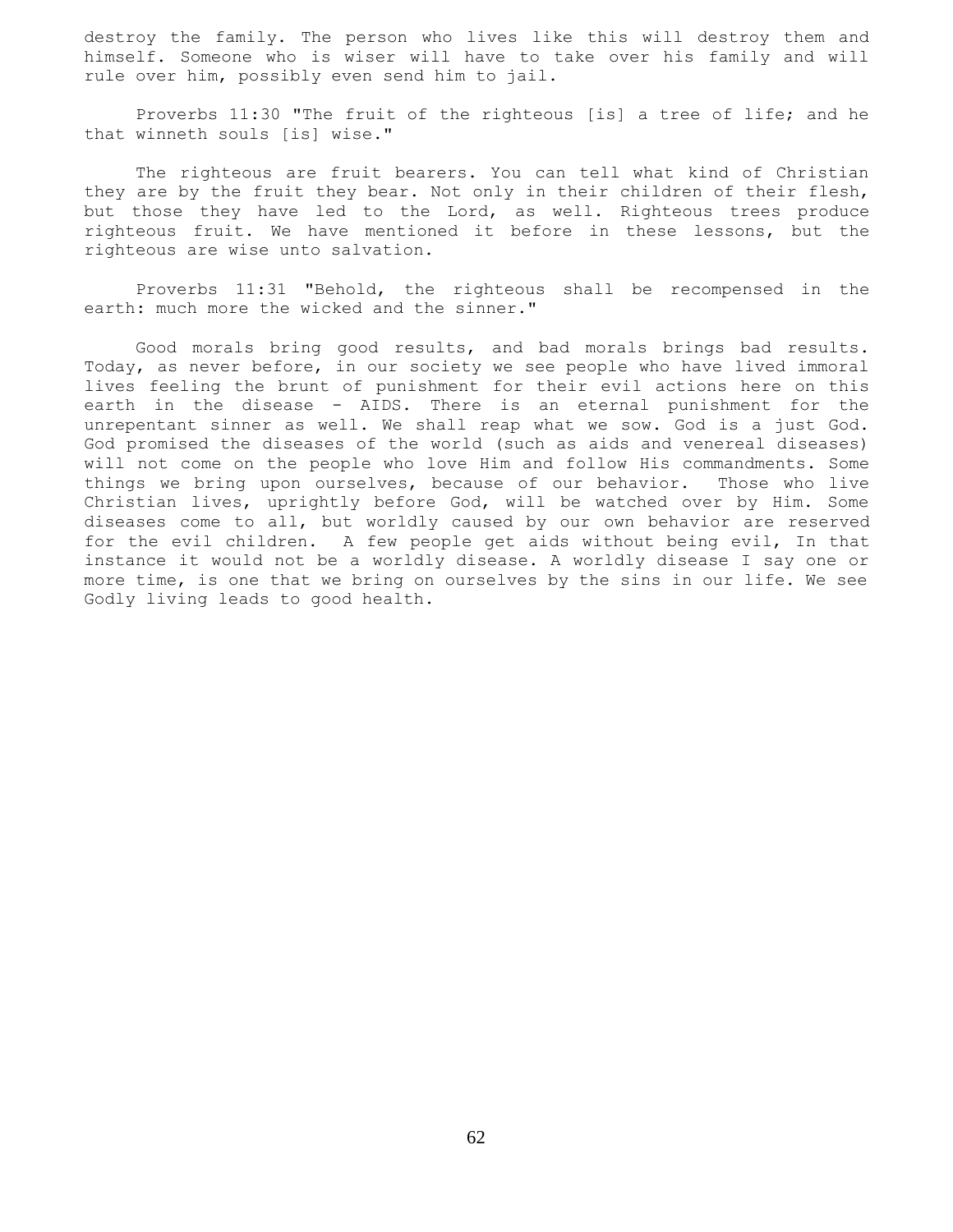1. Whose soul do the merciful help? 2. If you are always doing good for others, what does it make you think of yourself? 3. To him that soweth righteous shall be 4. If a person works only for himself, his is  $\qquad \qquad$ . 5. He that pursueth evil pursueth it to his own \_\_\_\_\_\_\_. 6. A person who is upright in God's sight are His 7. In verse 20 "Froward" means three things, what are they? 8. What does God judge more than our actions? 9. We are what our \_\_\_\_\_\_\_\_ is. 10. What does "hand in hand" in verse 21 probably mean? 11. Who are the seed of the righteous? 12. What chapter and verse in Acts tells us "thou shalt be saved and thy house". 13. What is a "fair woman without discretion" like? 14. Where does the beauty that counts, come from? 15. The desire of the righteous is only good, but the expectation of the wicked is\_\_\_\_\_\_\_\_. 16. In verse 24, what does it mean about scattering and yet increasing? 17. What will happen to the person who waters? 18. How do the people feel about someone who withholds their corn? 19. A person who seeks mischief can expect what? 20. What happens to those who trust in their riches? 21. In I Timothy 6:17 we are told not to be \_\_\_\_\_\_\_\_ \_\_\_\_\_\_ or trust in  $\overline{\phantom{a}}$  ,  $\overline{\phantom{a}}$  ,  $\overline{\phantom{a}}$  ,  $\overline{\phantom{a}}$  ,  $\overline{\phantom{a}}$  ,  $\overline{\phantom{a}}$  ,  $\overline{\phantom{a}}$  ,  $\overline{\phantom{a}}$  ,  $\overline{\phantom{a}}$  ,  $\overline{\phantom{a}}$  ,  $\overline{\phantom{a}}$  ,  $\overline{\phantom{a}}$  ,  $\overline{\phantom{a}}$  ,  $\overline{\phantom{a}}$  ,  $\overline{\phantom{a}}$  ,  $\overline{\phantom{a}}$ 22. What are we to trust in? 23. What should a wealthy person be ready to do? 24. He that troubleth his own house shall inherit the  $\qquad \qquad$ . 25. Who shall the fool be servant to? 26. What is a terrible problem in our families that effects approximately 1 out of 4 children? 27. The fruit of the righteous is a tree of 28. You can tell what kind of a Christian a person is by what? 29. We know the righteous will go to heaven, but what will happen to them on the earth? 30. What are 2 diseases in our society today that are many times brought on by our own sin?

31. Godly living leads to what?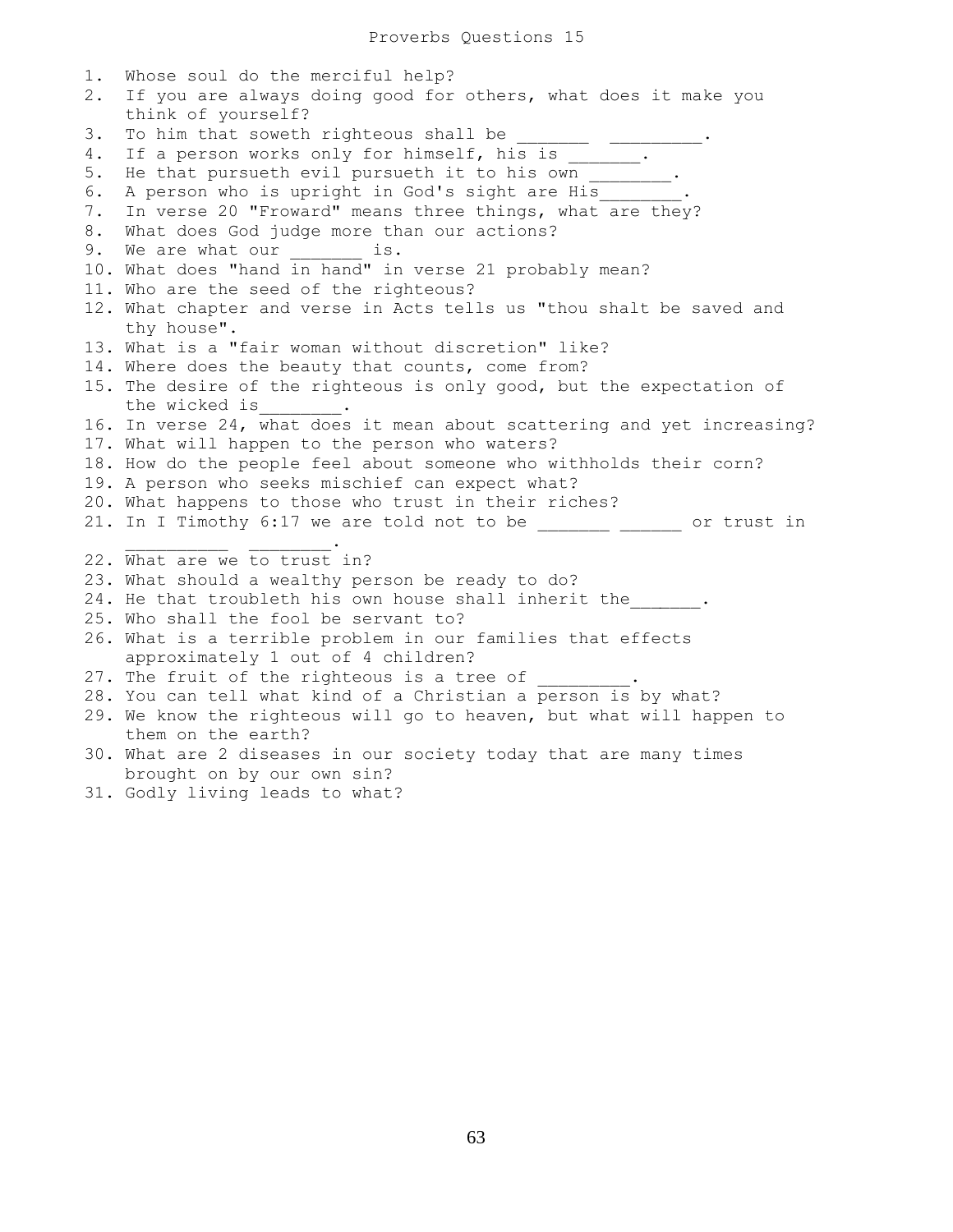We will begin this lesson in Proverbs 12:1 "Whoso loveth instruction loveth knowledge: but he that hateth reproof [is] brutish."

 A person who loves instruction grows into a very intelligent being. I believe part of the instruction meant here is instruction in right living. We are eager to learn God's ways, we quickly see sins in our life and repent. The greatest knowledge that we can have is to know God and his Word. "Brutish" means acting like a beast who does not accumulate knowledge. If we are not eager to learn of God, we are like a beast without a conscience.

 Proverbs 12:2 "A good [man] obtaineth favour of the LORD: but a man of wicked devices will he condemn."

 A good man is seeking to please God instead of himself. The Lord is pleased with this. A wicked man is always trying to figure out ways to do evil. God will not approve of evil in any fashion. God condemns evil every time.

 Proverbs 12:3 "A man shall not be established by wickedness: but the root of the righteous shall not be moved."

When you see a righteous man, it is like looking at a giant oak tree with deep, deep roots. We will not be easily moved even though the winds of false doctrine be strong. Even in the parable of the sowing of the seed in the 8th chapter of Luke, Jesus tells us the seed that fell on good ground had good roots and brought forth much fruit. Read Luke 8 beginning with the 5th verse, through verse 18. You know the wicked man doesn't even bother to see the seed at all.

 Proverbs 12:4 "A virtuous woman [is] a crown to her husband: but she that maketh ashamed [is] as rottenness in his bones."

We see, here, how important it is for a woman to be upright. Not only for her own good and welfare, but so her family will not be ashamed of her. Her husband can be very proud of her, because she will not make him ashamed of her. It would crown him for her to be totally faithful to him. When we get in chapter 31, we will read extensively about the kind of woman she will be. In the spirit teaching on this verse, Jesus is coming back for a chaste virgin (the true believers) to be His bride. Nothing is worse than an unfaithful wife. She brings torment and shame to her husband, her family, and herself.

 Proverbs 12:5 "The thoughts of the righteous [are] right: [but] the counsels of the wicked [are] deceit."

 A righteous person thinks of things that are correct. His ways are the ways of God. His thoughts are truthful and fair. The wicked are deceivers, trying to convince others that lies are truth. Not only are they deceiving others, but the people who council them are deceivers, as well. They believe a lie and try to convince others to believe lies.

 Proverbs 12:6 "The words of the wicked [are] to lie in wait for blood: but the mouth of the upright shall deliver them."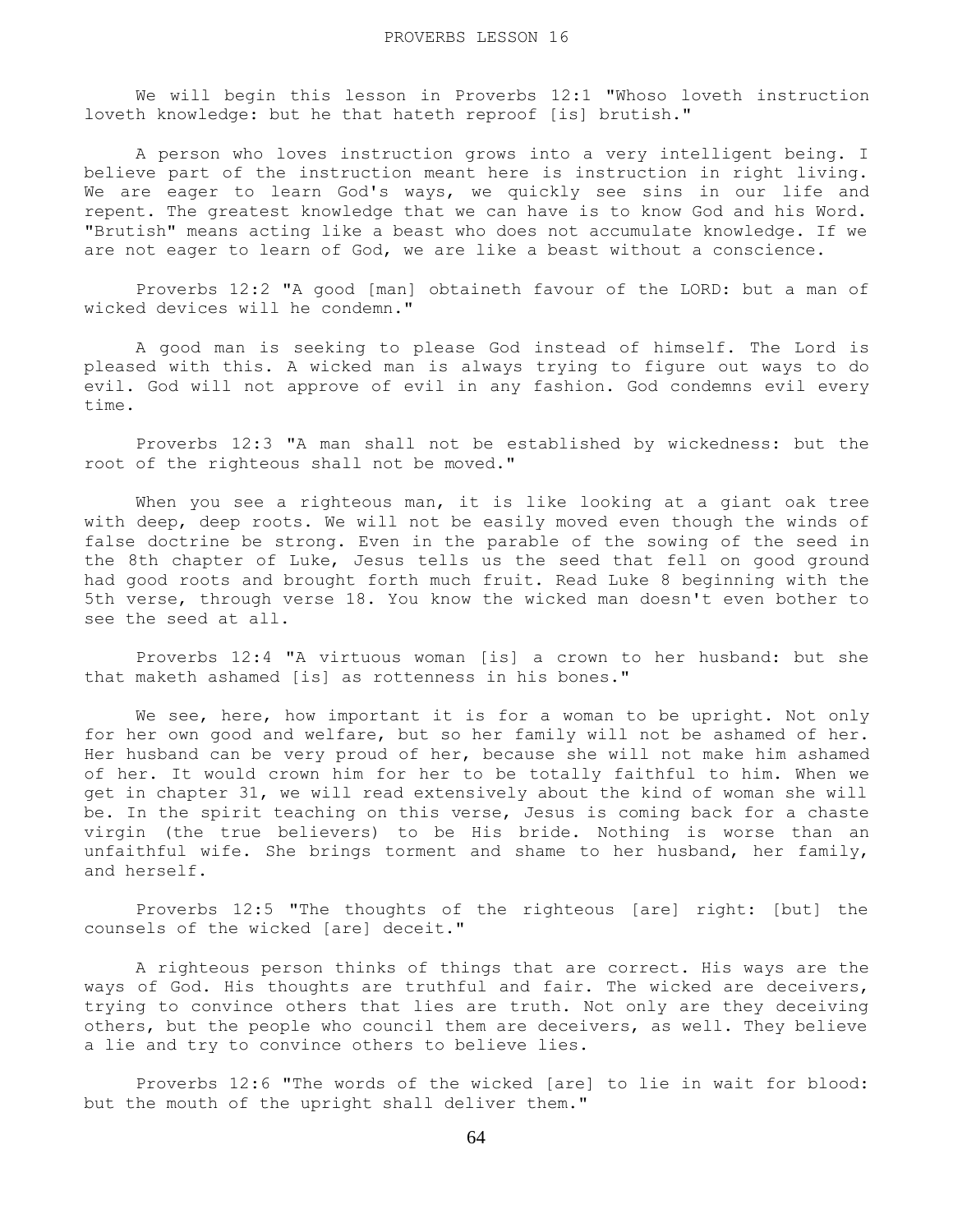Wicked people lie in wait to destroy someone else for selfish gain. False accusations many times cause a person to kill someone who is totally innocent. The upright speak words of life not death.

 Proverbs 12:7 "The wicked are overthrown, and [are] not: but the house of the righteous shall stand."

 Tribulations comes to all; but the wicked cannot stand up to trials, because they have no source of strength (Jesus) to rely upon. A righteous person will stand firm in adversity knowing that God will see him through.

 Proverbs 12:8 "A man shall be commended according to his wisdom: but he that is of a perverse heart shall be despised."

 If you know not to sin and go ahead and sin anyway, you are more guilty than someone who sins not knowing that it is sin. Read Hebrews 6. I will give a small part here beginning with Hebrews 6:4 "For [it is] impossible for those who were once enlightened, and have tasted of the heavenly gift, and were made partakers of the Holy Ghost," Hebrews 6:5 "And have tasted the good word of God, and the powers of the world to come," Hebrews 6:6 "If they shall fall away, to renew them again unto repentance; seeing they crucify to themselves the Son of God afresh, and put [him] to an open shame."

 My own personal belief is, we must walk in our salvation after we receive it. We must not go back into worldly sin, but must have the desire in our heart to walk uprightly before God. There has been much said in our society today about perversion. Perversion of any kind is terrible, but when it becomes a way of life with you, it is perversion of the heart. He, truly, who has a perverted heart will be despised. Perversion has to do with unnatural sex or extreme extent of sin.

 Proverbs 12:9 "[He that is] despised, and hath a servant, [is] better than he that honoureth himself, and lacketh bread."

This Scripture above, I believe, is speaking of someone of some means (enough to have a servant) who is not liked by people. The second person is someone who has nothing to be proud of, and yet is bragging about himself all the time. He is so down trodden that he can't even feed himself and yet he is a braggart. He constantly tells every one how wonderful he is. At least the first man was not dependant on someone else to provide for his food. As bad as the first man is, he is better off than the second.

 Proverbs 12:10 "A righteous [man] regardeth the life of his beast: but the tender mercies of the wicked [are] cruel."

 Show me a man who is cruel to animals, and I will show you a wicked man. God showed mercy to animals when He told the man to rest his animals on the sabbath, as well as resting himself. Man rules over the animals, and God made the animals to serve man; but an animal you feed well and care for, will work better for you. People who love God love people as well; and are kind to animals who are dependent on them. A wicked person does not love God, or man, and is cruel to animals who cannot help themselves.

 Proverbs 12:11 "He that tilleth his land shall be satisfied with bread: but he that followeth vain [persons is] void of understanding."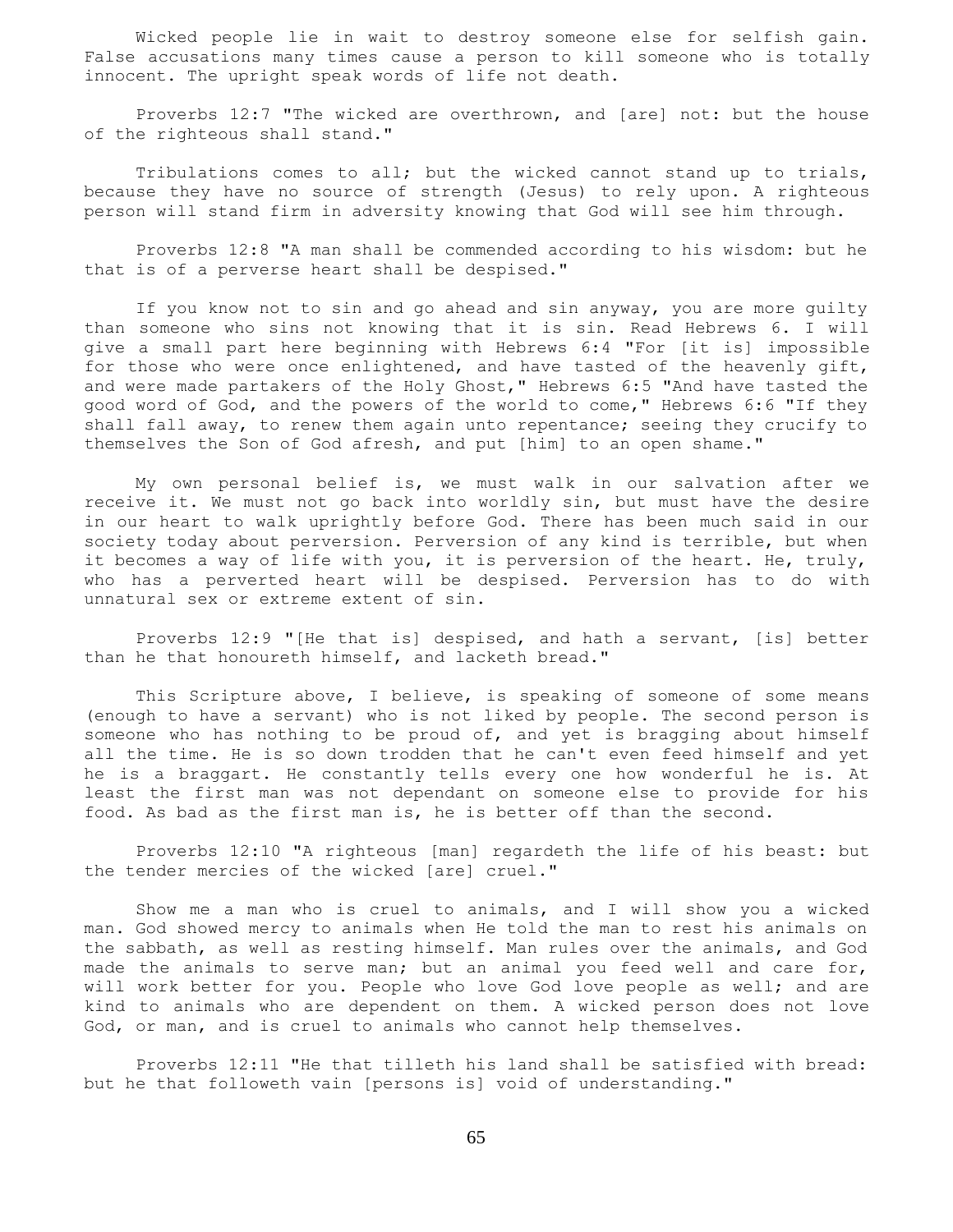Someone who works his fields with his hands shall not go hungry, but someone who does not want to work and is always looking for short cuts to take, really does not understand God's principles and may not eat. There are no short cuts. Those who work eat, and those who do not work, do without.

 Proverbs 12:12 "The wicked desireth the net of evil [men]: but the root of the righteous yieldeth [fruit]."

We see, in this Scripture above, the righteous produce fruit pleasing unto God. A workman who needeth not to be ashamed is a righteous person. It seems to me the wicked here are trying to set a trap to get something that they have not worked for. Ill gotten gain is soon gone.

 Proverbs 12:13 "The wicked is snared by the transgression of [his] lips: but the just shall come out of trouble."

 Transgression of the lips would be lies. When you tell a lie, it usually calls for another lie to cover up the first; and pretty soon, the liar is trapped because they cannot remember all the lies and keep them straight. The just person tells the truth. There is no problem for this person to remember. They just tells the facts and the truth wins out every time. The just have an advocate with the Father, Jesus Christ the Righteous.

 Proverbs 12:14 "A man shall be satisfied with good by the fruit of [his] mouth: and the recompence of a man's hands shall be rendered unto him."

 We see here, that speaking can produce fruit. A minister who tells others about Jesus can produce much fruit for God with words that come from the minister's mouth. I Corinthians 1:21 "For after that in the wisdom of God the world by wisdom knew not God, it pleased God by the foolishness of preaching to save them that believe."

 You see, preaching produces fruit for the kingdom. In the last part of this, we see recompense (rewards) comes from men working with their own hands.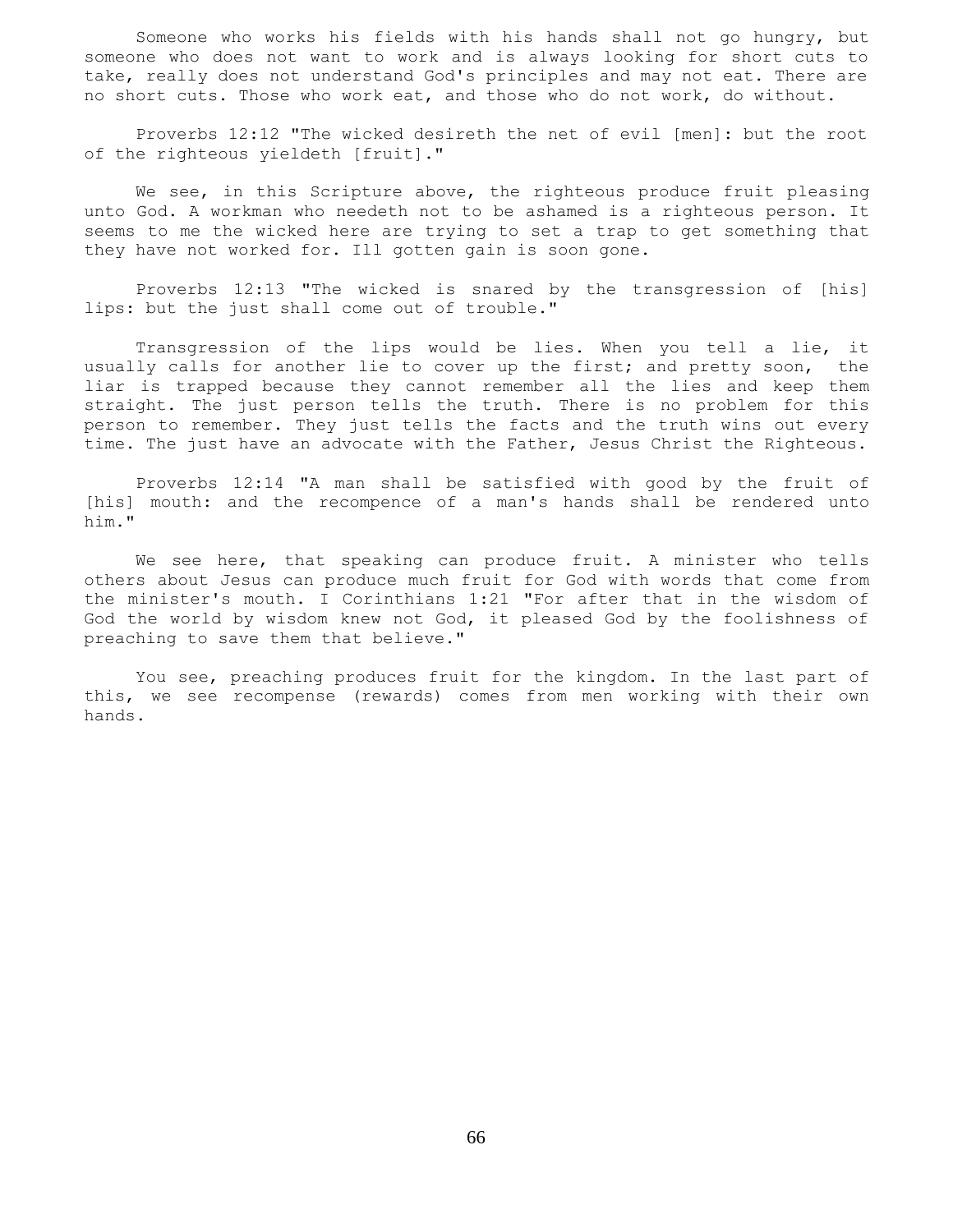1. Whoso loveth instruction loveth . 2. He that hateth reproof is 3. What kind of instruction is probably meant in verse 1? 4. What is the greatest knowledge we can have? 5. What does "Brutish" Mean? 6. A good man obtains favor of the Lord, but a man of wicked devises  $\mathcal{L}_\text{max}$  , we are the set of the set of the set of the set of the set of the set of the set of the set of the set of the set of the set of the set of the set of the set of the set of the set of the set of the set of 7. What cannot establish a man? 8. What is meant by the root of the righteous? 9. What parable in the New Testament has to do with this root of righteousness? 10. What is a virtuous woman to her husband in verse 4? 11. What is a shameful woman to her husband? 12. The counsel of the wicked are 13. False accusations sometimes cause what? 14. The words of the upright bring \_\_\_\_\_\_, not \_\_\_\_\_\_. 15. Who does tribulation come to? 16. Why can a righteous man withstand problems better? 17. A man shall be condemned according to what? 18. What does a perverse heart mean? 19. What is perversion? 20. Who is better than someone who honors himself? 21. How will a righteous person treat animals? 22. The author says: show me a man who is entitled to animals and I will show you an evil man. 23. Who shall be satisfied with bread? 24. A workman who needeth not to be ashamed is a 25. What is meant by "the wicked desireth the net of evil men"? 26. What is transgression of the lips? 27. Who has an advocate with the Father? 28. What is meant by the fruit of his mouth? 29. What does I Corinthians 1:21 have to say about preaching? 30. What does recompence mean?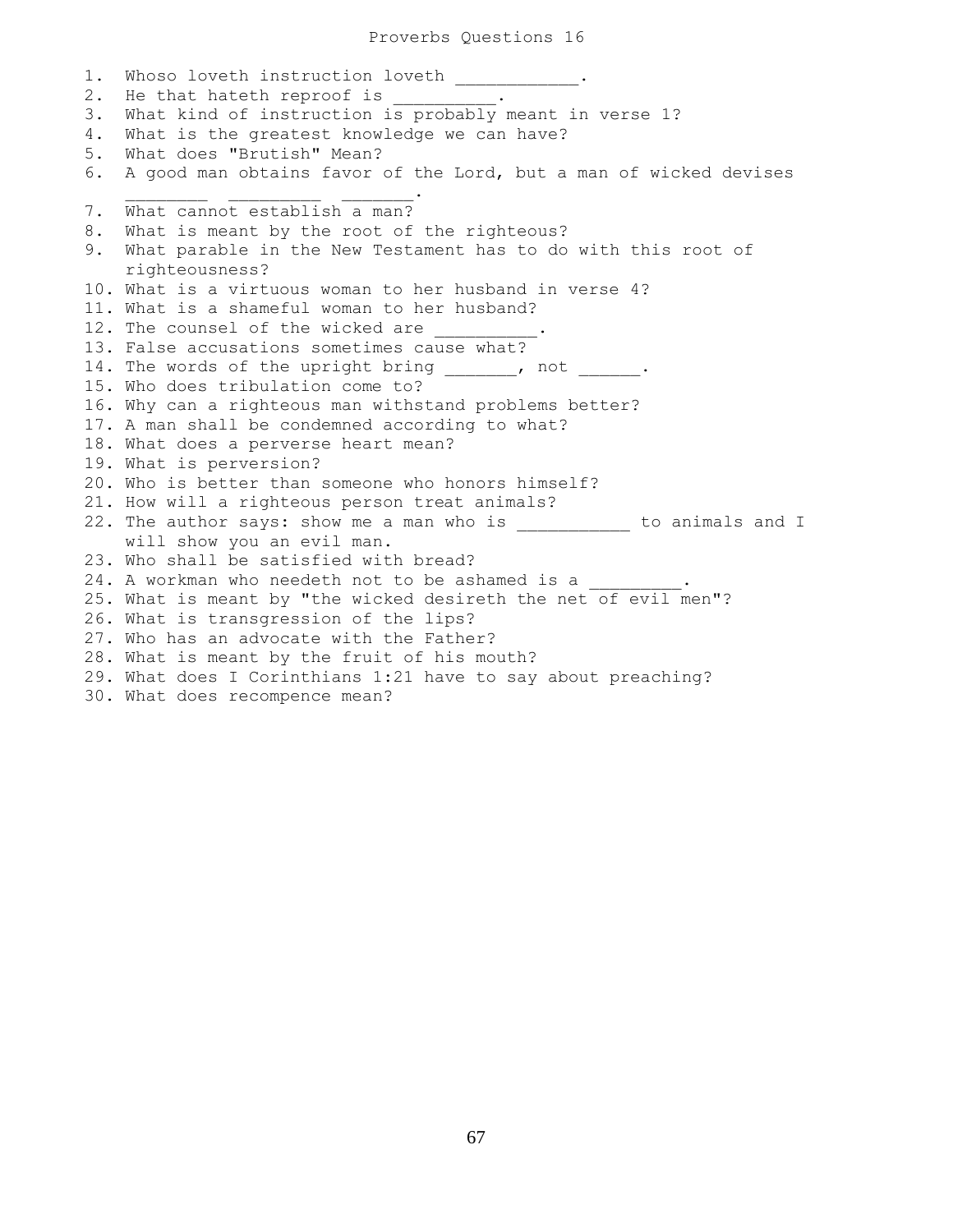We will begin in this lesson in Proverbs 12:15 "The way of a fool [is] right in his own eyes: but he that hearkeneth unto counsel [is] wise."

 We discussed before that a fool is lacking in understanding. In second II Timothy 3:2 "For men shall be lovers of their own selves, covetous, boasters, proud, blasphemers, disobedient to parents, unthankful, unholy," This is describing self centered people who will not listen to good counsel, but thinks the world revolves around them. We are told in II Timothy that this will be the condition of the people of the world in the end times. Lucifer had this attitude in heaven and God threw him out. Secular humanism and many modern teachings of even some of the churches are teaching that man can become God. To think too highly of ourselves makes us a fool. We must heed the counsel of God to be wise. His counsel is the Bible. Wise counsels teach the Bible ways.

 Proverbs 12:16 "A fool's wrath is presently known: but a prudent [man] covereth shame."

 This is commonly known as "loosing your temper". Someone lacking in understanding (fool) gets mad before he even knows what the problem is. We are warned in the Bible not to get angry without a cause and to not let the sun go down on our anger. A prudent man, or perhaps a careful man, thinks it out before he goes off head strong.

 Proverbs 12:17 "[He that] speaketh truth sheweth forth righteousness: but a false witness deceit."

 He That speaketh truth has truth in his heart. Jesus is the Truth. Someone (in right standing) righteous always speaks truth because it is in his heart. Luke 6:45 "A good man out of the good treasure of his heart bringeth forth that which is good; and an evil man out of the evil treasure of his heart bringeth forth that which is evil: for of the abundance of the heart his mouth speaketh." You see, the truth is righteous and deceit is evil.

 Proverbs 12:18 "There is that speaketh like the piercings of a sword: but the tongue of the wise [is] health."

 We see here, people hurt by piercings words. More people are hurt by their so called friends and family saying cutting things than by actual wounds inflicted. Their words cut your heart like a sword being pushed through you. The tongue is like a weapon. It can destroy or build up. I personally believe the tongue is the most evil part of the body until it is totally turned over to God, and then it can be like a healing balm. A wise person can use the tongue to build up a person.

 Proverbs 12:19 "The lip of truth shall be established for ever: but a lying tongue [is] but for a moment." Proverbs 12:20 "Deceit [is] in the heart of them that imagine evil: but to the counselors of peace [is] joy."

 Lies are soon found out and do not last. A runaway imagination is a very dangerous thing. Imagination is not truth but just like deceit it is a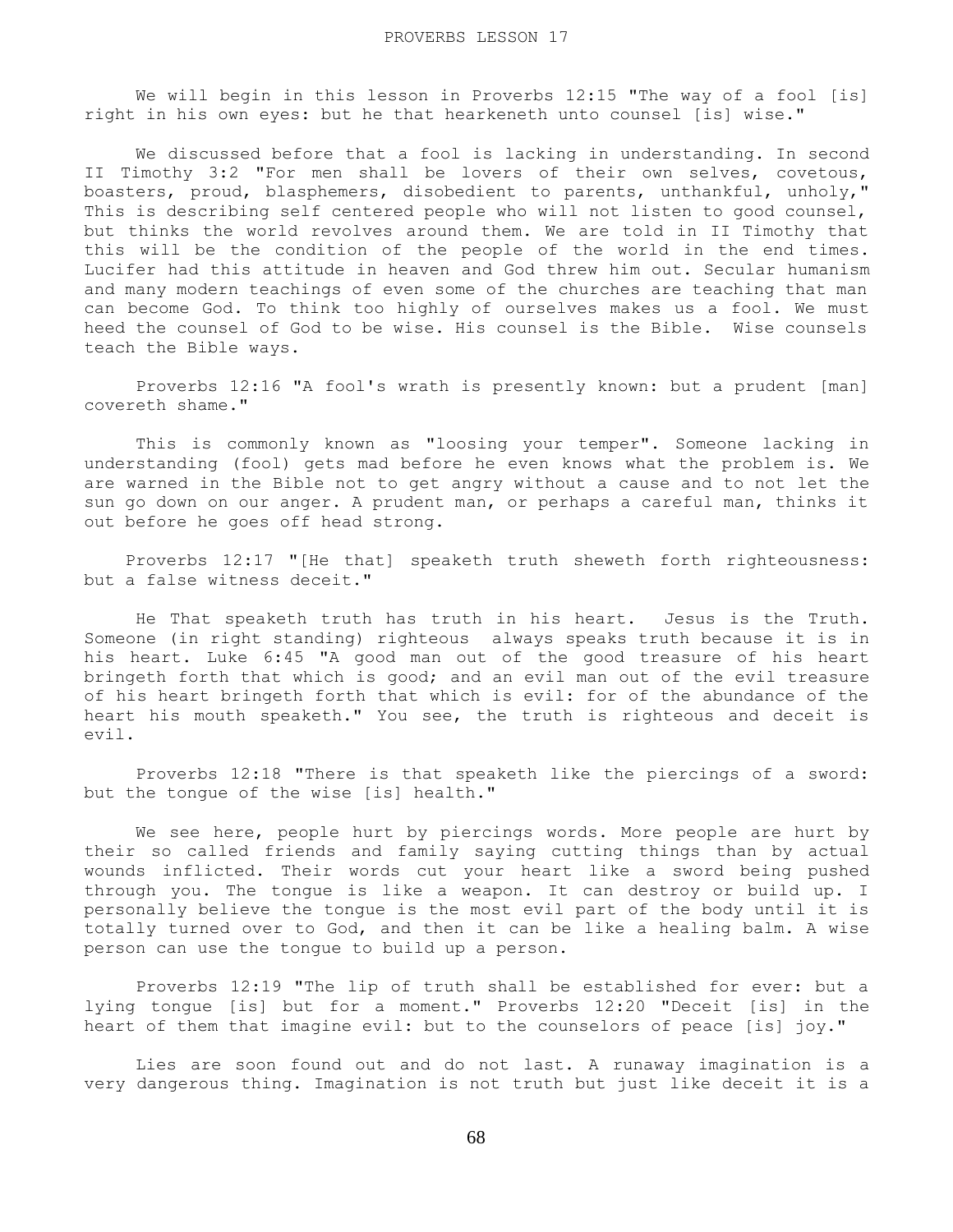lie. Joy and peace go hand in hand. Peace makers bring joy to themselves and everyone around them.

 Proverbs 12:21 "There shall no evil happen to the just: but the wicked shall be filled with mischief."

 We see the mischief here as the evil that happens to the wicked as a result of their sin. The just person is not subject to the actions of the devil. The devil would have to get the Lord's permission (for some momentary trial) to afflict a Christian. We are not the devil's property, we are the Lord's. Everything that happens to a Christian has a purpose. The Lord sometimes allows a tribulation to come to make us stronger, but the devil cannot bring trouble on us without the Lord's permission. If we are Christians. Job is a very good example of this.

 Proverbs 12:22 "Lying lips [are] abomination to the LORD: but they that deal truly [are] his delight."

 We see that lying is a terrible sin in the sight of God. In the second part of this statement, we see the truth is greatly loved by God. Not only is it important to speak truth, but also it is important to deal truthfully. It is not enough just to speak Christianity, but we must live it every day.

 Proverbs 12:23 "A prudent man concealeth knowledge: but the heart of fools proclaimeth foolishness."

 An intelligent, cautious man waits for the correct moment to reveal what he knows about a particular thing. He doesn't just tell everyone what he knows. Its always has been interesting to me how people love to talk about things they know nothing about. I believe that is what the fool is doing here. His lack of knowledge is not keeping him from talking, and he is talking of things he knows not of.

 Proverbs 12:24 "The hand of the diligent shall bear rule: but the slothful shall be under tribute."

 We see, here, again, that hard work will get you promoted and you will rule over those who are too lazy to work. Tribute is a little like taxes. We see again, that hard work pays off.

 Proverbs 12:25 "Heaviness in the heart of man maketh it stoop: but a good word maketh it glad."

When a person is worried, they do have a tendency to hang their head low. In Matthew 26:37, we see that even Jesus was troubled facing the death on the cross. Matthew 26:37 "And he took with him Peter and the two sons of Zebedee, and began to be sorrowful and very heavy."

When we are extremely sad or worried, we are said to have a heavy heart. We are also warned about too much worry. We are told to take no thought for what we are to say, that God will fill our ears and mouth with what we are to say. We are also taught that we should live one day at a time and not worry about tomorrow. Someone who says nice things to others makes them have a glad heart.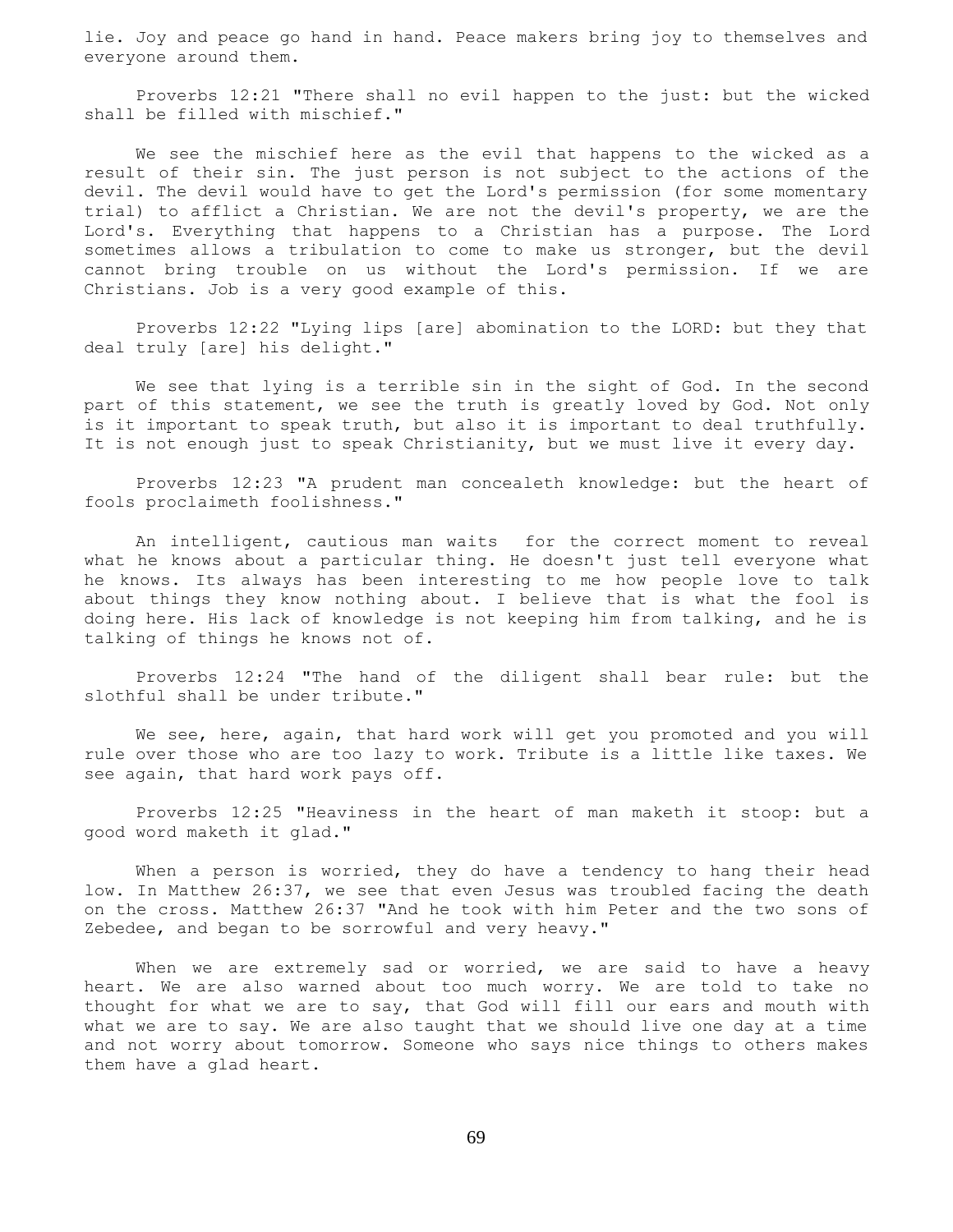Proverbs 12:26 "The righteous [is] more excellent than his neighbour: but the way of the wicked seduceth them."

 A Christian is not only valuable to God, but is valuable to his community, as well. He is a good citizen who obeys the laws of the land. His brothers call him blessed, because he loves them as he loves himself; and he helps them every day he can. He even witnesses to his neighbors about the Lord and helps them to be Christians too. The wicked are not so. The wicked are constantly getting into all kinds of trouble. They want what the neighbors have. They also cause the neighbors great problems. They are not satisfied with going bad themselves but try to lead others into sin, as well. You can easily see the difference in these 2 very different ways of life. The Christian's way brings peace and joy, and the wicked's way brings hate and destruction.

 Proverbs 12:27 "The slothful [man] roasteth not that which he took in hunting: but the substance of a diligent man [is] precious."

 My husband has always taught our sons and their sons that is alright to hunt and fish, but you must not kill anything you do not intend to eat. To kill for sport alone is evil. God made animals, birds, and fish for meat for man's table not to destroy for the fun of it. The second half of the verse above indicates that the substance a good man acquires is gotten honestly and fairly through hard work and is precious to him. He doesn't waste, he regards everything he acquires as a gift from God and is a good steward of what is entrusted to him.

 Proverbs 12:28 "In the way of righteousness [is] life; and [in] the pathway [thereof there is] no death."

 Being in right standing with God (having righteousness) does bring a fuller life here and brings life eternal with Jesus. The second death has no power on this person. The 22 chapter of Revelation gives us a beautiful picture of what it will be like where this type of person spends all of eternity. Revelation 22:1 "And he shewed me a pure river of water of life, clear as crystal, proceeding out of the throne of God and of the Lamb." Revelation 22:2 "In the midst of the street of it, and on either side of the river, [was there] the tree of life, which bare twelve [manner of] fruits, [and] yielded her fruit every month: and the leaves of the tree [were] for the healing of the nations." Revelation 22:3 "And there shall be no more curse: but the throne of God and of the Lamb shall be in it; and his servants shall serve him:" Go ahead and read the rest of chapter 22. It is beautiful. No one would want to miss this glorious life in heaven with Jesus Christ our Lord.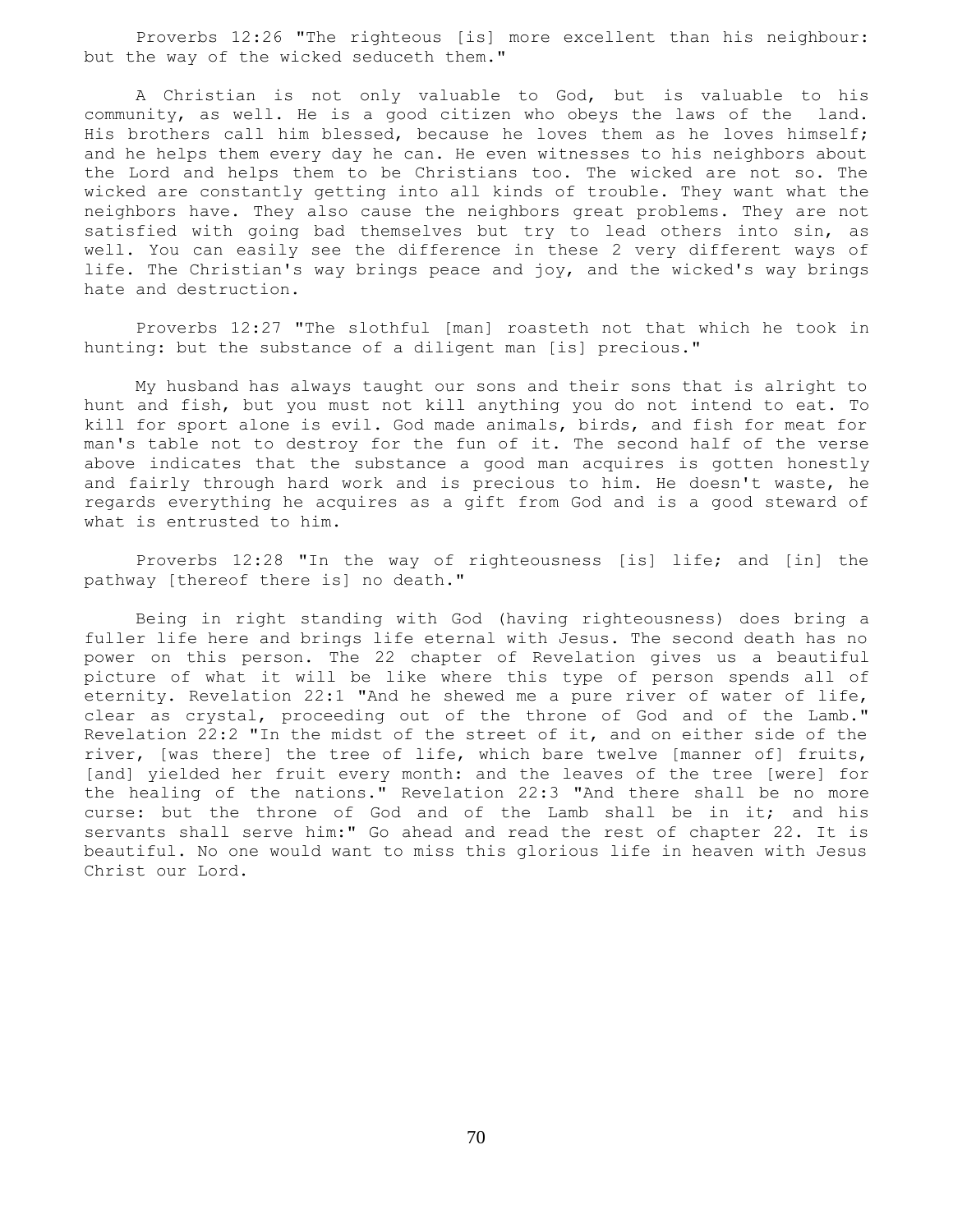1. Does a fool feel that his ways are wrong? 2. Who is wise in verse 15? 3. In the end times, who do worldly men love? 4. Who was thrown out of heaven because he was self centered? 5. What is God's counsel to us? 6. What is a fool's wrath commonly called? 7. What are 2 warnings in the Bible about anger? 8. What is a dangerous teaching in many churches? 9. He that speaketh truth sheweth what? 10. A false witness shows what? 11. In chapter 6 verse 45 of Luke, a good man brings good from where? 12. What is speaking bad things compared to in verse 18? 13. What does the author believe is the most evil part of the body? 14. Kind words bring what in verse 18? 15. The lip of truth shall be established forever but a lying tongue is but for a 16. People who imagine evil have what in their hearts? 17. In verse 21, we see the wicked are filled with what? 18. Who does the devil have to get permission from to attack a Christian? 19. What man is a good example of that in the Bible? 20. How does God feel about lying lips? 21. Who is God delighted in? 22. Fools proclaiming foolishness are like what? 23. In verse 24, we see that who rules? 24. What shall the slothful be? 25. What in the heart of man makes him stoop? 26. When we are extremely sad or worried, we are said to have what? 27. Who is a Christian valuable to besides God? 28. The Christian's way brings peace, but the wicked's way brings what? 29. What lesson about hunting has the author's husband taught their sons that is also taught in verse 27 here? 30. In the way of righteousness is

31. What chapter in Revelation gives a beautiful view of heaven?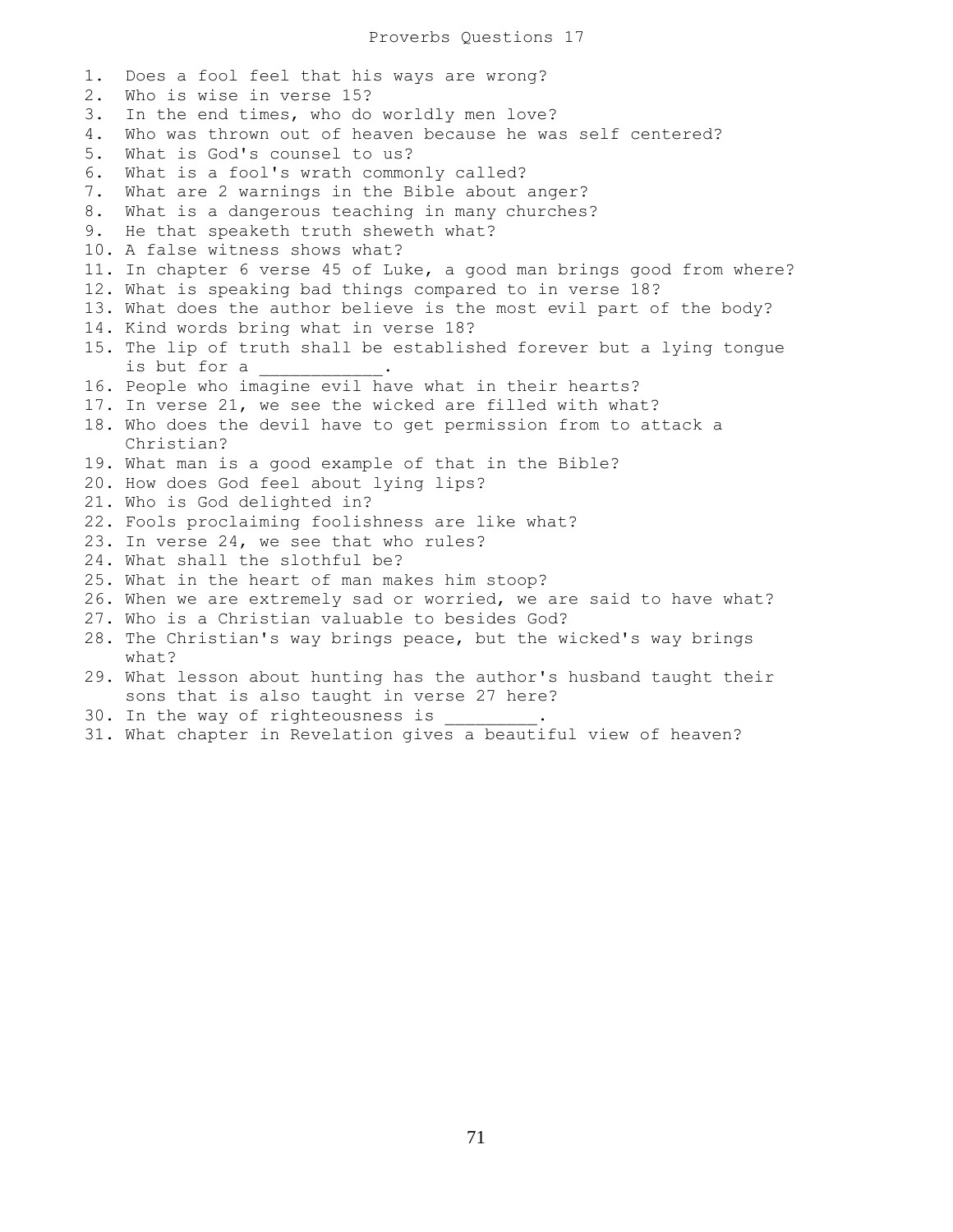We will begin this lesson in Proverbs 13:1 "A wise son [heareth] his father's instruction: but a scorner heareth not rebuke."

 A wise son will take advantage of the knowledge his own father has already accumulated and will accept instruction from his father. A boy's father cares what happens to his son. He wants only the best for him. In fact, he wants his son to have a better life than he has had himself. If a son could learn this and take instruction from the father, he would be very wise indeed. In the Old Testament, a rebellious son was to be taken to the edge of the city and stoned to death. This was a drastic measure, but I believe we are to see in that lesson that a person who will not be instructed is headed for destruction. Loving parents rebuke their children when they are in error. If the child does not learn from the rebuke, they are headed for serious trouble. The rod of correction can drive rebellion far from a child.

 Proverbs 13:2 "A man shall eat good by the fruit of [his] mouth: but the soul of the transgressors [shall eat] violence."

We see here, once more, a contrast between the people who live good wholesome lives and those who live worldly lives. In the "eating good by the fruit of his mouth" we see the words of a person can tell a whole lot about who and what they are.

 Proverbs 13:3 "He that keepeth his mouth keepeth his life: [but] he that openeth wide his lips shall have destruction."

 Many times the best thing to do is to just not say anything. It is much better to not say anything than it is to say something hurtful and then regret it forever. The tongue can be a deadly weapon.

 Proverbs 13:4 "The soul of the sluggard desireth, and [hath] nothing: but the soul of the diligent shall be made fat."

 The sluggard (lazy person) has plenty of time to sit around and wish for things that he or she is too lazy to work for and get. The diligent (worker who does not quit) will have the desires of his heart, because he will do enough work to acquire his needs.

 Proverbs 13:5 "A righteous [man] hateth lying: but a wicked [man] is loathsome, and cometh to shame." Proverbs 13:6 "Righteousness keepeth [him that is] upright in the way: but wickedness overthroweth the sinner."

 This "righteous man" (in right standing with God) is against all evil actions. Lying, cheating, stealing, and dealing falsely are all pretty well associated. Usually if a person does one of these, he does all of these. People who are living for God despise all of these. This loathsome person brings shame on himself and all who associate with him. These two verses are very similar in meaning. In V-6, we see again that those who want to please God, walk uprightly before Him. Wickedness brings no honor, just problems. If a person continues in wickedness, he will wind up in jail; or worse, out of touch with God.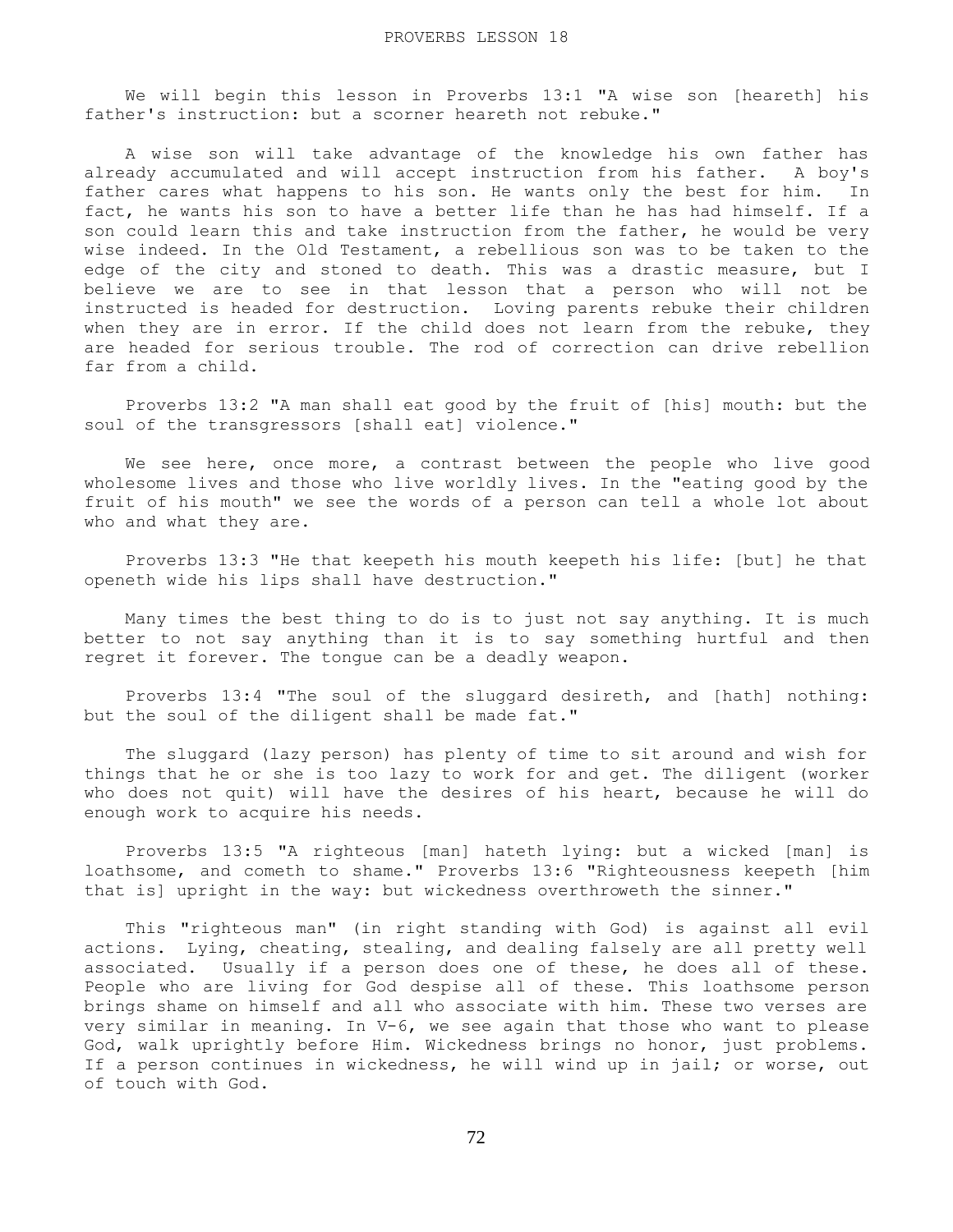Proverbs 13:7 "There is that maketh himself rich, yet [hath] nothing: [there is] that maketh himself poor, yet [hath] great riches."

We see here someone who appears to be rich but is, in fact, poor and someone appearing to be poor who is rich. There are two ways to look at this. The first instance would be a man who really doesn't have anything putting up a front and pretending to be rich. He might be trying to impress someone for selfish gain. We all know people like that.

 Another way to look at this is someone who really has great wealth in this world but is greedy and never does any good for anyone. We could call him very poor, because he has not stored up anything in heaven. The second man could be someone who is always pretending to have nothing and all the time he is very rich. We commonly call him someone who "poor mouths".

 From the spiritual point we see here a man who is constantly giving what he has to those less fortunate and actually gives all that he has away. This man has stored great wealth in heaven.

 Proverbs 13:8 "The ransom of a man's life [are] his riches: but the poor heareth not rebuke."

 I see in this Scripture that sometimes those who have worked hard and accumulated a little of this world's wealth are hated by jealous people. The poor are never spoken evil of because there is nothing to be jealous of. We could also see in this that riches can sometimes purchase a lawyer to help or can redeem us from some problem. Riches, if they are used in a godly way, can be a blessing to you and those around you. Sometimes a poor man would like to help, but doesn't have the money.

 Proverbs 13:9 "The light of the righteous rejoiceth: but the lamp of the wicked shall be put out."

 Here, I see that those living upright lives love the light. They are not ashamed of the life they live. They rejoice in the Lord. The wicked are ashamed and need the cover of darkness to hide in.

 Proverbs 13:10 "Only by pride cometh contention: but with the well advised [is] wisdom."

 "Contention" here means strife. Being too proud can cause us to take offense at what someone says when they really didn't mean any harm. Pride is not pleasing to God when it hurts someone else. People with pride are not teachable. On the other hand, we see that the wise are eager to learn and become wiser for it.

 Proverbs 13:11 "Wealth [gotten] by vanity shall be diminished: but he that gathereth by labour shall increase."

We see, here, someone who quickly gains wealth by being crooked will not be able to keep his wealth, because God will not bless him in this. A modern saying of this is "easy come, easy go". We see this so much in our society today with the drug peddlers. They may make a lot of money, but it is very seldom you see one of them who is able to keep it. The best wealth is that which you work for and save a little here and a little there. You appreciate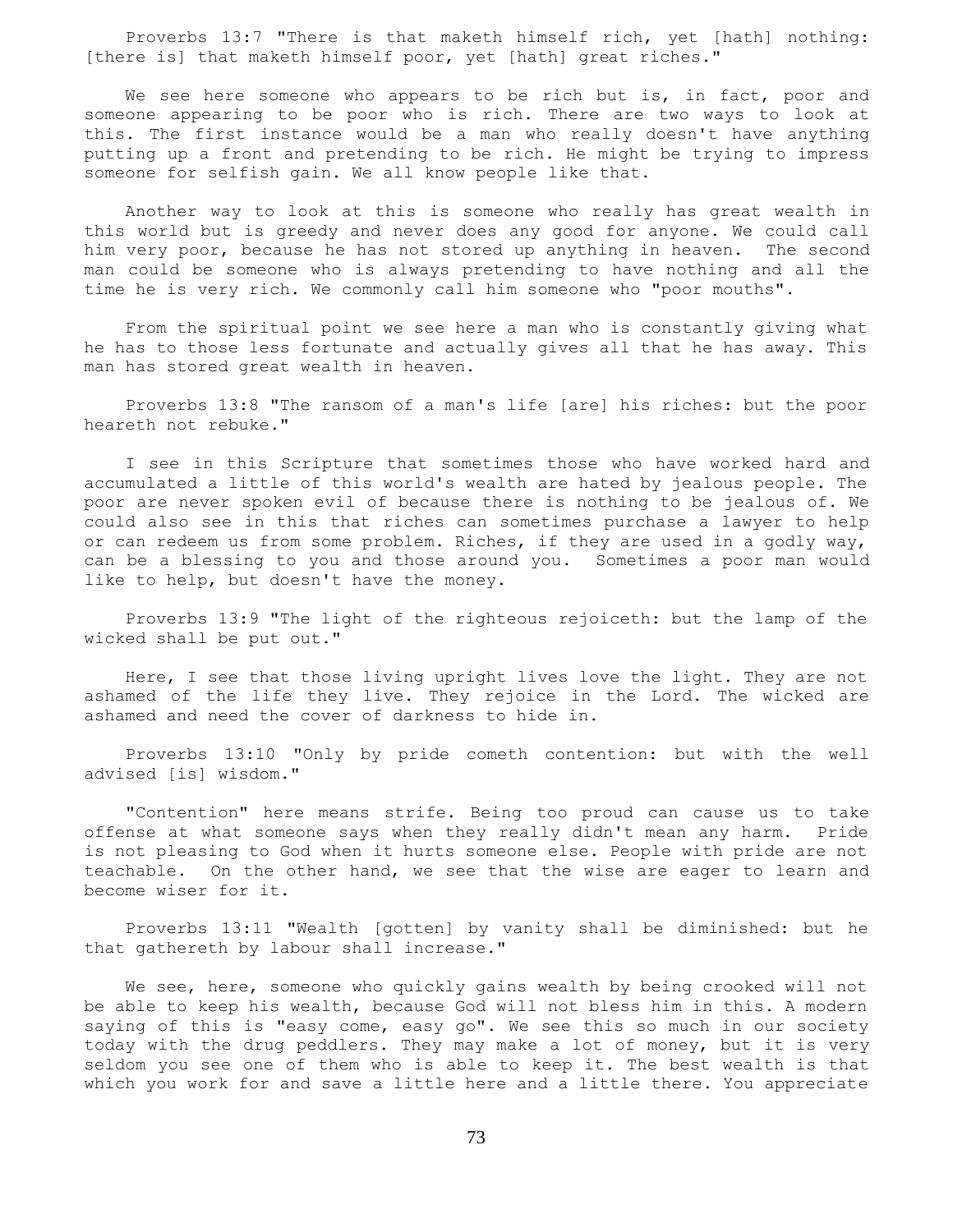it and will be able to keep some of it, if you work for it and are generous to give to those in need. God will bless you and prosper you even more.

 Proverbs 13:12 "Hope deferred maketh the heart sick: but [when] the desire cometh, [it is] a tree of life."

We see, here, a person looking forward to something happening and it seems to be longer and longer in coming. This will cause you to be heart sick, because you feel it will never happen. Many of us have had this experience praying for people. We pray and pray and nothing happens. It seems our prayers have been futile. When the person does come to the Lord, we rejoice greatly.

When the desire of heart (whatever it is) comes about, it seems as though it gives us a brand new life.

 Proverbs 13:13 "Whoso despiseth the word shall be destroyed: but he that feareth the commandment shall be rewarded."

 The Word of God teaches us the way to have eternal life. Without the Word there is only death facing us. Jesus is the Word of God. We read in John 1:1 "In the beginning was the Word, and the Word was with God," John 1:2 "The same was in the beginning with God." John 1:3 "All things were made by him; and without him was not any thing made that was made." John 1:4 "In him was life; and the life was the light of men." Really, to read about the Word bringing life, you could read all of chapter 1 of St. John. There is no question that God speaks to us in His Word. There is no question that there is Life in His Word. There is no question that without the Word leading and guiding our lives, there lies ahead only death.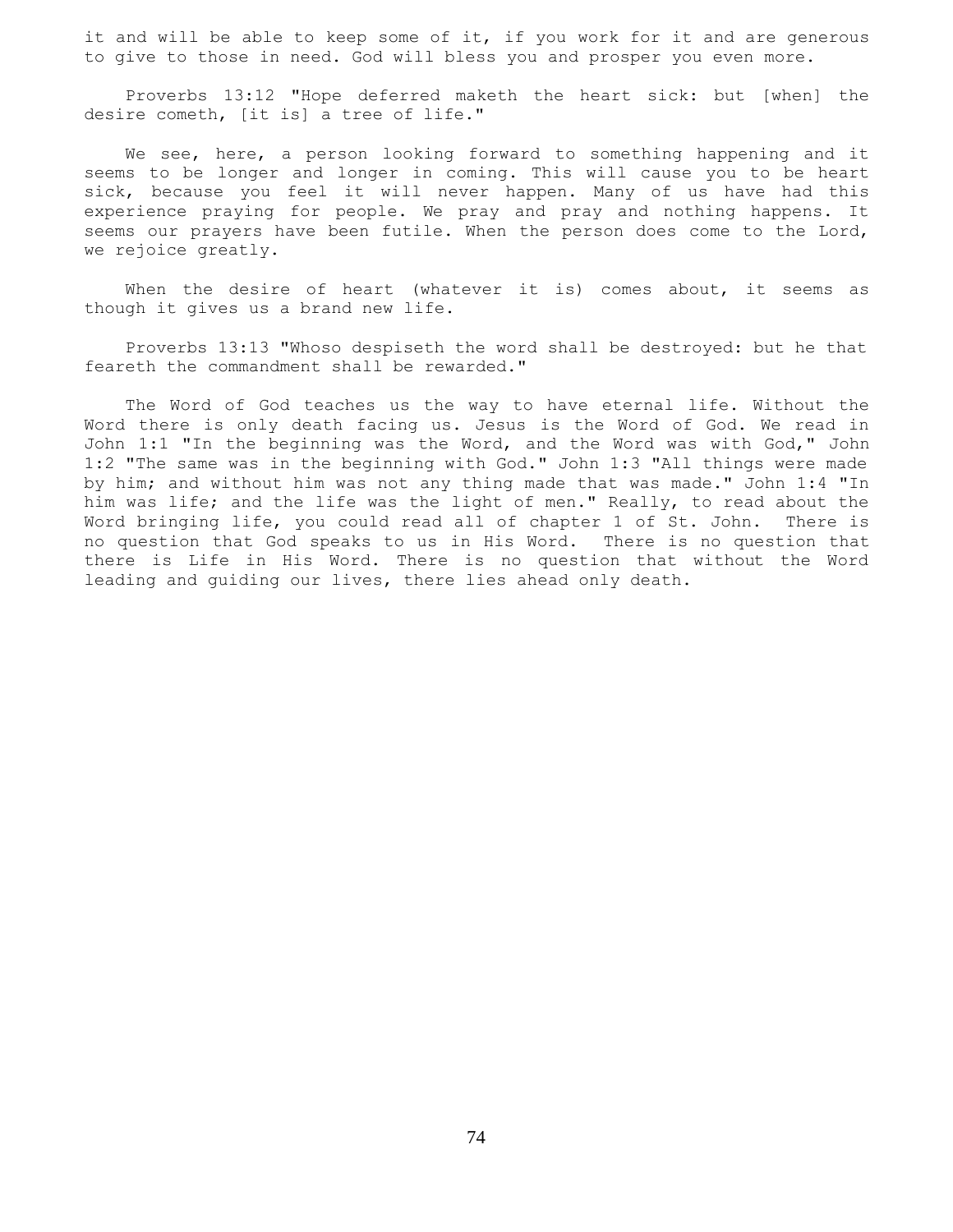1. A scorner heareth not 2. What kind of life does a father want for his son? 3. In the Old Testament, a rebellious son was 4. What can drive rebellion from a child? 5. What is meant by the fruit of his mouth? 6. What is meant by "transgressors shall eat violence"? 7. In verse 3, we are told that a person who opens his lips wide shall see what? 8. What part of the body can be a deadly weapon? 9. What is a sluggard? 10. What can the diligent worker expect of life? 11. A righteous man hates what? 12. What overthroweth the sinner? 13. What other sins generally accompany lying? 14. This loathsome person brings shame to whom ? 15. What is worse than being in jail? 16. In verse 7, who is the truly rich? 17. The ransom of a man's life is what? 18. Why are the poor not rebuked? 19. What will happen to the lamp of the wicked? 20. Why do the righteous love the light ? 21. What brings contention? 22. What does "contention" mean in verse 10? 23. What will happen to wealth gotten through vanity? 24. What two things are necessary for God to be pleased with your wealth? 25. What does hope deferred do to you? 26. When you receive the desire of your heart, what is it like to you? 27. What is a "hope deferred" that most Christians have experienced? 28. What happens to those who despise the Word? 29. Who will be rewarded in verse 13? 30. Who is the Word? 31. What does the Word bring us?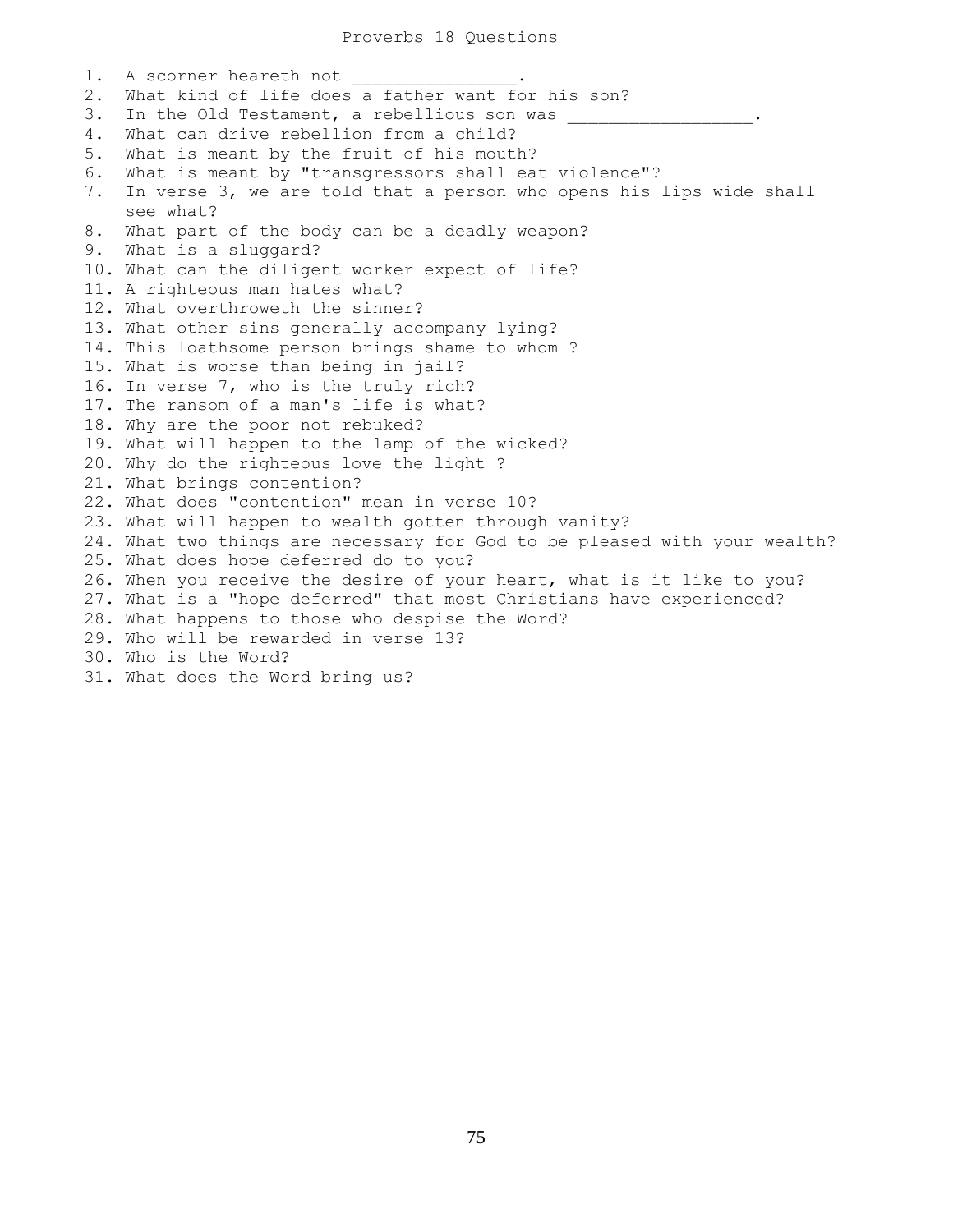We will begin this lesson in Proverbs 13:14 "The law of the wise [is] a fountain of life, to depart from the snares of death."

We see that God's rules, that wise men live by, bring everlasting life. If we listen to God's instructions, not only are we promised life eternal, but it helps us live this life successfully, as well. Godly living keeps us away from drugs and excessive alcohol which destroys so many lives today.

 Proverbs 13:15 "Good understanding giveth favour: but the way of transgressors [is] hard."

 Good understanding gives us favour with God and man. We are told that God will cause even our enemies to live at peace with us if we live pleasing to God. We read this in Proverbs chapter 16 verse 7.

 Proverbs 13:16 "Every prudent [man] dealeth with knowledge: but a fool layeth open [his] folly."

 This prudent man is speaking of a man who carefully considers a thing and makes his decision after having all the facts at hand. A man like this will not make many mistakes. The fool jumps in without considering the facts. He talks so much he exposes his position, and we see him making one mistake after the other.

 Proverbs 13:17 "A wicked messenger falleth into mischief: but a faithful ambassador [is] health."

 We see in this someone who is called to do a job, and instead of delivering the message sent, carries a false message. He is headed for problems whether he is working for God or man. An ambassador is someone who represents someone else. A faithful ambassador is one who gives the exact message you would give yourself if you were there. This type of person does you good.

 Proverbs 13:18 "Poverty and shame [shall be to] him that refuseth instruction: but he that regardeth reproof shall be honoured."

Those who will not take instruction, will have to pay for their own mistakes and will wind up poor and ashamed at their failures. He that learns from others will be successful and that success will bring honour.

 Proverbs 13:19 "The desire accomplished is sweet to the soul: but [it is] abomination to fools to depart from evil."

 When a person strives morally and legally to fulfill his desires, the accomplishment is very sweet to him. The fool doesn't strive legally or morally. He enjoys the sinful life and has no desire to change. They do not care that what they are doing is sin. They are living to please the flesh. Living for worldly pleasure is the desire of fools.

 Proverbs 13:20 "He that walketh with wise [men] shall be wise: but a companion of fools shall be destroyed."

76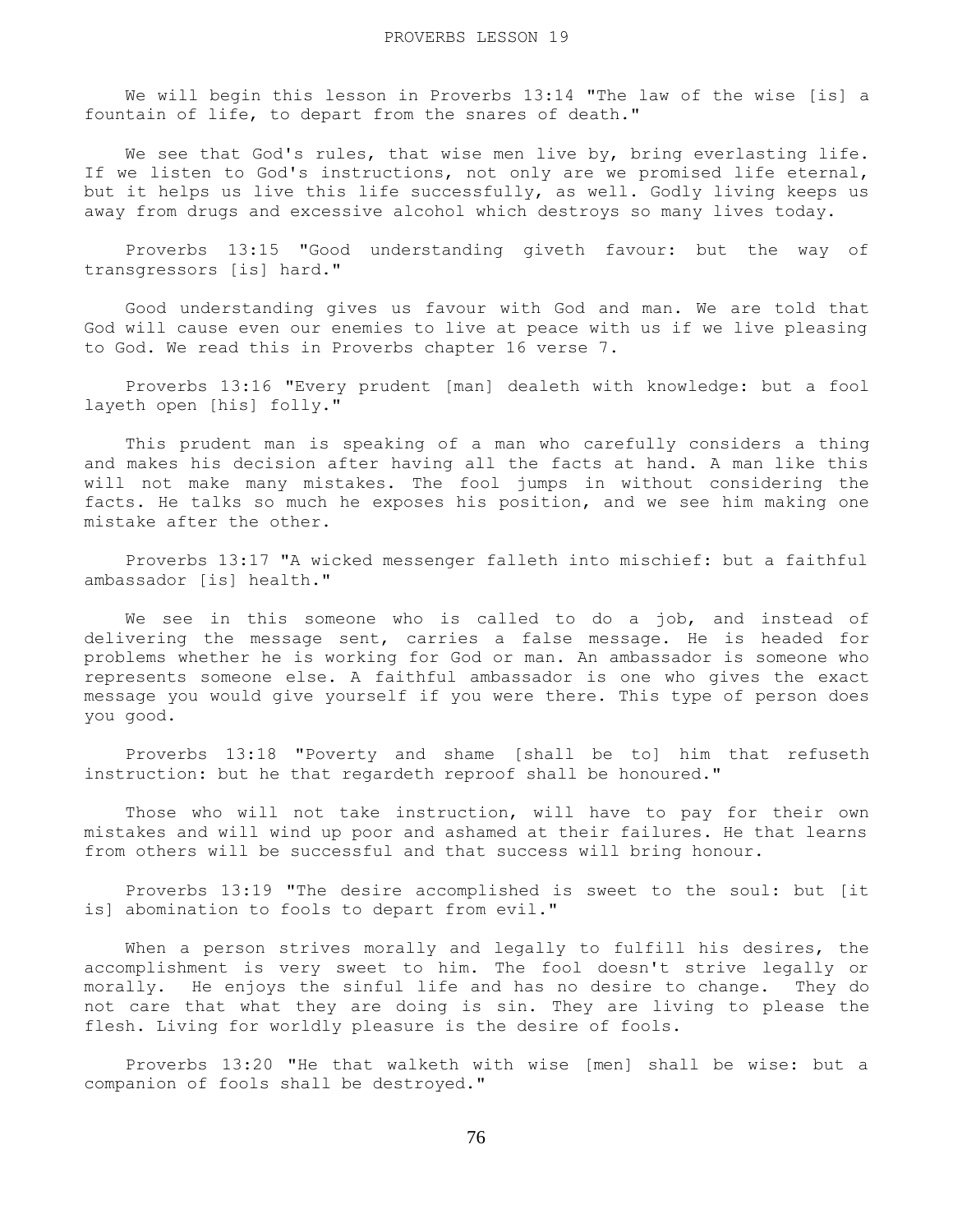We have a tendency to become like the people we associate with. If the people you are with are arrested for a crime, you will be arrested, as well. You will be called an accomplice to the crime because you are with the criminal. We see someone who is a companion of someone successful and that person will try hard, too. I have noticed that we try harder to do just as well as the person we are with. Competition creates success.

 Proverbs 13:21 "Evil pursueth sinners: but to the righteous good shall be repayed."

 An evil person is constantly looking over his shoulder. He has a guilty conscience. He is constantly expecting punishment for the evil he has committed. There is no peace, only torment. The righteous are in direct contrast to this. They have a clear conscience, knowing they have done their best. The Bible teaches "give and it shall be given unto you". This is not just money, but good deeds, as well. If you are helping others every chance you get, you will always have help when you need it. You cannot out give God. Your reward awaiting in heaven is great, but there are rewards here, as well. Jesus said, In as much as ye have done it to unto the least of these, you have done it unto Me, also. Your good deeds are recorded in heaven.

 Proverbs 13:22 "A good [man] leaveth an inheritance to his children's children: and the wealth of the sinner [is] laid up for the just."

 The children of Israel receiving the land of Canaan from those who would not follow God's ways is a really good example of the last half of verse 22. For every blessing God promises to the just, there is a curse to those who will not follow God's ways. A good man is not an alcoholic, he does not practice incest, he is not a liar, he is not a thief. His eyes are stayed upon God. He walks straight forward, headed for heaven. He is honest and works hard for what he gets. He is a good steward of what God has entrusted to him; and instead of wasting what he makes on worldly things, he saves so that he can help his grandchildren get a start. The greatest heritage a grandparent can leave is to live uprightly and teach the grandchild to live uprightly. A Christian heritage is the greatest gift we can give our grandchildren. God looks kindly on the children and grandchildren of the Christians.

 Proverbs 13:23 "Much food [is in] the tillage of the poor: but there is [that is] destroyed for want of judgment."

 "Tillage" here means freshly ploughed ground. It appears here that a poor man can find the food that he needs by ploughing new ground. We see that lack of judgment causes destruction. If a person doesn't plough and plant, he cannot produce a crop.

 Proverbs 13:24 "He that spareth his rod hateth his son: but he that loveth him chasteneth him betimes."

 We see in this Scripture that if we want our children to be successful in life, we must train them well when they are very young. If a parent intends to help their child, they must correct them when they are wrong. The best way for the lesson to be remembered is for the correction to be made accompanied with a spanking. If we love our children, we will spank them when they are wrong. We learn that God corrects His children that He loves,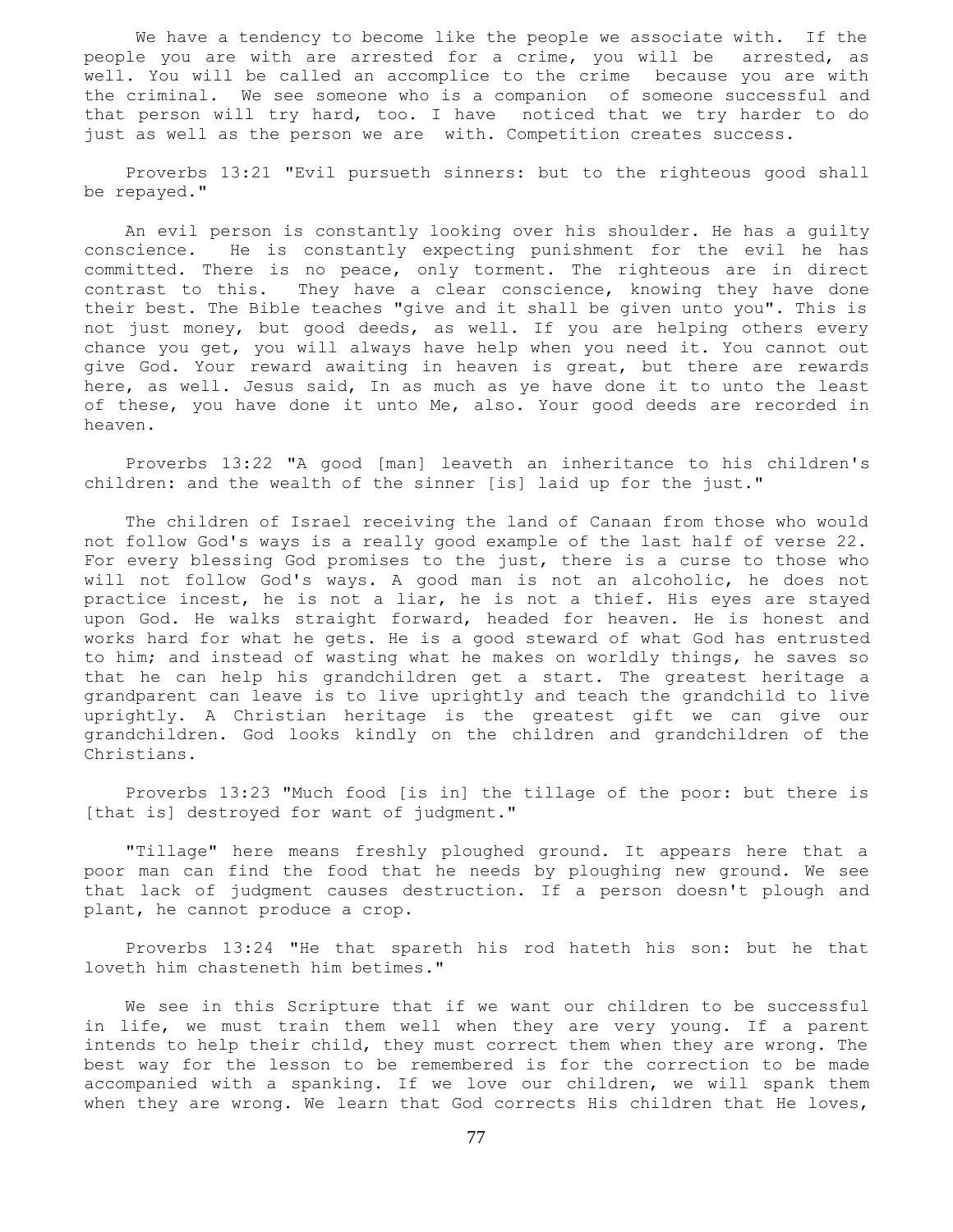as well. Hebrews 12:6 "For whom the Lord loveth he chasteneth, and scourgeth every son whom he receiveth." Hebrews 12:7 "If ye endure chastening, God dealeth with you as with sons; for what son is he whom the father chasteneth not?" Hebrews 12:8 "But if ye be without chastisement, whereof all are partakers, then are ye bastards, and not sons." You see, if God loves you, He will correct you when you are wrong.

 Proverbs 13:25 "The righteous eateth to the satisfying of his soul: but the belly of the wicked shall want."

 In Psalms 37:25 "I have been young, and [now] am old; yet have I not seen the righteous forsaken, nor his seed begging bread." There seems to be special provision made for the righteous by God. In Luke 12-31 we see this in Jesus' own words, "But rather seek ye the kingdom of God; and all these things shall be added unto you." God will bless those who follow Him. They will not hunger or thirst. There is no such provision made for the wicked. There is a curse that goes with wickedness. In the end, the wicked shall be in want.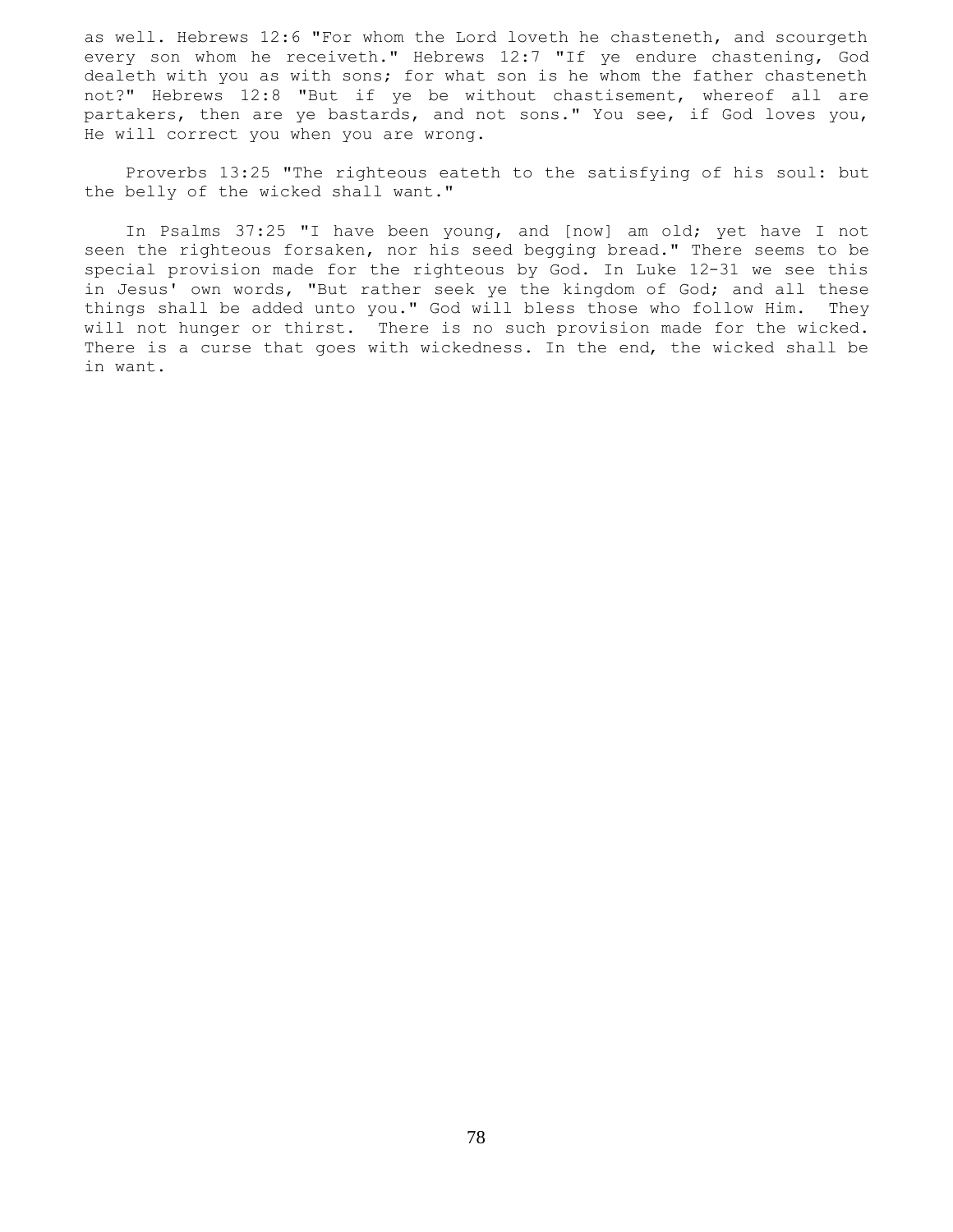1. In verse 14, what is a fountain of life? 2. What keeps the Christian away from drugs and alcohol? 3. In Proverbs chapter 16 verse 7, we are told that who will live at peace with us if we live godly? 4. In verse 16, what is the prudent man speaking of? 5. What is this foolish man doing? 6. Who is a wicked messenger? 7. Who is a faithful ambassador? 8. If a person refuseth instruction, what two things can he expect? 9. Someone who accepts instruction and learns from others shall be successful. What does success bring? 10. What two words describe how a Christian will strive? 11. A fool who has no desire to turn from sin is living for what? 12. Who should you walk with if you want to be wise? 13. Who are arrested as an accomplice to crime? 14. Why is the evil person constantly looking over his shoulder? 15. What did Jesus say about doing for others? 16. Who does a good man leave an inheritance to? 17. What will eventually happen to the wealth of the sinner? 18. What is the greatest heritage we can leave our children and grandchildren? 19. What does the word "tillage" mean in verse 23? 20. Who in verse 24 hates his son? 21. What is the best way for a child to remember a correction? 22. What will the Lord do to those He loves? 23. In Psalms chapter 37 verse 25 , what do we see about the righteous?

- 24. What are we to seek first?
- 25. What is the final fate of the wicked?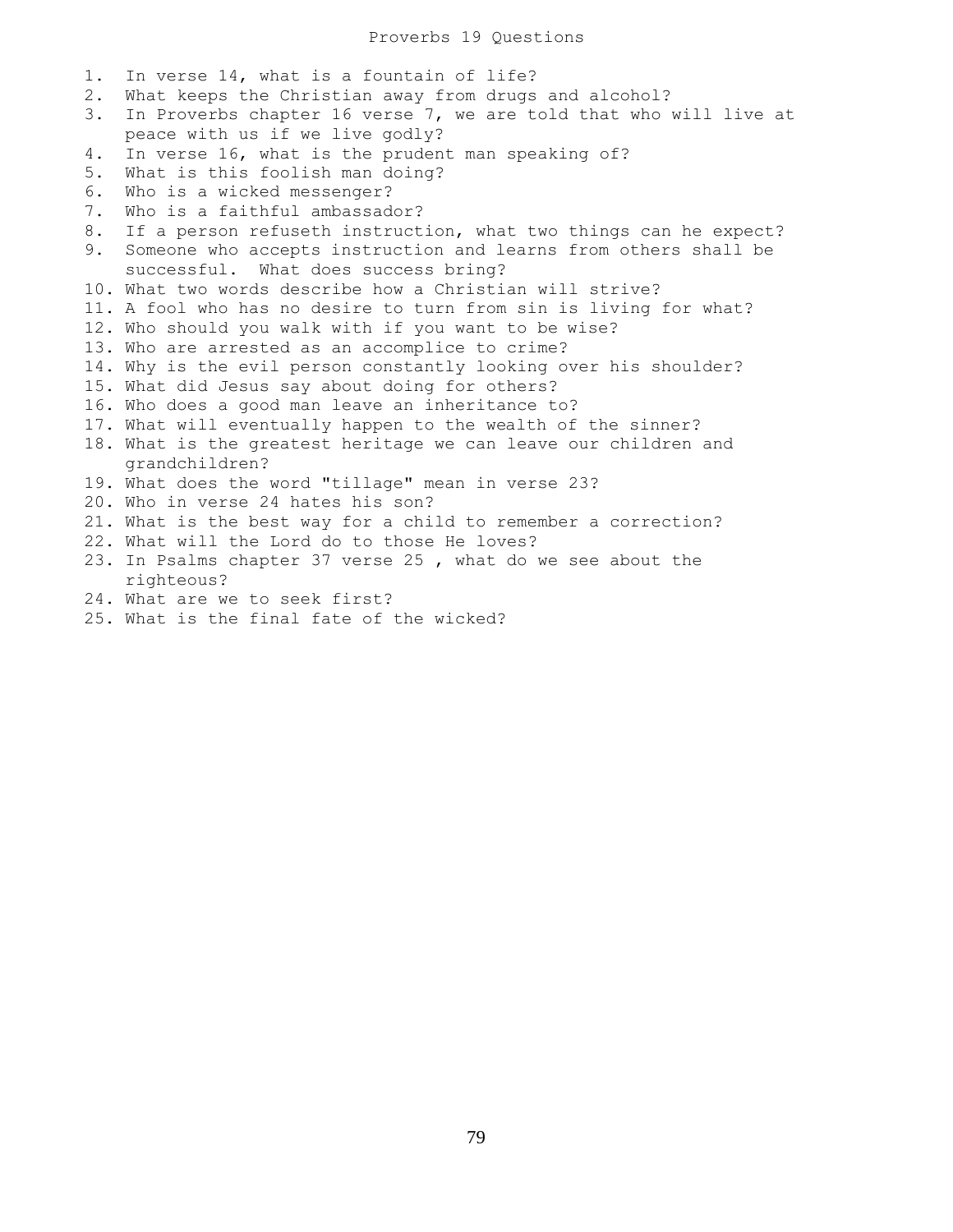We will begin this lesson in Proverbs 14:1 "Every wise woman buildeth her house: but the foolish plucketh it down with her hands."

 We can see in this the husband builds the house and the wife makes it a home. Dad is the head of the family, but mother is the heart that glues it together. I believe a family's morals are directed by the mother. The mother spends a great deal more time with the children than the dad does. Mother can make it a happy home or a sad home. We will read a great deal more about this when we get to chapter 31 of Proverbs. I will say just one thing more here and then go on. In our churches today, there are several times as many women in attendance as there are men. This should not be so, but we cannot deny the facts. Mothers of America, lead your family to church with you.

 Proverbs 14:2 "He that walketh in his uprightness feareth the LORD: but [he that is] perverse in his ways despiseth him."

 In Nehemiah 5:9, we see that our walk is not only important to us but is important to the heathen, as well. "Also I said, It [is] not good that ye do: ought ye not to walk in the fear of our God because of the reproach of the heathen our enemies?" You see, it is very important that we walk in our salvation after we receive it. There is someone watching you to see if you live the way you preach or teach. The very best sermon you can preach is to walk uprightly before God and man. The perverted person actually is totally opposed to God and His ways. Perversion is unnatural sin. God tells us to walk the narrow, straight way to Him. The perverse way is crooked and leads to destruction. Perversion is an abomination before God. It is doing all sorts of unnatural things the Bible strictly forbids.

 Proverbs 14:3 "In the mouth of the foolish [is] a rod of pride: but the lips of the wise shall preserve them."

In 1 Samuel 2:3, we read: "Talk no more so exceeding proudly; let [not] arrogancy come out of your mouth: for the LORD [is] a God of knowledge, and by him actions are weighed." You see, arrogancy and pride try to force our opinions on others and this is wrong. In Matthew 12:37 we see "For by thy words thou shalt be justified, and by thy words thou shalt be condemned." We see that our good words save us.

 Proverbs 14:4 "Where no oxen [are], the crib [is] clean: but much increase [is] by the strength of the ox."

 This is the very same saying as "a clean stable means you have no horses". We all know where animals are, there is evidence of their being there. We see here, also, that even though the animal leaves a mess, it is very important to have him to work. Without the ox to pull the plough, there would be no crops. No crops lead to poverty.

 Proverbs 14:5 "A faithful witness will not lie: but a false witness will utter lies."

 In court, a false witness can be tried themselves for perjury. There is nothing worse to a neighbor than someone who tells lies about them.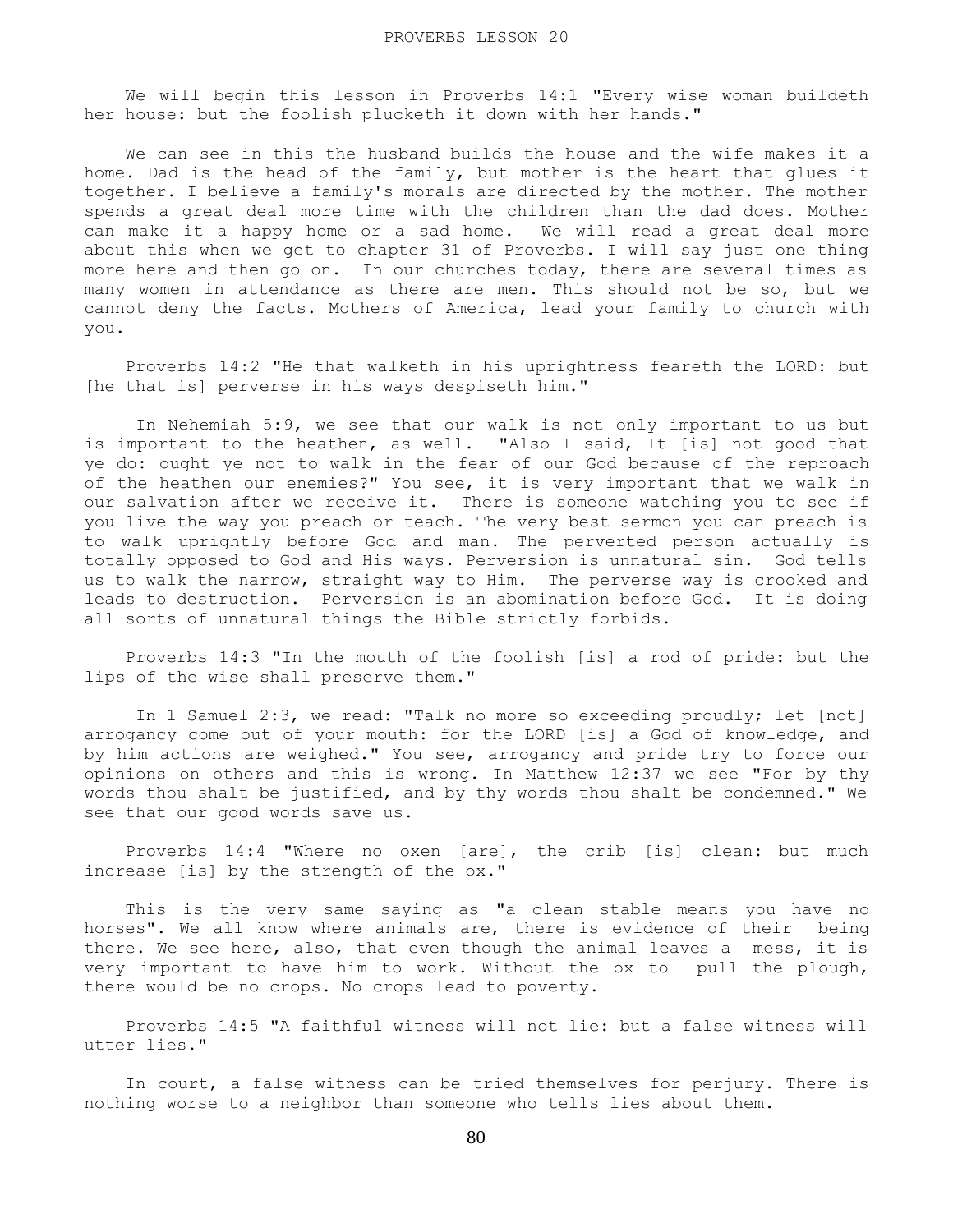Proverbs 14:6 "A scorner seeketh wisdom, and [findeth it] not: but knowledge [is] easy unto him that understandeth."

 We see that wisdom is for the humble who are eager to be taught. A scorner is not humble and cannot receive instruction in wisdom. We see in the second part of this a teachable person who understands can accumulate more and more knowledge. The main thing is to remain humble enough to be taught.

 Proverbs 14:7 "Go from the presence of a foolish man, when thou perceivest not [in him] the lips of knowledge."

 This is just saying to listen to the words coming out of your friend's mouth, if they are not godly words and are lacking in knowledge, don't have him for a companion. You will become like the person you have for a close friend. The minute to leave is the first moment you see that he used bad language.

 Proverbs 14:8 "The wisdom of the prudent [is] to understand his way: but the folly of fools [is] deceit."

 We see here in the wise person, one who carefully considers the options and takes the best way for him. The fool is deceived and just rushed off into something without considering the consequences. Their way is to cheat every way they can. Be sure your sins will find you out.

 Proverbs 14:9 "Fools make a mock at sin: but among the righteous [there is] favour."

 We see this in our society today. Anything goes is the motto. Sin is being made to look as if it is the best thing to do. Movies of all kinds (X-rated, R-rated, PG-13, and PG) are all full of sin. If you are a Christian, you should not watch any of the above. You see only a fool would practice sin. Those in right standing with God (righteous) make better choices and in doing so they are in good favour with God.

 Proverbs 14:10 "The heart knoweth his own bitterness; and a stranger doth not intermeddle with his joy."

 We see in this Scripture that the feelings of our own heart are private. It is difficult for someone else to feel grief that is in your heart. If the grief is personal in nature, your grief is deeper than the onlooker's. The same thing is true with joy. You can share joy with a friend, but it is impossible to feel the greatness of it if it is not happening to you.

 Proverbs 14:11 "The house of the wicked shall be overthrown: but the tabernacle of the upright shall flourish."

 The wicked are only interested in building big, fine homes here. They are not thinking of the future at all. This life is one that leads to destruction. Things we accumulate here on the earth we leave behind when we die. We came into the world naked and our going out will be without earthly goods. The Christian on the other hand knows that his true home is in heaven. Abraham knew this when he gave up his home in Ur of the Chaldees and dwelt in tents . He was looking for a city whose builder was God. We Christians should be looking to the heavenly city (New Jerusalem).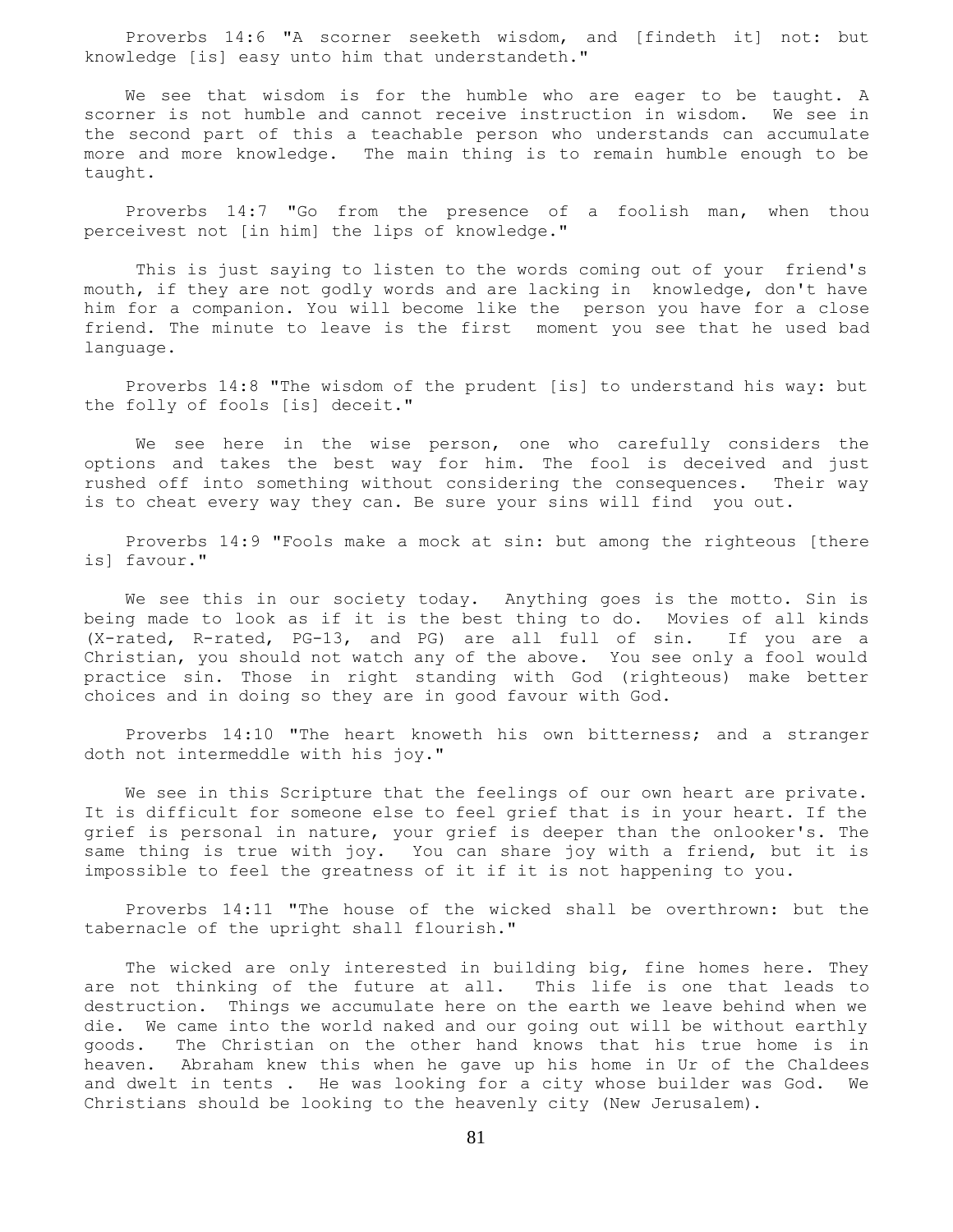Proverbs 14:12 "There is a way which seemeth right unto a man, but the end thereof [are] the ways of death."

 The problem with the chosen children of God in their journey was that they did what was right in their own sight. We must not listen to fleshly desire which leads to sin and death. This new teaching (new age movement) tells us if it feels good, do it. That is very dangerous. The flesh (feel good) walk will lead, as I said, to sin and death.

 Proverbs 14:13 "Even in laughter the heart is sorrowful; and the end of that mirth [is] heaviness."

 Sometimes a person is laughing on the outside, but crying on the inside. The laughter is a cover up to keep from crying. The world's laughter will bring grief. We, also, can see in this that worldly fun (drinking, etc.) makes you appear to be happy for the moment, but come tomorrow is the hangover and grief.

 Proverbs 14:14 "The backslider in heart shall be filled with his own ways: and a good man [shall be satisfied] from himself."

 Backsliding is listening to the lust of our own flesh. We are in a battle. The flesh against the spirit. To walk before God in a pleasing way and be satisfied with our own walk, we must put the flesh under the rule of the spirit.

 Proverbs 14:15 "The simple believeth every word: but the prudent [man] looketh well to his going."

 We see here that a person should not believe every word someone says. We should check it out and find out whether it is truth or not before we believe it. We are told in I John 4:1 "Beloved, believe not every spirit, but try the spirits whether they are of God: because many false prophets are gone out into the world."

 Proverbs 14:16 "A wise [man] feareth, and departeth from evil: but the fool rageth, and is confident."

 This verse is a carry-over from the one before. This wise man here fears getting involved with the sins of the world and examines everything he is about to do to see whether it would be pleasing to God or not. The fool has confidence in himself and not in God. His self-confidence encourages him to do things against God's law and man's law and gets him into trouble.

 Proverbs 14:17 "[He that is] soon angry dealeth foolishly: and a man of wicked devices is hated."

 A hot tempered person flies off before all the facts are in and winds up doing foolish things. In the last of these above, we see this evil person is not just hot tempered and impulsive but actually plans to do evil. The second person commits premeditated sin. He is more guilty than the one who sins in anger.

 Proverbs 14:18 "The simple inherit folly: but the prudent are crowned with knowledge."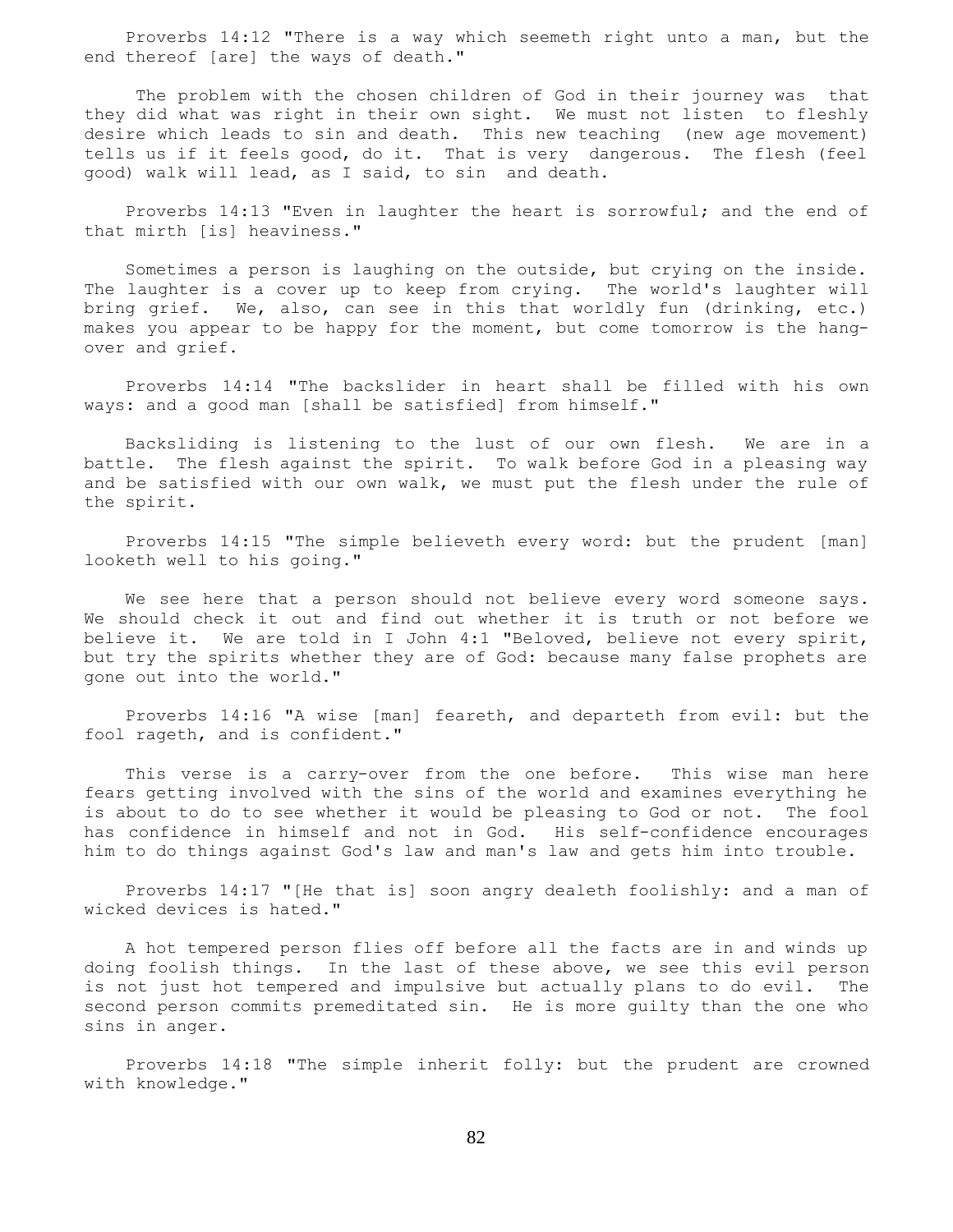The simple are the unlearned whether by choice or by birth. They inherit folly or foolishness because they do not separate good from evil very well. They don't make good decisions and are led away into sin. The prudent, however, (as we have said before) checks everything out and judges from his accumulated knowledge what is good. He is thought of by others (crowned) to be very intelligent: crowned with knowledge.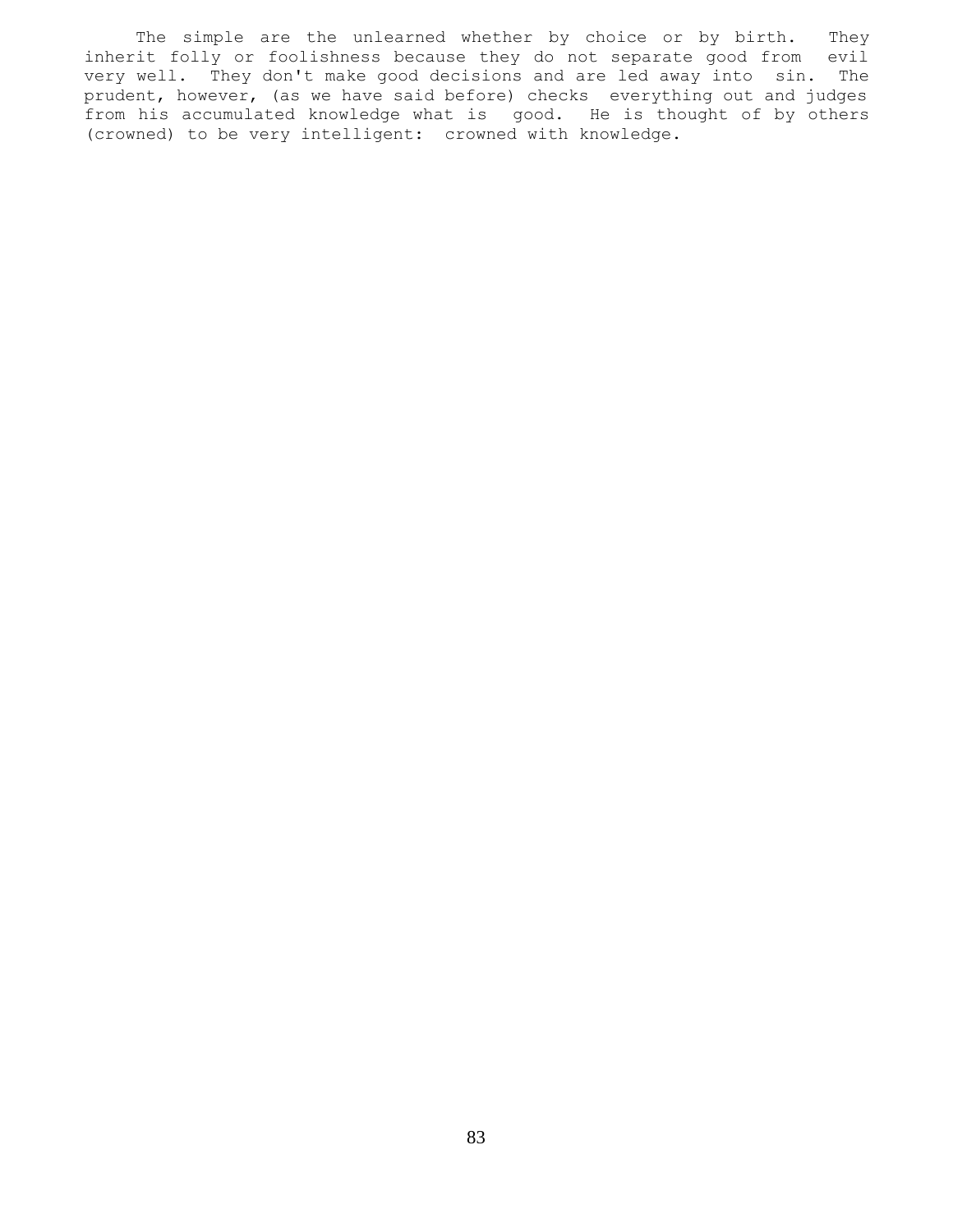## Proverbs 20 Questions

1. What does every wise woman do in verse 1? 2. What does the foolish woman do? 3. What is the difference in the call of a husband and wife in the home? 4. Which is larger in attendance in our churches today, men or women? 5. In verse 2, who is said to fear the Lord? 6. A perverse person actually **EXALL God** . 7. Who is our walk important to besides ourself? 8. What is the best sermon you can give? 9. What is perversion? 10. What is meant by rod of pride? 11. In I Samuel 2:3, we are warned against what? 12. In Matthew 12:37, we read that we are justified by what? 13. What is the condition of the crib where there are no oxen? 14. A clean stable means what? 15. What would happen to a farmer with no animals? 16. What kind of witness does not lie? 17. In court, what is lying under oath called? 18. Wisdom is for whom? 19. Who is a scorner? 20. What should you do when you find your friend is foolish lacking in knowledge? 21. The wisdom of the prudent is to his way. 22. What is going on in our society today that fills the meaning of "fools make a mock at sin"? 23. What knows a man's own bitterness? 24. What will happen to the house of the wicked? 25. What home are the Christians looking forward to? 26. Why did Abraham dwell in tents? 27. What is wrong with the "new age" movement? 28. What does "even in laughter the heart is sorrowful" mean ? 29. What causes a person to backslide? 30. What does the simple believe? 31. In I John 4:1, what are we warned to do? 32. A person who is soon angry deals 33. Which is worse, quick temper sin or premeditated sin? 34. What are the prudent crowned with?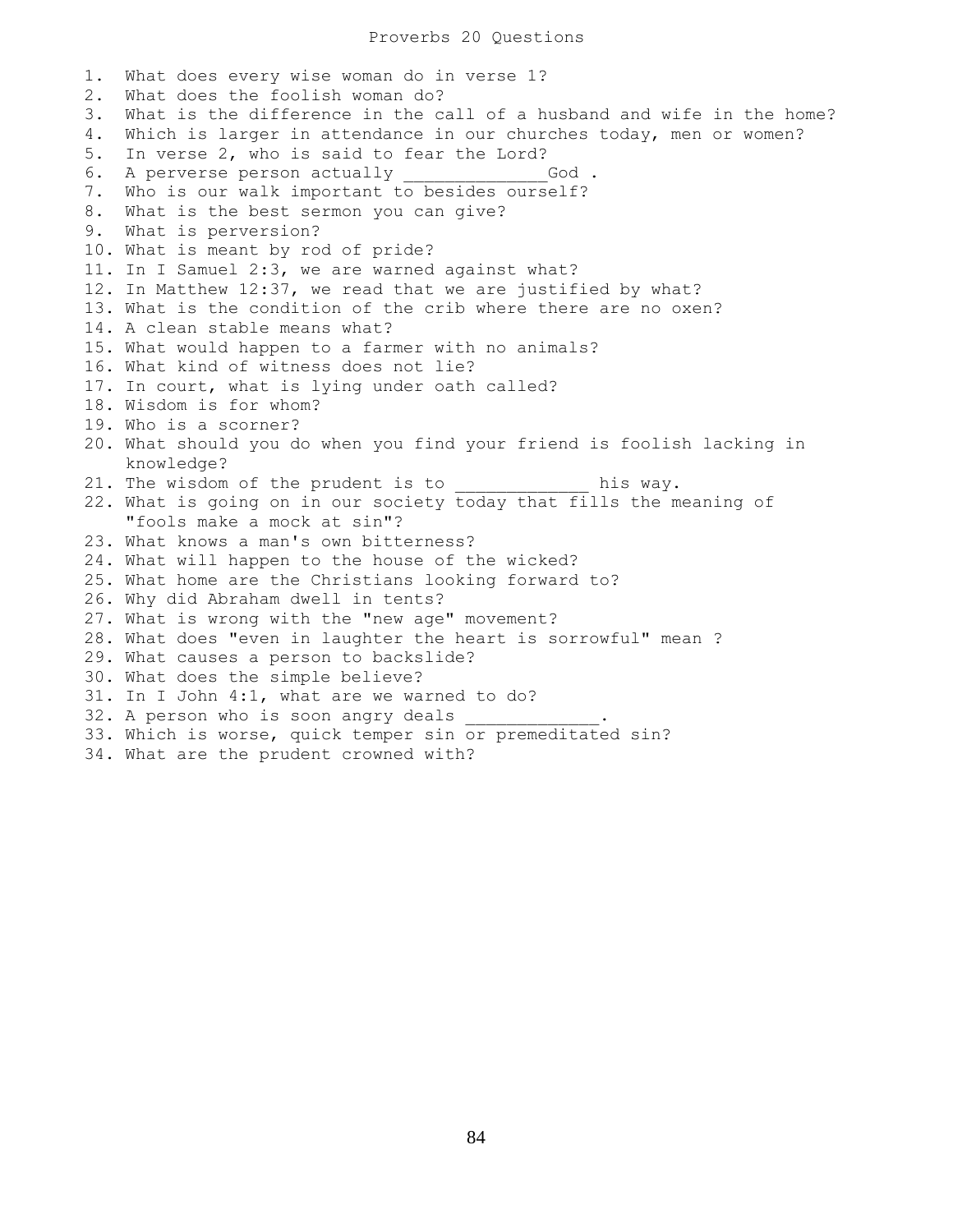We will begin this lesson in Proverbs 14:19 "The evil bow before the good; and the wicked at the gates of the righteous."

This may not be true now, but is certainly the last state of the Christian and the evil. The believers in Christ shall reign with Jesus for 1,000 years, and they will rule over the wicked.

 Proverbs 14:20 "The poor is hated even of his own neighbour: but the rich [hath] many friends."

 We see here a selfish situation. One of the best illustrations of this in the Bible is the story of the Prodigal son. When he had plenty of money and was partying every night, he had just worlds of friends; but when the money was gone, his friends left, too, and he found himself feeding pigs for a few pieces of bread to eat. This Scripture above is not speaking of true friends that stick closer than a brother, but is speaking of friends who are trying to get what they can out of you. A true friend loves you when you are poor as much as when you are rich. Jesus is the greatest friend a person could have.

 Proverbs 14:21 "He that despiseth his neighbour sinneth: but he that hath mercy on the poor, happy [is] he."

We read in James 2:8 what the royal law is: "If ye fulfil the royal law according to the Scripture, Thou shalt love thy neighbour as thyself, ye do well:" We have used the Scripture before in these teachings, but it bears repeating again. The good that you do for others, the Lord counts as if you had done it for Him. In Jesus' own words He said, "Inasmuch as ye have done it unto one of the least of these my brethren, ye have done it unto me." (Matthew 25:40) The reward we get for doing for those who cannot repay us is in heaven when we stand before Jesus.

 Proverbs 14:22 "Do they not err that devise evil? but mercy and truth [shall be] to them that devise good."

 A person who is constantly figuring up ways to do evil is getting further and further away from God all the time. Their heart is becoming harder and harder. It will be difficult for them to come to the Lord and find life eternal. Those who are seeking to do good God pours out His mercy upon, and they know the truth.

 Proverbs 14:23 "In all labour there is profit: but the talk of the lips [tendeth] only to penury."

We can see in this that those who work, reap a reward. It may not be in money, sometimes it is in just the satisfaction of knowing that you have done your best. But the second person intended above is someone who always talks about work, but never actually gets around to doing anything. He never is rewarded in any way, because he doesn't do anything.

 Proverbs 14:24 "The crown of the wise [is] their riches: [but] the foolishness of fools [is] folly."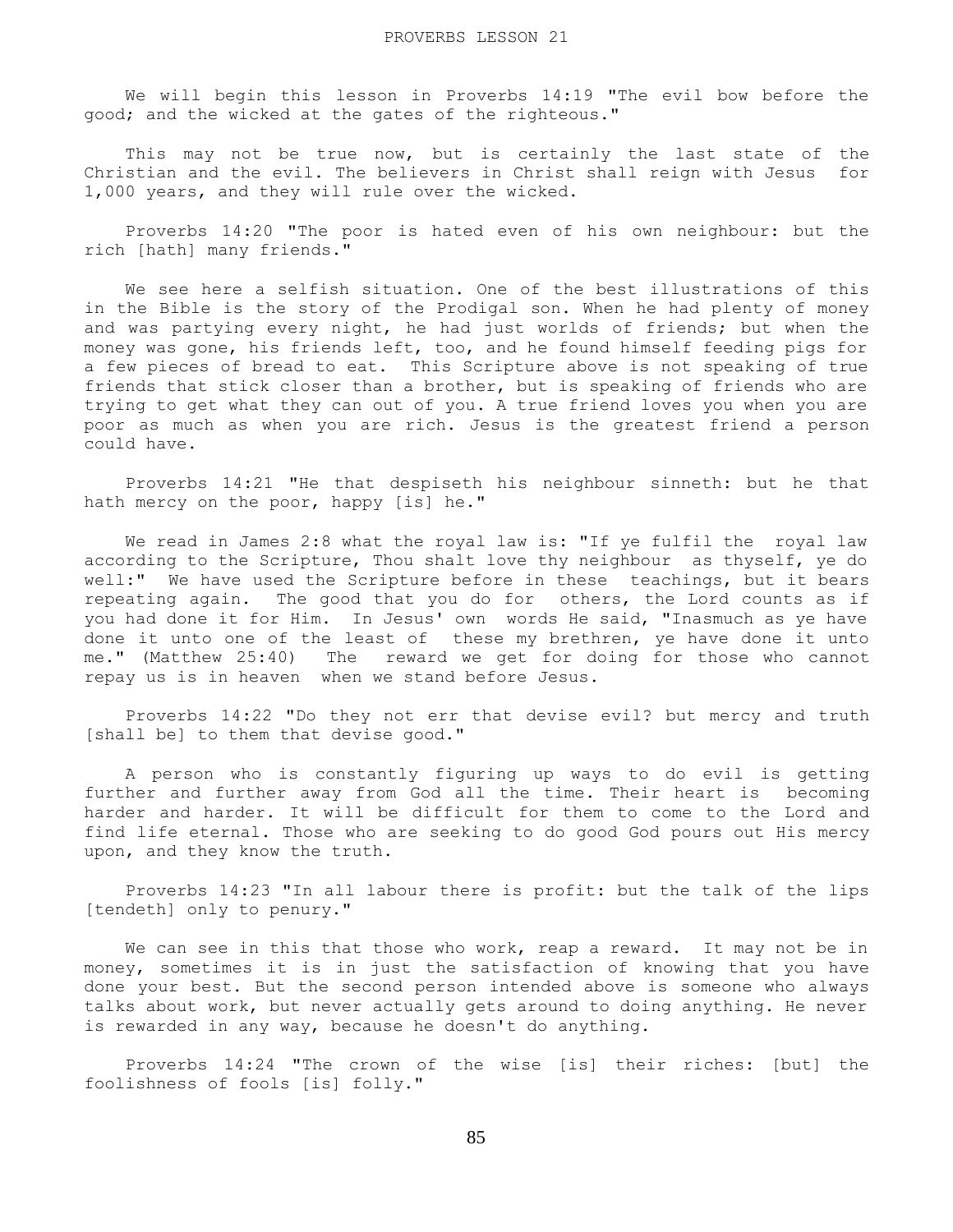Sometimes we see the reward of the wise in riches. A person who uses wise judgement is better at business than a fool and sometimes is crowned with riches. Perhaps this is speaking more of godly wealth than earthly wealth, also. A fool and his foolish actions bring nothing but shame.

 Proverbs 14:25 "A true witness delivereth souls: but a deceitful [witness] speaketh lies."

We can see in this someone who witnesses of the Truth (Jesus Christ), brings others to salvation. A true witness is never harmful, but does good. We Christians are to witness the truth to the whole world. That was the great commission Jesus gave us. Go ye into all the world and preach the gospel to every creature. A deceitful witness destroys. The deceitful witness is of Satan himself. He is a liar and is son of the father of lies. Destruction is all he has to offer.

 Proverbs 14:26 "In the fear of the LORD [is] strong confidence: and his children shall have a place of refuge."

 We Christians know on whom we believe and have confidence that He will save us from the wrath to come. We are persuaded that He is able to do all that He has promised. In Hebrews 6:18 "That by two immutable things, in which [it was] impossible for God to lie, we might have a strong consolation, who have fled for refuge to lay hold upon the hope set before us:" Hebrews 6:19 Which [hope] we have as an anchor of the soul, both sure and stedfast, and which entereth into that within the veil;" You see, Jesus has paid it all for us and made the way open unto God the Father for us. Jesus' shed blood is our protection and refuge. Our place of refuge is in Jesus.

 Proverbs 14:27 "The fear of the LORD [is] a fountain of life, to depart from the snares of death."

 We read in Matthew 10, the only fear that is permissable is of God. Matthew 10:28 "And fear not them which kill the body, but are not able to kill the soul: but rather fear him which is able to destroy both soul and body in hell." God is our source of life. Jesus is also the one who condemns to eternal death, as well. He is the only one to fear.

 Proverbs 14:28 "In the multitude of people [is] the king's honour: but in the want of people [is] the destruction of the prince."

 If you were king of a great number of people, there would be more honour than to be king over just a handful of people. The king over a small group could be easily overthrown. Jesus is the King of all kings.

 Proverbs 14:29 "[He that is] slow to wrath [is] of great understanding: but [he that is] hasty of spirit exalteth folly."

 The Bible says do not be angry without a cause and also says do not let the sun go down on your anger. Even Jesus got angry, but we must be careful what we get angry about. There has to be true justice involved. God is slow to wrath, but there is coming a day when the wrath of God will fall on those who have rejected Jesus. I believe this Scripture above is telling us not to get angry about every little thing. That shows that our relationship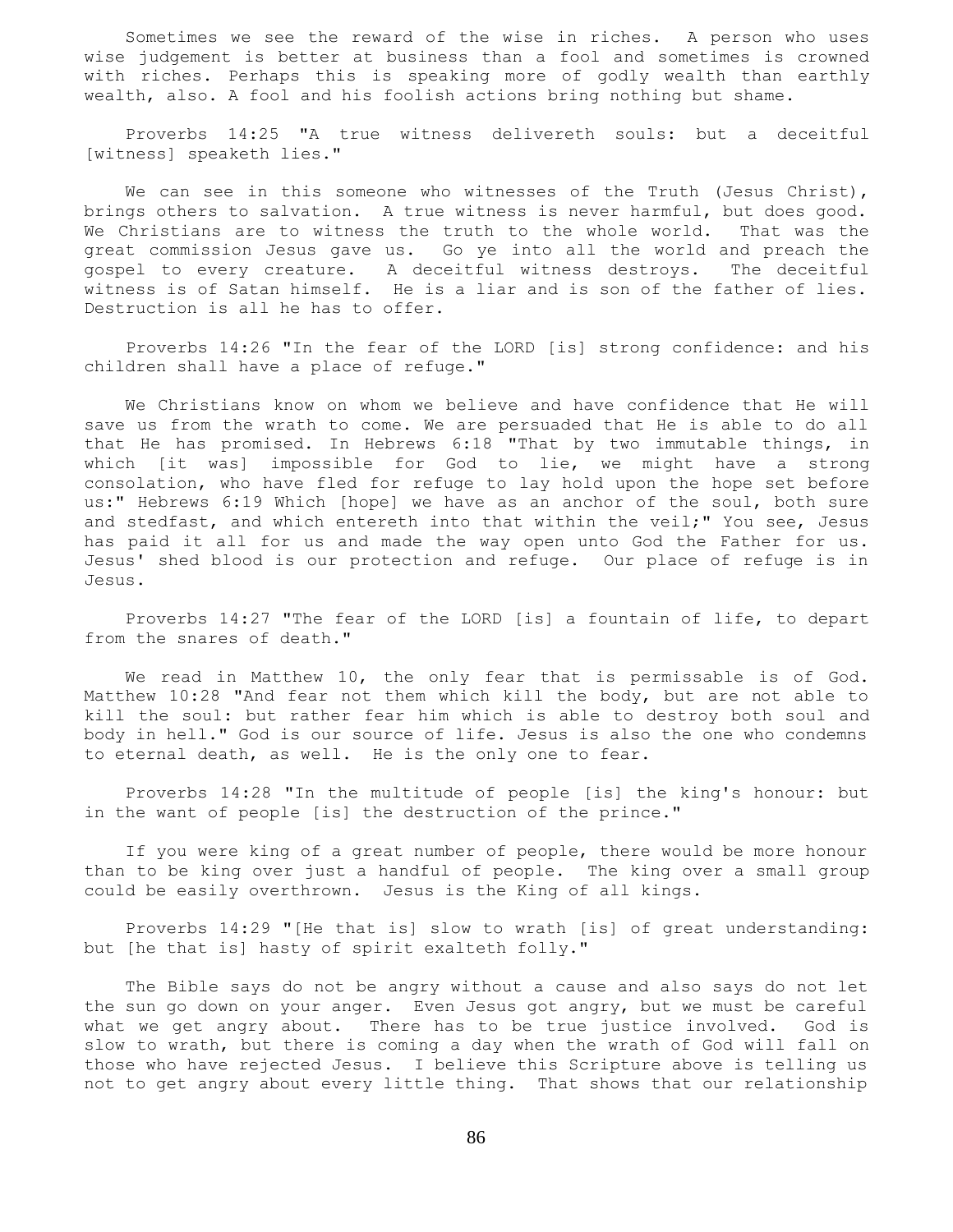with God is not what it should be. The Lord wants us to be forgiving and loving to even those who do not deserve it.

 Proverbs 14:30 "A sound heart [is] the life of the flesh: but envy the rottenness of the bones."

 We know the person who has a healthy heart is usually in pretty good shape physically. I believe this goes further than the physical and is speaking of a heart in tune with God. One of the main things mentioned in Romans 10:9-10 to be saved is to believe in the heart. Envy and strife go hand in hand. Envy eats you up from within and will totally destroy you.

 Proverbs 14:31 "He that oppresseth the poor reproacheth his Maker: but he that honoureth him hath mercy on the poor."

 God is the one who makes us rich or poor. We have very little to do with it. In Psalms 10:2 we see, "The wicked in his pride doth persecute the poor: let them be taken in the devises that they have imagined." The whole meaning of this above is that if we love God, we will be good to the poor. But for the grace of God, the poor one would be us.

 Proverbs 14:32 "The wicked is driven away in his wickedness: but the righteous hath hope in his death."

 In I Thessalonians 4:13, we read that there are people who have no hope. These are the wicked who are driven away from God by their wickedness. I Thessalonians 4:13 "But I would not have you to be ignorant, brethren, concerning them which are asleep, that ye sorrow not, even as others which have no hope." You can see that there is no hope for the one who continues in his wickedness and never turns to Jesus and His righteousness. We see the righteous have hope of the resurrection. I Thessalonians 4:14 "For if we believe that Jesus died and rose again, even so them also which sleep in Jesus will God bring with him." I Thessalonians 4:15 "For this we say unto you by the word of the Lord, that we which are alive [and] remain unto the coming of the Lord shall not prevent them which are asleep." I Thessalonians 4:16 "For the Lord himself shall descend from heaven with a shout, with the voice of the archangel, and with the trump of God: and the dead in Christ shall rise first:" I Thessalonians 4:17 "Then we which are alive [and] remain shall be caught up together with them in the clouds, to meet the Lord in the air: and so shall we ever be with the Lord."

 Proverbs 14:33 "Wisdom resteth in the heart of him that hath understanding: but [that which is] in the midst of fools is made known."

 Wisdom is not something we go around bragging about. It is a gift from God. Wisdom is hidden deep within us. A fool goes around bragging and looks very foolish for it. A wise man is quiet and someone else notices his wisdom.

 Proverbs 14:34 "Righteousness exalteth a nation: but sin [is] a reproach to any people."

 The United States was exalted as a nation for many years because we were founded upon Biblical principles. God blessed America because of its rich Christian heritage. Our country in recent years has gotten very far away from godly teaching, and we are becoming a reproach. As a nation, we must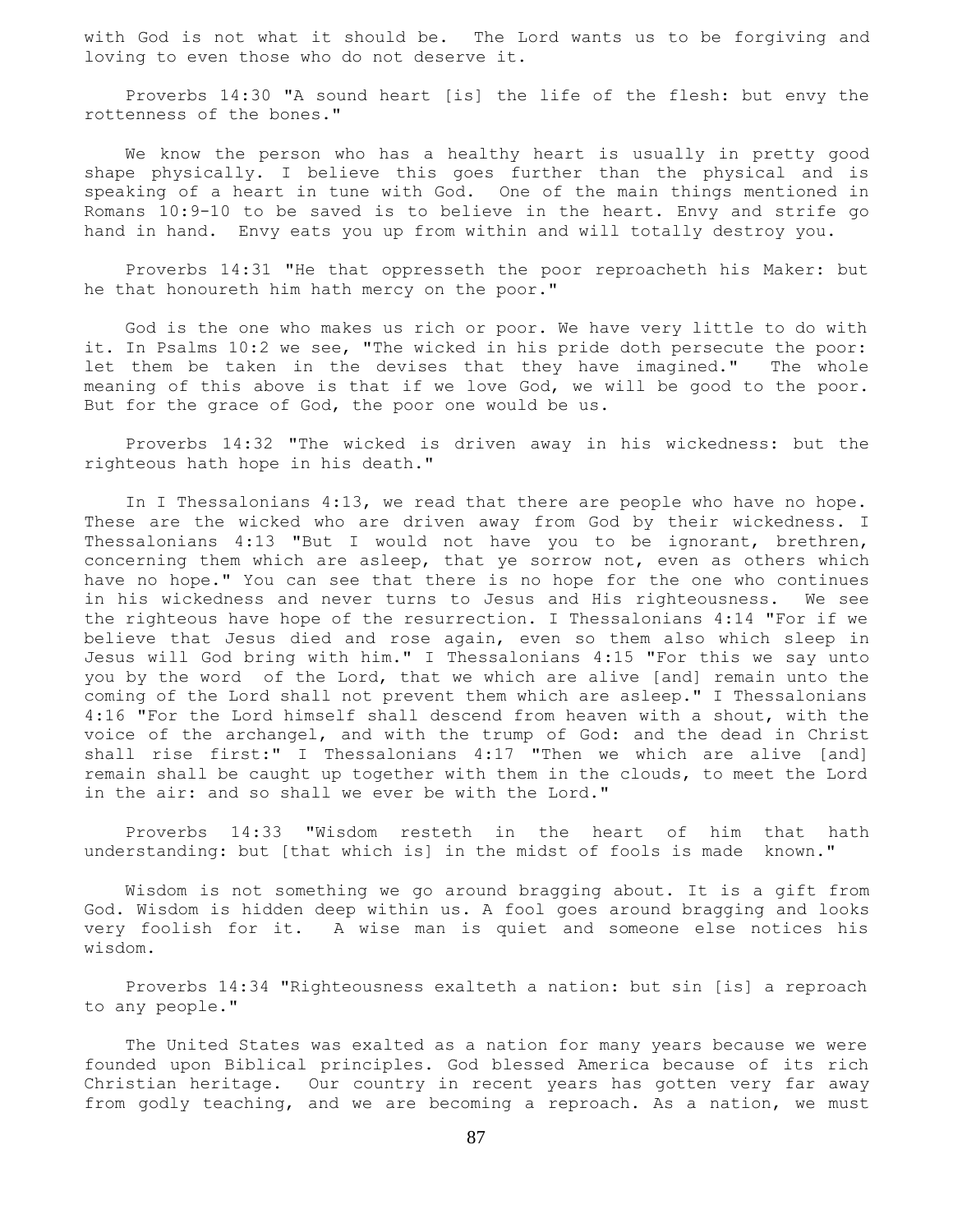return to God quickly and God will help us. II Chronicles 7:14 tells us, "If my people, which are called by my name, shall humble themselves, and pray, and seek my face, and turn from their wicked ways; then will I hear from heaven, and will forgive their sin, and will heal their land."

 Proverbs 14:35 "The king's favour [is] toward a wise servant: but his wrath is [against] him that causeth shame."

 We see that many times the king will choose a godly man to take care of things in his country because of the wisdom God has given him. Joseph is a good example of this when he stored food and saved Egypt and his people, as well. Haman, in the book of Esther, was a good example of the king's wrath falling on someone who brings evil. Haman was hanged by the king when he tried to destroy the Jews. Read Esther chapter 3 through chapter 9 to get the whole story.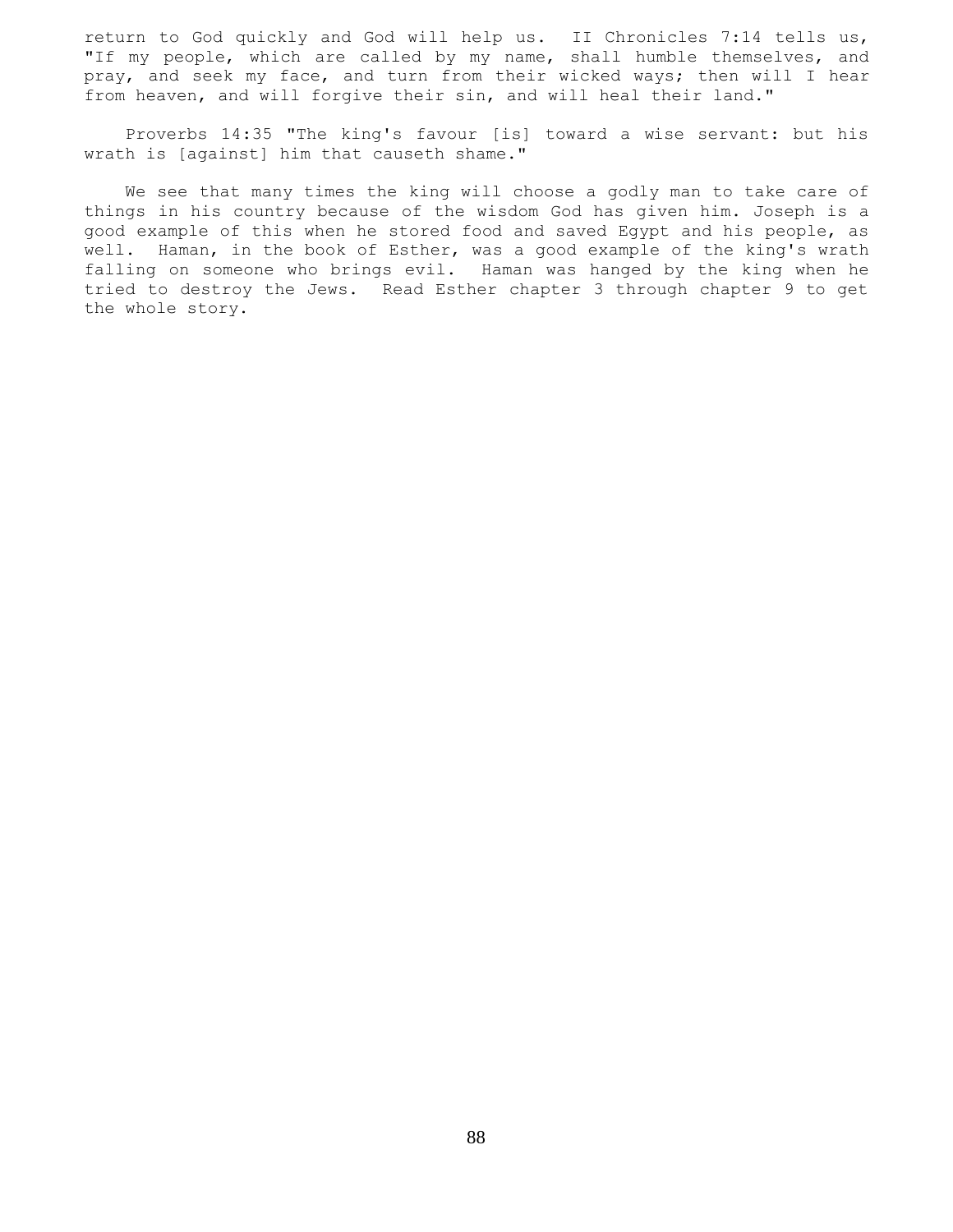## Proverbs 21 Questions

1. Who will bow before the other, the evil or the good? 2. How long will the Christians reign with Jesus? 3. The poor is hated of his \_\_\_\_\_\_\_\_\_ but the rich has 4. What story in the Bible is a good example of the poor being hated? 5. What is the royal law in James 2:8? 6. What happens to a person's heart who is constantly devising evil? 7. In all \_\_\_\_\_\_\_\_\_\_\_\_\_ there is profit. 8. What is meant by the talk of the lips leading to penury? 9. The crown of the wise is their 10. This witness that delivers souls is witnessing what? 11. What was the great commission Jesus gave to the believers? 12. A deceitful witness is of  $\qquad \qquad$  himself. 13. Who shall have a place of refuge in God? 14. Who made the way open to the Father for us? 15. Who are we to fear? 16. The king's honour is great because of what? 17. Who is King of all kings? 18. The Bible says do not be without a cause. 19. Who will God's wrath fall upon? 20. What is the life of the flesh in verse 30? 21. In Romans 10:9-10, what must we do to be saved? 22. What other sin goes hand in hand with envy? 23. In Psalms 10:2, who persecute the poor? 24. In verse 32, the righteous has hope in his 25. In I Thessalonians 4:13-17, what is the blessed hope of? 26. Who goes around bragging all the time? 27. In II Chronicles 7:14, what does God promise our nation? 28. Why has America been so blessed? 29. Who is a good example of the king choosing a godly man to help him with his country? 30. Who is a good example of what happens to an evil man when his king finds him out?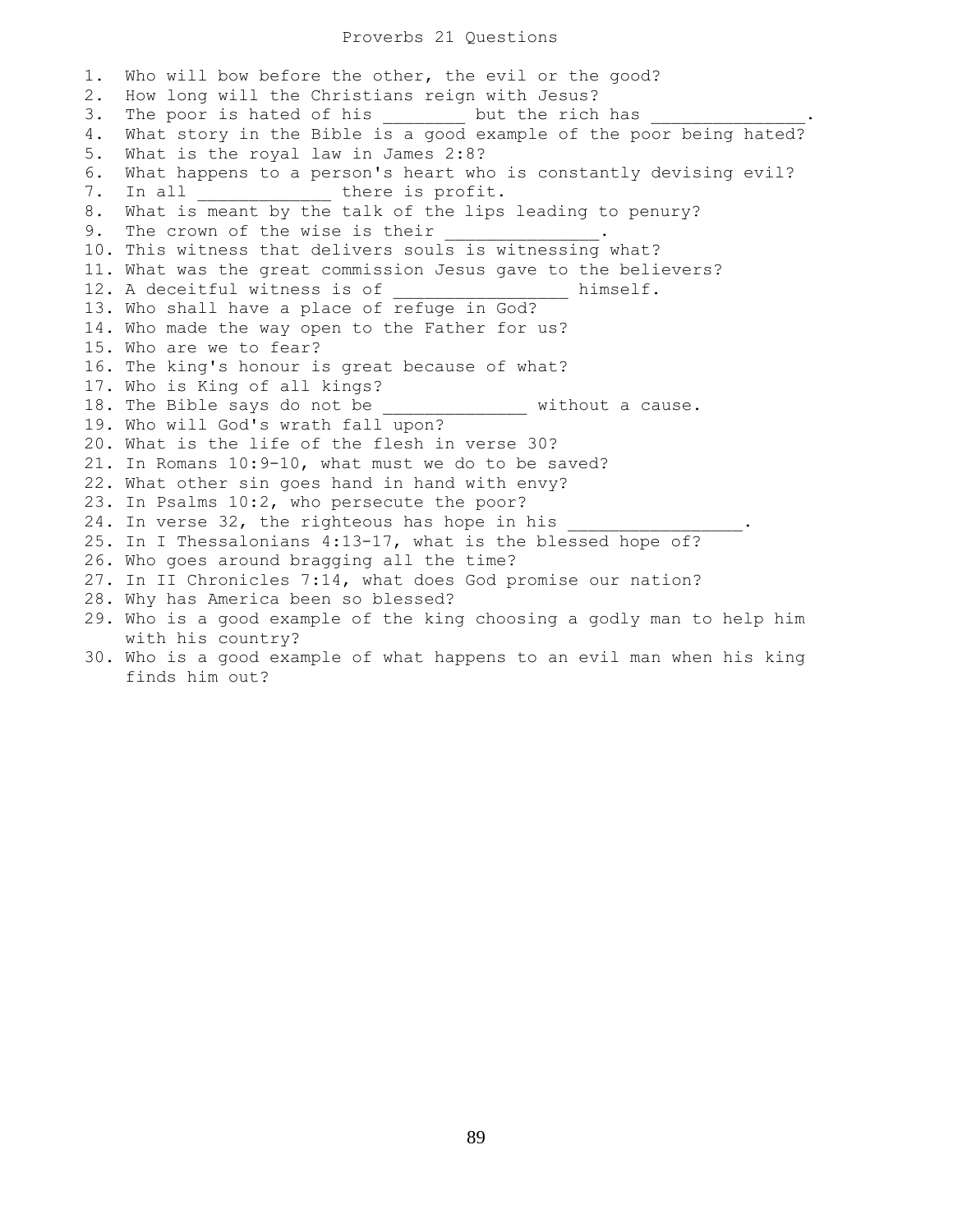We will begin this lesson in Proverbs 15:1 "A soft answer turneth away wrath: but grievous words stir up anger."

It takes two people to have an argument. If we will look here, we see that we must answer softly. The worst thing we can do is pout and not talk. Perhaps, we should silently pray a few minutes and then answer quietly. Screaming never accomplishes anything. It just causes a fight. Angry words bring angry words in return. The first thing you know, there are problems difficult to settle, because everyone has said too much. The best way is to stay calm and talk quietly.

 Proverbs 15:2 "The tongue of the wise useth knowledge aright: but the mouth of fools poureth out foolishness."

 The tongue is a mighty weapon. The wise are very careful about what they say. They choose their words carefully. A fool blurts out whatever comes to mind. He takes no thought at all for what he says. He stays in trouble by the words that come pouring from his mouth.

 Proverbs 15:3 "The eyes of the LORD [are] in every place, beholding the evil and the good."

 In Revelation, we read about the symbolic meaning of eyes (which mean great wisdom}. In this particular verse, I believe, this is speaking of the Lord being omnipresent (being every where all the time). He knows everything we do, even if it is done in cover of darkness. God is not out to get us. He sees all the good we do as well.

 Proverbs 15:4 "A wholesome tongue [is] a tree of life: but perverseness therein [is] a breach in the spirit."

 Words can destroy or words can heal. The wholesome tongue speaks beautiful words of hope. That tongue speaks life and not death. The wholesome tongue of the preacher brings the good news of the gospel, and if the message is heeded, it brings eternal life. This perverseness is probably lies being spoken that will do harm to others.

 Proverbs 15:5 "A fool despiseth his father's instruction: but he that regardeth reproof is prudent."

 A fool will not accept instruction, especially from his father. He is a "know it all" has to make every mistake for himself instead of learning from others mistakes. A person who takes instructions well will be saved much pain and suffering. He learns from others' mistakes and doesn't have to pay for each mistake himself.

 Proverbs 15:6 "In the house of the righteous [is] much treasure: but in the revenues of the wicked is trouble."

 In this, we see two ways of getting treasure. The righteous has much treasure, because he has earned it fairly and God has blessed him. The wicked earns theirs in an unlawful way. Ill gotten gain is soon lost.

90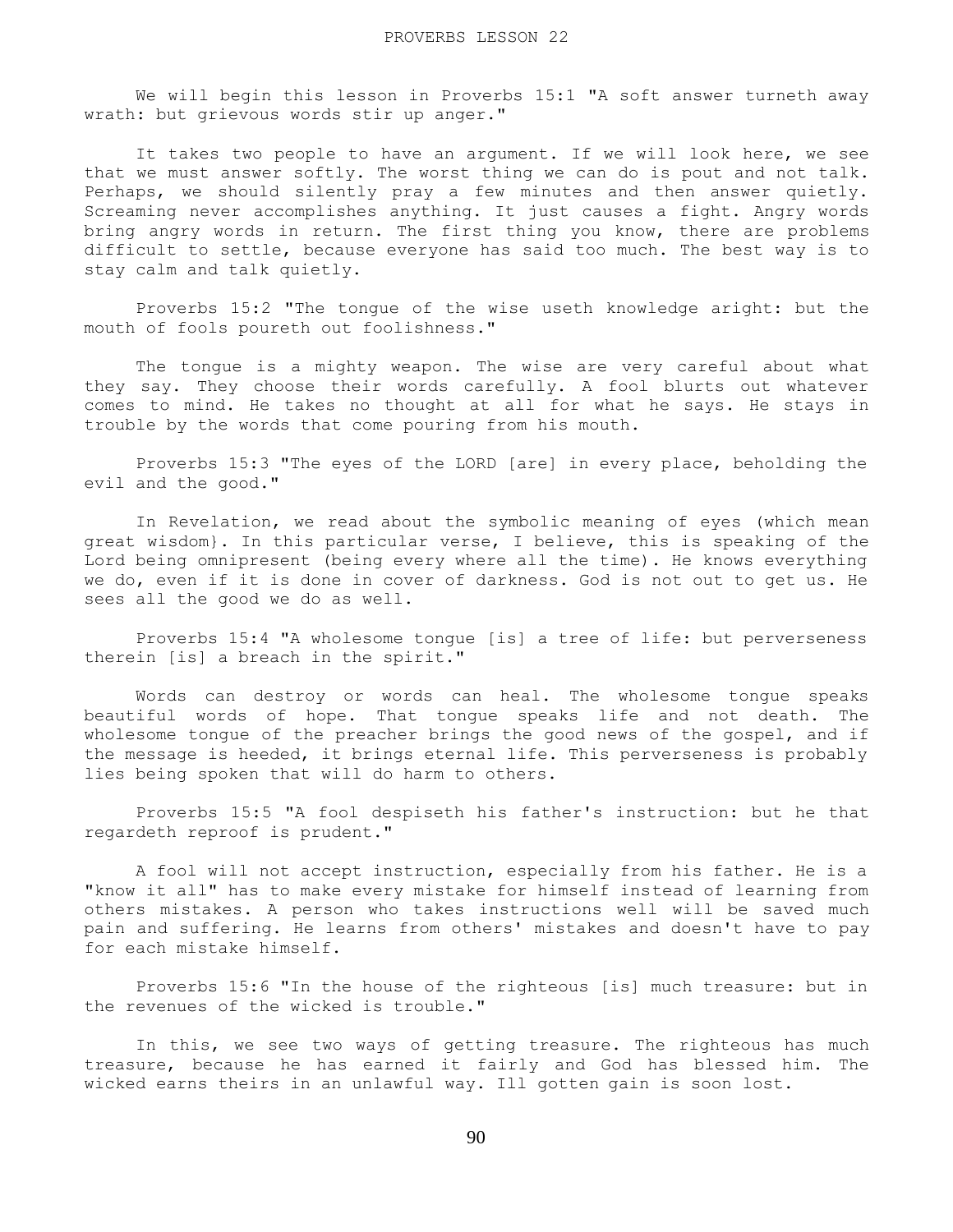Proverbs 15:7 "The lips of the wise disperse knowledge: but the heart of the foolish [doeth] not so."

 In Luke 6:45 we read of two different messages the lips bring. Luke 6:45 "A good man out of the good treasure of his heart bringeth forth that which is good; and an evil man out of the evil treasure of his heart bringeth forth that which is evil: for of the abundance of the heart his mouth speaketh." We see the heart is where the message originates.

 Proverbs 15:8 "The sacrifice of the wicked [is] an abomination to the LORD: but the prayer of the upright [is] his delight."

 We see one of the first offerings in the Bible being rejected by God. Cain's offering was unacceptable to God, Cain even killed his brother because of his jealousy. Prayer changes things. God listens to our prayers. We see all the Patriarchs praying to God. Great men of the Bible such as Moses, Joseph, and David all prayed often to God. Even Jesus prayed to the Father. God likes for us to pray. Prayer is a time for fellowshipping with God. We read in Philippians 4:6 "Be careful for nothing; but in every thing by prayer and supplication with thanksgiving let your requests be made known unto God."

 Proverbs 15:9 "The way of the wicked [is] an abomination unto the LORD: but he loveth him that followeth after righteousness."

 This is speaking of a way of life. A pattern is set to either walk the broad way of wickedness which leads to destruction or to walk the straight and narrow path which pleases God. There are only two paths. We must go on one or the other. The path of righteousness is the path the Christian must take.

 Proverbs 15:10 "Correction [is] grievous unto him that forsaketh the way: [and] he that hateth reproof shall die."

 Forsaking the way of life is intended here. Jesus is the Way and to forsake Him brings death. Sin has to be repented of and corrected to get in the way which leads to life. Those who reject repentance and correction (in Jesus) shall die in their sins.

 Proverbs 15:11 "Hell and destruction [are] before the LORD: how much more then the hearts of the children of men?"

We see by this that hell and destruction are fully known of God. God, also, can see into the heart of man and knows what is in each person's heart. God even knows the desires of each person's heart. God even knows the desires of our heart before we pray. But he wants us to pray. He even knows how many hairs are upon your head.

 Proverbs 15:12 "A scorner loveth not one that reproveth him: neither will he go unto the wise."

This scorner is an arrogant, conceited person who dislikes anyone who tries to correct him. This possibly has to do with not wanting to be taught about God. The wise would be telling him about God.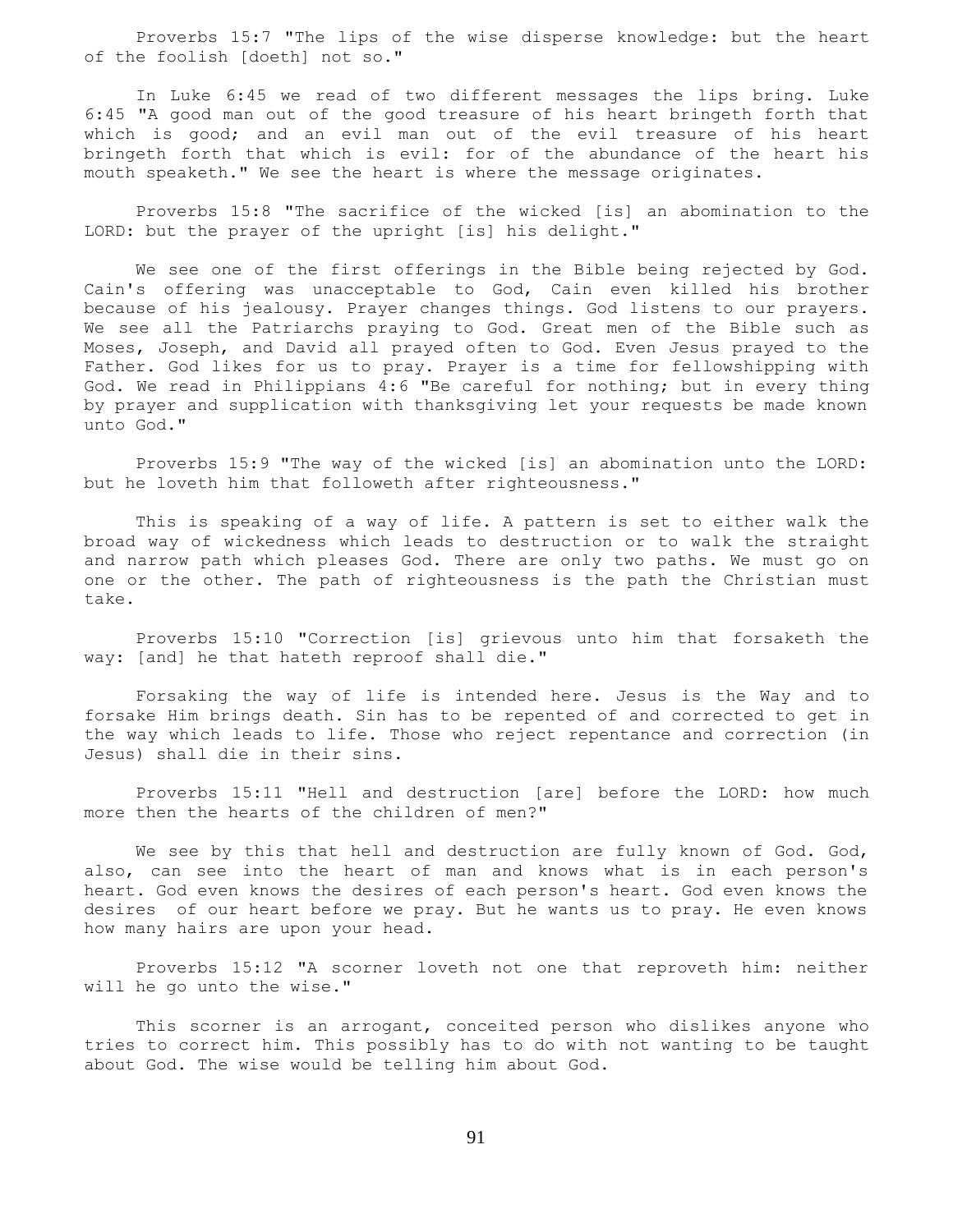Proverbs 15:13 "A merry heart maketh a cheerful countenance: but by sorrow of the heart the spirit is broken."

 I have said so many times that you can look into the eyes of a person and tell what is inside them. If your heart is merry, your eyes will sparkle and there will be a big smile on your face. When the heart is sorrowful, the eyes are dull, and a big frown is on the face. The spirit of man being broken goes along with the sorrow. Sorrow effects not only our outward look but effects the spirit in a negative way, as well.

 Proverbs 15:14 "The heart of him that hath understanding seeketh knowledge: but the mouth of fools feedeth on foolishness."

 We see that the heart's desire of the first person here is to seek even more knowledge. The fool is always hanging on to every foolish things he hears. He feeds on falsehoods.

 Proverbs 15:15 "All the days of the afflicted [are] evil: but he that is of a merry heart [hath] a continual feast."

 We see, that this affliction is not physical, but probably had to do with depression. We see a person whose depression is almost continuous. This person never sees anything good; he looks at the dark side of life. The contrast here is he of a merry heart sees everything from a positive attitude. Life to him is a continuous joy. The righteous always are at peace.

 Proverbs 15:16 "Better [is] little with the fear of the LORD than great treasure and trouble therewith."

 We have said in an earlier lesson in Proverbs fear of the Lord is the beginning of wisdom. Fear of the Lord brings a relationship with God that will get you to heaven. There is no treasure great enough that it would be worth trading eternity with God for. Wealth many times brings sorrow. Christians should be content with whatever state they are in. Wealth sometimes keeps people away from really close relationship with God. It would be much better to be poor and close to God.

 Proverbs 15:17 "Better [is] a dinner of herbs where love is, than a stalled ox and hatred therewith."

 This is telling us again, that pleasant company is far more important at a meal than the food on the table. The ox is speaking of some fairly expensive meat. Herbs here, is speaking of a meal of vegetables. I heard someone say that for many years they didn't have enough money to buy bacon and eggs for breakfast, and they just had gravy and bread. She said we were happy and didn't even realize we were missing anything. Happiness is what we are all looking for, not some special food.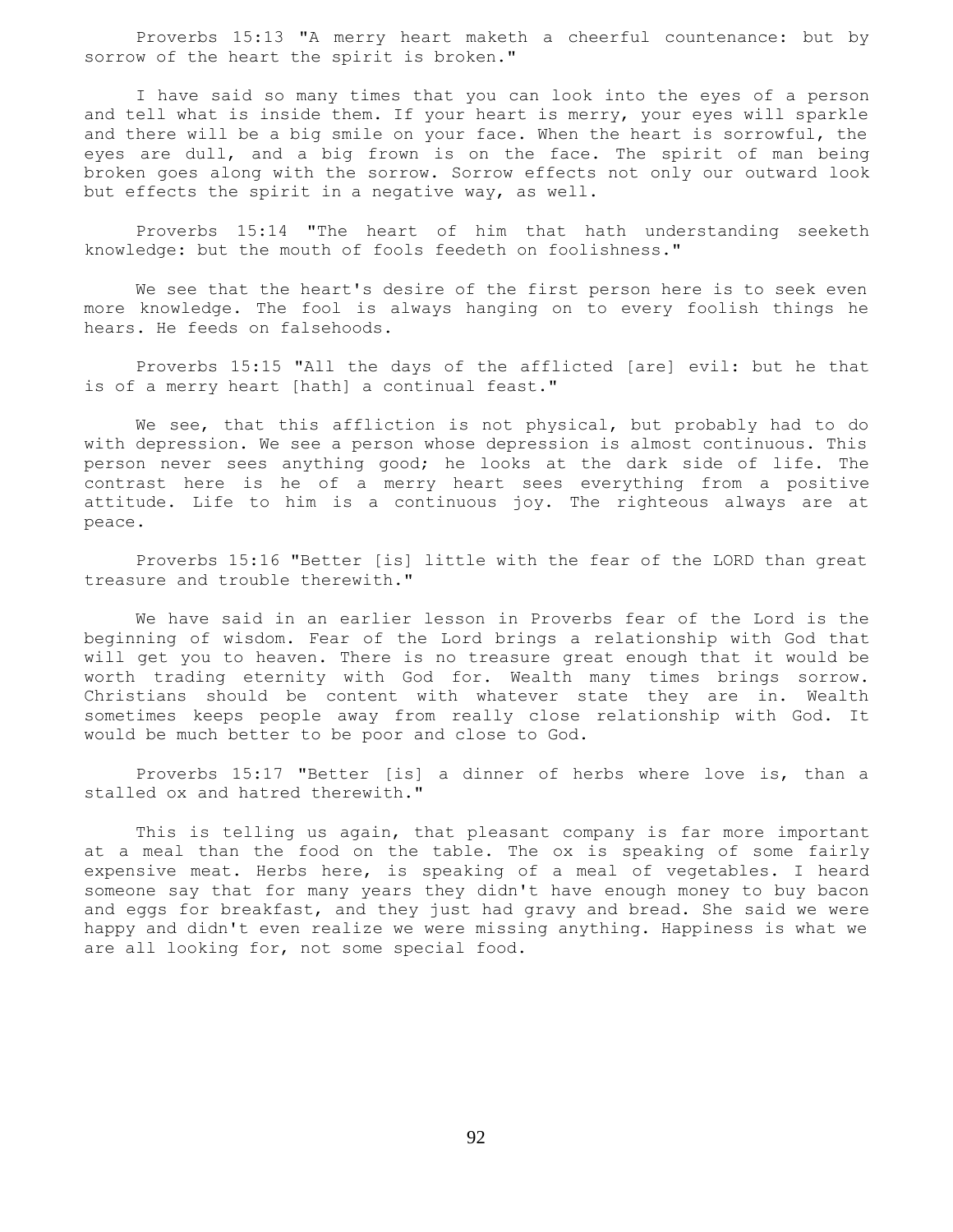1. In verse 1, what turns away wrath? 2. What kind of words stir up anger? 3. What is the worst thing we can do in a discussion? 4. What does the mouth of a fool pour out? 5. Describe a wise tongue? 6. Where are the eyes of the Lord? 7. What does that tell us about the Lord? 8. What is the symbolic meaning of eyes? 9. What is the tree of life in verse 4? 10. What does the wholesome tongue of a preacher bring? 11. What is the difference in a wise man and a foolish man? 12. Where is the treasure found? 13. The lips of the wise disperse 14. Where does the message that comes from the mouth originate? 15. When the wicked sacrifice to God, it is an \_\_\_\_\_\_\_\_ to Him? 16. How are we to let our requests be known to God? 17. What are the only two paths of life open to us? 18. Correction is grievous to whom? 19. What 2 bad things are before the Lord? 20. What lets us know how much God knows about each of us? 21. Who is the scorner in verse 12? 22. A merry heart makes what? 23. Describe the look of a person with a sorrowful heart. 24. What does a fool feed on? 25. All the days of the afflicted are 26. What kind of affliction are we talking about, probably? 27. Better is little with fear of the Lord than what? 28. What reward will fear of the Lord get you? 29. Better is a dinner of herbs where \_\_\_\_\_\_\_\_ is than a stalled ox and hatred. 30. What is this telling us is more important than fine food? 31. What are we all looking for out of life here on this earth, other

than God?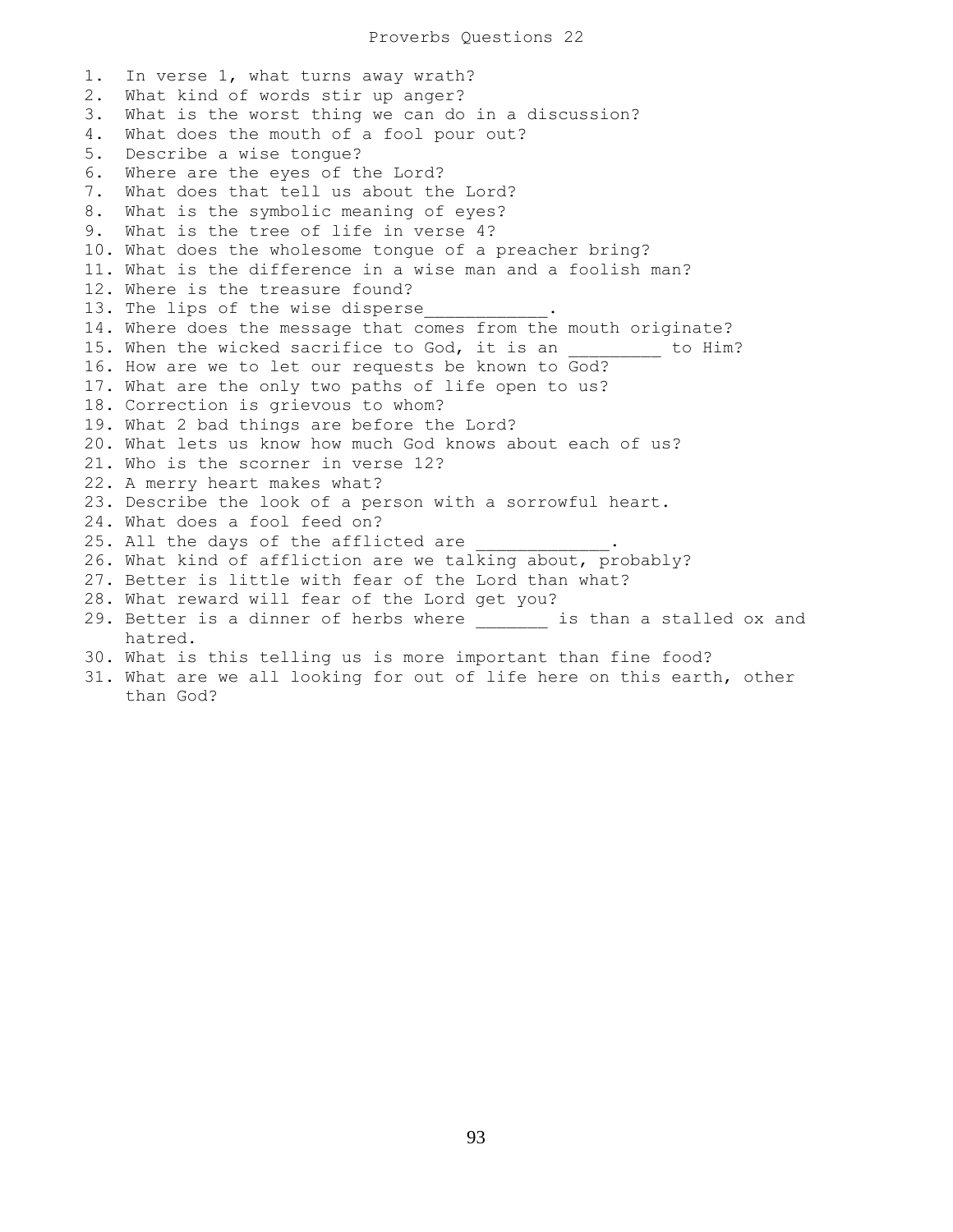We will begin this lesson in Proverbs 15:18 "A wrathful man stirreth up strife: but [he that is] slow to anger appeaseth strife."

 We see again, here the wrathful man is always trying to start a battle over just any little old thing, but the man slow to anger is a peacemaker and will go to almost any length to avoid an argument.

 Proverbs 15:19 "The way of the slothful [man is] as an hedge of thorns: but the way of the righteous [is] made plain."

 Slothful means lazy, in fact, very lazy. A man who is this lazy will lie up in bed and let the thorn bushes grow up all around him. The righteous man speaks also of an industrious man who keeps his path clean and ready to go.

 Proverbs 15:20 "A wise son maketh a glad father: but a foolish man despiseth his mother."

 A wise son follows the instructions of his father and learns his lesson well. His father is proud of him, because he was an obedient son who was quick to learn and learned his lesson well. The foolish man despiseth his mother, because he does not want to learn anything from anyone else and especially from his mother. She wants to help him, and he is too arrogant to let her help.

 Proverbs 15:21 "Folly [is] joy to [him that is] destitute of wisdom: but a man of understanding walketh uprightly."

 Proverbs 16:25 says, "There is a way that seemeth right unto a man, but the end thereof [are] the ways of death."

 Proverbs 15:22 "Without counsel purposes are disappointed: but in the multitude of counsellors they are established."

 This is a very good saying about listening to advise from others and weighing to make the best decision possible. The old saying goes, "Two heads are better than one". It would be foolish indeed to not discuss something to be done and then take the best advise.

 Proverbs 15:23 "A man hath joy by the answer of his mouth: and a word [spoken] in due season, how good [is it]!"

 This verse 23 is actually connected to 22. We see here one of the counsellors who has given good advice and he rejoices in that his advise was taken. His message was given at just the right time.

 Proverbs 15:24 "The way of life [is] above to the wise, that he may depart from hell beneath."

We see, that the wise choose the way that leads to heaven above. They are aware that hell exists beneath. They are on a higher plane. They seek the way of the Godly. Their home is in heaven; and they refuse the way of sin that leads to hell.

94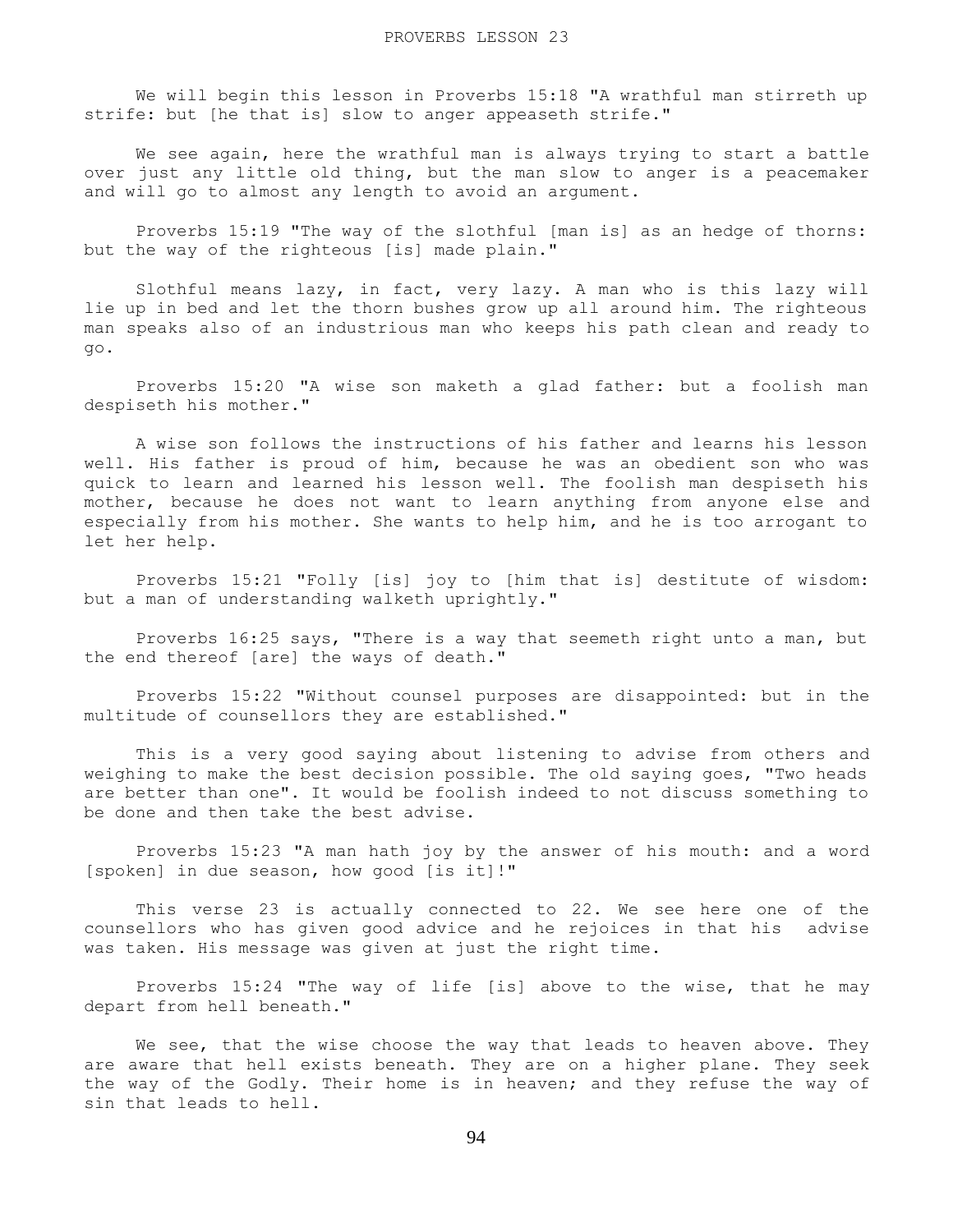Proverbs 15:25 "The LORD will destroy the house of the proud: but he will establish the border of the widow."

 The proud don't think they need any help from anyone. God loves and helps the humble. We must reach out for his help before He will give it. God helps those who cannot help themselves. We really need Him, but some are too proud to admit they need Him.

 Proverbs 15:26 "The thoughts of the wicked [are] an abomination to the LORD: but [the words] of the pure [are] pleasant words."

 Jesus taught that sin occurs first in the heart and thought. In Matthew 5:27-28, We see the sin actually occurs in the heart and mind. Matthew 5:27 "Ye have heard that it was said by them of old time, Thou shalt not commit adultery:" Matthew 5:28 "But I say unto you, That whosoever looketh on a woman to lust after her hath committed adultery with her already in his heart." The thoughts of the sinner are evil and are an abomination to God. A pure person has pure thoughts and his words are pleasant.

 Proverbs 15:27 "He that is greedy of gain troubleth his own house; but he that hateth gifts shall live."

 A greedy person is not just greedy with outsiders, but with the members of his family as well. The number one cause of divorce in America today is debt. A greedy person is always accusing the other members of the family for the debt mess they are in and consequently arguments occur which leads to divorce. In some families, there is an unselfish person who enjoys giving to the rest more than receiving themselves. The person who loves to give and not get will prosper or live.

 Proverbs 15:28 "The heart of the righteous studieth to answer: but the mouth of the wicked poureth out evil things."

 The person who is slow to speak says fewer things that they regret later. A righteous person will carefully choose the words they say so as not to hurt the feelings of the one they are speaking to. An evil person doesn't care about anyone else's feelings and just blurts out evil things.

 Proverbs 15:29 "The LORD [is] far from the wicked: but he heareth the prayer of the righteous."

 Sin separates us from God. Some have taken this Scripture to mean that God will not hear the prayer of the sinful man. I believe God does hear his prayers but will not answer until the sinful man repents. God is far from the wicked because the wicked has walked away from God, not the other way around. God does answer the righteous quicker as we see in the following Scripture. James 5:16 "Confess [your] faults one to another, and pray one for another, that ye may be healed. The effectual fervent prayer of a righteous man availeth much."

 Proverbs 15:30 "The light of the eyes rejoiceth the heart: [and] a good report maketh the bones fat."

 If we have Jesus in our heart, we have His Light shining within us. Others see in this person a joy unspeakable that radiates out to everyone they come in contact with. A good report maketh the bones fat is very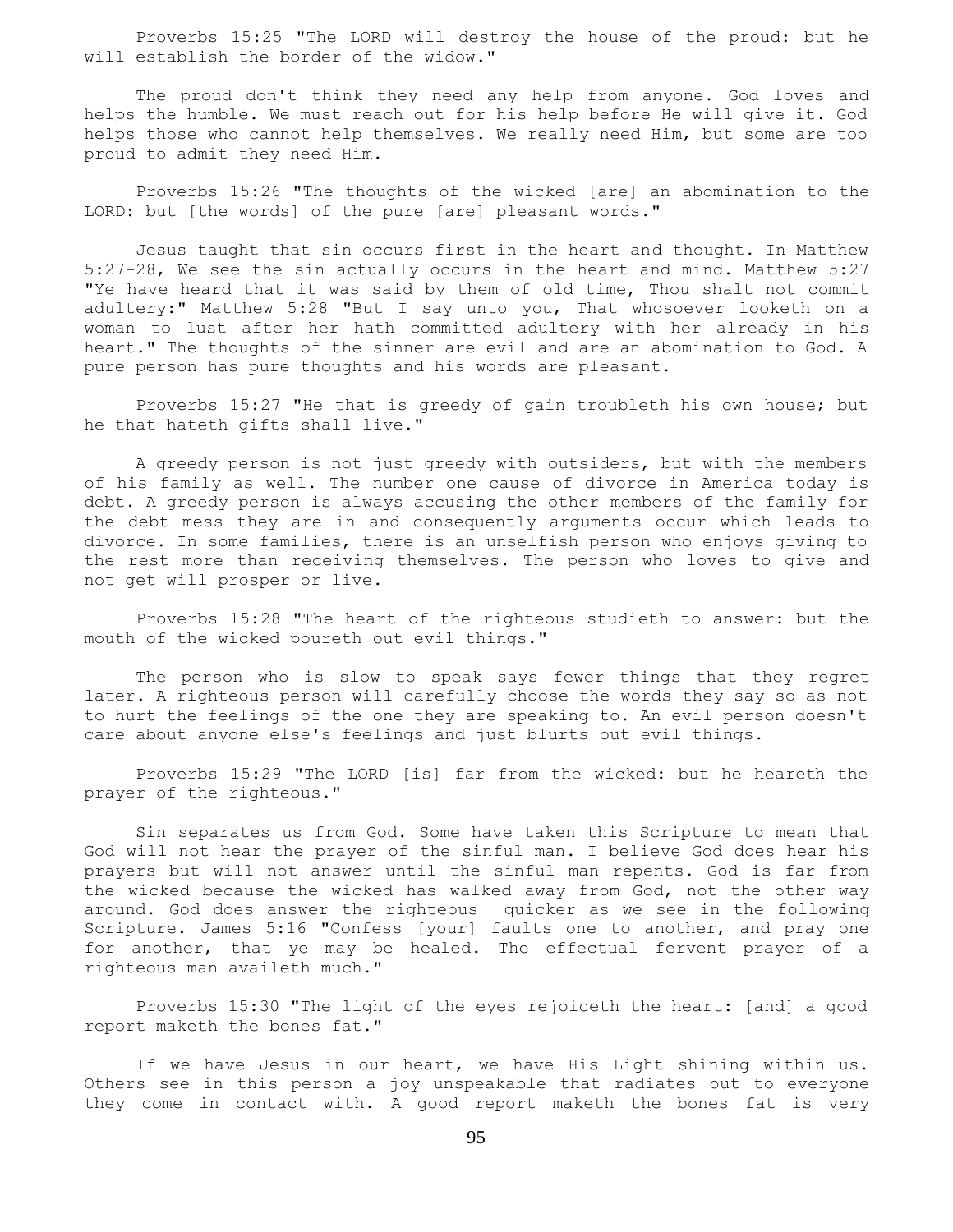similar to the statement: Good news lifts you up. It makes your heart leap within you.

 Proverbs 15:31 "The ear that heareth the reproof of life abideth among the wise."

 Over, and over again, in the book of Revelation, it is said, "He that hath an ear let him hear". This is talking about opening your ear of understanding to God. We are to be wise unto salvation.

 Proverbs 15:32 "He that refuseth instruction despiseth his own soul: but he that heareth reproof getteth understanding."

 A person who refuses to be taught is hurting himself more than anyone else. An unlearned person makes many mistakes. He has no facts to work with. The person who wants to understand will listen carefully to someone who knows more, and will even take correction from that person to learn.

 Proverbs 15:33 "The fear of the LORD [is] the instruction of wisdom; and before honour [is] humility."

 We have said before that humility is very important. We must walk humbly before God. The honor must come from God and not man. If we fear God, we will follow in His ways. We will study his Word and know what is His will in our life. If we fear Him, our desire will be to please him. This fear actually means we will love Him and respect him.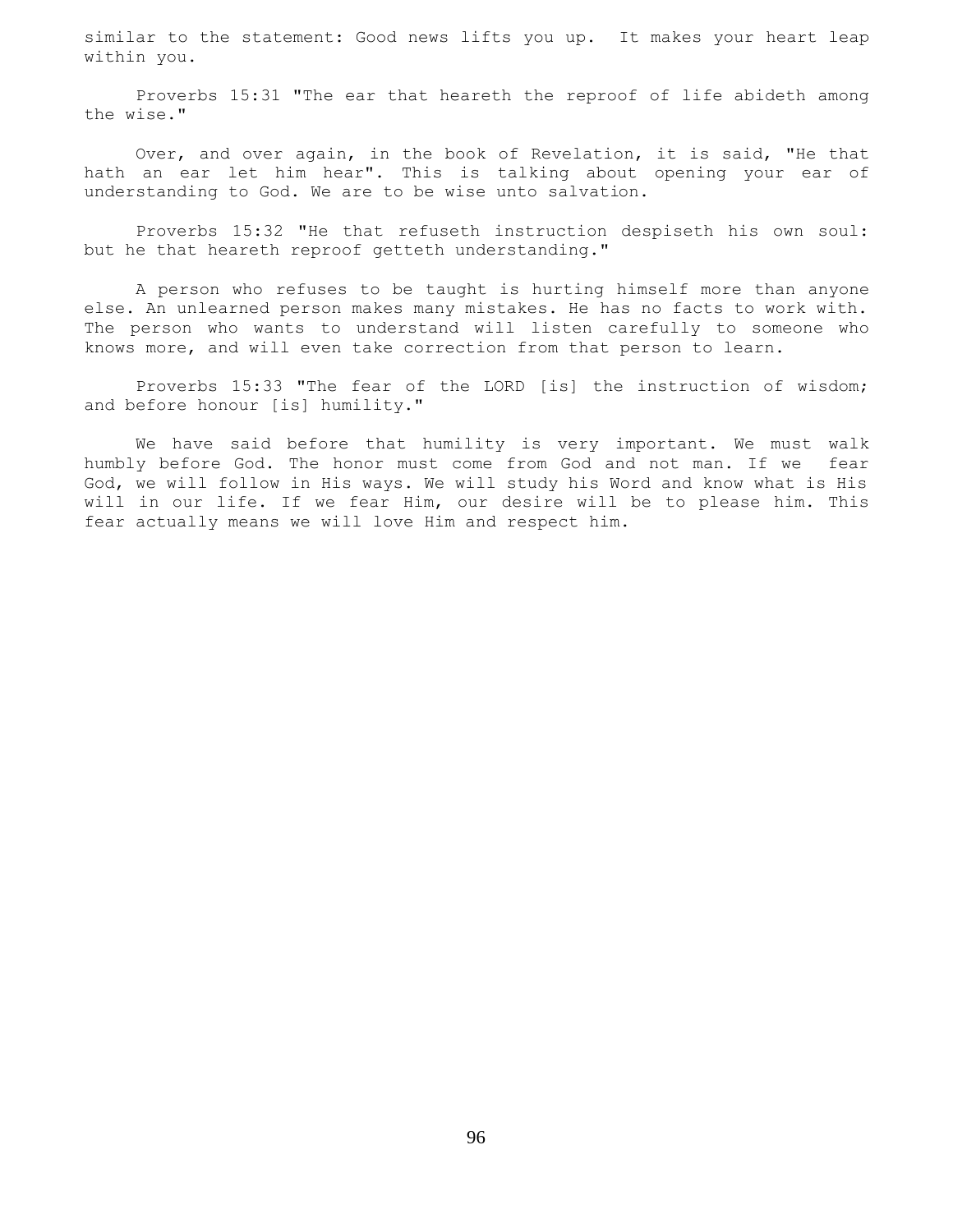1. In verse 18, who stirreth up strife? 2. A man slow to anger could be called a  $\cdot$  ? 3. Who is a slothful man? 4. What kind of hedge is around a slothful man? 5. Who maketh a glad father? 6. Why does the foolish despise his mother? 7. How does a man of understanding walk? 8. A man destitute of wisdom walks in 9. Without \_\_\_\_\_\_ purposes are disappointed. 10. Why is it good to listen to others' advise? 11. What is meant by, the way of life is above to the wise? 12. Where is the godlys' home? 13. The Lord destroys the house of the proud but establishes whose borders? 14. Where does sin first occur? 15. The thoughts of the wicked are an \_\_\_\_\_\_ to the Lord. 16. Describe a pure person. 17. Who is a greedy person greedy with? 18. What is the number one cause of divorce in America? 19. Who can bring peace to a family (besides God)? 20. What is the difference in the way the righteous answer and the evil? 21. In verse 29, the Lord hears whose prayers? 22. Why is the Lord far from the wicked? 23. In James 5:16, what kind of prayer availeth much? 24. The ear, in verse 31, is talking about what? 25. Who despises his own soul? 26. Why should we fear God?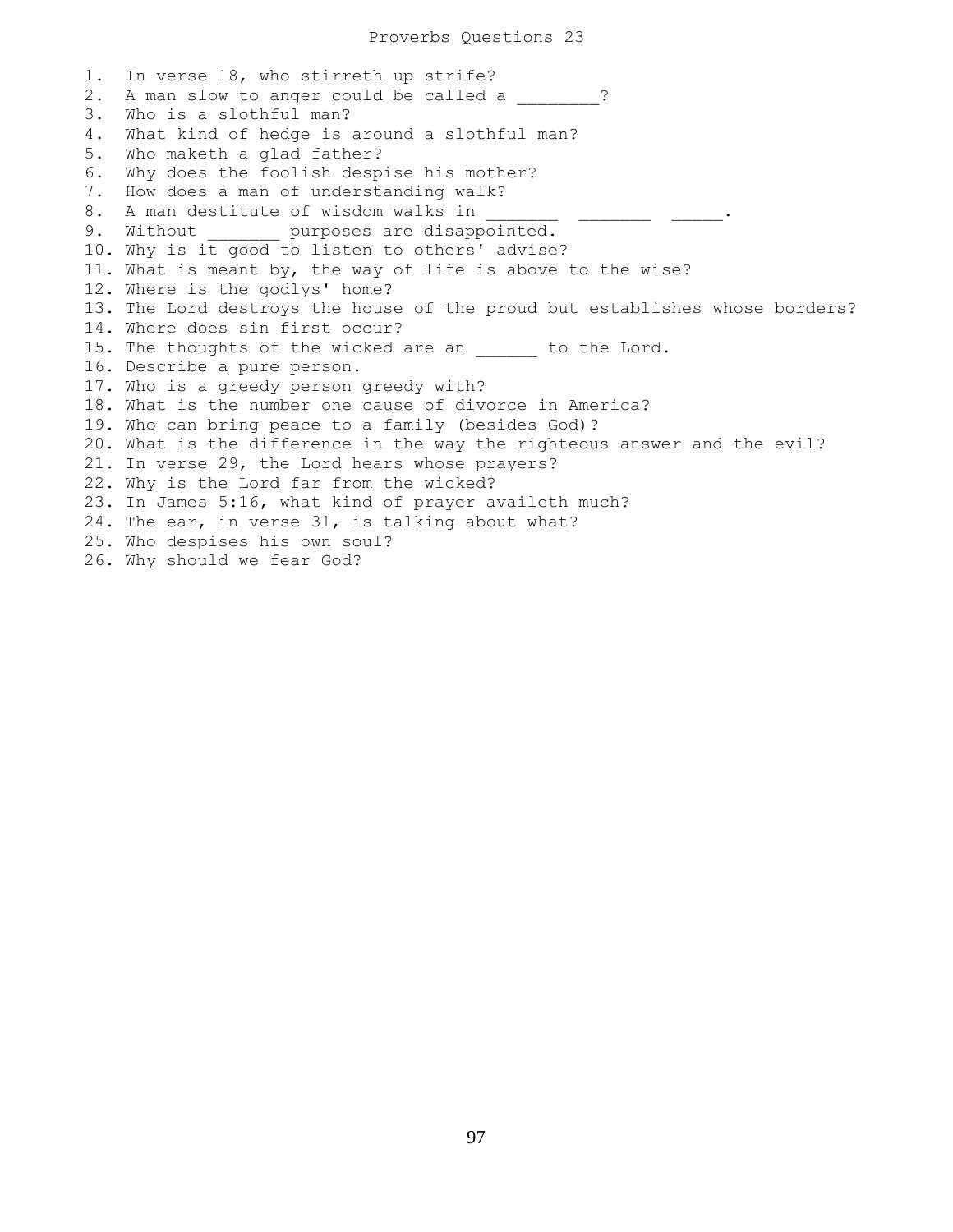We will begin this lesson in Proverbs 16:1 "The preparations of the heart in man, and the answer of the tongue, [is] from the LORD."

We see here a godly man. One whose heart is stayed upon the Lord. Jesus taught us in His own words in Luke 12:11-12 that the Holy Spirit would put in our mouth what we need to say. Luke 12:11 "And when they bring you unto the synagogues, and [unto] magistrates, and powers, take ye no thought how or what thing ye shall answer, or what ye shall say:" Luke 12:12 "For the Holy Ghost shall teach you in the same hour what ye ought to say." God does not want us for our worldly abilities. He wants us because we are willing to be molded into His image.

 Proverbs 16:2 "All the ways of a man [are] clean in his own eyes; but the LORD weigheth the spirits."

 We see here, again, that man's deeds are not always what the man really is. God looks into our heart and sees what our intents are. He judges the heart and not the deeds. The spirit of man is what we really are. This body is just a house we live in for a short time. Secular humanism teaches that we are the center of everything and that we should follow our own desires, but God says that leads to destruction. The flesh desires are what is right in our own sight. The spirit wants to please God and is truly the thing to do.

 Proverbs 16:3 "Commit thy works unto the LORD, and thy thoughts shall be established."

 Every job we do should be done as unto the Lord. Jobs we do on our own are doomed to failure, but jobs done for Him are established forever. The thoughts that are established are the things the Holy Spirit of God has given you.

 Proverbs 16:4 "The LORD hath made all [things] for himself: yea, even the wicked for the day of evil."

 God made everything good. God did not make evil. Man has a free will and some choose to be evil, but God did not predestinate them being evil. It is God's wish that all would come to the knowledge of God and be saved in Jesus Christ, but some will not accept salvation in Jesus and they will go bad. God's foreknowledge allowed Him to know who they would be. Revelation 4:11 "Thou art worthy, O Lord, to receive glory and honour and power: for thou hast created all things, and for thy pleasure they are and were created."

 Proverbs 16:5 "Every one [that is] proud in heart [is] an abomination to the LORD: [though] hand [join] in hand, he shall not be unpunished."

 God does not want us to be arrogant. Those who are proud of self, God turns away from. Pride is what caused Lucifer to lose out in heaven. He thought too highly of himself. He elevated himself in his own opinion up to the level of God the Father. This is the same mistake many Christians are making today. Some would have you believe that you will eventually be equal to God. This will never be. God will always be God, and we will be His servants. We will even be His adopted children, but we will never be God.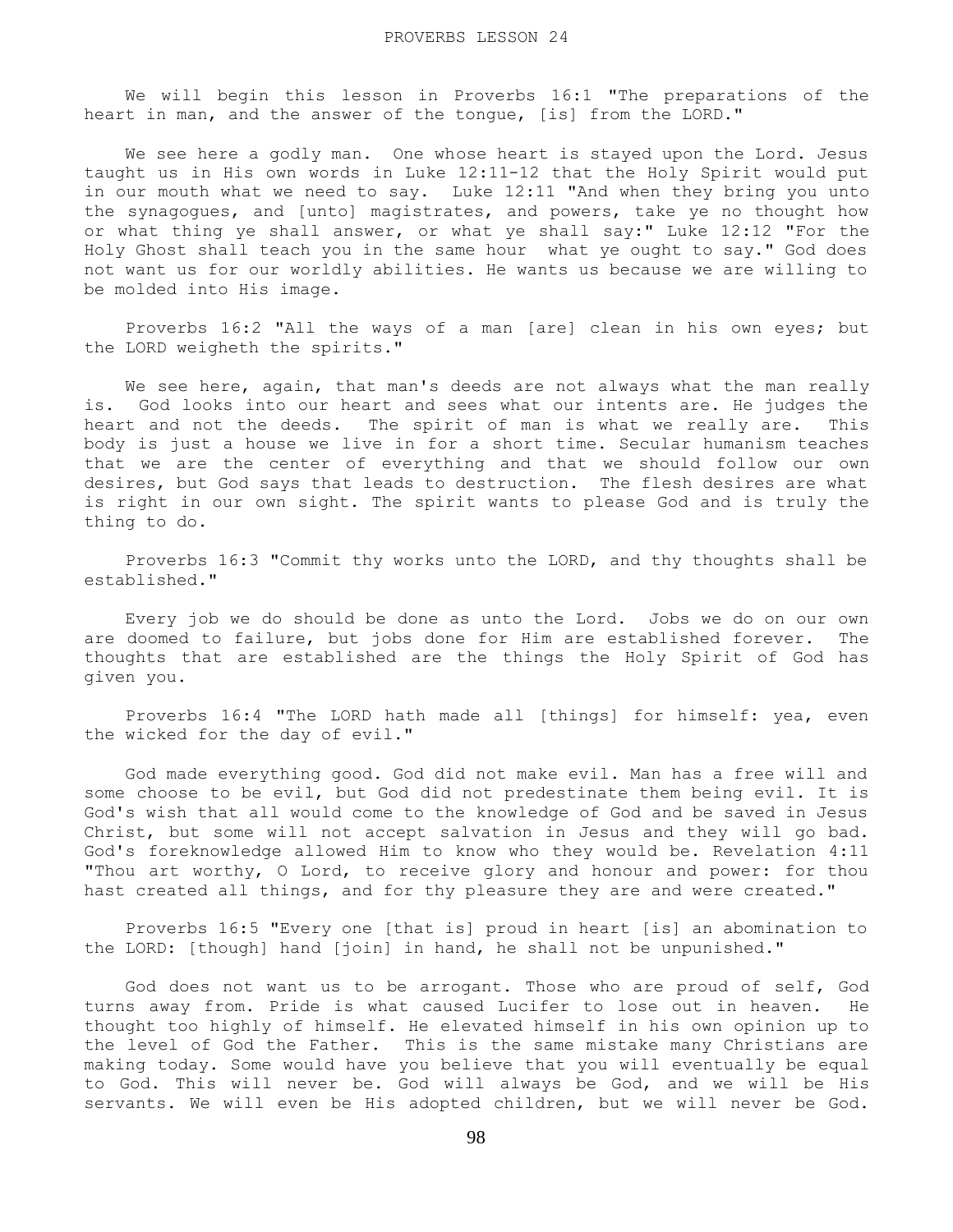Pride cometh before a fall. Even if a great number band together hand in hand and believe that they will be God, it will never work. God will punish those who try to elevate themselves too highly (one at a time or a large group).

 Proverbs 16:6 "By mercy and truth iniquity is purged: and by the fear of the LORD [men] depart from evil."

 We see in this purging a step that Christians must take. We are all saved by faith in Jesus Christ, but we must walk in that saved condition. This purging is the doing away with the sins of the old life. God's mercy and truth teach us a better way of life. It is our obligation to walk in newness of life (the better way). We must destroy (purge) the old habits. If we truly love the Lord, we will have reverent fear of Him. We will be continually fearful of falling back into evil. This fear will not be because we are afraid of His punishment, but because we love Him and want to please Him.

 Proverbs 16:7 "When a man's ways please the LORD, he maketh even his enemies to be at peace with him."

 A man who is pleasing the Lord is living a peaceable life. He is doing unto others as he would have them do unto him. He is loving his neighbor as himself. This type of life leaves no room for argument. It is hard to be at war with someone who loves you. We see, also, that those who love the Lord are blessed of Him.

 Proverbs 16:8 "Better [is] a little with righteousness than great revenues without right."

 I have seen so many people who have great wealth that they have acquired at the cost of their neighbors. These people are afraid to go to sleep at night. They have so many enemies that they have stepped on, to get to the top, that they are in constant fear of retaliation from some of them. Thank you, but I do not want any part of that kind of life. When you live a righteous life, you can go to bed at night and sleep in peace. You have no enemies. We read in verse seven that if you had any enemies, they would be at peace with you.

 Proverbs 16:9 "A man's heart deviseth his way: but the LORD directeth his steps."

 We see, here, that man plans what he wants to do, but God decides whether it will happen or not. One of the best examples of this in all the Bible is found in the 12th chapter of Luke where the rich fool was so selfish and would not do God's will with the abundance he had. He even tore his barns down and made greater barns to hold all his goods, but we will see what happened in Luke 12:20 "But God said unto him, [Thou] fool, this night thy soul shall be required of thee: then whose shall those things be, which thou hast provided?"

 Proverbs 16:10 "A divine sentence [is] in the lips of the king: his mouth transgresseth not in judgment."

 I believe we see here that the king was the final word in the kingdom. When the king said something, it was carried out as if it were the law.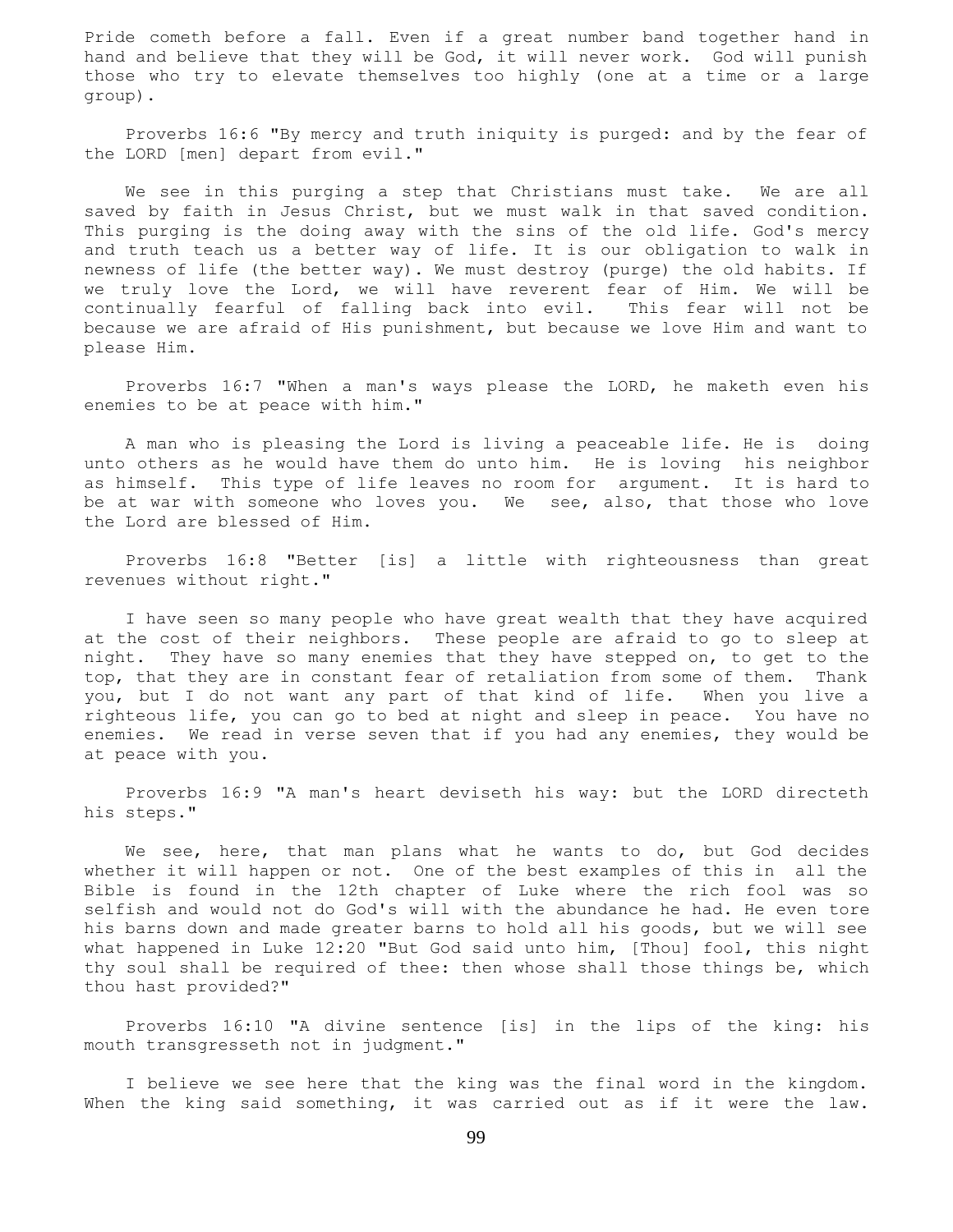Kings were supposed to judge fairly and in many cases did; but an evil king like Herod let the people worship him as if he were a god, and this is wrong.

 Proverbs 16:11 "A just weight and balance [are] the LORD'S: all the weights of the bag [are] his work."

 God will not permit false weights. In all of God's dealings, we will see an exactness; and He expects that from us, as well. God established weights and measures for His people, and He does not like for anyone to change them. Much more is taught on this in Exodus.

 Proverbs 16:12 "[It is] an abomination to kings to commit wickedness: for the throne is established by righteousness."

 We know that a king is king because God allowed him to be in that position. There is a great responsibility to anyone in authority. They must live lives of dedication and sacrifice if they are to be a good king. They should set a good example for the rest of the people. When they don't, God will remove them. A king who follows after God's ways, will be king a long time; but an evil king will be overthrown.

 Proverbs 16:13 "Righteous lips [are] the delight of kings; and they love him that speaketh right."

 Everyone loves the truth. A king would especially love it. We learn in our Genesis study how Joseph was quickly elevated to the second in command in the land when he told the king of Egypt the truth about his dream.

 Proverbs 16:14 "The wrath of a king [is as] messengers of death: but a wise man will pacify it."

 The king can speak death to someone he is ruling over if that person gets out of line. The best thing to do if you are subject to him is to please him if you can.

 Proverbs 16:15 "In the light of the king's countenance [is] life; and his favour [is] as a cloud of the latter rain."

 When the king is smiling and light hearted, you know there is not to be any executions. Life is in the king's smile. If you have pleased him, you will flourish in his kingdom, as the crops are more abundant when it rains at just the right time before harvest.

 Proverbs 16:16 "How much better [is it] to get wisdom than gold! and to get understanding rather to be chosen than silver!"

 We discussed in a previous lesson how all the gold and silver in the world cannot buy you eternal life. We also talked about with wisdom and knowledge, you could acquire gold and silver.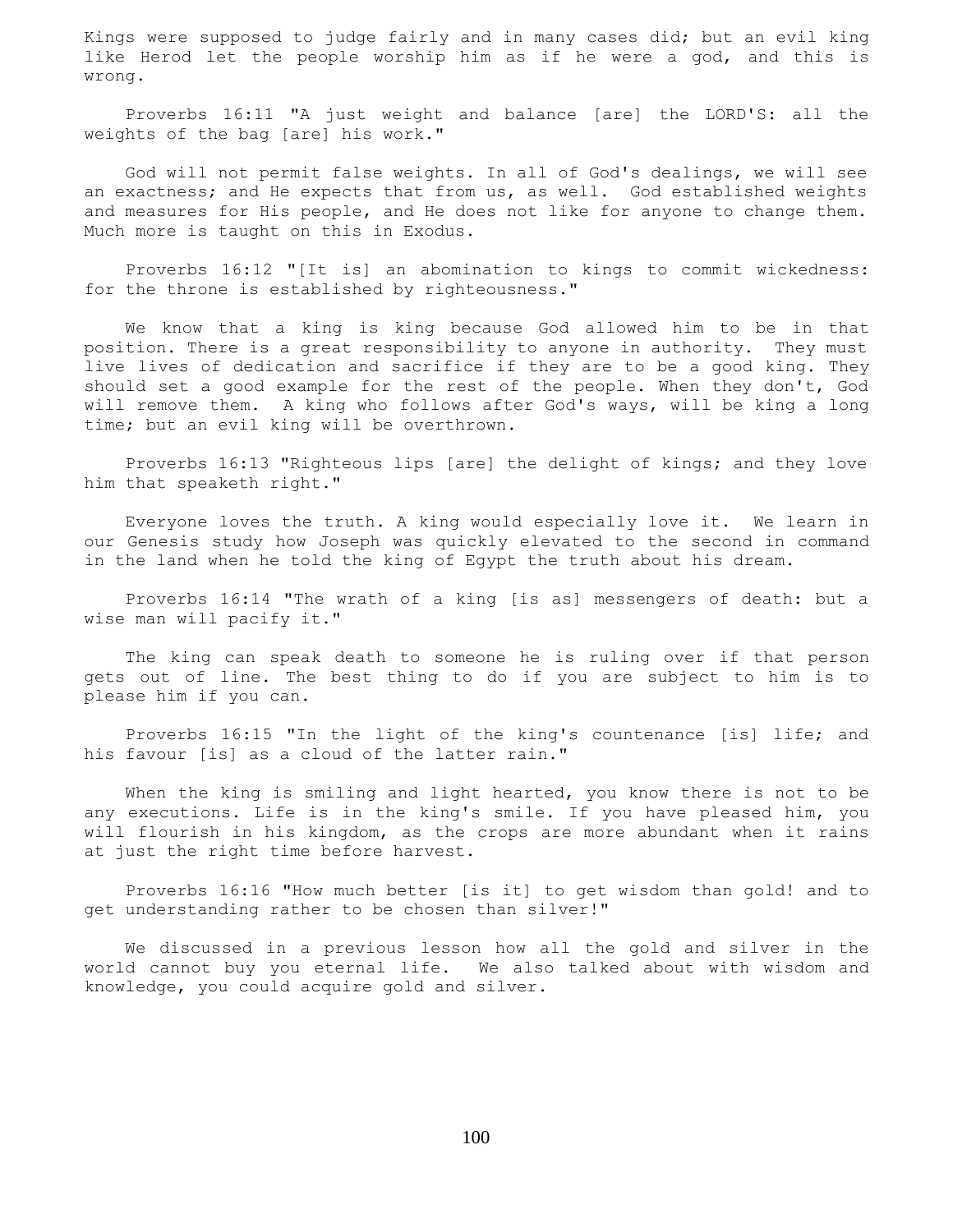| 1. | The preparations of the heart in man and the answer of the tongue<br>is from whom? |
|----|------------------------------------------------------------------------------------|
| 2. | In Luke 12:11-12, what did Jesus tell us to take no thought of?                    |
| 3. | If God does not want us for our worldly abilities, what does He                    |
|    | want us for?                                                                       |
| 4. | Man thinks he is alright in his own eyes, but God searches what?                   |
| 5. | What teaches a false doctrine of man being the center of                           |
|    | everything?                                                                        |
| 6. | What should we do if we want our thoughts to be established?                       |
| 7. | Who did God make all things for?                                                   |
| 8. | Even the wicked for the evil day means what?                                       |
|    | 9. In Revelation 4:11, why was everything created?                                 |
|    | 10. Everyone that is proud in heart is what to God?                                |
|    | 11. What caused Lucifer to fall?                                                   |
|    | 12. Will we ever be God? Explain.                                                  |
|    | 13. What is iniquity purged by?                                                    |
|    | 14. What causes men to depart from evil?                                           |
|    | 15. It is an obligation of Christians to do what?                                  |
|    |                                                                                    |
|    | 17. If a man please the Lord, who will be at peace with him?                       |
|    | 18. Better is a ____________ with righteousness than _______________without        |
|    | right.                                                                             |
|    | 19. In chapter twelve of Luke, who does God call a fool?                           |
|    | 20. Who has the final word in an earthly kingdom?                                  |
|    | 21. Who actually causes someone to be king?                                        |
|    | 22. Who established true weights and measures?                                     |
|    | 23. What is it an abomination for a king to do?                                    |
|    | 24. Who did we study about in Genesis that a king made second in command?          |
|    |                                                                                    |
|    | 26. A king's favour is as what?                                                    |
|    | 27. What is better than gold?                                                      |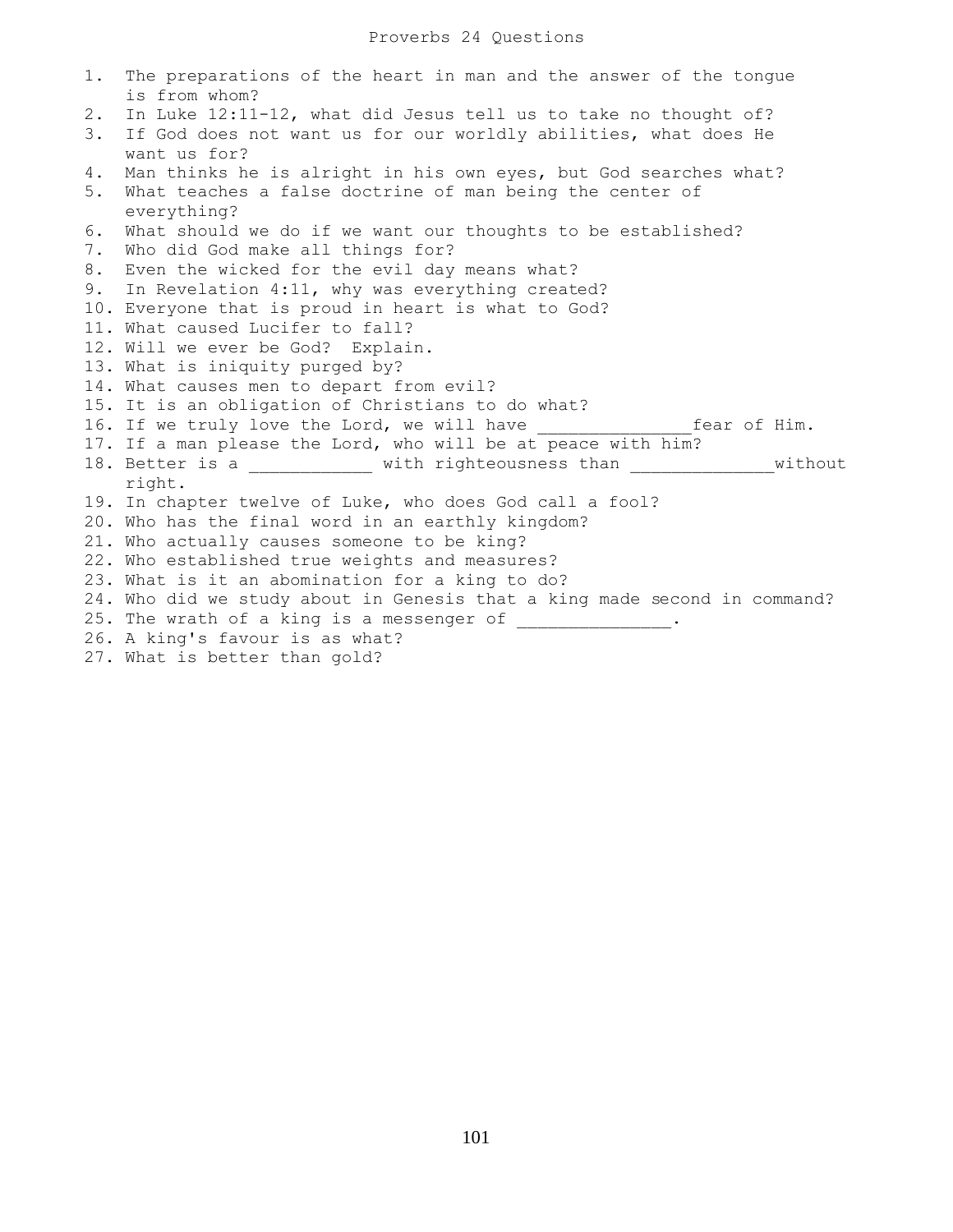We will begin this lesson in Proverbs 16:17 "The highway of the upright [is] to depart from evil: he that keepeth his way preserveth his soul."

 We read in the words of Jesus about the way that leads to life. Matthew 7:13 "Enter ye in at the strait gate: for wide [is] the gate, and broad [is] the way, that leadeth to destruction, and many there be which go in thereat:" Matthew 7:14 "Because strait [is] the gate, and narrow [is] the way, which leadeth unto life, and few there be that find it."

 Proverbs 16:18 "Pride [goeth] before destruction, and an haughty spirit before a fall."

 Malachi 4:1 "For, behold, the day cometh, that shall burn as an oven; and all the proud, yea, and all that do wickedly, shall be stubble: and the day that cometh shall burn them up, saith the LORD of hosts, that it shall leave them neither root nor branch." Haughtiness leads to hell. A haughty person thinks too highly of himself.

 Proverbs 16:19 "Better [it is to be] of an humble spirit with the lowly, than to divide the spoil with the proud."

 We must throw in our lot either with God or Satan. The humble have thrown in their lot with God. The proud have chosen the ways of Satan. All of the wealth in the world would not even be a temptation to go the way of Satan and reject God.

 Proverbs 16:20 "He that handleth a matter wisely shall find good: and whoso trusteth in the LORD, happy [is] he."

 A person who trusts in God has nothing to fear. He has no reason to be unhappy. An honest business person will not fail, because his customers can trust in him. An honest business and trust in God goes hand in hand. Those who love and fear the Lord will be honest in business. Trust in the Lord brings peace that passes understanding. Trust is one step beyond faith or faith to the utmost?

 Proverbs 16:21 "The wise in heart shall be called prudent: and the sweetness of the lips increaseth learning."

 True wisdom (godly wisdom) is the subject above. Godly wisdom is recognized by others around you and they have respect for you because of the decisions you make. We see in the rest of verse twenty-one that people who speak nice things are listened to more readily. A person will listen and learn more from someone who speaks softly and kindly.

 Proverbs 16:22 "Understanding [is] a wellspring of life unto him that hath it: but the instruction of fools [is] folly."

 We are told often to hide the Scriptures away in our heart. This understanding that we have stored away will come forth as we need it. It will be like a well that we can draw from over and over. We are told that when we need it, the Holy Spirit will quicken Scriptures to our memory. I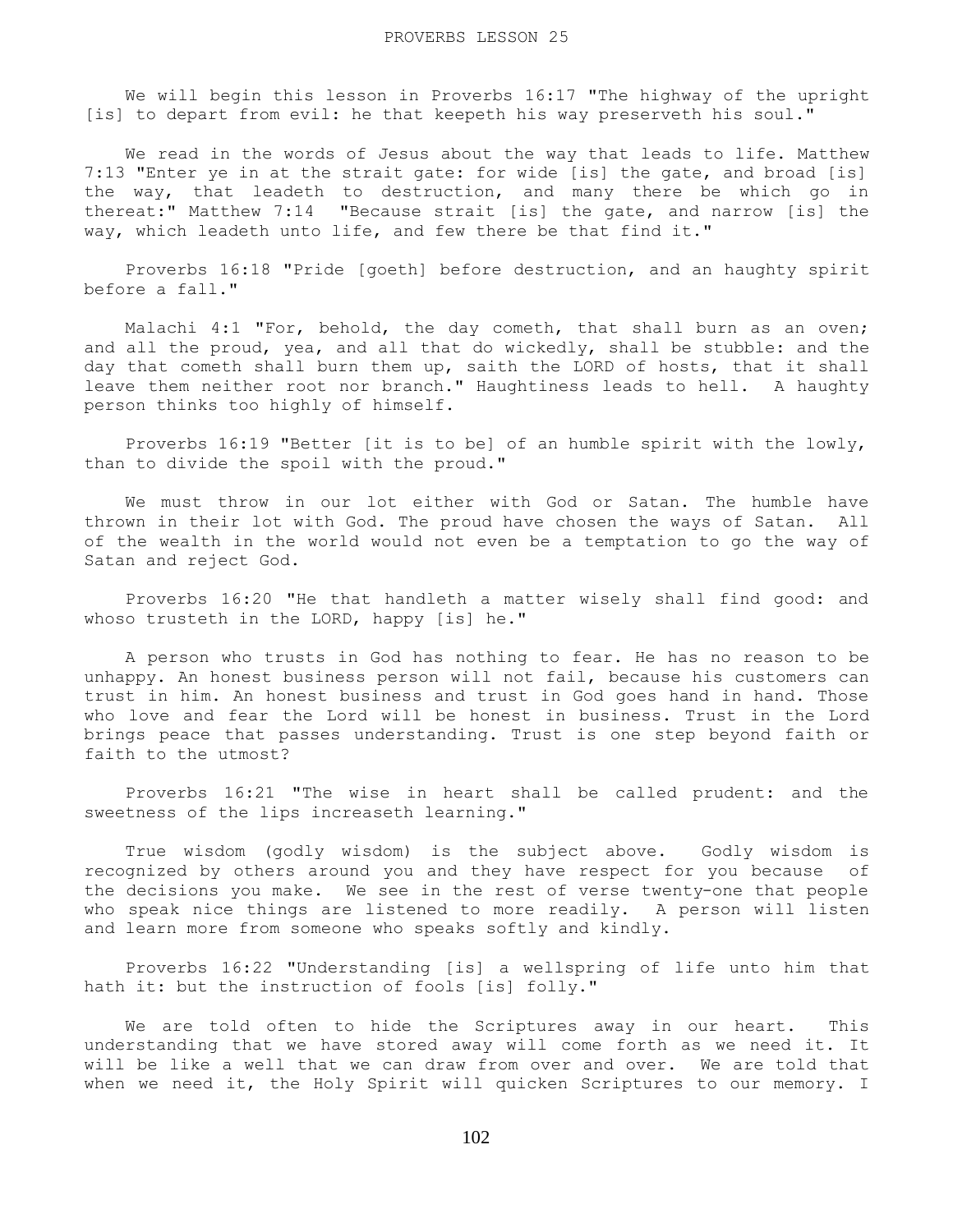believe that is what is meant by the wellspring here. A fool has no stored knowledge. He has no well to draw from.

 Proverbs 16:23 "The heart of the wise teacheth his mouth, and addeth learning to his lips."

 In Matthew 12:35, we see in Jesus' own words that the lips speak what is in the heart. Matthew 12:35 "A good man out of the good treasure of the heart bringeth forth good things: and an evil man out of the evil treasure bringeth forth evil things." The heart is the source of the words that the lips speak.

 Proverbs 16:24 "Pleasant words [are as] an honeycomb, sweet to the soul, and health to the bones."

 We know that pleasant words bring happiness to the listener. Happiness makes anyone feel better.

 Proverbs 16:25 "There is a way that seemeth right unto a man, but the end thereof [are] the ways of death."

 One of the most dangerous things a man can do is try to do whatever feels good to him. This is the call of the flesh. The flesh life is a life of sin and destruction.

 Proverbs 16:26 "He that laboureth laboureth for himself; for his mouth craveth it of him."

 Most people work to buy food for their table. If a person gets hungry enough, some of the people who do not like to work will go to work just to eat.

 Proverbs 16:27 "An ungodly man diggeth up evil: and in his lips [there is] as a burning fire."

 This, if done by a woman, would be called malicious gossip. The evil this man is telling burns and destroys those he is talking about. He is a false witness, stirring up strife with just an evil tongue.

 Proverbs 16:28 "A froward man soweth strife: and a whisperer separateth chief friends."

 This wicked man twists the truth so that he can cause trouble. He whispers in a neighbor's ear falsehoods about his friends and is not satisfied until he turns them against each other.

 Proverbs 16:29 "A violent man enticeth his neighbour, and leadeth him into the way [that is] not good."

 Haven't you known someone just like this. He is probably a drunkard and looking for someone to get drunk with so he will not feel quite so guilty himself. He may even be an adulterer and encouraging his neighbor to commit adultery, too. Sometimes it is no more than talking you into getting into a quick scheme to swindle someone out of their money. The best thing to do is to stay away from this type of person. We learned earlier that when we fellowship with someone, we become like them.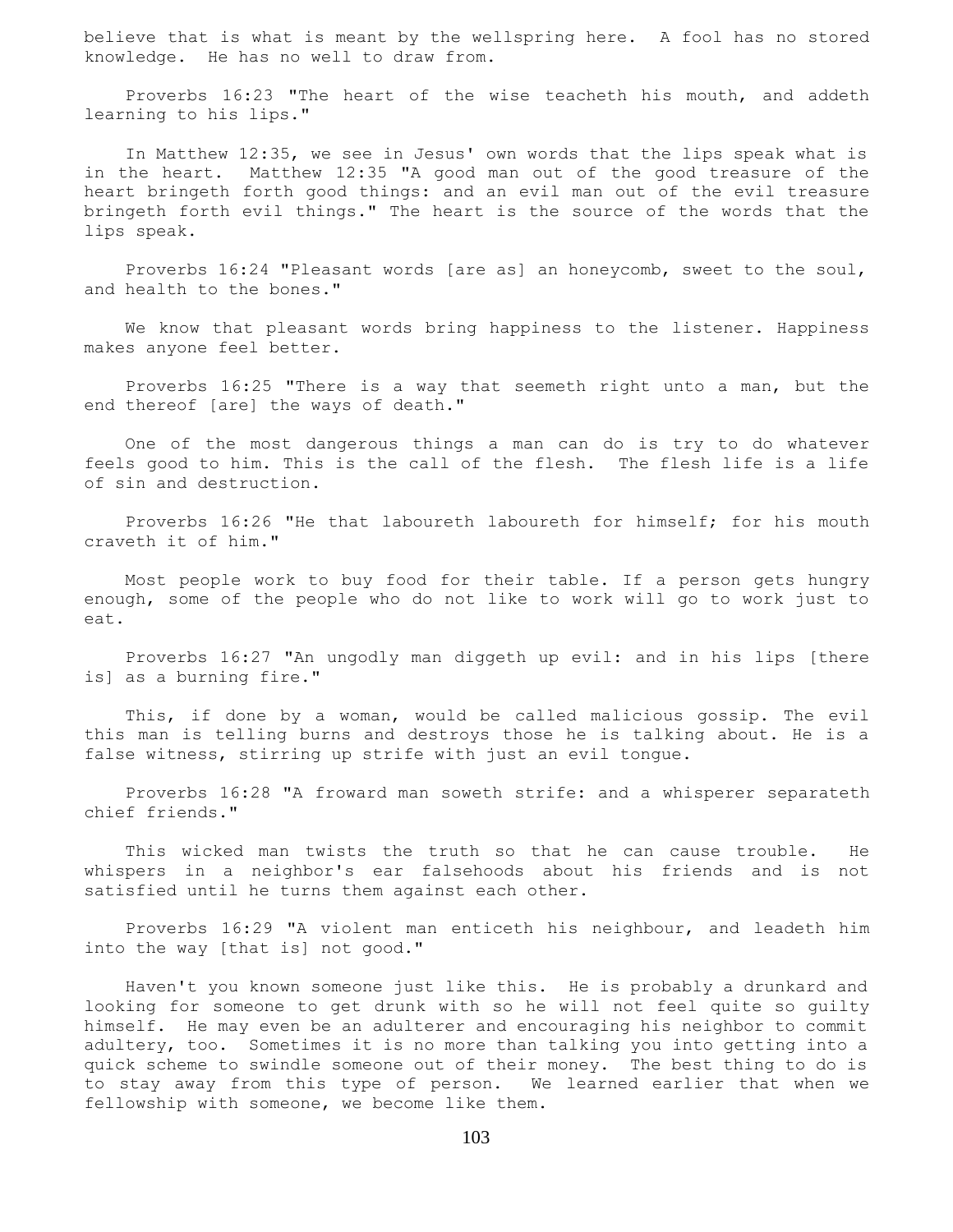Proverbs 16:30 "He shutteth his eyes to devise froward things: moving his lips he bringeth evil to pass."

 We are still talking of this evil man of verse twenty-nine. This is saying: keep your eyes wide open, don't fall for his sales pitch. Moving his lips means he talks you into bringing the evil thing to pass.

 Proverbs 16:31 "The hoary head [is] a crown of glory, [if] it be found in the way of righteousness."

 We see the man with gray hair has lived this life and getting ready for his reward in heaven. Getting old is a blessing and a reward of a clean wholesome life. To me the hoary head is saying "you have run the race well, and you are on the last lap now".

 Proverbs 16:32 "[He that is] slow to anger [is] better than the mighty; and he that ruleth his spirit than he that taketh a city."

 Ephesians 4:31 "Let all bitterness, and wrath, and anger, and clamour, and evil speaking, be put away from you, with all malice:" You see, not only are we to be slow to anger, but we are to put anger away from us. The spirit must rule over the body. The spirit ruled by the Lord has eternal life to look forward to. Taking a city is just for this earth.

 Proverbs 16:33 "The lot is cast into the lap; but the whole disposing thereof [is] of the LORD."

 This is just saying they could cast lots to settle a matter if they want to, but really God is the one who decides who does what.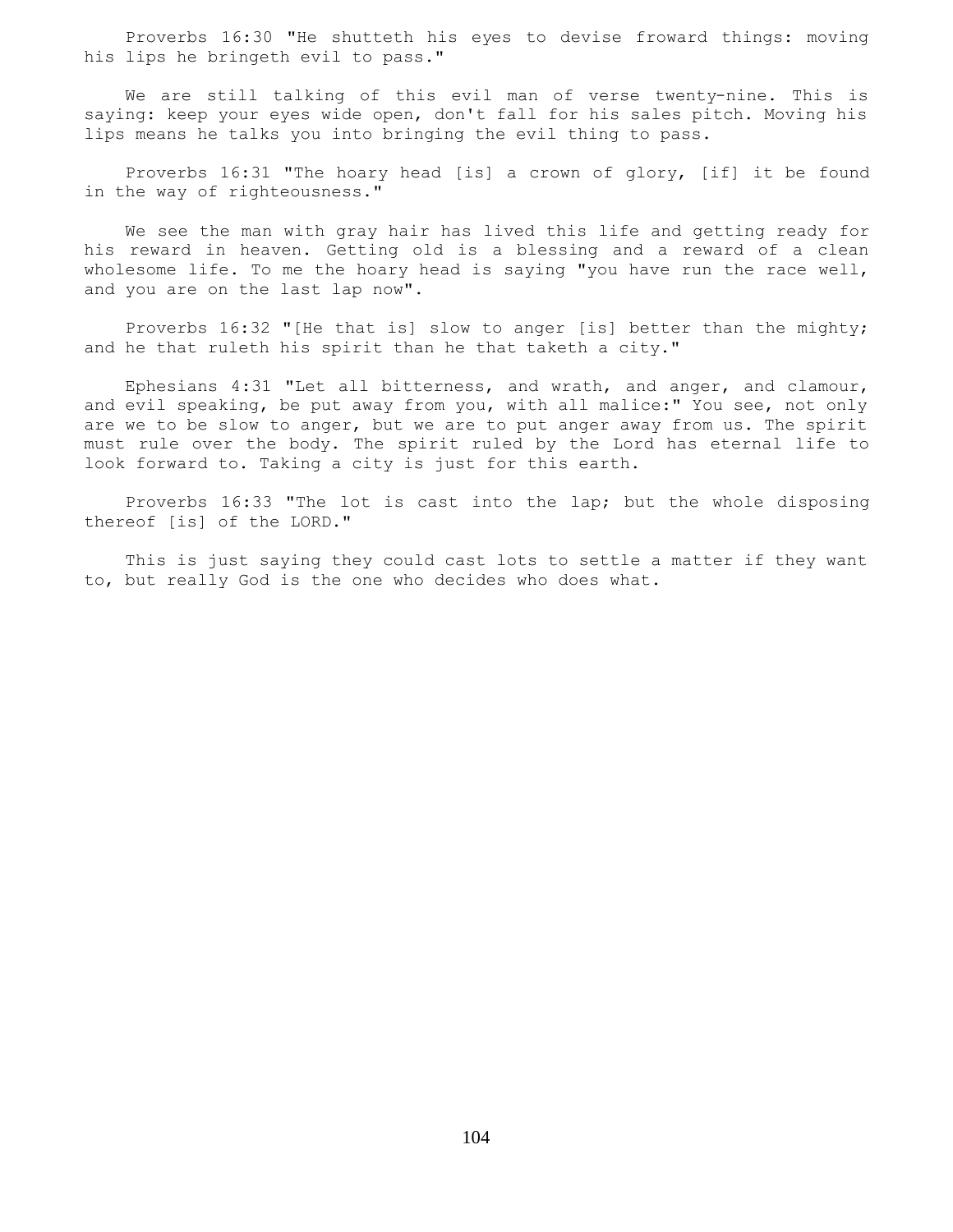1. What is the highway of the upright? 2. What gate leads to eternal life? 3. What goeth before destruction in verse 18? 4. In chapter 4 of Malachi, what happens to the proud? 5. It is better to be an humble spirit with the lowly than what? 6. The proud have chosen whose way? 7. Compare trust to faith. 8. The wise in heart shall be called what? 9. In verse 22, what is the wellspring? 10. What does Matthew 12:35 teach us? 11. In verse 24, what are pleasant words compared to? 12. There is a way that seemeth right unto a man, but the end is  $\mathcal{L}=\mathcal{L}=\mathcal{L}=\mathcal{L}=\mathcal{L}=\mathcal{L}=\mathcal{L}=\mathcal{L}=\mathcal{L}=\mathcal{L}=\mathcal{L}=\mathcal{L}=\mathcal{L}=\mathcal{L}=\mathcal{L}=\mathcal{L}=\mathcal{L}=\mathcal{L}=\mathcal{L}=\mathcal{L}=\mathcal{L}=\mathcal{L}=\mathcal{L}=\mathcal{L}=\mathcal{L}=\mathcal{L}=\mathcal{L}=\mathcal{L}=\mathcal{L}=\mathcal{L}=\mathcal{L}=\mathcal{L}=\mathcal{L}=\mathcal{L}=\mathcal{L}=\mathcal{L}=\mathcal{$ 13. What is one of the most dangerous things a man could do? 14. Why do most men labour? 15. The evil man who speaks evil is compared to what in the mouth? 16. A froward man soweth 17. Whispers can do what to a friendship? 18. A violent man \_\_\_\_\_\_\_\_\_\_\_\_\_ his neighbor. 19. This violent man probably has what sins active in his life? 20. In verse 30, what does moving his lips mean? 21. What do we see in the man with the hoary head? 22. What is the hoary head saying to the author? 23. Someone slow to anger is better than whom? 24. What is meant by lot is cast in the lap?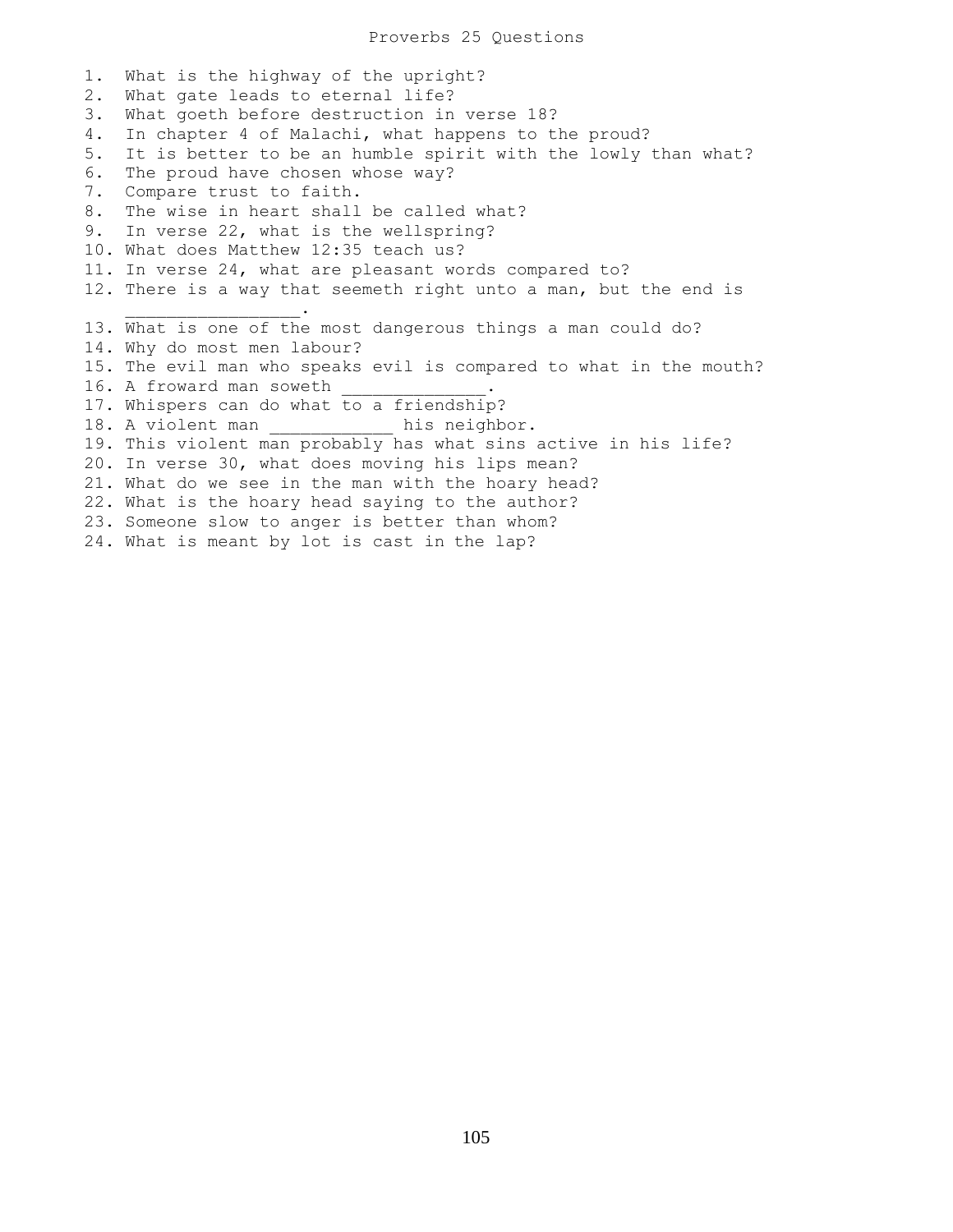We will begin this lesson in Proverbs 17:1 "Better [is] a dry morsel, and quietness therewith, than an house full of sacrifices [with] strife."

 Part of the thank and peace offering was eaten by the family of the offerer. When these offerings were made, it would have been feast day in the home. This much beautiful food would have meant nothing if arguing and turmoil was in the home. Many people of that day sopped their bread in water before they ate it like our fathers ate bread softened by coffee in their day. This is just saying that peace in a family is more important than the food and drink. Our homes should be a place of peace to get away from the troubles of the world, not a battle ground.

 Proverbs 17:2 "A wise servant shall have rule over a son that causeth shame, and shall have part of the inheritance among the brethren."

 We remember that the prodigal son who left his home and fell into terrible problems said, "the servants of my father have plenty to eat and more". He left this sinful life and came home to be a servant, because it was better than the life he was leading. A really good example of a slave who was elevated by his master was Abraham's slave who Abraham entrusted everything to. He even trusted him to choose a wife for his beloved Isaac. In Genesis 24:2, we see just what Abraham entrusted to this servant. Genesis 24:2 "And Abraham said unto his eldest servant of his house, that ruled over all that he had, Put, I pray thee, thy hand under my thigh:" This eldest servant was in charge of everything and now Abraham has him to swear to him that he will go and get Isaac a wife. We see, here, the value of trusted servants.

 Proverbs 17:3 "The fining pot [is] for silver, and the furnace for gold: but the LORD trieth the hearts."

 Silver and gold are made pure by melting them down with great heat. The impurities come to the top when they are melted and can be skimmed right off the top. I believe this is saying that we may go through fiery trials (to make us more pure in heart). The Lord burns all the impurities out of us and makes us pure before Him.

 Proverbs 17:4 "A wicked doer giveth heed to false lips; [and] a liar giveth ear to a naughty tongue."

 A wicked person travels with wicked people. Their understanding is so twisted that they cannot tell the difference between someone lying and telling the truth. They believe every word these liars are saying, because they want to believe it. They lie, too, and have gotten where they cannot determine the difference.

 Proverbs 17:5 "Whoso mocketh the poor reproacheth his Maker: [and] he that is glad at calamities shall not be unpunished."

 It is a terrible thing to look down on those less fortunate than yourself. The only reason you are not the poor one yourself is by the grace of God. We must take tender mercy for all the down trodden if we are to be like our Maker. I cannot imagine anyone being glad at calamities. This would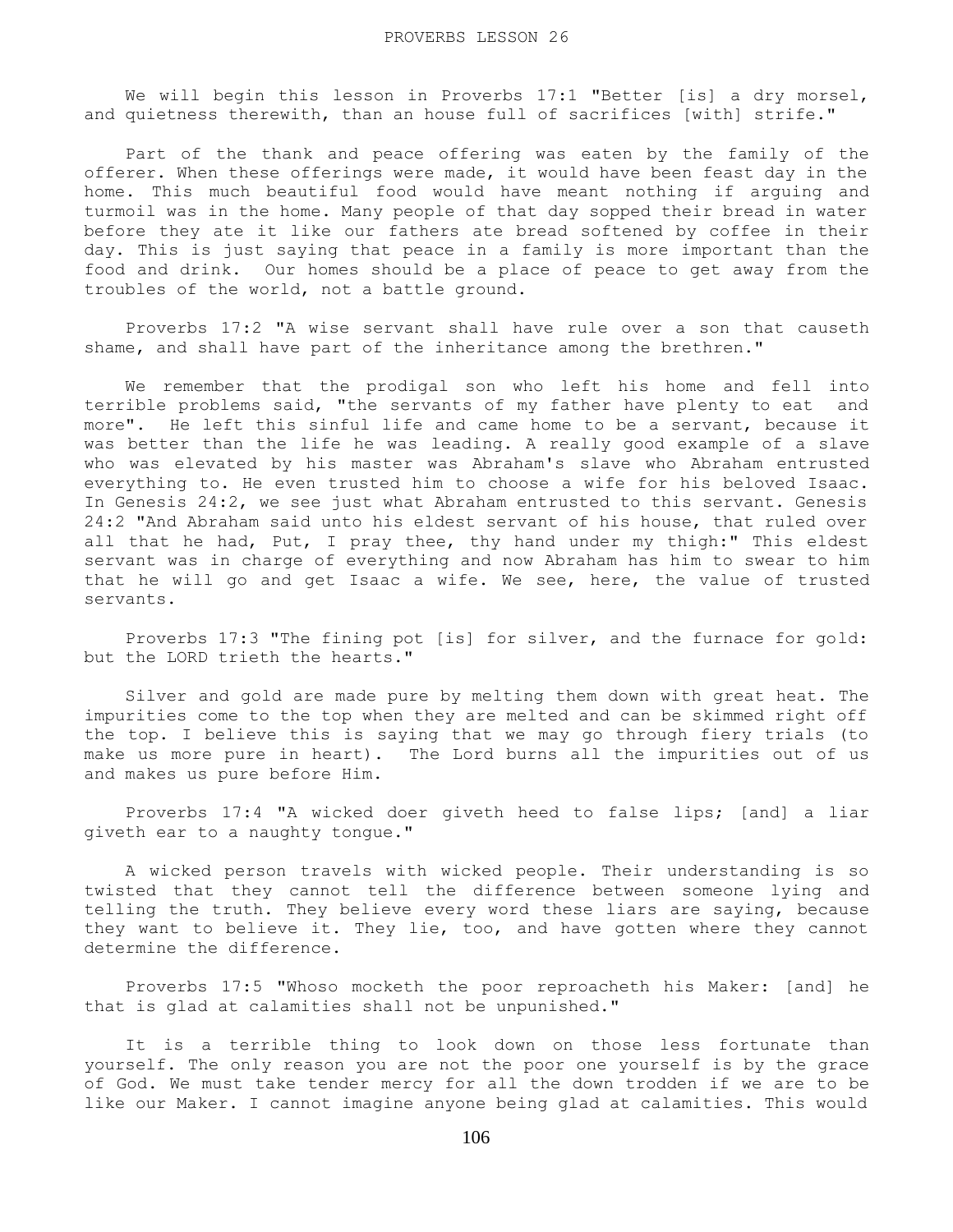have to be a very cruel person who would enjoy seeing others suffer. God wants us to love our fellowman. "In as much as you have done it to the least of these you have done it unto me", is what Jesus said.

 Proverbs 17:6 "Children's children [are] the crown of old men; and the glory of children [are] their fathers."

 Children's children are grandchildren, and they named them correctly, grand. It seems we have more time for our grandchildren than we did for our children. For an old man to be with his grandson, it helps him remember his own youth; and he wants for him to have the things that he was never able to have. Perhaps, this is why we spoil them so. Children look to their fathers as an example of what they want to become. A truly good father brings joy to his family.

 Proverbs 17:7 "Excellent speech becometh not a fool: much less do lying lips a prince."

 We know that a fool cannot speak excellently, because an excellent speaker (first of all) tells the truth in its entirety. We have been reading all through these Proverbs that the truth is not in a fool. A fool has no understanding, as well. Whatever comes of his mouth should not be heeded. You cannot depend upon what he says. Someone like a prince, whom God has put in authority, must be above reproach. As we said before, they must be an example for the rest of us. It is even more important that they speak truth. They directly effect the lives of so many who depend on their integrity.

 Proverbs 17:8 "A gift [is as] a precious stone in the eyes of him that hath it: whithersoever it turneth, it prospereth."

 Gifts sometime can turn the head of the receiver. Whether this above is a bribe or just a gift to a friend is not known, but either way, a gift sometimes softens up the receiver to be more cooperative with you.

 Proverbs 17:9 "He that covereth a transgression seeketh love; but he that repeateth a matter separateth [very] friends."

 Here we see that we are not to pass on negative statements. If we hear something bad about someone, we should just let the story stop with us and not go any further. This shows that we love the person being talked about. If we spread the tale, all it can do is cause us to lose a friend.

 Proverbs 17:10 "A reproof entereth more into a wise man than an hundred stripes into a fool."

 We see here that a fool is so used to being punished that even an hundred stripes won't even effect him very much. A wise man who carefully considers everything before acting, is not used to even being scolded; and it is a great shock to him to be corrected. Just a word of correction hurts the wise man more than a whipping bothers the fool.

 Proverbs 17:11 "An evil [man] seeketh only rebellion: therefore a cruel messenger shall be sent against him."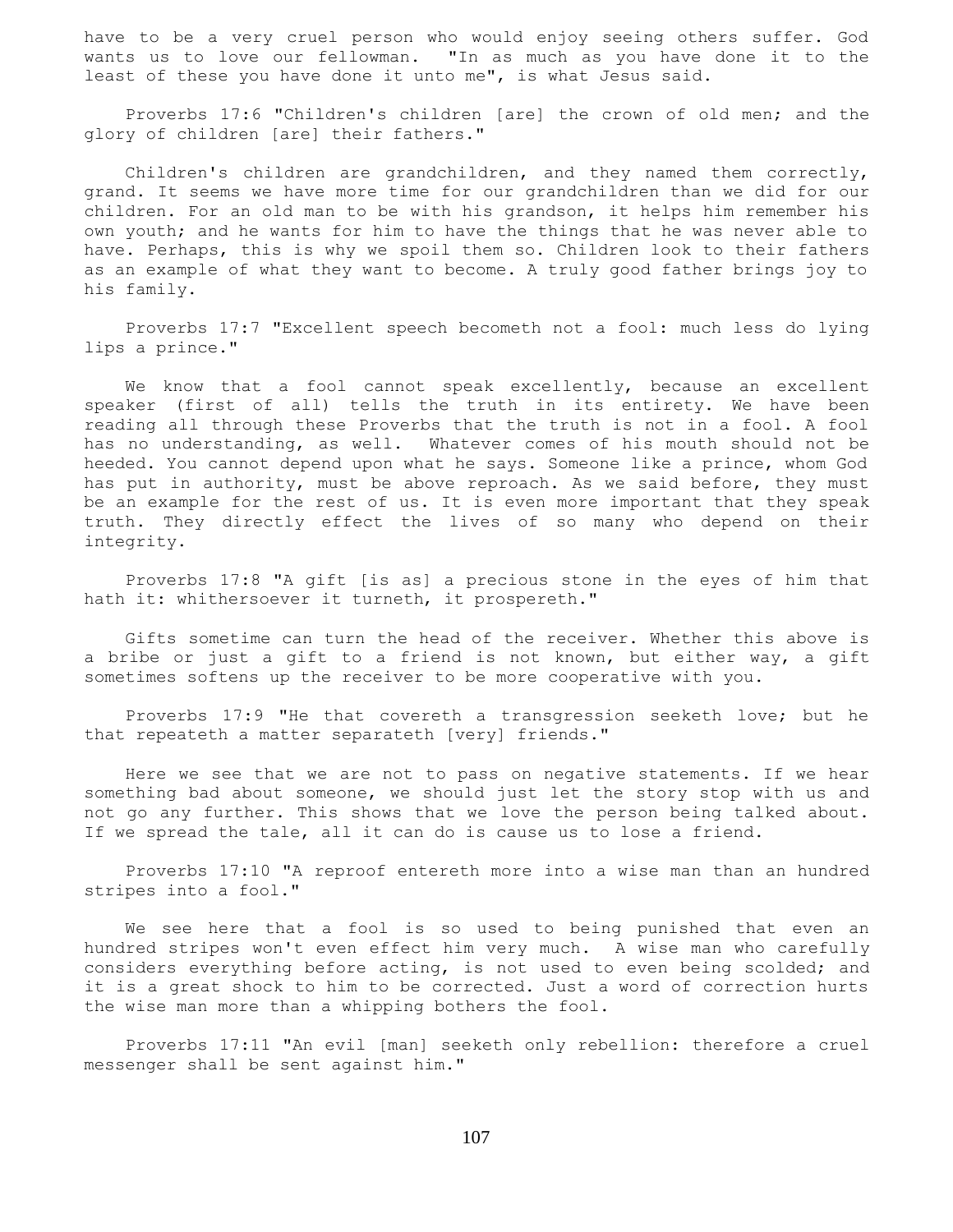Rebellion is another form of witchcraft and is very evil. I Samuel 15:23 "For rebellion [is as] the sin of witchcraft, and stubbornness [is as] iniquity and idolatry. Because thou hast rejected the word of the LORD, he hath also rejected thee from [being] king." A person who rebels against God will miss heaven. A person who rebels against society will wind up in jail. A person who rebels against his family will find himself alone. A person who rebels against his teacher will find himself unlearned. You see, rebellion is very destructive. The cruel messenger here is probably coming to tell him of the punishment awaiting him for his rebellious act.

 Proverbs 17:12 "Let a bear robbed of her whelps meet a man, rather than a fool in his folly."

 We all know that a bear whose cubs have been taken is a very dangerous animal. If you were to meet this mother bear, you would be in danger of great harm. This Scripture says that a fool who is trying to get you involved in his folly is even more dangerous to your well being than this frightened bear.

 Proverbs 17:13 Whoso rewardeth evil for good, evil shall not depart from his house."

 Being unthankful for someone doing good is a certain way to make sure they will not be doing much good. The Lord rewarded His people for good behavior. He blesses those who follow His commandments.

 Proverbs 17:14 "The beginning of strife [is as] when one letteth out water: therefore leave off contention, before it be meddled with."

 We see here that the time to stop strife is before it starts. This being compared to water reminds me of the little boy who had his finger in the hole in the dike holding back the flood. The minute he took his finger out and the water poured forth, the hole got bigger and a great flood came and destroyed the town he lived in. We must not open up and let angry words fly loose; if we do, someone will be destroyed and usually we are destroyed right along with the others. Leave off the strife before it starts.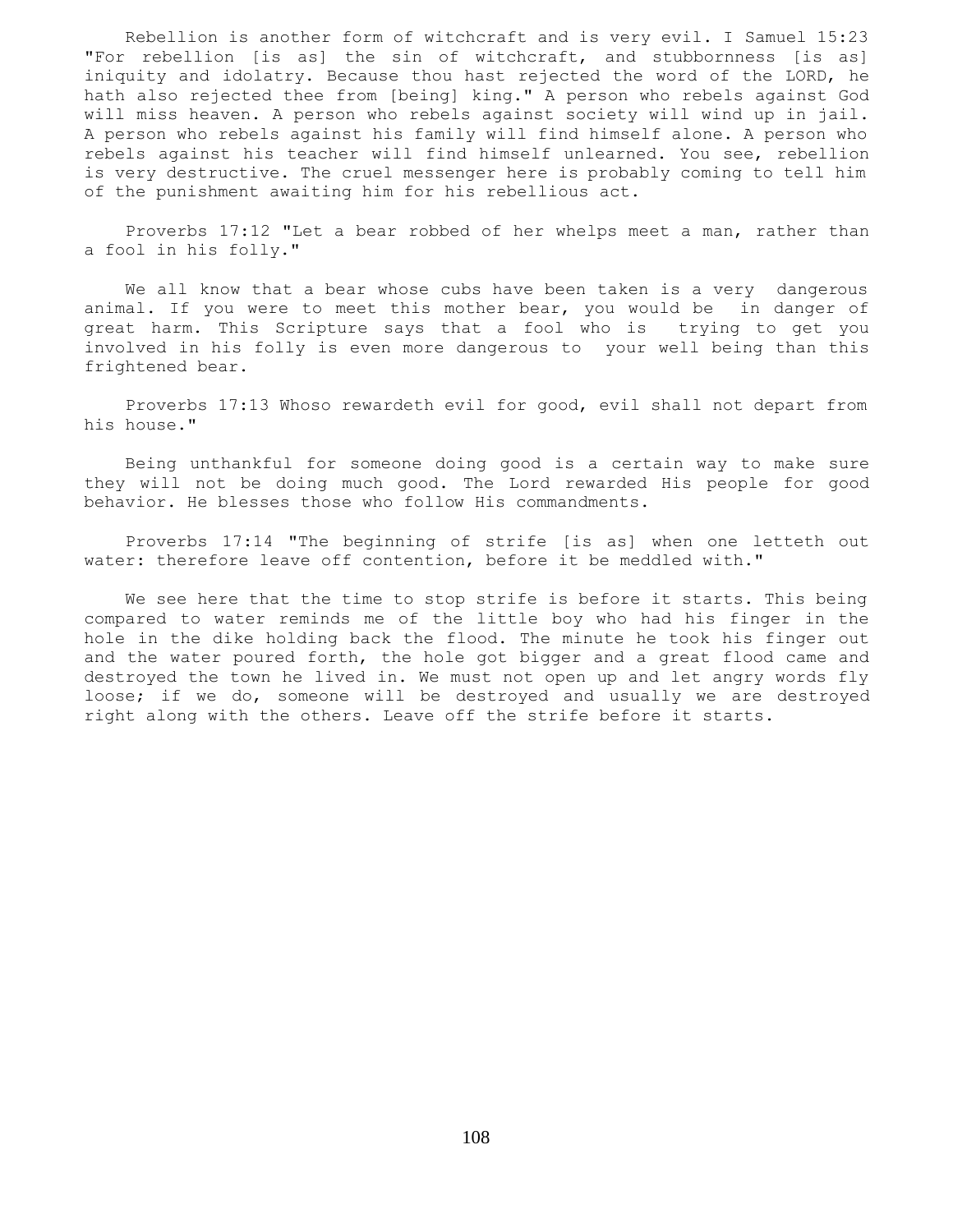1. What is a dry morsel better than? 2. What 2 offerings had part of the sacrifice eaten at home? 3. What does "sopped" mean? 4. Our homes should be what, instead of being filled with strife? 5. Who shall rule over a son who brings shame? 6. What story brings this to light for us in the Bible? 7. What had Abraham entrusted his oldest servant with? 8. What makes silver or gold pure? 9. Why do Christians go through fiery trials? 10. When we mock the poor, who are we reproaching? 11. What will happen to those who are glad at calamities? 12. Who are the crown of old men? 13. A truly good father brings and to a family. 14. Why should a prince be more careful not to lie than others? 15. What is a precious stone in the eyes of him that hath it? 16. How can we show that we love someone who we hear something bad about? 17. What is harder on the wise than a hundred stripes to a fool? 18. Who seeks to be rebellious? 19. What is rebellion a form of? 20. A person who rebels against society will do what? 21. A person who rebels against God will miss what? 22. A person who rebels against family has what happen? 23. What condition will the one who rebels against his teacher find himself in? 24. What then can we assume about rebellion? 25. What attitude does a mother bear have when her cubs are stolen? 26. What is even more dangerous to you than a mother bear without her cubs? 27. Being unthankful for good actions causes what? 28. What is the beginning of strife compared to in verse 14? 29. What happened when the boy took his finger out of the dike? 30. When should we leave off strife?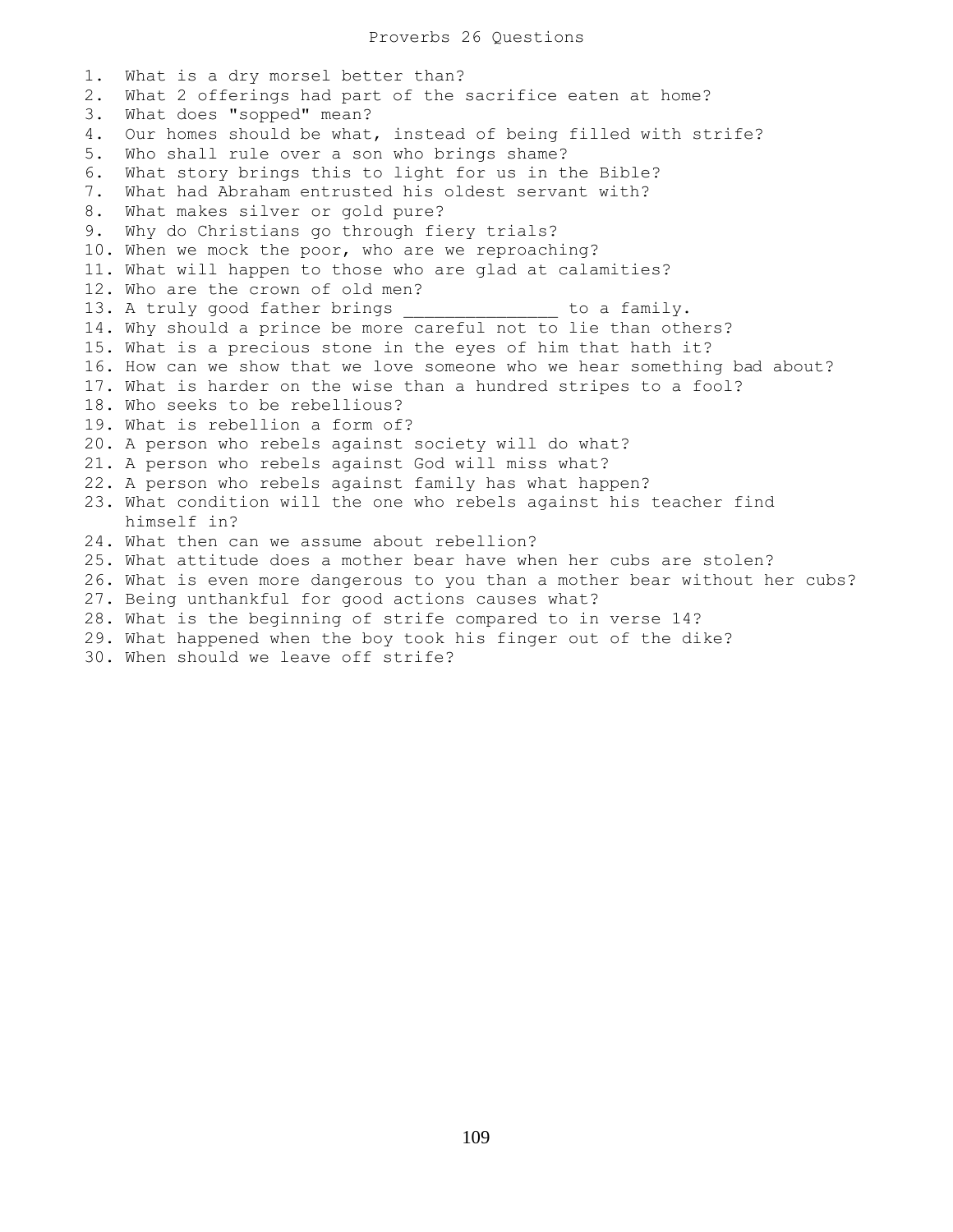We will begin this lesson in Proverbs 17:15 "He that justifieth the wicked, and he that condemneth the just, even they both [are] abomination to the LORD."

We see, here, that judgement should be righteous. We should not overlook sin because we love the sinner, neither should we punish someone just because we do not like them. God wants us to deal fairly with everyone. He is displeased when we are prejudiced.

 Proverbs 17:16 "Wherefore [is there] a price in the hand of a fool to get wisdom, seeing [he hath] no heart [to it]?"

 We see here a person who is trying to buy himself an education. This is really a good example of our society today. Many people cost their parents an awful lot of money trying to get them a degree from college. These same people will not put out any effort to learn and have no business going to college. It is a waste of time and money because they have no desire to learn, only to get the degree.

 Proverbs 17:17 "A friend loveth at all times, and a brother is born for adversity."

 In Proverbs 18:24, we will read there is a friend who sticketh closer than a brother. A true friend will not leave you when you are in trouble but will stand beside you through it all. in Job, we read of Job's friends who give him all sort of bad news on top of the heartaches he has already endured. This type of friend. no one needs. In the end, Job has to pray and ask God to forgivbe them so that God will not punish them. Brothers may fight in the good times; but when a great tragedy occurs they are by your side to comfort you and help you. A truly good friend is like a brother in the fact that tragedy makes them love you even more.

 Proverbs 17:18 "A man void of understanding striketh hands, [and] becometh surety in the presence of his friend."

We see, here, a man going on someone else's note and putting himself in danger. This is not a wise thing to do. You are actually obligating yourself to pay t he full amount of the note when you sign someone else's note. If they don't pay, you have to. You see, it is very serious business to go on another's note.

 Proverbs 17:19 "He loveth transgression that loveth strife: [and] he that exalteth his gate seeketh destruction."

 We see that a sinner enjoys causing heartache for others. Sin and strife walk hand in hand. We see, also, in this someone who builds a house that is real fancy from the outside so the neighbors will be envious of him. This can only bring destruction. Pride goeth before a fall.

 Proverbs 17:20 "He that hath a froward heart findeth no good: and he that hath a perverse tongue falleth into mischief."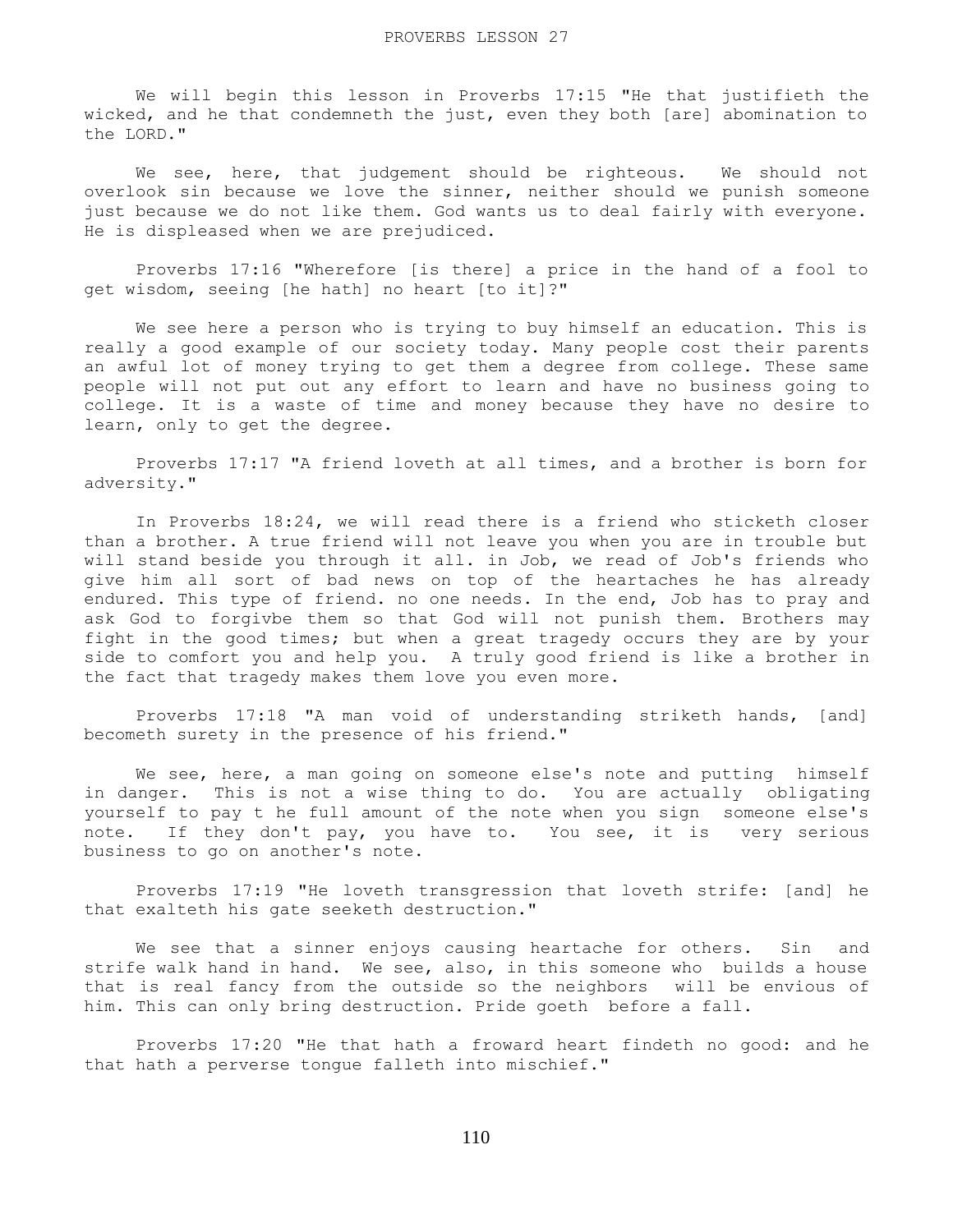A sinful heart brings forth sinful words. Ugly speaking, dirty jokes, and cursing bring even more sin. It is a never ending cycle that feeds upon itself and gets worse and worse. This person is not honest, and those who are trading with him cannot believe anything that he says. His deceit shows, and no one wants to trade with him. God will not bless him and destruction is what he is headed for.

 Proverbs 17:21 "He that begetteth a fool [doeth it] to his sorrow: and the father of a fool hath no joy."

When a son or daughter does some terrible sin, it breaks the heart of the parent. There is nothing sadder than for a parent to realize that their child has done some terrible crime. We struggle trying to raise our children the best we can and it looks bad on us, as well as the children, when they go bad.

 Proverbs 17:22 "A merry heart doeth good [like] a medicine: but a broken spirit drieth the bones."

 It is a medical fact that depression brings on many diseases such as arthritis. It is also a fact that being happy inside tends to bring good health. The spirit of man is the spark that keeps him alive. The breath of life that God breathed into man in Genesis, in my opinion, is the Spirit. We were just a glob of clay until God breathed life into us. A non-Christian is just a chunk of clay {very earthly} today, until God breathes His Spirit into us and gives us new life. We are dead bones in trespasses and sins until God gives us new life.

 Proverbs 17:23 "A wicked [man] taketh a gift out of the bosom to pervert the ways of judgment."

This is not a gift at all, it is a bribe. He waits until no one is looking and sneaks a bribe so that he can sway your judgement toward him.

 Proverbs 17:24 "Wisdom [is] before him that hath understanding; but the eyes of a fool [are] in the ends of the earth."

 This fool is never satisfied. He is always looking somewhere else to move to solve his problems. He needs to realize that the problem lies within himself. The wise person is aware that moving will not make problems go away. He looks straightforward and faces each problem as it comes. He never wavers. He stays on the path that leads to righteousness.

 Proverbs 17:25 "A foolish son [is] a grief to his father, and bitterness to her that bare him."

We see, here, something similar to verse 21. This grief he brings his father is in the fact that he did not take his father's instruction. Most people commonly think "like father, like son". You can see how this would be a grief to his father. This bitterness of the mother, I think, just speaks of her disappointment. Parents want their children to be even better than they were themselves.

 Proverbs 17:26 "Also to punish the just [is] not good, [nor] to strike princes for equity."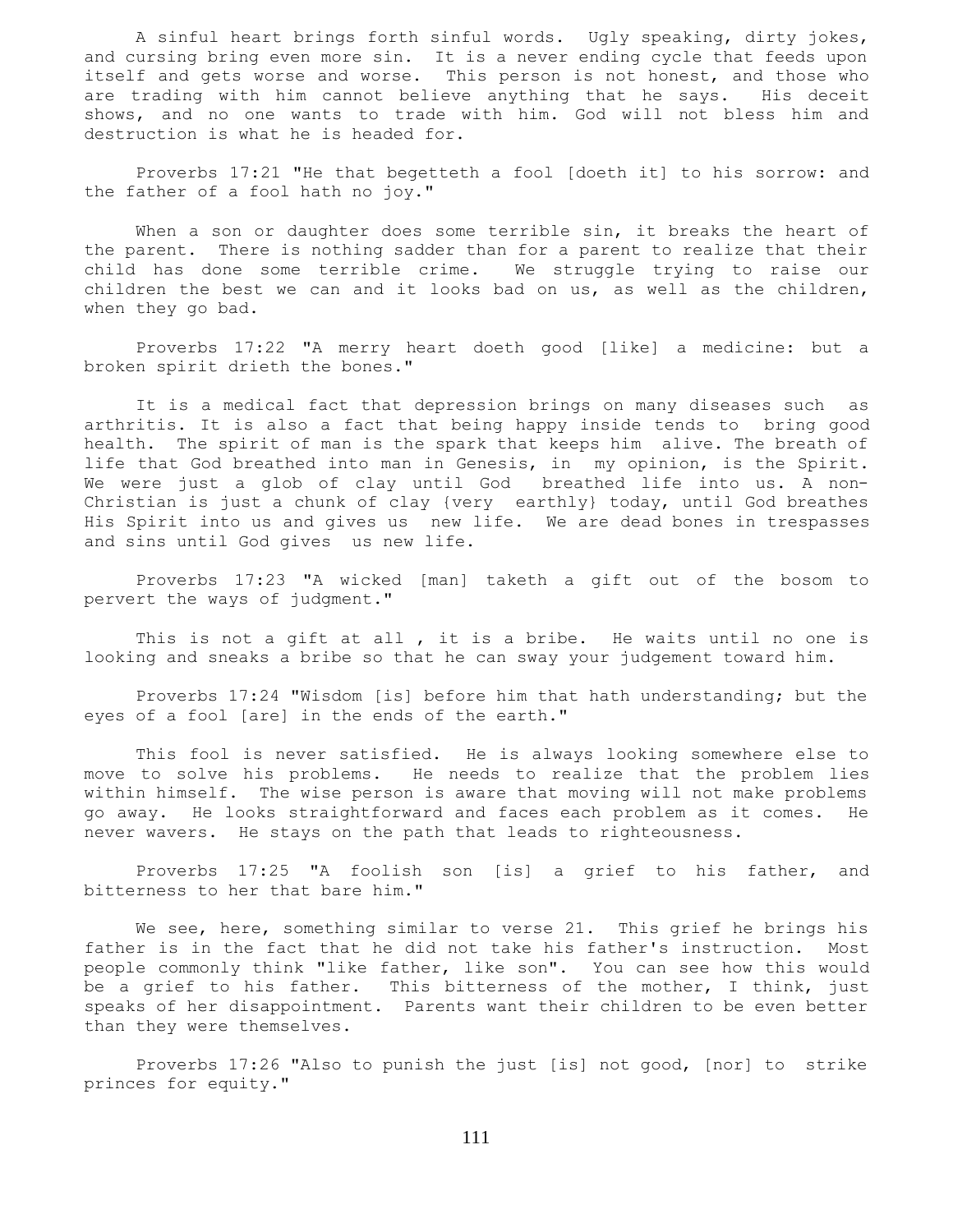The injustice of punishing those who have done no wrong is easily seen by everyone, and God will not tolerate it. This prince, here, is not speaking of title, but of someone who is honorable and fair. Only someone who was evil would strike out and punish the just or those with a princely nature. Many saints have been martyred for the Word of God, but God will judge harshly those who punish the just.

 Proverbs 17:27 "He that hath knowledge spareth his words: [and] a man of understanding is of an excellent spirit."

 Talking too much shows lack of knowledge; especially talking too much about things you know nothing about. If you listen, instead of talk, you can learn a lot more. This man of understanding, as we have said before, considers all the facts before he speaks. Have you ever noticed, that a man of few words, really has something special to say when he opens his mouth.

 Proverbs 17:28 "Even a fool, when he holdeth his peace, is counted wise: [and] he that shutteth his lips [is esteemed] a man of understanding."

 It is a natural thing to like to hear your own voice, and people without understanding talk too much. People associate quietness with intelligence. If a man is quiet, then he is thought to be intelligent. If you are not real smart, just keep quiet and no one will know but you.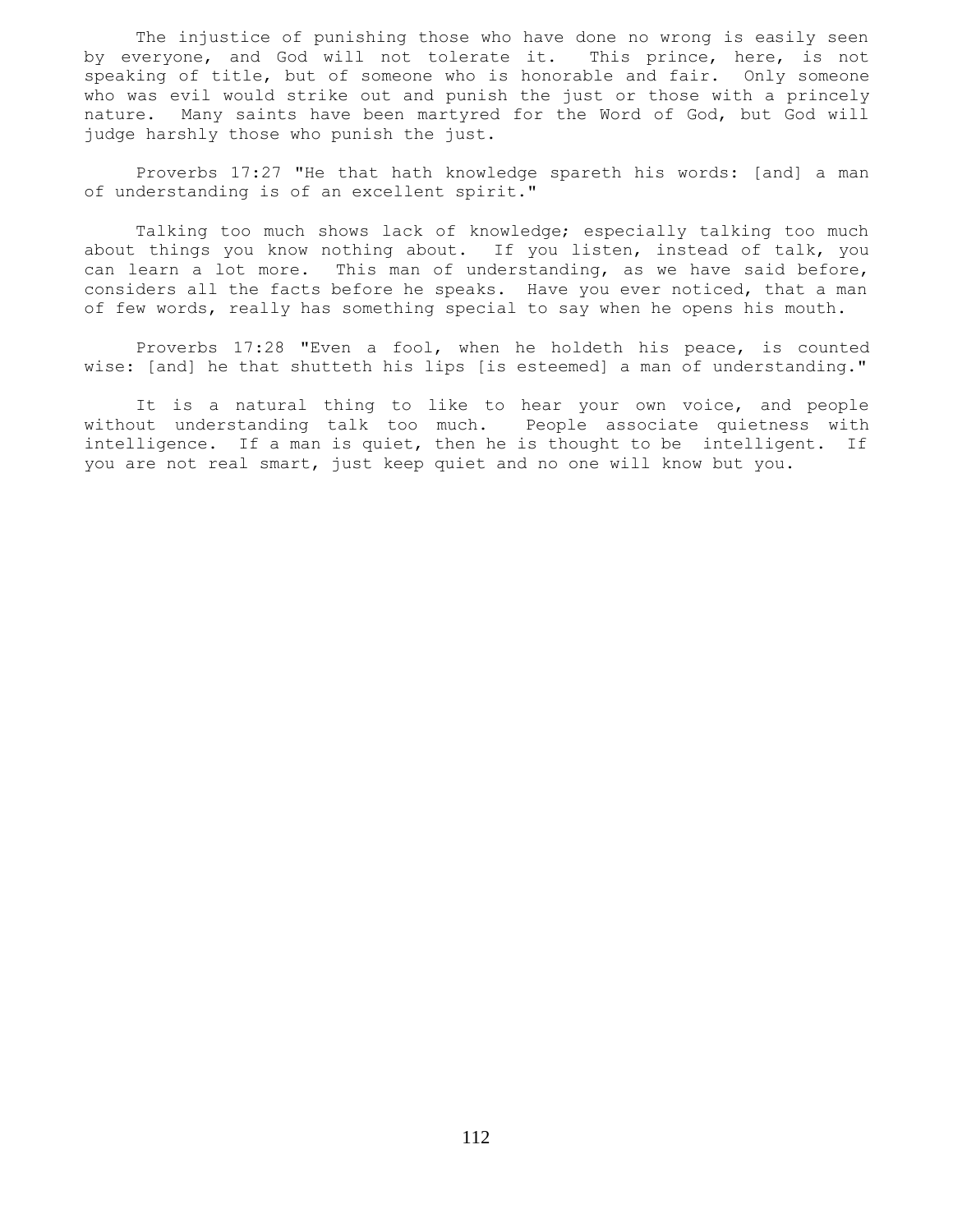| 1. | If you justify the wicked and condemn the just, how does God feel         |
|----|---------------------------------------------------------------------------|
|    | about you?                                                                |
| 2. | We see by this that judgement should be                                   |
| 3. | What is meant by a price in the hand of a fool to get wisdom?             |
| 4. | What injustice to parents have many children of our day done?             |
| 5. | When does a true friend love?                                             |
| 6. | When will a brother come to your rescue?                                  |
| 7. | Who in the Bible had to pray for his friends for God to forgive them?     |
| 8. | Who striketh hands and goes on others' notes?                             |
| 9. | What could happen to you if you go on a friend's note?                    |
|    | 10. What 2 things go hand in hand that is not of God?                     |
|    | 11. What is meant by exalting your gate?                                  |
|    | 12. Where do sinful words originate?                                      |
|    | 13. The mother who has a fool for a child has what in her life?           |
|    | 14. What doeth good like a medicine?                                      |
|    | 15. It is a medical fact that depression does what?                       |
|    | 16. What does the author believe the breath of life that God breathed     |
|    | in man in Genesis is?                                                     |
|    | 17. What does taketh a gift out of his bosom mean?                        |
|    | 18. This gift in verse 23 is really what?                                 |
|    | 19. What is meant by the eyes of the fool being in the ends of the earth? |
|    | 20. Who is a grief to his father?                                         |
|    | 21. What is bitterness of the mother?                                     |
|    | 22. Who has been martyred for the Word?                                   |
|    | 23. What will God do to those who came out against them?                  |
|    | 24. If a fool doesn't talk too much, who is he thought to be?             |
|    |                                                                           |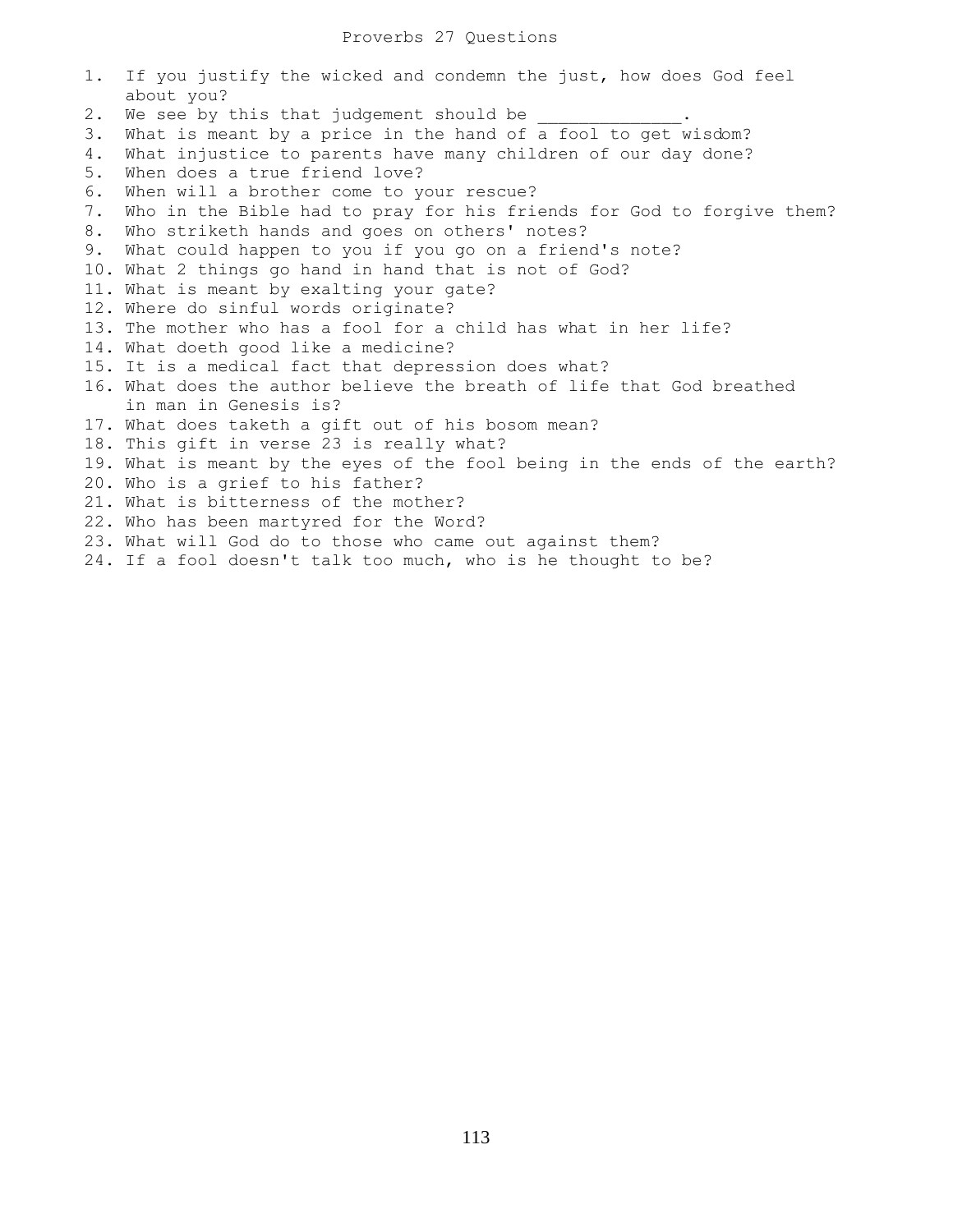We will begin this lesson in Proverbs 18:1 "Through desire a man, having separated himself, seeketh [and] intermeddleth with all wisdom."

 A man must desire to have wisdom before it comes to him. The Bible says if you want wisdom to pray and God will give you wisdom. We see here a man who has separated himself from the world. He is seeking wisdom, so he separates himself and prays. One problem with so many today in communicating with God is that we don't want to separate ourselves and think on the things of God and pray, but we will get answers for our prayers and we will receive wisdom in the process.

 Proverbs 18:2 "A fool hath no delight in understanding, but that his heart may discover itself."

 A fool is not interested in learning. He just is interested in his own thoughts. Today, in our society, the favorite statement is "I need to get off and find myself". This is foolish talk. In finding yourself, you are pleasing your own flesh. If this is a married person doing this, they usually find more than themselves. This type of activity breaks up families. We must somehow get our eyes off of ourselves and stop trying to please self. Only a fool pleases self. A wise person is interested in pleasing God. Go off and seek God.

 Proverbs 18:3 "When the wicked cometh, [then] cometh also contempt, and with ignominy reproach."

 "Ignominy" means reproach, confusion, dishonor, or shame. We see in this that the sinful man despises those that are good. II Timothy chapter 3 describes the sinful last days and lists as one of the descriptions of the people as "despisers of those that are good". This is saying these wicked try to condemn the good. The evil one is not only a fool, but full of shame and confusion and is dishonored by all.

 Proverbs 18:4 "The words of a man's mouth [are as] deep waters, [and] the wellspring of wisdom [as] a flowing brook.

 The man's words of his mouth, as we said before, springs from the well which is his heart. A person of wisdom has beautiful words springing forth and continuing as a beautiful brook. His words are not a strong river that will bowl you over, but a gentle brook which soothes.

 Proverbs 18:5 "[It is] not good to accept the person of the wicked, to overthrow the righteous in judgment."

 We can learn from this that the wicked's testimony is not to be believed, especially when it is against the righteous. The wicked person has a selfish reason for his testimony and does not usually tell the truth. To judge a matter by what a wicked person says would be wrong.

 Proverbs 18:6 "A fool's lips enter into contention, and his mouth calleth for strokes."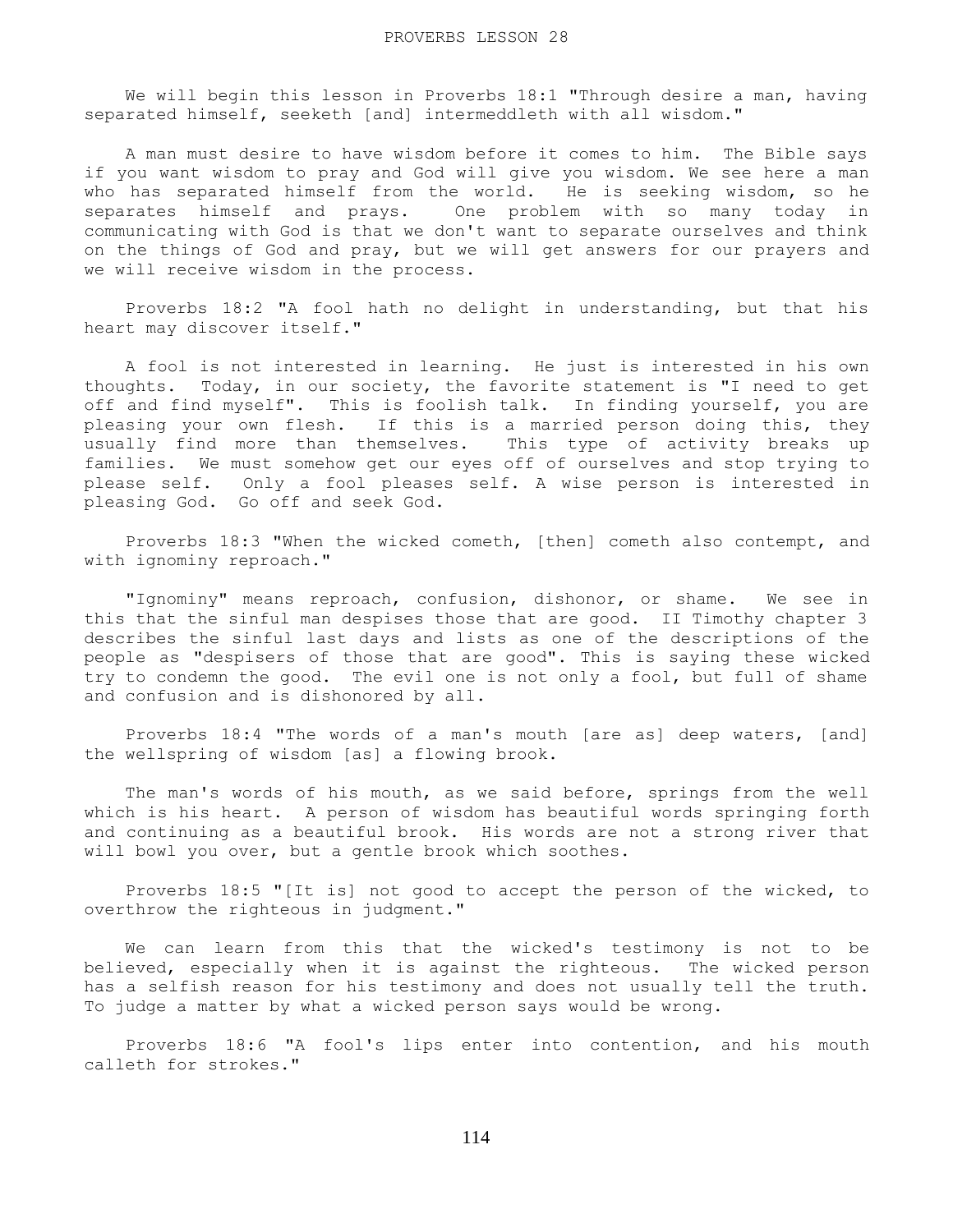We see here that the fool starts the argument, and then says, "Let's just settle this with our fists".

 Proverbs 18:7 "A fool's mouth [is] his destruction, and his lips [are] the snare of his soul."

This is a continuation of verse 6. This fool gets into all kinds of trouble with what he says because his words are not guided by anything except his selfish desires. He is not controlled by the Lord, and is apt to use cutting remarks, and even cursing. The tongue is a mighty weapon and either brings death or life in its speaking. With the tongue, confession is made unto salvation. You may read this in Romans 10:9-10.

 Proverbs 18:8 "The words of a talebearer [are] as wounds, and they go down into the innermost parts of the belly."

 The words of a talebearer are whisperings that they would not dare say in front of the person they are talking about. These tales have one purpose and that is to destroy. The people listening just love to hear something bad about someone else. The common way to say this is that the listener swallows this lie up (hook, line, and sinker). In other words, they think this is so good that they get it all down deep inside of them so they, too, can drag it out and do harm with it. The talebearer is not the only guilty one here, but the listener is equally guilty.

 Proverbs 18:9 "He also that is slothful in his work is brother to him that is a great waster."

 Neither the lazy nor the waster will have anything. One is too lazy to work and make anything, and the other throws away everything he makes.

 Proverbs 18:10 "The name of the LORD [is] a strong tower: the righteous runneth into it, and is safe."

 Christians depend upon the name of Jesus Christ. His name is so powerful (the name of Jesus) that at His name all knees shall bow and every tongue confess that He is Lord. We even pray to the Father in the name of Jesus. He is our strong tower. Acts 17:28 "For in him we live, and move, and have our being; as certain also of your own poets have said, For we are also his offspring." We see from this, without the name of the Lord Jesus Christ, we would not even exist. Salvation is in the name of Jesus. In John, we see that if we are Christians, we are in Him and He is in us.

 Proverbs 18:11 "The rich man's wealth [is] his strong city, and as an high wall in his own conceit."

 Most rich people are very proud of their wealth; and if they are not careful, their conceit will build a wall around them that others do not care to climb over or go around. The rich man sometimes thinks his riches will save him from harm, but God will not be impressed by his riches. We dealt with this more thoroughly earlier in Proverbs.

 Proverbs 18:12 "Before destruction the heart of man is haughty, and before honour [is] humility."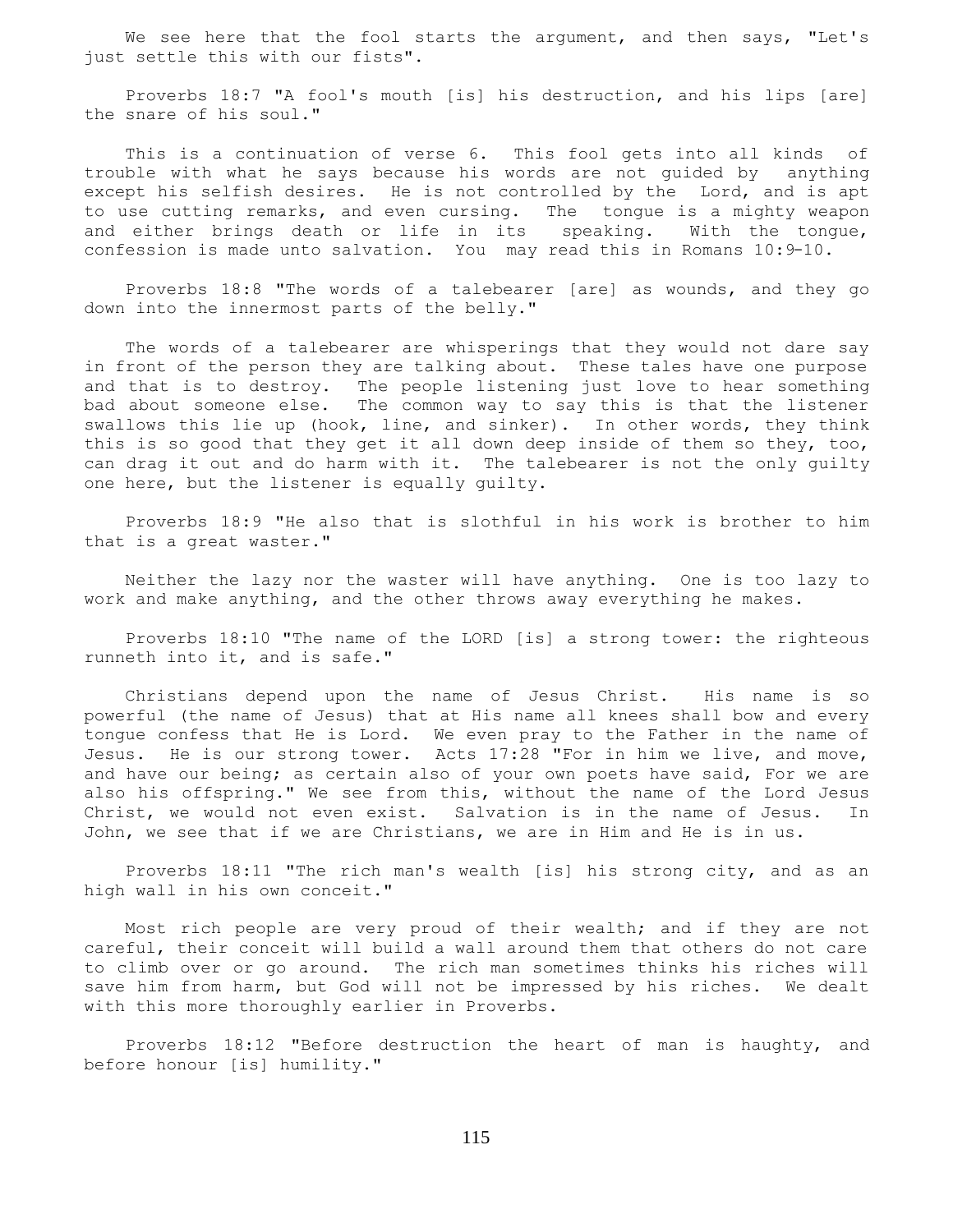We see here that a haughty heart (thinking too highly of self) will bring destruction. It turns all away from you. An humble man before God and man will be loved and honored by men on the earth, and God will have great love for him, as well.

 Proverbs 18:13 "He that answereth a matter before he heareth [it], it [is] folly and shame unto him."

 A person who answers a question before he hears the question is a fool. How can you answer before you hear the question? You just make yourself look very foolish.

 Proverbs 18:14 "The spirit of a man will sustain his infirmity; but a wounded spirit who can bear?"

 I have heard doctors of medicine say that there is an element, other than the severity of the illness, and other than the medicine they have to give for a certain illness. It is called the will to live. A person who says in his spirit, "I will not die", heals faster and to the amazement of the doctors sometimes lives when all human hope is gone. On the other hand, you can give someone medicine that should cure them, and if they have no will to live, they will probably die. The spirit of man is his life. Many die from a broken heart soon after they have lost a loved one.

 Proverbs 18:15 "The heart of the prudent getteth knowledge; and the ear of the wise seeketh knowledge."

We see here someone eager to learn by doing and by listening.

 Proverbs 18:16 "A man's gift maketh room for him, and bringeth him before great men."

 We see that a gift sometimes softens the heart and makes the way easier. I think a very nice gesture is to carry flowers or candy to the host when you are invited to dinner. It is just a way of showing you appreciate the effort she has gone to to prepare the meal. Little gestures of friendship make everyone feel good.

 Proverbs 18:17 "[He that is] first in his own cause [seemeth] just; but his neighbour cometh and searcheth him."

 We see in this that the first man here is having an argument with his neighbor. When the first man tells his story, we have a tendency to believe his story is right and the neighbor is wrong, until we hear the other side of the argument. Then we get all the facts from both sides and can more effectively judge who is right.

 Proverbs 18:18 "The lot causeth contentions to cease, and parteth between the mighty."

 If it is too difficult to decide who is right and who is wrong, the next best thing to do is to cast lots and let God decide. Whatever the outcome is, it is settled by the lot. They can go back to being friends. Strength of body has not settled this. The lot settled it.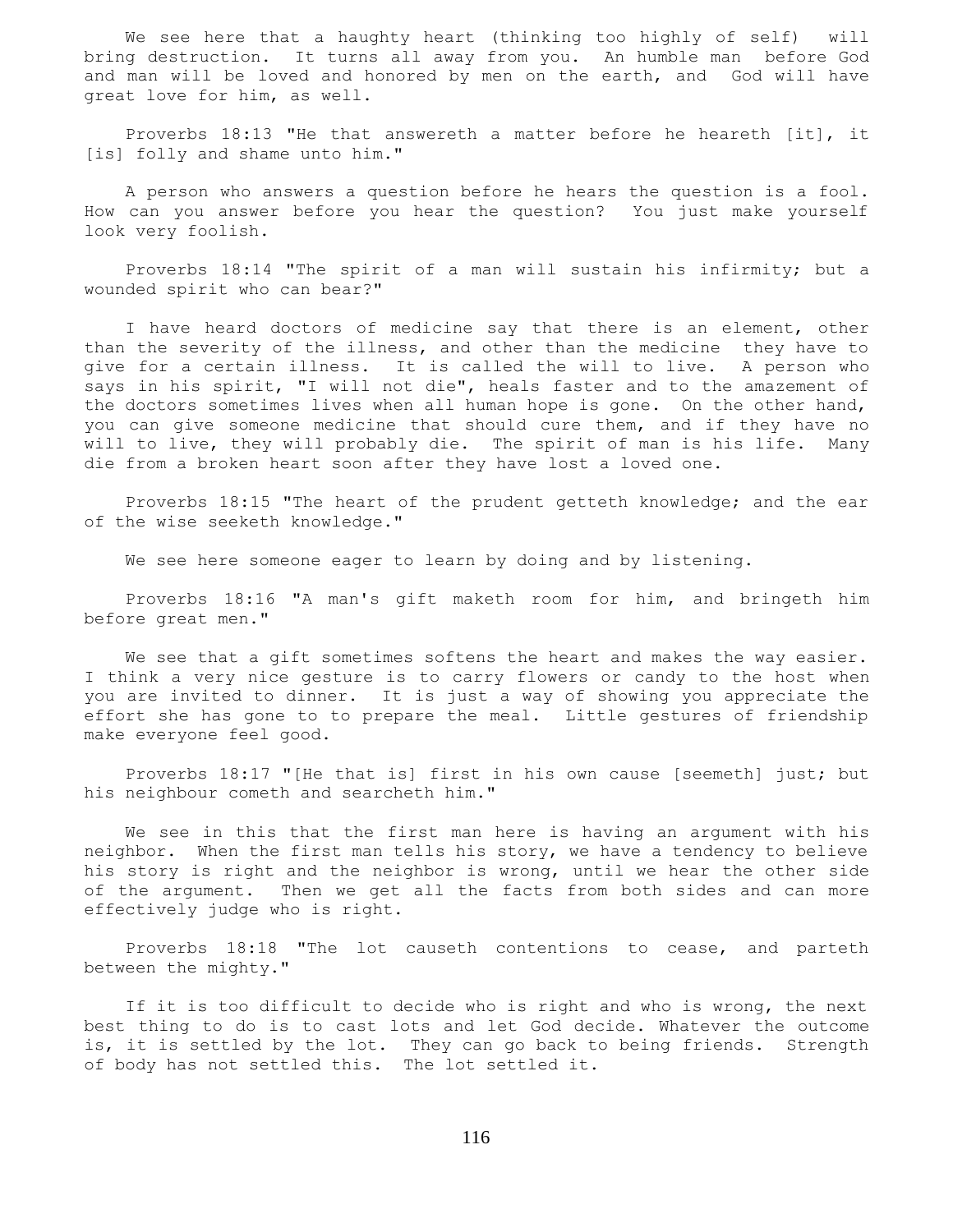Proverbs 18:19 "A brother offended [is harder to be won] than a strong city: and [their] contentions [are] like the bars of a castle."

 We see that hurt feelings between physical brothers and between close friends are much harder to overcome than to go to war and take a city. They won't forget it. They have their guard up to any reconciliation you try to make. The Bible says that if we expect to be forgiven of God, we must forgive our brother. In fact, we are to forgive them as many times as they ask us. Over and over again, the Bible says 70 times 7. If your brother asks you to forgive, you must forgive.

 Proverbs 18:20 "A man's belly shall be satisfied with the fruit of his mouth; [and] with the increase of his lips shall he be filled."

 We have to accept whatever comes our way when it is the result of what we have said, good or bad. Some men make a living by talking. All men's wealth is affected by what they say.

 Proverbs 18:21 "Death and life [are] in the power of the tongue: and they that love it shall eat the fruit thereof."

 We have used the Scripture in Romans 10:9-10 so many times in this lesson. We learn in it that we must confess the Lord Jesus with our mouth to be saved. If we are ashamed of Jesus before men and do not confess Him, we are doomed to hell. If we do proclaim belief in Jesus with our mouth and believe in our heart that God raised Him from the dead, we shall be saved.

 Proverbs 18:22 "[Whoso] findeth a wife findeth a good [thing], and obtaineth favour of the LORD."

 God's plan is for one woman and one man to be married and become one flesh. They are to live together in peace and harmony and build a home for them and their children. In chapter 31 of Proverbs, we will go into the things that make a good wife. A wife should help her husband in everything and make him happy.

 Proverbs 18:23 "The poor useth entreaties; but the rich answereth roughly."

We see in this that the poor man is humble and must speak softly, but the rich man who is very proud speaks harshly to those he feels superior to.

 Proverbs 18:24 "A man [that hath] friends must shew himself friendly: and there is a friend [that] sticketh closer than a brother."

 Some of the best advice I ever received in my life was: If you want to be loved, you must love the other fellow first. This is why you see one person with many friends and another with none. The humble person who goes out of their way to be friendly, will have more friends than they can count. The best friend you can have loves you, not because of what you have done, but in spite of what you have done. Their love has no conditions attached. This is the kind of love Jesus had for all of us when He came and died on the cross for us while we were yet in sin. He died for us and saved us, not because we were worthy, but because He loved us.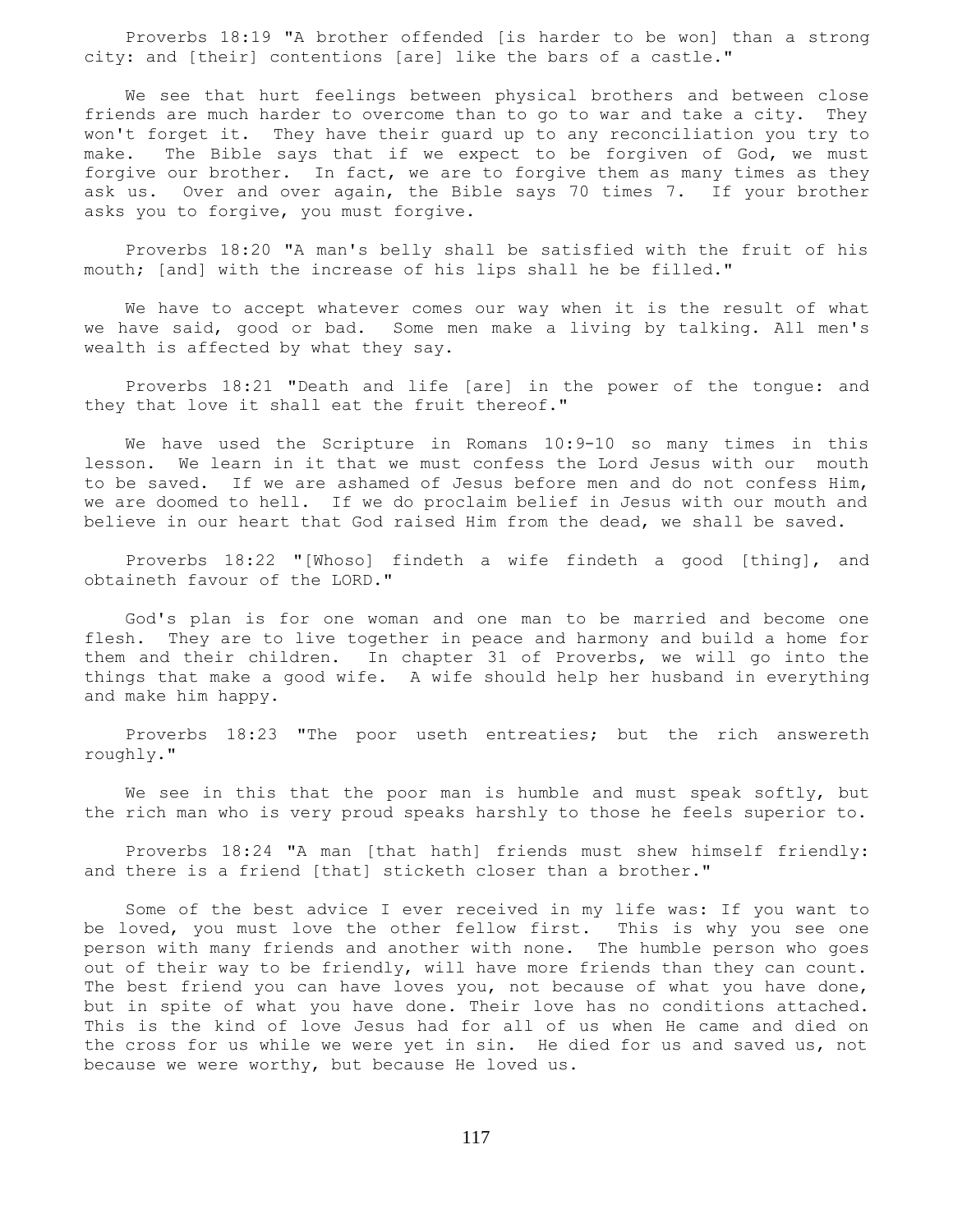## Proverbs 28 Questions

1. What is the first thing we must have to get wisdom? 2. How does the Bible say to get wisdom? 3. What is one reason many have problems hearing from God today? 4. In verse 2, what is wrong with the fool? 5. Why is it so dangerous to go off and find yourself? 6. What does "ignominy" mean? 7. In II Timothy 3. what do the evil think of the good people? 8. What are the words of a man's mouth compared to in verse 4? 9. What organ in our body is the wellspring speaking of? 10. Whose testimony cannot be believed? 11. A fool starts an argument and wants to settle it how? 12. What is the snare of a fool's soul? 13. What are a fool's words guided by? 14. Who are talebearers? 15. What is a talebearer's only purpose? 16. Who is guilty of sin besides the talebearer? 17. Who is brother to a great waster? 18. What of the Lord is as a strong tower? 19. At whose name will all knees bow? 20. In Acts 17:28. what do we find out about Jesus? 21. A rich man's conceit is as what? 22. What comes before destruction in a man? 23. To answer before you hear the question, is what? 24. What sustains a man in his infirmity?  $25.$  A man's qift 26. Who will you ordinarily side with in an argument? 27. In an argument, what can you do to settle it, if both parties seem right? 28. What is harder to win over than a strong city? 29. Death and life are in what? 30. When a man findeth a wife, it is a good thing and he pleases who? 31. Who answers roughly? 32. How can a man have friends? 33. How did Jesus show us the kind of love we need to have for each

other?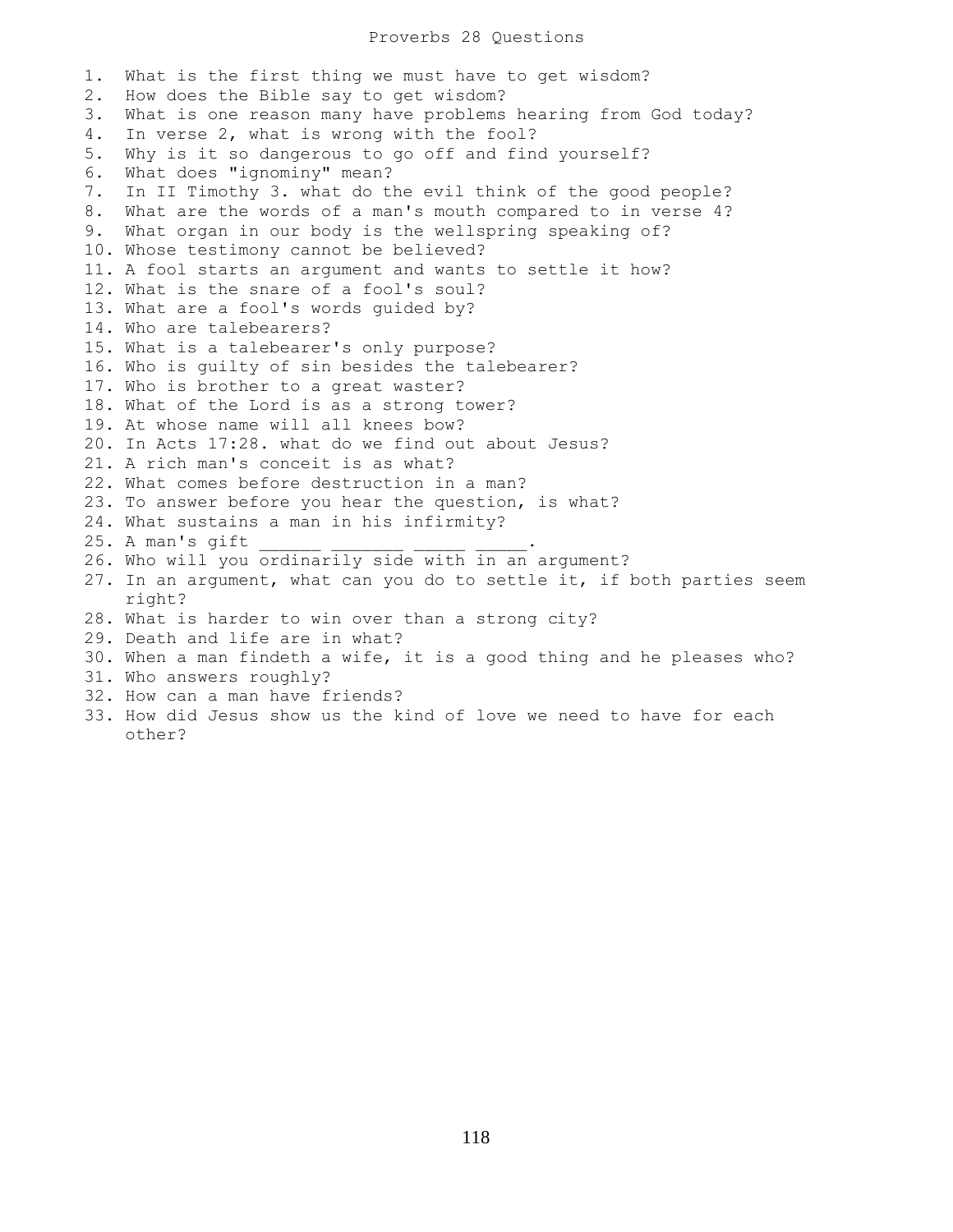We will begin this lesson in Proverbs 19:1 "Better [is] the poor that walketh in his integrity, than [he that is] perverse in his lips, and is a fool."

We see in this poor man, someone who is poor in earthly goods only. He walks in his integrity; lets us know that he is not willing to gain the world's goods by any hook or crook. He is satisfied in the state that he has found himself in. He will follow Jesus whatever state he is in. In contrast to him, we see someone who tells lies (perverse lips) and will do most anything. The Scripture above does not state it but implies that the second is rich, because he has gotten that way in an evil process.

 Proverbs 19:2 "Also, [that] the soul [be] without knowledge, [it is] not good; and he that hasteth with [his] feet sinneth."

 We see here someone who is hurrying to get nowhere. He is without direction in his life. He is a foolish man who doesn't understand what he is doing and begins anyway.

 Proverbs 19:3 "The foolishness of man perverteth his way: and his heart fretteth against the LORD."

 It is man and his own foolish lust that causes sin in his life. He cannot blame anyone else. We see here that in this particular instance this man is complaining, blaming all his problems on God. Generally speaking, we bring our problems on ourselves.

 Proverbs 19:4 "Wealth maketh many friends; but the poor is separated from his neighbour."

We see that fleshly people who are not led by the Spirit run to those who have money to be their friend. Perhaps, they feel some of this will rub off on them. Since poor people have nothing they want, they don't visit them much. This is in direct opposition to what Jesus taught. People who do this are respecters of persons because of position and wealth.

 Proverbs 19:5 "A false witness shall not be unpunished, and [he that] speaketh lies shall not escape."

 We discussed this in a previous lesson. False witnessing is called perjury and is a crime. Even today in our society perjury is a crime punishable by imprisonment or fine. Even if a liar gets away with it here on earth, God know if you have lied and He will punish the guilty.

 Proverbs 19:6 "Many will entreat the favour of the prince: and every man [is] a friend to him that giveth gifts."

 We see here in both instances someone who loves to receive things that they have not worked to get. They think this prince may give them a position in government. In the second instance, every man means it is the world's way to enjoy free gifts.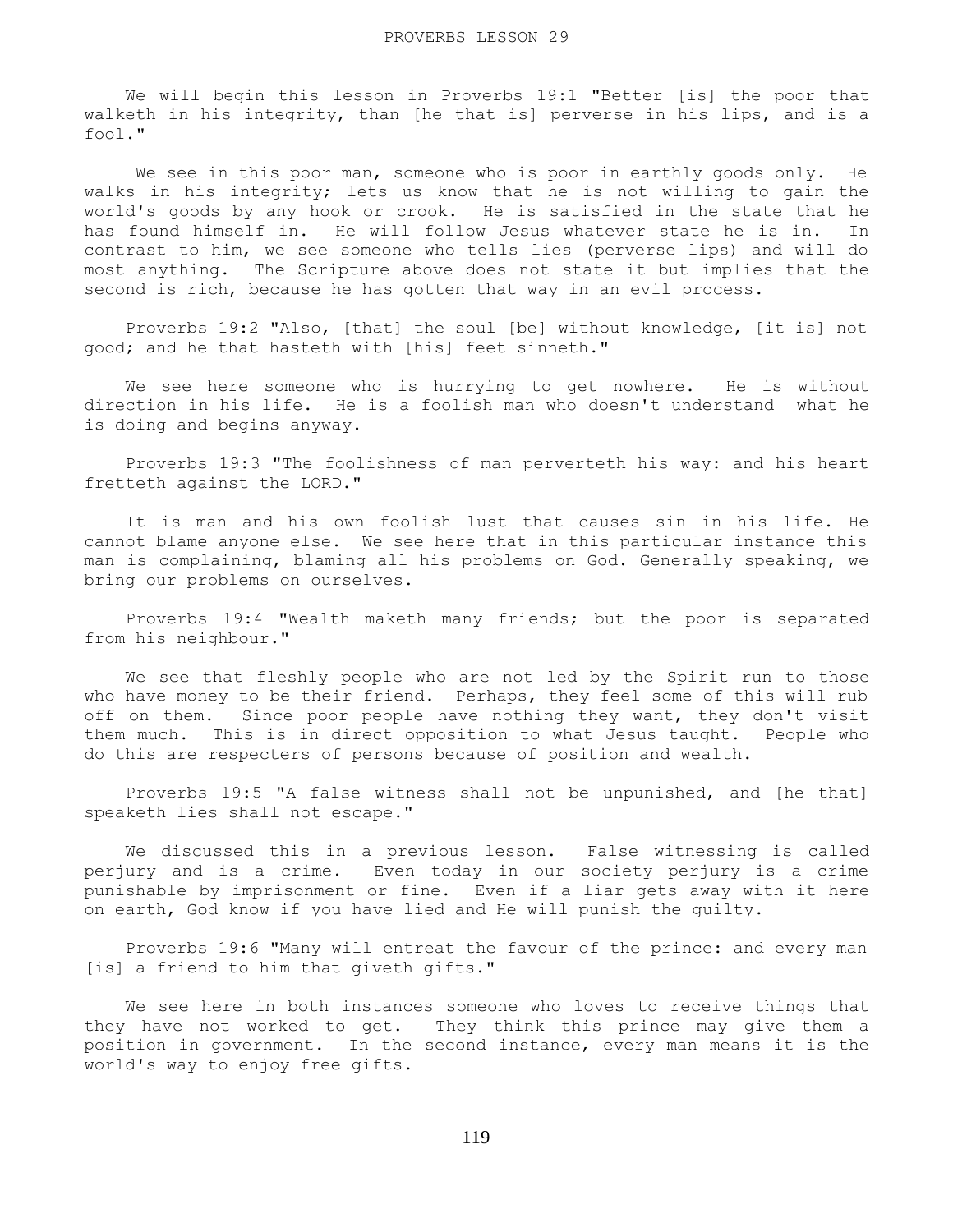Proverbs 19:7 "All the brethren of the poor do hate him: how much more do his friends go far from him? he pursueth [them with] words, [yet] they [are] wanting [to him]."

 In verse 7, we see that they feel like since he is poor, there is no way to make anything off of him; and so they stop going around him thinking he might want something they have. He begs them to come back, but they don't listen, because they think if they do come back, they will have to help him. This is a sorry lot that will not help their brother.

 Proverbs 19:8 "He that getteth wisdom loveth his own soul: he that keepeth understanding shall find good."

 A person who seeks wisdom, seeks God. We know that wisdom is a gift from God. Truly all Christians should pray to receive wisdom. In the second part of this, I see someone who looks for good. A person who understands is not always looking for the dark side of life.

 Proverbs 19:9 "A false witness shall not be unpunished, and [he that] speaketh lies shall perish."

 Again, witnessing falsely is perjury and punishable by imprisonment or fine. Perhaps, this is not speaking of court. Even if the witness is between neighbors, when the truth comes out, there will be punishment even if it is just that neither neighbor will not have anything to do with you because they cannot believe a thing you say. No one likes a liar.

 Proverbs 19:10 "Delight is not seemly for a fool; much less for a servant to have rule over princes."

 This is probably speaking of someone unwise who acquires sudden riches and fame and really is not equipped to handle the job at hand. Arrogance, conceit, and pride are a by-product of wealth and power thrust on someone who has not been prepared to handle it. The only way a person would be able to handle this situation would be to humble themselves before God and cry out for His help.

 Proverbs 19:11 "The discretion of a man deferreth his anger; and [it is] his glory to pass over a transgression."

 We see here a man slow to anger. This Scripture is just saying a Christian who can overlook little injustices done to them by others is putting more stones in his crown he will wear in heaven. When we are forgiving others, we are making sure God will forgive us. Forgive and ye shall be forgiven.

 Proverbs 19:12 "The king's wrath [is] as the roaring of a lion; but his favour [is] as dew upon the grass."

 The king frightens the people under him. He has the say over them as to whether they live or die (in this world). His favour is desired by all his subjects, because he can see to it that they prosper or fail.

 Proverbs 19:13 "A foolish son [is] the calamity of his father: and the contentions of a wife [are] a continual dropping."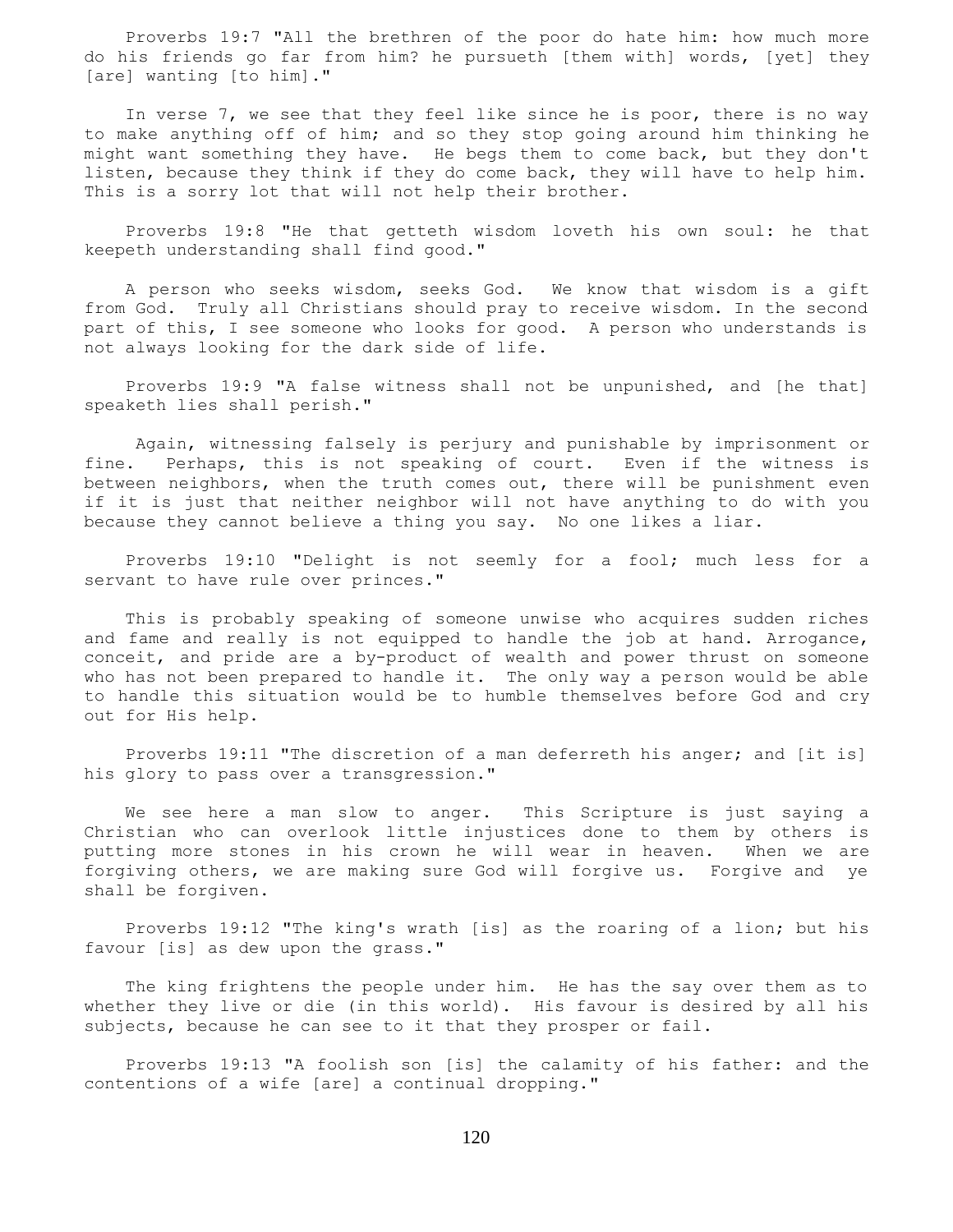We have gone into it before how a foolish son brings heartache and sorrow to the father. Now we see that a wife who is continually complaining is almost impossible to bear. This continual dropping is pure and simple nagging. Many women, that wonder why their husbands seem to stay away from home as much as possible, could check out and see if they are nagging when he is home. A person's home should be a pleasant refuge, not a place with no rest. In our day, the table here could be reversed. Men should not nag, either.

 Proverbs 19:14 "House and riches [are] the inheritance of fathers: and a prudent wife [is] from the LORD."

 I believe this Scripture is saying that you may inherit great riches from your father and have a big home, but you cannot buy a good woman. For a man to receive a good Christian wife with wonderful principles is a gift from God. "Prudent" really goes into a lot of virtues. She would be industrious and intelligent, as well as being a Christian.

 Proverbs 19:15 "Slothfulness casteth into a deep sleep; and an idle soul shall suffer hunger."

 Laziness and sleeping long hours go together. No one will hire a lazy person to work, if they know they are lazy. If a person doesn't work, there is no money to buy food with; so we see hunger. Laziness for any length of time will affect your thinking, as well, and you will get to where you can't think clear thoughts. The doctors say now that a vigorous walk of 2 miles or more makes you think better.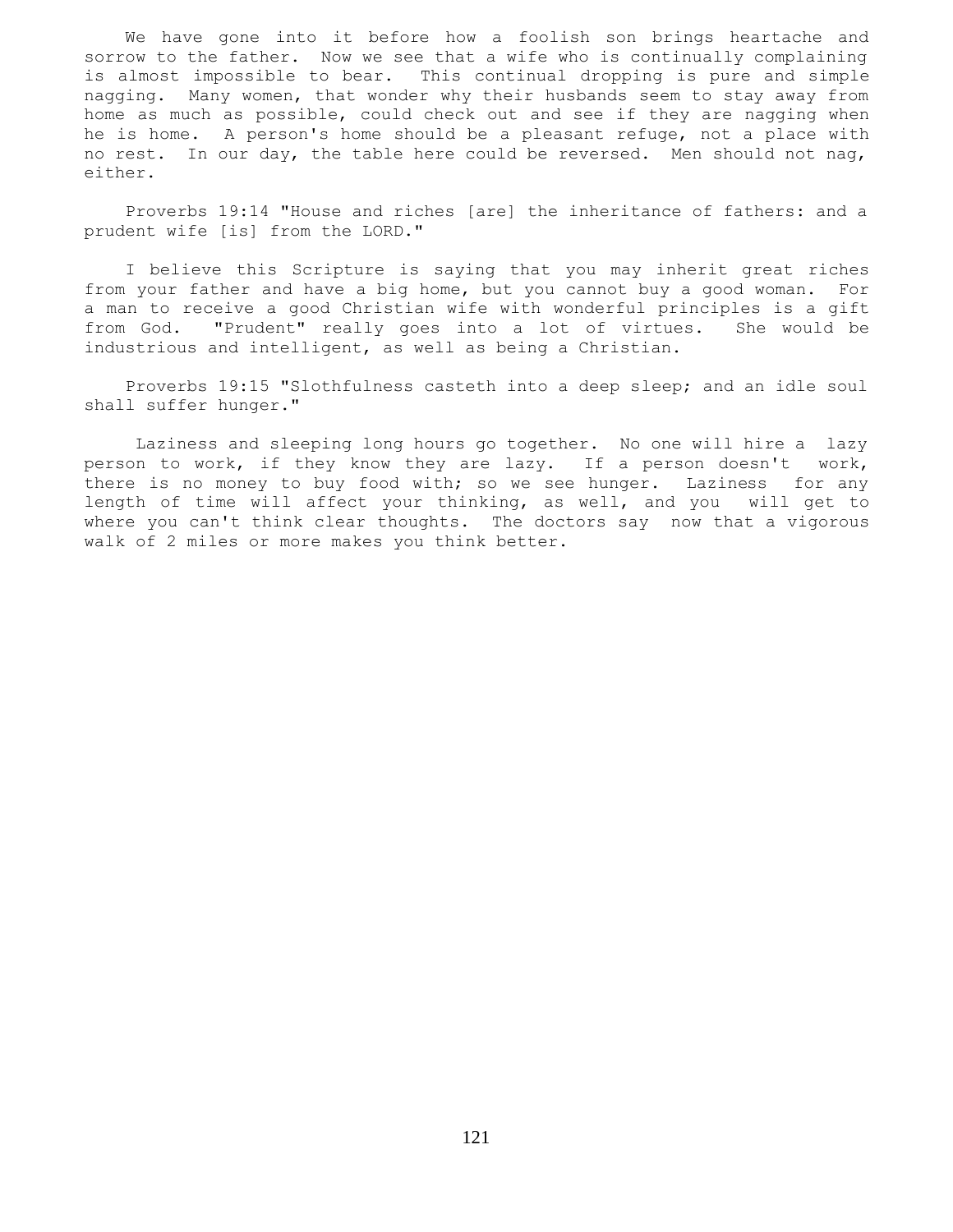## Proverbs 29 Questions

1. In verse 1, we see it is not talking about just a poor man, but what kind of a poor man? 2. What is implied in verse 1 by the man of perverse lips? 3. A man that hasteth with his feet 4. Whose heart fretteth against God? 5. Who is generally the cause of all of man's problems? 6. Wealth maketh many 7. Who shall not go unpunished? 8. Every man is a friend of someone who does what? 9. Explain why verse 7 says a poor man's brothers hate him. 10. When you are seeking wisdom, you are seeking \_\_\_\_\_\_\_\_\_\_\_\_\_\_\_\_\_. 11. Who likes a liar? 12. In verse 10, who is it speaking of? 13. What is their attitude? 14. A man who defers anger, gets what when he overlooks a transgression? 15. What is the king's wrath compared to? 16. Who is the calamity of his father? 17. What is like a continual dropping in verse 13. 18. In verse 14, houses and riches are what? 19. Can he buy a good wife with all his riches? Explain. 20. What is slothfulness? 21. In verse 15, we find that an idle soul shall what? 22. What have doctors in recent years discovered that lets us know that activity makes us think better?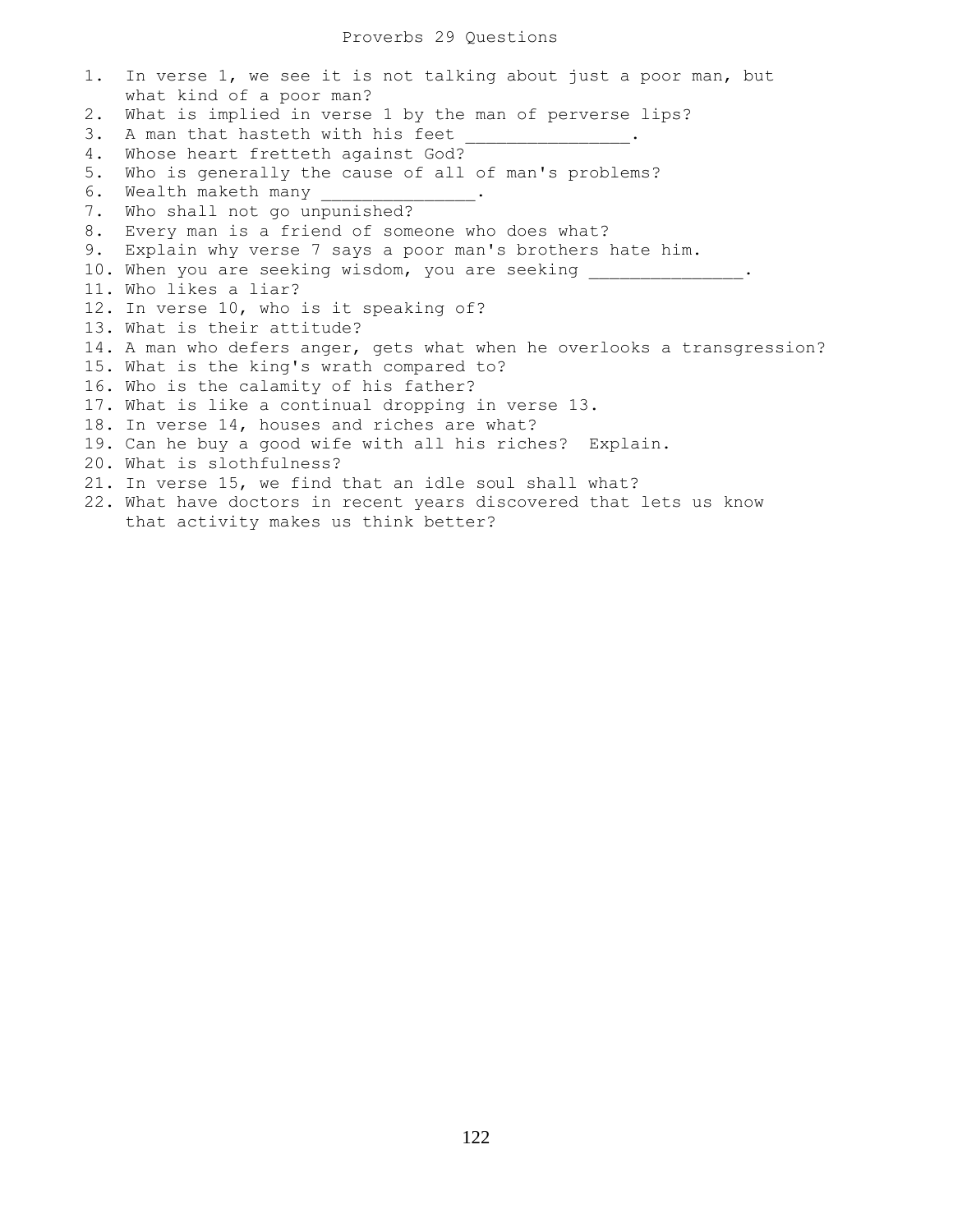We will begin this lesson in Proverbs 19:16 "He that keepeth the commandment keepeth his own soul; [but] he that despiseth his ways shall die."

We have said this before, but it is worth saying again. Throughout the Bible, God's blessings are on those who keep His commandments, and His curse is upon those of disobedience. Even if self-preservation were the reason you were obeying, you would not be disappointed. God cannot, and will not, lie. If He promises blessings, you can depend upon them.

 Proverbs 19:17 "He that hath pity upon the poor lendeth unto the LORD; and that which he hath given will he pay him again."

 One of the best Scriptures to verify this is found in I Timothy 6:17-19. I Timothy 6:17 "Charge them that are rich in this world, that they be not highminded, nor trust in uncertain riches, but in the living God, who giveth us richly all things to enjoy;" I Timothy 6:18 "That they do good, that they be rich in good works, ready to distribute, willing to communicate;" I Timothy 6:19 "Laying up in store for themselves a good foundation against the time to come, that they may lay hold on eternal life." When you do good for anyone (especially the poor), you are doing that good deed to God. He will not forget, He will bless you for giving.

 Proverbs 19:18 "Chasten thy son while there is hope, and let not thy soul spare for his crying."

 We see here that we are to whip (not abuse) our children. We are to teach them at a very early age, before they get too big to spank. We have pity on our own children and grandchildren; but if we want them to become responsible adults, we must teach them when they are very young to respect authority and obey. Even if they scream and cry, we must spank them hard enough that they will think twice before they commit that sin again. Sometimes God has to spank us hard to teach us a lesson. Even if we scream and cry for help, He lets us have the problem long enough to learn a lesson.

 Proverbs 19:19 "A man of great wrath shall suffer punishment: for if thou deliver [him], yet thou must do it again."

 Probably, temper is the hardest thing for even a Christian to keep under control. When we are lacking in self-control (let the flesh control us), we act before we think and have to pay the consequences for our angry action. Temper is something God has to deliver a person from. An onlooker can try to help, but may just make the angry situation worse. Pray that God will help you to stop being angry. Pray that your spirit will control your body. The spirit walk is a walk of peace and quietness, living peaceably with your neighbor. Forgive them, even if they do not deserve it. You will be the better for it.

 Proverbs 19:20 "Hear counsel, and receive instruction, that thou mayest be wise in thy latter end."

 Christianity is a daily walk. The song "One Day at a Time" describes it perfectly. We are on a journey to our promised land. We should be getting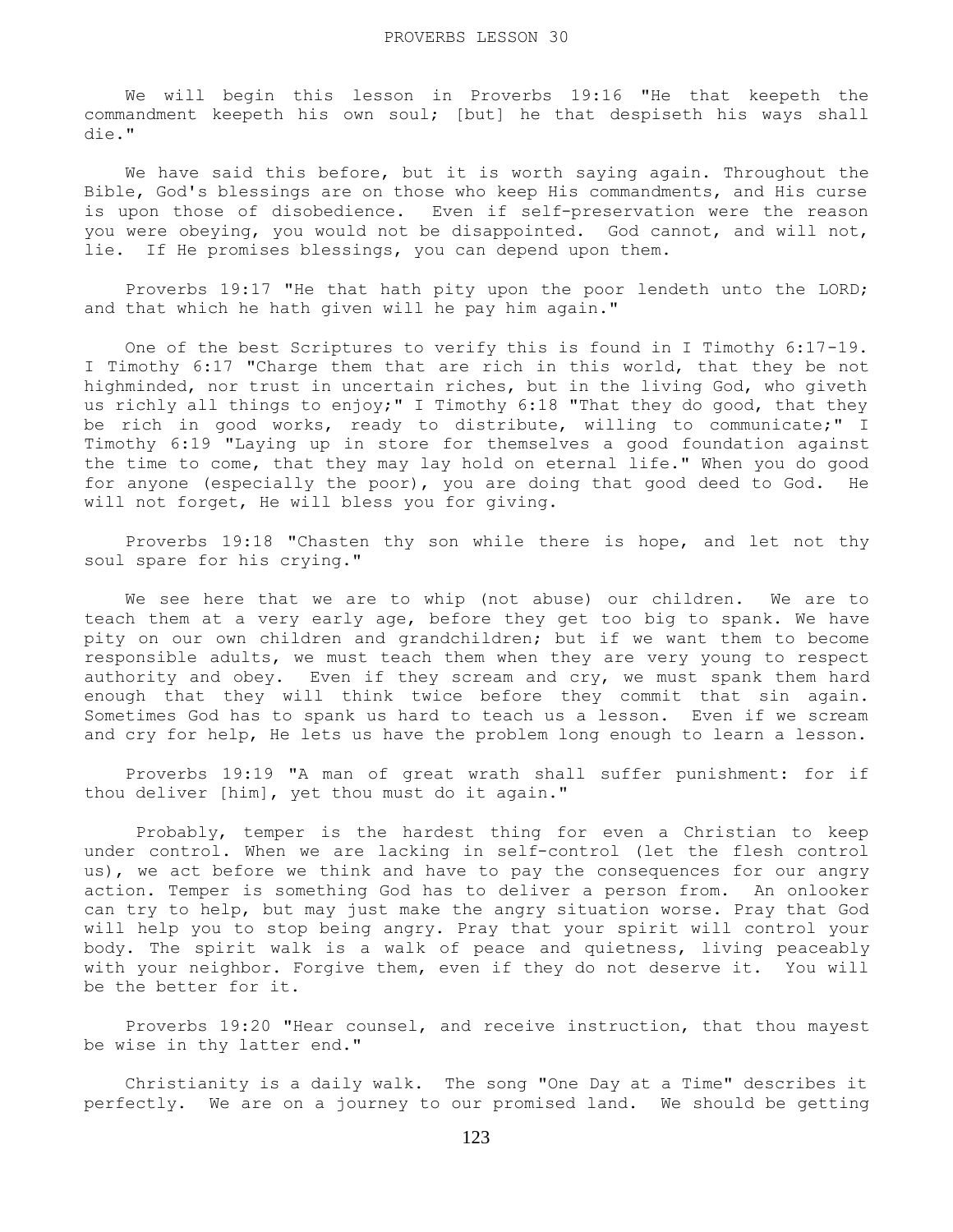closer each day to being more like Jesus. The word "Christian" means Christ like. In the light of that, we would have to say that there are very few Christians. This Scripture above is saying each day receive instruction and grow in the Lord. When you are old, you will be wise unto salvation; because you have continually learned more and more about God. That is why daily Bible reading is so important. The more you read, the more you know of God's Word.

 Proverbs 19:21 "[There are] many devices in a man's heart; nevertheless the counsel of the LORD, that shall stand."

 Man cannot always trust his own heart, but you can always trust the counsel of the Lord. Man must have a brand new heart engraved with the laws of God before his heart is trustworthy. The counsel of God is found in the Bible.

 Proverbs 19:22 "The desire of a man [is] his kindness: and a poor man [is] better than a liar."

 Here, again, it must mean a poor, honest man is better than a rich liar. God says He loves a cheerful giver. If a man desires to do good, he will be kind.

 Proverbs 19:23 "The fear of the LORD [tendeth] to life: and [he that hath it] shall abide satisfied; he shall not be visited with evil."

 If a person fears the Lord, he is conscious that there is a Lord. For us to be saved, we must first believe that there is a Lord. We must believe that He died for us, and we must believe that He rose again. If we believe all of the above, then we want to rise from death to life, also. The fear that is wise, is a fear that we might not make the resurrection; that we might not rise to new life in Him. If we are assured in our heart that we will live again with the Lord, we should be completely satisfied. As Paul said, we should be satisfied in whatever situation we find ourselves in on this earth, knowing there is a wonderful eternity with the Lord awaiting us. If we keep our minds on this, we will not even be tempted with evil. We will have overcome evil with good.

 Proverbs 19:24 "A slothful [man] hideth his hand in [his] bosom, and will not so much as bring it to his mouth again."

 I see, here, a man who is too lazy to feed himself. This man depends on others to make a living for him, even though he is able-bodied and in good enough health to work himself.

 Proverbs 19:25 "Smite a scorner, and the simple will beware: and reprove one that hath understanding, [and] he will understand knowledge."

 This scorner seems to be beyond talking to and trying to help. Perhaps, he doesn't even want help. The smiting of the scorner here seems to be more in punishment of an act already done than an act to teach the scorner. The only one, it appears, will learn from this punishment is the onlooker (simple one). This might even be said that this punishment is to teach the others what will happen to them if they act this way. The reproof here is probably verbal, but that is all it takes for an understanding person. The understanding one will learn and grow in knowledge for the reproof.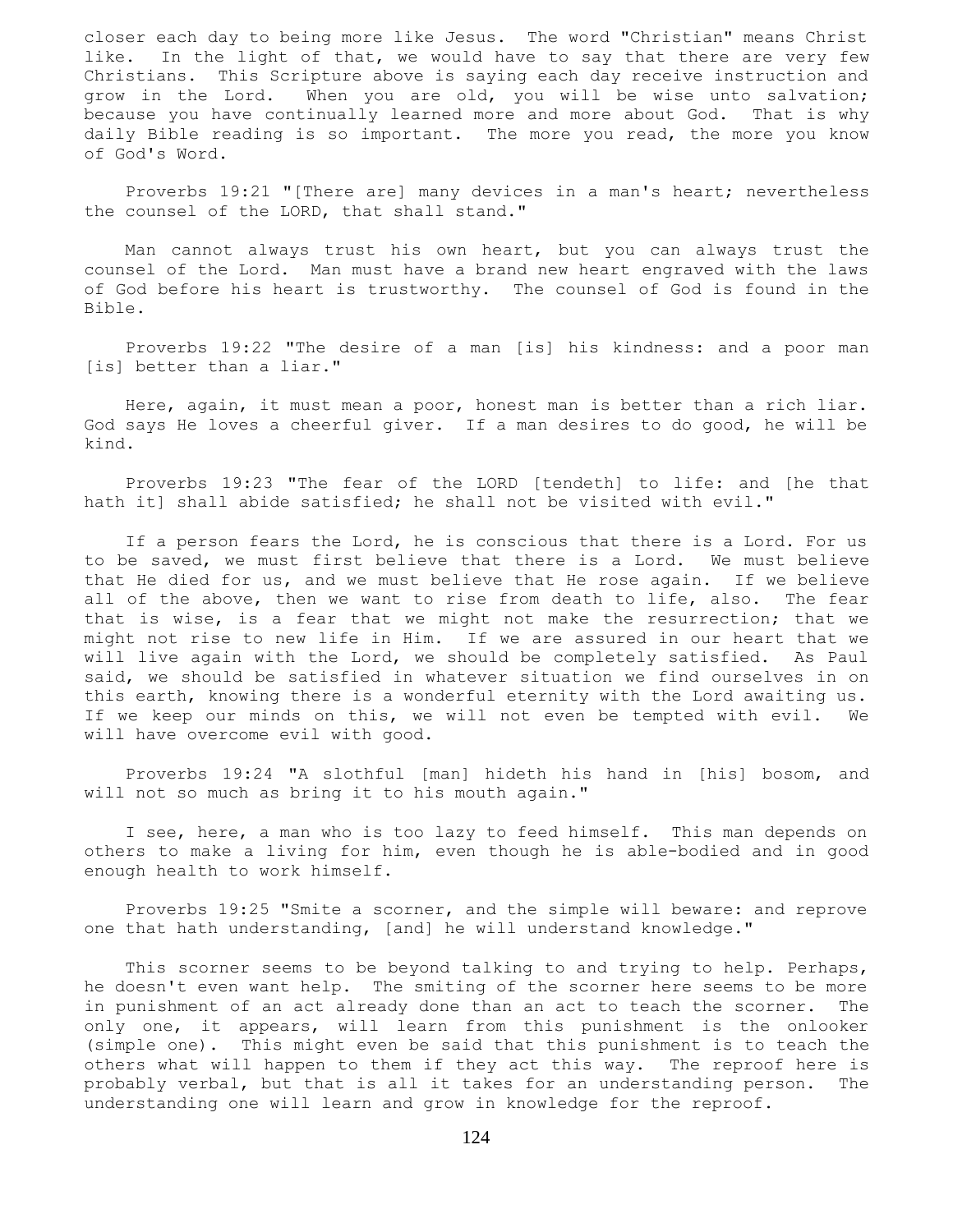Proverbs 19:26 "He that wasteth [his] father, [and] chaseth away [his] mother, [is] a son that causeth shame, and bringeth reproach."

 Perhaps, this Scripture here about the father indicates that he not only wastes what he gets himself, but talks his dad out of what he has, and wastes his dad's savings, also. However, a son can waste his father in more ways than money. A son that will not take advice from his father, has wasted all the stored up knowledge his father could share with him. For this son to chase away his mother has to be something very terrible. Mothers do not give up their sons easily. Whether this literally means chases him out of the home or whether it means his evil deeds have driven her affection away, is very bad. A mother's love is next to God's love. This son would certainly be a dishonor to his parents. Shame and reproach would certainly be the after effects of this life.

 Proverbs 19:27 "Cease, my son, to hear the instruction [that causeth] to err from the words of knowledge."

 You are taking instruction from the wrong people. Don't let the blind lead you is what I see in this.

 Proverbs 19:28 "An ungodly witness scorneth judgment: and the mouth of the wicked devoureth iniquity."

 This ungodly witness laughs at true judgement. He is not interested in justice. He laughs at the court and perjures himself to make whatever point he wants. He forgets that there is a righteous Judge (Jesus Christ) that he will have to stand before and account for this lie. The wicked swallows wickedness. This wicked one just gets worse and worse.

 Proverbs 19:29 "Judgments are prepared for scorners, and stripes for the back of fools."

 This Scripture is closely related to verse 28. This, to me, is speaking of those who scorn judgement here will face the Judge of all the world. The word "prepared" here, to me, indicates that this will happen in the future. Fools many times, break laws and are punished for their law breaking. I believe fools will face the eternal Judge and pay for their evil deeds. The only way to avoid that punishment would be for the fool to become wise and accept Jesus as his Savior.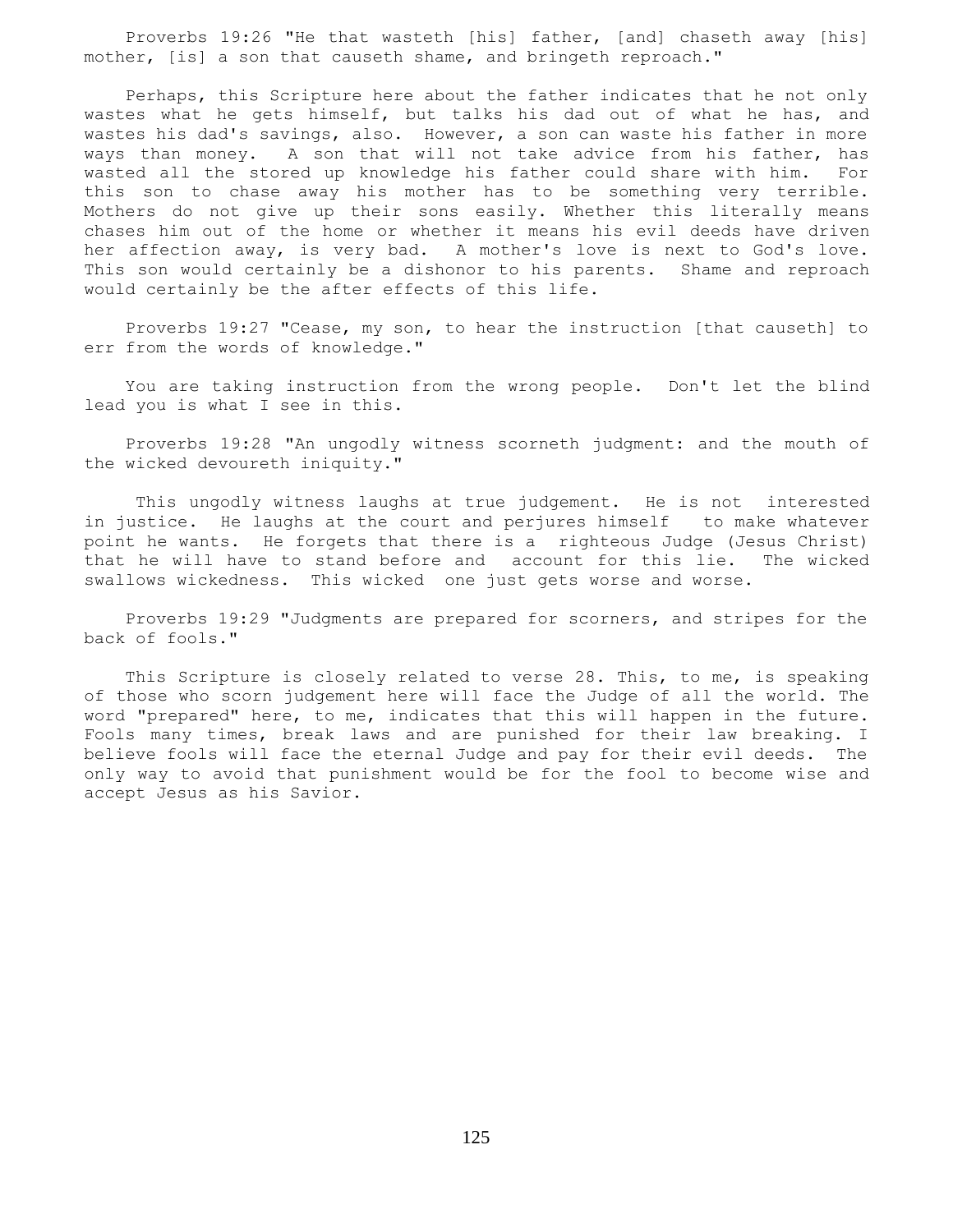1. Who receives blessings from God? 2. Who lendeth to the Lord? 3. Who will repay you for your good deeds? 4. What are the rich of this world charged to do in I Timothy 6:17-19? 5. When should you chasten your children? 6. If we want our children to become responsible citizens, what must we do? 7. What will happen to a man of great wrath? 8. What is one of the hardest things for a Christian to overcome in his own life? 9. We must let our \_\_\_\_\_\_\_\_\_\_\_\_\_\_\_\_\_\_control us not our 10. In verse 20, we are told to hear counsel and receive instruction and when will we be wise? 11. Where are the Christians journeying to? 12. What does the word "Christian" mean? 13. Who can we trust? 14. Where can you find the counsel of God? 15. When does man's heart become trustworthy? 16. In verse 22, what 2 types of people are intended? 17. What is a man conscious of, if he fears the Lord? 18. What should we fear? 19. With what can we overcome evil? 20. Who is a slothful man? 21. What is meant by him not bringing his hand to his mouth? 22. For whose learning was the scorner smote in verse 25? 23. What does reprove mean in verse 25? 24. What is meant by wasteth his father? 25. In verse 26, this son did what to his mother? 26. Why is the son in verse 27 to cease to hear this instruction? 27. What kind of witness scorneth judgement? 28. What is meant by the wicked devouring iniquity? 29. Judgements that are prepared for scorners are probably speaking of what? 30. Who are stripes saved for?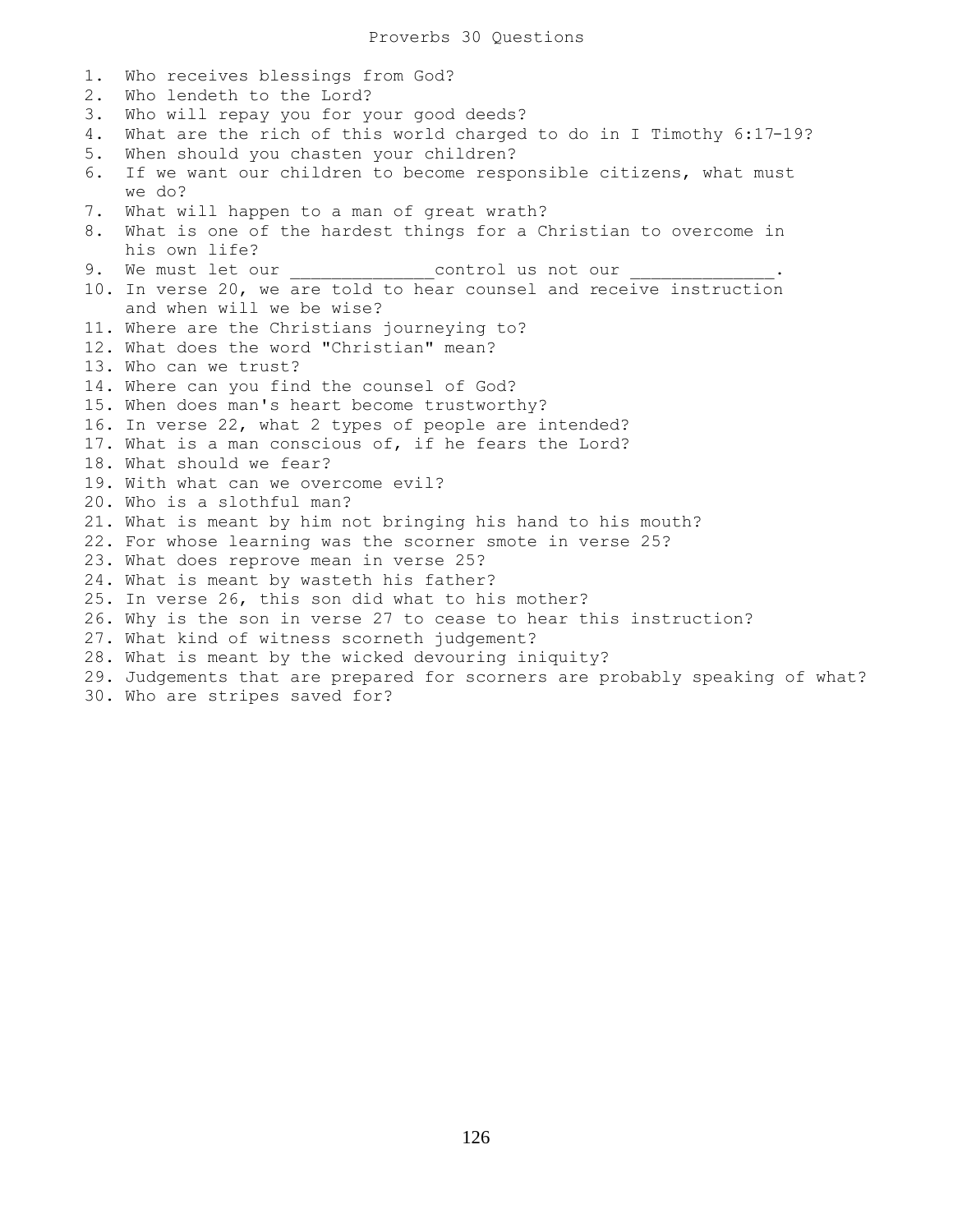We will begin this lesson in Proverbs 20:1 "Wine [is] a mocker, strong drink [is] raging: and whosoever is deceived thereby is not wise."

 One of the worse problems in our society today, many think, is the abuse of alcohol. My own personal opinion is that abuse of alcohol is a symptom of a much greater problem. The problem is sin or lack of God 's security in our lives. Most people who drink heavily, or in fact those who use drugs also, are running from reality. They feel that they cannot face their problems and they hide in alcohol and drugs. Sin brings torment. The only way to stop drug and alcohol abuse is to have a national revival. Turn to God, away from sin, and He will bring you peace. There will be no reason to hide, you will have Jesus Christ as your help. Only a fool would refuse Jesus and live in the torment of drugs and alcohol.

 Proverbs 20:2 "The fear of a king [is] as the roaring of a lion: [whoso] provoketh him to anger sinneth [against] his own soul."

 We discussed that fear of the king is fear of what he can do to you on this earth. If you provoke him to anger, you could lose your head or spend a lifetime in jail.

 Proverbs 20:3 "[It is] an honour for a man to cease from strife: but every fool will be meddling."

 In our society today many believe that they should avenge all wrongs themselves. The Bible teaches to be good to your enemies. Bless them that curse you. A fool keeps a strife going. He does not try to stop trouble. He meddles in other's business and causes strife.

 Proverbs 20:4 "The sluggard will not plow by reason of the cold; [therefore] shall he beg in harvest, and [have] nothing."

 I see in this sluggard (lazy person) someone who looks for just any excuse not to work. In this particular case, fields need to be plowed when there is moisture in the ground to keep from breaking the plow. If you miss the plowing time, there will be no reaping time. The cold is just an excuse not to work. The sluggard says it is too hot to work in the summer. As I said, this is just an excuse not to work. He and his family will suffer for his laziness in harvest time. There will be no crop to gather.

 Proverbs 20:5 "Counsel in the heart of man [is like] deep water; but a man of understanding will draw it out."

This is the very reason, I believe, that it is so important to study your Bible every day. If some day we were not allowed to have a Bible we could hold in our hand, we that have studied regularly would still have the Bible hidden away in our heart. No one could take that Bible away from us. This "counsel in the heart" is that kind of counsel. I sing a song called "There is a River" and it speaks of a river from deep within that frees the soul from sin. This counsel flows from way down deep in the heart, from a pure heart, stayed upon God. The good things that we have stored in our heart can be drawn up whenever we need them. The Holy Spirit will quicken to us Scriptures that we have hidden in our heart as we need them.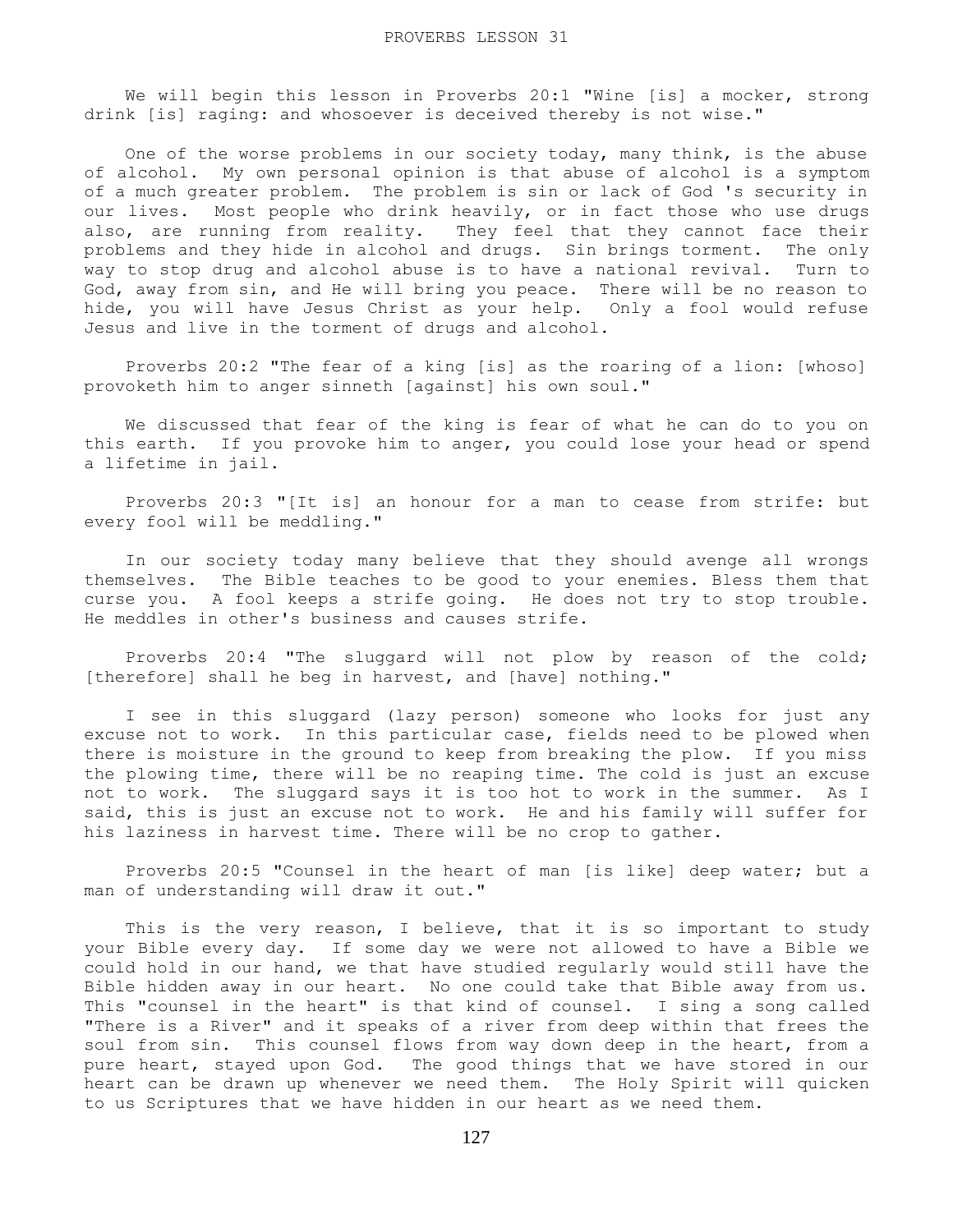Proverbs 20:6 "Most men will proclaim every one his own goodness: but a faithful man who can find?"

 We must be very careful not to go around bragging on ourselves. The way of the world is for a man to brag on his own good traits. These very same people who are continually telling how good they are, are sometimes found wanting when they are tested to see just how much faith they really have. Faith is not fact. Faith is believing when we cannot see with our physical eye. Just a few men in the Bible were listed among the faithful in the Old Testament. You can find a list of them in Hebrews 11.

 Proverbs 20:7 "The just [man] walketh in his integrity: his children [are] blessed after him."

 We see by this that a just man lives his Christianity. He walks in his salvation every day. He walks uprightly before the Lord. People have great respect for him because they know that he walks uprightly before God. Even his children are highly thought of by the community because of their father's walk before God. We see this blessing of children from their father's pleasing God in Abraham, Isaac, and Jacob.

 Proverbs 20:8 "A king that sitteth in the throne of judgment scattereth away all evil with his eyes."

 We know that the King of kings (Jesus Christ) can see directly through those who would stand before Him and lie. There is nothing concealed that He does not know. An earthly king who was used to judging would be pretty well able to tell the truth from a lie, also. If they have been judging very long, every story in the world has already been tried on them. Their experience with people would tell them who is telling the truth. No one would dare do evil in his sight for fear that their punishment for their sin would be even greater. Just one look in the king's eyes and you would be compelled to tell the truth.

 Proverbs 20:9 "Who can say, I have made my heart clean, I am pure from my sin?"

 The answer is no one. Only Jesus can cleanse our heart from sin. Our heart must be washed in the blood of Jesus to make us free of sin. His blood doesn't just cover our sin, it does away with it entirely.

 Proverbs 20:10 "Divers weights, [and] divers measures, both of them [are] alike abomination to the LORD."

 God hates dishonesty. This sin does not just bring harm to the sinner, but to the person he has cheated by false weights and measurements, as well.

 Proverbs 20:11 "Even a child is known by his doings, whether his work [be] pure, and whether [it be] right."

 Children do not conceal what they are. At a very early age, character starts forming, and a child is known as a good child or a bad child by the things he does and says. Only the rod of correction and or God can change a bad child into a good child.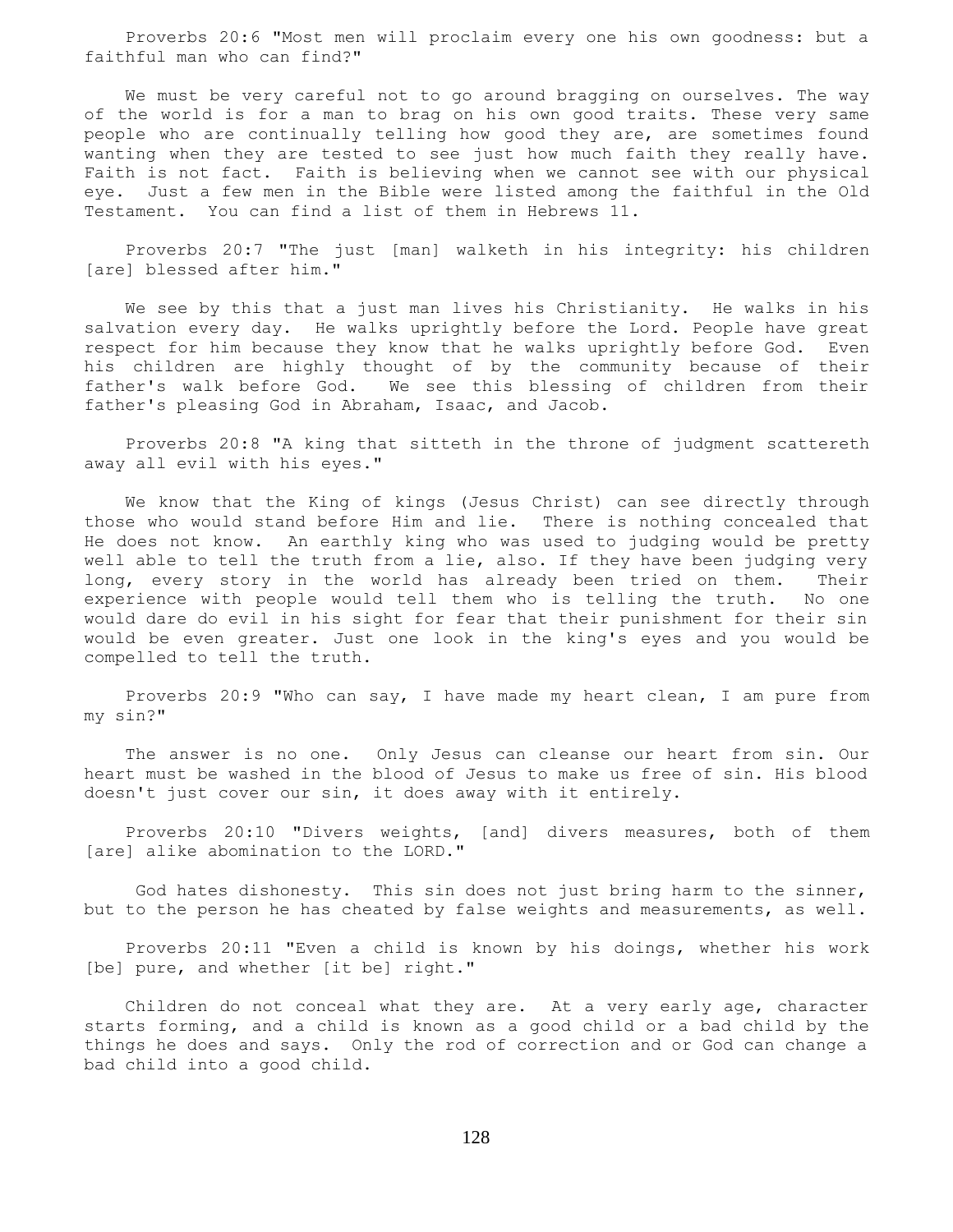Proverbs 20:12 "The hearing ear, and the seeing eye, the LORD hath made even both of them."

 God truly made our eyes and our ears, because we are His creation. I believe this is intended to mean the spiritual ear that listens and receives and the spiritual eye, as well, that sees things everyone does not see. In Revelation, over and over we are told that they have eyes to see and they see not and ears to hear, but they hear not. These eyes, in verse 12, see and these ears hear. I believe this is saying that it is God that opens our understanding. We see spiritually and hear spiritually, because He opened our understanding to His secrets.

 Proverbs 20:13 "Love not sleep, lest thou come to poverty; open thine eyes, [and] thou shalt be satisfied with bread."

 If you lie around sleeping all the time instead of working, you will not earn any money and you will be poor. If you work hard, you will have at least enough money to eat on.

 Proverbs 20:14 "[It is] naught, [it is] naught, saith the buyer: but when he is gone his way, then he boasteth."

 This is saying that it is wrong to run someone else's merchandise down just so you can buy it cheaper. The condition of the merchandise in this verse 14, suddenly changes to better when ownership is changed.

 Proverbs 20:15 "There is gold, and a multitude of rubies: but the lips of knowledge [are] a precious jewel."

 Gold and rubies are very valuable, but it is possible to have them if you have enough money. If you have enough money, they can be found. I believe this Scripture is saying that a person who speaks in God's knowledge is very scarce and hard to find.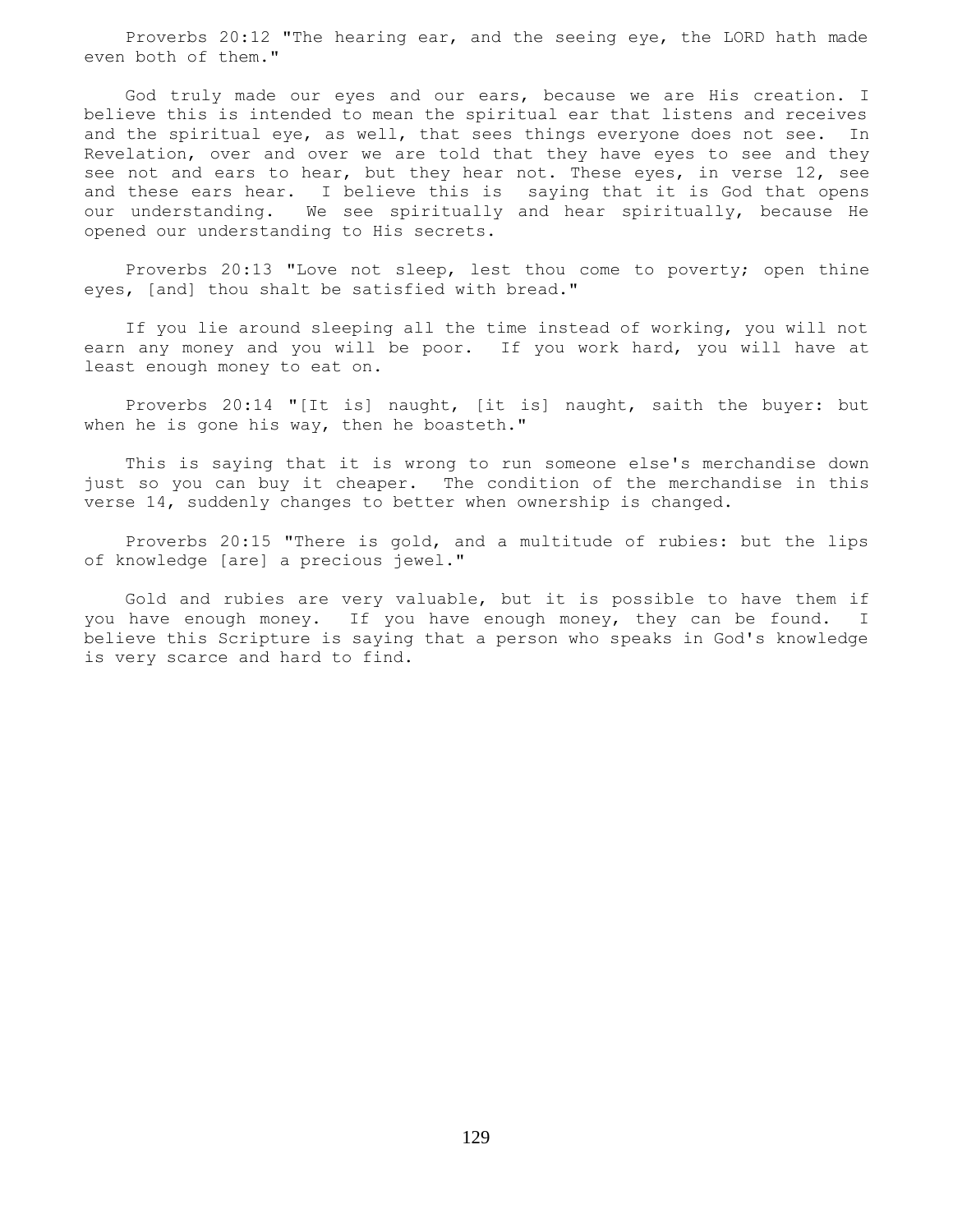| 1. | What is wine in verse 1?                                                     |
|----|------------------------------------------------------------------------------|
| 2. | Strong drink is what?                                                        |
| 3. | What do most people think our greatest problem is today?                     |
| 4. | What is it really?                                                           |
| 5. | Why do people hide in drugs and alcohol?                                     |
| 6. | What does sin bring the sinner?                                              |
| 7. | How does the author think is the only way to stop drug and alcohol<br>abuse? |
| 8. | Who is the only person who would refuse salvation through Jesus?             |
| 9. | It is an honor for a man to cease from                                       |
|    | 10. Why will the sluggard not plow?                                          |
|    | 11. If he doesn't plow, what will he do in harvest?                          |
|    | 12. Counsel in the heart of man is compared to what?                         |
|    | 13. What is faith?                                                           |
|    | 14. Where in Hebrews can you find a list of the faithful of the Old          |
|    | Testament?                                                                   |
|    | 16. A king that sitteth in the throne of judgment scattereth away all        |
|    | evil with his                                                                |
|    | 17. Who is King of kings ?                                                   |
|    | 18. Who can say, "I have made my heart clean"?                               |
|    | 19. How is the only way to cleanse the heart from sin?                       |
|    | 20. What kind of weights and measures are an abomination to God?             |
|    | 21. A child is known by his                                                  |
|    | 22. Who made the seeing eye?                                                 |
|    | 23. If you love sleep, what shall you come to?                               |
|    | 24. Trying to run a person's merchandise down to buy it, is what?            |
|    | 25. In verse 15, what is more precious than gold and rubies?                 |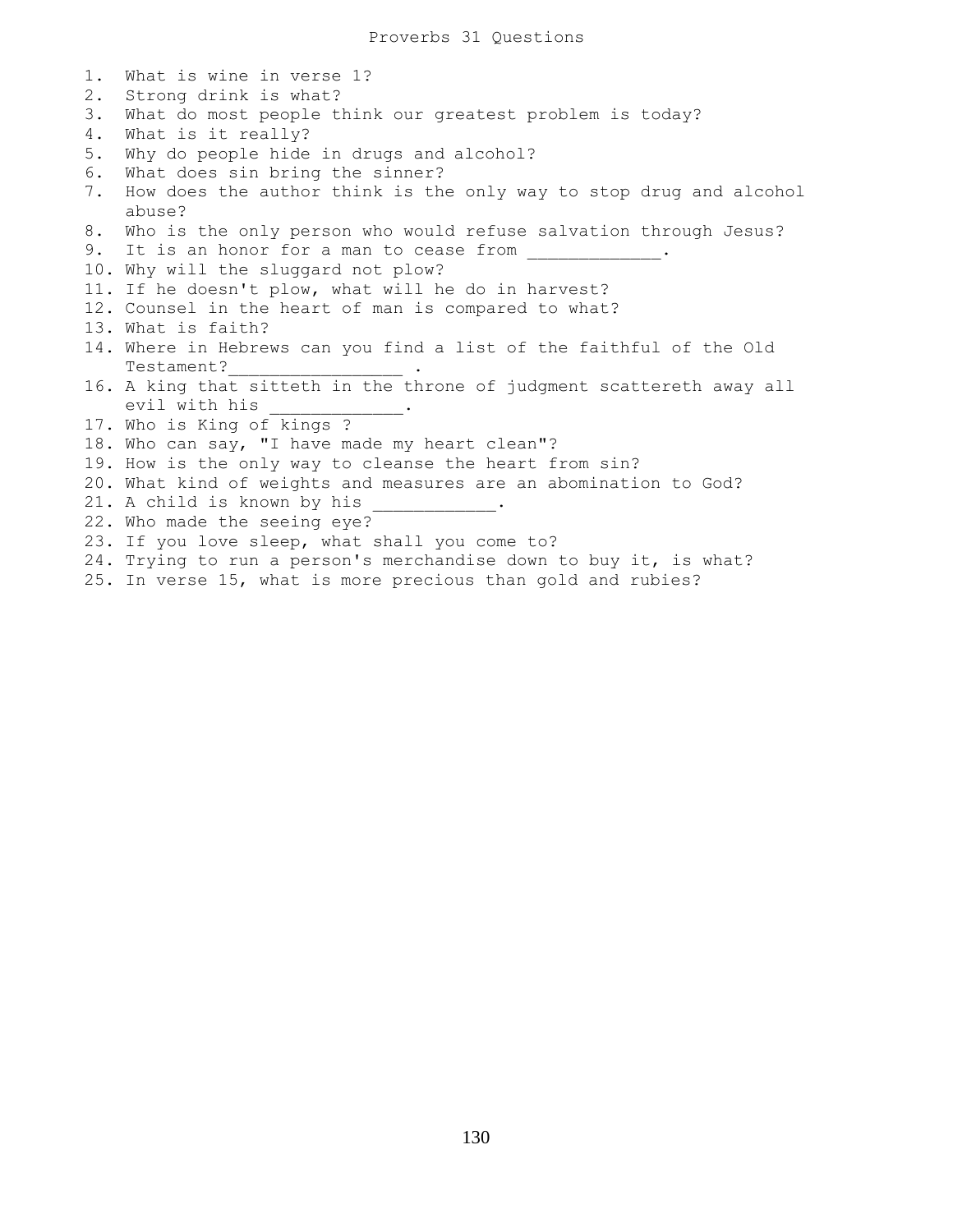We will began this lesson in Proverbs 20:16 "Take his garment that is surety [for] a stranger: and take a pledge of him for a strange woman."

 We see in this that this man has carelessly put up his garment for security on another's loan; and when the other man could not pay, they have taken his garment. His mistake was going on the note in the first place. It appears that he has learned a lesson the hard way, he lost his garment in the process. The word that was translated "strange" describing this woman means foreign, non-relative, and adulterous. We see from this that the pledge in the second part of verse 16 has to do with a woman other than his relative. Possibly, she is a woman of ill repute. There is a story in the 38th chapter of Genesis where Tamar took pledge of her father-in-law, Judah. Read the whole 38th chapter to get the story. I believe this last half of verse 16 is speaking of a pledge given to a harlot woman.

 Proverbs 20:17 "Bread of deceit [is] sweet to a man; but afterwards his mouth shall be filled with gravel."

 We see in this "bread of deceit" that he has nourished himself with the sins of the flesh. Hebrews 11:25 calls sin a pleasure for a season Hebrews 11:25 "Choosing rather to suffer affliction with the people of God, than to enjoy the pleasures of sin for a season;" Sin seems to be pleasure, but the end is sorrow and regret. This statement "His mouth shall be filled with gravel" means that this sin leaves a bad taste in his mouth. Gravel indicates grating of teeth.

 Proverbs 20:18 "[Every] purpose is established by counsel: and with good advice make war."

 We see here again, good counsel is a must. Only a terribly conceited person or a fool would refuse good counsel. War should certainly be gone into only after good consideration. War is serious business and to jump into war unadvisedly could mean disaster.

 Proverbs 20:19 "He that goeth about [as] a talebearer revealeth secrets: therefore meddle not with him that flattereth with his lips."

 If a person talks about someone else to you (talebearer), they will talk about you when you are out of sight to someone else. A talebearer is to be avoided. They reveal secrets and stir up strife.

 Proverbs 20:20 "Whoso curseth his father or his mother, his lamp shall be put out in obscure darkness."

We see in this Scripture the opposite of "honor thy father, and thy days will be long upon the earth". Our mother and father's love is probably more than anyone else's. To curse them is, in essence, to curse yourself.

 Proverbs 20:21 "An inheritance [may be] gotten hastily at the beginning; but the end thereof shall not be blessed."

 Usually, things that we do not earn don't last. It is the old saying, "easy come, easy go". An inheritance sometimes ruins the person receiving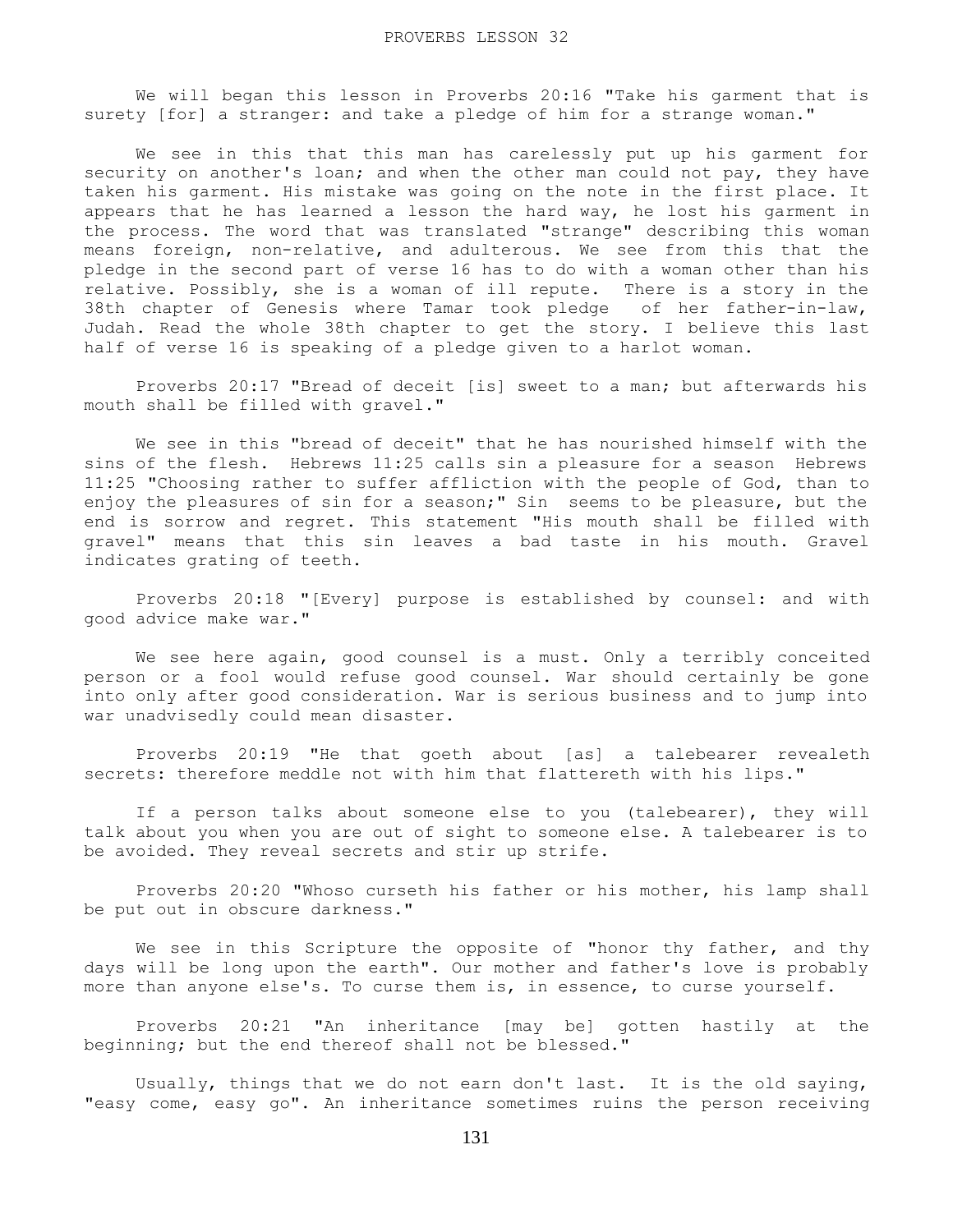it. I knew a family who were hard working people, and were just getting along fine. They received \$100,000 dollars unexpectedly and it ruined their lives. The husband quit his job and started drinking. In a year, all the money was gone; he had no job and his wife had left him. He lost his house to pay the taxes on the \$100,000. Their lives were ruined. Unexpected inheritance can ruin you. Instead of it being a blessing, it winds up a curse many times, because we are not prepared to handle it. God knows just how much He can trust you with. Be content with what you have.

 Proverbs 20:22 "Say not thou, I will recompense evil; [but] wait on the LORD, and he shall save thee."

 Vengeance is mine saith the Lord. The thing a fleshly man would do is go and get even, but if we are believers, we are not allowed this. We are to do good to those who persecute us. We must plead our case with the Lord, and He will see us through. The Lord is our shield and our defense.

 Proverbs 20:23 "Divers weights [are] an abomination unto the LORD; and a false balance [is] not good."

 We dealt with this earlier in these lessons. The Lord hates dishonesty of any kind and especially dishonesty with trickery associated with it.

 Proverbs 20:24 "Man's goings [are] of the LORD; how can a man then understand his own way?"

 This first man is taken from a word that means mighty man, and man in the second part means human creature. We see, then, that the man of God's goings are of the Lord. How then can a human creature understand his own way? As we have said before, if Jesus is our Lord, everything that happens to us, good and bad, has to be okayed by Him. A man of the world does not understand his own way. A worldly man just gropes around trying one thing and another until he finds the Way, which is Jesus.

 Proverbs 20:25 "[It is] a snare to the man [who] devoureth [that which is] holy, and after vows to make inquiry."

There are many varied opinions of the meaning of this Scripture, but I believe this is saying it is a sin for man to use up the things dedicated to the Lord and then pretend that they just disappeared without his knowledge. When we promise something to the Lord, it is very important to keep the promise. If you were not able to keep the promise, you shouldn't have made the promise in the first place.

 Proverbs 20:26 "A wise king scattereth the wicked, and bringeth the wheel over them."

 We see in this that the wise king is separating the bad from the good. In the wheel coming over the wicked here, we see the king conquering or perhaps even destroying these wicked.

 Proverbs 20:27 "The spirit of man [is] the candle of the LORD, searching all the inward parts of the belly."

 The spirit of man is the breath that the Lord breathed into man that gave him life. You could even call it our conscience. The candlestick was in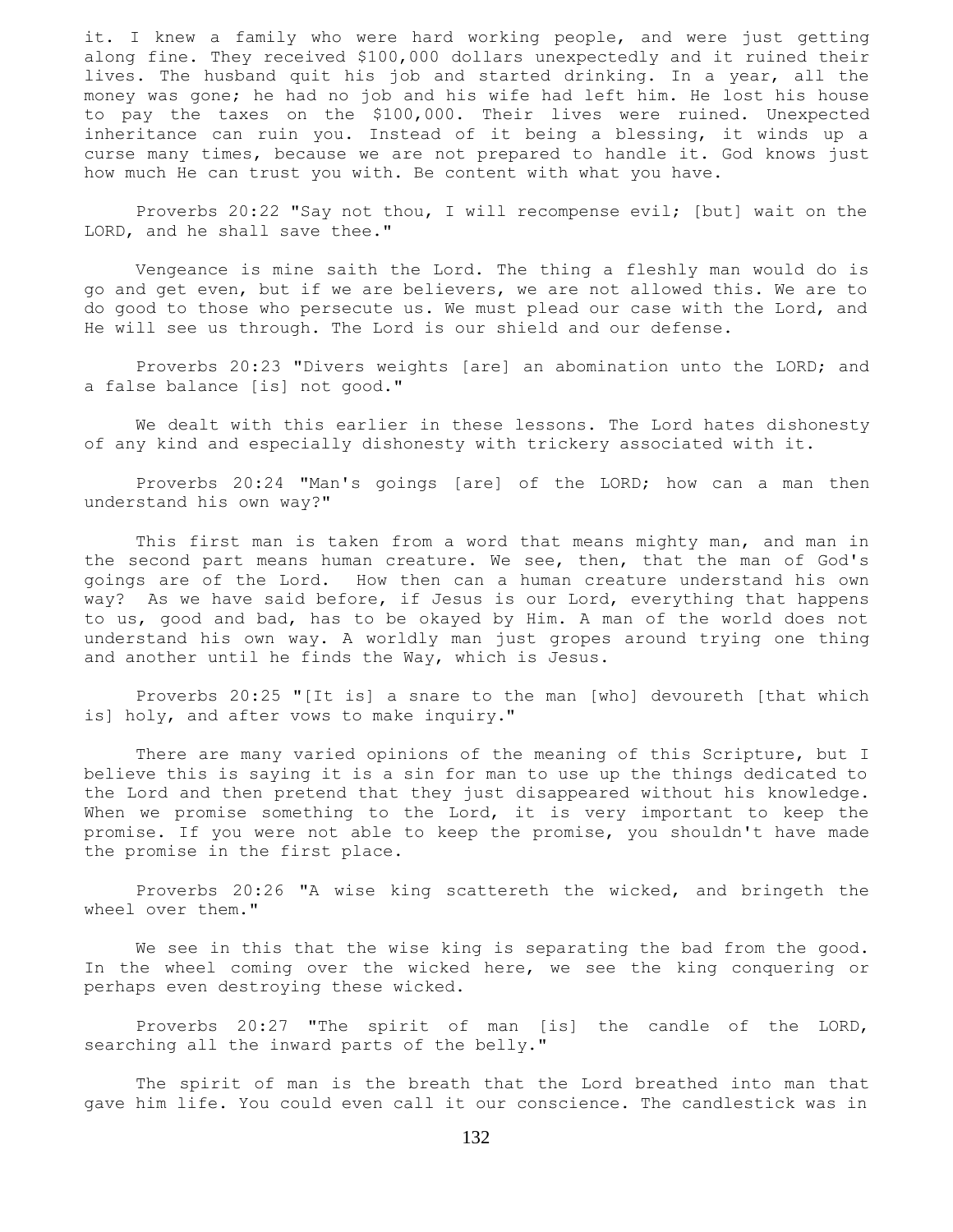the church shining to remove the shadows. The Light of Jesus shines within all believers and destroys darkness. It searches out all the hidden sins and brings them to light. We are told by Jesus in Matthew 5:16 "Let your light so shine before men, that they may see your good works, and glorify your Father which is in heaven." God's Light shining within us separates us from the darkness of the world. The light that is within us is the Light of Jesus.

 Proverbs 20:28 "Mercy and truth preserve the king: and his throne is upholden by mercy."

 We see in this that if a king wants to continue to be a king he must not be cruel, he must be merciful. Just as we Americans say that George Washington was the father of our country, people living in countries that have kings, look on the king as the father of their country. A king that rules with mercy and truth will be king for a long time.

 Proverbs 20:29 "The glory of young men [is] their strength: and the beauty of old men [is] the grey head."

 This is a very true statement of young men. They are proud that they are strong. Young men will pump iron or exercise to make them even stronger. Paul warns about putting too much emphasis on the bodily exercise. I Timothy 4:7 "But refuse profane and old wives' fables, and exercise thyself [rather] unto godliness." I Timothy 4:8 "For bodily exercise profiteth little: but godliness is profitable unto all things, having promise of the life that now is, and of that which is to come."

 The beautiful grey hair of an old man shows wisdom and experience. For a man to live long enough to have grey hair, God would have to have blessed him.

 Proverbs 20:30 "The blueness of a wound cleanseth away evil: so [do] stripes the inward parts of the belly."

 These stripes in the belly indicate punishment that is felt with our inner most being. We are supposed to see in the bruises and in the stripes that correction has come for the sins in our lives.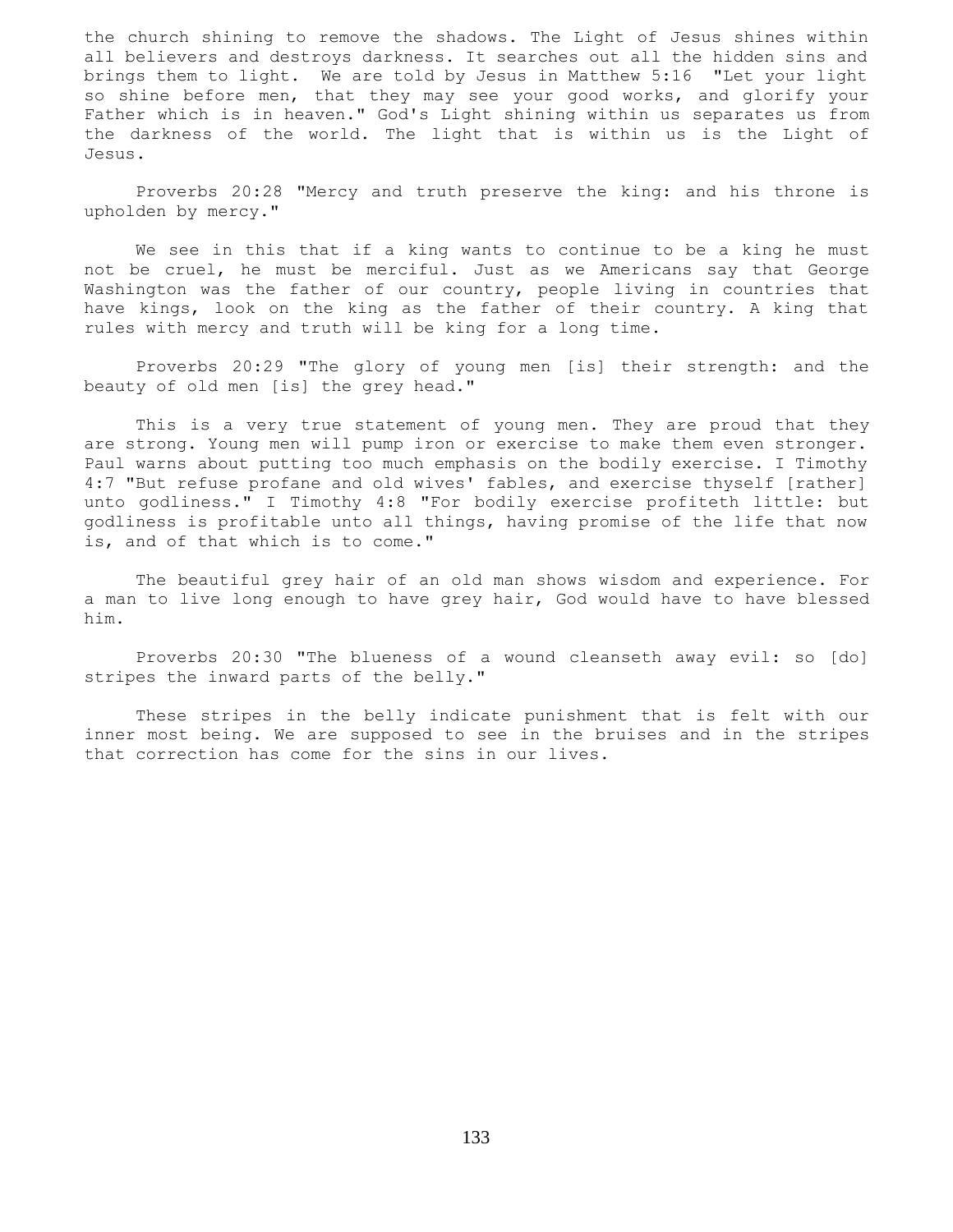1. In verse 16, what has he put his garments up for? 2. What does the word that has been translated "strange" mean? 3. In the 38th chapter of Genesis, who took pledge of her father-in-law? 4. "Bread of deceit" means what? 5. What does "having my mouth full of gravel" mean? 6. Every purpose is established by what? 7. Who would refuse counsel? 8. What is a person that reveals secrets called? 9. What shall happen to a person who curses father and mother? 10. A hasty gotten inheritance sometimes ends how? 11. Sometimes sudden riches does what to a person? 12. If we are to recompense evil, what are we to do? 13. Who is our shield and defense? 14. The  $\qquad \qquad$  goings are of the Lord. 15. It is a snare to a man that devoureth 16. In verse 26, a wise king scattereth the wicked, what else does he do? 17. In verse 27, what is the candle of the lord? 18. In Matthew 5:16, what are the Christians told to do? 19. What two things preserve the king? 20. What is the glory of young men? 21. What is the beauty of the old man? 22. Blueness of a wound cleanseth away what?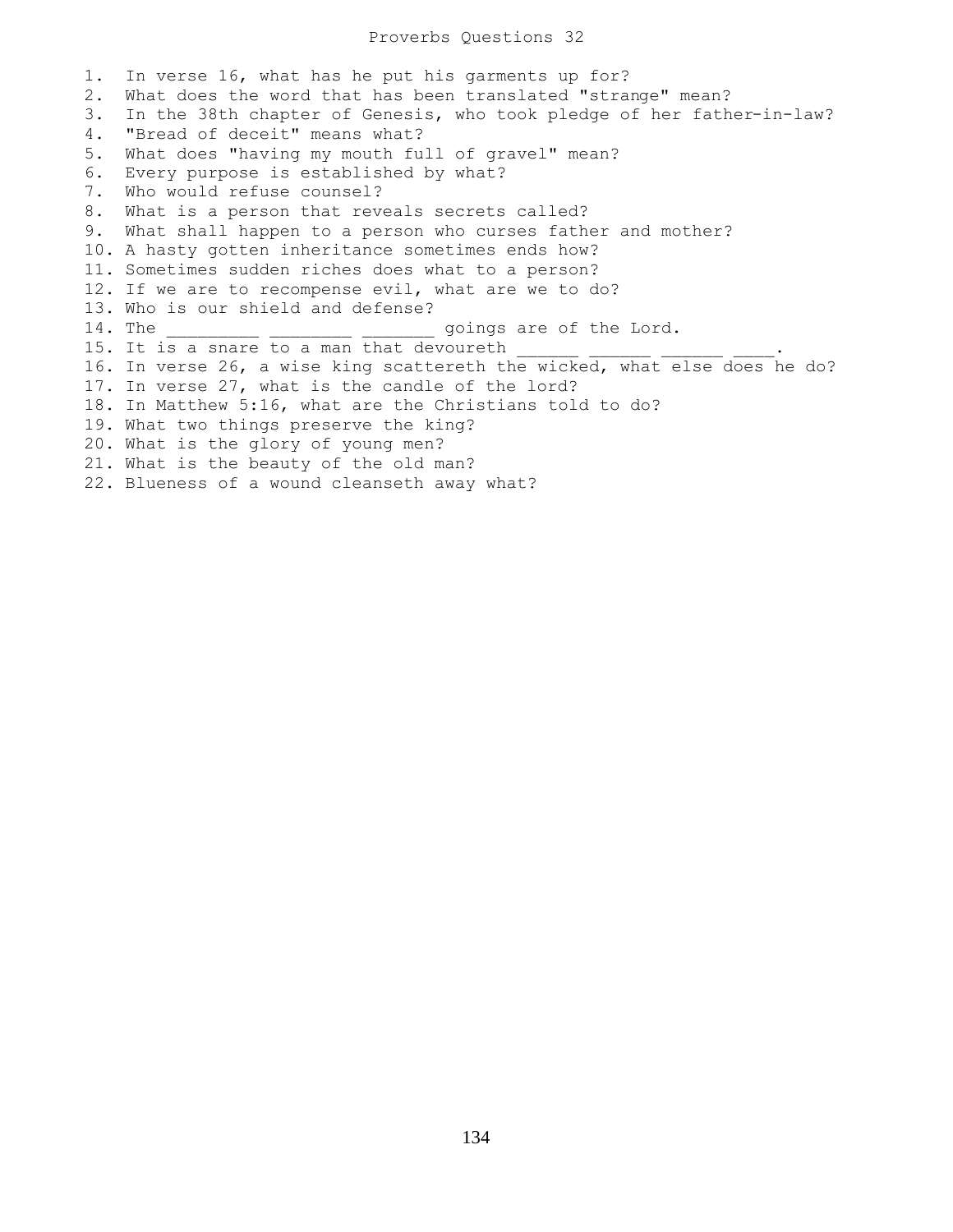We will begin this lesson in Proverbs 21:1 "The king's heart [is] in the hand of the LORD, [as] the rivers of water: he turneth it whithersoever he will."

The Lord is the one, in the final analysis, who will be King. Just as the Lord through Moses ruled over the Pharaoh in Egypt and finally caused Pharaoh to let the people go. No one is so great (not even a King) that he is not under the rule of the Lord. Sometimes, God just places a thought in their head and rules them that way. For sure, kings and rulers are ruled over by; the Lord themselves. The Lord Jesus is King of all kings and Lord of all Lords. The rivers flow because God ordained it. In Colossians 1:16 we read, "For by him were all things created, that are in heaven, and that are in earth, visible and invisible, whether [they be] thrones, or dominions, or principalities, or powers: all things were created by him, and for him:" Colossians 1:17 "And he is before all things, and by him all things consist."

 Proverbs 21:2 "Every way of a man [is] right in his own eyes: but the LORD pondereth the hearts."

 This is speaking of a false security that man has. The evil the Israelites were guilty of over and over was doing what was right in their own sight. This, as we have said before, tends toward pleasing the flesh which is sin. God judges the intents of the heart. The heart is the center of our being, and actually controls what we are. It is either desperately wicked, or it is pure. There is no in between. God looks on the heart. The source of what we are.

 Proverbs 21:3 "To do justice and judgment [is] more acceptable to the LORD than sacrifice."

 God wants us to love Him so much that we will do justly and judge righteously: not from being compelled to do so, but because we love Him. It was very important to keep the sacrifices until Jesus became the perfect Lamb sacrifice and did away with all sin, for all time, to those who would accept Him.

 Proverbs 21:4 "An high look, and a proud heart, [and] the plowing of the wicked, [is] sin."

 This is speaking of a conceited person so filled up with self that their heart is even stayed on themselves. Pride is a very bad sin. This plowing of the wicked, to me, means cultivating a friendship with wicked people. We have mentioned this before, but this is what Lucifer was tossed out of heaven for. His pride had gotten so great that he wanted to be God.

 Proverbs 21:5 "The thoughts of the diligent [tend] only to plenteousness; but of every one [that is] hasty only to want."

 This is speaking of a diligent worker who thinks constantly of working toward having plenty. People who do not consistently work and try to have something wind up with nothing but want.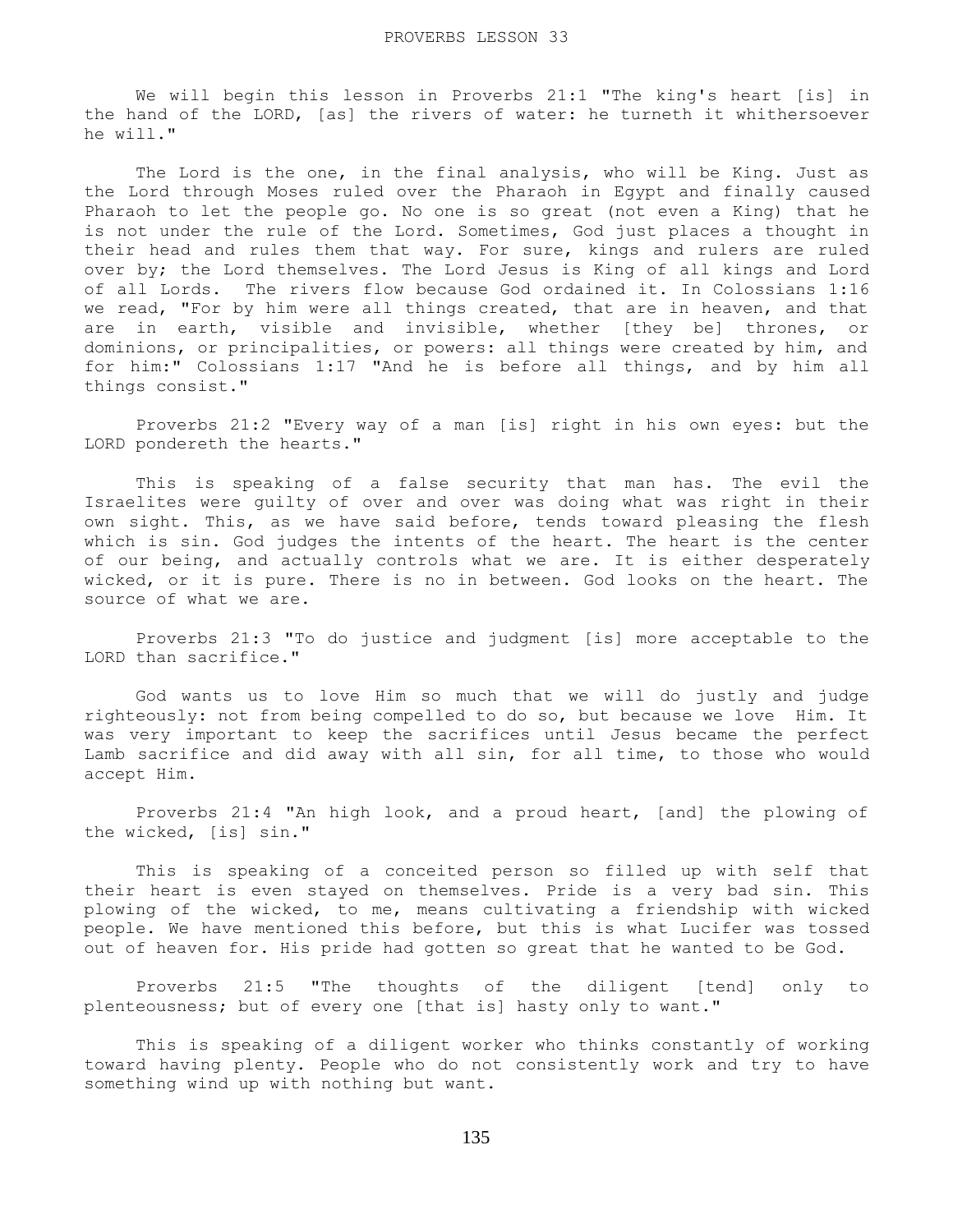Proverbs 21:6 "The getting of treasures by a lying tongue [is] a vanity tossed to and fro of them that seek death."

 We have been talking all through Proverbs about how bad a lying tongue is. When a lying tongue is coupled with cheating, we see a terrible sin. Whether they are seeking death or not, that is what they will get by living treacherous lives. All of this is caused by thinking too highly of self and feeling that the world owes you something. The Lord will save the humble.

 Proverbs 21:7 "The robbery of the wicked shall destroy them; because they refuse to do judgment."

 Here, again, we see the robber wanting something that does not belong to him. Little does he know that the one he is destroying is himself. They have no intention of doing what is right (just). They are only thinking of self.

 Proverbs 21:8 "The way of man [is] froward and strange: but [as for] the pure, his work [is] right."

 We see that the evil man is crooked and perverse. He does not walk upright. He is pushy (froward). Strange has a meaning of being alien. In this instance, a stranger to God. The pure in heart does what he believes would be right in God's sight. "The way of man" means the way of the worldly man.

 Proverbs 21:9 "[It is] better to dwell in a corner of the housetop, than with a brawling woman in a wide house."

 We discussed in an earlier lesson how our homes need to be a place of rest and a refuge from the problems of the world. If our only place of rest is a battleground, then we are constantly in a turmoil. It really doesn't matter how small the house is, if there is love there; but you cannot get a house big enough to be happy in, if there is continual fighting.

 Proverbs 21:10 "The soul of the wicked desireth evil: his neighbour findeth no favour in his eyes."

 We see that the wicked have no mercy for anyone, not even their neighbor. they will destroy anyone or anything to get what they want. We see, here, that this evil one is evil through and through. His desires are all for self.

 Proverbs 21:11 "When the scorner is punished, the simple is made wise: and when the wise is instructed, he receiveth knowledge."

 We talked in an earlier lesson how the scorner has gone so far that even punishment does not change his evil ways. His punishment is in payment of his evil doings. The only one helped by the scorner's punishment is the simple one here. He sees what could happen to him if he doesn't change, and he changes and becomes wise. The wise are eager to learn and receive more and more knowledge. You remember from an earlier lesson that knowledge is accumulated learning.

 Proverbs 21:12 "The righteous [man] wisely considereth the house of the wicked: [but God] overthroweth the wicked for [their] wickedness."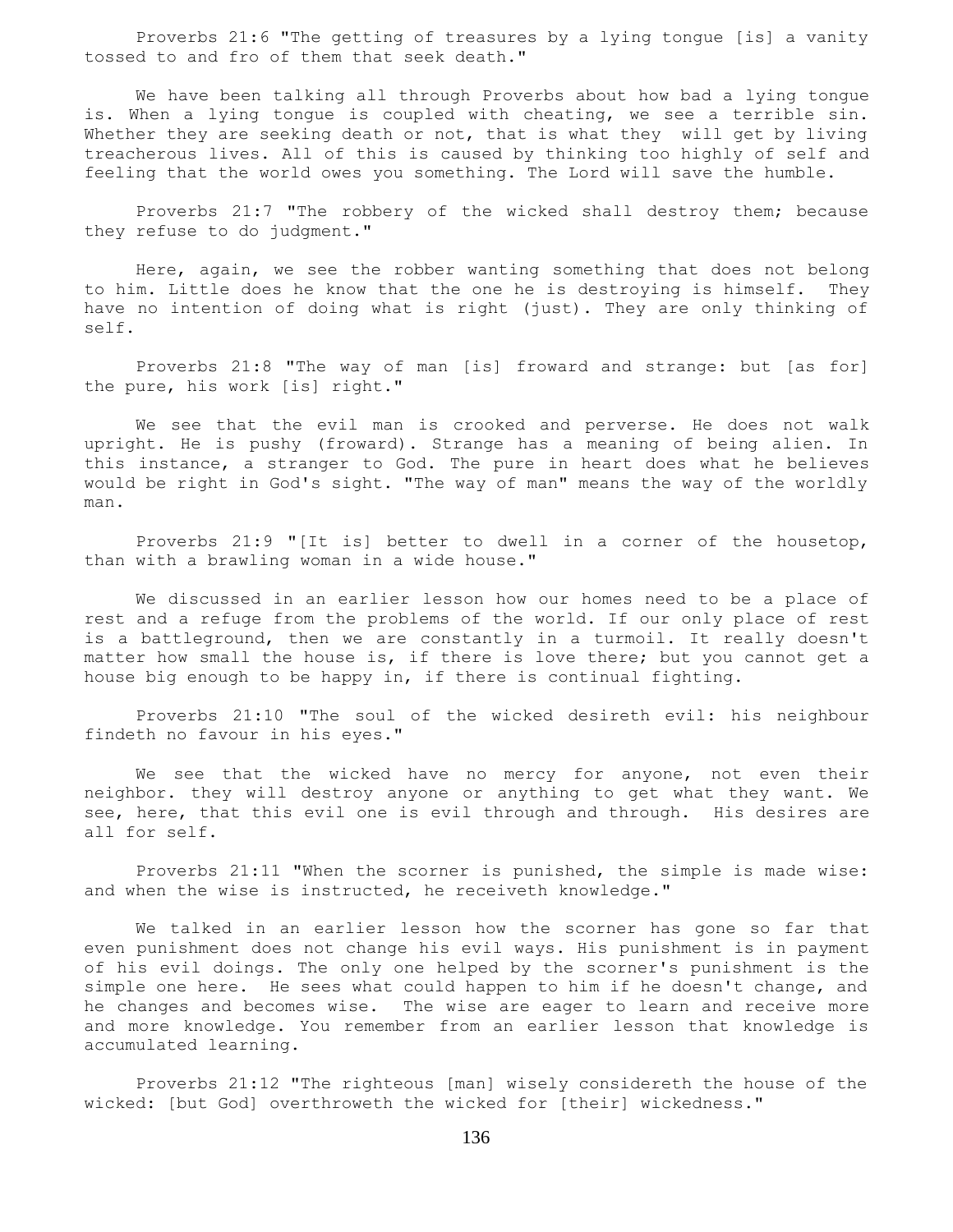We see the righteous man considers what the wicked is doing. The wise man has no desire to get involved in the wicked's life style. The wise man knows where the final place of the wicked will be. He knows that in the end, the wicked will be overthrown and sent to hell.

 Proverbs 21:13 "Whoso stoppeth his ears at the cry of the poor, he also shall cry himself, but shall not be heard."

 This is the reverse of "give and it shall be given unto you". If you do not have mercy, no mercy; will be shown you. In Luke 6:38 we read, "Give, and it shall be given unto you; good measure, pressed down, and shaken together, and running over, shall men give into your bosom. For with the same measure that ye mete withal it shall be measured to you again."

 Proverbs 21:14 "A gift in secret pacifieth anger: and a reward in the bosom strong wrath."

When you give anything, it should not be broadcast so that you can get a reward. This "reward in the bosom" means, to me, given from the heart. When you give a gift from the heart, it certainly will stop anger and hurt and wrath.

 Proverbs 21:15 "[It is] joy to the just to do judgment: but destruction [shall be] to the workers of iniquity."

 The person that does fairly by others (just) find pleasure in doing what is right. We see that the just (right doers) find real peace and satisfaction in knowing that they are pleasing God. Terror and torment face those who work iniquity. They are afraid someone will find out how evil they really are. They are headed for destruction. No reward awaits them, only destruction.

 Proverbs 21:16 "The man that wandereth out of the way of understanding shall remain in the congregation of the dead."

 I see, here, a man who has been upright and walking in the path of righteousness. He has suddenly gotten off the straight and narrow path and is wandering. He understood, but now he is doubting. Faith keeps us on the path to heaven. Doubt brings eternal condemnation. It would have been better for him if he had never known God's ways, than to have known God's ways and turned from them.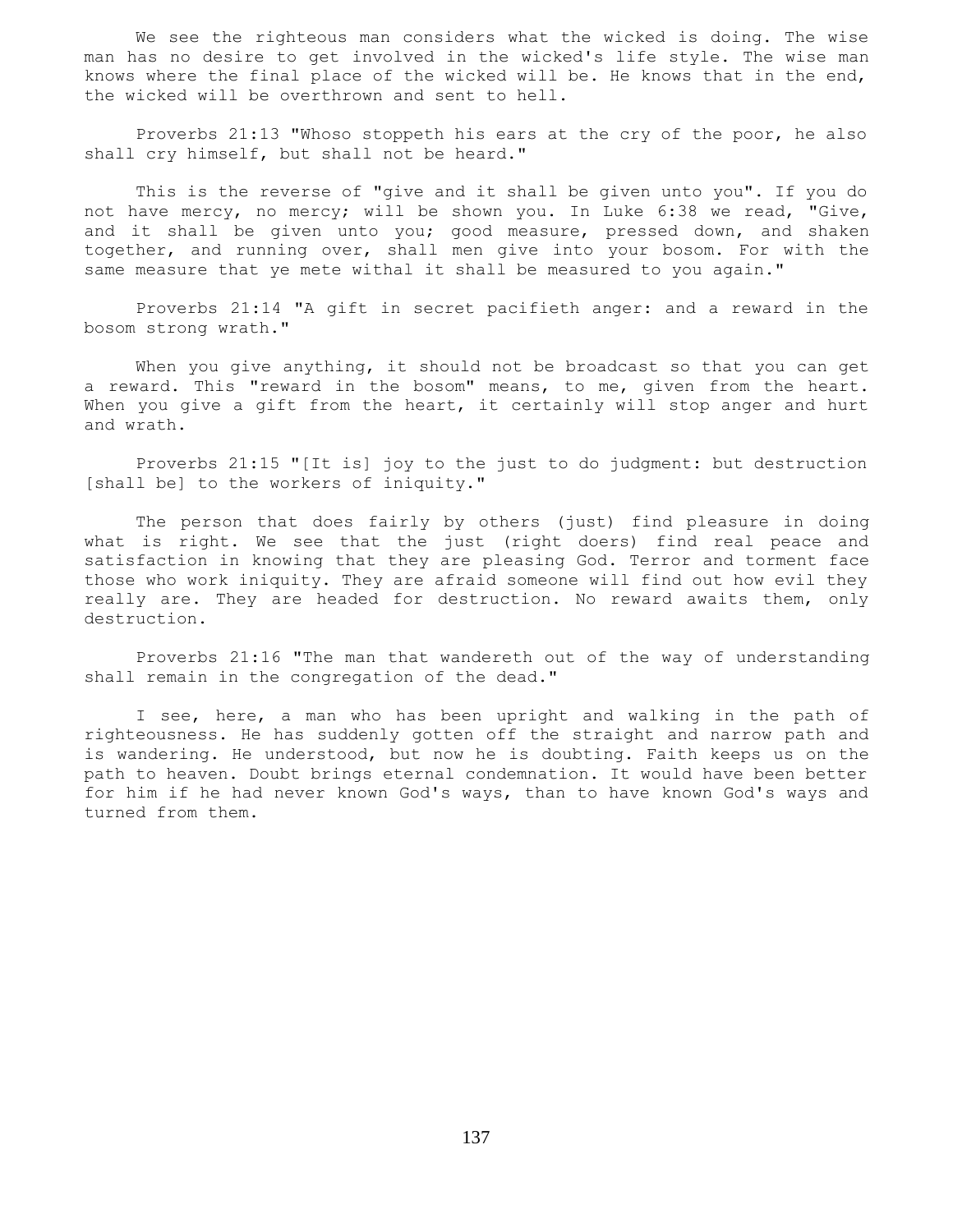1. The king's heart is in the hands of Whom? 2. The Lord (through Moses) ruled over what Egyptian? 3. Why and where do the rivers flow? 4. In Colossians 1:16, we find that all things were made by whom? 5. Every way of man is right where? 6. The Lord pondereth what? 7. What was the evil the Israelites were guilty of over and over? 8. What does God judge? 9. What is the source of what we are in our body? 10. What is more acceptable to God than sacrifice? 11. What other 2 things, besides a high look, are sin in verse 4? 12. What does plowing of the wicked mean? 13. The thoughts of the diligent tend only to 14. Getting treasures by a lying tongue leads to what? 15. What shall the wicked do to destroy themselves in verse 7? 16. In verse 8, two words describe the way of fleshly man, what are they? 17. It is better to live in a corner of the housetop than with whom in a wide house? 18. What is our home supposed to be? 19. The soul of the wicked desireth 20. When the scorner is punished, who is made wise? 21. What is knowledge? 22. If you stop your ears to the poor, what will happen to you? 23. A gift in secret does what? 24. What is meant by reward in the bosom? 25. What shall be to the workers of iniquity? 26. What is meant by wandering out of the way of understanding?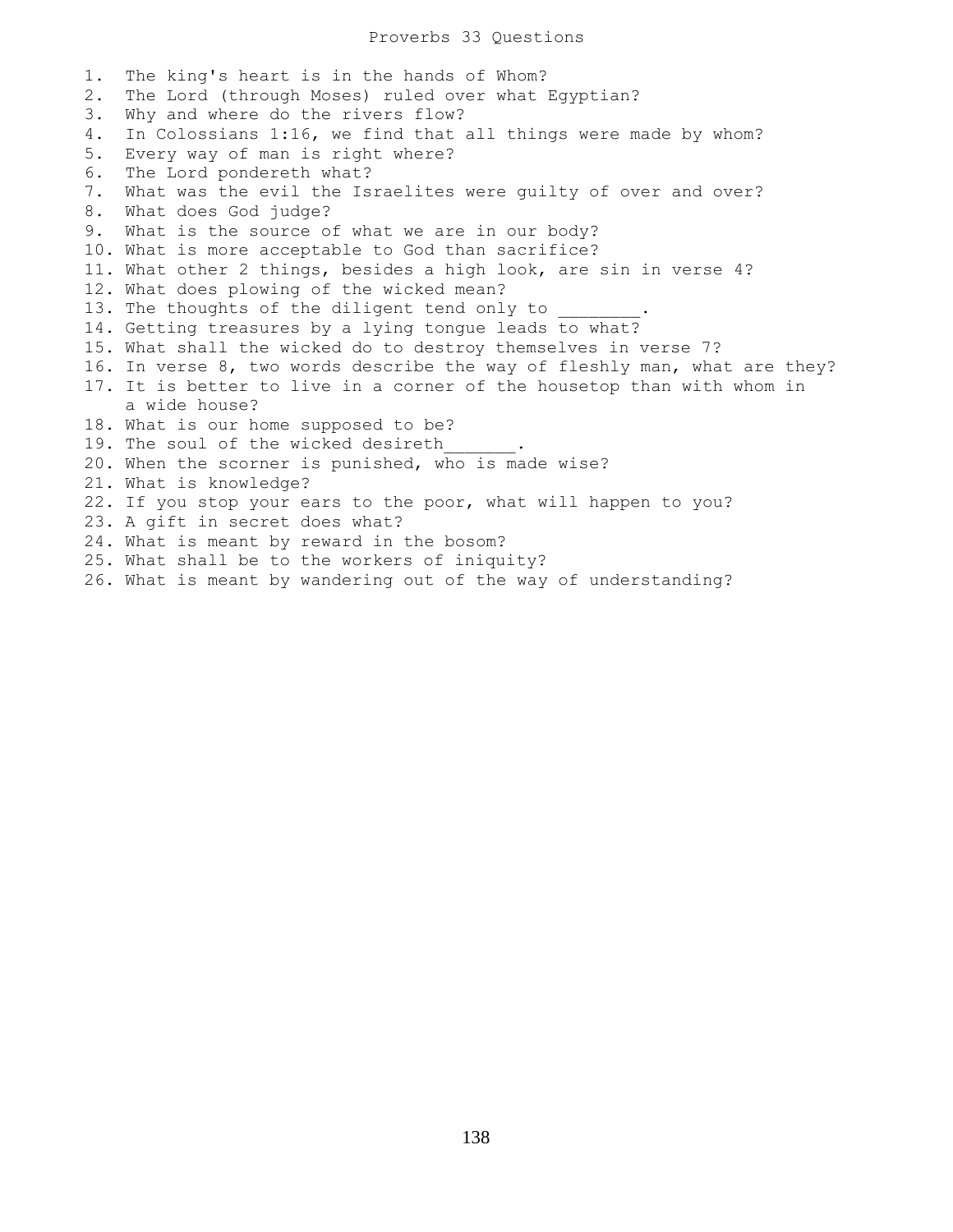We will begin this lesson in Proverbs 21:17 "He that loveth pleasure [shall be] a poor man: he that loveth wine and oil shall not be rich."

 Wine and oil are expensive. The cost of a bottle of wine is enough to feed a large family. Even worse than the cost of the wine is what the wine causes you to do. Your judgement is not as good after you have drunk wine and you would be a spendthrift with money needed for other things. Many people in our society today have expensive pleasures like golf, ball games, movies, etc. Not only are these hobbies very expensive, but they take a great deal of time, as well. Time we should be working to take care of our needs is many times wasted in worldly pleasures. We are warned in II Timothy 3 about caring about pleasures too much (lovers of pleasure more than lovers of God). The chapter says it happens in the end times.

 Proverbs 21:18 "The wicked [shall be] a ransom for the righteous, and the transgressor for the upright."

 The only thing I see in this is that God has always had a sharp separation between the wicked and the righteous. It seems that the transgressor has a price to pay for his wickedness and God will not have the upright to pay. Their debt is paid in full through Jesus.

 Proverbs 21:19 "[It is] better to dwell in the wilderness, than with a contentious and an angry woman."

 No one wants to dwell in a wilderness, but the comparison is made here to show how terrible it is to live with someone who is constantly finding fault. Moses fled to the wilderness for safety. Whether that is what this means that there is safety away from this evil woman or not, I do not know.

 Proverbs 21:20 "[There is] treasure to be desired and oil in the dwelling of the wise; but a foolish man spendeth it up."

 There really are two ways to look at this. A wise man is careful in what he uses his money for. He saves for a rainy day and so his needs are taken care of, but a foolish man spends everything he gets as soon as he gets it and many times even before he gets it. He borrows money often so he has to pay for what he buys plus the interest, and it keeps him continually broke. From a spiritual standpoint there is a treasure to be desired, eternal life. This oil in the dwelling place would be symbolic of the Holy Spirit. The spend-thrift (in the spirit) keeps saying wait until a more convenient time and loses his opportunity to be saved.

 Proverbs 21:21 "He that followeth after righteousness and mercy findeth life, righteousness, and honour."

 We have read over and over that righteousness is being in right standing with God. We also have read many times that it is Jesus' righteousness that we take on. We must accept Jesus as our Saviour and we have righteousness. But this speaks of a walk (followeth) in that righteousness and mercy. We are told to be merciful because Jesus was merciful to us first. Righteousness, mercy, and honour for us is a by-product of our salvation.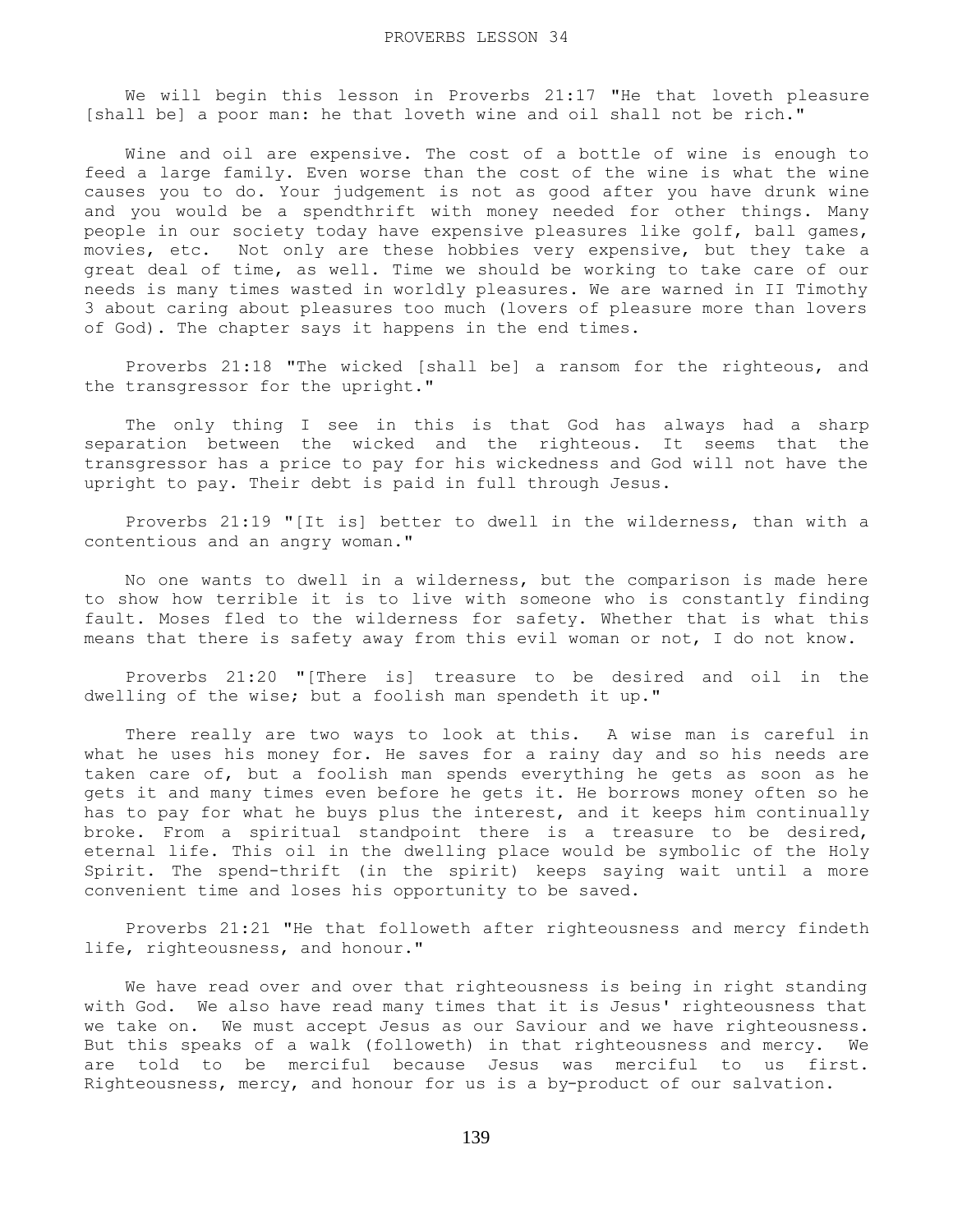Proverbs 21:22 "A wise [man] scaleth the city of the mighty, and casteth down the strength of the confidence thereof."

 The first thing that comes to mind as I read this is the story of the Israelites searching out the promised land. The wise thing to do was not to question whether they could take the land or not. God said they could. Just do it and stop doubting. When they followed God's instructions exactly, the walls of Jericho fell down before them. We see in this that Godly wisdom is greater than body strength.

 Proverbs 21:23 "Whoso keepeth his mouth and his tongue keepeth his soul from troubles."

 Talking too much can get you into a great deal of trouble. Words spoken in haste are many times regretted at leisure.

 Proverbs 21:24 "Proud [and] haughty scorner [is] his name, who dealeth in proud wrath."

 We see in this someone who is unteachable. Someone who thinks he knows everything is headed for trouble. He dishes out harsh statements to those around him, speaking from an evil heart.

 Proverbs 21:25 "The desire of the slothful killeth him; for his hands refuse to labour."

 We see in verse 25 someone who will not work but wants everything he sees. First of all, he has too much idle time because he refuses to work. A person who does not stay busy has time to get into a lot of trouble. Idle time and desires for things you cannot acquire lead to crime, and crime leads to punishment and sometimes death.

 Proverbs 21:26 "He coveteth greedily all the day long: but the righteous giveth and spareth not."

 This is a continuation of verse 25. In contrast to the evil, lazy person who has nothing and wants everything is the righteous who works hard and gives away a great deal of what he earns.

 Proverbs 21:27 "The sacrifice of the wicked [is] abomination: how much more, [when] he bringeth it with a wicked mind?"

 We found this to be true in the very first mention in the Bible of Cain and Abel. Cain's gift was unacceptable unto God. The worst thing of all was that he gave it knowing it was unacceptable. He wanted the easy way out. He gave earthly gifts rather than the offering God required. His gifts were earthly, not heavenly. Churches should not accept racketeer money.

 Proverbs 21:28 "A false witness shall perish: but the man that heareth speaketh constantly."

 To me this is saying that when the false witness is found out, no one will listen to him any longer. We see in this "man that heareth" (someone who understands) can speak many times and people will listen, because they know it is the truth.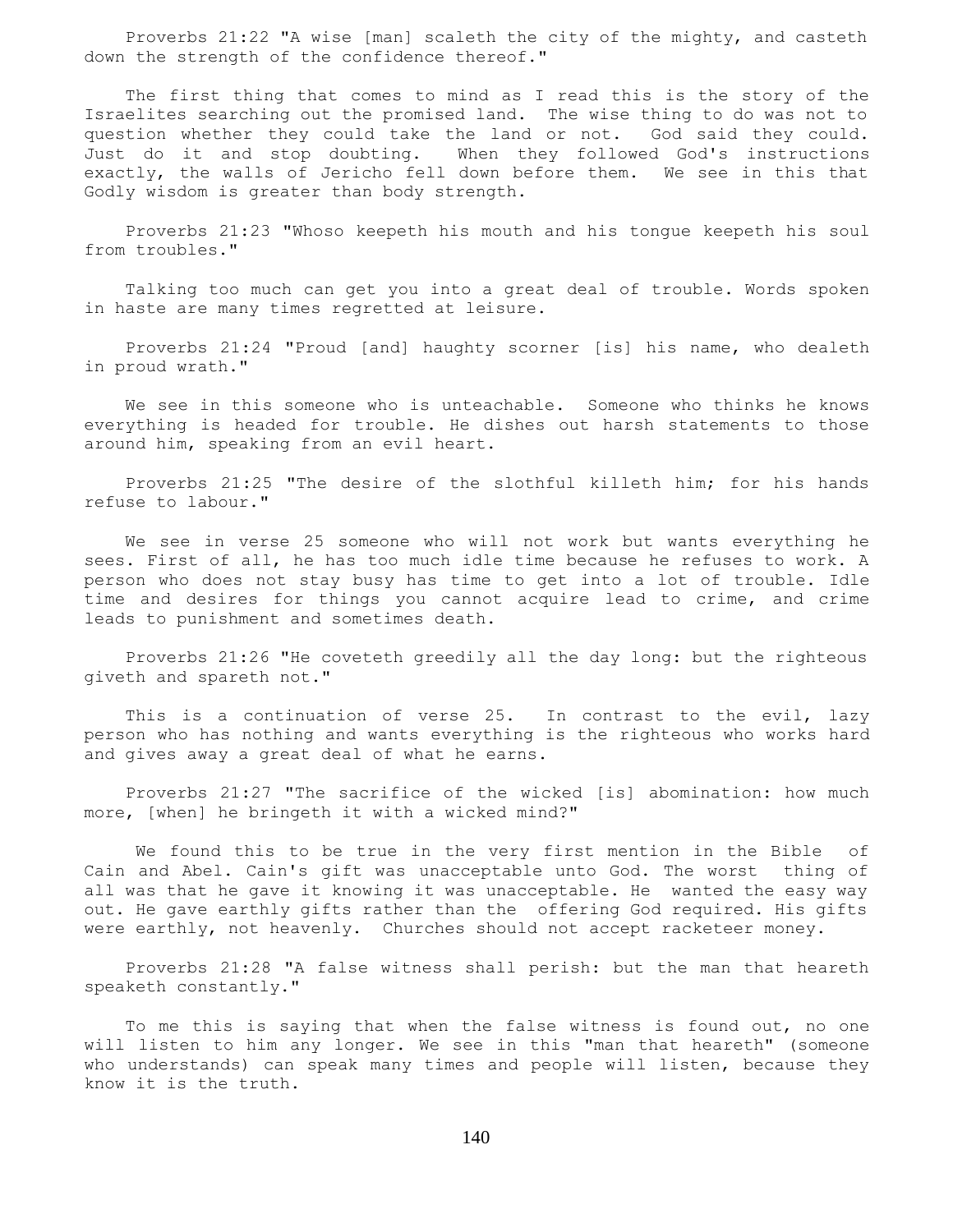Proverbs 21:29 "A wicked man hardeneth his face: but [as for] the upright, he directeth his way."

 This hardened face means you can't change his opinion. He is not teachable. The Lord directeth the way of the upright, because the upright is doing it God's way. He is not so self-willed that you can't tell him anything.

 Proverbs 21:30 "[There is] no wisdom nor understanding nor counsel against the LORD."

 Compared to the Lord's wisdom, we have no wisdom. We have no power at all when vented against God. God is the Creator, and we are His created. The Creator is always far superior to His creation in every way .

 Proverbs 21:31 "The horse [is] prepared against the day of battle: but safety [is] of the LORD."

 "Horse" indicates war or military power. We cannot depend on military power to save us. The Lord is the Saviour. He also is our very present help. Whether saving us from the wrath of God by transporting us to heaven, or protecting us while we are here on the earth, the Lord is our only true protection.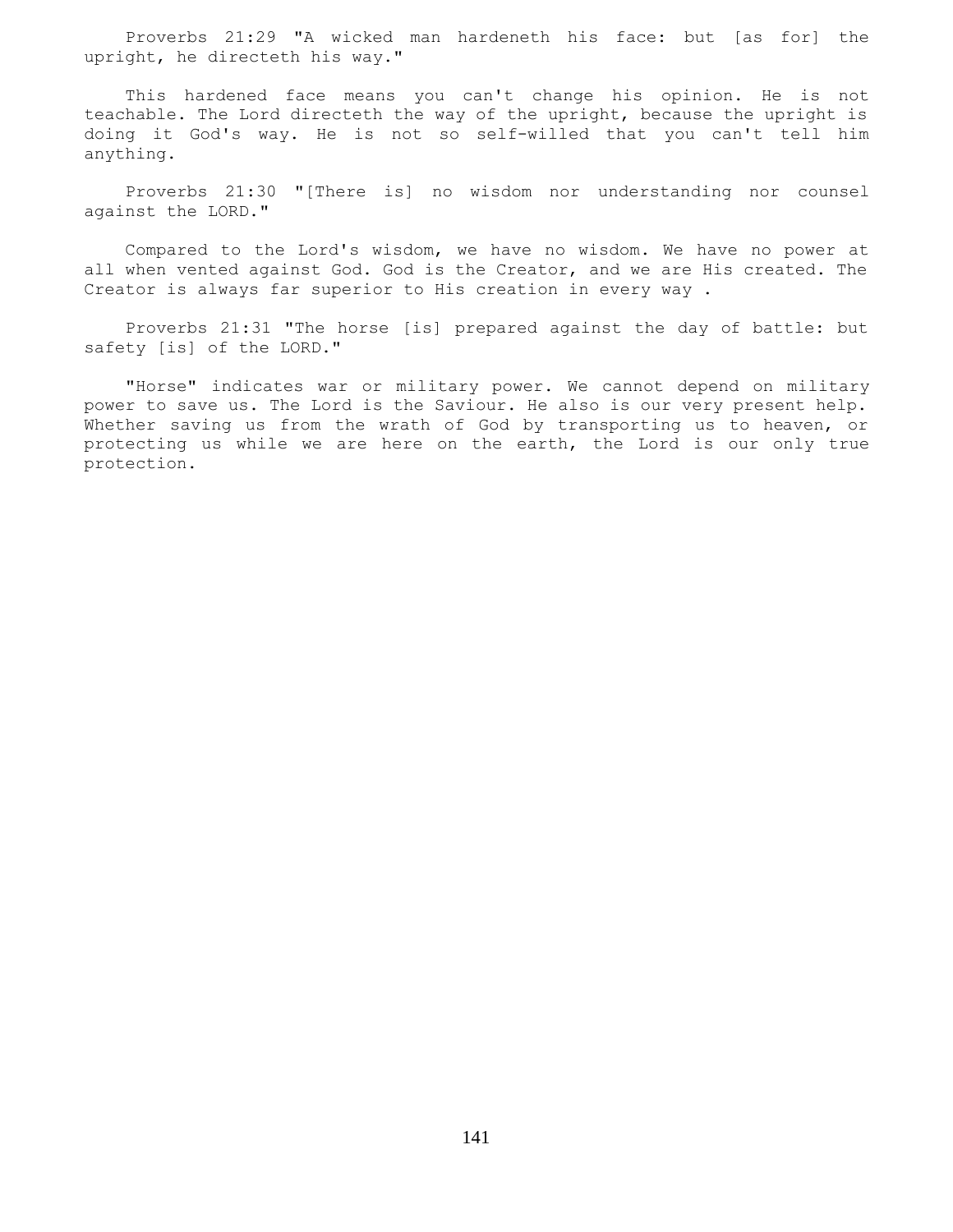Proverbs 34 Questions

1. In verse 17, what can cause you to be poor? 2. In the same verse, if you like wine and oil, you won't be  $\overline{\phantom{a}}$  ,  $\overline{\phantom{a}}$  ,  $\overline{\phantom{a}}$  ,  $\overline{\phantom{a}}$  ,  $\overline{\phantom{a}}$  ,  $\overline{\phantom{a}}$  ,  $\overline{\phantom{a}}$  ,  $\overline{\phantom{a}}$  ,  $\overline{\phantom{a}}$  ,  $\overline{\phantom{a}}$  ,  $\overline{\phantom{a}}$  ,  $\overline{\phantom{a}}$  ,  $\overline{\phantom{a}}$  ,  $\overline{\phantom{a}}$  ,  $\overline{\phantom{a}}$  ,  $\overline{\phantom{a}}$ 3. Name some expensive pleasures of our day. 4. In II Timothy 3, we are warned of loving pleasure more than loving  $\mathcal{L}_\text{max}$  and  $\mathcal{L}_\text{max}$  and  $\mathcal{L}_\text{max}$ 5. What is meant by the "wicked being ransom for the righteous"? 6. Where is it better to live than with a contentious woman? 7. What comparison is intended in the "treasure of the wise" and "foolish man spendeth it"? 8. In verse 21, what is found in following righteousness and mercy? 9. What does followeth indicate? 10. In verse 22, "a wise man scaleth the city of the mighty" reminds the author of what? 11. What can talking too much do? 12. Who is the proud, haughty scorner? 13. Why does the desire of the slothful kill him? 14. Idle time, and desire for things you can't have, lead to what? 15. What contrast to the lazy, greedy person is made in verse 26? 16. The abomination of the sacrifice is worse when it is given how? 17. What happens to a false witness? 18. What does "hardeneth his face" mean? 19. Who can counsel against the Lord? 20. What does the "horse" indicate in verse 31? 21. Who is our only true help?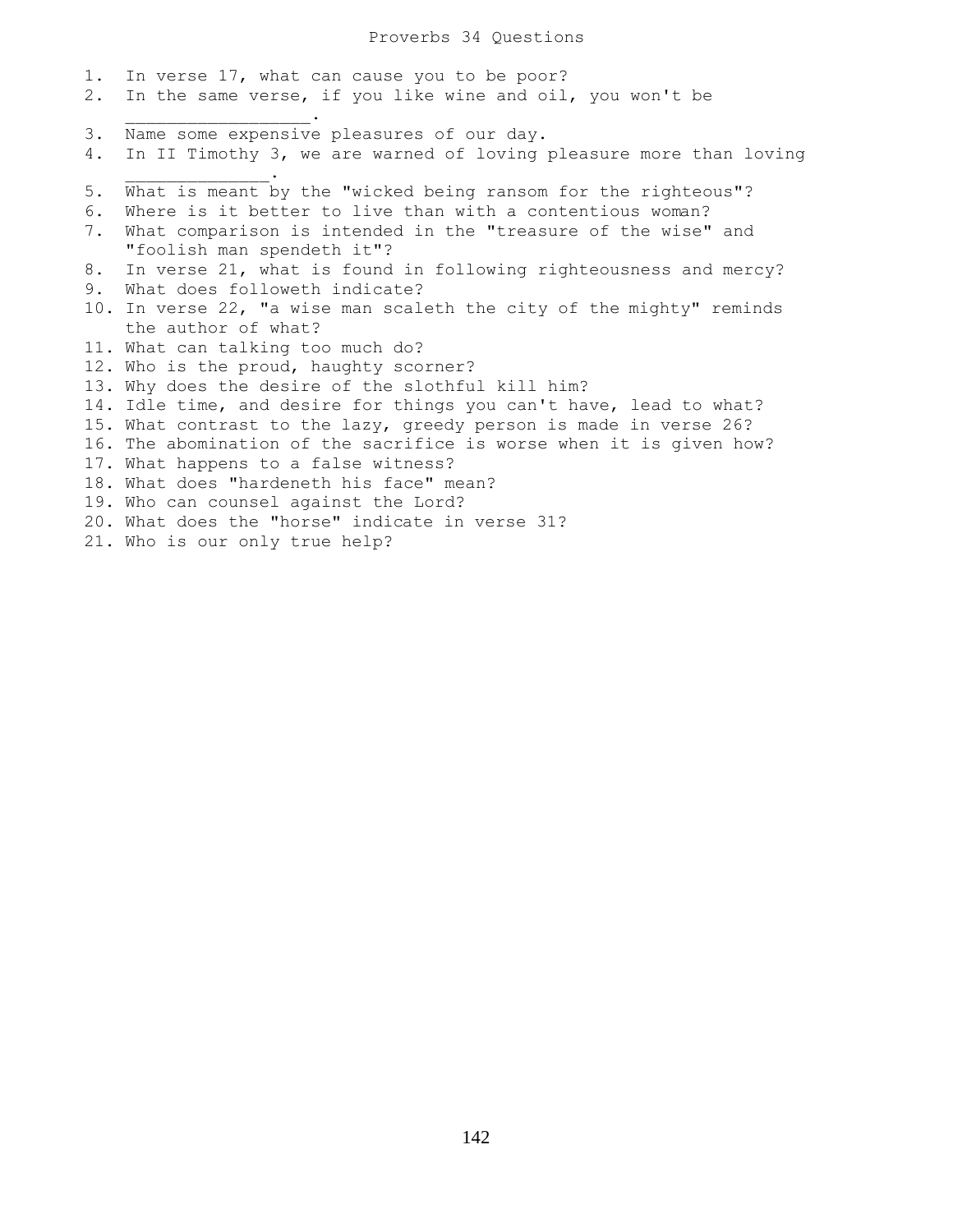We will begin this lesson in Proverbs 22:1 "A [good] name [is] rather to be chosen than great riches, [and] loving favor rather than silver and gold."

 Riches such as gold and silver are not permanent. They are nice to have, but are not nearly as valuable as more permanent things. The good name of a family will help their children and grandchildren for a very long time. This certainly has to do with God's loving favor, as well, which no earthly treasures can compare with.

 Proverbs 22:2 "The rich and poor meet together: the LORD [is] the maker of them all."

 We are all (rich and poor) of the family of God. I like what one commentator said about this Scripture. He said God made the poor to work to make the wealth of the rich, and that He made the rich to provide jobs for the poor so they could make a living. The poor should not envy the rich because great responsibility goes with wealth. The rich should not oppress the poor, because they have a master over them that is watching their behavior. The rich and poor should live in harmony as brothers and sisters in Christ.

 Proverbs 22:3 "A prudent [man] foreseeth the evil, and hideth himself: but the simple pass on, and are punished."

 We see in this "prudent man" a person who is careful and plans ahead. If they see danger ahead, they withdraw until the danger passes. The simple who are more abundant in number, move without thinking ahead. They move with the crowd and many times right into destruction. The punishment can be inflicted by others or by themselves in their headlong pursuit into danger.

 Proverbs 22:4 "By humility [and] the fear of the LORD [are] riches, and honour, and life."

 In Matthew 5:3, we read of the humble and their reward. Matthew 5:3 "Blessed [are] the poor in spirit: for theirs is the kingdom of heaven." We read in Matthew 18:3 "And said, Verily I say unto you, Except ye be converted, and become as little children, ye shall not enter into the kingdom of heaven." Matthew 18:4 "Whosoever therefore shall humble himself as this little child, the same is greatest in the kingdom of heaven." You see, being humble will get you eternal life in heaven. God's riches will be yours, also. You will be joint-heirs with Jesus. (Romans 8:17)

 Proverbs 22:5 "Thorns [and] snares [are] in the way of the froward: he that doth keep his soul shall be far from them."

 We see, again, here a comparison of someone who is snared in the trappings of earthly things and a person who is walking in the Light of Jesus on the straight path which leads to everlasting life. This evil person, here, not only sets traps for others, but has thorns and snares in his own way because he is disobedient to God. Those who have no regard for others find themselves on a path of problems. The person who keeps his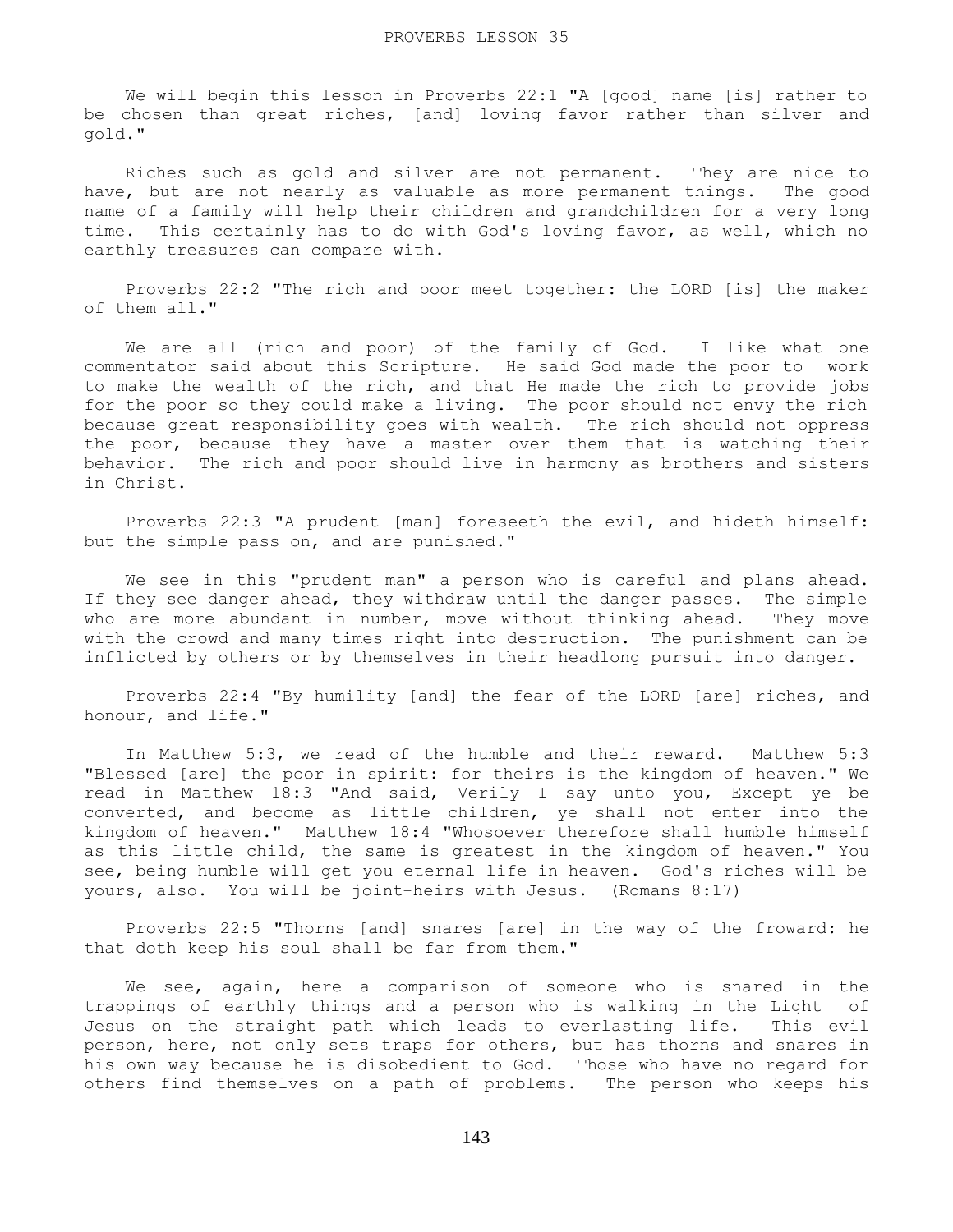soul, walks in the path that the Lord has provided for him. It is well lit and is a straight path.

 Proverbs 22:6 "Train up a child in the way he should go: and when he is old, he will not depart from it."

 Children who are trained to go to church when they are young, will generally be church goers all of their lives. Many who survived being captured in recent wars tell that many times the thing that kept them from losing their mind was remembering Scriptures they had learned as children in Sunday school. Many parents have seen a child that was raised in church wander away from God for a period of time. I personally know of none who have not come back as they grew older and had families of their own. We have a Christian school here at Wildwood, and our children are memorizing Scriptures along with their lessons. These Scriptures can never be taken away from them. When they memorize them, they are theirs to draw on forever.

 Proverbs 22:7 "The rich ruleth over the poor, and the borrower [is] servant to the lender."

We know that for every rich man there are numbers of poor. Jesus said, "the poor you will have with you always". In an earlier lesson, we learned that the rich provide jobs for the poor. The person who employs people also rules over them. In this case, the rich is the boss. In the second half of verse 7, we see not a contrast but a condition of the rich and poor. If you owe someone money, you are subject unto their wishes until you pay them. Your work you do, during the time you owe them, is used to pay them rather than to cover your own needs. In that sense, the borrower is servant to the lender.

 Proverbs 22:8 "He that soweth iniquity shall reap vanity: and the rod of his anger shall fail."

Whatever you sow, you will reap. We see, here, that if you sow iniquity, you will not gain anything. We see in the second half of this that angry attacks will not prosper, in fact, they are sure to bring failure.

 Proverbs 22:9 "He that hath a bountiful eye shall be blessed; for he giveth of his bread to the poor."

 We see in this someone who sees the needs of those around and gives food to the hungry. This person not only sees his own needs, but the needs of others. He gives to the poor, and God blesses him for his generosity. Give and it shall be given unto you. The Lord said, "Inasmuch as you have done it unto the least of these you have done it unto me" (Matthew 25:40). You see, the rewards for those who see others' needs and gives to them are for this world and heaven, as well.

 Proverbs 22:10, "Cast out the scorner, and contention shall go out; yea, strife and reproach shall cease."

 People who stir up problems are of no advantage to keep around. The sooner you get rid of them, the sooner your problems will go away. Those who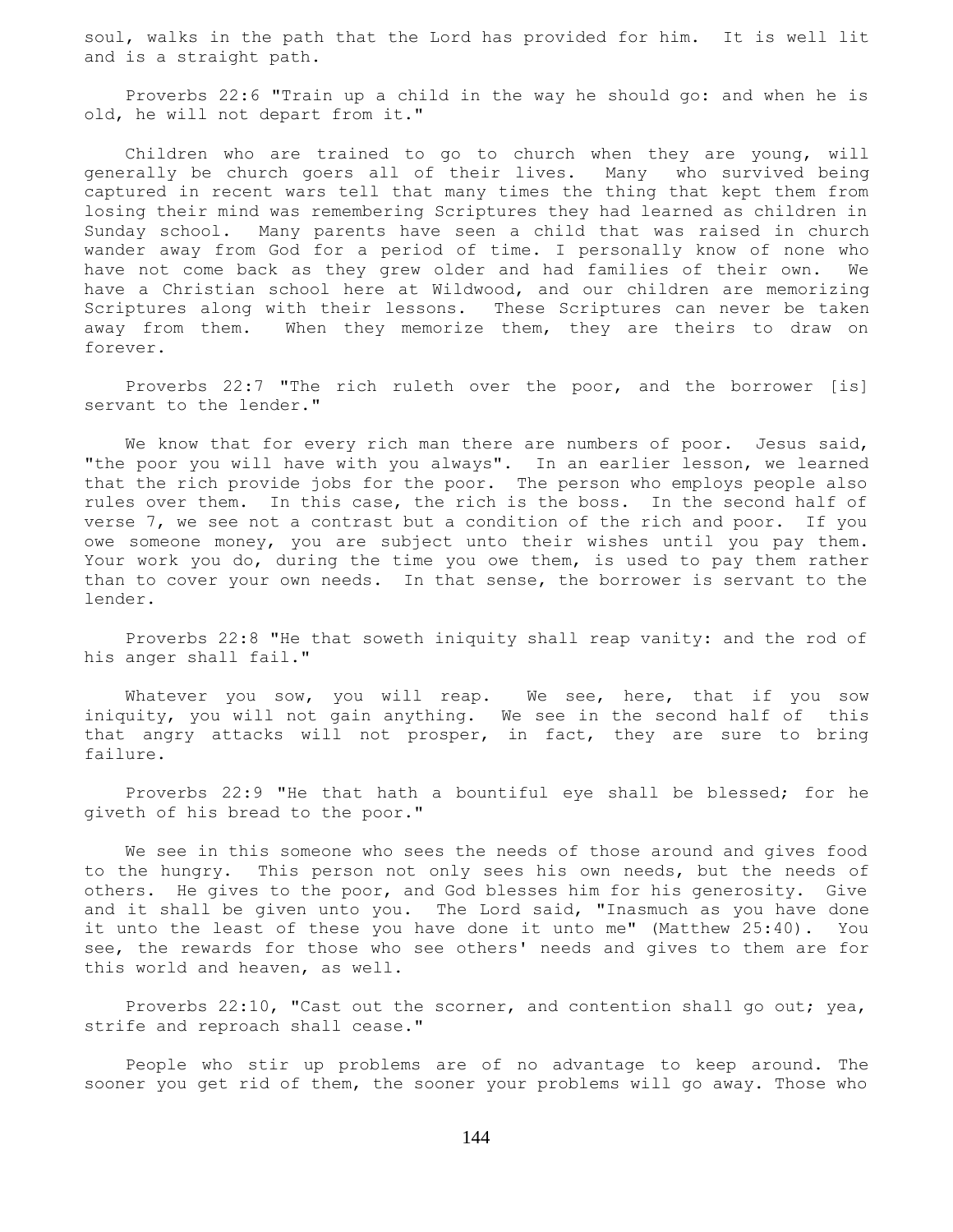constantly criticize are tearing down, not building up. Cast them out and get on with the job at hand.

 Proverbs 22:11, "He that loveth pureness of heart, for the grace of his lips the king shall be his friend."

 In the Sermon on the Mount in Matthew 5:8 Jesus says, "Blessed are the pure in heart: for they shall see God." We have discussed in previous lessons that the words that come from the mouth originate in the heart. We would see in this verse above that these words would be pure, because they come from the pure heart. Everyone loves a good report. This king is the friend of this person, because he is guided by the Lord. The king wants to hear the Lord's word.

 Proverbs 22:12, "The eyes of the LORD preserve knowledge, and he overthroweth the words of the transgressor."

 We see the eyes of the Lord watching over and protecting those who are following in His ways. This person, as we have said, is knowledgeable unto salvation. In the second half of this, we see that the Lord does not help the sinner further his sins.

 Proverbs 22:13, "The slothful man saith, There is a lion without, I shall be slain in the streets."

 This lazy (slothful) man has really reached into the ridiculous for this excuse not to work. First of all, lions don't hang around town. They would be in the jungle, not in a city. As I said, this is the most feeble excuse he could give for not working.

 Proverbs 22:14, "The mouth of strange women is a deep pit: he that is abhorred of the LORD shall fall therein."

 We see all through these lessons that the strange woman is an adulteress. She says things with her mouth that flatters and causes men to follow her into her sin. Those who follow an adulteress will surely fall in the pit. Not only is adultery a very bad sin and might cause you to miss heaven, but now there are terrible diseases you might catch. There is punishment right here on the earth for this sin and if not repented of, an eternity in hell, as well.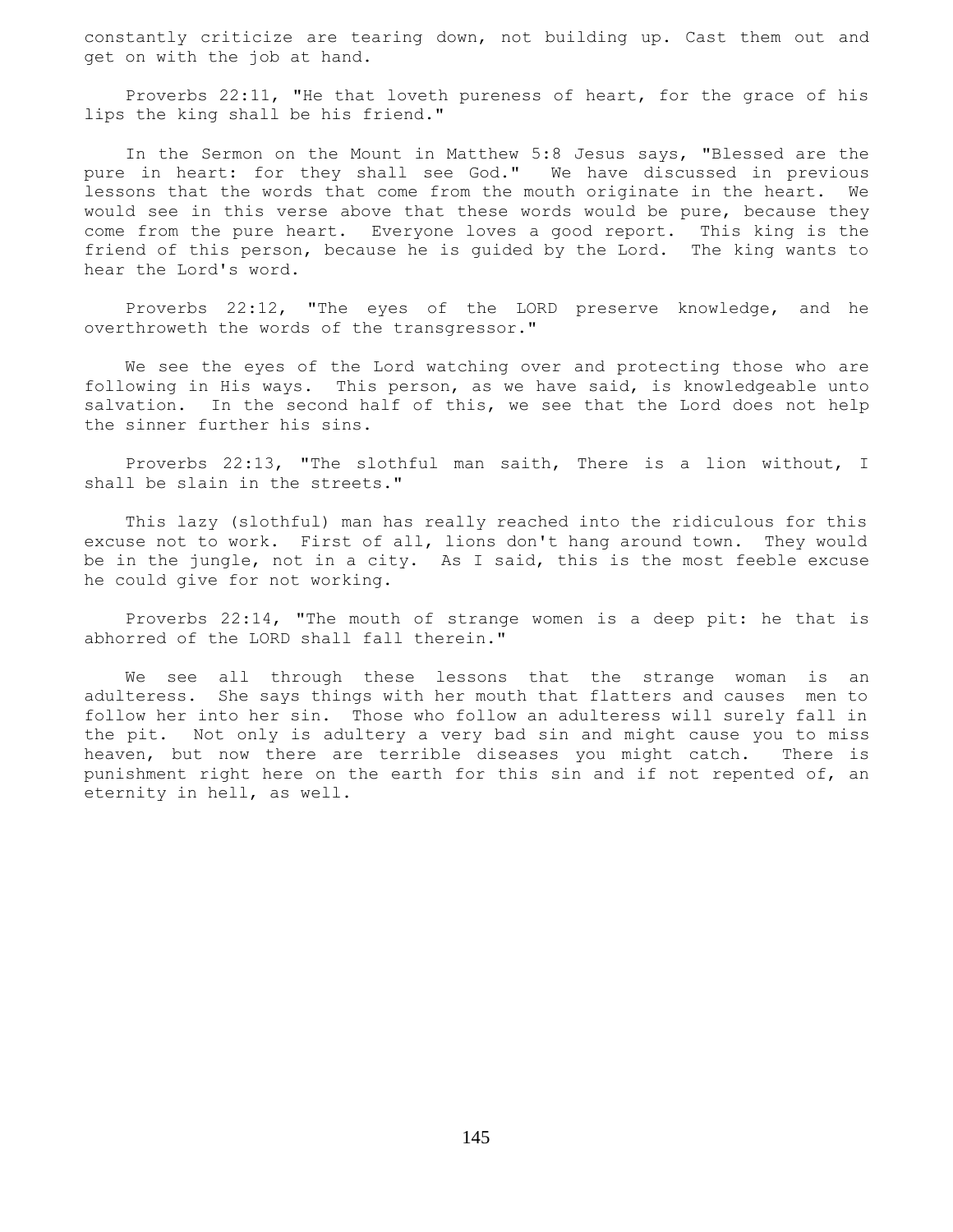1. What is a good name to be chosen over? 2. The and meet together, God is maker of both. 3. How do the poor help the rich? 4. How do the rich help the poor? 5. How should we live, both rich and poor? 6. A prudent man does what when he seeth the evil? 7. What happens to the simple who rush on without thought? 8. In verse 4, we find 3 things that come from humility and fear of the Lord. What are they? 9. In Matthew 5:3, we read the poor in spirit inherit what? 10. Who are we to be humble like? 11. In the way of the froward, there are what 2 things? 12. Finish this statement: "Train up a child in the way he should go  $\mathcal{L}_\text{max}$  and  $\mathcal{L}_\text{max}$  and  $\mathcal{L}_\text{max}$ 13. Why is it so important to memorize Scripture? 14. Who rules over the poor ? 15. Who is the borrower servant to? 16. If you sow iniquity, you will reap what? 17. What is meant by having a bountiful eye? 18. If you cast out the scorner, what shall go away? 19. Why do pure words come from the righteous? 20. In the Sermon on the Mount, "Blessed are the pure  $\mathbf{u}_\mathrm{max} = \mathbf{u}_\mathrm{max}$  . The set of the set of the set of the set of the set of the set of the set of the set of the set of the set of the set of the set of the set of the set of the set of the set of the set of the se 21. Who shall the pure in heart see? 22. What is meant by the eyes of the Lord preserving knowledge? 23. What is the ridiculous excuse for not working, that the lazy man gives in verse 13? 24. What is meant by the "strange woman"? 25. What comes out of the strange woman's mouth?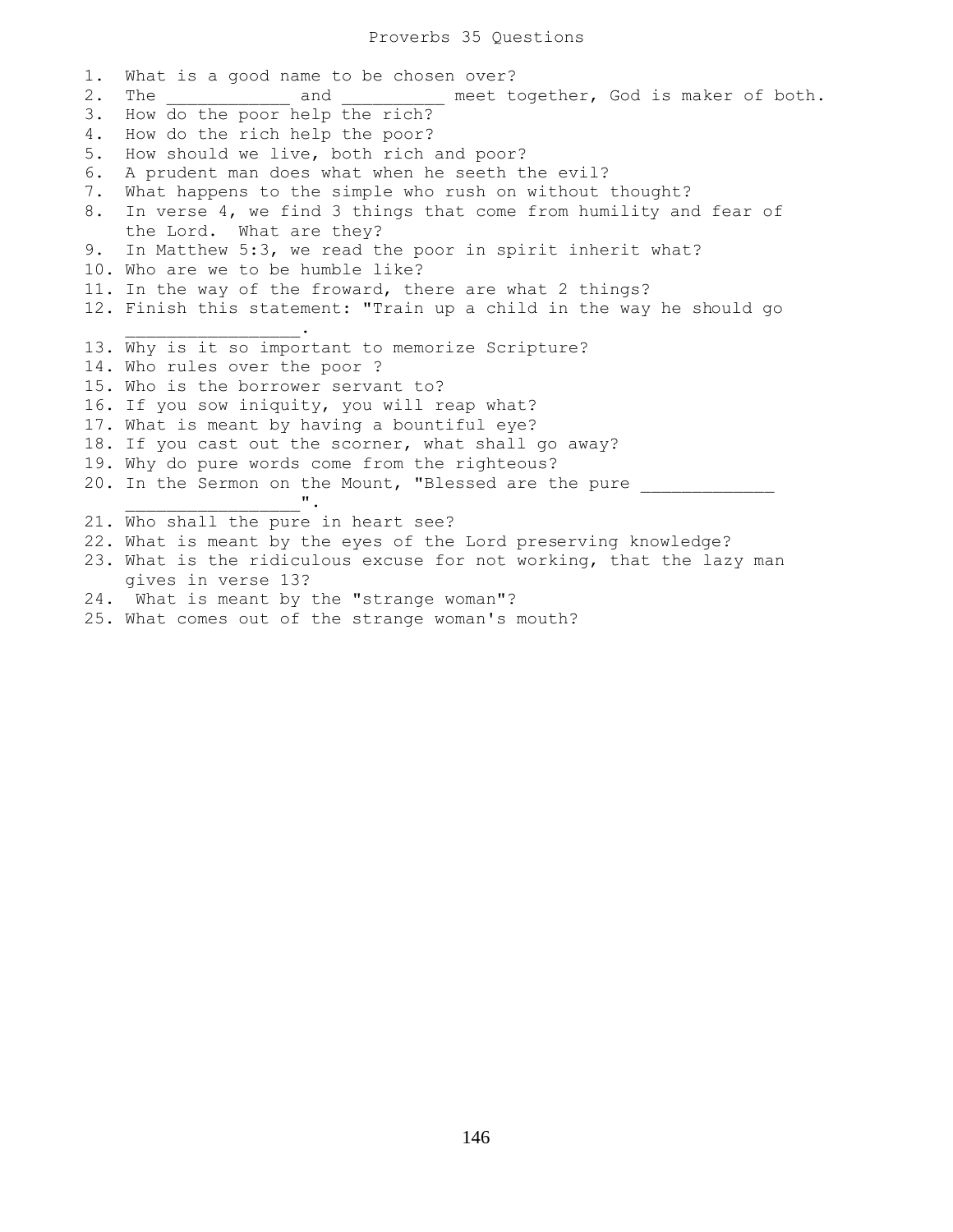We will began this lesson in Proverbs 22:15 "Foolishness [is] bound in the heart of a child; [but] the rod of correction shall drive it far from him."

 Children are mischievous. The way children learn right from wrong is by their parents training them. A lesson is best learned by making mistakes and being punished by those mistakes. A good paddling along with correction drives the lesson home. The child, who is punished for doing things he has been told not to do, learns quicker than if he is just talked to. It is a natural tendency for a child to misbehave. A loving parent will spank him for bad behavior, and he will learn to do better.

 Proverbs 22:16 "He that oppresseth the poor to increase his [riches, and] he that giveth to the rich, [shall] surely [come] to want."

First of all, it would be foolish to try to increase from the poor. They don't have anything. It would be like trying to extract blood from a turnip. It doesn't have any blood, so you can't get it. The rich do not need what you have. Either endeavor would lead to no gain at all.

 Proverbs 22:17 "Bow down thine ear, and hear the words of the wise, and apply thine heart unto my knowledge."

 We see here "bow down thine ear" means humble yourself enough that you will hear. Someone can talk all day, but if you do not receive it, you have done nothing. "Apply thine heart unto my knowledge" is speaking of the knowledge of God being applied to the heart.

 Proverbs 22:18 "For [it is] a pleasant thing if thou keep them within thee; they shall withal be fitted in thy lips."

 Verse 18 is an extention of verse 17. The knowledge of God applied to the heart is a pleasant thing. If you keep it hidden away in your heart forever, your words will be coming from a pure heart and you will be speaking pure words. The knowledge God has revealed to you should not be a shame to you, but a joy to speak.

 Proverbs 22:19 "That thy trust may be in the LORD, I have made known to thee this day, even to thee."

We see, we are not to trust in ourselves or even the people around us, But in the Lord who will never let us down. God has revealed Himself to us. This last sentence in verse 19 is saying (believe it or not} I have revealed it unto you.

 Proverbs 22:20 "Have not I written to thee excellent things in counsels and knowledge,"

 The previous counsels have been the same. He is just reminding them here that they already have been instructed in God's way.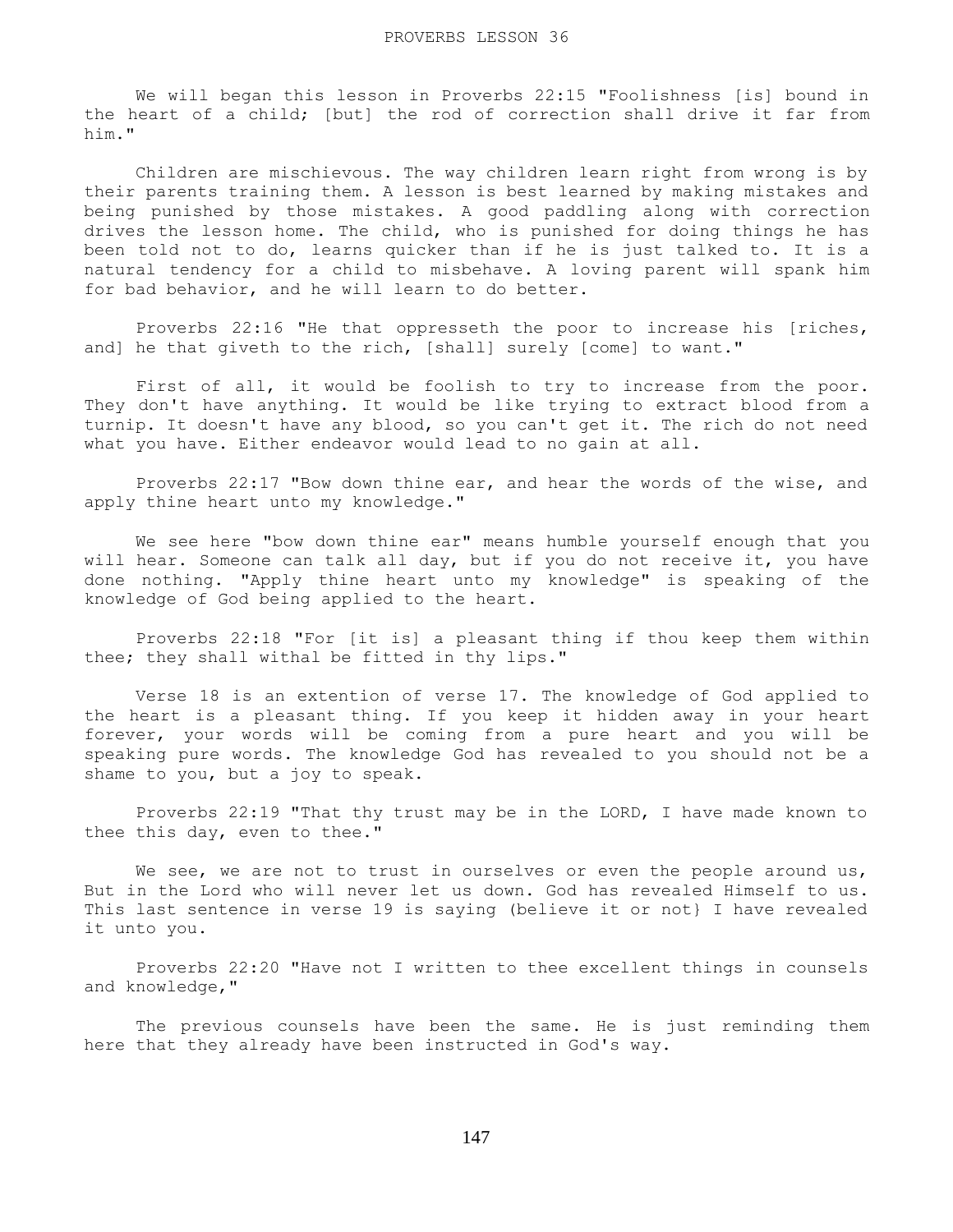Proverbs 22:21 "That I might make thee know the certainty of the words of truth; that thou mightest answer the words of truth to them that send unto thee?"

 I Peter 3:15 "But sanctify the Lord God in your hearts: and [be] ready always to [give] an answer to every man that asketh you a reason of the hope that is in you with meekness and fear:" One of the reasons we learn the truth is so that we can pass it on to others after we have applied it to our lives. Not only are we to get saved by the truth of God, but we must minister truth everywhere we go.

 Proverbs 22:22 "Rob not the poor, because he [is] poor: neither oppress the afflicted in the gate:"

We see, here, a warning not to oppress those who cannot help themselves. It also is saying not to judge them guilty because they do not have money enough to plead their own case. In the gate is where the judgement took place. If they were rich, they might have been able to buy favor, but the warning is not to judge them harshly because of their poverty.

 Proverbs 22:23 "For the LORD will plead their cause, and spoil the soul of those that spoiled them."

 We read in Hebrews that we have an advocate with the Father. God always helps them who cannot help themselves.

 Proverbs 22:24 "Make no friendship with an angry man; and with a furious man thou shalt not go:" Proverbs 22:25 "Lest thou learn his ways, and get a snare to thy soul."

 We are told over and over throughout the Bible to be careful who we fellowship with. We are warned not to be unequally yoked with those of unbelief, as well. A man or woman becomes like the people they spend a great deal of time with. You pick up their bad habits. Angry men, and especially furious men, sometimes have murder in their hearts. If you are with them when they commit some of these crimes, you are guilty by association. The courts would call you an accomplice to the crime. If you are around people that use bad language, you will use bad language, too. You get used to hearing his, and it becomes a bad habit. Fellowship has a tendency to teach you the evil ways of the one you fellowship with.

 Proverbs 22:26 "Be not thou [one] of them that strike hands, [or] of them that are sureties for debts." Proverbs 22:27 "If thou hast nothing to pay, why should he take away thy bed from under thee?"

This again, is warning of the trouble you can get into by going on another's note. You can loose what you have worked hard to get, because the other fellow doesn't pay his debts. You can even lose the bed you sleep on to make someone else's note good. When you sign another's note, it is you taking on his debt; because if he doesn't pay it, you will have to. You have nothing to gain and everything to lose.

 Proverbs 22:28 "Remove not the ancient landmark, which thy fathers have set."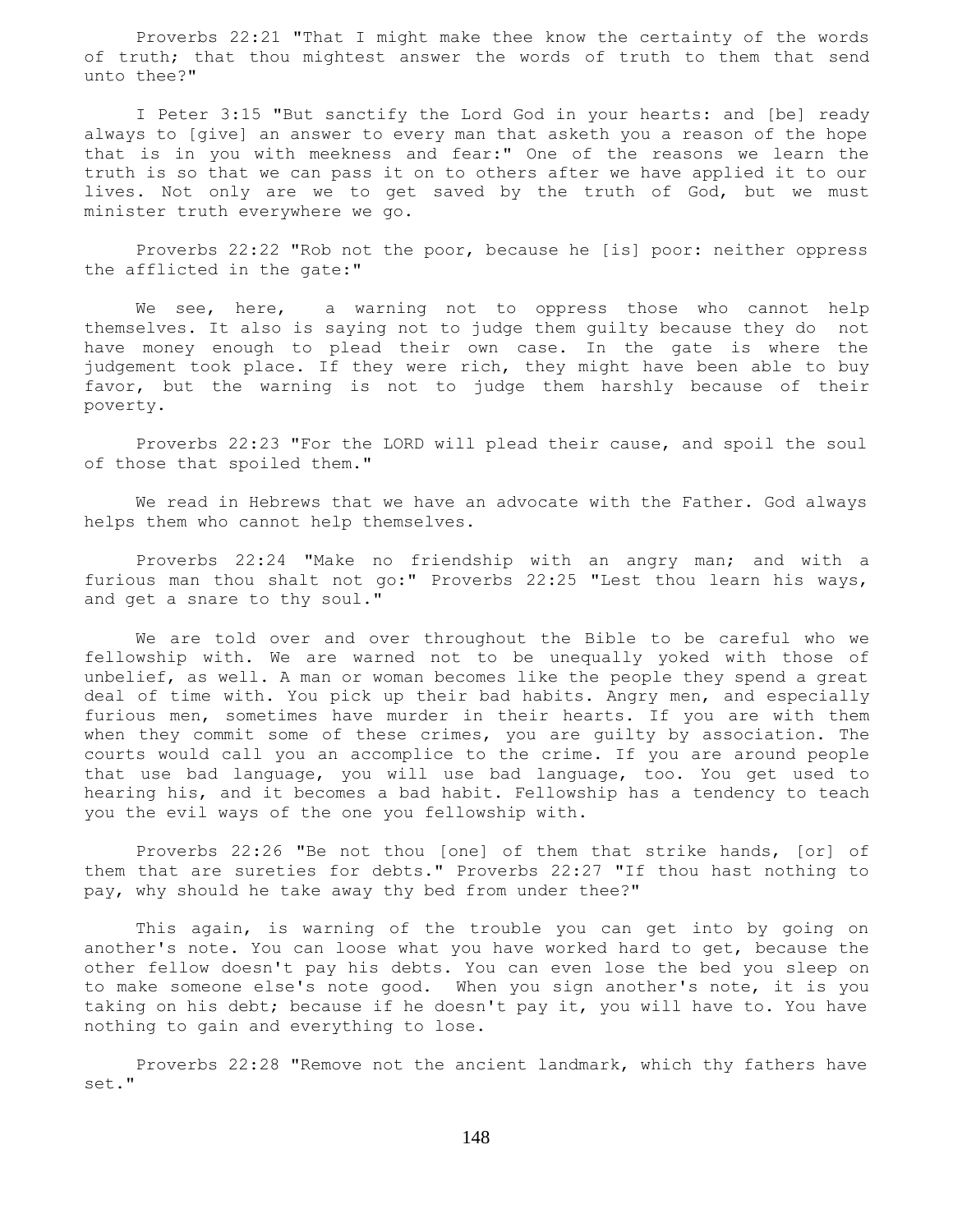These boundaries were set by holy men of God on direct instructions from God. This is a terrible sin. One of my pet peeves in our real estate business here in the United States is to buy a piece of acreage 40 acres "more or less." If the more or less is a few feet, it is understandable; but if it winds up several acres short, I believe it is deliberate deceit. I am sure the Lord would frown on such dealings.

 Proverbs 22:29 "Seest thou a man diligent in his business? He shall stand before kings; he shall not stand before mean [men]."

We see, in the first part of this, a man who puts out tremendous work in his business. He puts every skill he has to the task. He works long hours and many days to make his business prosper. Most young people today will not put out the effort that it takes to make a business a real success. They spend too much of their time doing other things and neglect their business. For the king to take notice of your business, it has to be very successful and the business community has to have great respect for your ability and dedication to duty. He will not be foreclosed upon or taken to court, because his dealings will be fair and upright. No mean men will judge him.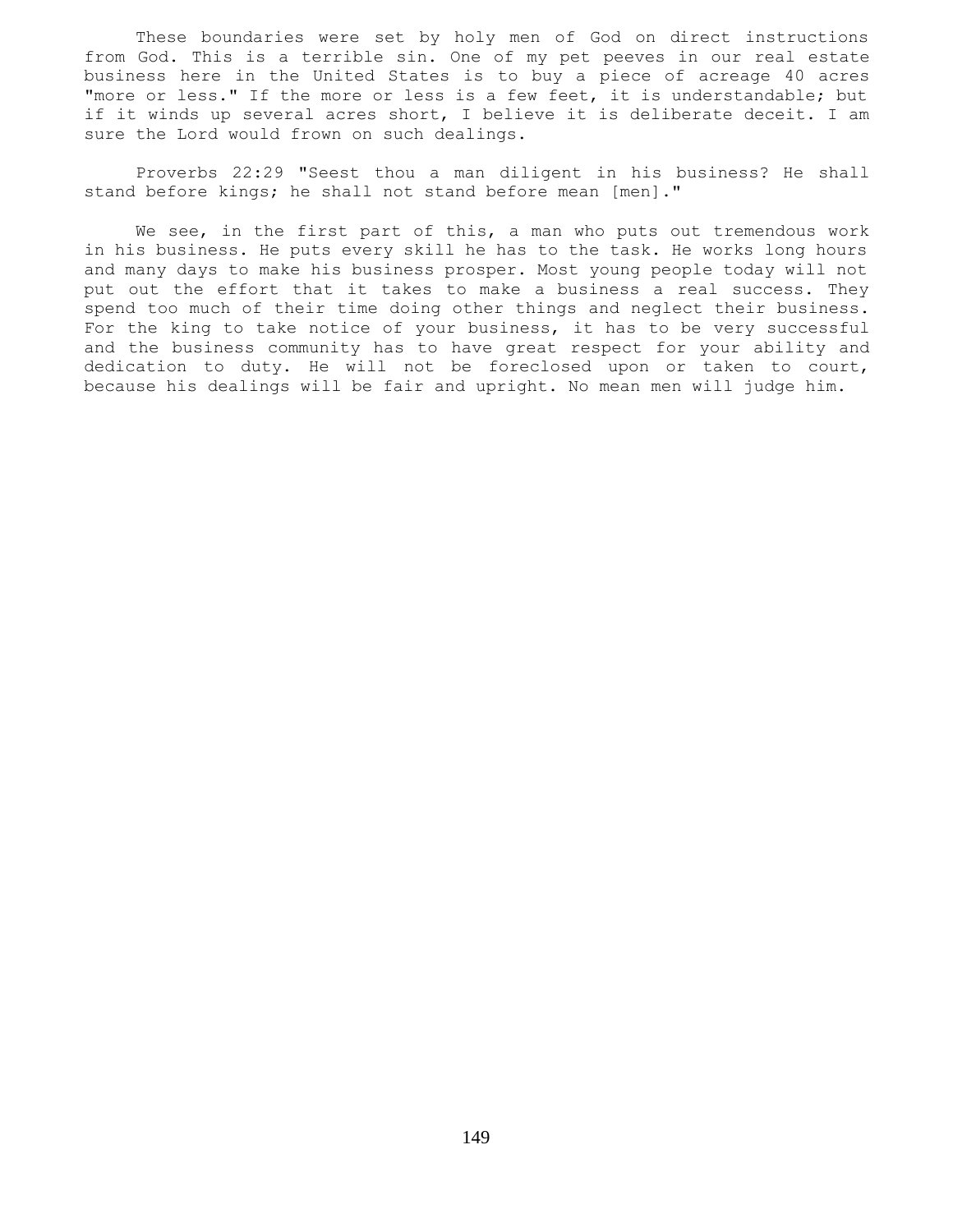## Proverbs Questions 36

1. What can drive the foolishness out of a child? 2. Who is a child's first teacher of right from wrong? 3. What two kinds of people in verse 16 shall surely come to want? 4. Why is it foolish to try get from the poor ? 5. What does "bow down thine ear" mean? 6. What are we to apply our hearts to? 7. The knowledge of God applied to the heart is a \_\_\_\_\_\_\_\_\_\_ \_\_\_\_\_? 8. What kind of words comes from a pure heart? 9. Where should our trust be? 10. God has written to us excellent things in what two ways? 11. What are we to do with the truth once we get it? 12. 1 Peter 3:15 tells us to be ready to do what? 13. Rob not the poor, neither oppress the 14. What does this "in the gate" mean? 15. Who will plead the case of the poor and afflicted? 16. Who are we to make no friendship with? 17. Why? 18 What happens when you are with someone who commits a crime? 19. We are not to be one of those who strike hands or do what? 20. What might happen if you go on someone's note? 21. In verse 28, we are warned not to do what? 22. What is one of the author's pet peeves on real estate? 23. Describe someone diligent in business? 24. Who will the diligent man stand before? 25. What 2 attributes must the business man have to be recognized of the king?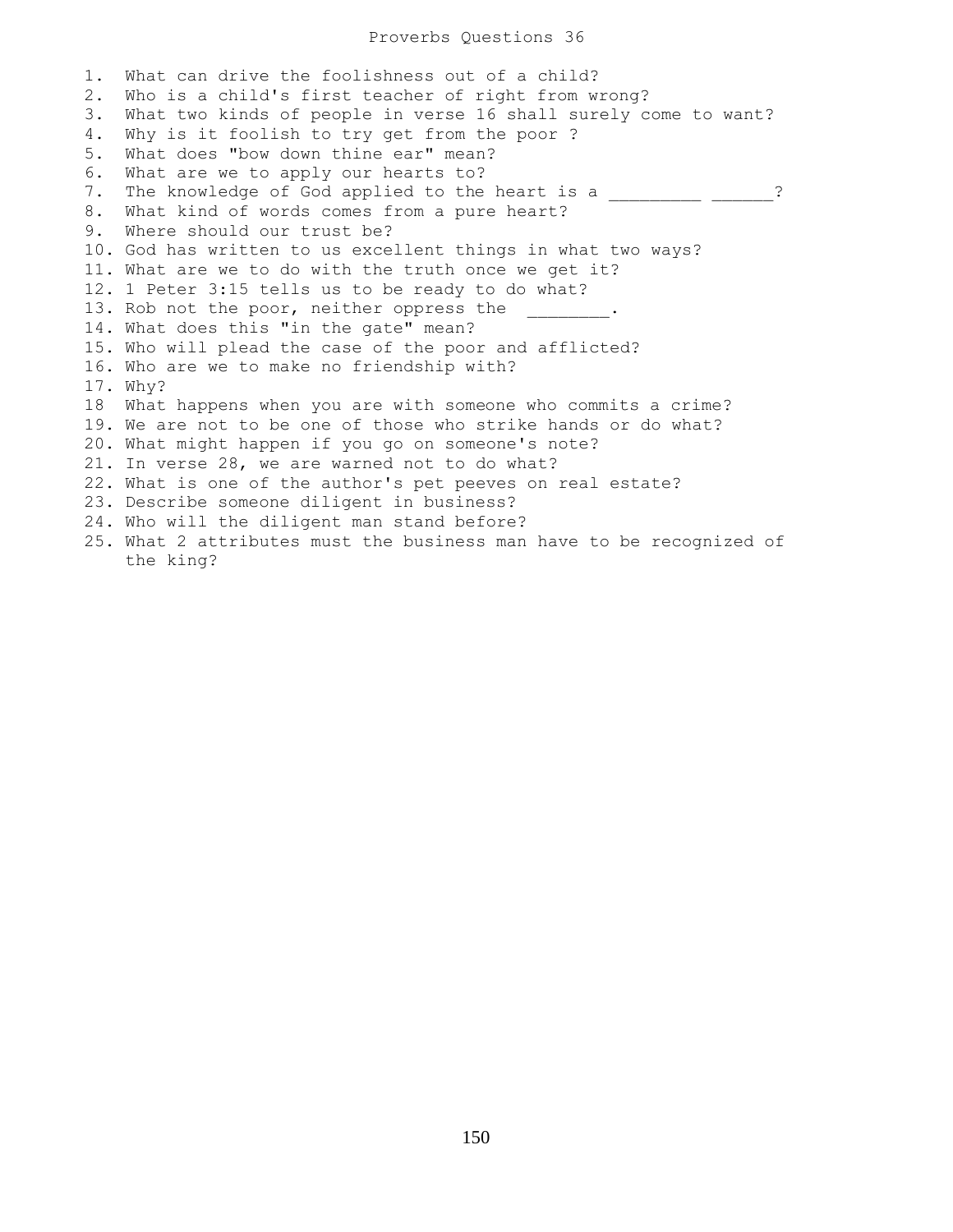We will begin this lesson in Proverbs 23:1 "When thou sittest to eat with a ruler, consider diligently what [is] before thee:" Proverbs 23:2 "And put a knife to thy throat, if thou [be] a man given to appetite." Proverbs 23:3 "Be not desirous of his dainties: for they [are] deceitful meat."

 In the last lesson, we read about a business man who was honored and brought before the king. This is perhaps a continuation of that. This is telling him to have really good table manners. He is to regard the king more than he regards the food. He is told not to appear to be a glutton. It would be really easy for this person, who works hard to achieve, to be jealous and envious of the king. The grass always look greener on the other side of the fence. There is a great responsibility that goes with being king. We should be satisfied with whatever state we are in and not be desirous to be in someone else's position. It is not always as wonderful as it look from the outside.

 Proverbs 23:4 "Labour not to be rich: cease from thine own wisdom." Proverbs 23:5 "Wilt thou set thine eyes upon that which is not? for [riches] certainly make themselves wings; they fly away as an eagle toward heaven."

 Labor for purpose is much more rewarding than laboring to be rich. First of all, you may never be rich; but if you are, it is fleeting in nature. Usually a person who gains great riches and has never been rich before cannot hang on to it, and it is soon gone. The same chances that you took to get rich, you will still be taking to get richer (because one is never satisfied); and to get more, you endanger what you have. For sure when we die, we leave our earthly possessions behind. We came into this world naked, and we shall not take possessions with us when we leave. Riches are uncertain. Godliness is forever.

 Proverbs 23:6 "Eat thou not the bread of [him that hath] an evil eye, neither desire thou his dainty meats:" Proverbs 23:7 "For as he thinketh in his heart, so [is] he: Eat and drink, saith he to thee; but his heart [is] not with thee."

We see in this that a man with greed may invite you to eat with him, but he begrudges every bite you eat. He really has some motive for inviting you to eat that he hasn't told you about. This man is full of jealousy and even spite. He really cannot bear the sight of other's happiness and joy. Verse 8 is going right on with this, also.

 Proverbs 23:8 "The morsel [which] thou hast eaten shalt thou vomit up, and lose thy sweet words."

This is just saying in the company of this man, this food is no good. Food eaten under begrudging eyes never tastes good. Good fellowship is what is what makes food good. You will really wish you hadn't eaten it, and long to get rid of it to get this bitter taste out of your mouth. When you get this feeling at someone's table, it is hard to find nice things to say.

 Proverbs 23:9 "Speak not in the ears of a fool: for he will despise the wisdom of thy words."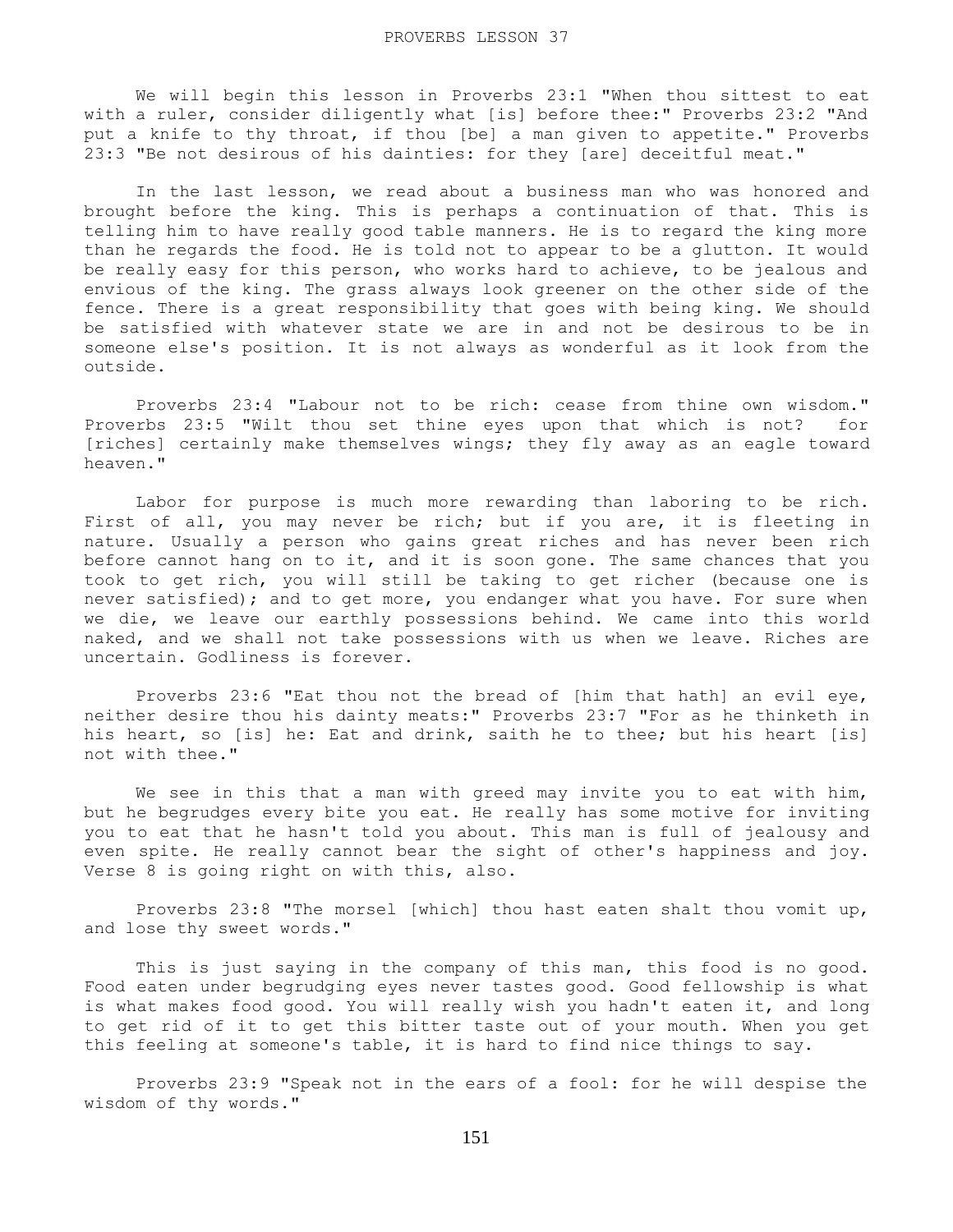You are wasting your time and his, to speak to a fool. We have learned in lessons before this one that a fool is not interested in learning anything. He will think you are just trying to act smart, and instead of appreciating your talking to him, it will make him angry.

 Proverbs 23:10 "Remove not the old landmark; and enter not into the fields of the fatherless:" Proverbs 23:11 "For their redeemer [is] mighty; he shall plead their cause with thee."

 This is saying beware of trying to defraud someone, who cannot help himself, out of his land or property. God Himself will take up his cause and fight for him. You would be trying to defraud God. God will not hold him guiltless who tries to defraud the helpless.

 Proverbs 23:12 "Apply thine heart unto instruction, and thine ears to the words of knowledge."

 This is saying let the desires of your heart be to learn, and in learning, accumulate knowledge. Listen to words of knowledge, turn on your understanding, and keep it in your heart.

 Proverbs 23:13 "Withhold not correction from the child: for [if] thou beatest him with the rod, he shall not die." Proverbs 23:14 "Thou shalt beat him with the rod, and shalt deliver his soul from hell."

 We see here, that punishment should not be overlooked in training a child. If he cries, it is not because you are killing him. A lesson learned where punishment is involved is remembered better. In the Old Testament, a rebellious child was killed. Rebellion was associated with witchcraft. This is just saying, whip him and drive the rebellion out of him, before it gets too much hold on him. In the long run you will save him.

 Proverbs 23:15 "My son, if thine heart be wise, my heart shall rejoice, even mine."

 This has to be said by the person who is the instructor. The instructor rejoices more than the student when the student learns well. It is a good reflection on both. The instructor - because he has taught well, and the student - because he has learned well.

 Proverbs 23:16 "Yea, my reins shall rejoice, when thy lips speak right things."

 In Psalms 37:30 "The mouth of the righteous speaketh wisdom, and his tongue talketh of judgment." We see, here, the reins of the teacher again. We know when righteous words come from the student's mouth, that righteousness is in his heart. For out of the abundance of the heart the mouth speaketh.

 Proverbs 23:17 "Let not thine heart envy sinners: but [be thou] in the fear of the LORD all the day long." Proverbs 23:18 "For surely there is an end; and thine expectation shall not be cut off."

We see, here, that sometimes sinners seem to be prospering in this world. We are not to envy them or their evil ways. Never look longingly at what they are doing. Their way is the way of destruction, eventually. We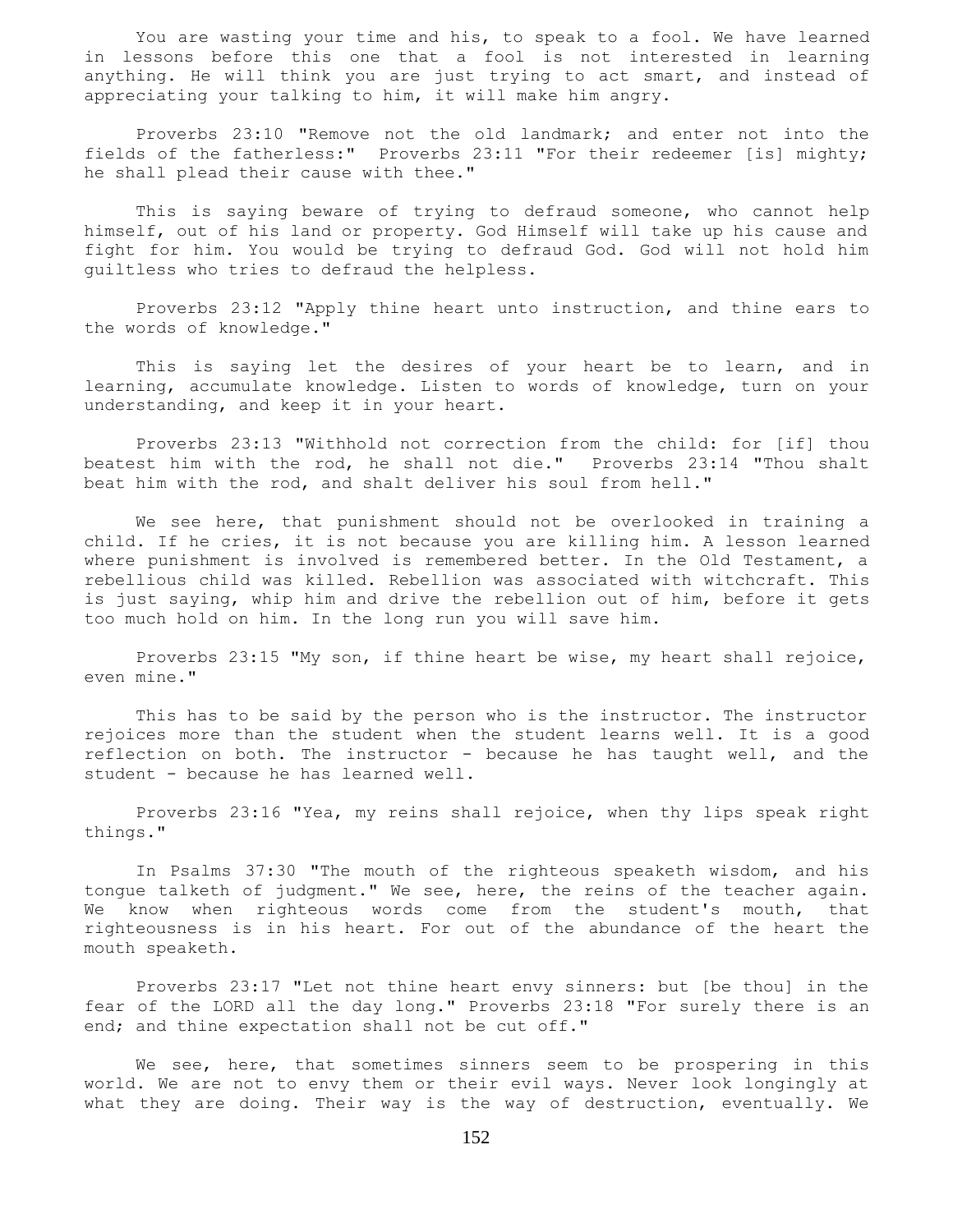must keep our eyes on the Lord and his teaching all the way. Never let your eyes off the path of righteousness. Righteous living sometimes in this life seems not to be noticed by anyone. There is an end. The end is heaven, if you stay on the path that leads to God.

 Proverbs 23:19 "Hear thou, my son, and be wise, and guide thine heart in the way." Proverbs 23:20 "Be not among winebibbers; among riotous eaters of flesh:" Proverbs 23:21 "For the drunkard and the glutton shall come to poverty: and drowsiness shall clothe [a man] with rags."

These are the things that a good teacher teaches. First, the student has to open his ears of his understanding so that his heart may receive. Winebibbers have to do with those who find every excuse in the world to drink wine. Many of these people are winos or wineheads. People who take in a great deal of wine or other strong drink find that their thinking is effected and they cannot think clearly. The "riotous eaters of flesh" are those who do not eat a balanced diet, but eat several pounds of meat at one sitting. Alcohol and terrible excesses of food are very expensive and will take all of the money one can muster to buy all of this. Even worse, is the fact that you cannot work drunk, and a glutton is so big he can't work. You can easily see, they would be poor. Laziness makes you poor.

 Proverbs 23:22 "Hearken unto thy father that begat thee, and despise not thy mother when she is old." Proverbs 23:23 "Buy the truth, and sell [it] not; [also] wisdom, and instruction, and understanding." Proverbs 23:24 "The father of the righteous shall greatly rejoice: and he that begetteth a wise [child] shall have joy of him." Proverbs 23:25 "Thy father and thy mother shall be glad, and she that bare thee shall rejoice."

 We have discussed before that your father and your mother only want to help you. You are their own flesh, and they want even better for you than they had themselves. Be glad when God is good to you and lets your parents live a long time. Tell the truth at all cost. Whatever it takes of this world's goods to learn the truth, do it. This world will pass away, but the truth is eternal. This "buy" (speaking of knowledge and understanding) could have to do with paying for an education. Parents are very proud of their children who live a righteous life. The joy of the father and mother of a child, who God has blessed with wisdom, and who has increased in righteousness and knowledge, is even greater than the joy the child has.

 Proverbs 23:26 "My son, give me thine heart, and let thine eyes observe my ways." Proverbs 23:27 "For a whore [is] a deep ditch; and a strange woman [is] a narrow pit." Proverbs 23:28 "She also lieth in wait as [for] a prey, and increaseth the transgressors among men."

 We see some of the things of wisdom and understanding teaches in verses 26, 27, 28. The first verse is another warning to listen to. The word "whore" (prostitute} is a very emphatic word showing just how revolting this sin is. We have said before that devastating diseases are associated with whoredom and homosexuality today. A man or woman of wisdom will not get involved in this type of sin. This sin involves the body, and the body (if you are a Christian) is the TEMPLE OF THE HOLY SPIRIT. This sin, more than others, involves God in the sin; and this is an abomination to God. Don't let the desires of the flesh, draw you out of fellowship with God.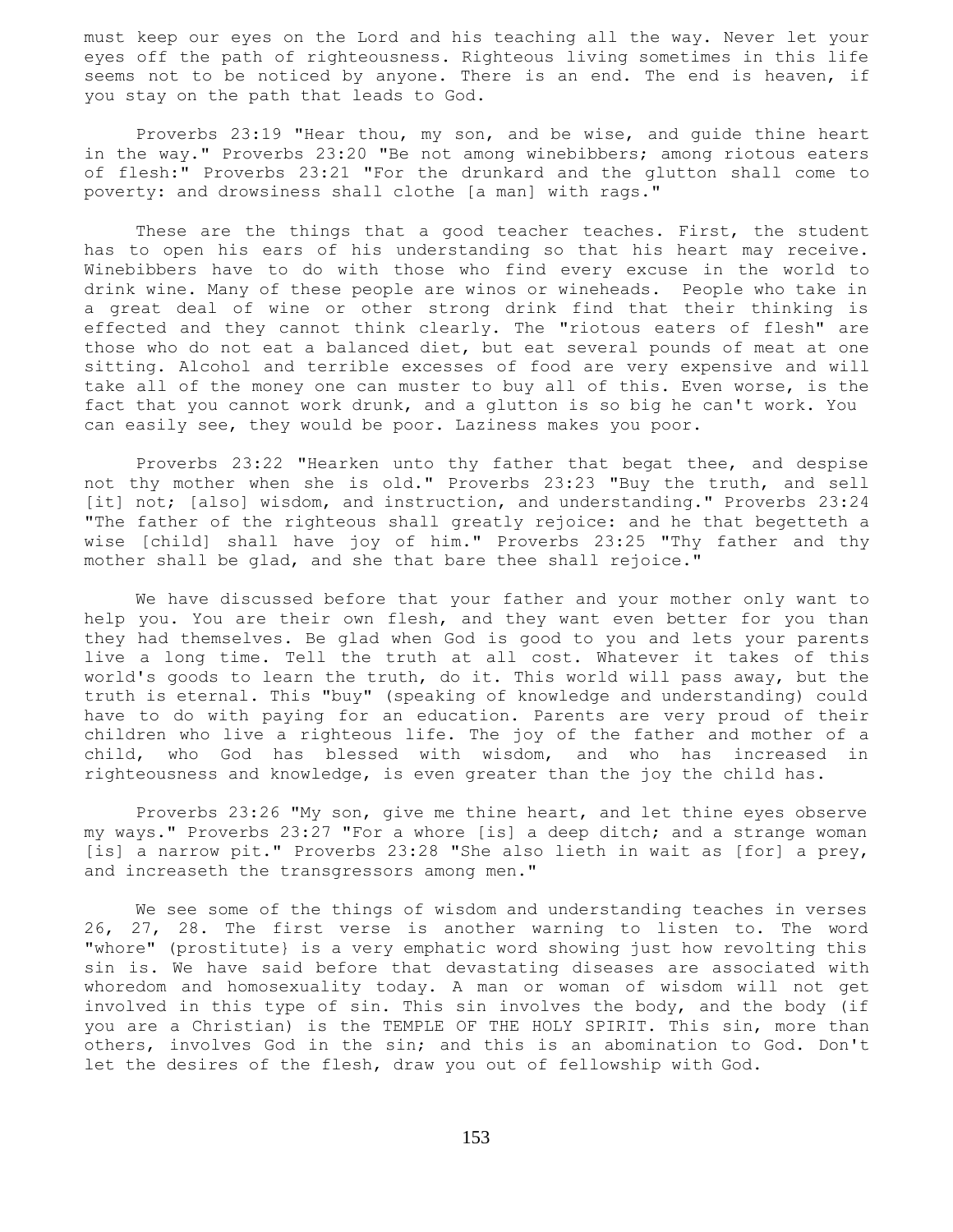Proverbs 23:29 "Who hath woe? who hath sorrow? who hath contentions? who hath babbling? who hath wounds without cause? Who hath redness of eyes?"

 A question drives home a lesson. This is what we see here. The teacher is asking these questions to get you to thinking seriously about what really does cause all of this; and then from verse 30 through 35, the teacher gives us the answer.

 Proverbs 23:30 "They that tarry long at the wine; they that go to seek mixed wine." Proverbs 23:31 "Look not thou upon the wine when it is red, when it giveth his colour in the cup, [when] it moveth itself aright." Proverbs 23:32 "At the last it biteth like a serpent, and stingeth like an adder." Proverbs 23:33 "Thine eyes shall behold strange women, and thine heart shall utter perverse things." Proverbs 23:34 "Yea, thou shalt be as he that lieth down in the midst of the sea, or as he that lieth upon the top of a mast." Proverbs 23:35 "They have stricken me, [shalt thou say, and] I was not sick; they have beaten me, [and] I felt [it] not: when shall I awake? I will seek it yet again."

 This just talking about people who drink too much. Alcoholism, drunkenness, and drugs are a real problem today. The hangover from alcohol is like the serpent's bite the next day. The drunk cannot remember the terrible things he did under the influence of alcohol. One of the worst things now is driving while drunk. When the driver of a car is under the influence of drugs and alcohol, the car becomes a deadly weapon. Drugs can cause a hangover that lasts for literally years. Drug flashbacks can be devastating. We see above that even though the person who was drunk was beaten severely, he wasn't even aware of it at the time, because he was unconscious and didn't notice. That part of his life is a blank. He can't remember. He doesn't even know who he was with, So he doesn't know who beat him. This should surely convince you to leave drugs and alcohol alone.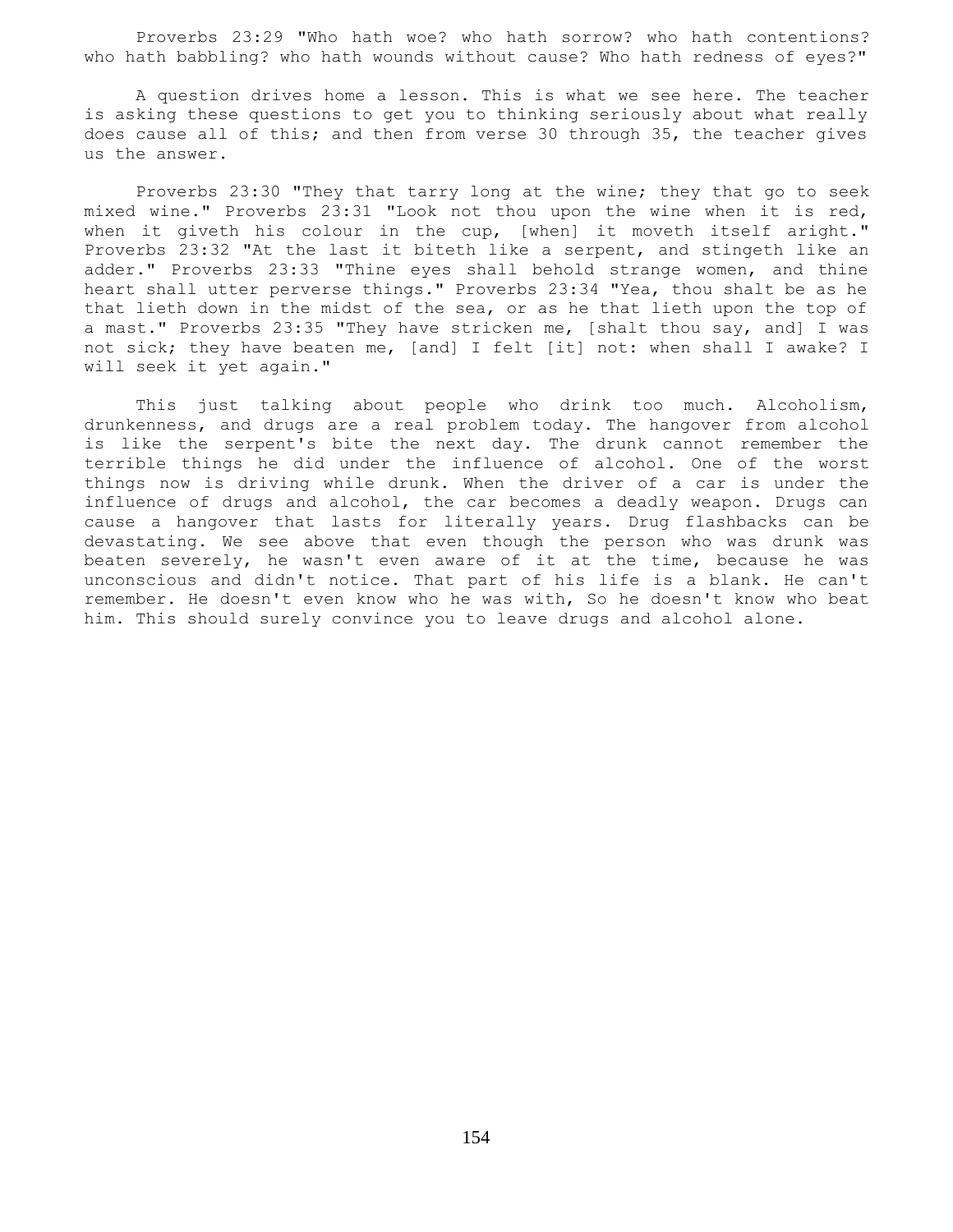1. What should you do, if you are a man of appetite when you sit with a king? 2. What are the king's dainties called in verse 1? 3. What is the man to regard more than the food? 4. What reason should you not labor for? 5. What two natural feelings are we to avoid when we are comparing ourselves to others? 6. Riches make themselves\_\_\_\_\_\_\_\_\_\_and fly away. 7. What kind of labor is more rewarding than riches? 8. Who should you eat with? 9. What is meant in verse 8 by the saying, "the morsel which thou hast eaten shalt thou vomit it up"? 10. What makes food good? 11. Why should you not speak wisdom in a fool's ear? 12. Who will fight the battles of the fatherless? 13. Apply thine heart unto  $\qquad \qquad$ , and thine ears to the words of  $\qquad \, .$ 14. What are we not to withhold from our children? 16. Rebellion is associated with what evil? 17. Who besides the one being taught, rejoices at the knowledge learned? 18. What is intended by "my reins shall rejoice"? 19. Let not thine heart envy whom? 20. In verse 19, he is warned not to be among whom? 21. What 2 shall come to poverty? 22. What lengths are we told to go to, to get the truth? 23. Which two want only the best for you in life besides God? 24. The world will pass away, but truth is  $\qquad \qquad$ 25. What is a whore called? 26. What is another word for whore? 27. Why is sex sin worse than some other sins? 28. in verse 29, for what purpose are all these questions? 29. Who is meant by "they that terry long at the wine"? 30. A hangover is compared to what in verse 32? 31. What does a car become in the hands of someone drunk on drugs or alcohol? 32. What should these last verses in this lesson convince you not to do?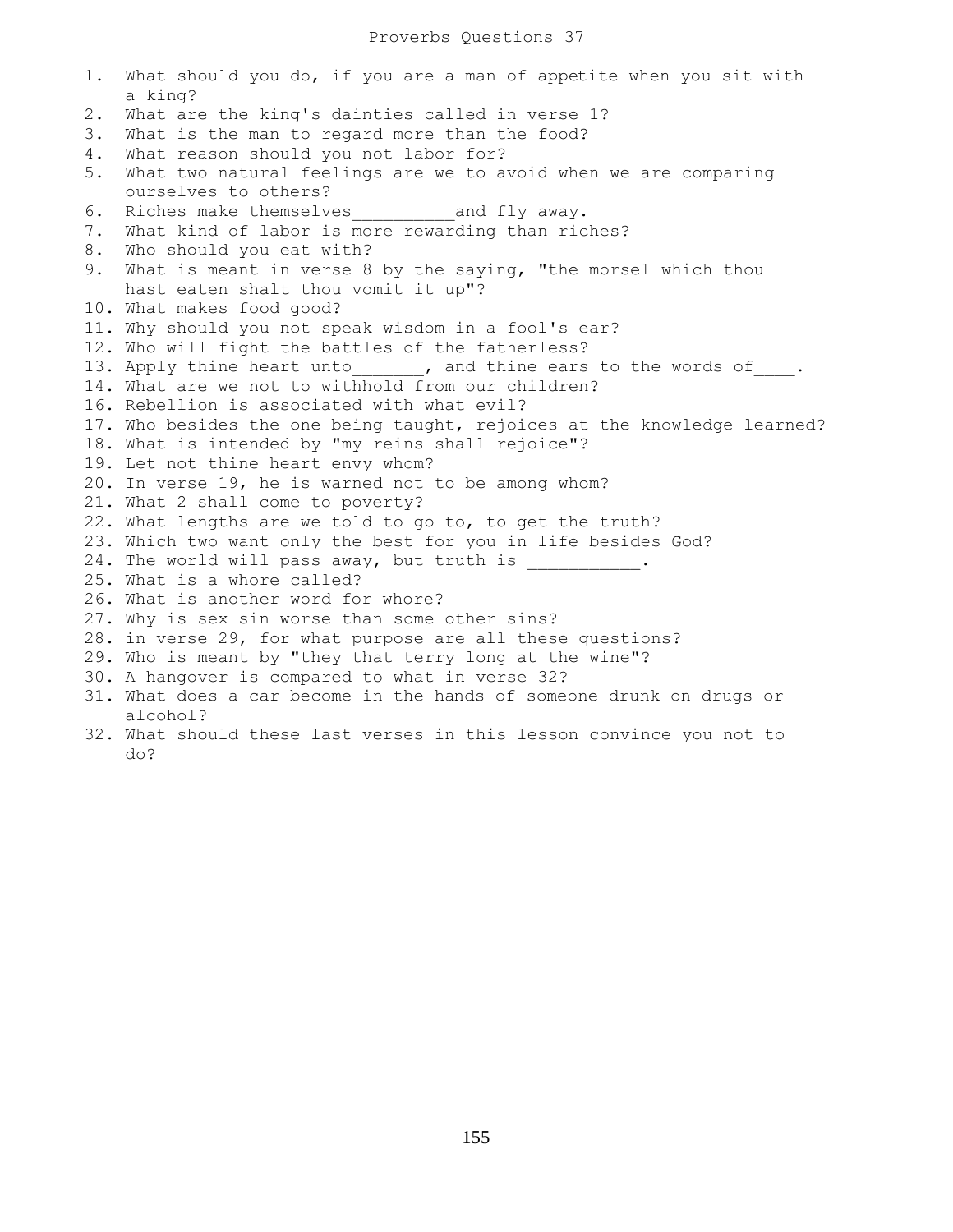We will begin this lesson in Proverbs 24:1 " Be not thou envious against evil men, neither desire to be with them." Proverbs 24:2 "For their heart studieth destruction, and their lips talk of mischief."

We see, that we are not to want the way or the rewards of the evil man. We discussed before that fellowship with evil brings us guilt of their sin by association. Their ways are wicked ways. Their desires are to destroy someone else and build themselves up by the hurt of others. They speak slanders and lies. Stay away from them before you learn their evil ways.

 Proverbs 24:3 "Through wisdom is an house builded; and by understanding it is established:" Proverbs 24:4 "And by knowledge shall the chambers be filled with all precious and pleasant riches."

 A family or home is built upom faith in God. A family with God as its center is estblished and is not easy shaken. Pleasant and precious riches and are not necessarily money, but are the wealth of love, happiness, joy, and peace. The family that centers their lives on God has spiritual blessings in abundance. They may not have gold and silver in this world, but they are indeed rich.

 Proverbs 24:5 "A wise man [is] strong; yea, a man of knowledge increaseth strength." Proverbs 24:6 "For by wise counsel thou shalt make thy war: and in multitude of counsellors [there is] safety."

 Wisdom from God helps us in all circumstances. Wisdom (advise from God) would be especially useful in war. When the Israelites fought their wars, they won when the Lord led them in battle; but when they fought the battles in their own strength without his help, they failed and lost many lives. God must guide us in everything or we, too, will fail.

 Proverbs 24:7 "Wisdom [is] too high for a fool: he openeth not his mouth in the gate."

 Wisdom is a gift from God. Wisdom and Godliness go hand in hand. A fool is so busy being foolish that he does not even pray and seek wisdom. The wise could even counsel the fool, and the fool would not realize that it was good counsel. The wise follow after God and his teaching, and the fool goes the way of the flesh.

 Proverbs 24:8 "He that deviseth to do evil shall be called a mischievous person."

 A person who deviseth to do evil is a person who is planning some evil scheme to beat someone else. This evil person never tries to work and get ahead, he just figures up evil ways to trick others out of what they have worked for. In this, evil thoughts become evil deeds and show the mischievous ways of the evil one.

 Proverbs 24:9 "The thought of foolishness [is] sin: and the scorner [is] an abomination to men."

156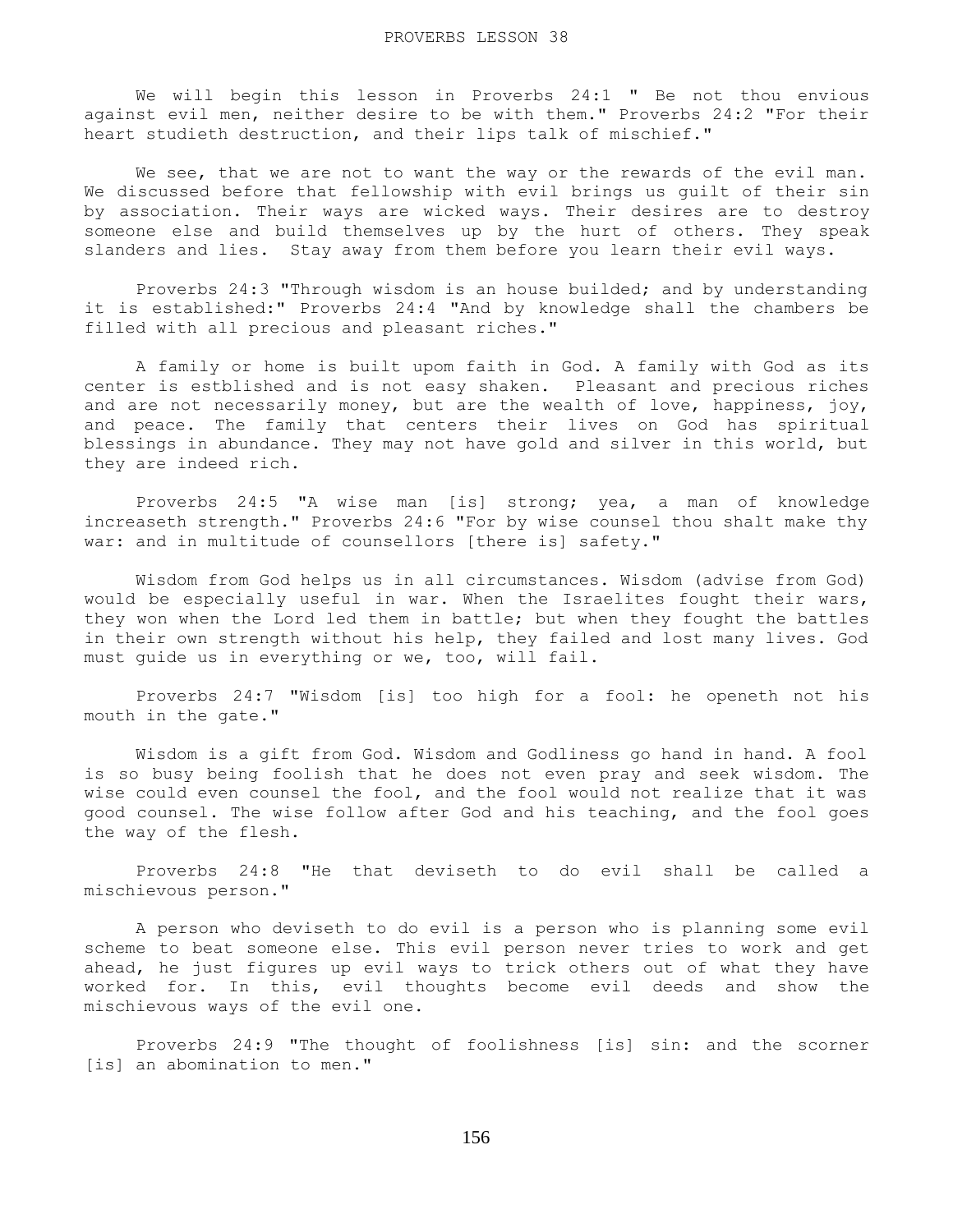Jesus said to desire to sin in your heart is a sin just as if you had already comitted the sin. The heart will be judged even more than the deeds of man. The rejecters of good Christian principles are themselves rejected of the righteous. Those who turn their backs on God are a terrible reproach (abomination} to the righteous.

 Proverbs 24:10 "[If] thou faint in the day of adversity, thy strength [is] small."

 It is easy to talk about strength when all is well. Perhaps, if we were tested as Peter was when Jesus was crucified, we might be afraid and run away. When troubles and trials come, we need to be as Stephen and stand up for what is right. If our faith is not strong enough to stand through a few trials, I would ask, where is our faith? withstand the devil, and he will flee from you. Greater is He that is within me, than he that is in the world.

 Proverbs 24:11 "If thou forbear to deliver [them that are] drawn unto death, and [those that are] ready to be slain;" Proverbs 24:12 "If thou sayest, Behold, we knew it not; doth not he that pondereth the heart consider [it]? and he that keepeth thy soul, doth [not] he know [it]? and shall [not] he render to [every] man according to his works?"

We see, here, someone who is in grave danger, and it is in your power to save them. You cannot say, "I don't know about it." You see, it is no good to tell a lie to God. God looks into your heart and knows that you have the opportunity to help. If it is in your power to help and you don't help someone in desperate need, God will not hold you blameless. God knows the intents of your heart. You will receive the same type of treatment from God that you have given your fellowman.

 Proverbs 24:13 "My son, eat thou honey, because [it is] good; and the honeycomb, [which is] sweet to thy taste:"

 We see in this "honey", one of the foods promised the children of Israel as a blessing. They were to be given a land of milk and honey. We see above, that honey seems to be good for you, in that he tells us to eat honey. It tastes good, is a health food, and is a promised blessing of God to man.

 Proverbs 24:14 "So [shall] the knowledge of wisdom [be] unto thy soul: when thou hast found [it], then there shall be a reward, and thy expectation shall not be cut off."

 Wisdom from God and knowledge (accumulated learning) go hand in hand. A wise person seeks knowledge; and having found it, lives a better life. The reward is a fuller life here, making better decisions. A person who is wise and has accumulated knowledge can set goals for himself and carry them through. They are prepared with God's help to do mighty deeds. Their expectations are not cut off, because they have worked hard to achieve those goals.

 Proverbs 24:15 "Lay not wait, O wicked [man], against the dwelling of the righteous; spoil not his resting place:"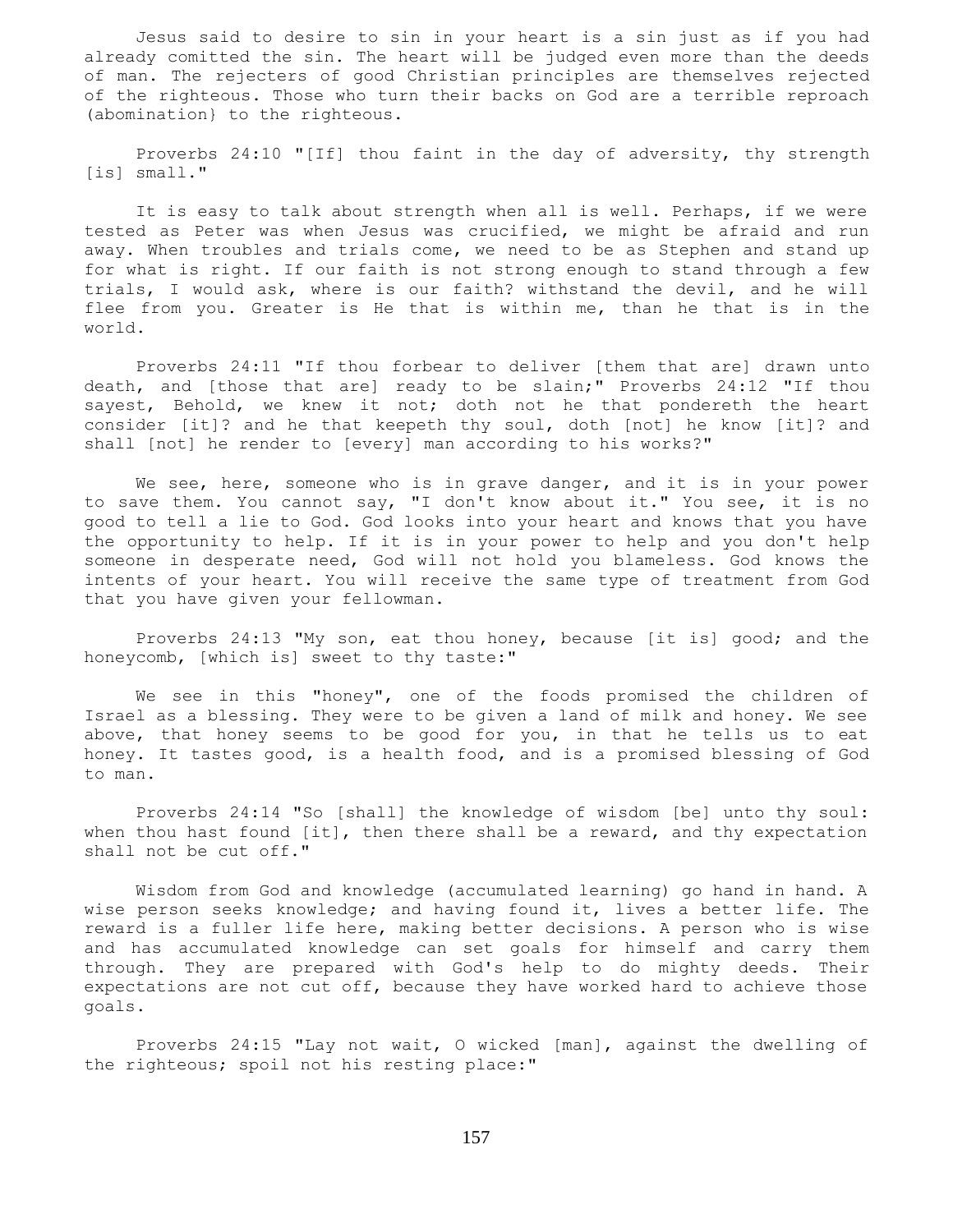We see, here, a plotting to destroy the dwelling place of the righteous and plotting this for evil gain. God warns against this type of endeavor. A man's home is his castle. A man fights harder to protect his home than anything else he has besides his God and his family. To attact a man at home is a dangerous thing to try.

 Proverbs 24:16 "For a just [man] falleth seven times, and riseth up again: but the wicked shall fall into mischief."

 This is just saying that men of God fall into propblems many times, as well as the sinner. It rains on the just and the unjust. The difference in the just man is that when troubles and hardships come, he rises above them and just keeps trusting in God. The wicked gives up and starts trying to start shortcuts to get out of whatever mess he is in.

 Proverbs 24:17 "Rejoice not when thine enemy falleth, and let not thine heart be glad when he stumbleth:" Proverbs 24:18 "Lest the LORD see [it], and it displease him, and he turn away his wrath from him."

 We are told over and over by Jesus to love our enemies and be good to those who despitefully use you. We should have love and compassion for anyone and everyone who are having problems, even if they proclaim to be our enemies. We are told also, to feed our enemies when they are hungry. We are not to get even when someone does us wrong. Vengeance is mine saith the Lord.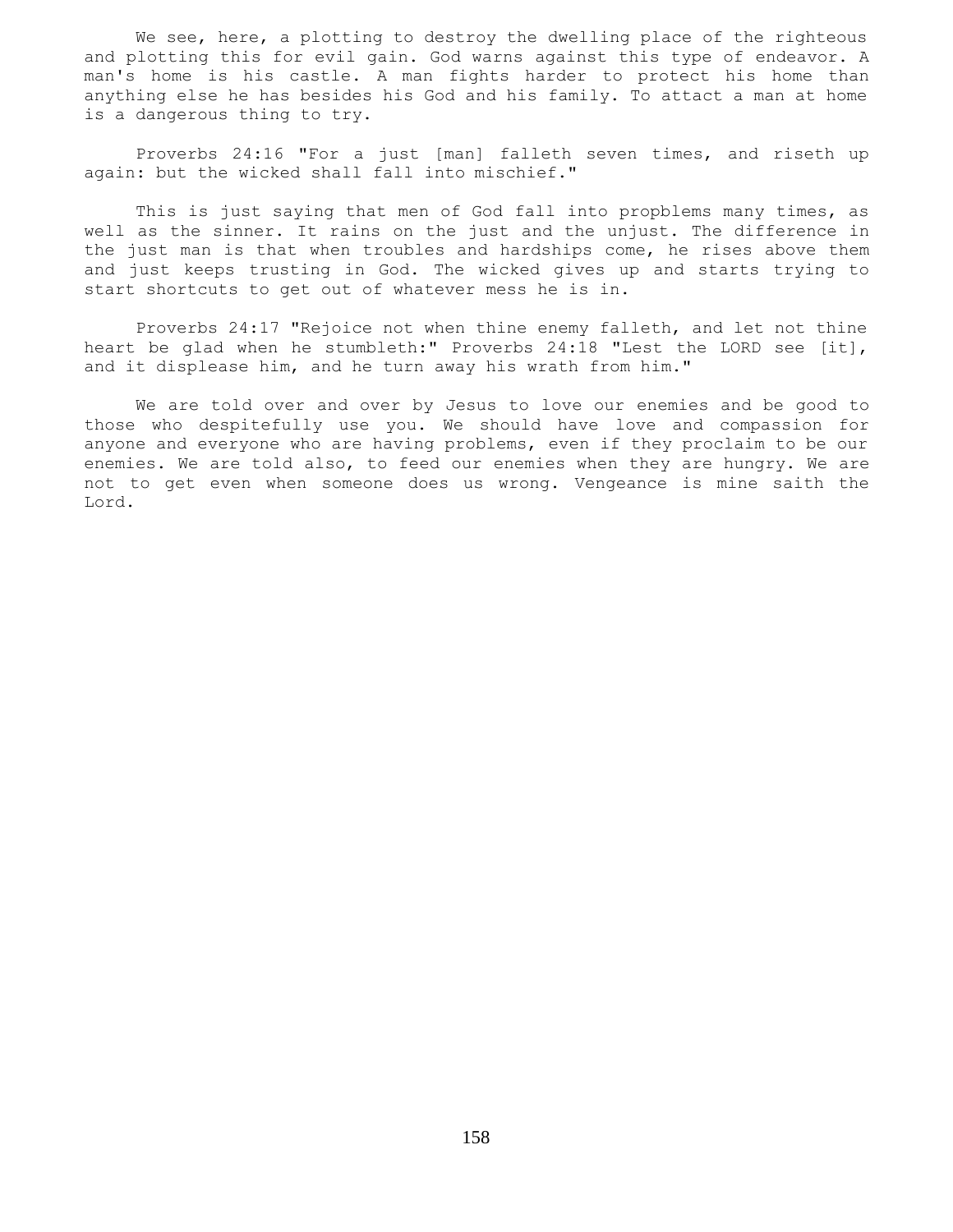1. Who in particular are we not to be envious of? 2. Evil men's hearts study destruction and their lips speak what? 3. Why sould we not fellowship with evil men? 4. A family is built upon 5. What are pleasant and precious riches? 6. How can you be rich without money? 7. By what shalt thou make war? 8. Where is there safety in decision? 9. When did the Isrealites win in battle? 10. What is too high for a fool? 11. The wise follow after God, and a fool follows after what? 12. Who shall be called a mischievous person? 13. The thought of foolishness is what? 14. Who is the scorner an abomination to, in verse 9? 15. If you faint in the day of adversity thy strength is 16. What martyr would it be nice to be like in the time of trouble? 17. Who will know if you have an opportunity to save someone and do not? 18. What will the Lord render to us? 19. What food stuff is called good? 20. What three benefits do we get from this food? 21. Why can a wise person be more successful in carrying out their expectations? 22. In verse 15, the wicked is warned not to do what? 23. What is meant by "a just man falleth seven times and riseth up again ? 24. Compare the wicked and just in troublesome times? 25. How are we to feel when our enemy falls? 26. Who does vengeance belong to?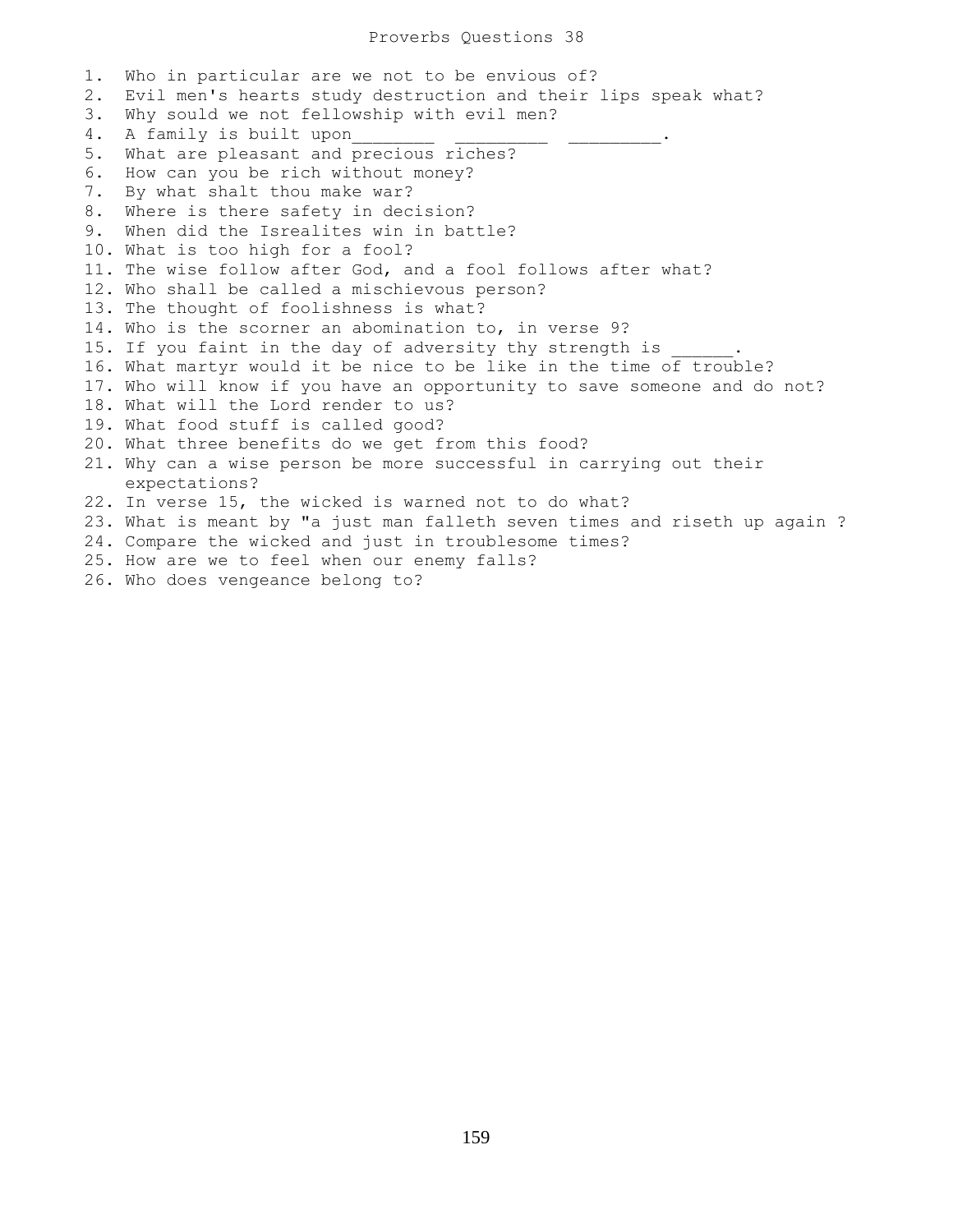We will begin this lesson in Proverbs 24:19 "Fret not thyself because of evil [men], neither be thou envious at the wicked;" Proverbs 24:20 "For there shall be no reward to the evil [man]; the candle of the wicked shall be put out."

 Many people do not understand the prosperity of the evil man on this earth. This Scripture is warning the righteous not to want what the evil has. There is no future at all for the evil one. His only pleasure will be right here on this earth. Their pleasure is but for a short while here on this earth. On resurrection day there will be a great reward awaiting the righteous in heaven. When we all stand before the Lord, the righteous will be given eternal life in heaven with our Lord, but the evil ones who rejected the Lord will be thrown into the lake of fire with the devil and his demons. There is no future at all worth having for the evil of the world.

 Proverbs 24:21 "My son, fear thou the LORD and the king: [and] meddle not with them that are given to change:" Proverbs 24:22 "For their calamity shall rise suddenly; and who knoweth the ruin of them both?"

 Fear of the Lord is the beginning of wisdom, as we learned in a previous lesson. It is also, an intelligent thing to have respectful fear of anyone who is in authority over you. The sentence ("meddle not with them that are given to change") don't get involved with someone trying to overthrow the government; and for sure don't be involved in someone trying to change the Word of God. Overthrow of the government tries wind up with those who are involved being tried for treason and hung. The last few words in the Bible warn what will happen to those who change the wording of the Bible. Either one of these things could be disastrous.

 Proverbs 24:23 "These [things] also [belong] to the wise. [It is] not good to have respect of persons in judgment."

 In Acts 10:34 "Then Peter opened [his] mouth, and said, Of a truth I perceive that God is no respecter of persons:" James 2:1 "My brethren, have not the faith of our Lord Jesus Christ, [the Lord] of glory, with respect of persons." You should read all of James 2:1 thru 2:9 God is not a respecter of persons, as well. We should judge all the same with no prejudice because of wealth or prominence.

 Proverbs 24:24 "He that saith unto the wicked, Thou [art] righteous; him shall the people curse, nations shall abhor him:"

 There is nothing worse than an unjust judge. The people can tell when someone is playing favorites, and they don't like it. They demand justice. Fair play is not only wanted, but demanded by the people.

 Proverbs 24:25 "But to them that rebuke [him] shall be delight, and a good blessing shall come upon them."

 The people want the guilty punished and the innocent to go free. The judge that does just that, without playing favorites, is respected and loved by the people and by the Lord, as well.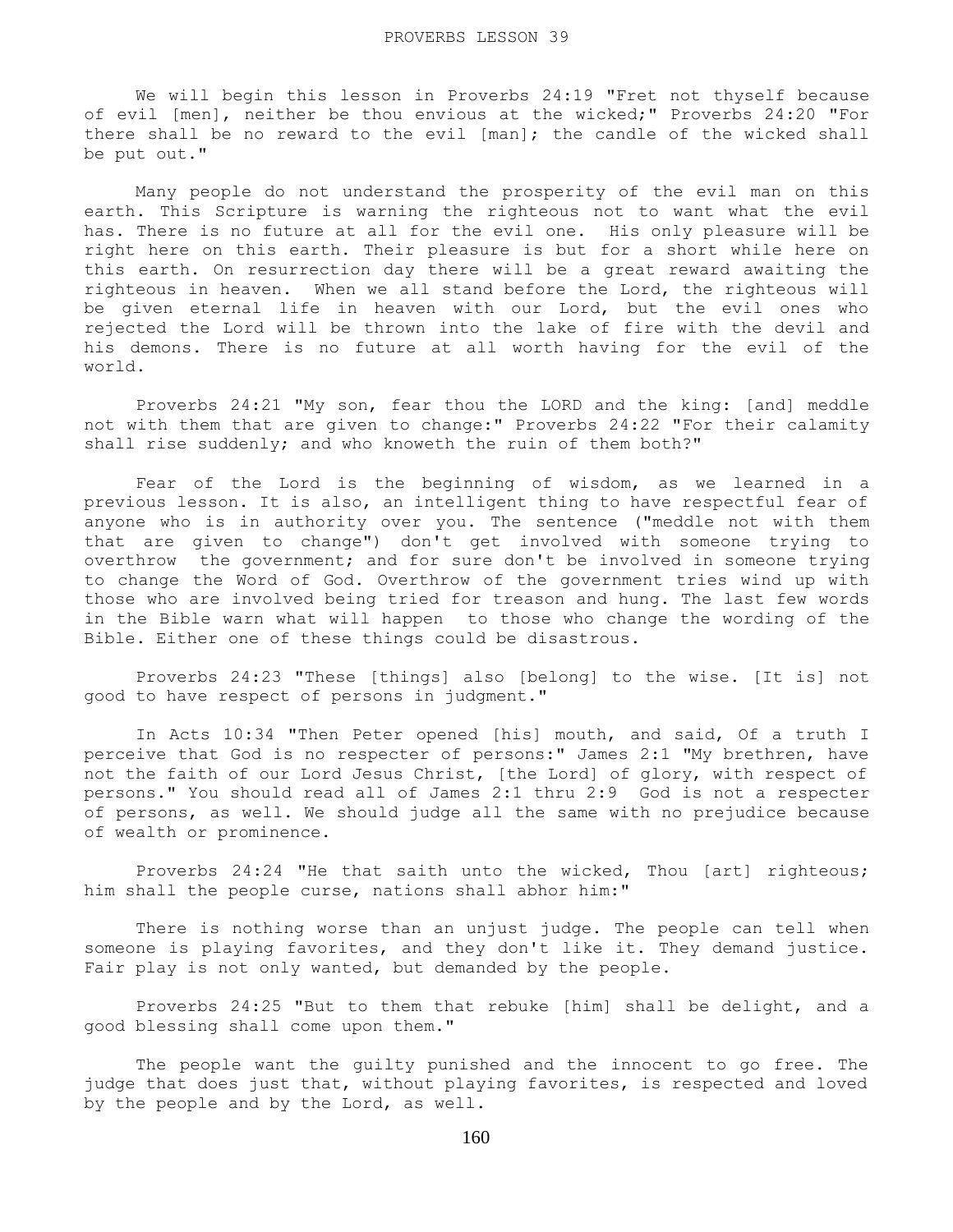Proverbs 24:26 "[Every man] shall kiss [his] lips that giveth a right answer."

 I don't believe this literally means to kiss someone who tells the truth. It possibly means that every one shows approval of right answers.

 Proverbs 24:27 "Prepare thy work without, and make it fit for thyself in the field; and afterwards build thine house."

 This is just saying for a man to build up whatever he is doing for a living, before he takes on a family, and before he builds a house to live in. It is saying, get your living established first and then go and build a house.

 Proverbs 24:28 "Be not a witness against thy neighbour without cause; and deceive [not] with thy lips."

 Gossip is spoken of badly in the Bible. I believe, here, that this is speaking of spreading untruths about the neighbors. If you were called to court to testify, you would have to tell the truth about the neighbors, but just telling things to get rumors started is bad. Deceiving with the lips, perhaps, means stretching the truth to harm someone.

 Proverbs 24:29 "Say not, I will do so to him as he hath done to me: I will render to the man according to his work."

 The Bible teaches do unto others as you would have them do unto you. It is not our job to get even with him. Let God fight our battles with him. We read in II Chronicles 32:8 "With him [is] an arm of flesh; but with us [is] the LORD our God to help us, and to fight our battles. And the people rested themselves upon the words of Hezekiah king of Judah." You see, the Lord fights our battles for us, we do not need to fight them ourselves.

 Proverbs 24:30 "I went by the field of the slothful, and by the vineyard of the man void of understanding;" Proverbs 24:31 "And, lo, it was all grown over with thorns, [and] nettles had covered the face thereof, and the stone wall thereof was broken down."

We know slothful means lazy. In this case, a person who is so lazy that he will not take care of his own garden; A person who has never gone to the trouble to accumulate any learning on how to take care of his vineyard. He is so lazy that he has lain in the bed resting and let the whole place grow up with thorns and bushes; He has even let the fence get run down and now wild animals could come in and destroy the crops, that is, if wasn't to lazy to put a crop in. This year it looks like there will be no crop. The owner is too lazy to farm or run the vineyard.

 Proverbs 24:32 "Then I saw, [and] considered [it] well: I looked upon [it, and] received instruction."

 After looking over the situation, there was no question but to fully understand that the owner of this land was in plenty of trouble.

 Proverbs 24:33 "[Yet] a little sleep, a little slumber, a little folding of the hands to sleep:" Proverbs 24:34 "So shall thy poverty come [as] one that travelleth; and thy want as an armed man."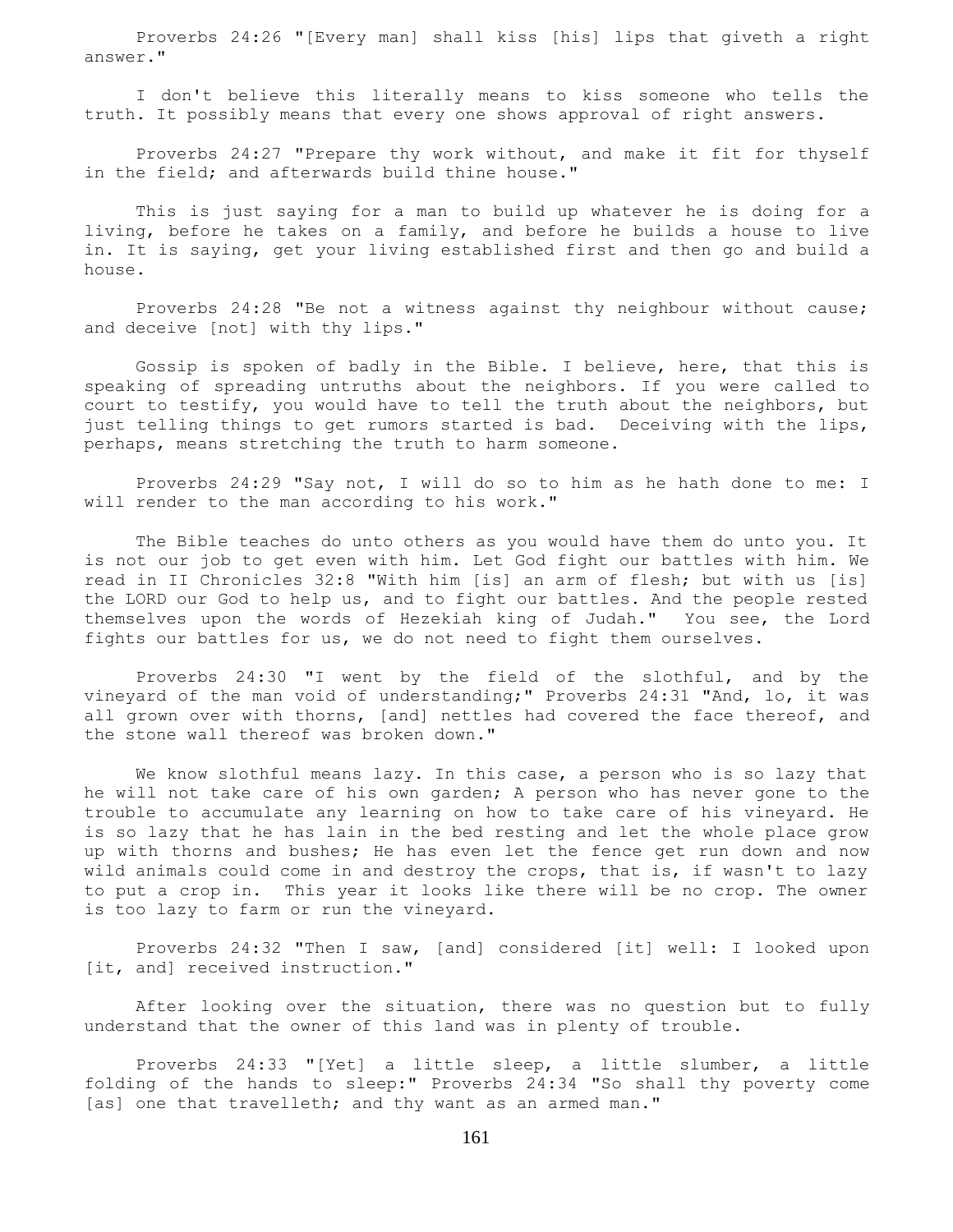The old saying, "no work no eat" applies here. We see a person who is a sleepyhead. They lay up in the bed and sleep the day away. Even when they are awake, they spend time idly. A person like this cannot ever quite get around to working, even though there is plenty to do everywhere he looks. A person on a farm need not hunger. You can grow a crop. This poverty coming is a sure thing when a person is too lazy to work. An armed man robs because he wants what belongs to others. This person, who will not work, also wants what someone else has worked to produce. This is a very bad thing. It not only brings physical poverty but spiritual poverty, as well, and destroys ones self-respect.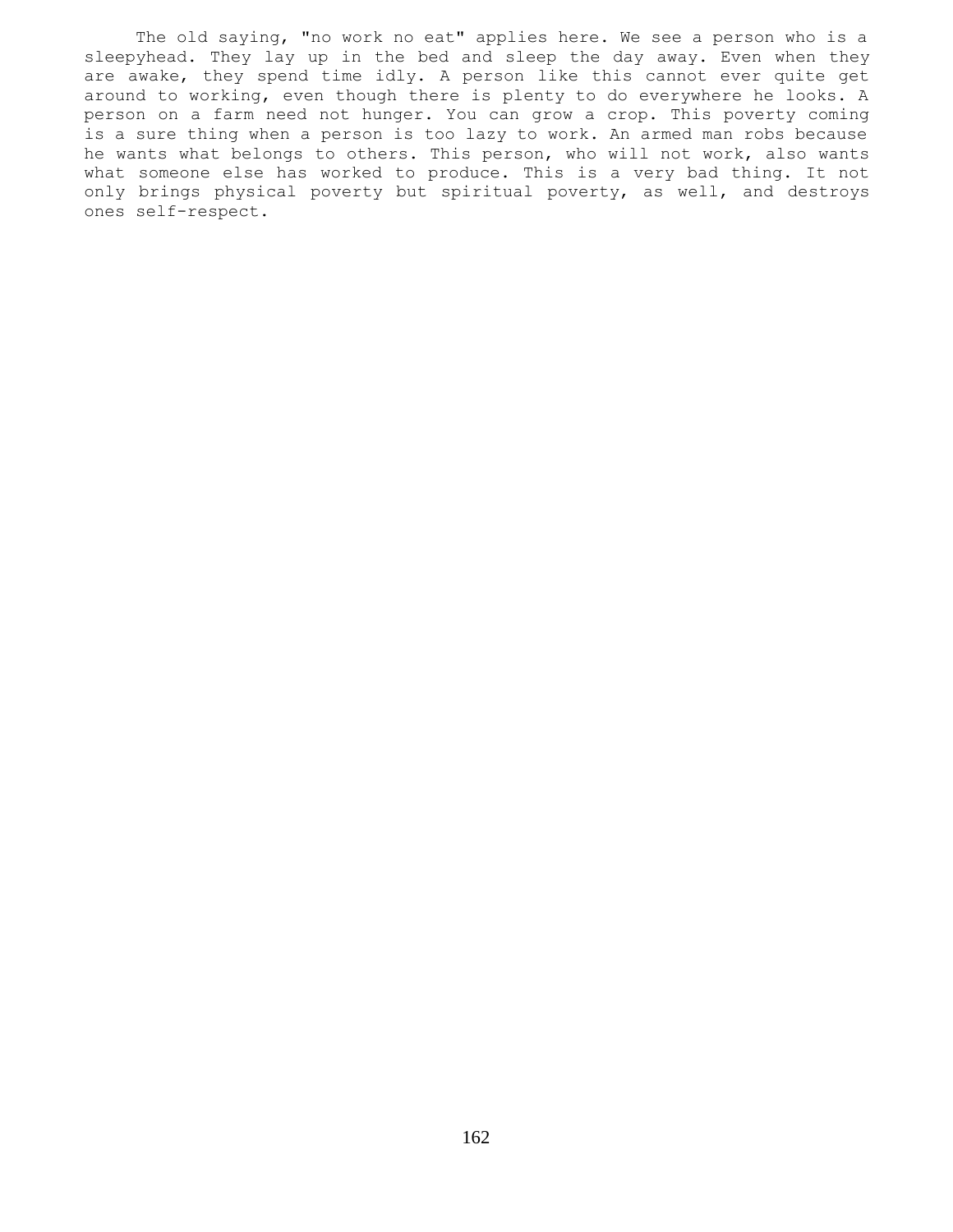1. Who are we warned not to envy in verse 19? 2. What will happen to the candle of the wicked? 3. What 2 are we to fear? 4. What is meant by "meddle not with them that are given to change"? 5. What is the beginning of wisdom? 6. What are people ordinarily tried for, who try to overthrow the government? 7. In judgement, it is not good to do what? 8. What Scripture tells us that God is not a respecter of persons? 9. What are we commanded to do in James chapter 2? 10. When a judge says the guilty are innocent, how do the people feel about the judge? 11. What two things do the people want from the judge. 12. How do the people react to an impartial judge? 13. Who do you believe verse 26 means? 14. Which should a man build first, his business or his home? 15. Be not a witness against thy neighbor 16. What does "deceive not with thy lips" mean? 17. Who fights the Christian's battles? 18. What does "slothful" mean? 19. What had happened to the field and vineyard of the slothful man? 20. After he considered the situation of the slothful man, what conclusion did he come to? 21. What was the slothful man doing instead of working? 22. What will come from this?

23. What does an armed man rob?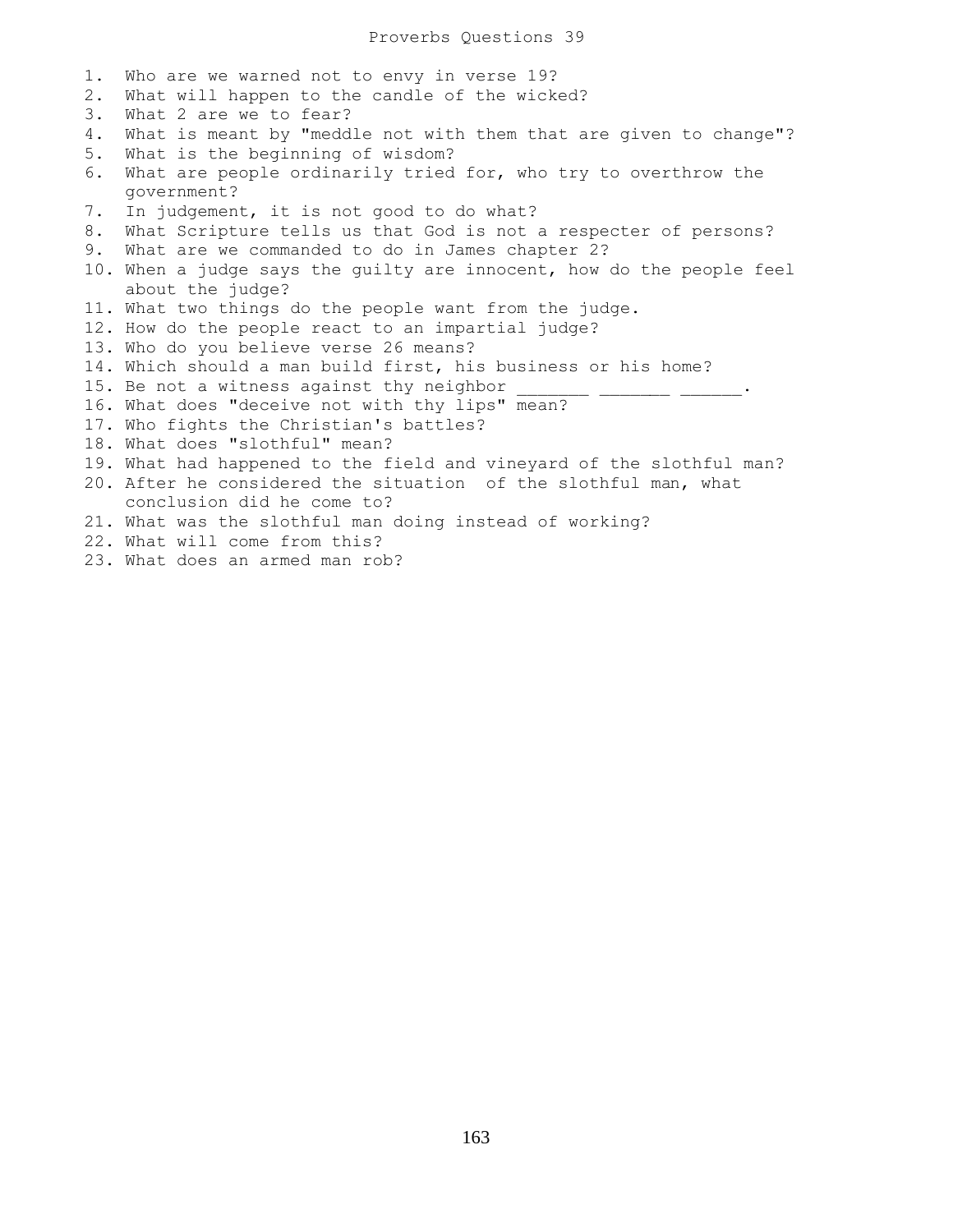We will begin this lesson in Proverbs 25:1 "These [are] also proverbs of Solomon, which the men of Hezekiah king of Judah copied out." Proverbs 25:2 "[It is] the glory of God to conceal a thing: but the honour of kings [is] to search out a matter."

 We know there is a secret of God that will not be revealed till the end of the world. We know that the Lord revealed himself in part to the disciples and to all believers in Christ. He reveals to each of us what He desires us to understand. We read a little of this in Romans 16:25 "Now to him that is of power to stablish you according to my gospel, and the preaching of Jesus Christ, according to the revelation of the mystery, which was kept secret since the world began," Romans 16:26 "But now is made manifest, and by the scriptures of the prophets, according to the commandment of the everlasting God, made known to all nations for the obedience of faith:" You see, God is a mystery. Jesus revealed the mystery somewhat in coming to the earth and telling us about God. All will not be known until we live in heaven with Him. A king, on the other hand, tells us what he knows. It makes him appear smarter. A king has to get to the bottom of the facts so that he can judge a matter fairly.

 Proverbs 25:3 "The heaven for height, and the earth for depth, and the heart of kings [is] unsearchable."

 A man can never search out all the heavens and cannot go to the center of the earth, neither can he really know what is in the heart of a king.

 Proverbs 25:4 "Take away the dross from the silver, and there shall come forth a vessel for the finer."

When extreme heat is applied to silver and it is melted down, the trash will come to the top and can be skimmed off and leave pure silver. This is very similar to a Christian. Sometimes God applies the heat (problems) to purify us. We are purged in the fire and made pure.

 Proverbs 25:5 "Take away the wicked [from] before the king, and his throne shall be established in righteousness."

 Verse 5 is associated with verse 4 above. Just as heat is applied to the silver and the silver is made pure, so is the kingdom made pure, so is the kingdom made righteous when the wicked are removed. The king has it in his power to remove whomever he will.

 Proverbs 25:6 "Put not forth thyself in the presence of the king, and stand not in the place of great [men]:" Proverbs 25:7 "For better [it is] that it be said unto thee, Come up hither; than that thou shouldest be put lower in the presence of the prince whom thine eyes have seen."

 Don't pretend to be great and try to take the best places with the highest seat near the king. If he sees you and you do not belong there, he will tell you to sit in a lower place and that would embarrass you. If you stand in the background and the prince calls you up closer, then you feel real good. This is just another way to say don't think too much of yourself.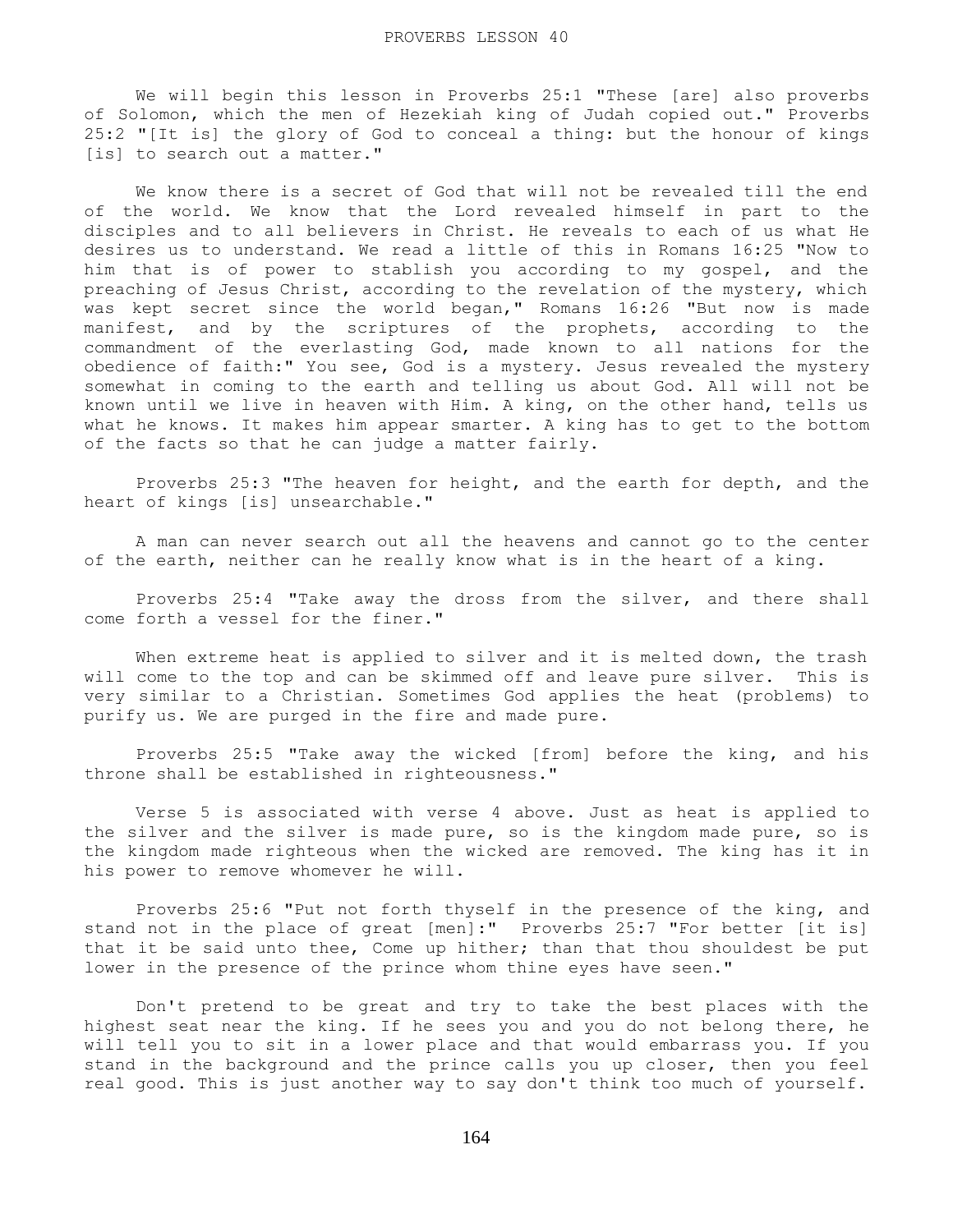Proverbs 25:8 "Go not forth hastily to strive, lest [thou know not] what to do in the end thereof, when thy neighbour hath put thee to shame."

 Quick anger causes embarrassment. The end to quick anger is repentance for what is said.

Proverbs 25:9 "Debate thy cause with thy neighbour [himself]; and discover not a secret to another:"

 This is telling us how to solve a problem with a neighbor. If you have a peeve, go and tell the neighbor. Have prayer with the neighbor, treat him as you would want to be treated yourself, and your argument will be over. Don't go gossiping to other neighbors. Settle it between just the one the argument is with and yourself. You will gain a closer friend.

 Proverbs 25:10 "Lest he that heareth [it] put thee to shame, and thine infamy turn not away."

 This is speaking of your being faithful in your witness. An unreasonable person who will not talk out his problems, winds up ashamed by all his neighbors because of his or her unreasonable attitude.

 Proverbs 25:11 "A word fitly spoken [is like] apples of gold in pictures of silver."

 These "words fitly spoken" mean that these words come from a pure heart. Apples are fruit much desired and gold has to do symbolically with the purity of God. We see, here, the fruit of these lips come from a heart filled with the pureness of God. These "pictures of silver" are beautiful in symbolism, as well. Silver symbolizes redemption. When we see a person who speaks beautiful Godly words, we see a person we know has been redeemed.

 Proverbs 25:12 "[As] an earring of gold, and an ornament of fine gold, [so is] a wise reprover upon an obedient ear."

We see, here, that the message this reprover brings is a pure message. We, also, see, here, the listener takes the good advise as part of his body, because an earring is attached to the body. This "ornament of fine gold" means that this pure message is ever before him. He has hung it around his neck.

 Proverbs 25:13 "As the cold of snow in the time of harvest, [so is] a faithful messenger to them that send him: for he refresheth the soul of his masters."

 We see, here, a refreshing coolness which helps in the time of harvest. A heavy snow would bring disaster, but this is just a cooling off and refreshing. A faithful messenger is refreshing to his master. His master can depend on him to carry a true message.

 Proverbs 25:14 "Whoso boasteth himself of a false gift [is like] clouds and wind without rain."

 Clouds and wind ordinarily bring rain. To expect rain and it not to come is very disappointing. We see that someone who promises a gift and then doesn't give it is disappointing, as well.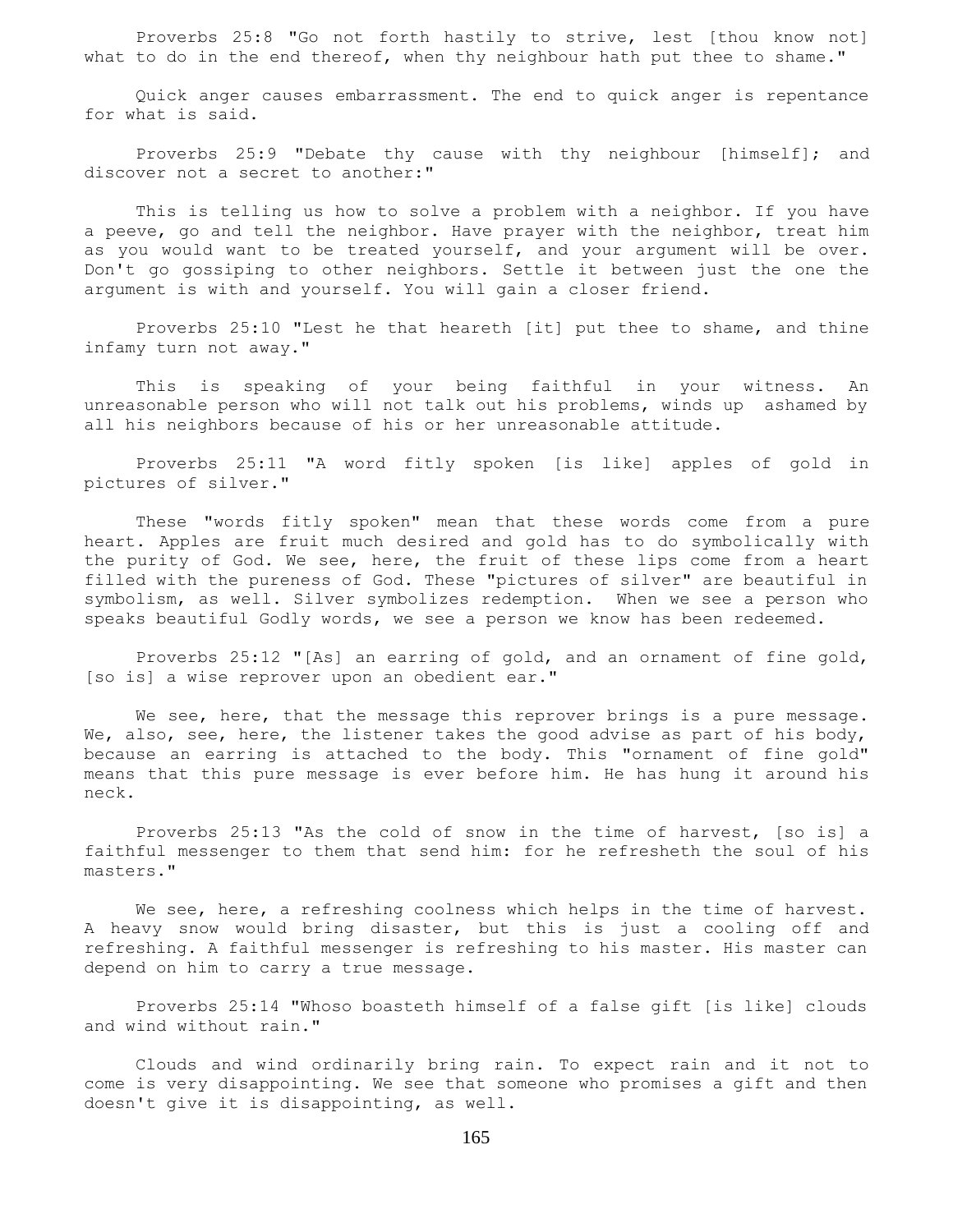Proverbs 25:15 "By long forbearing is a prince persuaded, and a soft tongue breaketh the bone."

 We see in this a person who remains calm and speaks without anger and prejudice, a king will listen to and be persuaded. Soft words will have more influence than force. You can break a person's bones and still not convince him, but a soft word is easy to listen to and will be more acceptable.

 Proverbs 25:16 "Hast thou found honey? eat so much as is sufficient for thee, lest thou be filled therewith, and vomit it."

 A certain amount of sweetness is wonderful, but after you are full, extra sweetness can make you sick.

 Proverbs 25:17 "Withdraw thy foot from thy neighbour's house; lest he be weary of thee, and [so] hate thee."

 We see in this that we are not to wear our welcome out with our neighbors. Close friends enjoy each other, but they also know when its time to go home.

 Proverbs 25:18 "A man that beareth false witness against his neighbour [is] a maul, and a sword, and a sharp arrow."

 He is a very destructive person who bears false witness against his neighbor. The sword show what his cutting words can do. The maul shows how it beats others down with words of falsehoods (maul), and then we see the piercing effect of sharp words as sharp arrows. A person who does these viscous things is more destructive than any of these weapons.

 Proverbs 25:19 "Confidence in an unfaithful man in time of trouble [is like] a broken tooth, and a foot out of joint."

 We would be hard pressed to depend upon a foot that was out of joint to get you anywhere. When you was stepping on it, it would hurt so badly you would not be able to walk. You would not even be able to eat because of a broken tooth. It would be a painful situation to depend on someone who was unfaithful.

 Proverbs 25:20 "[As] he that taketh away a garment in cold weather, [and as] vinegar upon nitre, so [is] he that singeth songs to an heavy heart."

When you have a heavy heart, you are in no mood to sing or have someone to sing to you. To take away someone's coat when it is cold, would be a cruel thing to do. Vinegar stings when applied wrongly. When our brothers and sisters are sad, it is cruel to rejoice in their sorrow.

 Proverbs 25:21 "If thine enemy be hungry, give him bread to eat; and if he be thirsty, give him water to drink:" Proverbs 25:22 "For thou shalt heap coals of fire upon his head, and the LORD shall reward thee."

 This is what Jesus taught that believers should do to their enemies. Be good to those who persecute you. Our rewards are not for this world, Jesus said over and over, "In as much as ye have done it unto the least of these my brethren, ye have done it unto me" (Matthew 25:40). Jesus even taught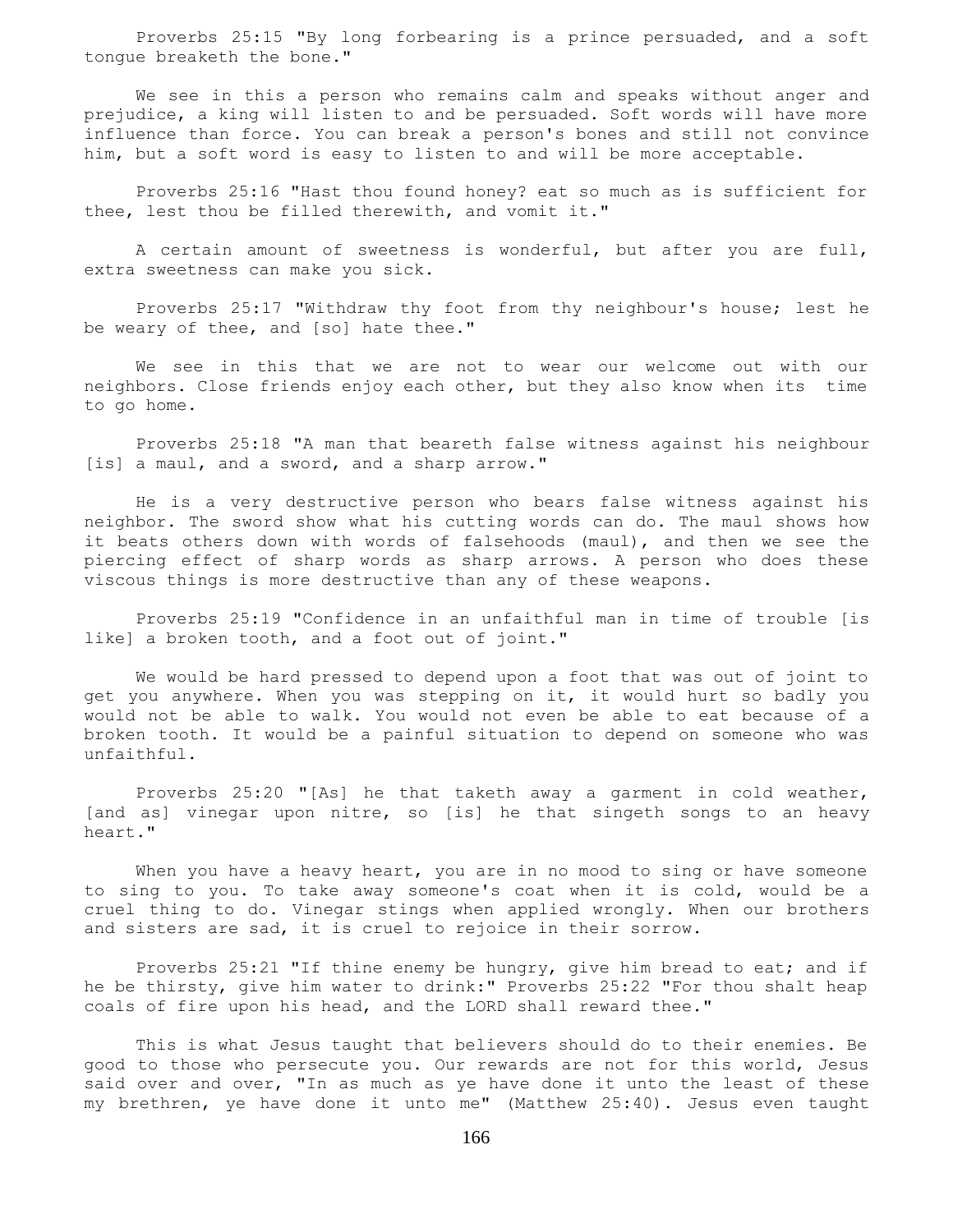that if your enemy slaps you on the one cheek, turn to him the other also. Christians are to be Christ like. While Jesus was in great pain on the cross, He said, "Father, forgive them, for they know not what they do" (Luke 23:34). it is not the natural (fleshly) thing to do to be good to someone who is cursing you, but it is the way of the Spirit. Jesus fights our battles for us. Vengeance is mine, saith the Lord. The Lord will punish them, we do not have to.

 Proverbs 25:23 "The north wind driveth away rain: so [doth] an angry countenance a backbiting tongue."

 An angry look will sometimes stop a person from saying slanderous things about someone. The cold comes from the north and usually clears up the weather.

 Proverbs 25:24 "It is] better to dwell in the corner of the housetop, than with a brawling woman and in a wide house."

We see, here, that what makes a home is not the size of the house, but it is the peace and rest there. To live with an angry brawling (fighting) person (man or woman) is miserable.

 Proverbs 25:25 "[As] cold waters to a thirsty soul, so [is] good news from a far country."

When you are hot and thirsty, there is no better drink that money can buy than a cool drink of water. To receive good news is always nice, but to hear from a distant land is even better.

 Proverbs 25:26 "A righteous man falling down before the wicked [is as] a troubled fountain, and a corrupt spring."

 Christians are supposed to stand up for what is right. An attack on a Christian is actually an attack upon their Lord. For a Christian to be degraded by the wicked is like a beautiful spring of water that has been corrupted. Christians' words come from a pure heart which is sometimes spoken of as a river which never has an end. This river from within is pure, because it comes from God.

 Proverbs 25:27 "[It is] not good to eat much honey: so [for men] to search their own glory [is not] glory."

 A conceited person is not admired by anyone. In 2nd Timothy 3:2 we shall read of a person in the end times who does just that. II Timothy 3:2 "For men shall be lovers of their own selves, covetous, boasters, proud, blasphemers, disobedient to parents, unthankful, unholy," This is sin. If you eat too much honey, you will get sick at your stomach. If you brag on yourself, others will get sick at their stomach.

 Proverbs 25:28 "He that [hath] no rule over his own spirit [is like] a city [that is] broken down, [and] without walls."

 A city without a wall is in peril. It has no protection. A man's spirit is what he is. If he loses control of the spirit, he has lost control of himself. The spirit of a man must control the flesh, or else, the man will go the way of the flesh which leads to hell.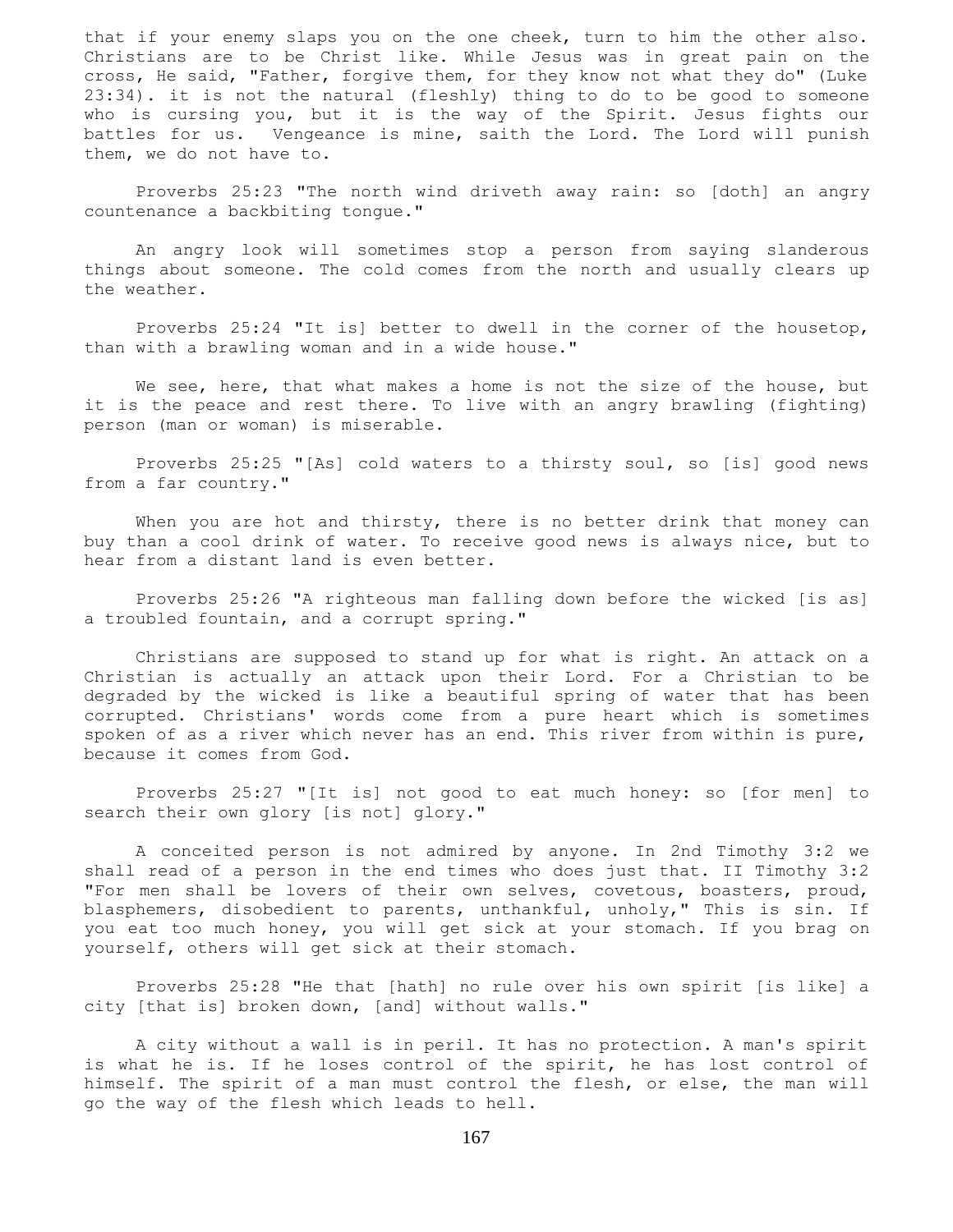## Proverbs Questions 40

1. Whose men copied out some of Solomon's proverbs? 2. It is the glory of God to a thing. 3. It is the honor of the kings to \_\_\_\_\_\_\_\_ \_\_\_\_\_\_\_ a matter. 4. What does the Lord reveal to us? 5. How long has God's secret been kept? 6. Why does the king reveal what he knows? 7. What three things are unsearchable? 8. When the dross is removed from the silver, what does it make the silver? 9. How are the impurities removed from the silver? 10. Take away the wicked from before the king, and he shall be established in \_\_\_\_\_\_\_\_\_\_. 11. When you are in the kings presence, where is it better for you to stand until called? 12. Quick anger causes what? 13. What is the end of quick anger? 14. Who are you to discuss your neighbor's problems with? 15. A word fitly spoken is like \_\_\_\_\_\_\_\_ of gold in pictures of \_\_\_\_\_\_\_. 16. What is verse 11 really trying to say? 17. What is a wise reprover upon an obedient ear compared to? 18. What is a faithful messenger compared to in verse 13? 19. When someone promises a gift and doesn't deliver it, what is it compared to? 20. A soft tongue breaketh the 21. If you eat too much honey, what will happen? 22. What does it mean by a neighbor being weary of you? 23. A man who bears false witness is compared to what three instruments? 24. Confidence in an unfaithful man is compared to what 2 hurtful things? 25. When a person sings songs to someone with a heavy heart, what is it compared to? 26. What are we to do if our enemy is hungry? 27. What will God do to your enemies when you are good to them? 28. What drives away a biting tongue? 29. What is good news from a far country compared to? 30. A righteous man falling down before the wicked is compared to what? 31. What is a man called who glories himself? 32. Which should rule us, our spirit or our flesh?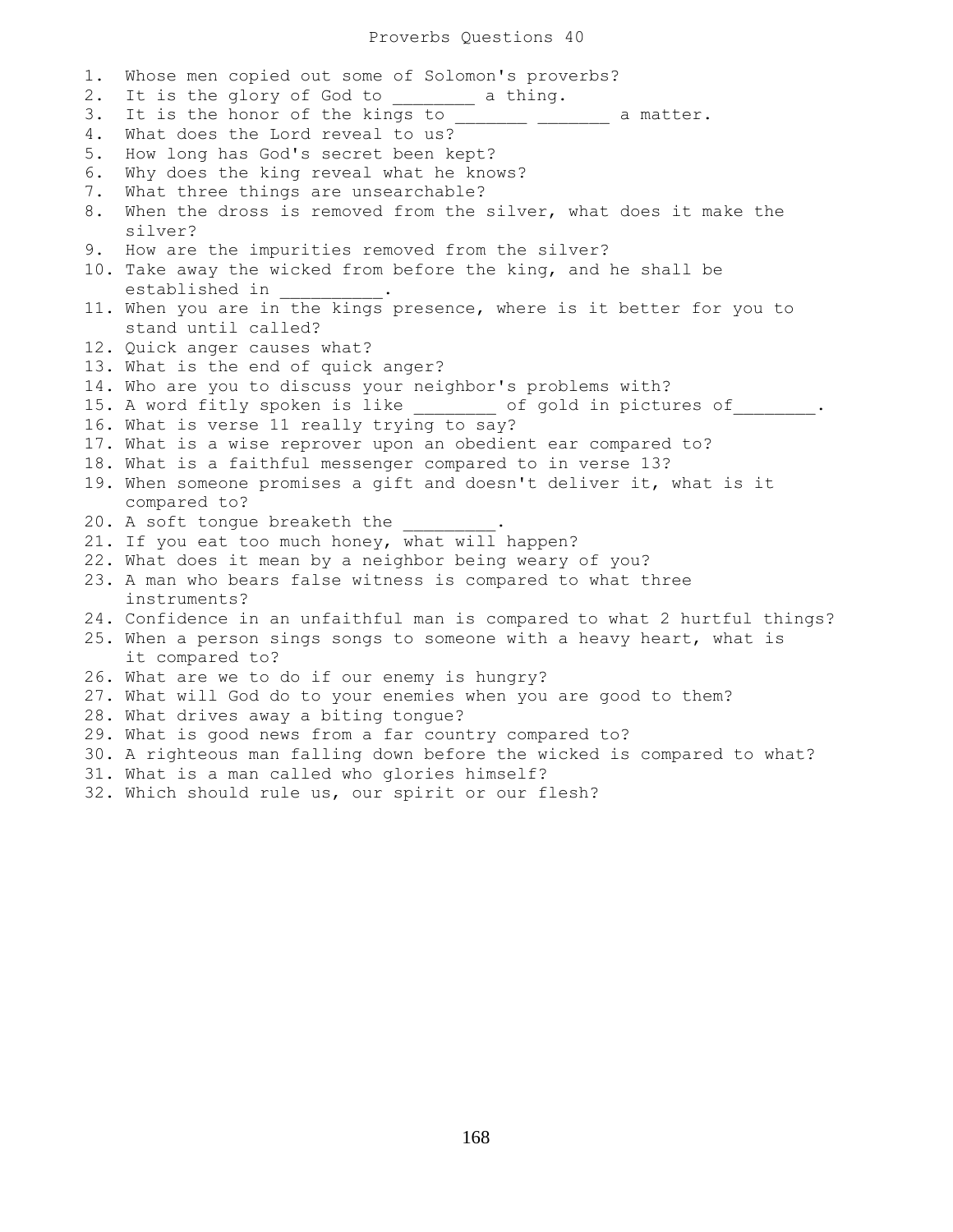We will begin this lesson in Proverbs 26:1 "As snow in summer, and as rain in harvest, so honour is not seemly for a fool."

 We know that snow in summer is completely out of place and rain in harvest can ruin the crop. We know that it is completely out of place for a fool to be honored.

 Proverbs 26:2 "As the bird by wandering, as the swallow by flying, so the curse causeless shall not come."

We see, here, that a curse that is spoken without any foundation for the curse will not be harmful upon the one it is spoken. If any harm at all comes, it will be on the person who spoke it. The "bird" above has no particular place to go (wandering) and so is this curse without a cause.

 Proverbs 26:3 "A whip for the horse, a bridle for the ass, and a rod for the fool's back."

 In all cases, these are used to try to control. The whip controls the horse. The bridle controls the ass and makes it go where it should. The rod of correction is to control the behavior of the fool.

 Proverbs 26:4 "Answer not a fool according to his folly, lest thou also be like unto him."

 Have you ever heard someone say, "That doesn't deserve an answer"? That is about what this is saying here. the question is perhaps intended to trap you. At any rate, a foolish question does not become more wise by giving a foolish answer. You see, to answer his ridiculous question would be as if you are saying this is a worthwhile question.

 Proverbs 26:5 "Answer a fool according to his folly, lest he be wise in his own conceit."

 This seems like a direct contrast to verse four, but on a closer look it is quite the opposite. You must be very careful how you answer. As we said above, whatever you do, you must not give the impression that this foolish question deserves an answer. The only reason to answer at all is to show him not to be conceited.

 Proverbs 26:6 "He that sendeth a message by the hand of a fool cutteth off the feet, [and] drinketh damage."

 A fool will not take the correct message that you sent, but will cause you so much pain with an incorrect message that you will wish you had never sent him. The damage he might do could be unrepairable. The "cut of the feet expression" just shows how useless it is to employ someone who is a fool to carry a message.

 Proverbs 26:7 "The legs of the lame are not equal: so [is] a parable in the mouth of fools."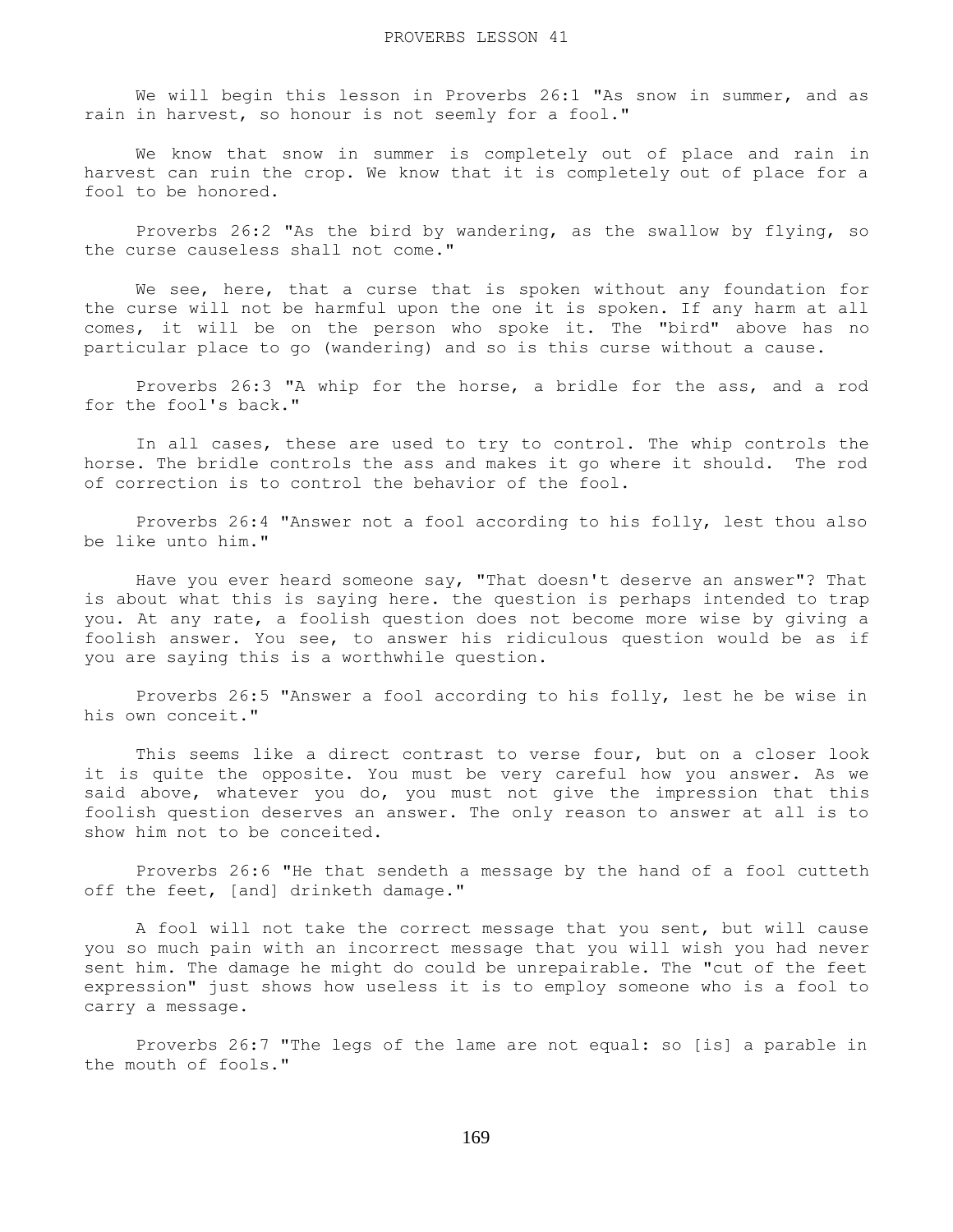This is just re-emphasizing how slanted the message would be that a fool would bring. He would not be able to understand the parable and would bring a slanted message, leaning to one side or the other like a lame man.

 Proverbs 26:8 "As he that bindeth a stone in a sling, so [is] he that giveth honour to a fool."

 If you bind the stone to the sling, the stone cannot be flung and will never reach the mark. Honor given to a fool is undeserved and is very fleeting in nature. A fool is soon found out, and it would bring shame on the fool and on the one who bestowed the honor because of his poor judgement. The fool somehow never is able to hit the mark.

 Proverbs 26:9 "[As] a thorn goeth up into the hand of a drunkard, so [is] a parable in the mouth of fools."

 A drunkard takes no care at all and injures himself without even knowing it. This is exactly what is being said of the fool explaining a parable. He injures himself severely in telling it and is so caught up in himself that he is not aware that he has injured himself. Just as the alcohol has dulled the pain of the thorn, pride has dulled the senses of the fool.

 Proverbs 26:10 "The great [God] that formed all [things] both rewardeth the fool, and rewardeth transgressors."

 Jesus is the Judge of all, the just and the unjust (transgressors). We have mentioned so many times in all these lessons St. John chapter one that tells that the word (Jesus) created all things. So we know the rewarder is Jesus. The reward, here mentioned, is not a good one. The transgressor, unrepentant, is headed for an eternity in hell, and the fool who has turned down salvation is headed there, too. The reward of the righteous is eternal life.

 Proverbs 26:11 "As a dog returneth to his vomit, [so] a fool returneth to his folly."

 Just as a dog is never through with the food that he has expelled and goes back to it, a fool who has momentarily rejected sin in his life, will return to it, as well. A fool must become wise to get rid of sin and stay rid of the sin. A fool will be enticed to sin the same sin all over again as his flesh calls him, because he has not learned anything from the first sin.

 Proverbs 26:12 "Seest thou a man wise in his own conceit? [there is] more hope of a fool than of him."

 The worst thing about someone wise in his own conceit is that he feels that he needs no improvement. He is in deep sin and is unaware of his need for help. At least a fool knows that things are not perfect with him. The fool, who realizes he is a fool, can be helped; but to feel you are perfect, leaves no room for improvement at all. This is a terrible situation: to get help from the Lord, we must repent, humble ourselves, and then the Lord will help us.

 Proverbs 26:13 "The slothful [man] saith, [There is] a lion in the way; a lion [is] in the streets."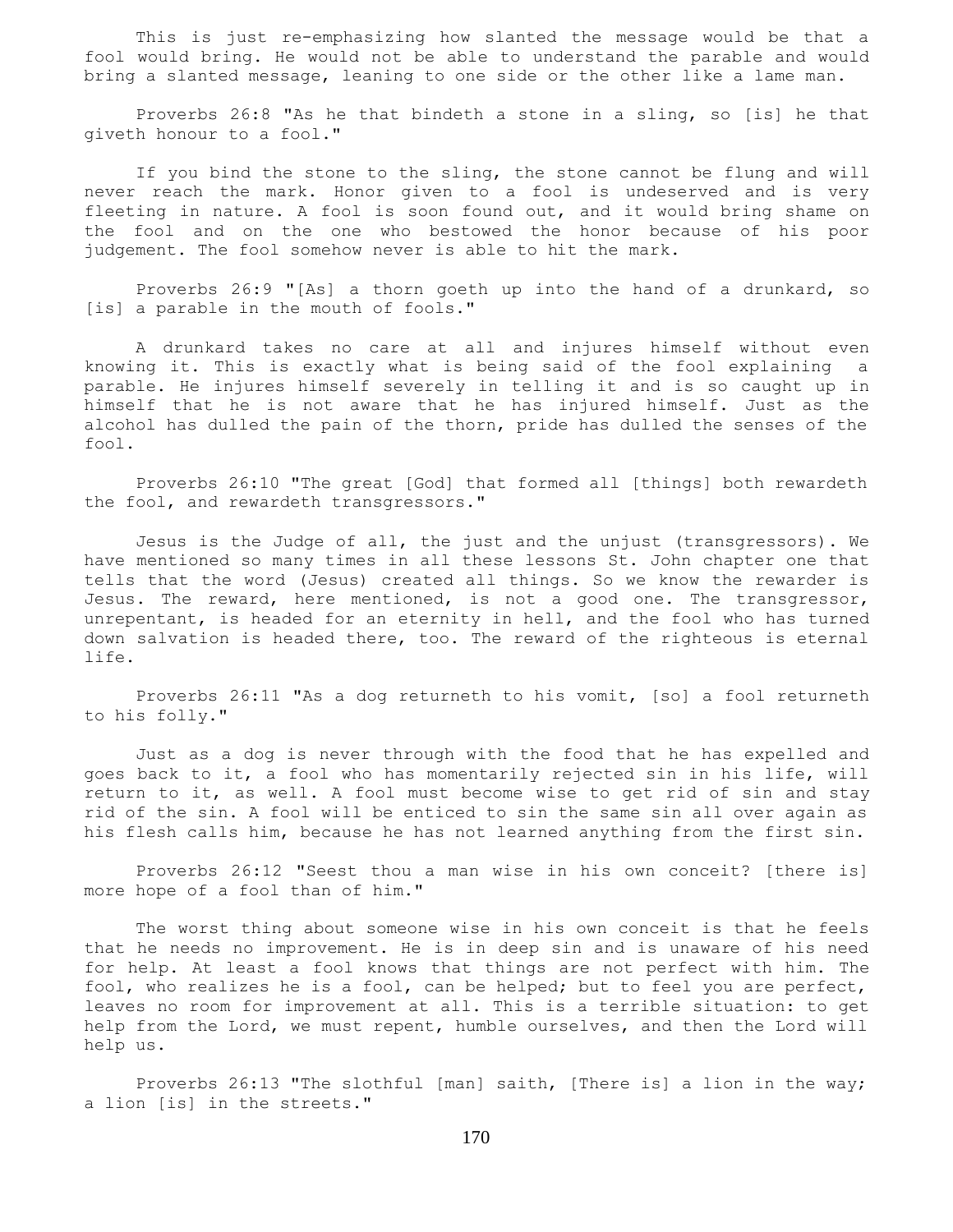We touched on this before. It is a feeble excuse to get out of work. There are no lions in the streets. They are in the jungle.

 Proverbs 26:14 "[As] the door turneth upon his hinges, so [doth] the slothful upon his bed."

 The door is attached to the facing of the door and turns back and forth but goes nowhere. This is also what a lazy man does; he tosses and turns in bed, but doesn't get loose from the bed and go to work. He stays in the bed day and night and tosses and turns going nowhere.

 Proverbs 26:15 "The slothful hideth his hand in [his] bosom; it grieveth him to bring it again to his mouth."

 The hand in the bosom just means he doesn't have the heart to work even if it is to provide for food for his own table.

 Proverbs 26:16 "The sluggard [is] wiser in his own conceit than seven men that can render a reason."

 This sluggard is so caught up in himself that he will not take advise from others. He doesn't feel he should work to learn more either. He thinks he has all the correct answers with no effort upon his part at all. Not only 7. but any amount of people with good advice would be rejected by him if they did not totally agree with him.

 Proverbs 26:17 "He that passeth by, [and] meddleth with strife [belonging] not to him, [is like] one that taketh a dog by the ears."

 Never, and I mean never, jump into someone else's quarrel. Especially a husband's and wife's quarrel with each other. Meddling tells you right off that this is of no concern to the passer-by. Meddling is interfering in something that is none of your business. If you pull a dog's ear, he will bark and maybe bite you. The same thing will happen if you interfere in someone else's problems. They will turn on you and injure you.

 Proverbs 26:18 "As a mad [man] who casteth firebrands, arrows, and death," Proverbs 26:19 "So [is] the man [that] deceiveth his neighbour, and saith, Am not I in sport?"

 To say that your ugly words were only teasing is just not enough. To hurt a neighbor is a really bad thing, but to them laugh and say it was a joke, after the damage is done is inexcusable. this type of behavior could cause the damaged person to harm, or perhaps even kill you.

 Proverbs 26:20 "Where no wood is, [there] the fire goeth out: so where [there is] no talebearer, the strife ceaseth."

 This is just saying, stop adding fuel to the fire and the fire will die down. A rumor cannot damage anyone until it is told, Gossip is like the wood. It causes widespread damage. To stop the damage, stop the gossip. This continues in the next verse.

 Proverbs 26:21 "[As] coals [are] to burning coals, and wood to fire; so [is] a contentious man to kindle strife."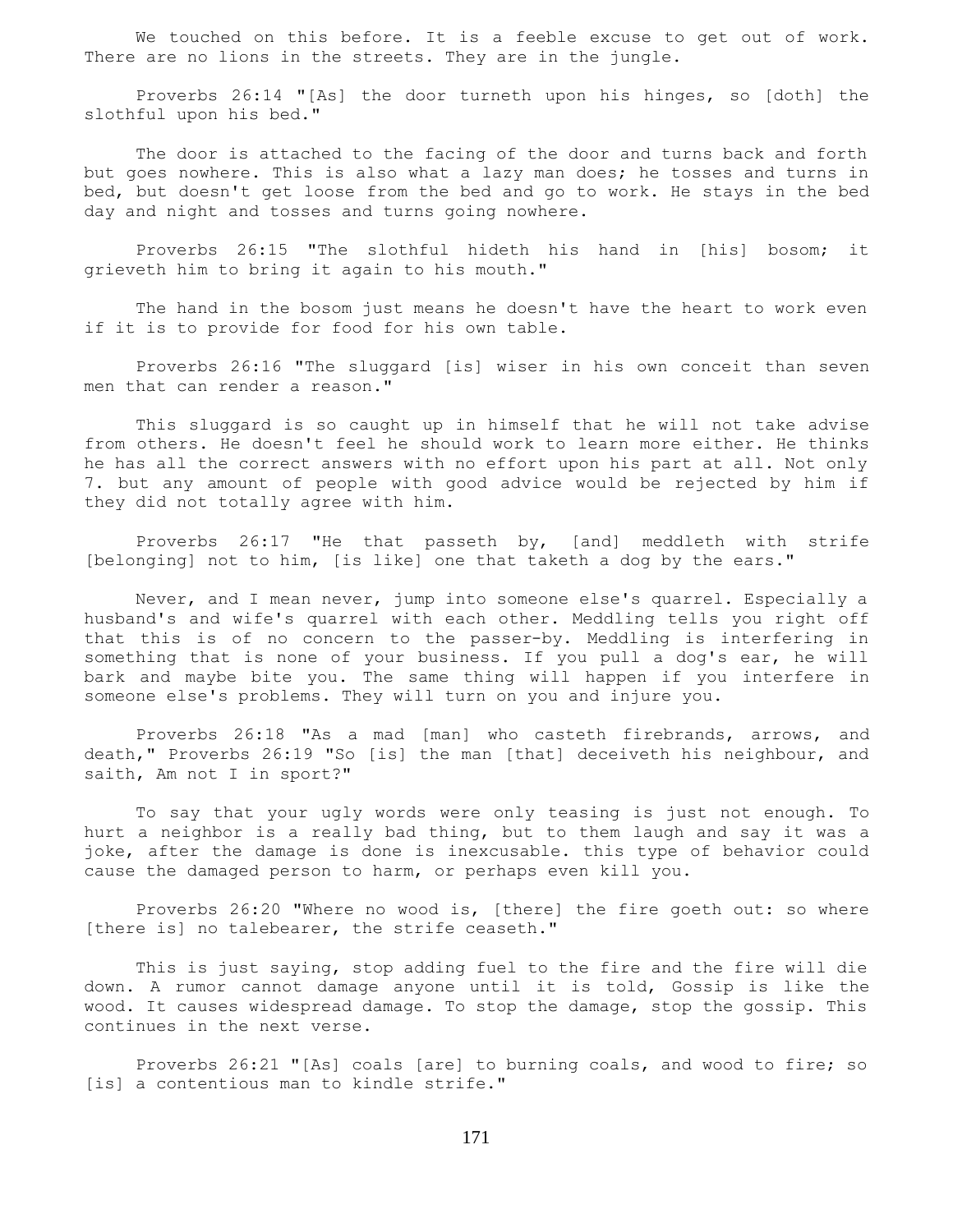We see, there, a situation where the coals of gossip have just about gone out, but a contentious man who loves trouble will go in there and rekindle the mess all over again. To make coals re-ignite you blow on them and add a little kindling (gossip) to the fire. This makes an even hotter fire than you had in the first place. This evil man wants to keep the quarrel going so he stirs it up a little and gets it going full blast again.

 Proverbs 26:22 "The words of a talebearer [are] as wounds, and they go down into the innermost parts of the belly."

 Bearing tales is a very bad sin. The tongue is the most evil part of the body. It cuts at the spirit of man and destroys his inner most being, while a real knife cuts at the flesh of man. Cutting words that cut into our inner most being are hard to heal.

 Proverbs 26:23 "Burning lips and a wicked heart [are like] a potsherd covered with silver dross."

 We see in this a worthless vessel (potsherd) covered with silver to make it seem from the outside to be very valuable. If you are looking at this from the spiritual standpoint, it makes it appear to be redeemed (silver). This person, mentioned here, has beautiful burning lips which seem to be affectionate. they are a deceit coming from a wicked heart.

 Proverbs 26:24 "He that hateth dissembleth with his lips, and layeth up deceit within him;" Proverbs 26:25 "When he speaketh fair, believe him not: for [there are] seven abominations in his heart."

 These "seven abominations in his heart" just mean that he is completely consumed with an evil heart, This "dissembleth" means that he uses words to tear apart every one he sees. He is a very evil man. This man flatters you to try to destroy you. This is deceit to the utmost.

 Proverbs 26:26 "[Whose] hatred is covered by deceit, his wickedness shall be shewed before the [whole] congregation."

 We see what modern society calls a two-faced man. He appears to be one thing and is, in fact, something entirely different. We see in this, that this person will be found out. Whether in this life or not, we cannot say, but when he stands before Jesus, all will be known. He cannot deceive the Lord.

 Proverbs 26:27 "Whoso diggeth a pit shall fall therein: and he that rolleth a stone, it will return upon him."

 This is just one more way of saying, what you sow you will reap. This just warns us that the fate we have planned for others comes home to us. Here, again, this result may not come on this earth, but it shall surely come. The Judge of the whole world knows everything you do.

 Proverbs 26:28 "A lying tongue hateth [those that are] afflicted by it; and a flattering mouth worketh ruin."

 This lying tongue goes along with deceit, Perhaps here we see this going even further to destroy someone. Undeserved flattery causes great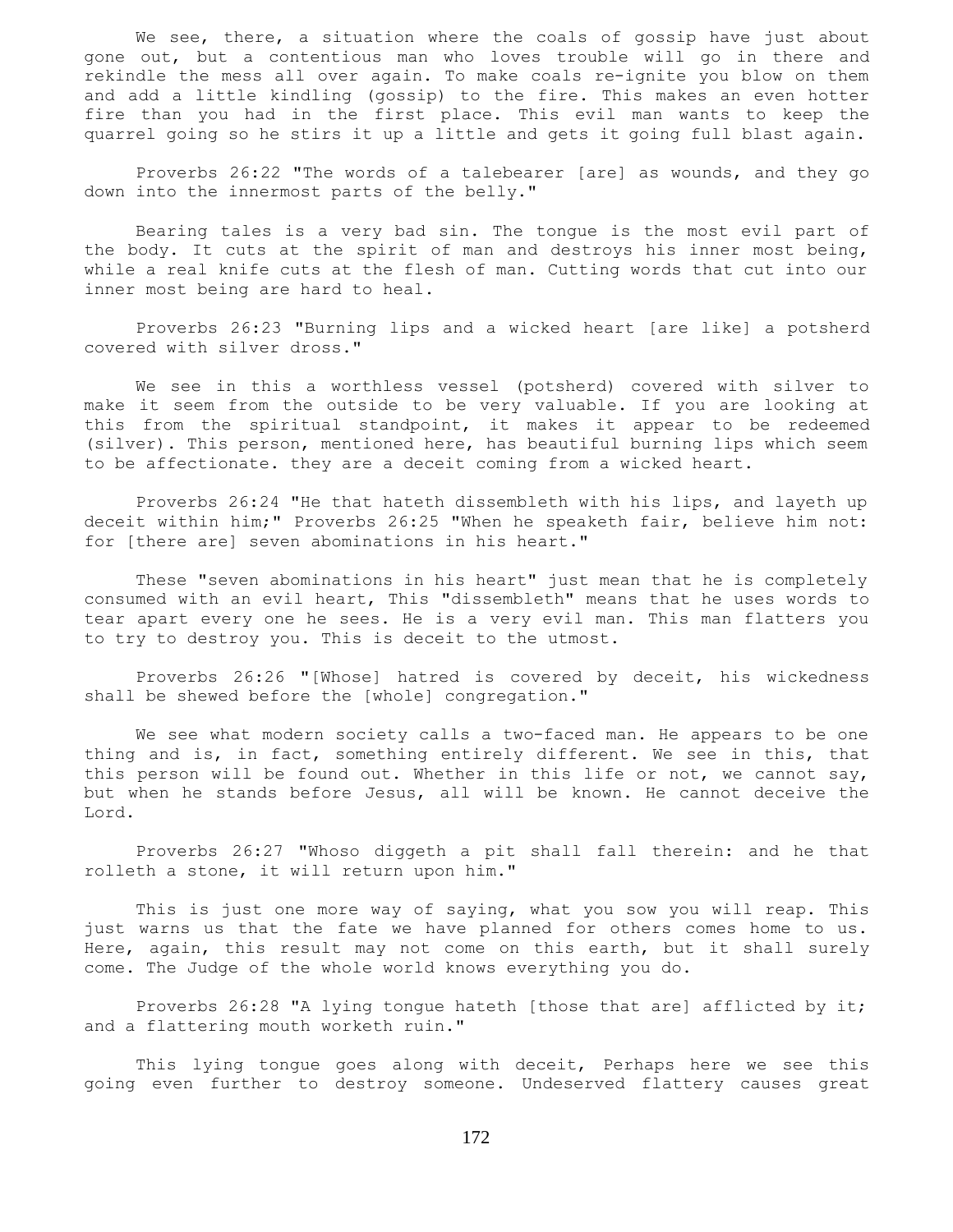problems for the person receiving the flattery. This flattery is ordinarily used to try to con someone.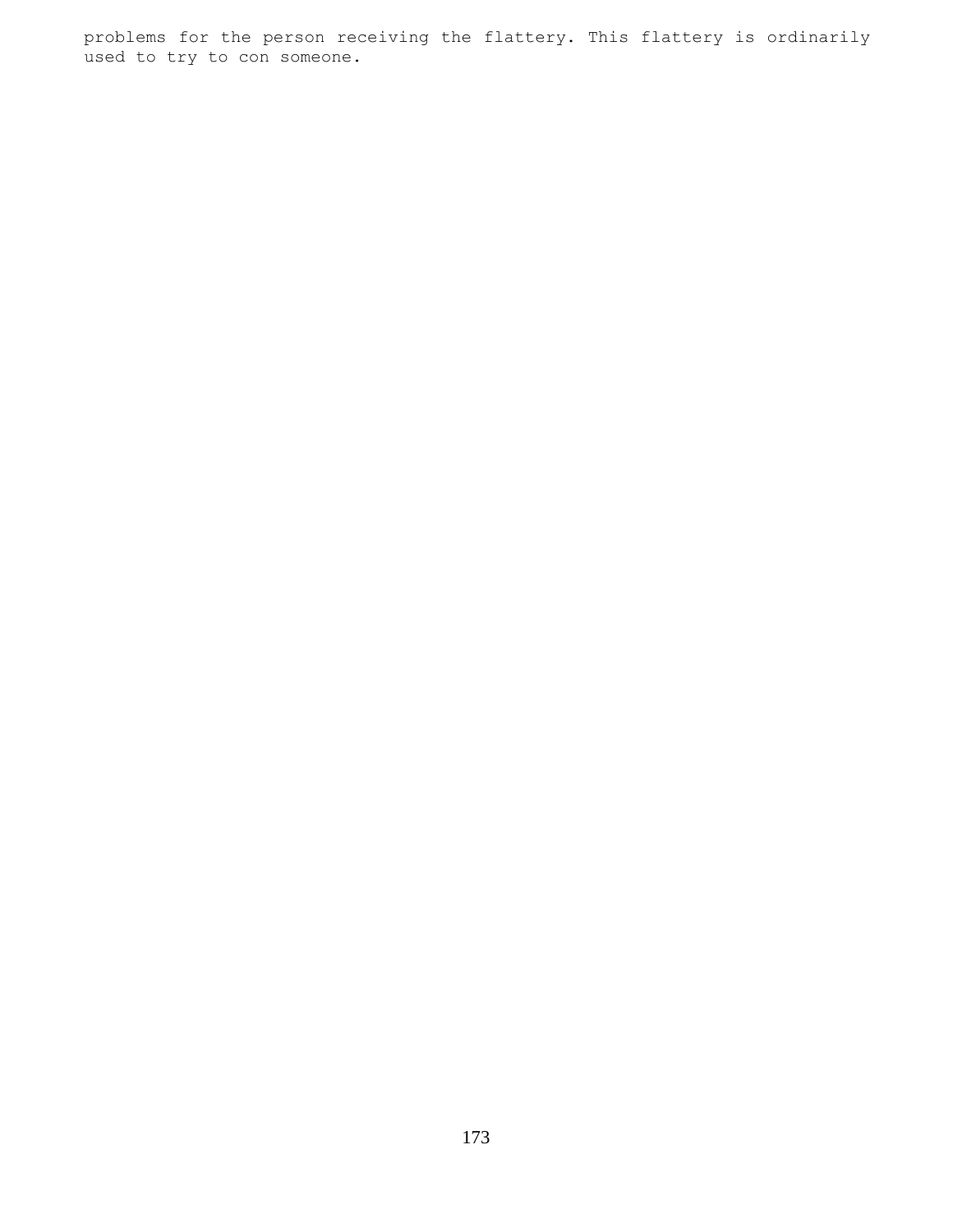1. In verse 1, what is compared to honor for a fool? 2. What is meant by "a curse causeless shall not fall"? 3. What is used to tame a horse? 4. What controls the way of the ass? 5. What drives foolishness from a man? 6. If you answer a fool according to his folly, what does it make you? 7. What is a fool apt to be, if you don't answer him correctly? 8. He that sendeth a message by a fool is like doing what? 9. How are the legs of the lame described? 10. What is it compared to in verse 7? 11. What is meant by "bindeth a stone"? 12. How is the drunkard in verse 3 like a parable in a fool's mouth? 13. Who rewards the fool and transgressors? 14. Who is the judge of all? 15. Who is there more hope for than a man wise in his own conceit? 16. What is the worst problem with being wise in your own conceit? 17. What ridiculous excuse did the slothful man make in verse 13? 18. What is meant by a door turning on its hinges? 19. In the slothful who will not remove his hand from his bosom, what lesson are to learn? 20. Why will the sluggard refuse to take advise from the 7 just men? 21. What does the word "meddleth" mean? 22. What happens when you pick up a dog by his ears? 23. Cruel teasing of neighbors is likened to a mad man's what? 24. A talebearer brings what? 25. What is the contentious man in verse 21 attempting to do? 26. Do evil words destroy the body or the spirit? Explain. 27. In verse 23, the potsherd covered with silver indicates what? 28. How can you disassemble with your lips? 29. Hatred covered by deceit will be revealed to whom? 30. What does modern society call the man who covers his hatred by deceit? 31. What does undeserved flattery do to a person?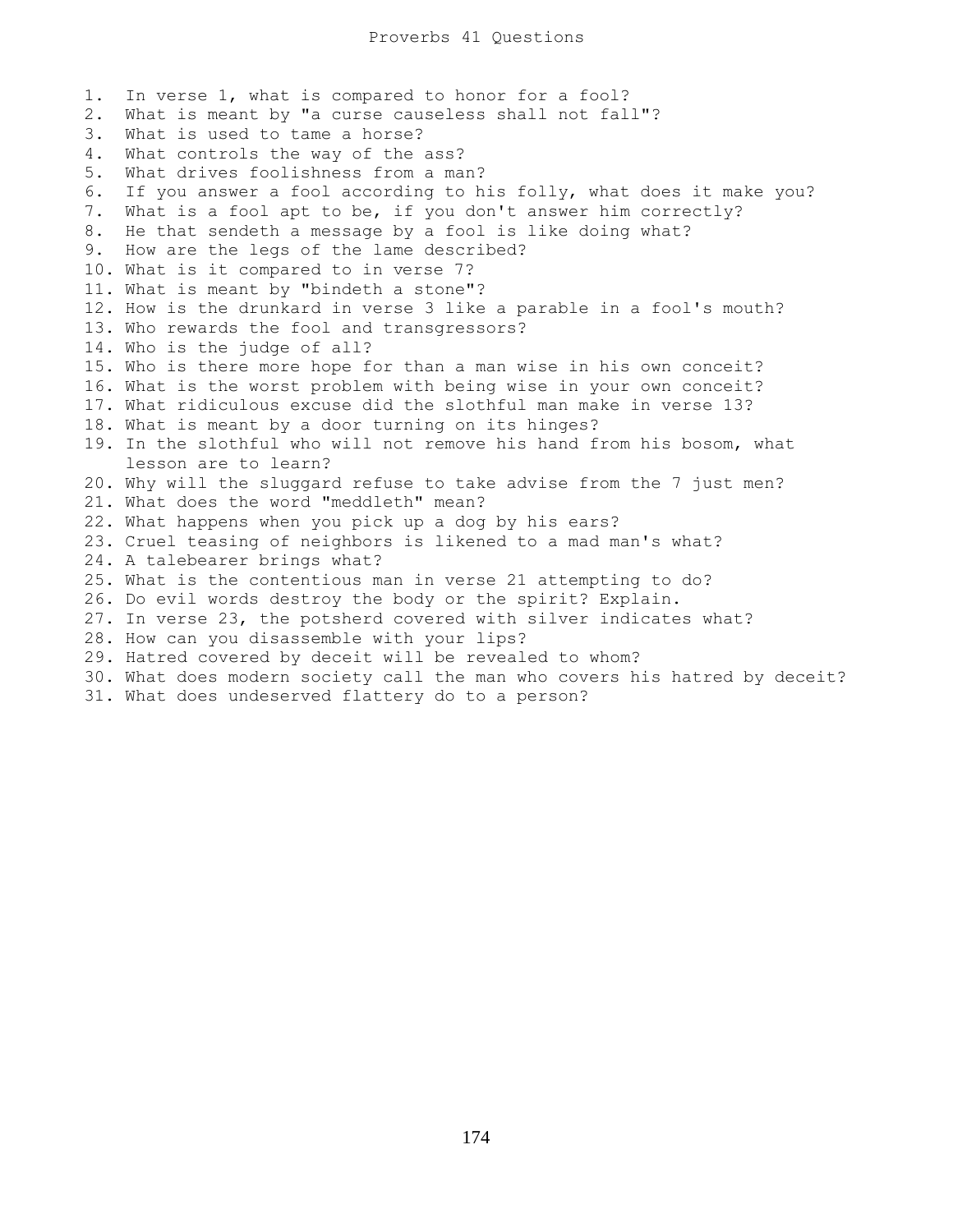We will begin this lesson in Proverbs 27:1 "Boast not thyself of to morrow; for thou knowest not what a day may bring forth."

 The best Scripture in all the Bible to cover this is found in James 4:13-15. James 4:13 "Go to now, ye that say, Today or tomorrow we will go into such a city, and continue there a year, and buy and sell, and get gain:" James 4:14 "Whereas ye know not what [shall be] on the morrow. For what [is] your life? It is even a vapour, that appeareth for a little time, and then vanisheth away." James 4:15 "For that ye [ought] to say, If the Lord will, we shall live, and do this, or that." You see, our life is not our own. the Lord purchased us with His shed blood and we are His. We live or die as He sees fit.

 Proverbs 27:2 "Let another man praise thee, and not thine own mouth; a stranger, and not thine own lips."

 If we honor ourselves, it is more like conceit and the honor is not very valuable. If another begins to honor you then it is accepted because it comes from an impartial person. Bragging on yourself is very close, as I said, to conceit.

 Proverbs 27:3 "A stone [is] heavy, and the sand weighty; but a fool's wrath [is] heavier than them both."

 We see in this that a fool's anger is almost too heavy to bear. No physical weight in this world is as heavy as the weight of the load this angry fool has brought. This heaviness this fool brings on is heaviness of the heart, which is very difficult to bear. Have you ever heard someone say, when you told them good news, you took a load off my mind: This is the same thing.

 Proverbs 27:4 "Wrath [is] cruel, and anger [is] outrageous; but who [is] able to stand before envy?"

 Wrath and sudden anger are sometimes shown through a big fight, but when the anger goes away the fight is over. Many times those angered with each other make up, especially if it is husbands and wives. This envy in verse 4 seems, to me, to indicate jealousy. Jealousy lingers on and is seldom settled. Jealousy is usually unfounded. It primarily stems from a low self-esteem. Comparing ourselves with those around us is a dangerous thing to do because it brings on sins such as envy, strife, coveting, jealousy, hatred, etc. Be satisfied with where you are in life and you will be much happier.

Proverbs 27:5 "Open rebuke [is] better than secret love."

 I see even in this "open rebuke", here, a sense that this is more constructive criticism than rebuke. A person who truly loves you will try to help you overcome problems in your personality. This "secret love", to me, seems to say I am not really interested in you at all. I care for you as long as no one but you and I know it. To me, this is not caring at all. A person who takes someone for granted that they love, will soon find themselves alone.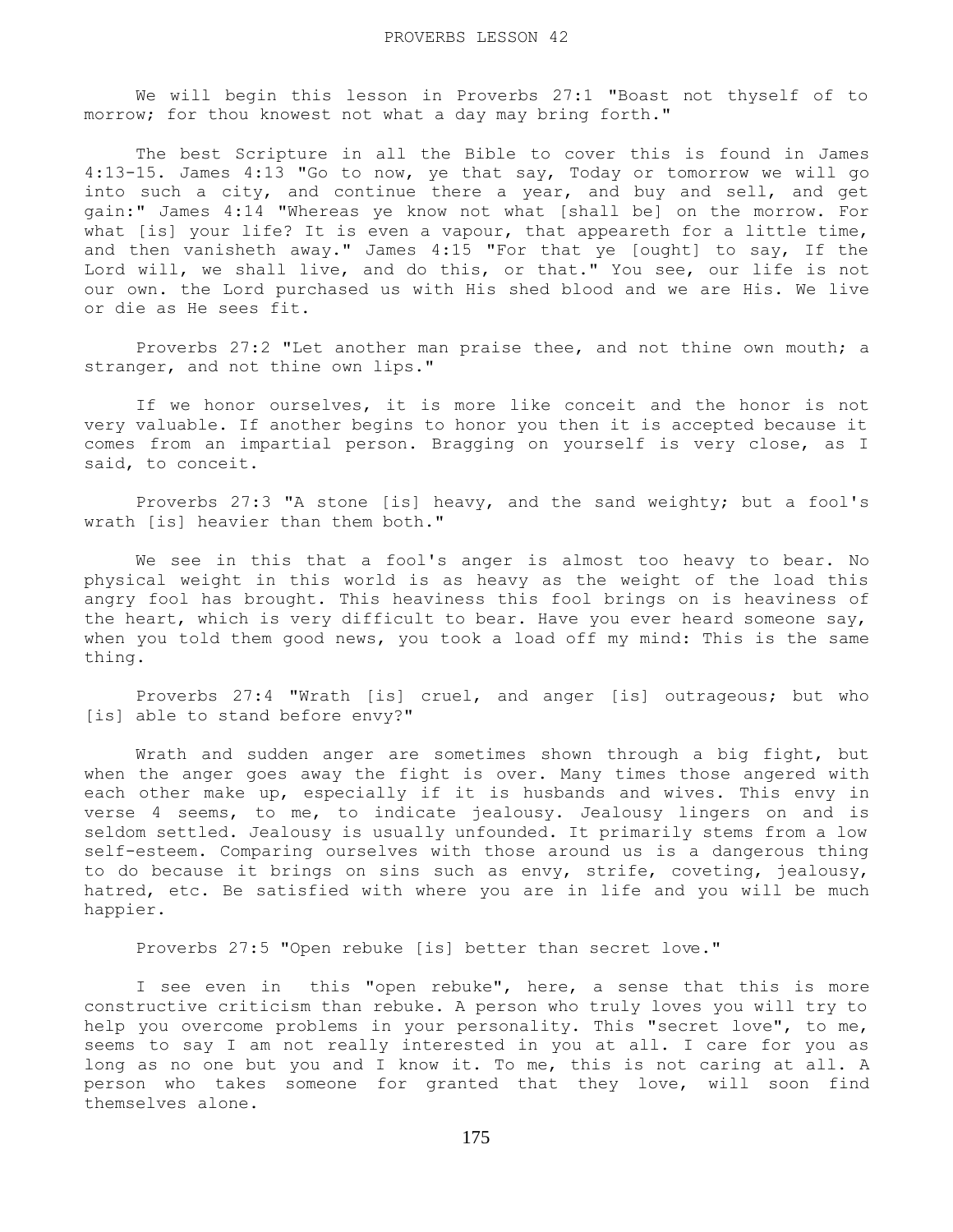Proverbs 27:6 "Faithful [are] the wounds of a friend; but the kisses of an enemy [are] deceitful."

When a friend (a true friend) wounds you for the moment, it is to help you in the long run. As I said in the verse above, constructive criticism is good. It helps you to improve. An enemy that flatters you with his lips is trying to maneuver you to his advantage. He wants something; and he thinks by flattering you, you will give him whatever it is that he wants.

 Proverbs 27:7 "The full soul loatheth an honeycomb; but to the hungry soul every bitter thing is sweet."

 When you are over full, even chocolate cake is not inviting. I believe that is what is said here. If you are full, nothing sounds good to you. If a person who has not eaten for a few days has a chance at even a slice of bread, it is very sweet to him. To the hungry man, beans and bread are a feast.

 Proverbs 27:8 "As a bird that wandereth from her nest, so [is] a man that wandereth from his place."

 We see in the bird leaving the security of home, that out in the world there is great insecurity and uncertainty. At home, you at least know what you have. There is no uncertainty. The prodigal son discovered that this uncertainty of the world was not for him and, like many others who venture away, came crawling back home again. A bird in the hand is always better than 2 birds in the bush. The one you have is certain. The 2 are a big question mark.

 Proverbs 27:9 "Ointment and perfume rejoice the heart: so [doth] the sweetness of a man's friend by hearty counsel."

 The smell of perfume makes a person even more pleasant to be around. Good friends who bring you good counsel are always welcome, too. It is wonderful to have a good friend that you can trust their counsel. You have no fear of taking their advice, because you know they have your interest at heart. Everyone needs a friend that he can call on for advice.

 Proverbs 27:10 "Thine own friend, and thy father's friend, forsake not; neither go into thy brother's house in the day of thy calamity: [for] better [is] a neighbour [that is] near than a brother far off."

 We see, here, that long-time family, oriented friendships are to be held in high regard. We see that friendships built on mutual interest and belief are many times stronger than friendship with a blood relation who has no interest in what you are doing and is alien to your belief. Many times a friend will come to your rescue in a calamity quicker than a brother. Sometimes, the brother lives in another state and is not close enough to help immediately. There is a friend who sticketh closer than a brother. Soloman, perhaps, felt this more than usual because his half brothers wanted him killed.

 Proverbs 27:11 "My son, be wise, and make my heart glad, that I may answer him that reproacheth me."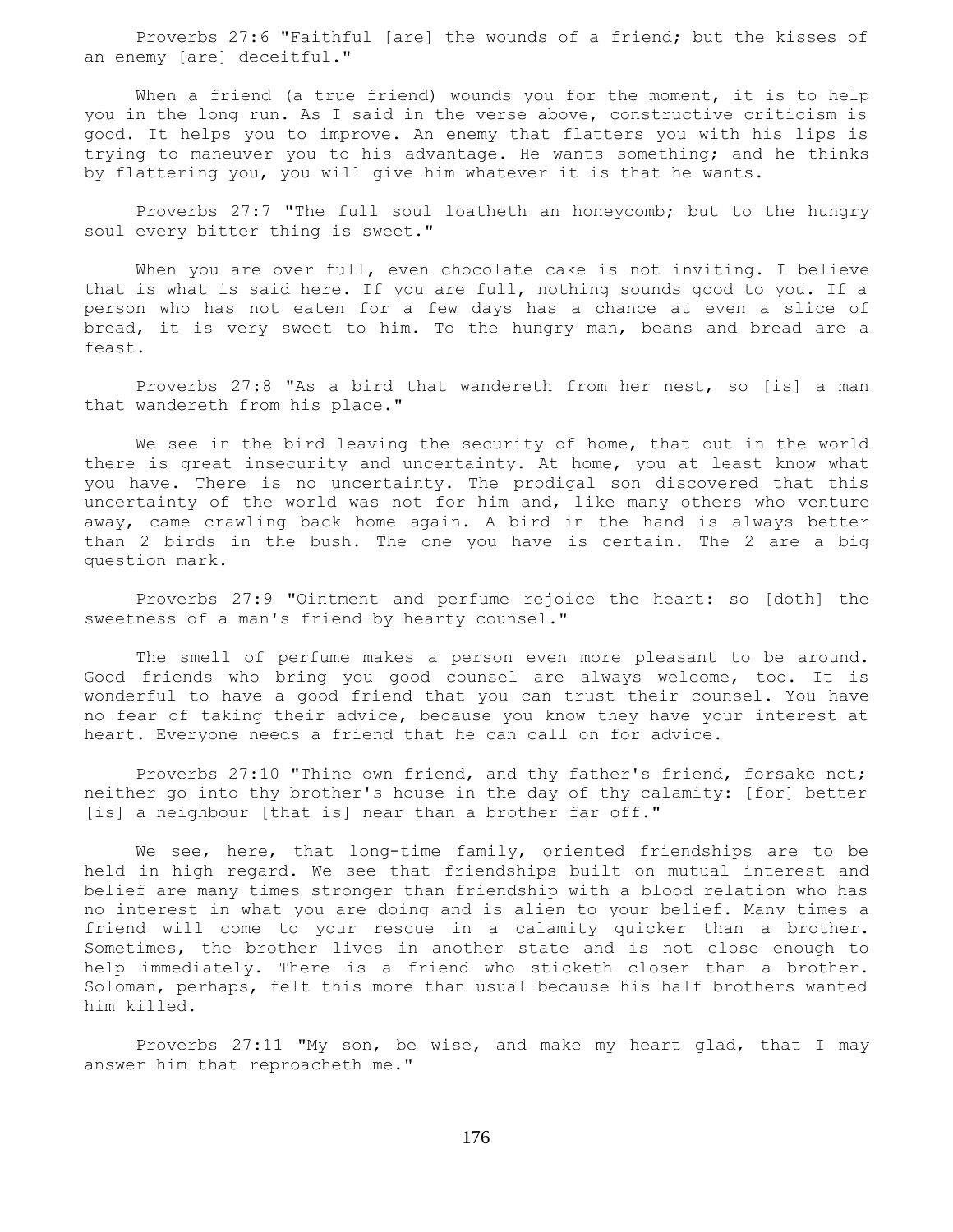We could see from this what Paul felt toward Timothy. Paul taught Timothy well, and he wanted to be glad about the activities of Timothy. A parent, in a sense, is given credit or blame for what our children become. We are their teacher and some of the blame or praise should be ours.

 Proverbs 27:12 "A prudent [man] foreseeth the evil, [and] hideth himself; [but] the simple pass on, [and] are punished."

 "Prudent" here translated means cunning or crafty. We see a man then that is totally aware of the situation around him. The prudent man is not just going straight ahead with no thought of safety. If he sees danger, he hides and protects himself. In contrast to this, the simple man takes no thought of the direction of his life or even for the dangers which show up along the way. He is punished, because he takes no care at all in his walk. He steps in all the holes.

 Proverbs 27:13 "Take his garment that is surety for a stranger, and take a pledge of him for a strange woman."

 We went into this fully in a previous lesson, but we must touch on this again; because the fact that it is mentioned several times, shows us that it is a very important lesson for us to learn. We see how ridiculous it would be to offer to secure a note for someone you hardly know with the clothes on your back. You could wind up naked and cold. This "strange woman" (prostitute) charges for her affection and will leave him in the, same or worse, shape than the putting up security for a stranger.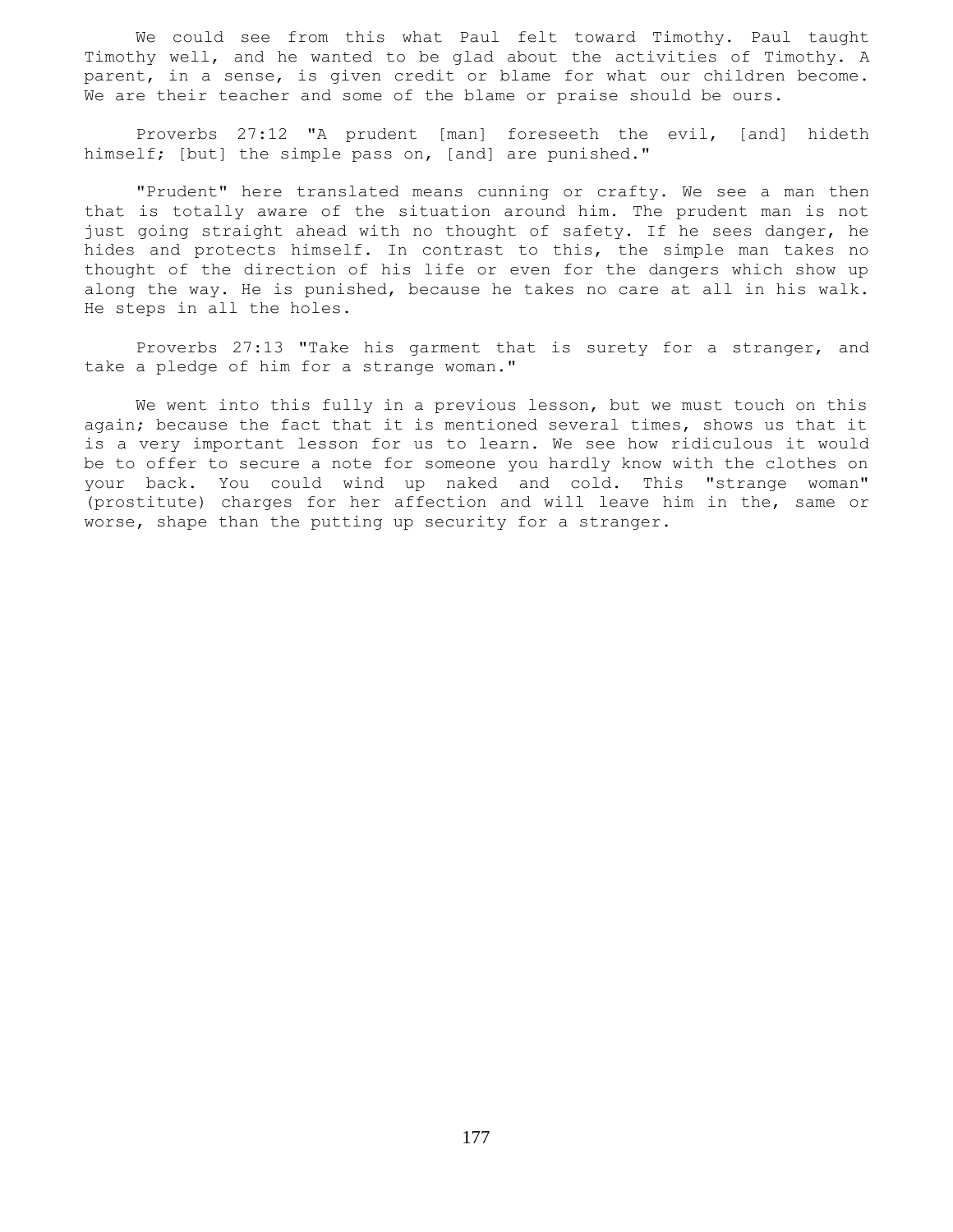## Proverbs 42 Questions

1. Why should we not boast of tomorrow? 2. What Scripture does the author believe describes this best? 3. In this Scripture, we are warned not to promise what? 4. What should we say about tomorrow? 5. What does it appear to be if we praise ourselves? 6. Who should praise us? 7. What kind of weight is spoken of in the fool's wrath? 8. Wrath is \_\_\_\_\_\_\_\_\_\_ and anger 9. What is even worse than wrath and anger? 10. What is better than secret love? 11. What is meant by faithful wounds of a friend? 12. The  $\qquad$  of an enemy are deceitful. 13. The full soul loatheth what? 14. Why is everything sweet to the hungry? 15. When the bird leaves the nest, he leaves the of home. 16. What effect does ointment and perfume have on us? 17. Why do you not fear the counsel of a friend? 18. Who are we not to forsake in verse 10? 19. Why would a father's son be made glad at a son's success? 20. What 2 New Testament characters bring a vivid picture of this? 21. When the prudent man sees evil, what does he do? 22. What does "prudent" mean in verse 12? 23. What could happen to the person who puts up the clothes on his back for security for a stranger? 24. Who is the "strange woman" in verse 13?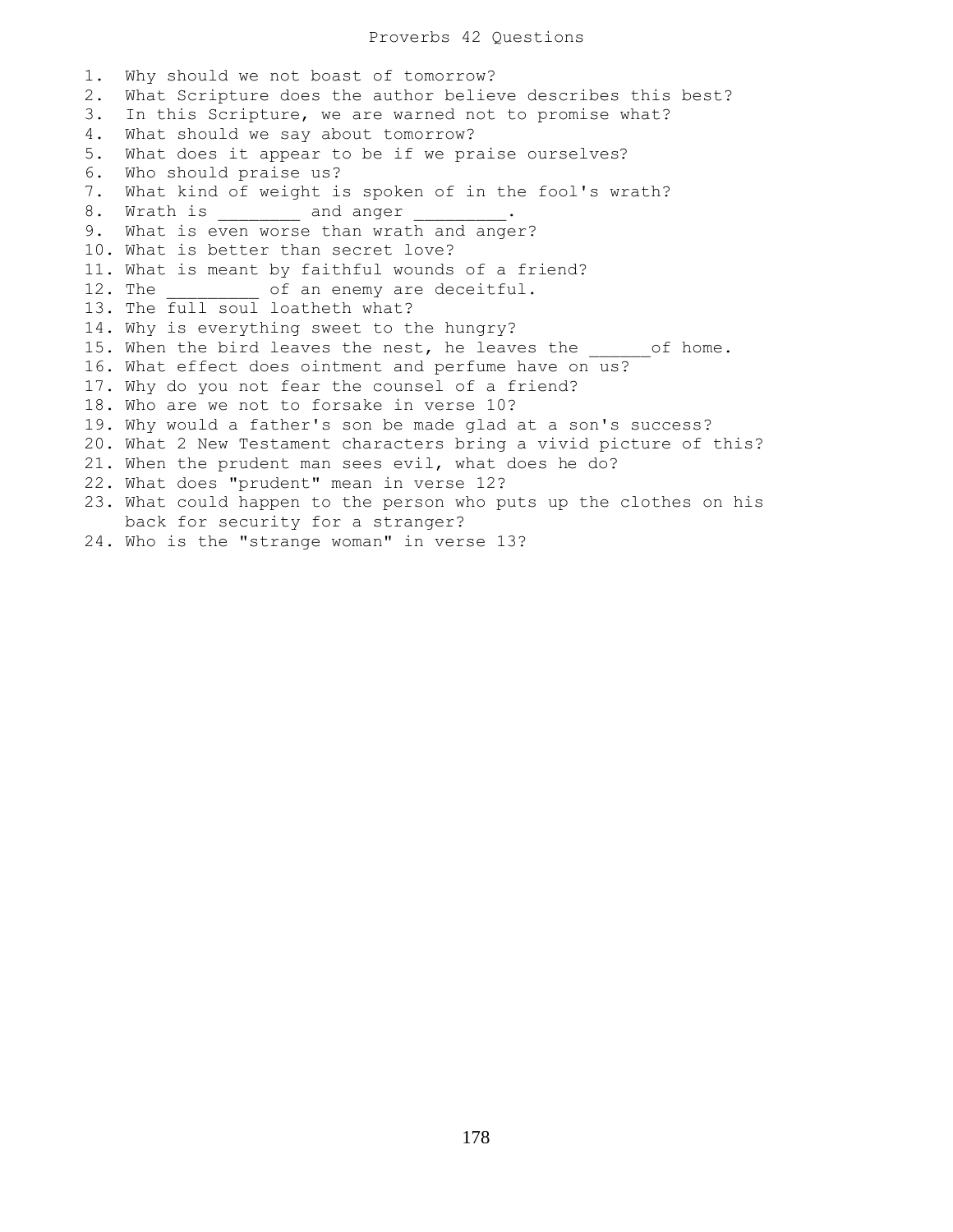We will begin this lesson in Proverbs 27:14 "He that blesseth his friend with a loud voice, rising early in the morning, it shall be counted a curse to him."

 First of all, he should wait until later in the day. Perhaps his loud voice has awakened the person he is trying to bless. When he blesses in a loud voice instead of quietly indicates that he wants everyone around to know. This is probably because he wants something in return. This very offensive blessing is probably thought of as a curse instead of a blessing by the receiver. Probably this blessing is in word only.

 Proverbs 27:15 "A continual dropping in a very rainy day and a contentious woman are alike." Proverbs 27:16 "Whosoever hideth her hideth the wind, and the ointment of his right hand, [which] bewrayeth [itself]."

 This "continual dropping" can just drive you crazy, because it never stops. This contentious woman is the same. She never stops nagging, and she, too, will drive you crazy; because you can't get her stopped. I really don't believe you could stop her from complaining any more than you could stop the wind from blowing. the only thing that I can say about this ointment is that it probably smells good, and we know it is of a spiritual blessing because of the right hand. It appears spiritual blessings are withheld from her because of the word "bewrayeth".

 Proverbs 27:17 "Iron sharpeneth iron; so a man sharpeneth the countenance of his friend."

 In this, I see that iron couldn't be sharpened by aluminum or some softer metal. We see in this that friends should choose friends of their same or stronger moral stature. To run around with a fool would not improve you at all. Someone of like beliefs will build you up when you are down. Good friends keep you on your toes doing your best, because they expect the best of you.

 Proverbs 27:18 "Whoso keepeth the fig tree shall eat the fruit thereof: so he that waiteth on his master shall be honoured."

 We know that those who take really good care of their fig trees can expect a very good crop. We see the comparison here of the one who works hard for the master and does the masters' wishes shall also be honored. My desire, as the desire of many others who work for God, is that someday we will hear him say, "Well done thy good and faithful servant".

 Proverbs 27:19 "As in water face [answereth] to face, so the heart of man to man."

 To look into a pool of clear water, man sees his reflection in the water. The feelings of our own heart are the feelings of other man's heart, as well. One thing television has done is to make us see that even people we classify as out enemies have the same desires of heart that we do, and they hurt the same as we do, as well. When we look into a man's heart, we see our heart, as well.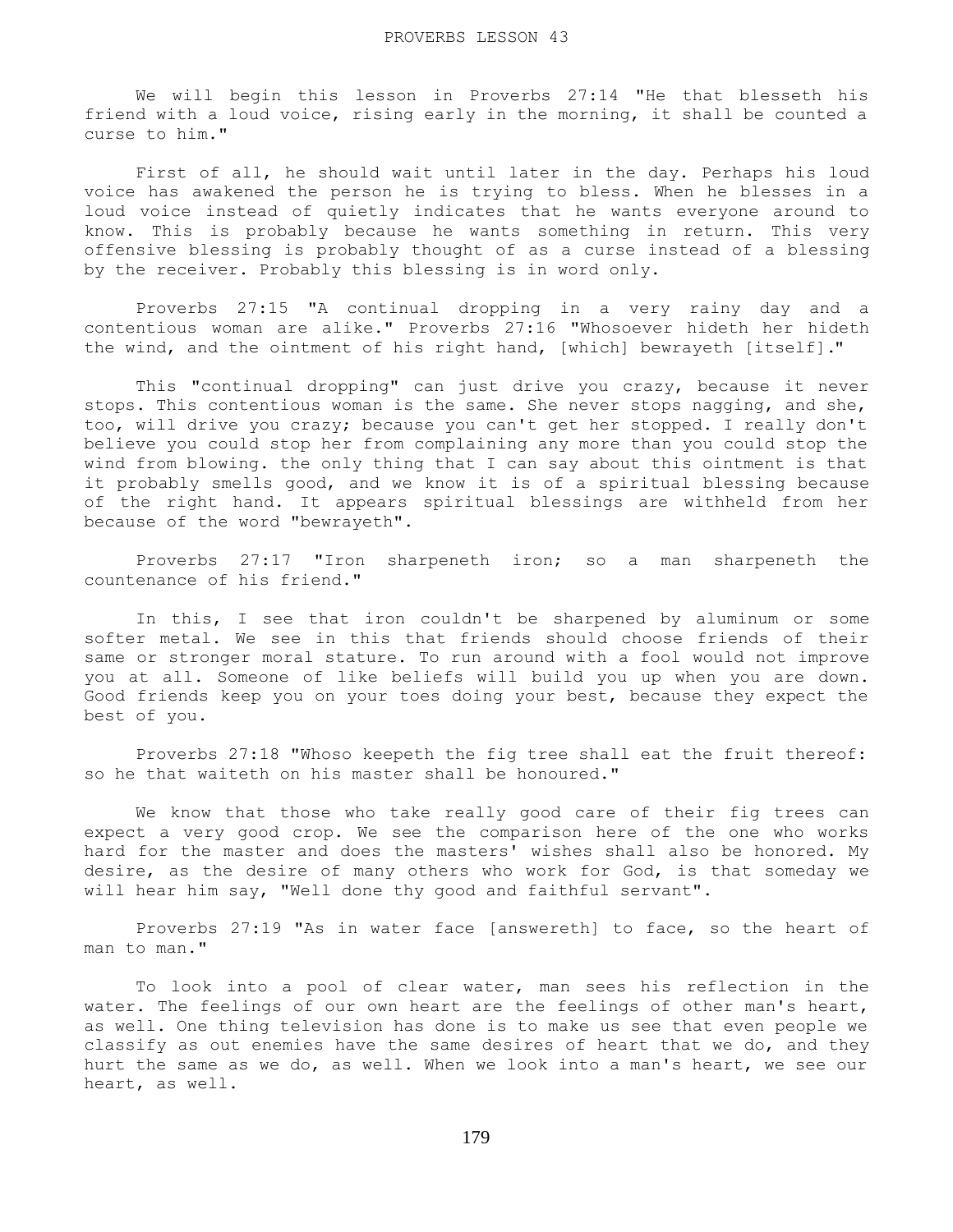Proverbs 27:20 "Hell and destruction are never full; so the eyes of man are never satisfied."

We see, here, that Satan never stops trying to cause men to sin. The lust of the eyes is what caused the sin in the garden of Eden, and it is still what causes sin. The Lord Jesus said to lust for a woman in your heart was committing adultery with her in your heart. Lust of the flesh causes sin. Unless you look with your eyes, you will not lust.

 Proverbs 27:21 "[As] the fining pot for silver, and the furnace for gold; so [is] a man to his praise."

 Great temperature melts silver in a pot, and fire melts gold, as well. We see in this that heat applied purifies, The trash in the precious metals comes to the top and is skimmed off. We are told that even under great pressure we are to praise God. Hebrews 13:15 "By him therefore let us offer the sacrifice of praise to God continually, that is, the fruit of [our] lips giving thanks to his name." God inhabits the praises of His people. Praise brings victory.

 Proverbs 27:22 "Though thou shouldest bray a fool in a mortar among wheat with a pestle, [yet] will not his foolishness depart from him."

 "Bray" means butt or pound. I see in this that you can take a fool and force him to be in a group of Christians (wheat), yet he won't learn a thing. To be changed into a Christian, a person has to be willing. God will not force Himself on us. As we have said before, we must be wise unto salvation. The most foolish thing a person can do is reject the Lord.

 Proverbs 27:23 "Be thou diligent to know the state of thy flocks, [and] look well to thy herds."

 Whatever type of work you do, you should do your very best. In fact. you should do it as unto the Lord. If you neglect your flock, you will not have a flock. If you take care of your flock, they will grow and make you wealthy. No one else will look after your things like you will.

 Proverbs 27:24 "For riches [are] not for ever: and doth the crown [endure] to every generation?"

We see, here, that just because you have riches doesn't mean that you always will. If you do not take care of what God has entrusted you with, you will find one day that all your wealth has vanished. The crown endures as long as wise rulers stay aware of the needs of their people. People will overthrow rule if it is cruel or unfair.

 Proverbs 27:25 "The hay appeareth, and the tender grass sheweth itself, and herbs of the mountains are gathered."

The hay is grass that is seasoned and stored for the winter feeding, the grass springs forth again. At a different time, the herbs of the mountain are gathered. We see the farmer makes preparation to feed his animals year round.

 Proverbs 27:26 "The lambs [are] for thy clothing, and the goats [are] the price of the field."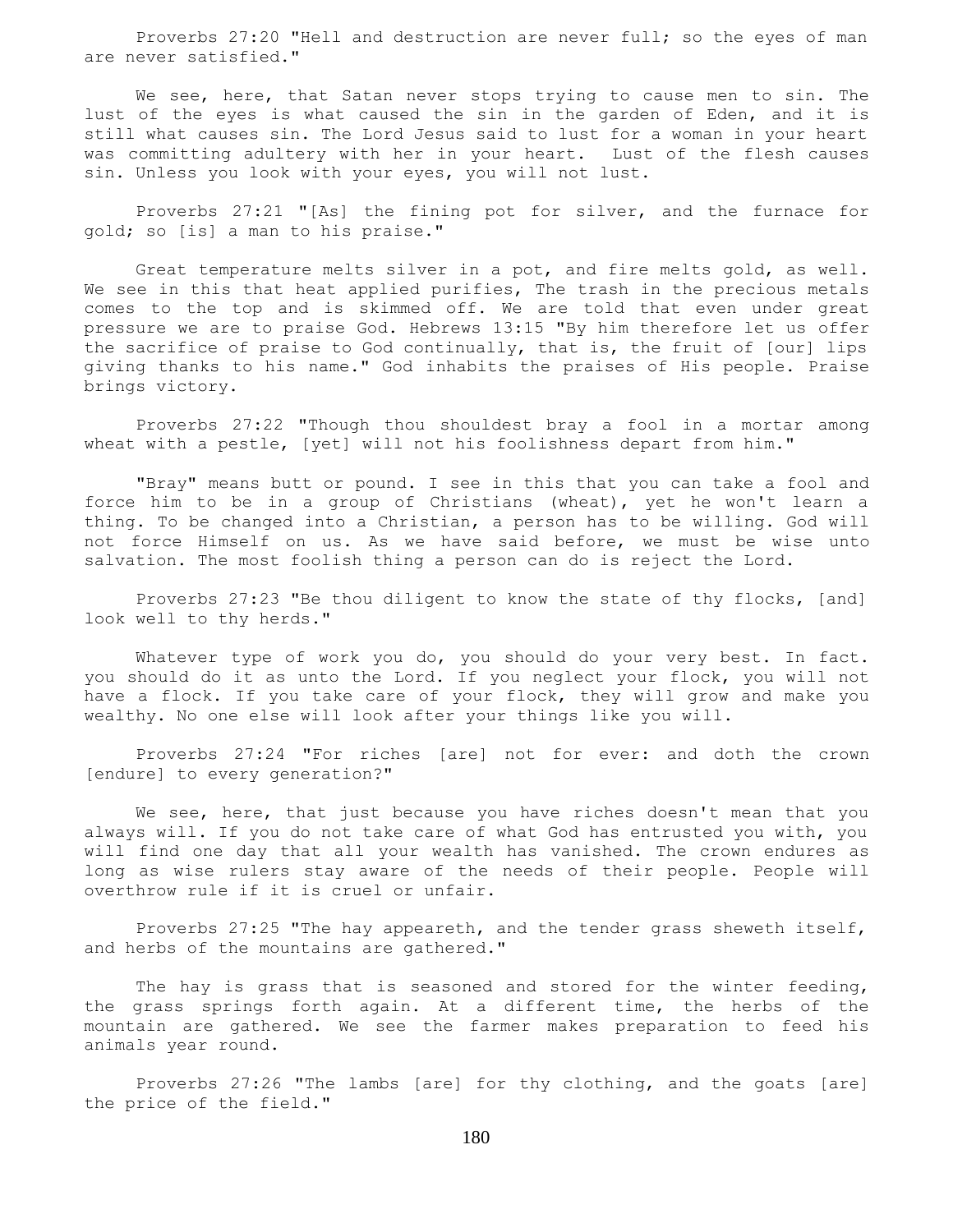Lambs grow wool, and they are sheared to make clothing. It appears that the goats are more easily reproduced, and the owner can sell them and pay for the field. Believers are called sheep, and non-believers are called goats.

 Proverbs 27:27 "And [thou shalt have] goats' milk enough for thy food, for the food of thy household, and [for] the maintenance for thy maidens."

 It appears that goat's milk is the main stay of the meals there, like cow's milk is in the United States. The young maidens milked these goats. Goats were not eaten daily, but were cooked and eaten in some of the sacrifices.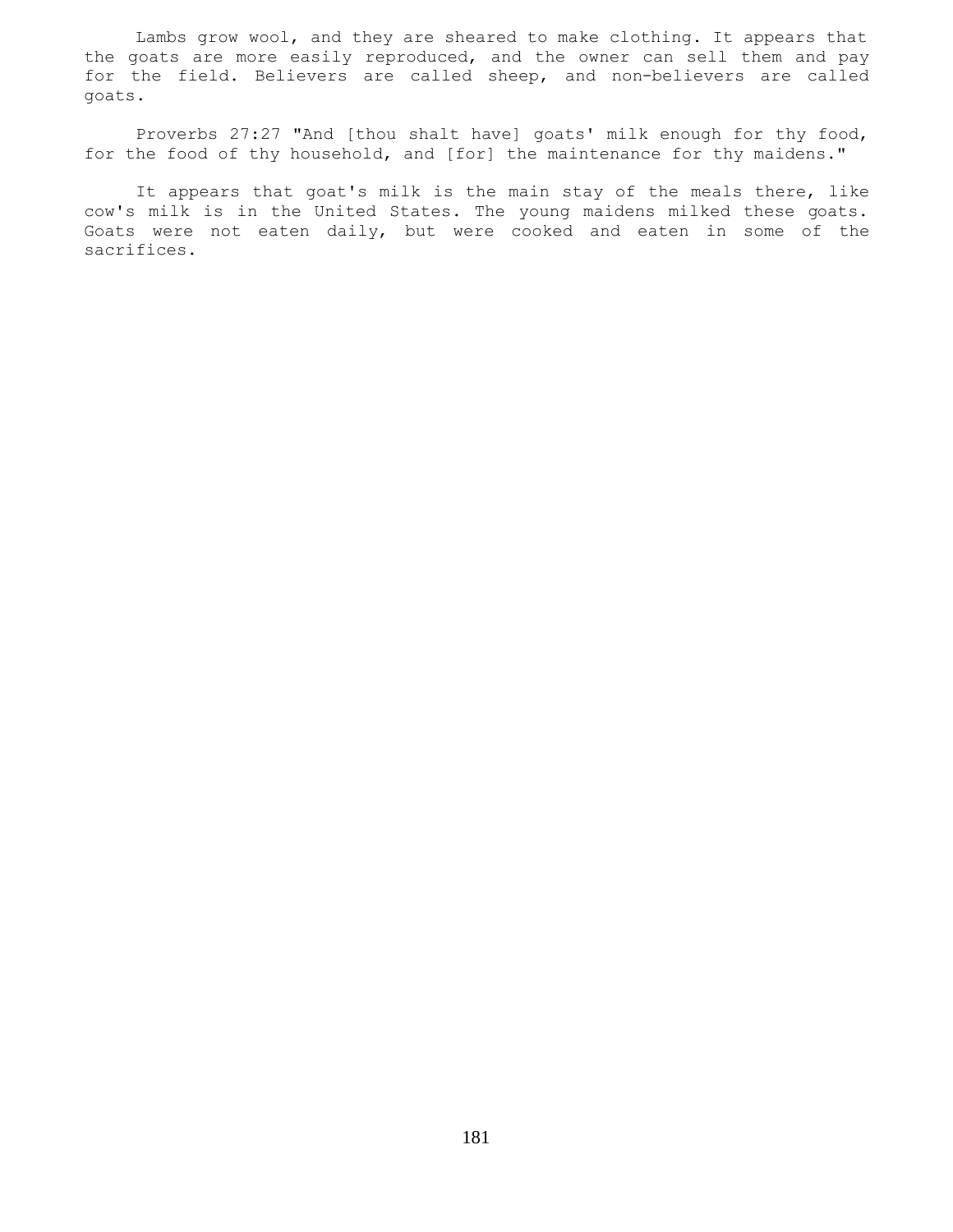## Proverbs 43 Questions

1. If a person blesses someone loudly and early in the morning, it is counted as a \_\_\_\_\_\_\_\_\_\_\_\_\_\_\_\_. 2. What does it indicate when you bless in a loud voice? 3. In verse 15, what is a contentious woman like? 4. What type of blessings are right hand blessings? 5. What sharpens iron? 6. What type of friends does this indicate we should have? 7. What will happen if you take care of your fig tree? 8. What should a person do to receive honor from his master? 9. What is the desire of all Christians? 10. What is meant by "water face answereth to face"? 11. What lesson have we learned about out country's enemies on television? 12. Where are we told is never full in verse 20? 13. In verse 20, what sin is intended in "eyes of man"? 14. What was the cause of the problem in the garden of Eden? 15. What purifies silver and gold? 16. What kind of praise are we to offer in Hebrews 13:15? 17. What does "bray" mean? 18. What does the author see in verse 22? 19. What should a man be diligent about besides God? 20. Riches are not 21. Why would a king be overthrown? 22. What is hay in verse 25? 23. Why is hay, grass, and herbs mentioned in verse 25? 24. Verse 26 tells us lambs are for 25. What are goats? 26. Who are sheep and goats, spiritually? 27. Who milked the goats?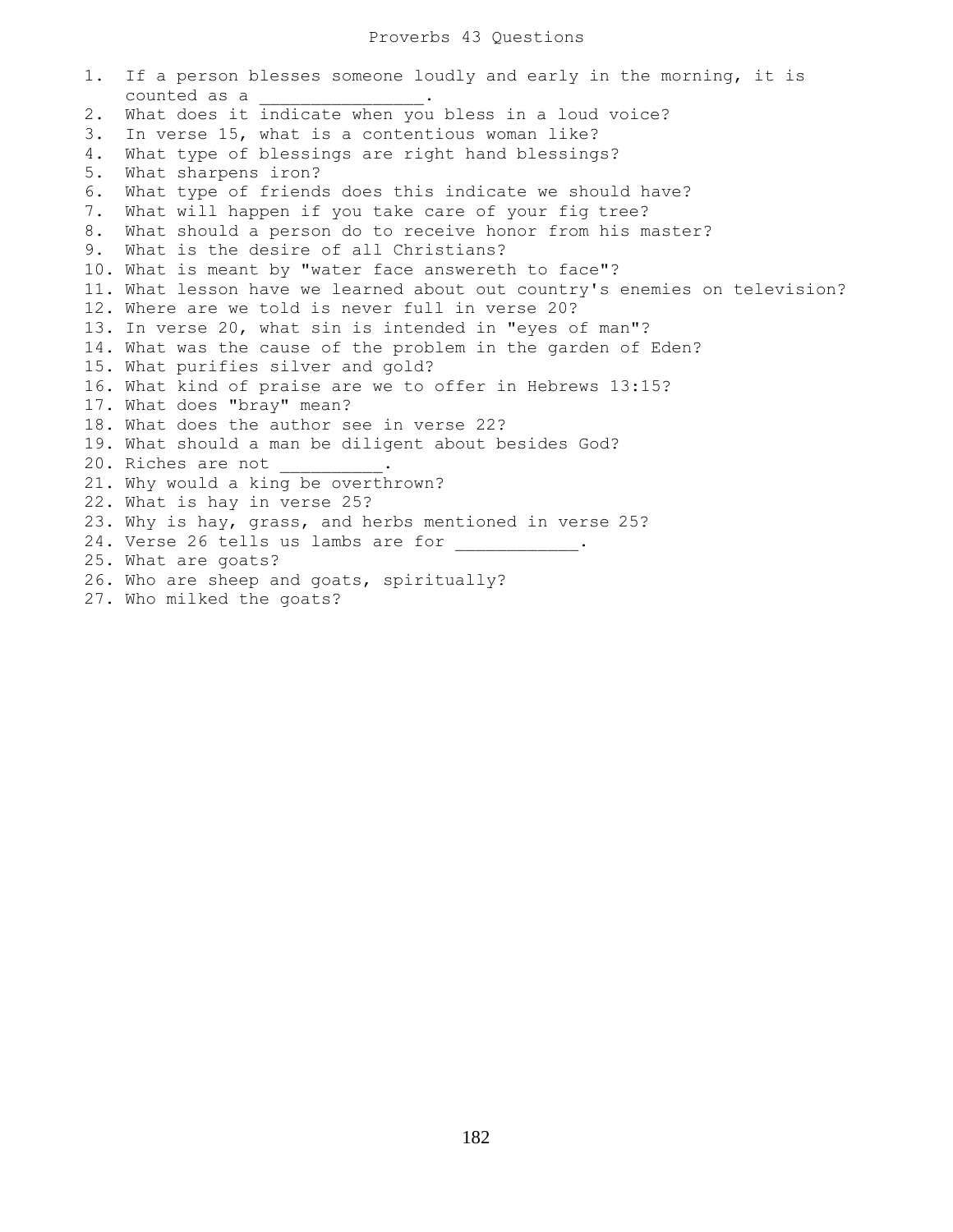We will begin this lesson in Proverbs 28:1 "The wicked flee when no man pursueth: but the righteous are bold as a lion."

 A guilty conscience is a terrible thing. We can see in this that the wicked flee because they are guilty of sin and they know it, Their fear comes from being found out and punished for the things they have done. They are constantly looking over their shoulder, because they know punishment is coming. They just do not know when, or from where. Their worst fear is fear of death and hell. The righteous are such a drastic opposite. They have no fear of things of this earth because they are assured that greater is He that is within them than he that is in the world. God is on their side, and who can be against them. They have on fear of death, because they are promised eternal life. Death of the body on the earth to them is like stepping through a door into all of eternity.

 Proverbs 28:2 "For the transgression of a land many [are] the princes thereof: but by a man of understanding [and] knowledge the state [thereof] shall be prolonged."

 This is just saying that when evil prevails in a land, the rule will change real often. Good kings, such as David, reigned for many years. In fact, Saul, David, and Solomon each reigned 40 years. A king who was brutal to the people was quickly removed.

 Proverbs 28:3 "A poor man that oppresseth the poor [is like] a sweeping rain which leaveth no food."

 You would think the poor would be sympathetic to someone in the same predicament. Perhaps the selfishness of this poor has brought on his poverty. The Lord Jesus taught give and it shall be given unto you. Selfishness and greed bring poverty. This "sweeping rain" spoken of here, could be an unwanted heavy rain just as the seed is in the grain and washes away the chance for it to grow. At an rate, it does away with the prospect of food. Be sure the Lord will find you out. A selfish person, whether rich or poor, will not be blessed of God.

 Proverbs 28:4 "They that forsake the law praise the wicked: but such as keep the law contend with them."

 In Romans 1:32 we read, "Who knowing the judgment of God, that they which commit such things are worthy of death, not only do the same, but have pleasure in them that do them." We see not only a sinner, but a lover of sin, as well. There are only 2 sides you can be on. One side loves God and keeps His commandments. The other side loves the world and the wickedness it brings. The spirit (good) and the flesh (evil) are continually at war, and will be until Jesus returns.

 Proverbs 28:5 "Evil men understand not judgment: but they that seek the LORD understand all [things]."

 Evil men (as we said in the verse above) have chosen to follow Satan instead of God. Seeing, they will not see; and hearing, they will not hear; because God has closed off their understanding. Those who seek the Lord will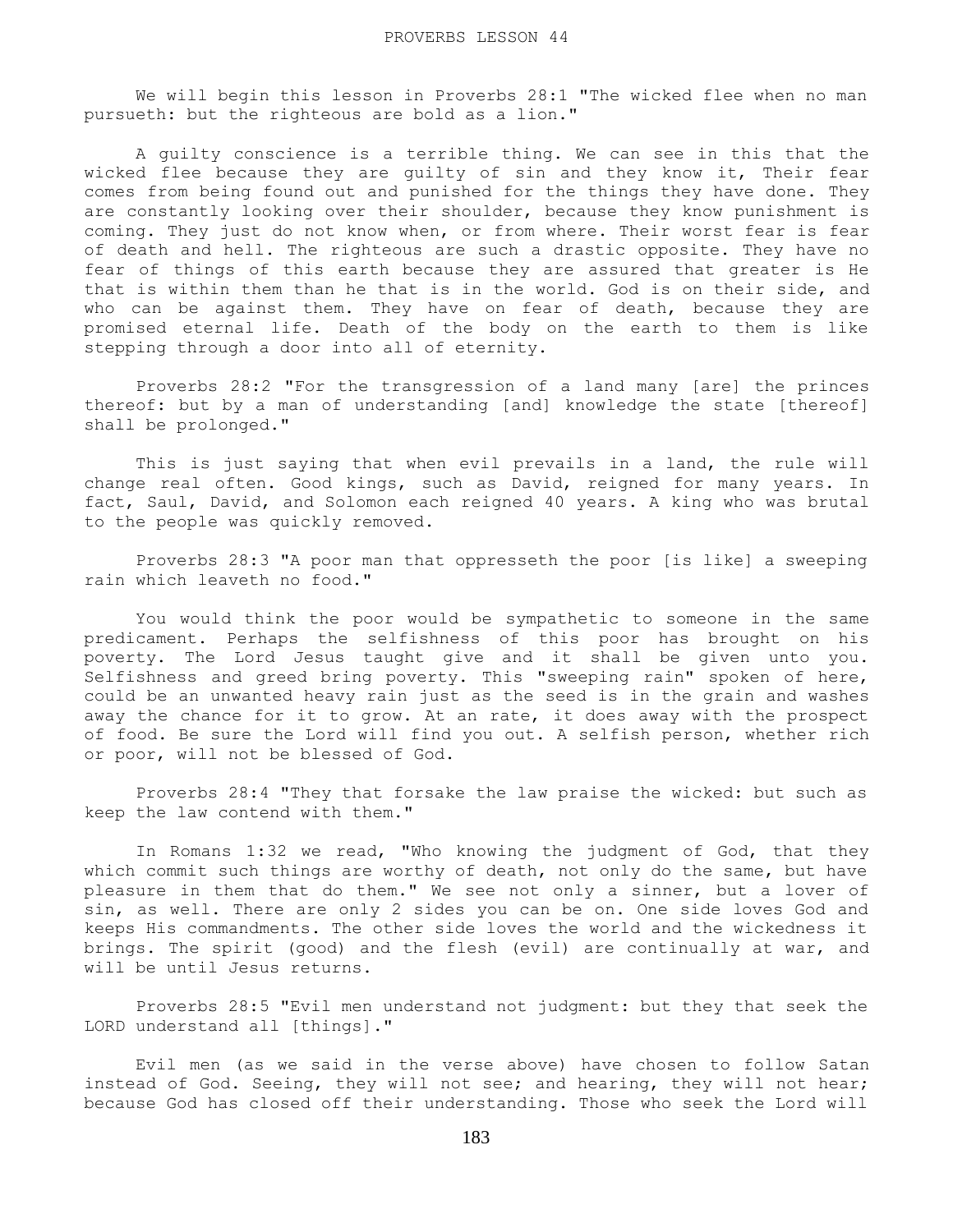find Him. The Holy Spirit of God reveals the secrets of God to those who seek God. The Holy Spirit is our teacher and our guide. Understanding is for those who seek God.

 Proverbs 28:6 "Better [is] the poor that walketh in his uprightness, than [he that is] perverse [in his] ways, though he [be] rich."

The poor man here is speaking of being poor in things of this world, but rich toward God. The things of this world are temporary. There is no lasting value connected with earthly wealth. We are cautioned to be rich in good works, storing up treasures in heaven where rust doth not decay the riches. Those who are rich in this world, that have accumulated by their evil dealings, have no rewards stored in heaven. If they did, someone else would have to use it because their home will be in hell.

 Proverbs 28:7 "Whoso keepeth the law [is] a wise son: but he that is a companion of riotous [men] shameth his father."

 We see that a father of the wise is proud of his son and proud of the way he has raised him, as well. the keeper of God's law and man's law are usually one and the same. They respect authority. An evil man's parents are ashamed. Ashamed that their son has failed, and ashamed that they did not do a better job raising him. The pride of parents is all gone when the son goes bad.

 Proverbs 28:8 "He that by usury and unjust gain increaseth his substance, he shall gather it for him that will pity the poor."

 Usury was interest on loans exacting too much interest. In fact, Israelites were not to charge each other interest at all. Usury in our day would be to charge 30% interest when interest rates are really 10%. Unfair interest is always usury. It is usually charged to the people who can least afford it. They must pay whatever someone asks, because their credit is no good. Unjust gain is any worth a man gets unfairly. Sometimes it is legal but not moral. Many times it is against the law, as well. God will not bless those who take advantage of others. In the long run, they will lose everything. God blesses those who help others. Give and it shall be given unto you.

 Proverbs 28:9 "He that turneth away his ear from hearing the law, even his prayer [shall be] abomination."

 God wants our obedience to His law. God's law is not grievous. It is actually to help us. God blesses those who keep His law. In Isaiah 1 :15, we see that God doesn't want to hear our prayers unless you are willing to stop sinning. Isaiah 1:15 "And when ye spread forth your hands, I will hide mine eyes from you: yea, when ye make many prayers, I will not hear: your hands are full of blood." Verse 16 tells us what to do for Him to listen. Isaiah 1:16 "Wash you, make you clean; put away the evil of your doings from before mine eyes; cease to do evil;"

 Proverbs 28:10 "Whoso causeth the righteous to go astray in an evil way, he shall fall himself into his own pit: but the upright shall have good [things] in possession."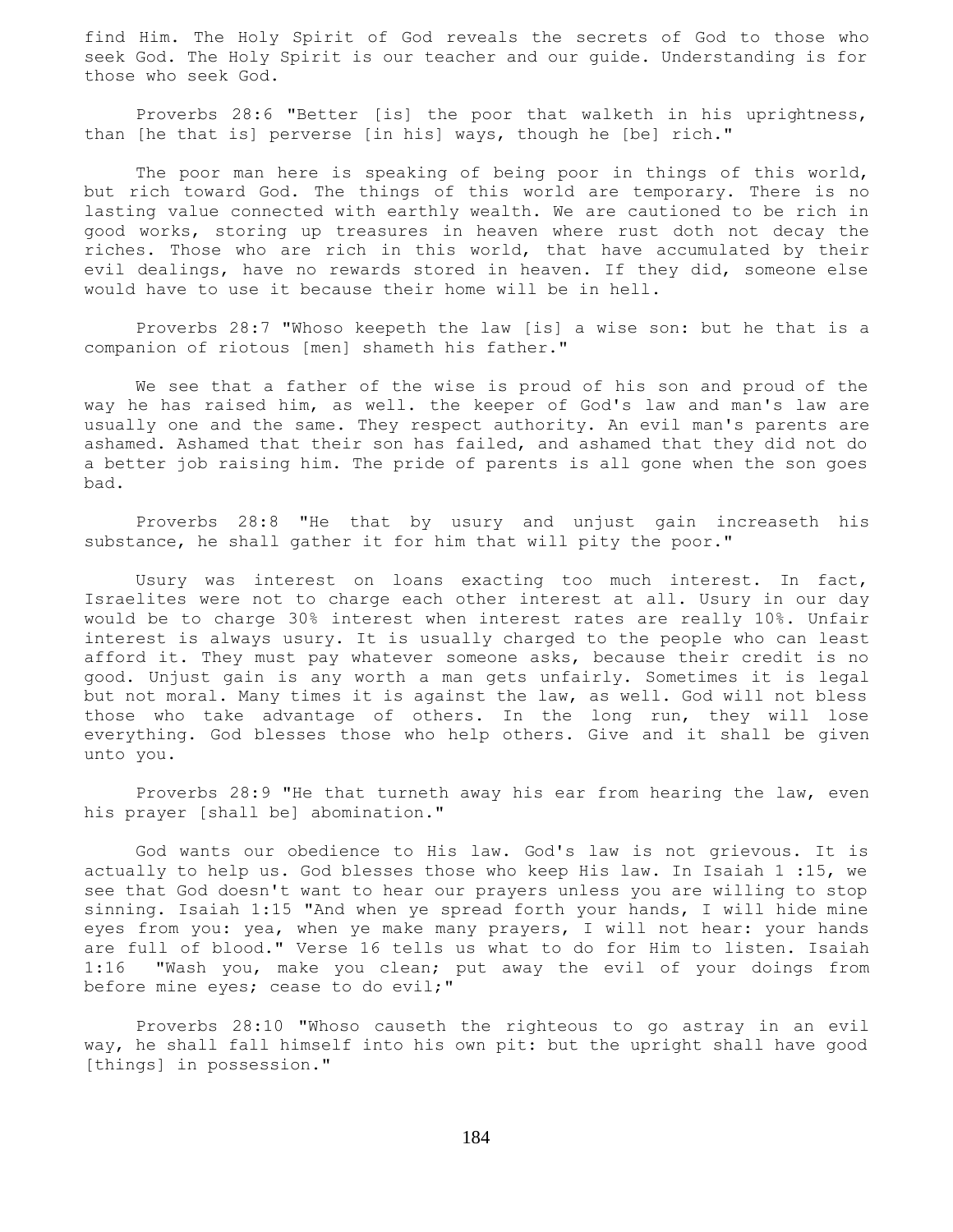In verse 10, we see those who are blinded to Biblical truth leading others who are blind in the same way and both falling into the pit. Those who are righteous (in right standing) should be doing the leading and should not be led astray. So many false teachers are getting into the churches today and are teaching things that people want to hear, not the truth. Many are led away not recognizing the lust of their own flesh causes them to sin. The good things the upright have are peace. joy, happiness, holiness, and many other spiritual gifts. They can rest at night having no fear of tomorrow. They have the best wealth there is: wisdom from God, a clear conscience, the grace of God, and the greatest possession of all-eternal life.

 Proverbs 28:11 "The rich man [is] wise in his own conceit; but the poor that hath understanding searcheth him out."

 We see many times the rich are self-centered. They have been told so many times how great they are, that they have come to believe it themselves. The rich man has a hard time coming to God, because he feels selfsufficient. To come to the Lord, we must humble ourselves, and that is very difficult for a conceited man to do. It is easy for him to fall into the "New Age" movement which teaches man is his own god. He thinks too highly of himself and this is very dangerous. Wisdom and godliness cannot be purchased with money or fame. The poor man many times can see right through the front the rich man puts up and can see that he is really wretched and poor in the spirit.

 Proverbs 28:12 "When righteous [men] do rejoice, [there is] great glory: but when the wicked rise, a man is hidden."

 This seems to be a victorious rejoicing. Everyone is thrilled when the righteous does well; but when the wicked take rule, every one feels like running and hiding because of the evil intents. This evil man who takes power would just want more power and wealth. No one would be safe. His rule would be one of terror.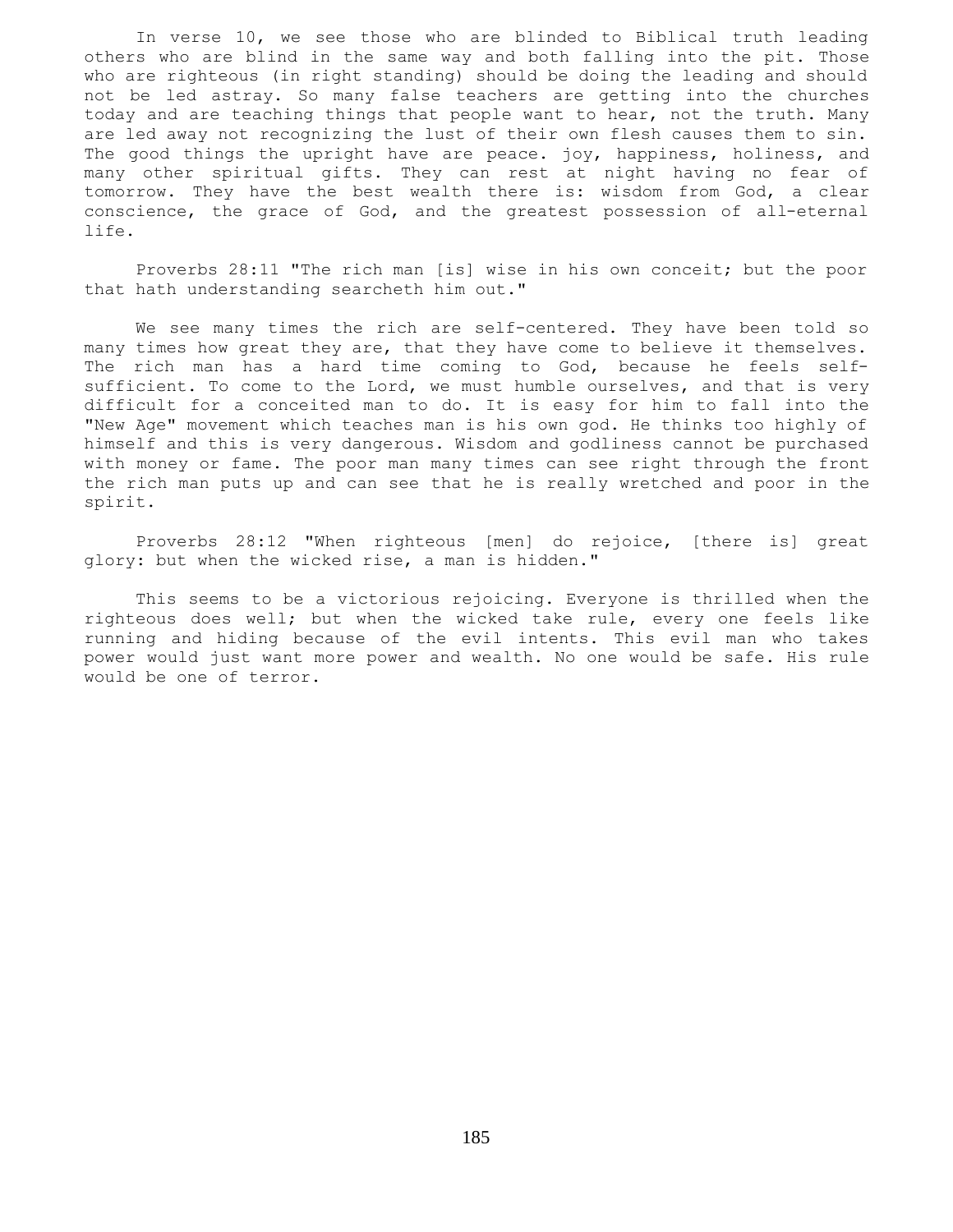## Proverbs 44 Questions

1. Why do the wicked flee when no one pursues? 2. The righteous are bold as a 3. What is meant by transgression of the land? 4. Who helps the land to last by rule? 5. A poor man who oppresses the poor is like what? 6. A heavy rain at seed time does what? 7. They that forsake the law praise whom? 8. What is worse than being a sinner? 9. What 2 things are in constant warfare? 10. Who understand all things? 11. Who have evil men chosen to follow? 12. Who reveals secrets of God to believers? 13. Who is better than the rich with perverse ways? 14. In verse 7, who is a wise son? 15. He that is companion of riotous men shameth whom? 16. What are 2 evil ways to gather money? 17. Who is their wealth stored for? 18. What is usury? 19. Who is always the one who has to pay usury? 20. Whose prayer shall be an abomination? 21. God's law is not grievous; it is actually for what? 22. In Isaiah 1:16, what does God tell us to do so He will hear our prayers? 23. What happens to those who cause the righteous to go astray? 24. Who should be leading? 25. Name some of the things the upright have. 26. The rich man is wise in his own 27. Why does a rich man have trouble coming to God? 28. What happens when a good person rejoices? 29. What happens when an evil ruler takes over? 30. What one word describes the rule of the evil?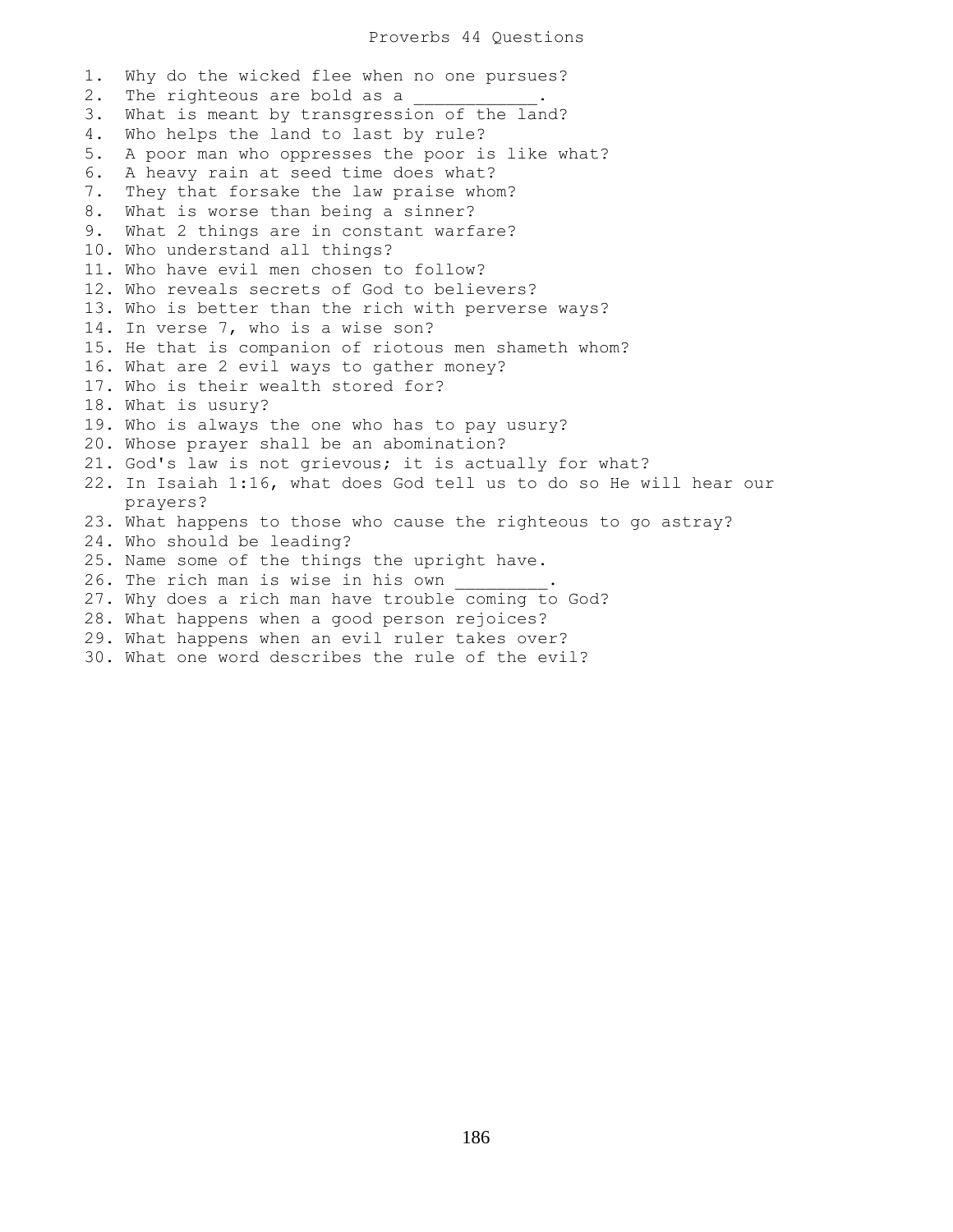We will begin this lesson in Proverbs 28:13 "He that covereth his sins shall not prosper: but whoso confesseth and forsaketh [them] shall have mercy."

In I John 1:8 we read, "If we say that we have no sin, we deceive ourselves, and the truth is not in us." I John 1:9 "If we confess our sins, he is faithful and just to forgive us [our] sins, and to cleanse us from all unrighteousness." If we cover our sins, God will not forgive them. God has mercy on whom He will. He loves us and forgives us if we confess and ask forgiveness.

 Proverbs 28:14 "Happy [is] the man that feareth alway: but he that hardeneth his heart shall fall into mischief."

 This is speaking of godly fear unto salvation. The only fear permissible is fear of the Lord. This is actually reverence, as we have said many times before. Just as Pharaoh of Egypt hardened his heart and had terrible consequences, hardening the heart causes us not to accept God; and that is disastrous. If we harden our heart to God, it opens the door to Satan and all of his evil.

 Proverbs 28:15 "[As] a roaring lion, and a ranging bear; [so is] a wicked ruler over the poor people."

 A roaring lion goes seeking whom he may devour. the poor have nothing to protect them and fall prey to this evil ruler. A ranging bear and a lion will destroy the helpless. You may be sure the evil king will do no less to the poor.

 Proverbs 28:16 "The prince that wanteth understanding [is] also a great oppressor: [but] he that hateth covetousness shall prolong [his] days."

 This first prince does not understand the needs of his people and would be an evil oppressor of his own people. The people would desire to overthrow this evil prince. His opposite would be a prince who realizes there is a God over him, and he would be seeking to help and not harm his people. They will shout, "Long live the prince".

 Proverbs 28:17 "A man that doeth violence to the blood of [any] person shall flee to the pit; let no man stay him."

We see in this verse, a cold blooded murderer. He has no peace at all: not of conscience or from the avenger. His guilt and guilty feelings shall follow him to his grave (pit). We are told here not to comfort or help him. He is a first degree murderer. He must pay for this terrible sin.

 Proverbs 28:18 "Whoso walketh uprightly shall be saved: but [he that is] perverse [in his] ways shall fall at once."

 We have spoken many times in these lessons of how perverse sin is a sick sin. It generally has to do with unnatural sex. The walk of the upright is in the light, following in the path Jesus set before us. Perverse sin is so out of tune with God, that there is great punishment in this life, as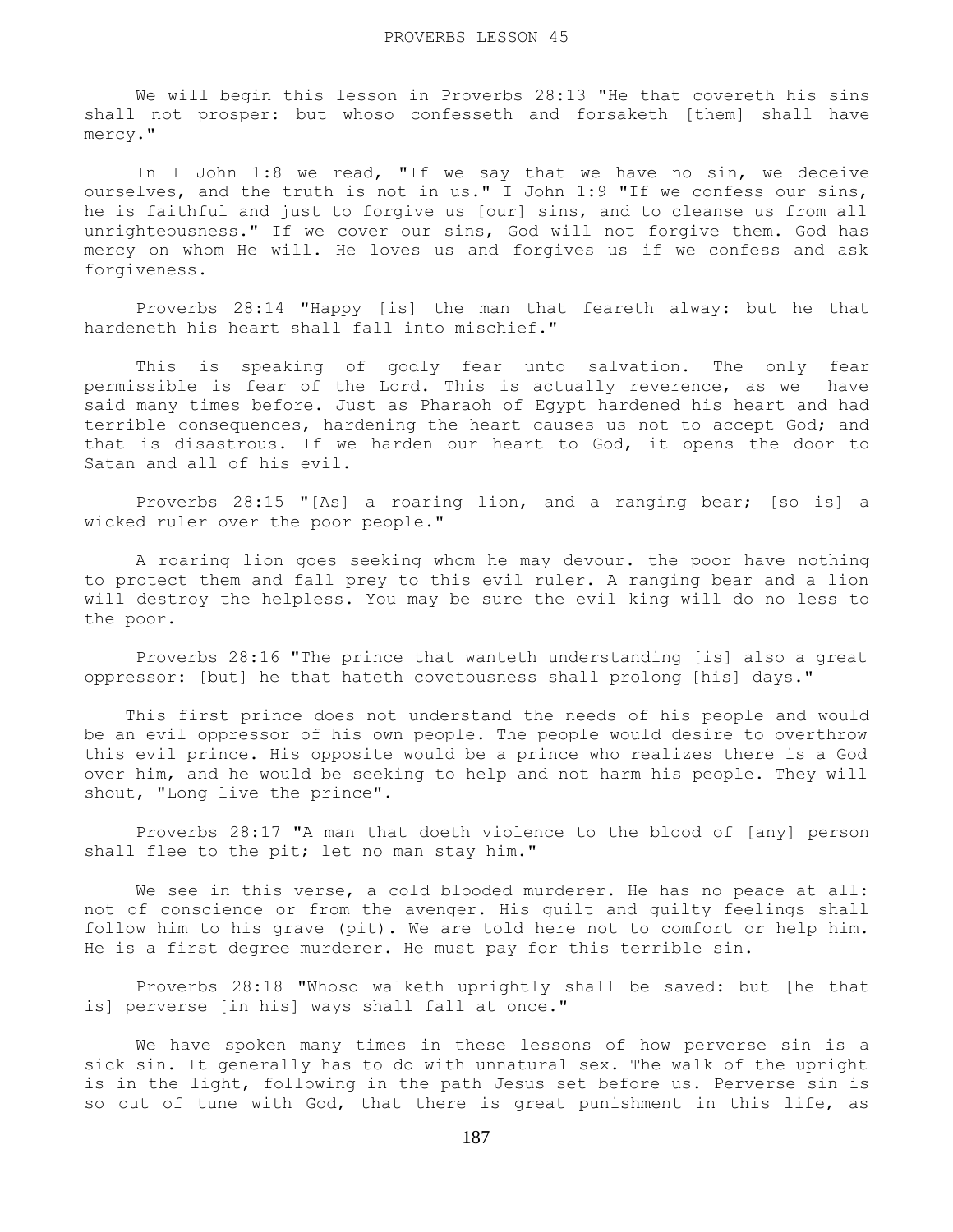well as in the next, for this sin. In one instance, when they would not turn from their perversion, God said turn them over to a reprobate mind (Romans 1:28).

 Proverbs 28:19 "He that tilleth his land shall have plenty of bread: but he that followeth after vain [persons] shall have poverty enough."

 This reminds you again of the prodigal son who had plenty on his father's farm, but he tired of the farm life and went to town. He spent all the money of his inheritance and wound up hungry. Persons who are not afraid to work and grow a garden will always have plenty to eat, but vain living brings poverty.

 Proverbs 28:20 "A faithful man shall abound with blessings: but he that maketh haste to be rich shall not be innocent."

 Just as Abraham was rich in gold, silver, and cattle because he was blessed of God, God will bless you abundantly if you have the faith of Abraham. Abraham was saved and blessed by faith. We are blessed and saved by; faith in the Lord Jesus Christ. Someone in a hurry to get rich is taking short cuts. His ways are not pleasing to God, because they are not honest. God will hold him responsible for the way he made his money. Wealth in itself is not evil. Our attitude toward the wealth can be very evil.

 Proverbs 28:21 "To have respect of persons [is] not good: for for a piece of bread [that] man will transgress."

 We see bribery associated with this. Some judges accept bribes and release someone just because of favors or because of who they are. God expects us to treat all men fairly.

 Proverbs 28:22 "He that hasteth to be rich [hath] an evil eye, and considereth not that poverty shall come upon him."

We see in this man with the evil eye, a man who wants what belongs to others. He has no regard for how he gets what someone else has just as long as he gets it soon. Money or wealth gotten from evil ways and in a hurry has a way of leaving just as fast. Poverty is inevitable for this man, because God will not bless him.

 Proverbs 28:23 "He that rebuketh a man afterwards shall find more favour than he that flattereth with the tongue."

 We see in this a spiritual rebuke of a person who is slipping away from God. A backslider who is helped back to God will thank you for it later. Someone who flatters with the tongue and says everything is okay can do you great harm. Truth is the best rule.

 Proverbs 28:24 "Whoso robbeth his father or his mother, and saith, [It is] no transgression; the same [is] the companion of a destroyer."

This man is not only a robber, but is a robber of his own flesh and blood. Thieves can think of good excuses, but there is no reason to rob. This person not only destroys his parents' living by taking their material goods, but breaks their hearts. as well. He is not a builder, he is a destroyer.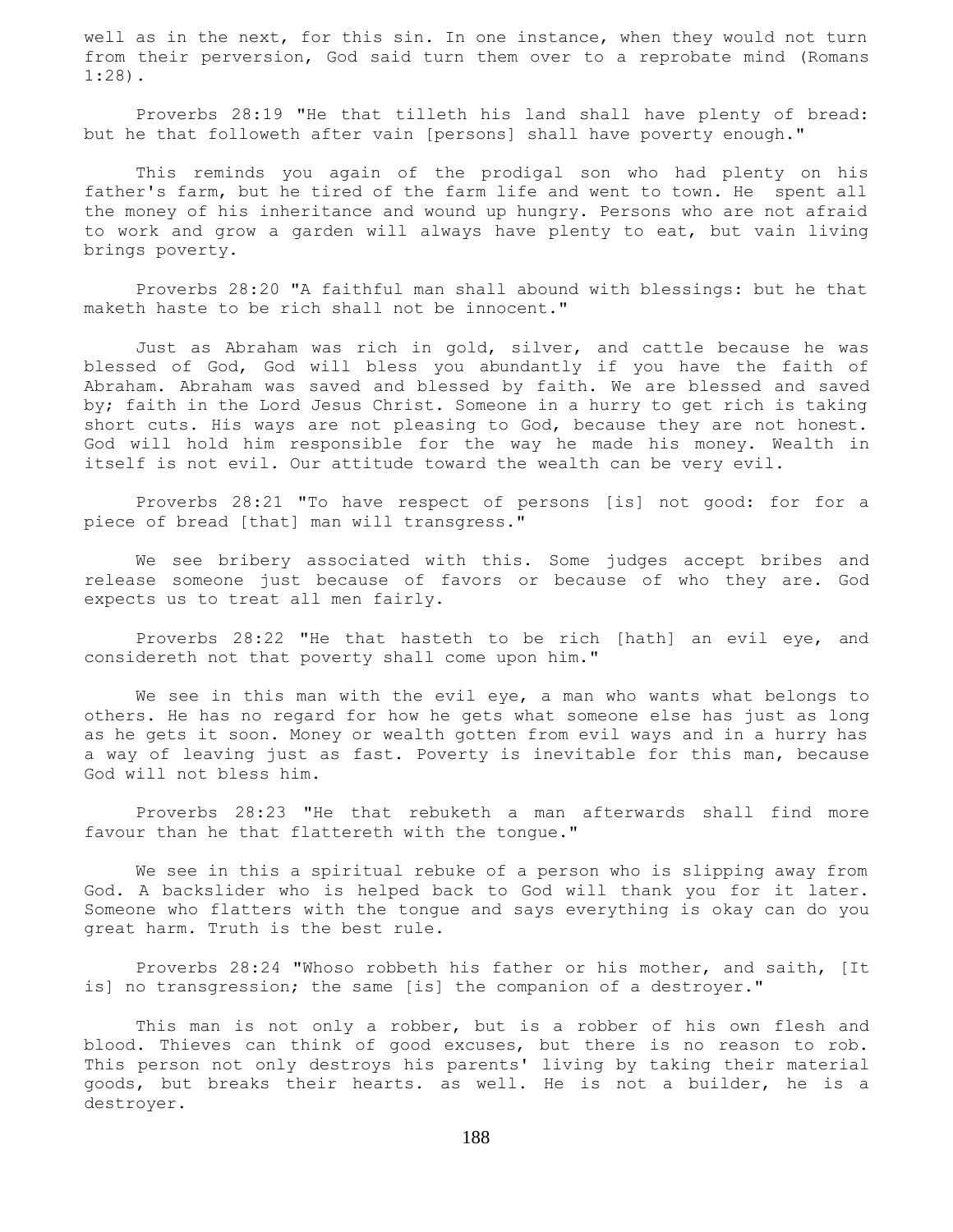Proverbs 28:25 "He that is of a proud heart stirreth up strife: but he that putteth his trust in the LORD shall be made fat."

 A proud heart has to do with being puffed up with self. He stirs up strife because he feels no one has an opinion worth hearing but his own. Trust goes farther than faith. It is when we rest in the Lord. knowing that all is well. When I say "rest", here, I do not mean we stop working. I mean we have complete confidence in the Lord.

 Proverbs 28:26 "He that trusteth in his own heart is a fool: but whoso walketh wisely, he shall be delivered."

 "Walketh" means continues to walk. We must trust in the living God. We cannot trust in ourselves. The wise in heart seek God. Our own thoughts must be under subjection to God's will in our life before we can trust in our heart. God's laws must be written on our heart for us to have a trustworthy heart.

 Proverbs 28:27 "He that giveth unto the poor shall not lack: but he that hideth his eyes shall have many a curse."

 God counts everything you give to the poor as if you were giving to Him. Everything you give to Him is multiplied and given right back to you. You cannot out give God. He that has to give and does not is cursed of God. God loves a cheerful giver.

 Proverbs 28:28 "When the wicked rise, men hide themselves: but when they perish, the righteous increase."

 Wicked rulers cause great trouble to their people when they are in power. We spoke earlier how the ungodly rulers will be overthrown by their people. The righteous shall rise and take their place.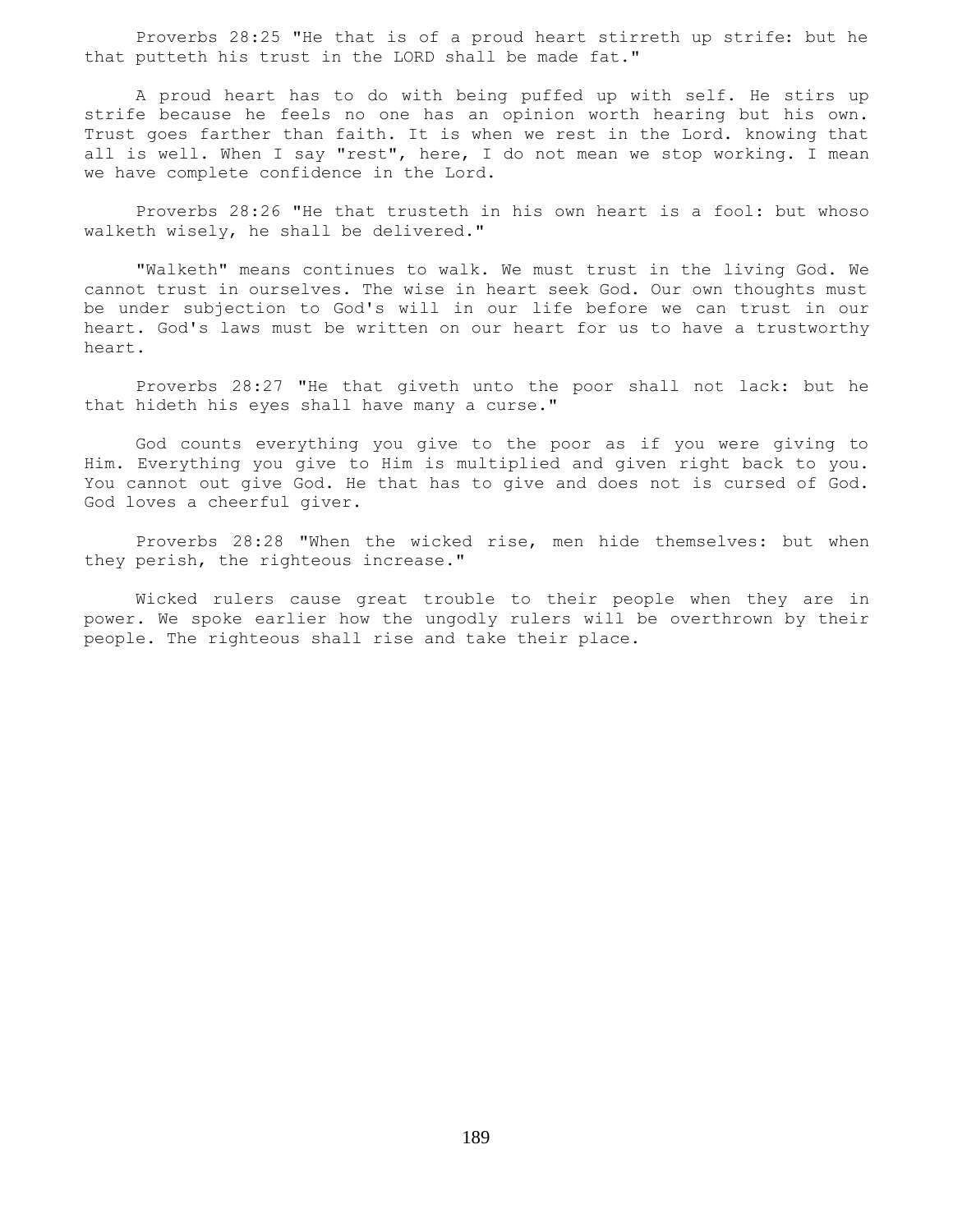1. What should we do with our sins? 2. Why is it important to forsake them? 3. When we confess, what is the Lord faithful to do? 4. Those who harden their heart fall into what? 5. Who in Egypt was a good example of hardening his heart? 6. In verse 14, what kind of fear is spoken of? 7. What 2 things is a wicked ruler over the poor compared to? 8. The prince that wanteth understanding is an 9. What happens to the prince that hates coveting? 10. what is meant by fleeing to the pit? 11. A man that doeth violence to the blood is a \_\_\_\_\_\_\_\_\_\_\_\_. 12. In verse 18, who shall be saved? 13. What is perversion? 14. What do we read in Romans 1:28 about perversion? 15. Who shall have plenty of bread to eat? 16. What New Testament story does verse 19 bring to mind? 17. For a piece of \_\_\_\_\_\_ man will transgress? 18. What kind of an eye does a man who hastens to be rich have? 19. In verse 23, what kind of rebuke is meant? 20. If you rob your father and mother and make excuses for it, you are a what? 21. In verse 25, a proud heart stirs up  $\frac{1}{\sqrt{2}}$ . 22. A man who trusts in his own heart is a  $\blacksquare$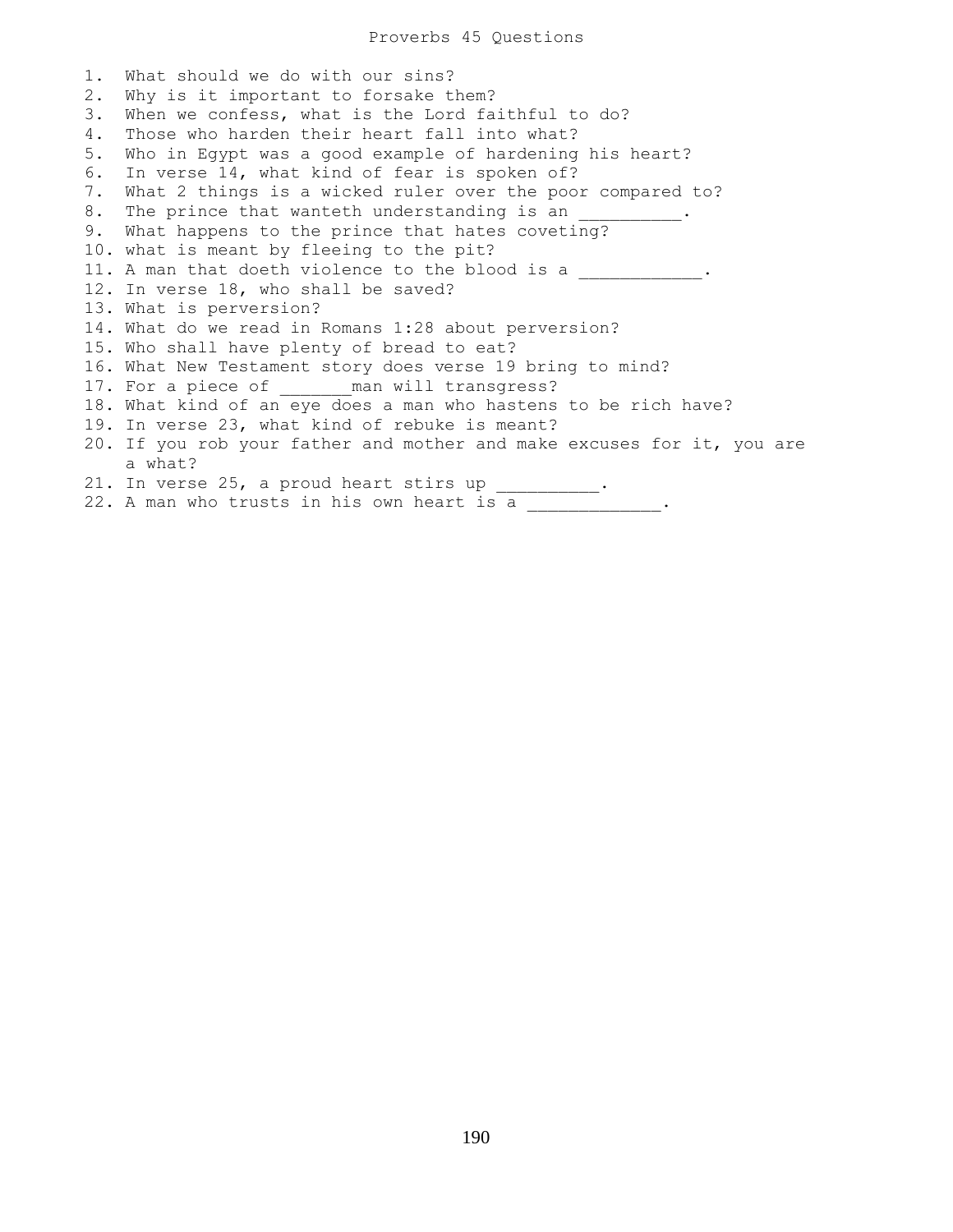We will begin this lesson in Proverbs 29:1 "He, that being often reproved hardeneth [his] neck, shall suddenly be destroyed, and that without remedy."

 We see a man who has been corrected over and over. Every time he was corrected just made him more and more stubborn. "Hardeneth his neck" Just meant stiff necked. His destruction will come suddenly. "Without remedy" indicates that he is doomed, because he never changed. Stubborn self-will has destroyed him.

 Proverbs 29:2 "When the righteous are in authority, the people rejoice: but when the wicked beareth rule, the people mourn."

We see, here, that the welfare of the people is better served under the righteous than the wicked. A righteous man will rule justly. There will be no prejudice or bribing. The truth will be the rule when the righteous are in control. It will be fair to everyone. the poor, the widows, and the homeless will be cared for. On the other hand, when the wicked rule, the order of the day would be to make the wicked ruler richer. Every decision he made would have a selfish motive. He would have no regard for others' welfare, just his own.

 Proverbs 29:3 "Whoso loveth wisdom rejoiceth his father: but he that keepeth company with harlots spendeth [his] substance."

 A man who keeps company with a harlot is an embarrassment to his entire family. His family cannot be proud of who their son is dating and certainly does not want a grandchild from this union. A harlot is one for pay, so the man will spend all of his money on this and wind up poor, as well as being looked down upon.

 Proverbs 29:4 "The king by judgment establisheth the land: but he that receiveth gifts overthroweth it."

 We see, here, the king (just king) brings proper judgement in the land. The whole country is healthy in the rule of a just king. This second half of verse 4 has to do with bribery. The bribe given this evil king determines how he judges. A government based on such selfishness as this can be easily overthrown.

 Proverbs 29:5 "A man that flattereth his neighbour spreadeth a net for his feet."

We see in this flattery, a cover up of the real intentions of the one doing the flattering. There is a hidden motive behind the flattery. A common way of saying this is "whitewashing" it.

 Proverbs 29:6 "In the transgression of an evil man [there is] a snare: but the righteous doth sing and rejoice."

 Sin (transgression) brings sorrow. Repeated sin becomes a habit, and bad habits destroy a man. the snare is the habit of sin we get into and then cannot shake; snared by our own actions and thoughts. The man free from sin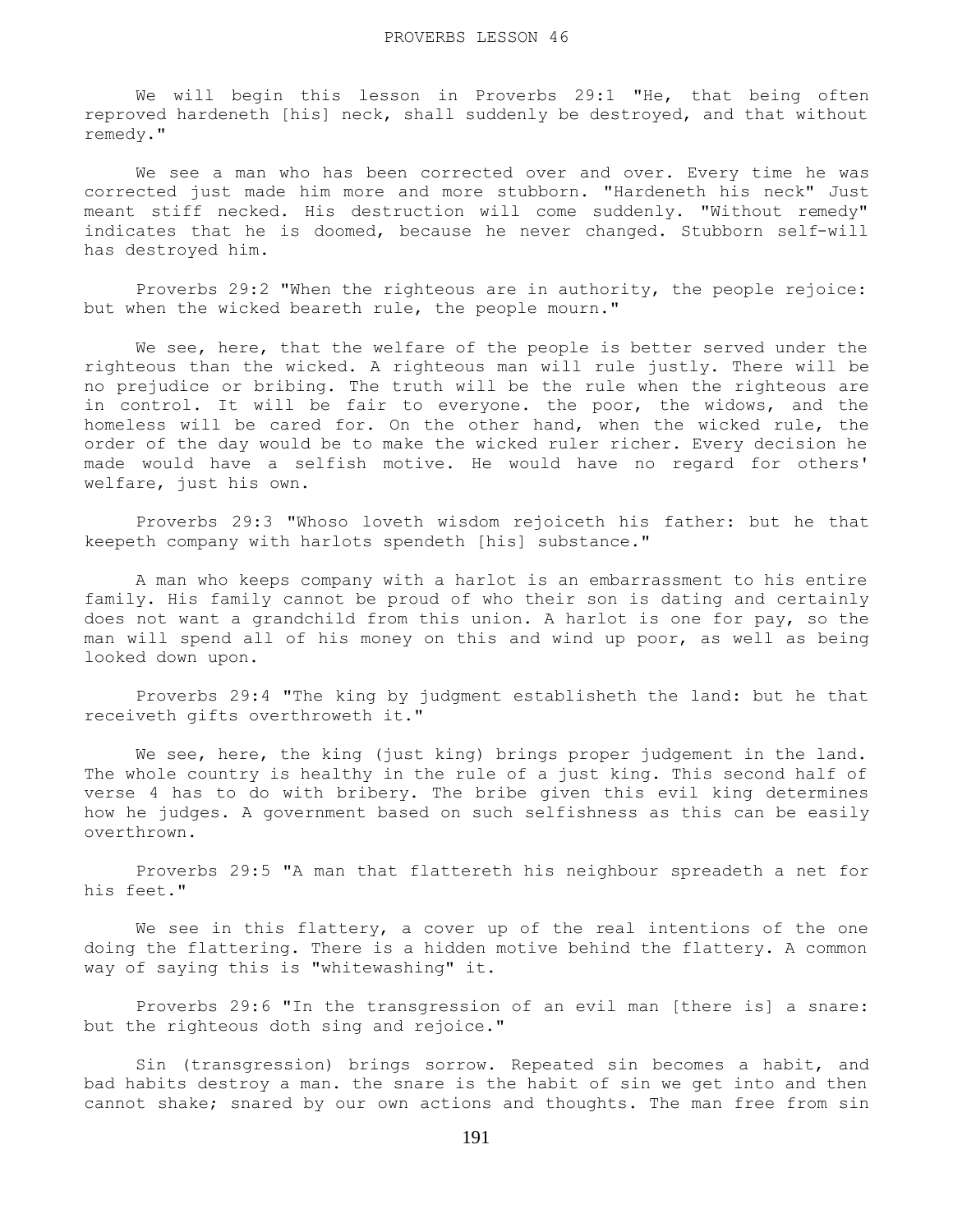is not caught in a snare. He is set free from the clutches of death and knows he has eternal life. This knowledge brings peace and joy unspeakable.

 Proverbs 29:7 "The righteous considereth the cause of the poor: [but] the wicked regardeth not to know [it]."

The righteous man is not a respecter of persons, and he realizes the plight of the poor and helps them whenever he can. The wicked cares for no one but himself. Everything the wicked does has a selfish purpose behind it.

 Proverbs 29:8 "Scornful men bring a city into a snare: but wise [men] turn away wrath."

 Scornful men are never pleased with anyone or anything. These scornful create rebellion and riots and can cause a whole city to be blamed for it. Wise men are peacemakers.

 Proverbs 29:9 "[If] a wise man contendeth with a foolish man, whether he rage or laugh, [there is] no rest."

 "Contendeth" means judge or defend, or plead in this instance. This seems to be (whether in play or a legal problem) there is no way to ever get it settled completely. It is not possible to persuade this evil man to do what is right. He either gets mad, or laughs but does not accept the truth.

 Proverbs 29:10 "The bloodthirsty hate the upright: but the just seek his soul."

We see that the upright are hated by men who are murderers, thieves, and adulterers. The upright tries to help the bloodthirsty repent and be saved. The bloodthirsty feels terrible guilt when they compare themselves with the right, and they hate the upright. The bloodthirsty love no one but themselves, and they will stop at no lengths to get what they want, The just are always seeking to save a soul, even of this bloodthirsty one.

 Proverbs 29:11 "A fool uttereth all his mind: but a wise [man] keepeth it in till afterwards."

 A fool talks all the time. He never has time to listen to anyone else and learn, because he never stops talking. He likes to hear himself. The wise man listens and considers everything. He never speaks until he has fully considered everything.

 Proverbs 29:12 "If a ruler hearken to lies, all his servants [are] wicked."

 Whatever rules the ruler sets are rules for all the people. A wicked ruler who listens to lies can expect all of his people to lie, also.

 Proverbs 29:13 "The poor and the deceitful man meet together: the LORD lighteneth both their eyes."

We see, here, that if the poor and the deceitful come together and try to settle their differences, the Lord will open their eyes and let them see.

192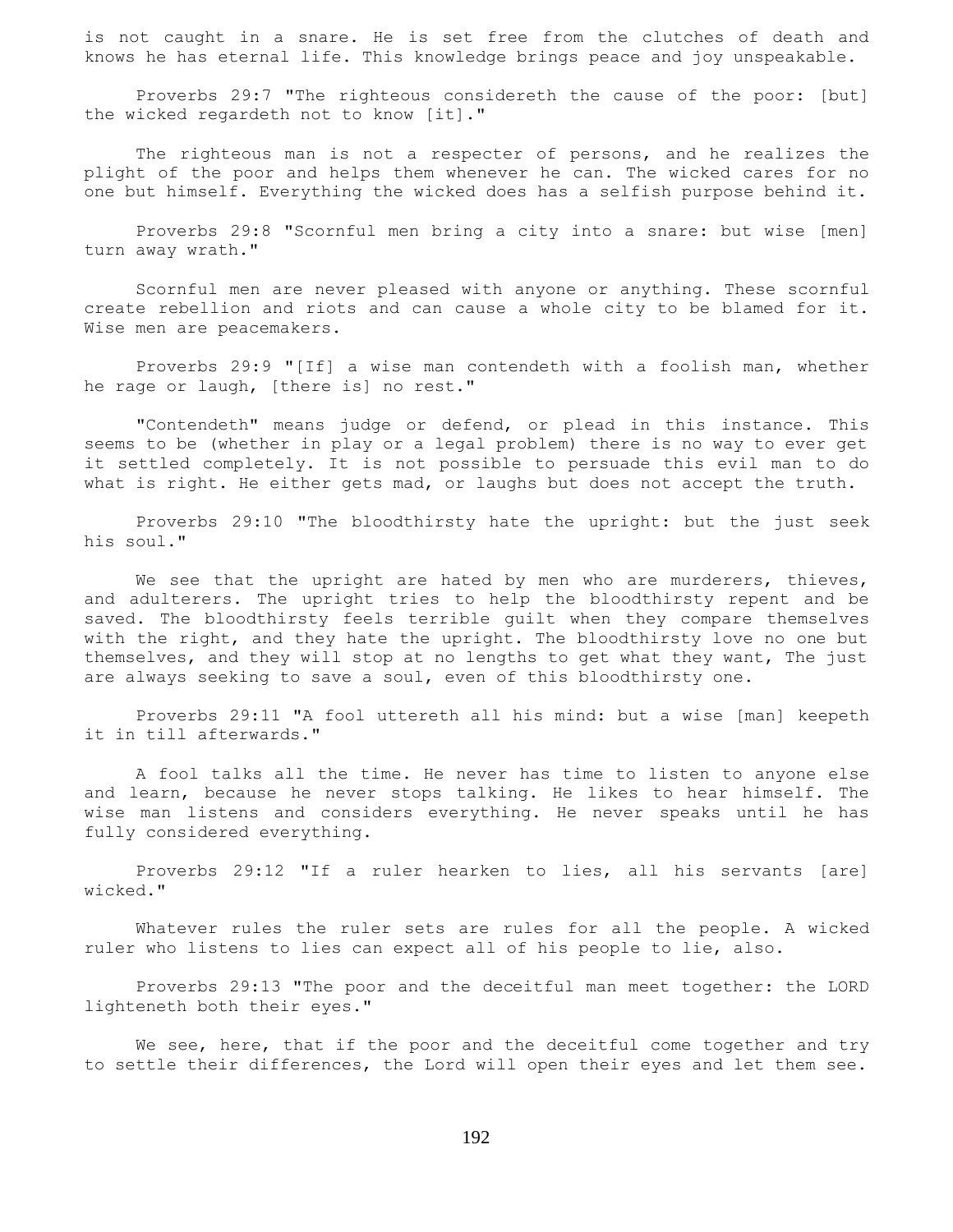Proverbs 29:14 "The king that faithfully judgeth the poor, his throne shall be established for ever."

We see, here, a king who is not led astray by riches, but is fair to all of his subjects, Rich and poor alike. We see a king with such a good reputation with all of his subjects that his throne will pass on to the descendents. Hs people will be pleased with their government and will not want to overthrow it.

 Proverbs 29:15 "The rod and reproof give wisdom: but a child left [to himself] bringeth his mother to shame."

 Sometimes a whipping with the correction makes a more lasting lesson. If a child is left to have his own way, he will wind up spoiled; and no one enjoys being around a child who knows no discipline. It shames his mother.

 Proverbs 29:16 "When the wicked are multiplied, transgression increaseth: but the righteous shall see their fall."

When the morals of most of the people are bad, sin increases rapidly. Leave them alone, and they will destroy each other. The righteous receive the blessings of God and watch the failures of the transgressors.

 Proverbs 29:17 "Correct thy son, and he shall give thee rest; yea, he shall give delight unto thy soul."

When you train a son correctly, you have nothing to fear from his behavior. A good son brings pleasure and good memories to his parents.

 Proverbs 29:18 "Where [there is] no vision, the people perish: but he that keepeth the law, happy [is] he."

There are several ways to look at this. This could mean, if you are not looking ahead and planning on accomplishing a goal in your life. you have no life. A vision from God can be the will of God being revealed to you in a supernatural way. To lose sight of the will of God would certainly cause us to perish. The person who knows the will of God and is living in that will is very happy and contented, knowing they are pleasing God.

 Proverbs 29:19 "A servant will not be corrected by words: for though he understand he will not answer."

 This is speaking of a servant who is disobedient. He can easily hear what you are saying, but words will not move him. He understands only rough treatment.

 Proverbs 29:20 "Seest thou a man [that is] hasty in his words? [there is] more hope of a fool than of him."

 This is speaking of a man that speaks before he thinks. He is always in trouble, because he speaks before he thinks. In James, we are told to be swift to hear and slow to speak. If you talk all the time, you cannot and will not take instruction, so you never improve. The fool perhaps will listen and finally understand.

193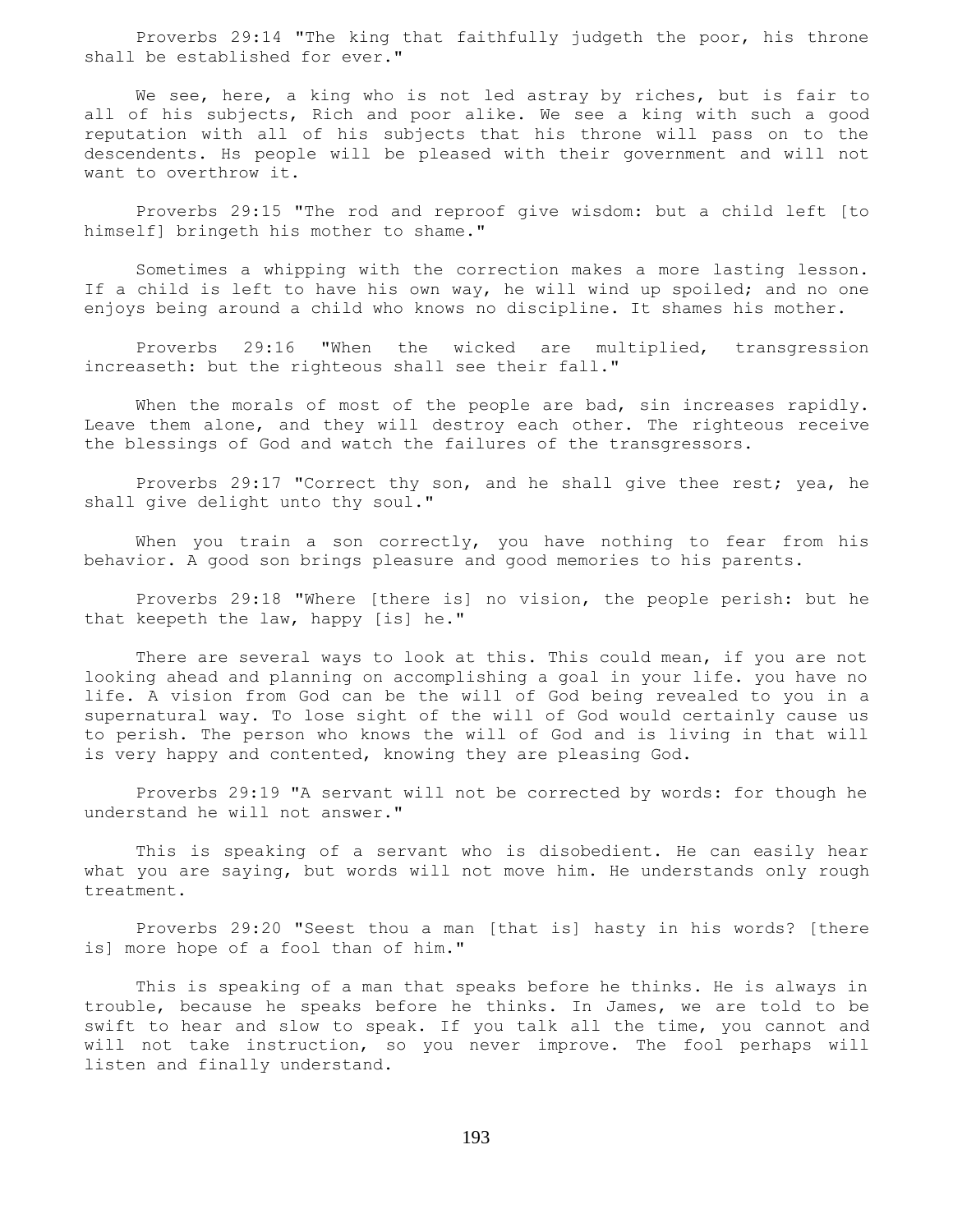Proverbs 29:21 "He that delicately bringeth up his servant from a child shall have him become [his] son at the length."

 If the servant comes to you as a child and lives with you, he becomes like a member of the family. You become fond of him, and it is hard to think of him as a servant. He becomes a member of the family.

 Proverbs 29:22 " An angry man stirreth up strife, and a furious man aboundeth in transgression."

 This is describing the angry, furious man we have discussed before. His fits of temper cause problems, not only for himself, but for all those around him. His anger causes him to sin because anger, hate, Jealousy, and murder are all related and all are sin.

 Proverbs 29:23 "A man's pride shall bring him low: but honour shall uphold the humble in spirit."

 God loves the humble. In fact, everyone loves the humble person, and others build the humble up. A man with pride is so self-centered that others are not fond of him; and, actually, his arrogance is what brings him low in the sight of others.

 Proverbs 29:24 "Whoso is partner with a thief hateth his own soul: he heareth cursing, and bewrayeth [it] not."

 To be partner with a thief makes you a thief, also. Even if you did not steal, you would be guilty by association. We see, here, in the last part of this, it is speaking of knowing of a sin and not speaking out to reveal the sin. If you hide the sin, even if you did not commit the crime, you would be an accomplice and punished along with the criminal.

 Proverbs 29:25 "The fear of man bringeth a snare: but whoso putteth his trust in the LORD shall be safe."

 Fear is lack of faith. If we have faith in the Lord, we have nothing to fear. To fear man and what he can do to you is sin. Trust in the Lord with all your heart, and He shall give you peace and rest.

 Proverbs 29:26 "Many seek the ruler's favour; but [every] man's judgment [cometh] from the LORD."

 We see by this that the only true and lasting Judge is the Lord Jesus Christ. He is the Judge of all the world and will Judge the ruler and the ruled alike. Many seek to get special treatment on the earth from a ruler by doing special things for him, but the Judge who decides our fate for all of eternity is the Lord.

 Proverbs 29:27 "An unjust man [is] an abomination to the just: and [he that is] upright in the way [is] abomination to the wicked."

 Christians, who are living upright before the Lord, are really disappointed with those who will not accept the ways of the Lord. The unjust's ways are not desirable at all to those who walk uprightly before the Lord. The unjust look at the upright and actually feel guilt for their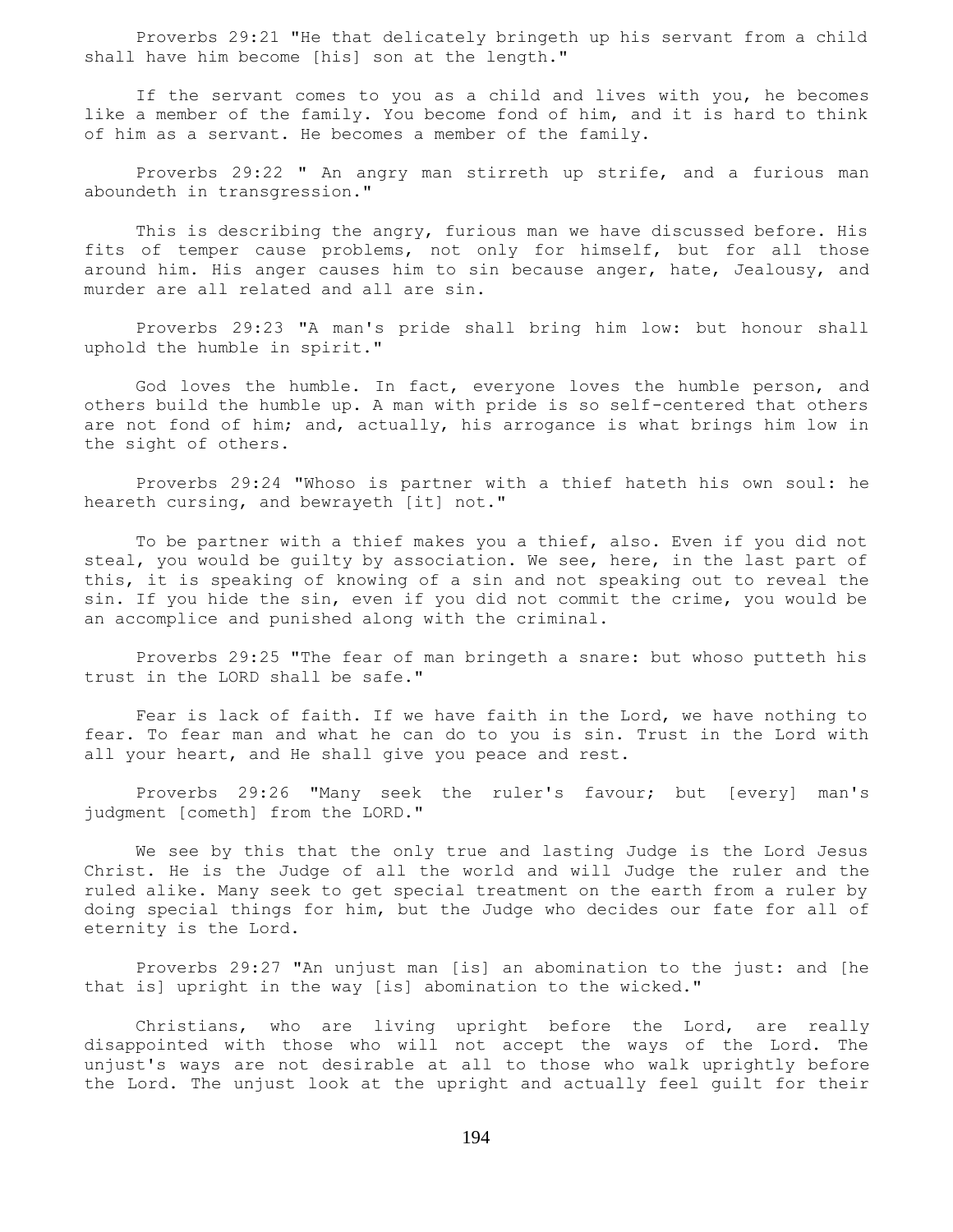own lives. I believe they hate the ways of the upright, because their ways make them feel guilty of their sins.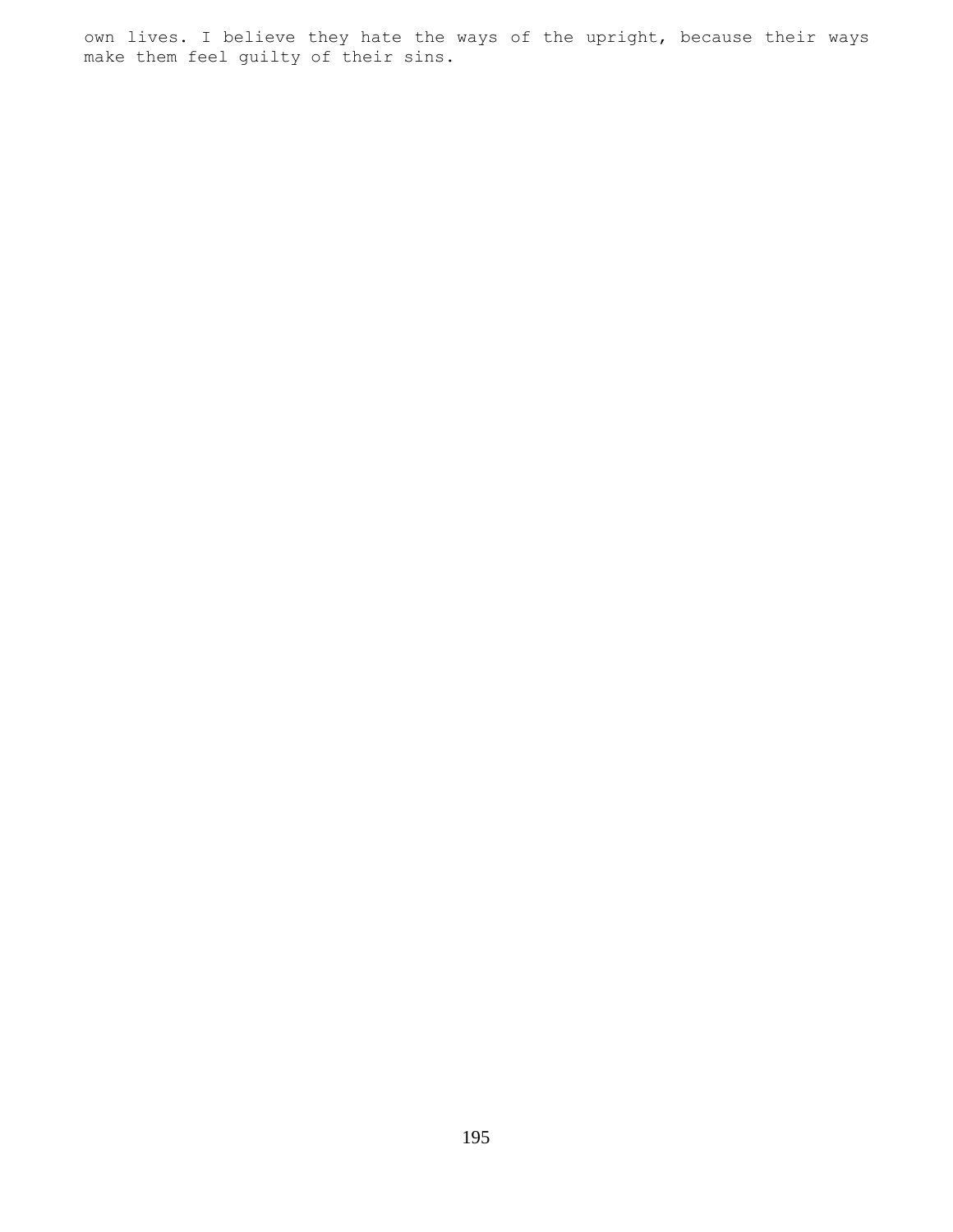1. One who is often reproved does what? 2. What will eventually happen to this person? 3. What does "without remedy" indicate? 4. When the righteous are in authority, the people  $\cdots$ 5. When the wicked rule, the people \_\_\_\_\_\_\_\_\_. 6. How will a righteous man rule? 7. What happens to those who spend their time with harlots? 8. The king of judgement establishes the 9. A man who flatters his neighbor is really doing what? 10. Sin or transgression brings what? 11. What is meant by a snare? 12. Scornful men bring a city into a 13. What does "contendeth" mean in verse 9? 14. If a wise and a foolish man contend with each other, what is the outcome? 15. Who do the bloodthirsty hate? 16. What does "uttereth all his mind" mean? 17. What happens to the servants of a ruler who listens to lies? 18. What type of king establishes his rule forever? 19. What happens to the mother of a child who is never corrected? 20. Correct thy son, and he shall give thee\_\_\_\_\_\_\_\_\_\_\_. 21. Where there is no vision the people\_\_\_\_\_\_\_\_. 22. What can a vision of God reveal to you? 23. What type of servant is verse 19 talking about? 24. There is more hope for a fool than a man of \_\_\_\_\_\_\_\_\_ words. 25. A servant raised from a child in a home becomes a \_\_\_\_\_\_\_\_\_. 26. An angry and a furious man abound in \_\_\_\_\_\_\_\_\_\_. 27. Pride shall bring a man low. God loves the \_\_\_\_\_\_\_\_. 28. Whoso is partner with a thief hateth his own \_\_\_\_\_\_\_\_\_\_ 29. If you hide a crime, what does that make you? 30. Fear is what? 31. Trust in the Lord and He will bring you what? 32. Who is the Judge of all the world?

33. Why do the unjust hate the just?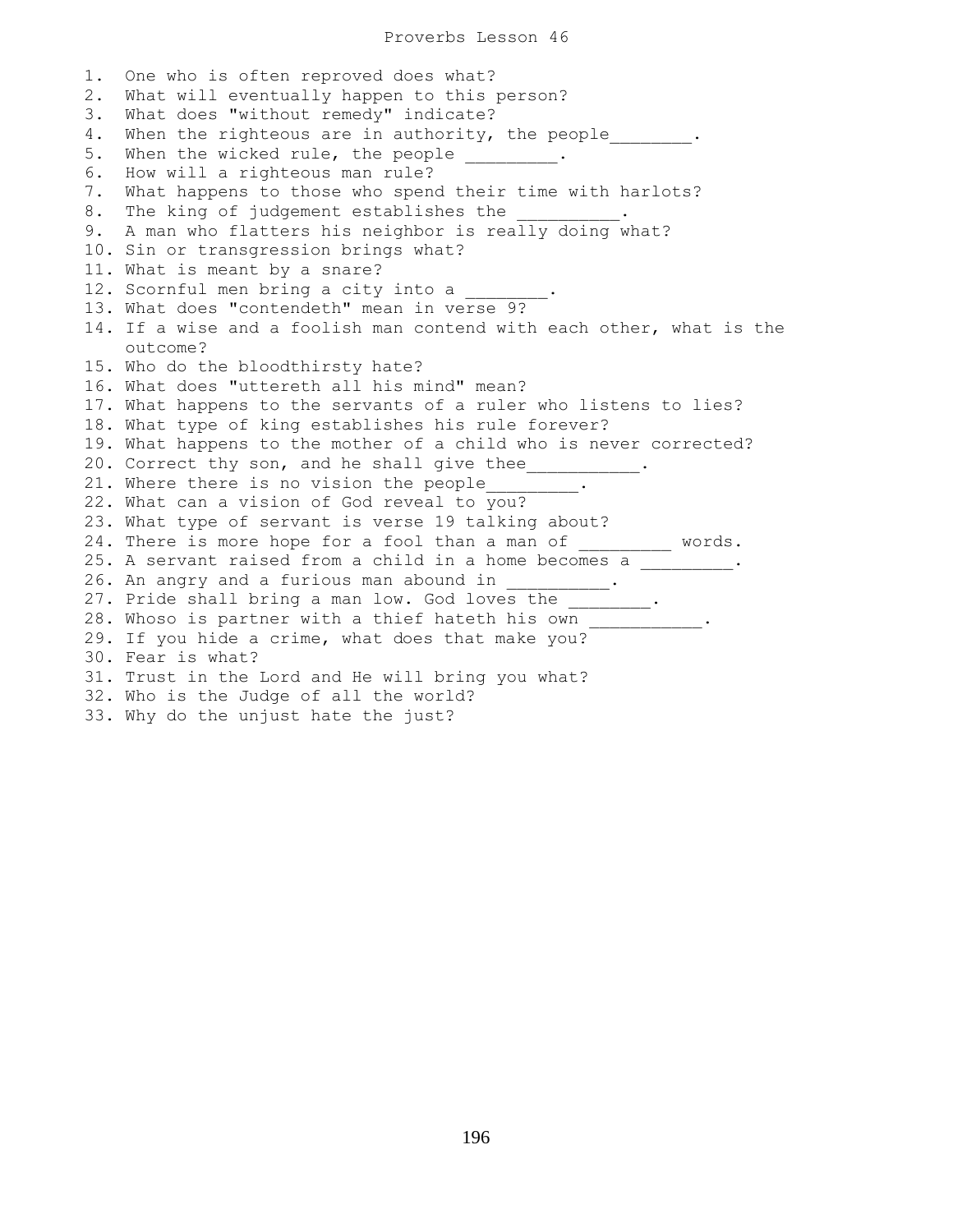We will begin this lesson in Proverbs 30:1 "The words of Agur the son of Jakeh, [even] the prophecy: the man spake unto Ithiel, even unto Ithiel and Ucal,"

 No one knows for sure who these names are. Some believe they are a description of Solomon and David. "agur" means gathered (many believe this is fanciful name for Solomon). "Jakeh" means obey or obedient. Here, again, many believe this to be a symbolic name of Solomon. "Ithiel" means God has arrived. This, too, is believed not to be a person, but a symbolic name. "Ucal" means devoured. Here, again, this name has no history before or after this mention.

 Proverbs 30:2 "Surely I [am] more brutish than [any] man, and have not the understanding of a man." Proverbs 30:3 "I neither learned wisdom, nor have the knowledge of the holy."

 This could be Solomon speaking, because it appears from this that the more he learned of God, the more aware he became of how little he knew. You do not learn wisdom. Wisdom is a gift from God. I think verse 2 and 3 above, is a sudden realization that no man truly knows God. In verse 2, he is saying that he is no more than a brutish beast in understanding. Only the very wise realize how little they know. This makes me think even more that this is Solomon speaking. No one except God. Jesus, and the Holy Spirit have knowledge of the holy.

 Proverbs 30:4 "Who hath ascended up into heaven, or descended? who hath gathered the wind in his fists? who hath bound the waters in a garment? who hath established all the ends of the earth? what [is] his name, and what [is] his son's name, if thou canst tell?"

 The answer, of course, is Almighty God, but I believe this is saying what mere man can know Him. For sure, someone bigger than you and I. Someone that mere man can only speculate about. If we were to think of all the names in the Bible for God and could accumulate them into one name. that would be the name of the personality that created all of this. This would be the unspeakable name of God. We know that power will be given in it, over it, and under it; and that at the name of Jesus all will bow.

 Proverbs 30:5 "Every word of God [is] pure: he [is] a shield unto them that put their trust in him."

 In John 1:1 we read. "In the beginning was the Word, and the Word was with God, and the Word was God." John 1:2 "The same was in the beginning with God." John 1:3 "All things were made by him; and without him was not any thing made that was made." In Ephesians 6:16 "Above all, taking the shield of faith, wherewith ye shall be able to quench all the fiery darts of the wicked." Our shield is our faith in the Lord Jesus Christ.

 Proverbs 30:6 "Add thou not unto his words, lest he reprove thee, and thou be found a liar."

 We are warned in the last book of Revelation not to add or take away from the Bible. Every man is a liar, but the Word of God is Truth.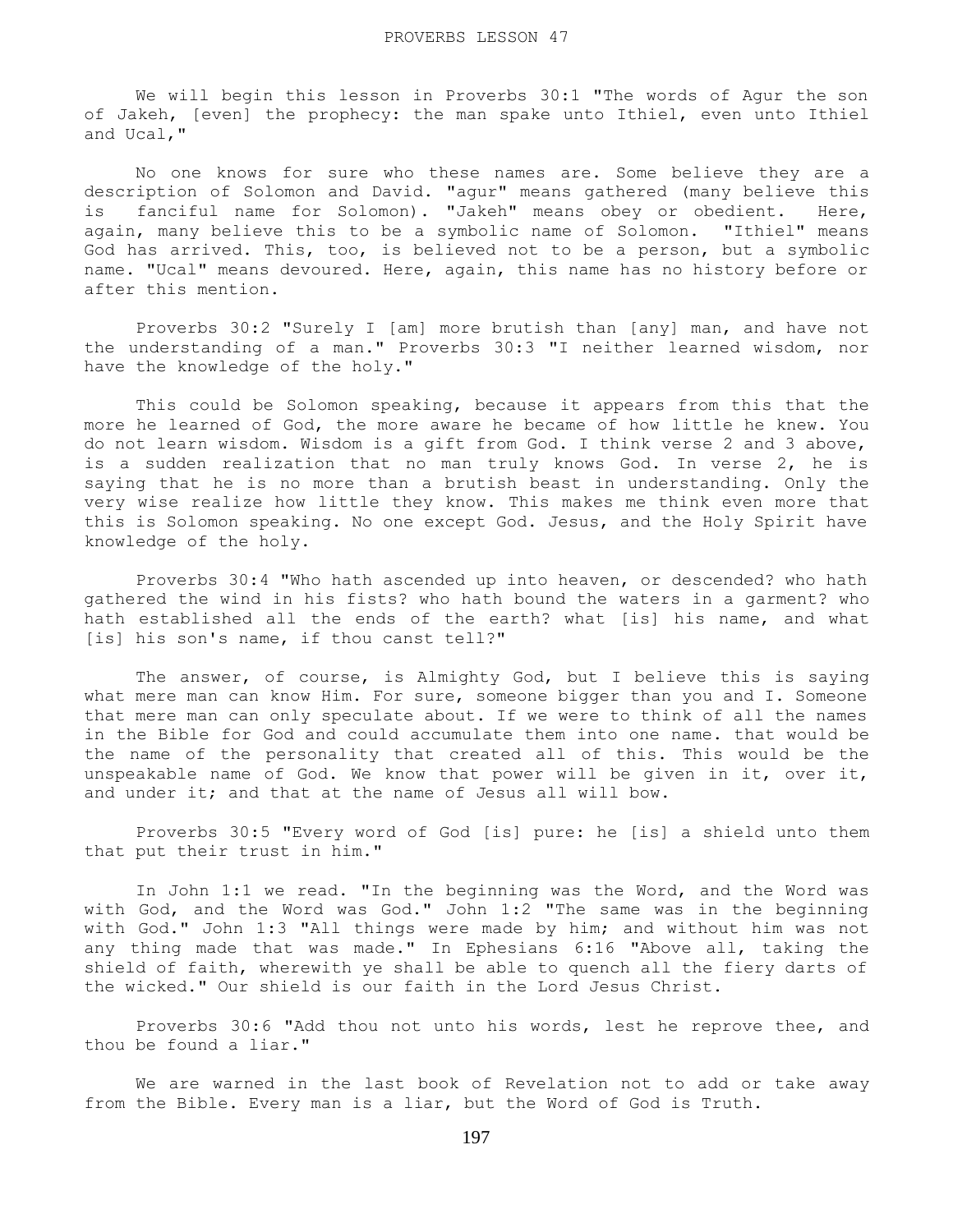Proverbs 30:7 "Two [things] have I required of thee; deny me [them] not before I die:" Proverbs 30:8 "Remove far from me vanity and lies: give me neither poverty nor riches; feed me with food convenient for me:"

 This seems to be a prayer to God asking only 2 things for the rest of his life. Vanity and lies are one. He ask to not lie and be vain, and that he not be overcome by wealth and poverty. That he might be satisfied with whatever food the Lord provides. This should certainly be our prayer, as well. Most sin comes because of vanity and lies and because of greed. God help us to walk in your ways and not our own.

 Proverbs 30:9 "Lest I be full, and deny [thee], and say, Who [is] the LORD? or lest I be poor, and steal, and take the name of my God [in vain]."

 This is why he prayed to not be poor or rich. People find it easier to seek the Lord when they have needs in their life. Sometimes the wealthy feel so self-sufficient that they do not seek God. The very poor sometime turn their back on God, because they feel He doesn't love them; and they steal and curse to drag themselves out of poverty.

 Proverbs 30:10 "Accuse not a servant unto his master, lest he curse thee, and thou be found guilty."

We see, here, that slandering a man's servant can backfire on you and bring a curse on you.

 Proverbs 30:11 "[There is] a generation [that] curseth their father, and doth not bless their mother."

The generation they are talking about is in the end times. In  $2^{nd}$ Timothy 3, it speaks of being disobedient to parents. This is our time. Children have no respect for parents. The commandment of God says honor your mother and father, but our generation does not.

 Proverbs 30:12 "[There is] a generation [that are] pure in their own eyes, and [yet] is not washed from their filthiness."

 In this same third chapter of II Timothy describing the last days, it speaks of lovers of their own selves. Our generation is a rebellious generation which has a form of godliness, but denies the power thereof. Lust of the flesh is the sin of our day. In our generation, the churches are forgetting that to be truly clean and pure, we must be washed in the blood of the Lamb. they are trying to take the blood out of our church services. Only the blood of Jesus can wash us and make us white as snow.

 Proverbs 30:13 "[There is] a generation, O how lofty are their eyes! and their eyelids are lifted up."

 This, too, is our generation. In II Timothy 3:2 we read. "For men shall be lovers of their own selves, covetous, boasters, proud, blasphemers, disobedient to parents, unthankful, unholy," Some of our churches are even telling their people that they can become God. We are an evil generation. Lucifer was tossed out of heaven for these same thoughts. Prideful and arrogant people are not humble. We must be humble to have God in our lives.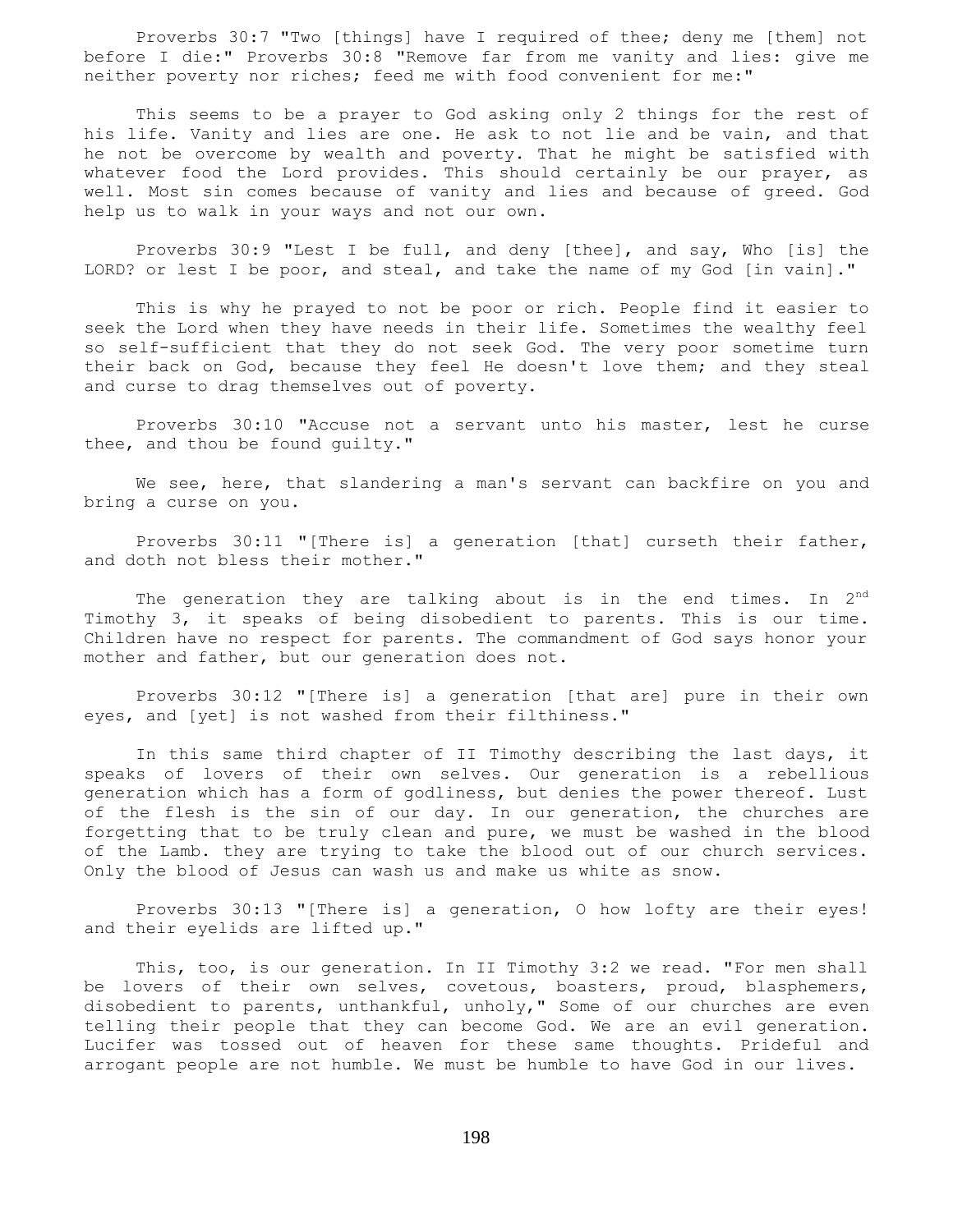Proverbs 30:14 "[There is] a generation, whose teeth [are as] swords, and their jaw teeth [as] knives, to devour the poor from off the earth, and the needy from [among] men."

 In II Timothy, again, our generation is lacking in natural affection. We are so caught up in ourselves, that we do not bother with the needs of the less fortunate. The church has turned the poor over to the state. To truly be able to sympathize with the poor, we need to have walked in their shoes.

 Proverbs 30:15 "The horseleach hath two daughters, [crying], Give, give. There are three [things that] are never satisfied, [yea], four [things] say not, [It is] enough:" Proverbs 30:16 "The grave; and the barren womb; the earth [that] is not filled with water; and the fire [that] saith not, [It is] enough."

 A leach or a blood sucker hangs on until torn from the flesh. The greed for these things are over-emphasized in this "horseleach". The grave always has room for more. As long as one person is alive, there is room for that one more. All women who have not been able to have a child are never satisfied. Many of them adopt because the desire for children is so great. the Hebrews thought it to be a curse. Most women feel cheated that they have not had children. The earth drinks in all the water that is rained upon it. The more wood that is put on the fire just makes it burn hotter. It will take all the wood you feed it.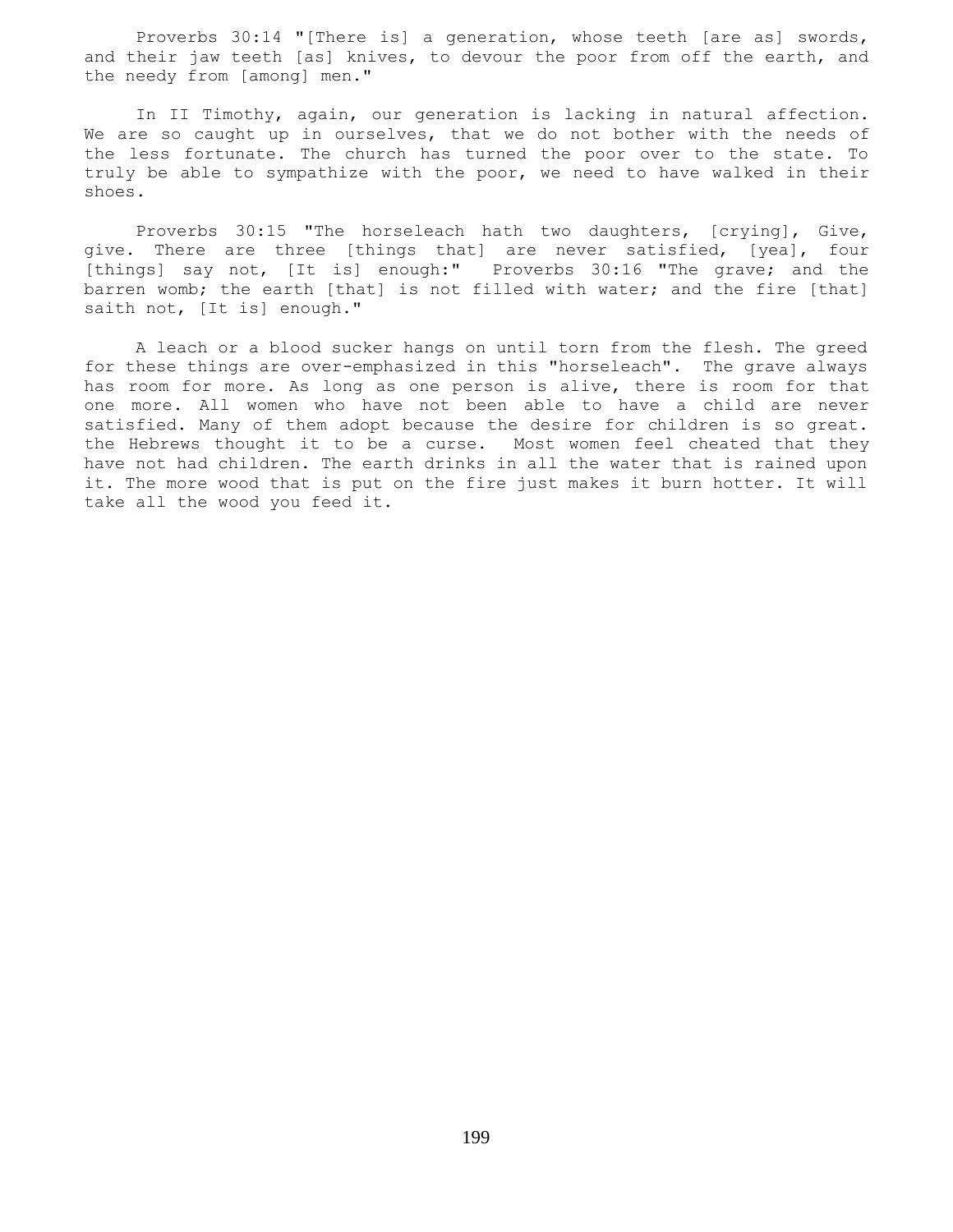1. What does "agur" mean? 2. What does "Jakeh" mean? 3. What does "Ithiel" mean? 4. What does "Ucal" mean? 5. Who do most believe these are symbolic of? 6. What is meant by "being more brutish than any man"? 7. Why did he say "I neither learned wisdom"? 8. What is suddenly realized in verse 2 and 3? 9. Who has the only true knowledge of the holy? 10. In verse 4. what questions are asked? 11. What name could we give in answer? 12. Every word of God is 13. What is our shield? 14. Who created everything? 15. Why are we not to add to His words? 16. What did he pray for? 17. What does most sin come from? 18. What was he afraid of doing if he were poor? 19. Who should you not accuse to his mother? 20. In verse 11. the generation curses whom? 21. When will this generation be? 22. What is meant by being pure in your own eyes? 23. What is the only way to be really white as snow? 24. What 2 types of people are not humble? 25. What are the teeth of those who devour the poor like? 26. What is said to have two daughters crying, "Give, give"? 27. What 4 things are never satisfied?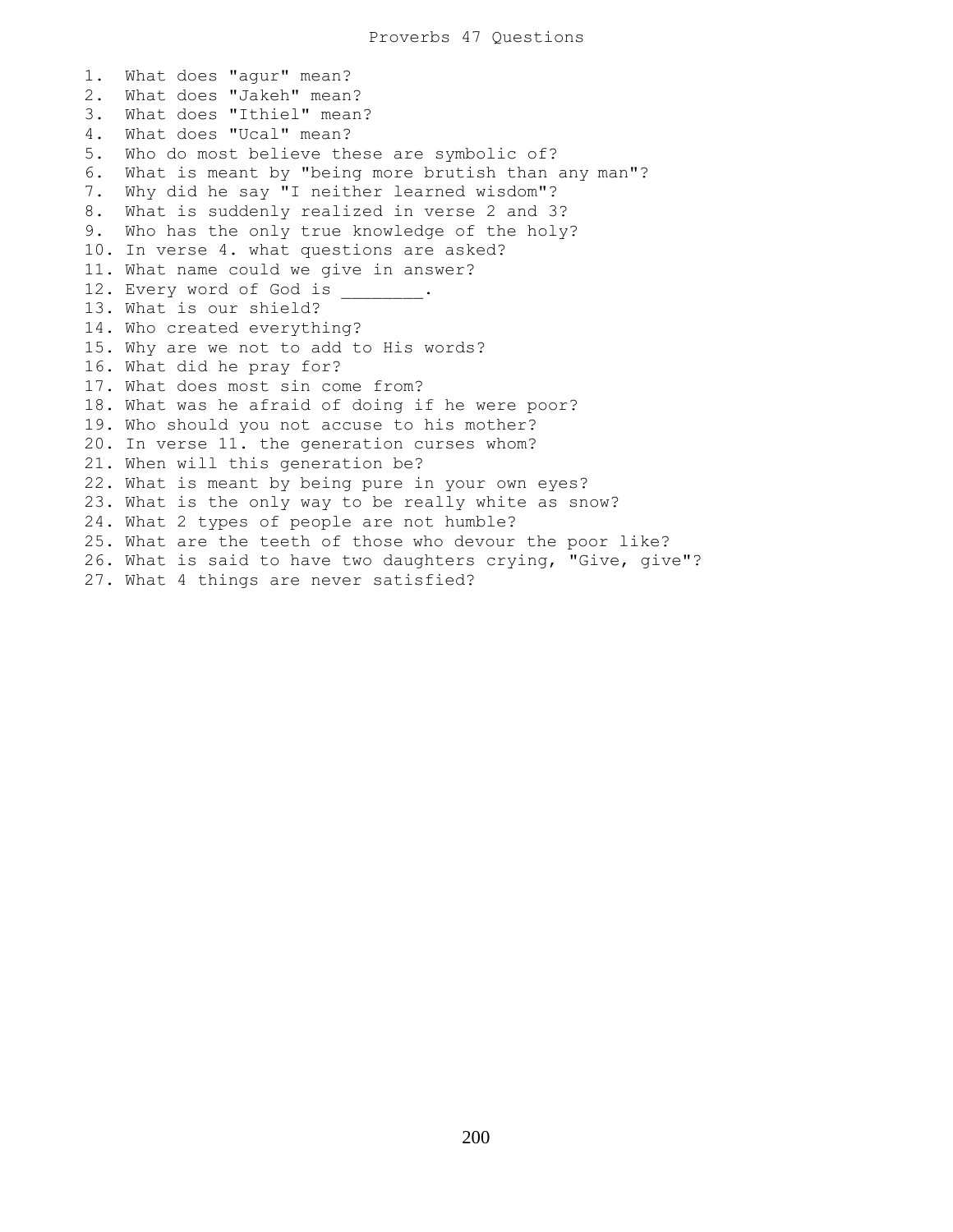We will begin this lesson in Proverbs 30:17 "The eye [that] mocketh at [his] father, and despiseth to obey [his] mother, the ravens of the valley shall pick it out, and the young eagles shall eat it."

 We see here that the eye reveals what is in the heart of man. This person shall come to an untimely death, and his body will be left to the vultures. They peck the eyes of the dead out first before they eat the body.

 Proverbs 30:18 "There be three [things which] are too wonderful for me, yea, four which I know not:"

 He is just saying in this, that these four things are a wonderful mystery which man cannot begin to understand.

 Proverbs 30:19 "The way of an eagle in the air; the way of a serpent upon a rock; the way of a ship in the midst of the sea; and the way of a man with a maid."

 Men look at the eagle flying through the sky and wish that they might fly, as well. There is no trace from where they came, or where they go, or even how they can stay up there in mid-air. The amazing thing in this is how the snake slithers across a rock. A ship in a large body of water leaves a mystery as to how it floats and how it finds its way to port. The way of a man with a maid has been a mystery for all time. How two people destined of God to become one, can single each other out in all the mass of humanity, and find the mate so right for them that they will stay together until death do them part is one of the greatest mysteries to me. If we were to look at these four things from a spiritual standpoint, we would see in the eagle the symbol of God. In the serpent, we see the symbol of Satan. We would see in the ship, the symbol of the church or the Christian on the sea of life; and we would see in the man with the maid, Christ and his bride (the church).

 Proverbs 30:20 "Such [is] the way of an adulterous woman; she eateth, and wipeth her mouth, and saith, I have done no wickedness."

 We see in this adulterous woman who covers her sin a deception not only deceiving others, but herself, as well. Her heart is so hardened that she feels no guilt and shame.

 Proverbs 30:21 "For three [things] the earth is disquieted, and for four [which] it cannot bear:" Proverbs 30:22 "For a servant when he reigneth; and a fool when he is filled with meat;" Proverbs 30:23 "For an odious [woman] when she is married; and an handmaid that is heir to her mistress."

 These four things make living very uncomfortable. They really are things which should not be. These four cause much pain to all parties involved. A servant is really not suited to be a ruler, and sudden power many times turns the head of the person elevated. This fool who suddenly has more than he needs, over-indulges and makes himself even more of a fool. this "odious woman" is an undesirable woman, perhaps because she is not attractive or has unattractive ways. If she does get married, she is ill-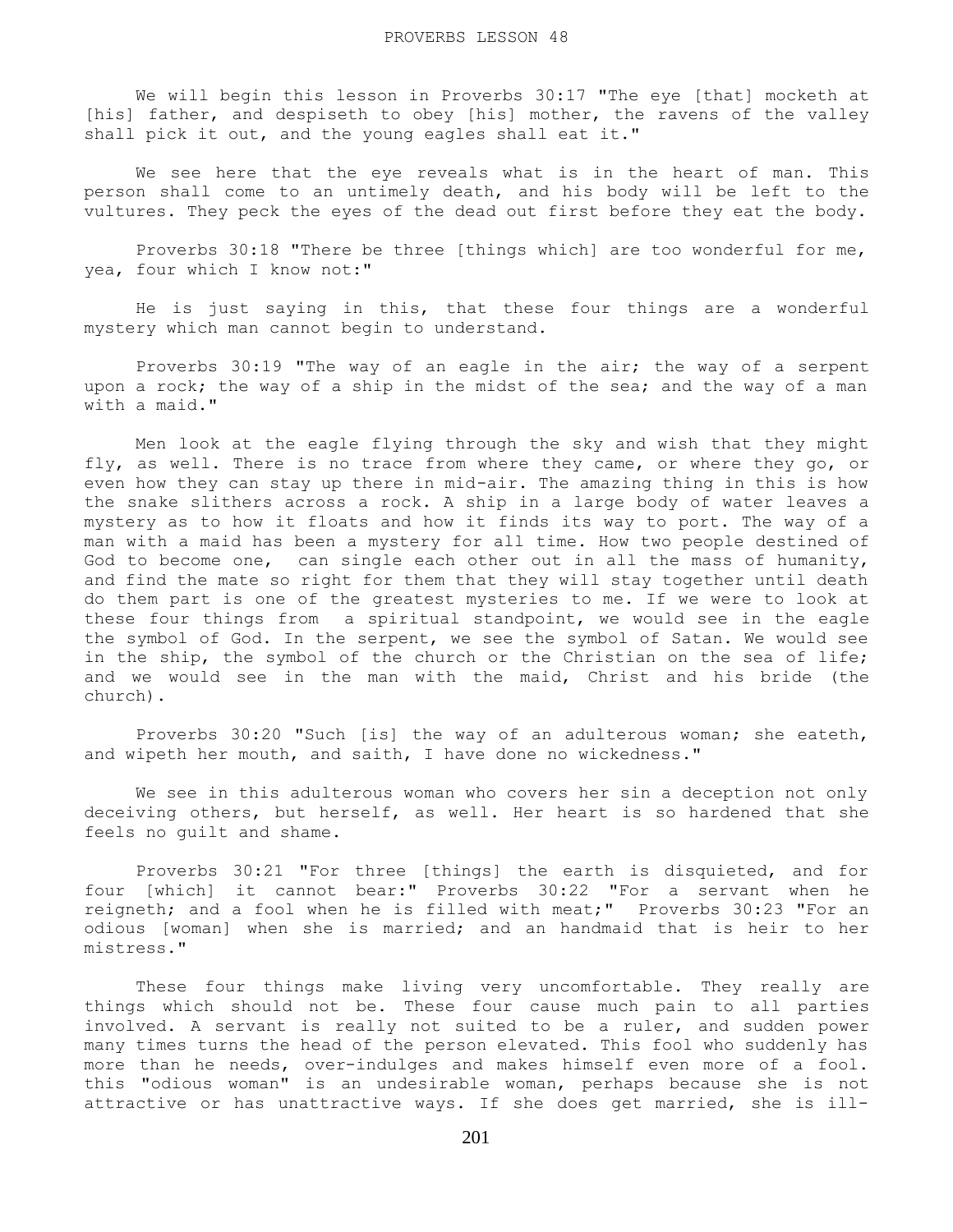tempered and possibly will drive her mate away. This handmaid who obtains the wealth of her mistress, whether by death of the mistress or some trickery, would certainly cause her to be arrogant and difficult to get along with.

 Proverbs 30:24 "There be four [things which are] little upon the earth, but they [are] exceeding wise:" Proverbs 30:25 "The ants [are] a people not strong, yet they prepare their meat in the summer;" Proverbs  $30:26$  "The conies [are but] a feeble folk, yet make they their houses in the rocks;" Proverbs 30:27 "The locusts have no king, yet go they forth all of them by bands;" Proverbs 30:28 "The spider taketh hold with her hands, and is in kings' palaces."

 These four are little in stature, but not in accomplishments. The natural instincts of all four make them very wise. We could take a lesson from each of them. Ants live in communities and work together as a unit. They are the opposite of the sluggard or slothful man. They are very industrious. Man could take a lesson from them in that they store in summer for use in winter. These animals called conies live in the rocks for security. the locusts act as one body and work together. The spider works with its hands and winds up in palaces. The way to succeed is to work our way up.

 Proverbs 30:29 "There be three [things] which go well, yea, four are comely in going:" Proverbs 30:30 "A lion [which is] strongest among beasts, and turneth not away for any;" Proverbs 30:31 "A greyhound; an he goat also; and a king, against whom [there is] no rising up."

We see in these four that they go with great poise and have no fear. The "lion" is the king of the beasts and fears nothing in the jungle. He is king of the forest. A "greyhound" is very graceful in running and has great speed so that no other animal can catch him. The "he goat" proudly leads the other goats. the "king against whom there is no rising up" is because he has the confidence of his people and they follow him willingly.

 Proverbs 30:32 "If thou hast done foolishly in lifting up thyself, or if thou hast thought evil, [lay] thine hand upon thy mouth."

We see here, that the proud, arrogant person will only make matters worse, if he begins to talk and is warned to guard the words of his mouth even to shutting his lips by putting his hand over them. The thoughts of the heart, if they are evil, must never be allowed to pass the lips, as well. The best advice in both cases is keep the mouth shut until you reconsider. Words can destroy you, if they are the wrong words.

 Proverbs 30:33 "Surely the churning of milk bringeth forth butter, and the wringing of the nose bringeth forth blood: so the forcing of wrath bringeth forth strife."

 In all three things above, pressure is being applied and bringing inevitable results in each case. Wrath or anger forces strife between the angered persons.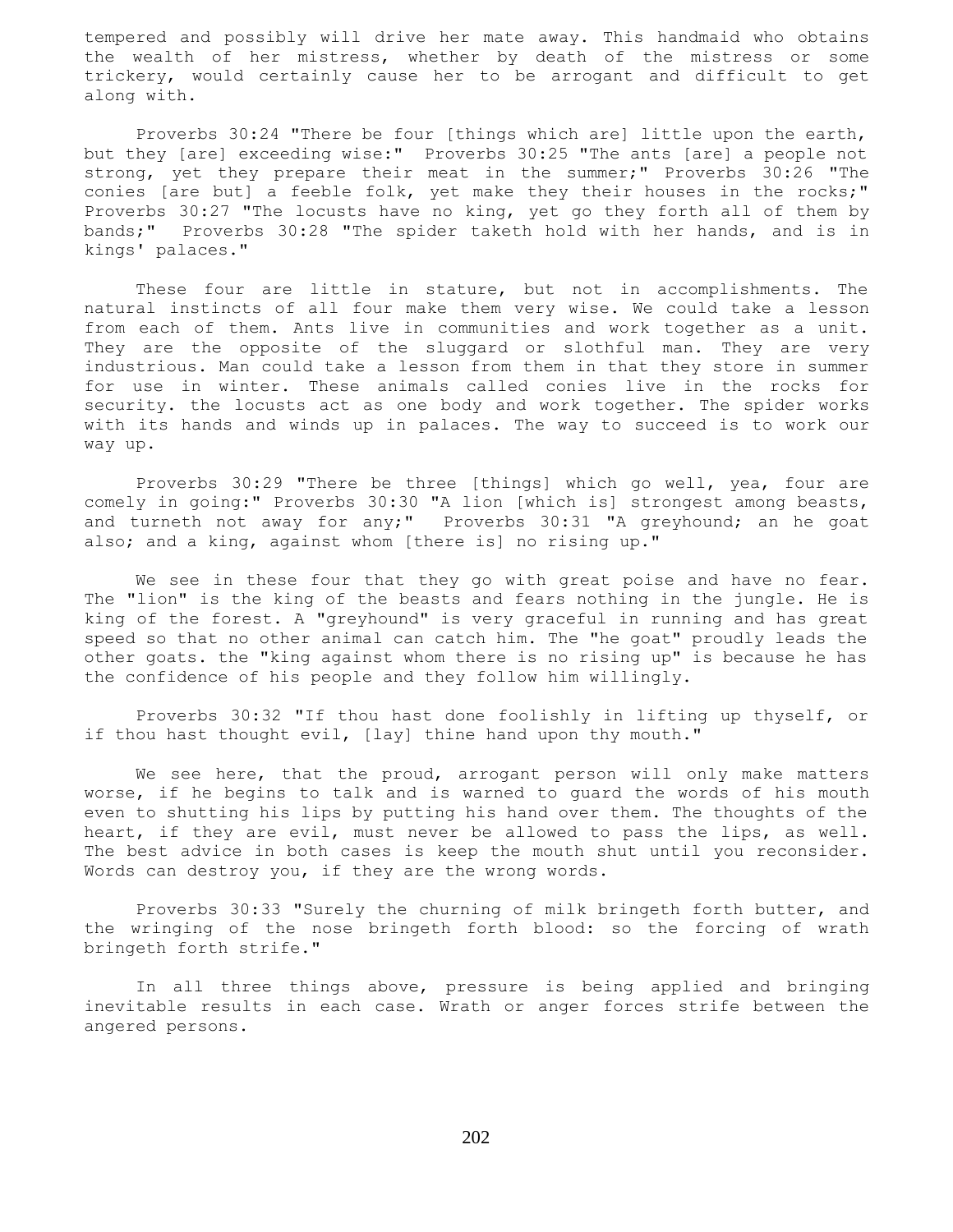1. What shall happen to the eyes of one who mocketh his father? 2. What reveals what is in the heart of man? 3. What pecks the eyes out. 4. What 4 things are too wonderful to know? 5. What can we see symbolically in the eagle? 6. What do we see in the serpent? 7. What is the symbol of the ship on the sea? 8. What is the symbolic meaning of the man and maid? 9. What does the adulterous woman say when she thinks her sin is hidden? 10. What 4 things are hard to bear? 11. What 4 things are little, but exceedingly wise? 12. What 4 things are stately in their going? 13. If you have lifted yourself up too highly, what should you do? 14. The churning of milk brings forth \_\_\_\_\_\_\_\_\_\_\_ 15. The wringing of the nose brings \_\_\_\_\_\_\_\_\_\_\_\_\_\_\_. 16. The forcing of wrath brings what?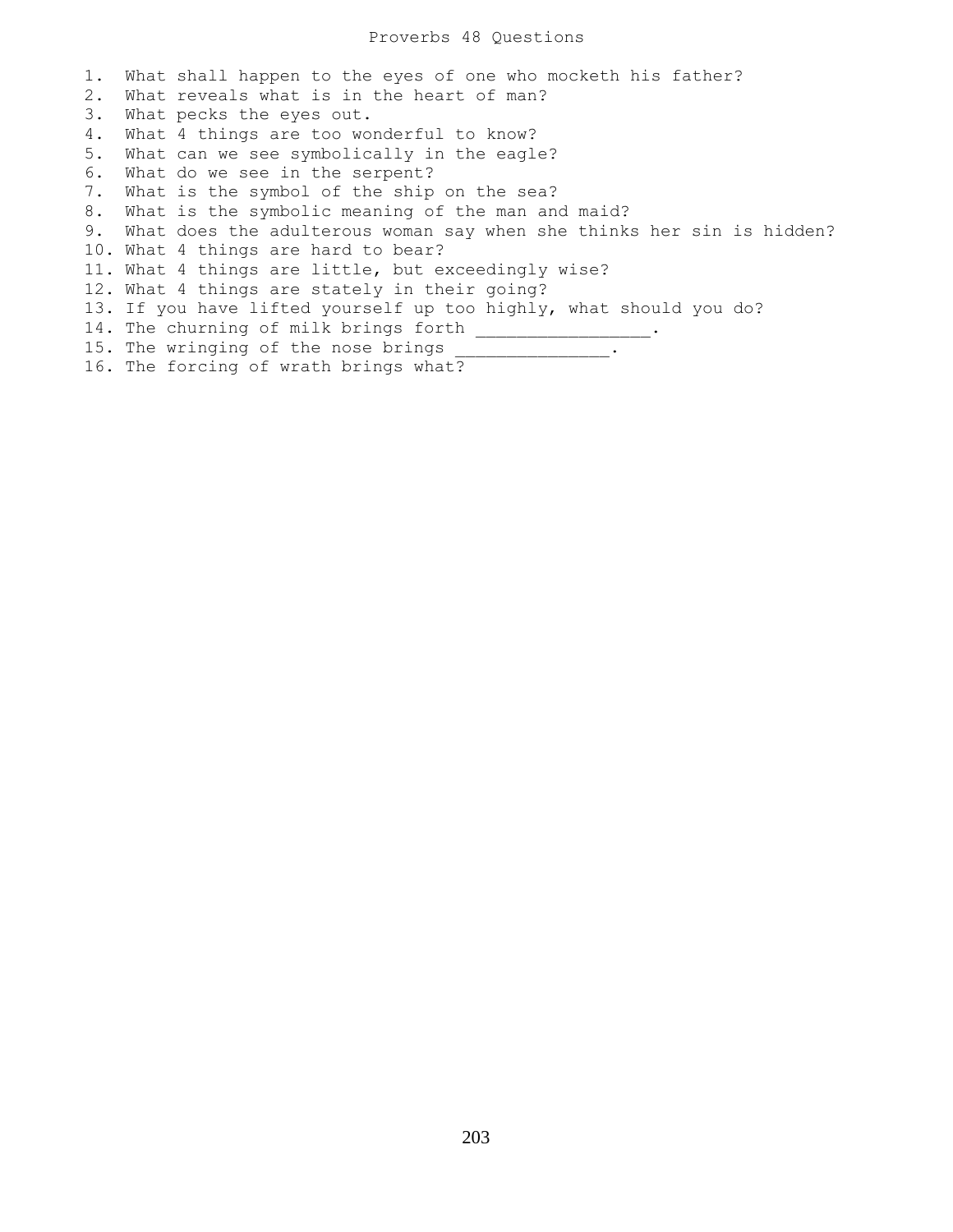We will begin this lesson in Proverbs 31:1 "The words of king Lemuel, the prophecy that his mother taught him."

 The name "Lemuel" means unto God. There is no record of a king Lemuel other than here. Many believe this ,too, is from Solomon to God. So much of this has already been uttered by Solomon in previous lessons .

 Proverbs 31:2 "What, my son? and what, the son of my womb? And what, the son of my vows?"

 These 3 questions, as we stated before, make the person listening more attentive.

 Proverbs 31:3 "Give not thy strength unto women, nor thy ways to that which destroyeth kings."

 The prince, here, is reminded by his mother not to give his strength and power into the hands of a woman. She is reminding him that someday he will be king, and he must retain his power for the throne.

 Proverbs 31:4 "[It is] not for kings, O Lemuel, [it is] not for kings to drink wine; nor for princes strong drink:"

 Kings and princes are called upon to make decisions that affect all of the kingdom. They must be sober and able to make clear headed decisions. Alcohol affects your ability to function properly. A drastic mistake could be made under the influence of strong drink.

 Proverbs 31:5 "Lest they drink, and forget the law, and pervert the judgment of any of the afflicted."

 A person under the influence of alcohol cannot think clearly and could not remember the laws of the land. A drastic injustice could be done.

 Proverbs 31:6 "Give strong drink unto him that is ready to perish, and wine unto those that be of heavy hearts."

 Strong drink is to be reserved to kill pain. Those who are grieving need wine to help them forget. Strong drink as a medicine dulls the senses and helps to forget.

 Proverbs 31:7 "Let him drink, and forget his poverty, and remember his misery no more."

 Just as in this verse here, drinking is for those who cannot face reality. Drinking is a symptom of a greater problem.

 Proverbs 31:8 "Open thy mouth for the dumb in the cause of all such as are appointed to destruction."

This is saying to speak up for those who, for one reason or another, cannot speak for themselves. Plead their case, if you will.

204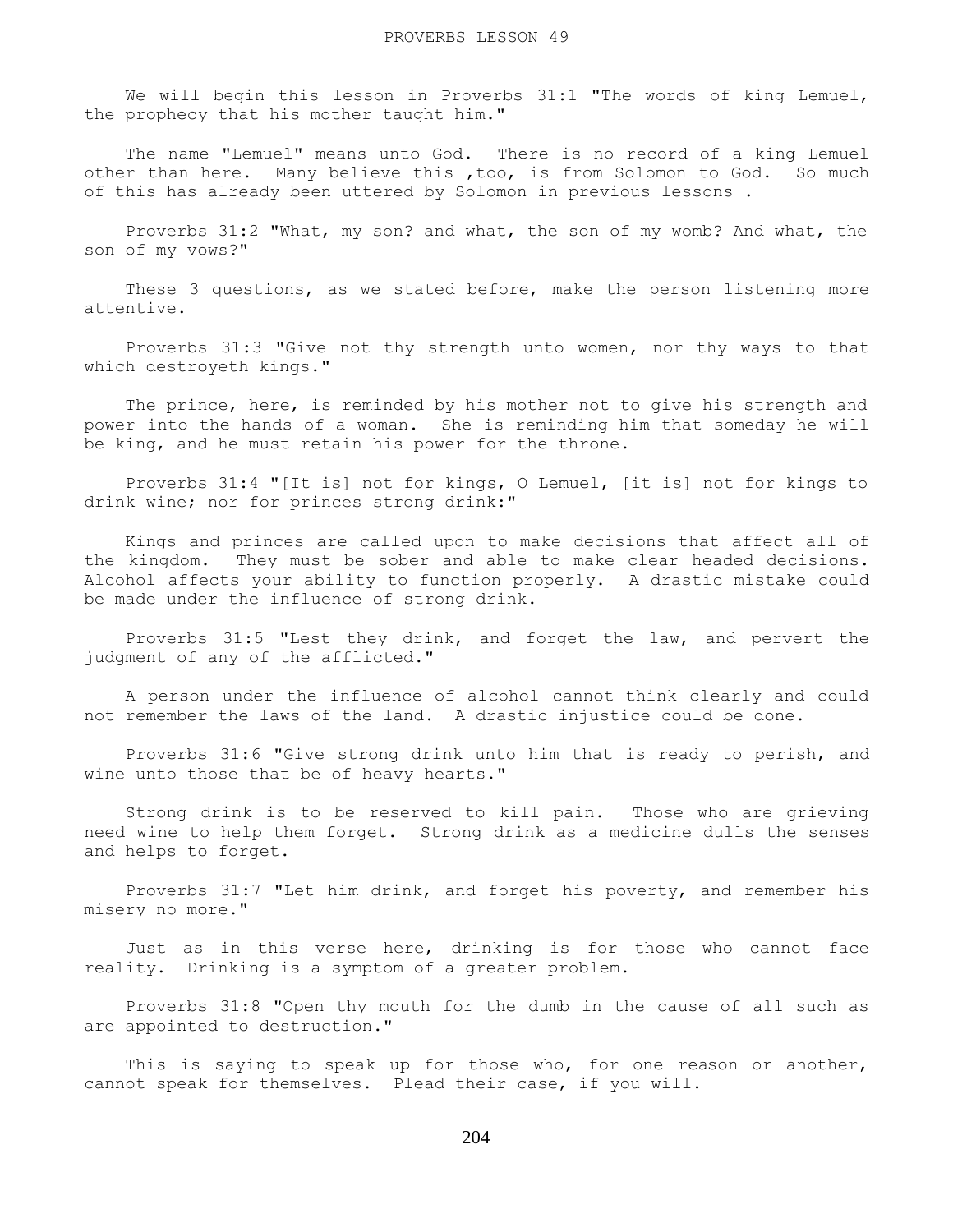Proverbs 31:9 "Open thy mouth, judge righteously, and plead the cause of the poor and needy."

 Don't just stand there and let them be punished, because they are unable to defend themselves. Speak up for the poor and needy. Tell the truth and get them set free.

 Proverbs 31:10 "Who can find a virtuous woman? for her price [is] far above rubies."

 This "virtuous woman" is a woman of high morals who is upright in all her ways. This is just saying that her worth cannot be measured in earthly things, such as rare stones (rubies).

 Proverbs 31:11 "The heart of her husband doth safely trust in her, so that he shall have no need of spoil."

 This woman is totally faithful to her husband. He can have confidence in her, because she will not let him down. He will not need spoil from another, because his wife will always be faithful to him in every situation. She will not even give the appearance of evil.

 Proverbs 31:12 "She will do him good and not evil all the days of her life."

 She is on his side. She is beside him helping in everything. She loves to please him. She respects him and builds him up when he is down. She does not tear him down, but instills confidence in him.

 Proverbs 31:13 "She seeketh wool, and flax, and worketh willingly with her hands."

 She is industrious and helps him produce for the family. She is not lazy. She works willingly, because she wants to help.

 Proverbs 31:14 "She is like the merchants' ships; she bringeth her food from afar."

 We see, here, that she goes forth wherever the food for her house is and brings it home.

 Proverbs 31:15 "She riseth also while it is yet night, and giveth meat to her household, and a portion to her maidens."

 She is not a sleepy-head. She gets up early and sees that her family and her maidens are fed. Her first concern is the welfare of her family.

 Proverbs 31:16 "She considereth a field, and buyeth it: with the fruit of her hands she planteth a vineyard."

 I believe this is an indication that she is a business woman. She takes on responsibility in buying the land. She works outside the house when she plants the vineyard. She doesn't say to the husband that making the money for the family is his job. She helps him in this, too, when she can.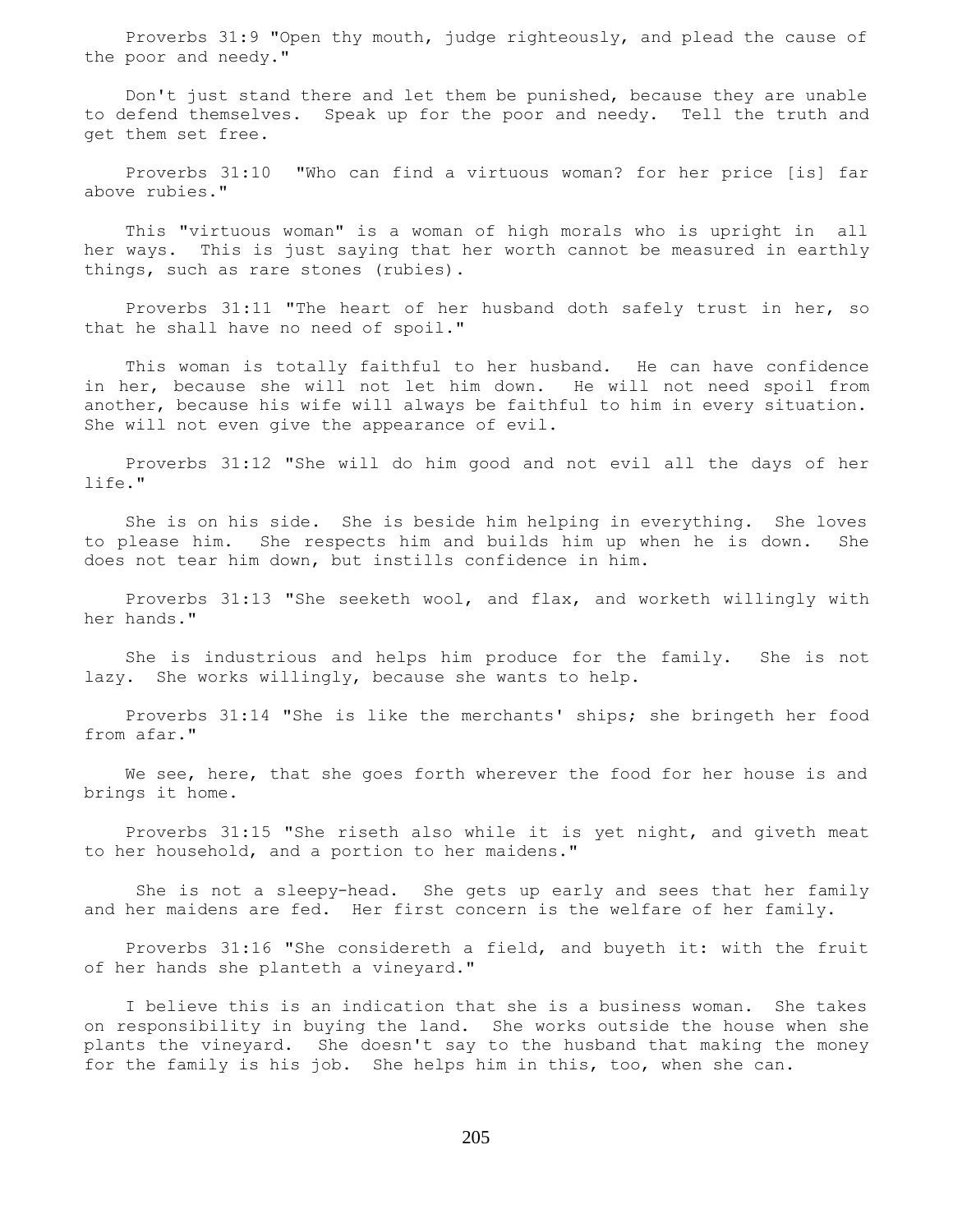Proverbs 31:17 "She girdeth her loins with strength, and strengtheneth her arms."

We see, here, that hard work makes her very strong.

 Proverbs 31:18 "She perceiveth that her merchandise [is] good: her candle goeth not out by night."

 She protects what is her own. She appreciates her husband and her family and works to keep them.

 Proverbs 31:19 "She layeth her hands to the spindle, and her hands hold the distaff."

 We see here, again, that she looks for useful work to do. She is not lazy, as we said before.

 Proverbs 31:20 "She stretcheth out her hand to the poor; yea, she reacheth forth her hands to the needy."

 She is not selfish, but shares with the less fortunate. She is generous in helping the poor and needy. She has a big, giving heart.

 Proverbs 31:21 "She is not afraid of the snow for her household: for all her household [are] clothed with scarlet."

 She has seen to it that her whole family have warm, comfortable garments, even for snowy weather.

 Proverbs 31:22 "She maketh herself coverings of tapestry; her clothing [is] silk and purple."

 She looks nice for her family. She takes care of herself, as we read earlier, and dresses nice so her husband will be proud to tell people that she is his wife.

 Proverbs 31:23 "Her husband is known in the gates, when he sitteth among the elders of the land."

 She builds her husband up, and he has respect in the town. She never does things to make him ashamed.

 Proverbs 31:24 "She maketh fine linen, and selleth [it]; and delivereth girdles unto the merchant."

 Here, again, we see her making money away from the home to help her husband. "Fine linen", of course, means righteousness spiritually.

 Proverbs 31:25 "Strength and honour [are] her clothing; and she shall rejoice in time to come."

 This woman is upright in all of her ways, and the Lord will reward her. She will be among those who will hear Him say, "Well done thy good and faithful servant". She is well covered in the spiritual things of righteousness.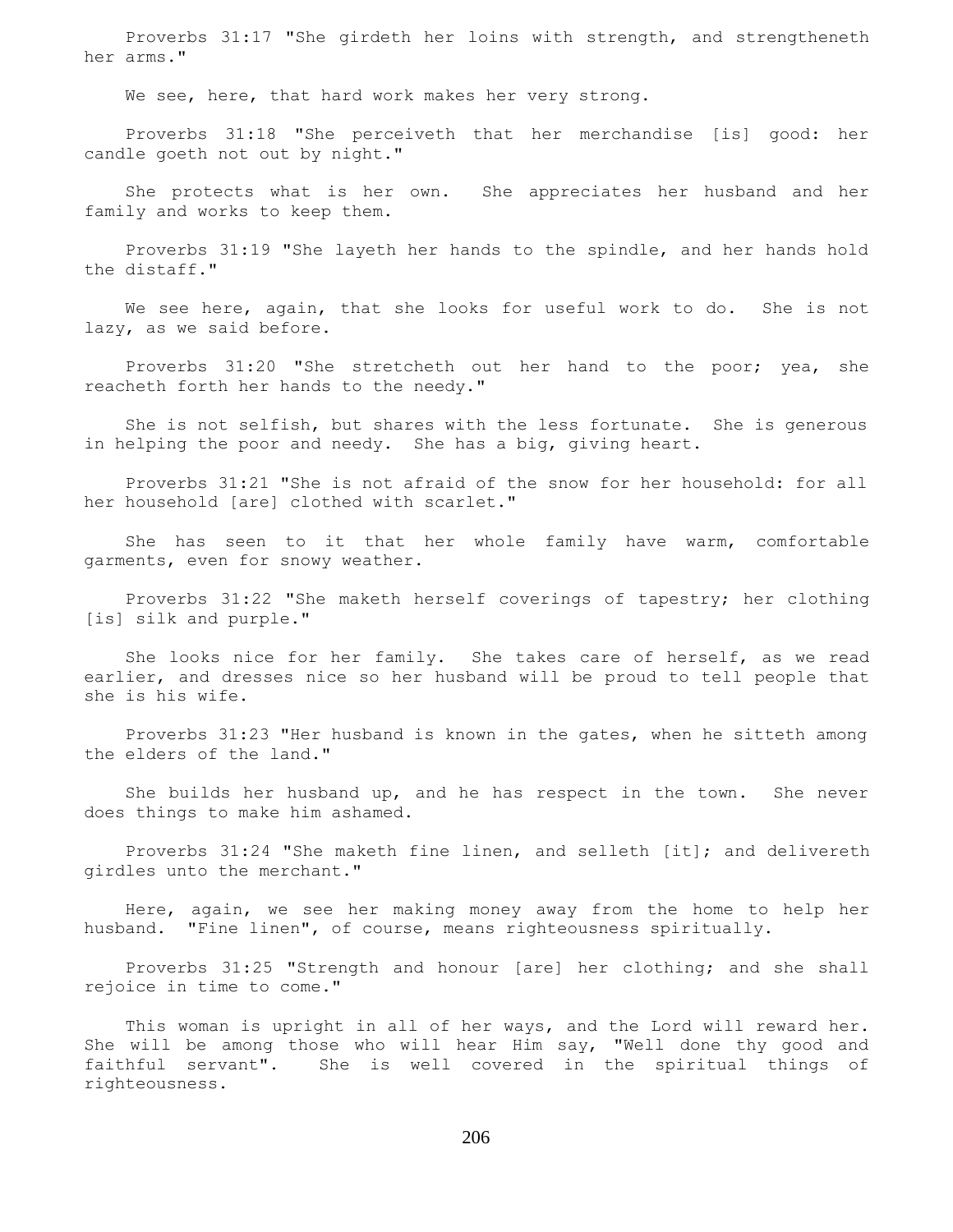Proverbs 31:26 "She openeth her mouth with wisdom; and in her tongue [is] the law of kindness."

 Her speech conveys her wisdom and kindness. Her words build up and don't tear down. She is not a gossip or a slanderer. When she speaks, it is to help. Her wisdom instructs her children.

 Proverbs 31:27 "She looketh well to the ways of her household, and eateth not the bread of idleness."

 We said before, she is industrious; and her first thought is for the well being of the members of her own house.

 Proverbs 31:28 "Her children arise up, and call her blessed; her husband [also], and he praiseth her."

 Her husband and her children (who know her best) see her unselfishness, love, and care that she has for all of them. They are proud of her. She is a good mother and wife, and they let her know it.

 Proverbs 31:29 "Many daughters have done virtuously, but thou excellest them all."

 This is saying that many women are faithful to their husbands, but fall short in some of these other areas; but she has done the best of all toward her family and God.

 Proverbs 31:30 "Favour [is] deceitful, and beauty [is] vain: [but] a woman [that] feareth the LORD, she shall be praised."

 Here, we see that doing favours can be good. To have a wife who is attractive to look at is nice, but the very best you can do is to have a wife who fears God and keeps His commandments; and she will have all of these other things as an extra. She is to be praised, because she has chosen the best: salvation through the Lord.

 Proverbs 31:31 "Give her of the fruit of her hands; and let her own works praise her in the gates."

 Her works speak for themselves. She has earned her praise. We see in this, the Lord is pleased with her, because she has done His will in her life.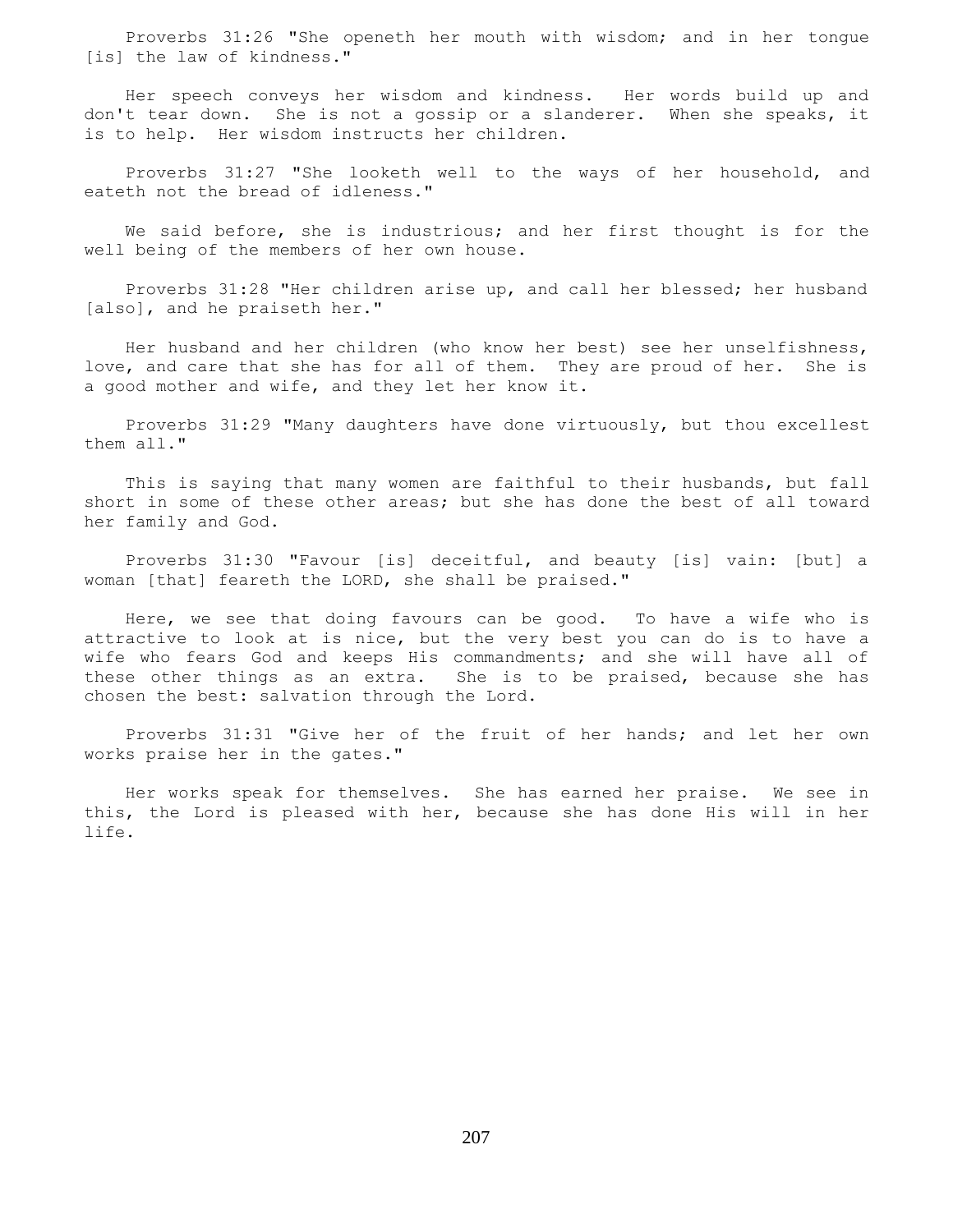1. What does "Lemuel" mean? 2. Who is he, probably? 3. Why are there 3 questions in verse 2? 4. Why was he warned against giving his strength to women? 5. Who were not to drink wine or strong drink? 6. When they drank, what were they likely to forget? 7. Who should strong drink be given to? 8. What is given to those of a heavy heart? 9. Drinking is for people who cannot do what? 10. Who are we to speak up for? 11. What is the price of a "virtuous woman"? 12. Her husband has no need of spoil. Why? 13. She will do him \_\_\_\_\_\_\_\_\_\_\_\_\_\_\_\_\_\_\_\_\_\_ and not \_\_\_\_\_\_\_\_\_\_\_\_\_\_\_\_\_\_\_\_\_\_\_\_\_\_\_\_\_\_ 14. How does she work? 15. What is meant by "bringing food from afar"? 16. When does she get up out of bed? 17. Who does she feed? 18. What Scripture indicates she is a business woman? 19. What is intended by her perceiving her merchandise is good? 20. How does she feel about the poor and needy? 21. What is her household clothed in? 22. What does she do to help her appearance? 23. What does she make and sell to the merchant? 24. What two things are her clothing? 25. In her tongue is the law of 26. She is \_\_\_\_\_\_\_\_\_\_\_\_\_ not idle. 27. What do her husband and children call her? 28. Beauty is 29. Who shall be praised? 30. What kind of works does she have?